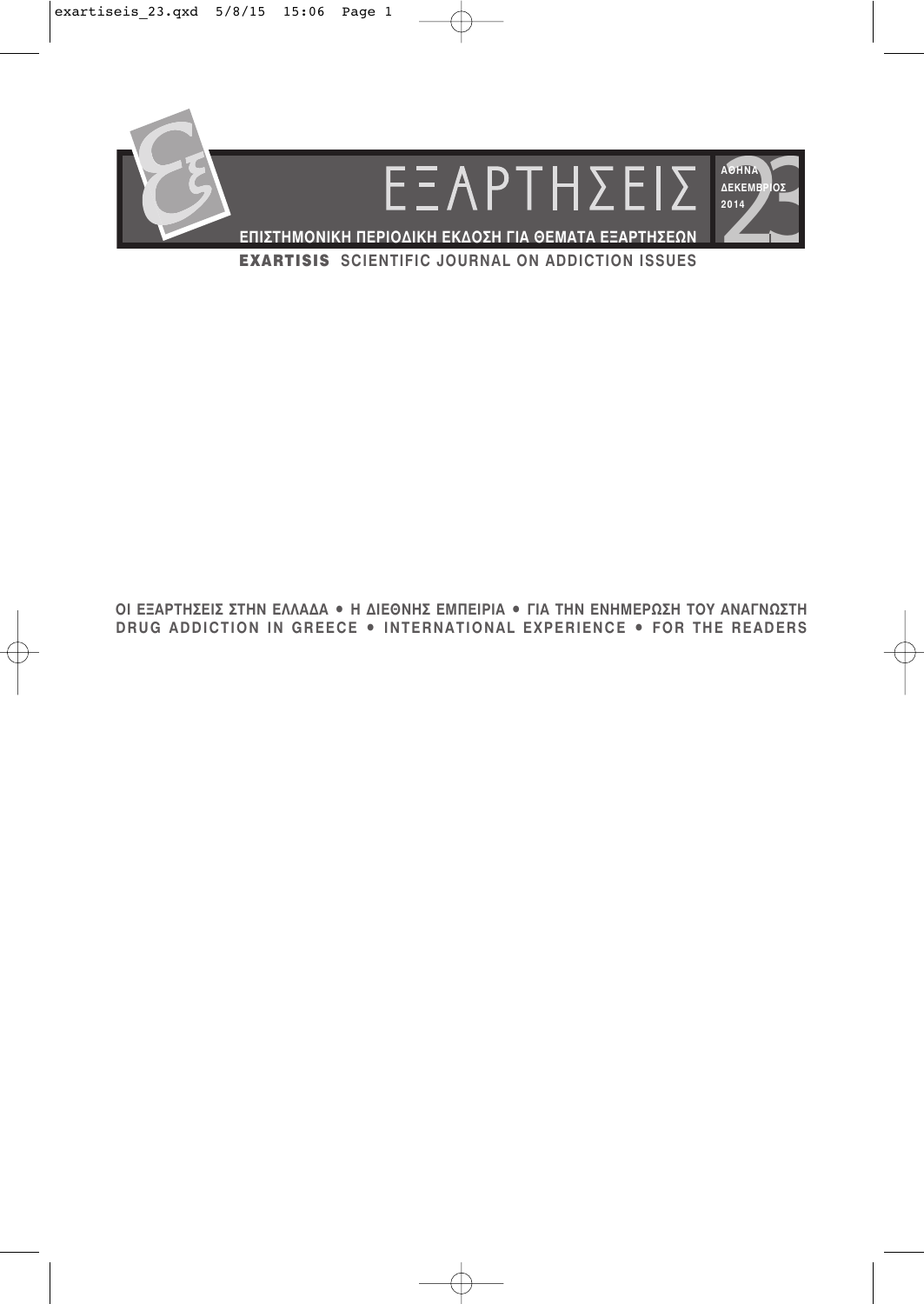

*Ιδιοκτησία* 

Κέντρο Θεραπείας Εξαρτημένων Ατόμων (∫∂£∂∞) Σορβόλου 24, 116 36 ΑΘΗΝΑ τηλ.: 210 9241993-6, φαξ: 210 9241986 ηλεκτρονική διεύθυνση: exartisis@kethea.gr ιστοσελίδα: www.exartiseis.gr

# *<i>Εκδότης-Διευθυντής*

Γεράσιμος ΝΟΤΑΡΑΣ

*Avaπληρώτρια Διευθύντρια Έκδοσης* Άννα ΤΣΙΜΠΟΥΚΛΗ

Συντακτική *Ομάδα* Ελένη ΑΡΓΥΡΙΑΔΟΥ, Ρέμος ΑΡΜΑΟΣ, Μίρκα ΓΟΝΤΙΚΑ, Γεωργία ΧΡΙΣΤΟΦΙΛΗ

 $\Sigma$ ύμβουλος Έκδοσης Griffith EDWARDS, Εκδότης του Addiction

# $Διεθνής Συμβουλευτική Επιτροπή$

David DEITCH, καθηγητής Κλινικής Ψυχιατρικής στο Πανεπιστήμιο Καλιφόρνια Σαν Ντιέγκο Δημήτρης ΙΑΤΡΙΔΗΣ, καθηγητής Έρευνας και Κοινωνικής Πολιτικής στο Boston College Edward KAUFMAN, καθηγητής Κλινικής Ψυχιατρικής στο Πανεπιστήμιο Καλιφόρνια, Irvine και εκδότης ÙÔ˘ *∞merican Journal of Drug and Alcohol Abuse*

#### *<i><del>Ēπιστημονική Επιτροπή Έκδοσης</del>*

Δημοσθένης ΑΓΡΑΦΙΩΤΗΣ, Κωνσταντίνος ΓΑΖΓΑΛΙΔΗΣ, Παναγιώτης ΓΕΩΡΓΑΚΑΣ, Δήμητρα ΓΚΕΦΟΥ-ΜΑΔΙΑΝΟΥ, Ανδρέας ΔΗΜΗΤΡΙΟΥ, Αθανάσιος ΔΟΥΖΕΝΗΣ, Γιώργος ΚΑΛΑΡΡΥΤΗΣ, Χάρις ΚΑΤΑΚΗ, Νέστωρ ΚΟΥΡΑΚΗΣ, Άννα ΚΟΚΚΕΒΗ, Χρήστος ΚΟΚΚΟΡΗΣ, Βασίλης ΚΟΥΤΡΑΣ, †Eυάννελος ΚΡΟΥΣΤΑΛΑΚΗΣ, Αχιλλέας ΚΡΥΣΤΑΛΛΗΣ, Ιωάννα ΚΥΡΙΤΣΗ, Χρήστος ΛΑΣΚΑΡΑΤΟΣ, Ιωάννης ΛΙΑΠΠΑΣ, Βασίλειος ΜΑΡΚΗΣ, Μάριος ΜΑΡΣΕΛΟΣ, Κατερίνα ΜΑΤΣΑ, Βενετσάνος ΜΑΥΡΕΑΣ, Γιώργος ΜΠΑΡΔΑΝΗΣ, Αλίκη ΜΟΣΤΡΙΟΥ, Δημοσθένης ΜΠΟΥΚΗΣ, Κλήμης ΝΑΥΡΙΔΗΣ, Γεράσιμος ΠΑΠΑΝΑΣΤΑΣΑΤΟΣ, Νικόλαος ΠΑΡΑΣΚΕΥΟΠΟΥΛΟΣ, Βασίλης ΠΑΣΣΑΣ, Άννα ΠΕΤΡΙΔΟΥ, Πέτρος ΠΟΛΥΧΡΟΝΗΣ, Χαράλαμπος ΠΟΥΛΟΠΟΥΛΟΣ, Χρήστος ΡΟΓΚΟΤΗΣ, Διονύσιος ΣΑΚΚΑΣ, Καλλιόπη ΣΠΙΝΕΛΛΗ, Ιωάννης ΤΣΙΑΝΤΗΣ, Ανδρέας ΦΑΚΟΣ, Ιάκωβος ΦΑΡΣΕΔΑΚΗΣ, Μάρθα ΦΩΣΤΕΡΗ

#### *™˘Ó‰ÚÔ̤˜*

Ελένη ΡΟΥΣΣΟΥ

#### *Publishing Body*

Therapy Centre for Dependent Individuals (KETHEA) 24, Sorvolou str., 116 36 ATHENS tel.: +30 210 9241993-6, fax: +30 210 9241986 e-mail: exartisis@kethea.gr website: www.exartiseis.gr

#### *Editor in Chief*

Gerassimos NOTARAS

*Co-Editor* Anna TSIBOUKLI

*Editorial Committee* Eleni ARGYRIADOU, Remos ARMAOS, Mirka GONTIKA, Georgia CHRISTOFILI

*Consultant Editor*  Griffith EDWARDS, Editor in Chief of *Addiction* 

#### *International Editorial Advisory Group*

David DEITCH, Professor of Clinical Psychiatry, University of California San Diego Demetrius IATRIDIS, Professor, Social Policy Planning, Boston College Graduate School of Social Work Edward KAUFMAN, Professor of Clinical Psychiatry, University of California, Irvine and Editor of the *∞merican Journal of Drug and Alcohol Abuse*

#### *National Editorial Advisory Group*

Dimosthenis AGRAFIOTIS, Konstantinos GAZGALIDIS, Panagiotis GEORGAKAS, Dimitra GEFOU-MADIANOU, Andreas DIMITRIOU, Athanassios DOUZENIS, Giorgos KALARRYTIS, Charis KATAKI, Nestor KOURAKIS, Anna KOKKEVI, Christos KOKKORIS, Vassilis KOUTRAS, †Evangelos KROUSTALAKIS, Achilleas KRYSTALLIS, Ioanna KYRITSI, Christos LASKARATOS, Ioannis LIAPPAS, Vassileios MARKIS, Marios MARSELOS, Katerina MATSA, Venetsanos MAVREAS, Giorgos BARDANIS, Aliki MOSTRIOU, Dimosthenis BOUKIS, Klimis NAVRIDIS, Gerassimos PAPANASTASATOS, Nikolaos PARASKEVOPOULOS, Vassilis PASSAS, Anna PETRIDOU, Petros POLYCHRONIS, Charalampos POULOPOULOS, Christos ROGOTIS, Dionissios SAKKAS, Kalliopi SPINELLI, Ioannis TSIADIS, Andreas FAKOS, Iakovos FARSEDAKIS, Martha FOSTERI

#### *Subscriptions*

Eleni ROUSSOU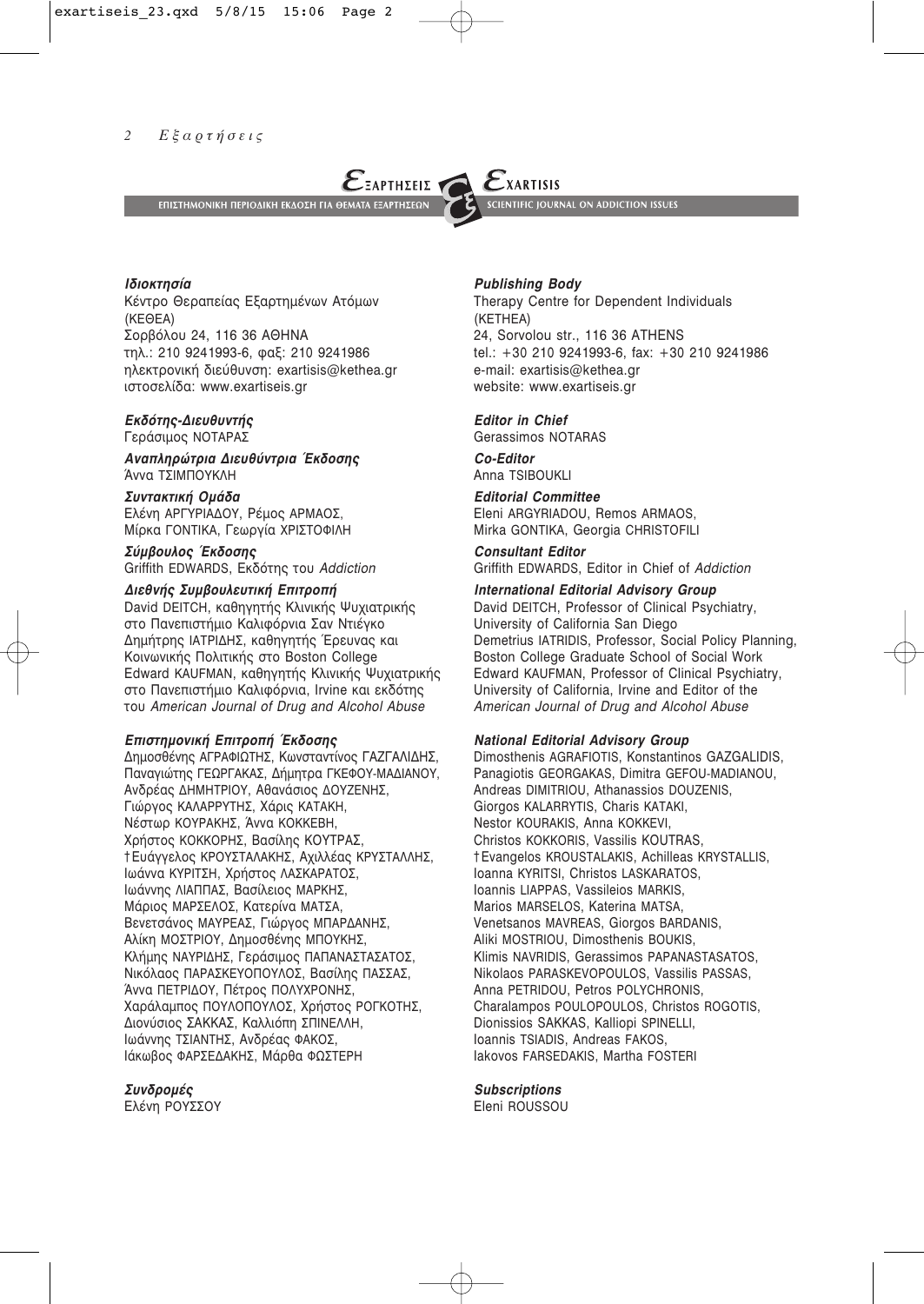# **ΠΕΡΙΕΧΟΜΕΝΑ - CONTENTS**

 $\begin{bmatrix} 1 \\ 1 \\ 1 \end{bmatrix}$ 

| Εκδοτικό σημείωμα - Editorial                                                                                                                                                                                                                                                                                                                                                                                                                                                                                                                                                                                                                                                                 | 5  |
|-----------------------------------------------------------------------------------------------------------------------------------------------------------------------------------------------------------------------------------------------------------------------------------------------------------------------------------------------------------------------------------------------------------------------------------------------------------------------------------------------------------------------------------------------------------------------------------------------------------------------------------------------------------------------------------------------|----|
| OI ΕΞΑΡΤΗΣΕΙΣ ΣΤΗΝ ΕΛΛΑΔΑ – DRUG ADDICTION IN GREECE<br>Αγχώδης και αποφευκτική προσκόλληση στις διαπροσωπικές σχέσεις<br>ατόμων με ουσιοεξαρτήσεις: Συγκριτική μελέτη σε εξαρτημένα άτομα<br>είτε από αλκοόλ είτε από κοκαΐνη και σε άτομα του γενικού πληθυσμού<br>χωρίς εξάρτηση<br>Άννα Τροβά, Θωμάς Παπαρρηγόπουλος, Ηλίας Τζαβέλλας,<br>Ιωάννης Λιάππας, Μαρία Τζινιέρη-Κοκκώση<br>Anxious and avoidant attachment in interpersonal relations<br>of substance dependent individuals: A comparative study between<br>alcohol or cocaine addicted individuals and a control group<br>from the general population<br>Anna Trova, Thomas Paparrigopoulos, Ilias Tzavellas, Ioannis Liappas, | 11 |
| Maria Tzinieri-Kokkosi<br>Επιβεβλημένη θεραπεία απεξάρτησης για ανήλικους παραβάτες<br>στο σύστημα ποινικής δικαιοσύνης: Σπάζοντας τον κύκλο της υποτροπής<br>στη χρήση και την εγκληματικότητα<br>Παρασκευή Σταγάκη<br>Coerced Drug Treatment for Young Offenders within the Criminal<br>Justice System: In breaking the cycle of relapse and recidivism<br>Paraskevi Stagaki                                                                                                                                                                                                                                                                                                                | 24 |
| Διερεύνηση της ικανοποίησης των υπό θεραπεία χρηστών κοκαΐνης<br>από την Ανοιχτή Βραδινή Θεραπευτική Κοινότητα ΚΕΘΕΑ-ΔΙΑΒΑΣΗ<br>Ιωάννης Κορκοτσέλος και Λουκία Χαϊδεμενάκη<br>Investigating the satisfaction of under treatment cocaine users<br>from the non-residential, evening Therapeutic Community KETHEA-DIAVASI<br>Ioannis Korkotselos and Loukia Chaidemenaki                                                                                                                                                                                                                                                                                                                        | 42 |
| Τρία χρόνια λειτουργίας της τηλεφωνικής γραμμής ψυχολογικής<br>υποστήριξης και τηλεσυμβουλευτικης 1114 για τα τυχερά παιχνίδια:<br>Προφίλ και αιτήματα καλούντων<br>Χριστίνα Αναστασοπούλου, Παναγιώτα Αλεξοπούλου, Αντώνης Πάριος<br>Telephone line 1114 for psychological support and tele-counseling<br>on gambling: three years in operation: Telephoners' profile and requests<br>Christina Anastasopoulou, Panagiota Alexopoulou, Antonis Parios                                                                                                                                                                                                                                        | 57 |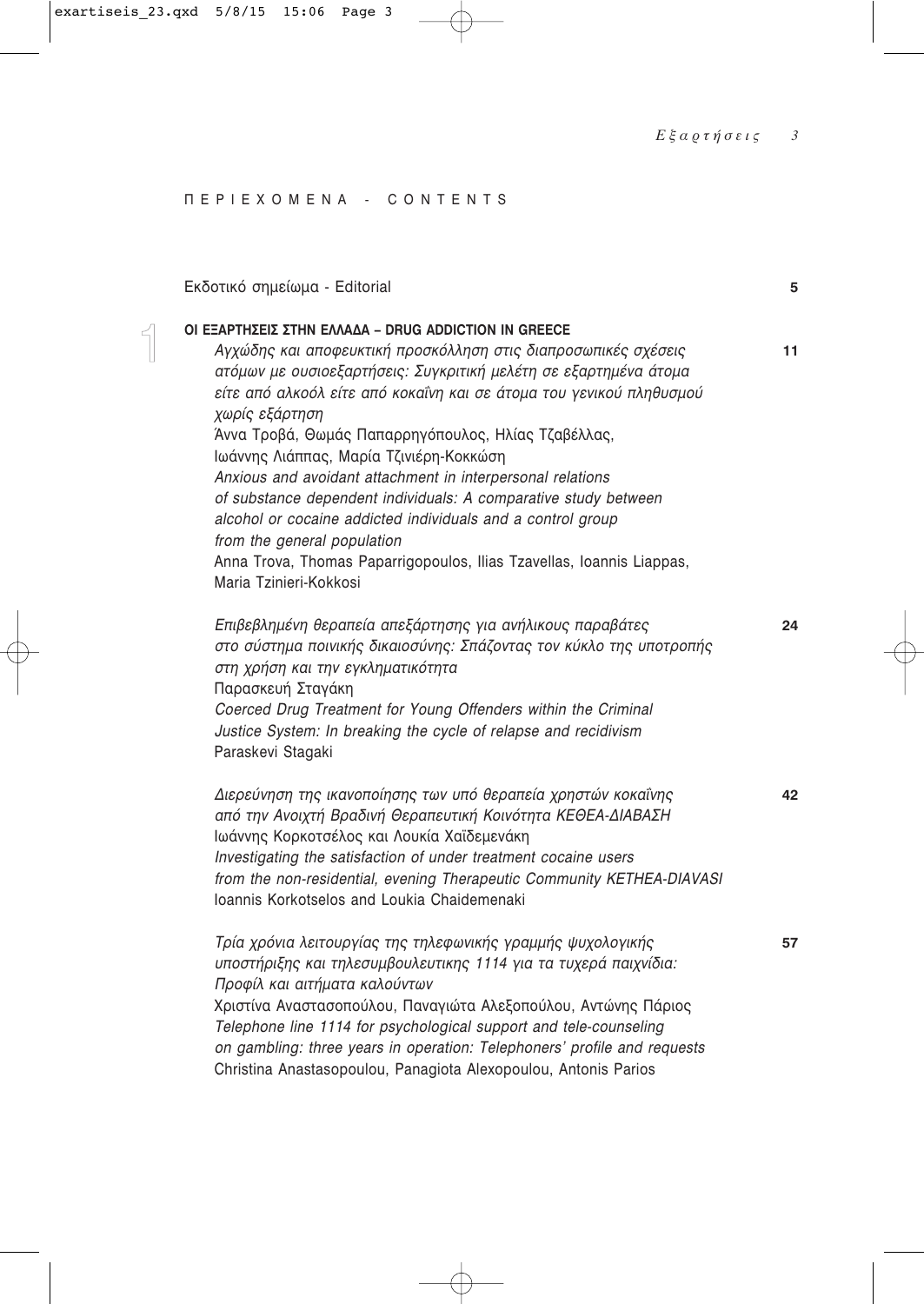#### Εξαρτήσεις  $\overline{4}$

 $\bigotimes$ 

Ŗ

| Παθολογικός τζόγος και αλεξιθυμία: Μια βιβλιογραφική ανασκόπηση<br>Παρασκευή Μπασιώτη<br>Pathological gambling and alexithymia | 73  |
|--------------------------------------------------------------------------------------------------------------------------------|-----|
| Evi Bassioti                                                                                                                   |     |
| Η ΔΙΕΘΝΗΣ ΕΜΠΕΙΡΙΑ - INTERNATIONAL EXPERIENCE                                                                                  |     |
| Η αντίσταση των παιδιών στους γονείς που καπνίζουν στο σπίτι                                                                   | 93  |
| και στο αυτοκίνητο: Μία ποιοτική έρευνα                                                                                        |     |
| Children's resistance to parents' smoking in the home and car:                                                                 |     |
| a qualitative study                                                                                                            |     |
| Neneh Rowa-Dewar, Amanda Amos & Sarah Cunningham-Burley                                                                        |     |
| Ενημερωθείτε για το Drinkaware                                                                                                 | 108 |
| Be aware of Drinkaware                                                                                                         |     |
| Jim McCambridge, Kypros Kypri, Peter Miller, Ben Hawkins & Gerar Hastings                                                      |     |
| ΓΙΑ ΤΗΝ ΕΝΗΜΕΡΩΣΗ ΤΟΥ ΑΝΑΓΝΩΣΤΗ – FOR THE READER                                                                               |     |
| Νέα και γεγονότα - News and notes                                                                                              | 121 |
| Οδηγίες προς τους συγγραφείς – Guidance to the authors                                                                         | 123 |

Για την καλύτερη ενημέρωση των αναγνωστών του περιοδικού τα περιεχόμενα, οι τίτλοι των άρθρων και των περιλήψεων είναι δίγλωσσοι.

Η αναδημοσίευση των πρωτότυπων ελληνικών άρθρων επιτρέπεται μόνο με έγγραφη άδεια από τον εκδότη και θα πρέπει υποχρεωτικά να αναφέρονται η πηγή και οι συγγραφείς. Επίσης, η αναδημοσίευση των μεταφρασμένων άρθρων του περιοδικού επιτρέπεται μόνο με έγγραφη άδεια από τον εκδότη και θα πρέπει υποχρεωτικά να αναφέρονται η πηγή, οι συγγραφείς και το όνομα του μεταφραστή του άρθρου.

For the better information of the readers of this journal the contents, the titles of the articles and of the abstracts are translated into two languages.

Reprint of the original Greek articles is only allowed after the written permission of the editor, and they should always refer the source and the authors. Also reprint of the translated articles is only allowed after the written permission of the editor and they should always refer the source, the authors and the translator.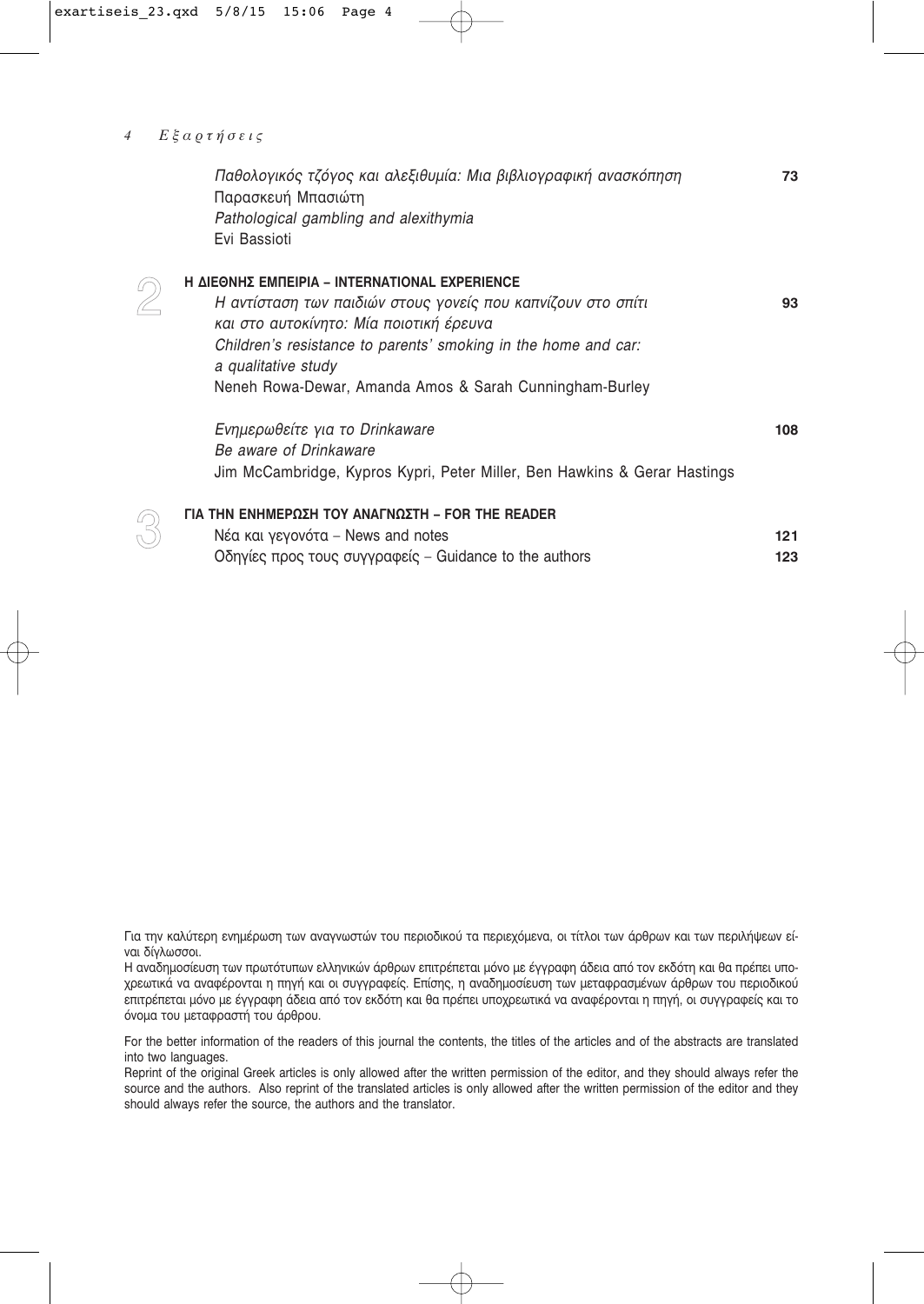# Εκδοτικό Σημείωμα

ΣΤΗ ΜΑΚΡΑ ΠΕΡΙΟΔΟ ΤΗΣ ΚΟΙΝΩΝΙΚΗΣ ΚΑΙ ΟΙΚΟΝΟΜΙΚΗΣ ΚΡΙΣΗΣ ένας από τους τομείς που πάσχουν είναι αυτός της αντιμετώπισης των εξαρτήσεων και ιδιαίτερα της έρευνας στο πεδίο. Σε μια χώρα που έχει υποστεί την ανεργία η ανάγκη για την υλοποίηση ερευνών που αφορούν στην αλλαγή στους τρόπους χρήσης, στην αύξηση της κατάχρησης αλκοόλ αλλά και στη μείωση των δυνατοτήτων των θεραπευτικών δομών για μεγάλου εύρους και ποιοτικές παρεμβάσεις θα έπρεπε να είναι πρώτη προτεραιότητα. Η βιομηχανία του αλκοόλ για παράδειγμα ενώ ανέφερε μείωση στις πωλήσεις κατά 46% ήδη από τα πρώτα χρόνια της ύφεσης παράλληλα κατέγραψε αύξηση της παράνομης εμπορίας του αλκοόλ. Αντιστοίχως όμως οι δομές για την αντιμετώπιση της κατάχρησης αλκοόλ εξακολουθούν να είναι ελάχιστες και να λειτουργούν μόνο στην Αθήνα και στη Θεσσαλονίκη.

Παράλληλα με την αύξηση της κατάχρησης αλκοόλ αυξήθηκε και ο παράνομος τζόγος. Η αντιμετώπιση αυτού του φαινομένου εξαρτάται από τη λειτουργία μιας μόνο γραμμής βοήθειας που έχει αναπτυχθεί στο πλαίσιο του ΚΕΘΕΑ ΑΛΦΑ και η οποία μέσα σε δυο χρόνια έλαβε περισσότερες από 2500 κλήσεις. Ακόμη και πριν την περίοδο έναρξης της κρίσης η θεραπεία των εξαρτήσεων και ακόμη περισσότερο η έρευνα στο πεδίο συντηρούνταν κατά κύριο λόγο χάριν της επιστημονικής διάθεσης ερευνητών και θεραπευτών που με ίδιες δυνάμεις αναζητούσαν απαντήσεις σε ερωτήματα που προκύπτουν από την εφαρμογή παρεμβάσεων στον ελληνικό χώρο. Στην περίοδο της κρίσης η διεξαγωγή ερευνών μειώθηκε σημαντικά.

Έτσι είναι αξιοσημείωτο ότι το παρόν τεύχος φιλοξενεί μια σειρά άρθρων από Έλληνες επιστήμονες που αφορούν τόσο τα αποτελέσματα της θεραπείας από τη λειτουργία θεραπευτικών δομών όσο και ζητήματα που σχετίζονται με το προφίλ των εξαρτημένων.

Η ικανοποίηση υπό θεραπεία χρηστών κοκαΐνης από το θεραπευτικό πρόγραμμα στο οποίο συμμετέχουν, η σύγκριση εξαρτημένων ατόμων από αλκοόλ ή κοκαΐνη με το γενικό πληθυσμό σε θέματα διαπροσωπικών σχέσεων, η πρόληψη της υποτροπής στη χρήση και στην εγκληματικότητα νεαρών ατόμων, το προφίλ των ατόμων που ζητούν συμβουλευτική για τα τυχερά παιχνίδια αλλά και η σχέση μεταξύ παθολογικού τζόγου και αλεξιθυμίας παρουσιάζονται στο τεύχος αυτό χάρη σε μελέτες που διεξήχθησαν σε θεραπευτικές δομές που λειτουργούν στην Ελλάδα. Οι μελέτες αυτές έχουν ιδιαίτερη σημασία καθώς αναδεικνύουν ζητήματα που απασχολούν σήμερα τον πληθυσμό των εξαρτημένων στη χώρα μας αλλά και τους επαγγελματίες συμβούλους εξαρτήσεων.

Τα συμπεράσματα της μελέτης των Τροβά, Παπαρρηγόπουλου, Τζαβέλλα, Λιάππα και Τζινιέρη-Κοκκώση ότι ουσιοεξαρτημένα άτομα εκδηλώνουν σε μεγαλύτερο βαθμό συμπεριφορές άγχους και αποφυγής σε σχέση με το γενικό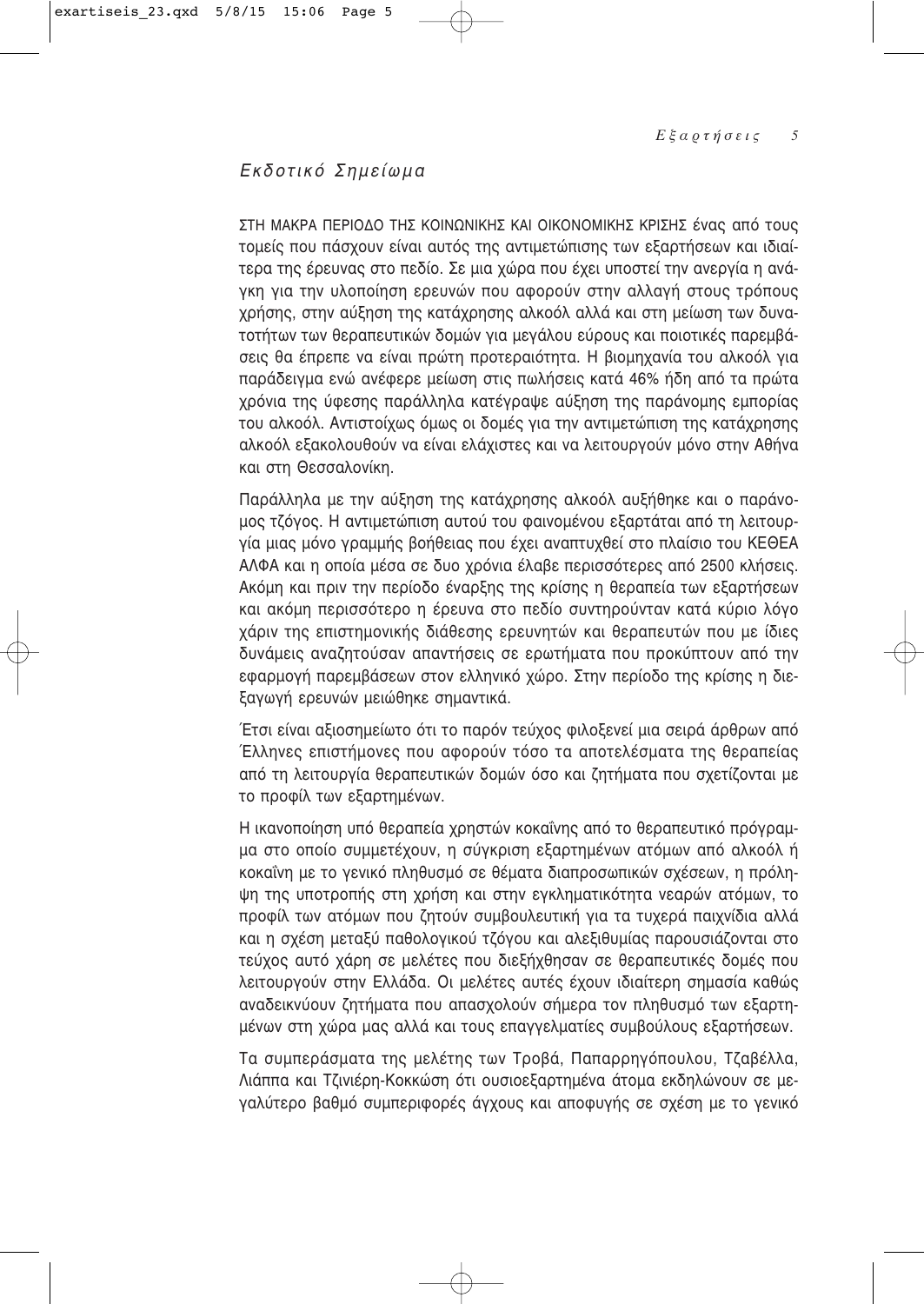πληθυσμό και ότι οι εν λόγω διαστάσεις διασυνδέονται με ψυχοσυναισθηματικά ελλείμματα κατά τη βρεφική και παιδική ηλικία αυτών των ατόμων και με την παρεμπόδιση της ανάπτυξης ασφαλούς δεσμού του βρέφους με τη μητέρα, αναδεικνύουν τα ψυχικά αίτια της εξάρτησης και έχουν ιδιαίτερη σημασία για τη θεραπευτική παρέμβαση. Αντίστοιχα τα ευρήματα από την έρευνα της Σταγάκη που υποστηρίζουν ότι η εμπλοκή με το σύστημα ποινικής δικαιοσύνης μπορεί να αποτελέσει ευκαιρία για τους εξαρτημένους ώστε να γνωρίσουν θεραπευτικές διαδικασίες αλλά και η έμφαση την οποία δίνει στην ανάγκη για την ανάπτυξη συνεργασιών και συντονισμού των φορέων για την αντιμετώπιση των πολυεπίπεδων και πολλαπλών αναγκών αυτού του πληθυσμού ώστε να σπάσει ο κύκλος της υποτροπής στη χρήση και στην εγκληματικότητα, θα μπορούσαν να αξιοποιηθούν στην ανάπτυξη θεραπευτικών παρεμβάσεων στο σωφρονιστικό πλαίσιο.

Η μελέτη των Κορκοτσέλου και Χαϊδεμενάκη η οποία εξετάζει σύμφωνα με την Ερμηνευτική Φαινομενολογική Προσέγγιση την ικανοποίηση των υπό-θεραπεία ατόμων από το θεραπευτικό πλαίσιο αναδεικνύει την σημασία μέτρησης των απόψεων των ίδιων των εξυπηρετούμενων στην αναβάθμιση της ποιότητας των υπηρεσιών. Τέλος η μελέτη των Αναστασοπούλου, Αλεξοπούλου και Πάριου για το προφίλ των παικτών τυχερών παιχνιδιών που αναζητούν τηλε-συμβουλευτική αναδεικνύει τα ιδιαίτερα ζητήματα που αντιμετωπίζουν οι παίκτες τυχερών παιχνιδιών και τα οποία διαφέρουν από τον πληθυσμό των εξαρτημένων από ουσίες ατόμων.

Λαμβάνοντας υπόψη τις μειώσεις προσωπικού και δαπανών στο πεδίο της αντιμετώπισης των εξαρτήσεων αλλά και την έλλειψη χρηματοδότησης για τη διεξαγωγή ερευνών, είναι άθλος και έμπρακτη απόδειξη της δέσμευσης στην επιστημονική γνώση, η παραγωγή ερευνών η οποία διεξάγεται κάτω από αντίξοες συνθήκες. Παράλληλα η έκδοση των επιστημονικών άρθρων αποτελεί πηγή έμπνευσης για νέους επαγγελματίες και ερευνητές αλλά και ένα από τα ελάχιστα εναπομείναντα μέσα για άρση των προκαταλήψεων και προώθηση της επιστημονικής γνώσης.

> Άννα Τσιμπουκλή. Αν/ρια Διευθύντρια Έκδοσης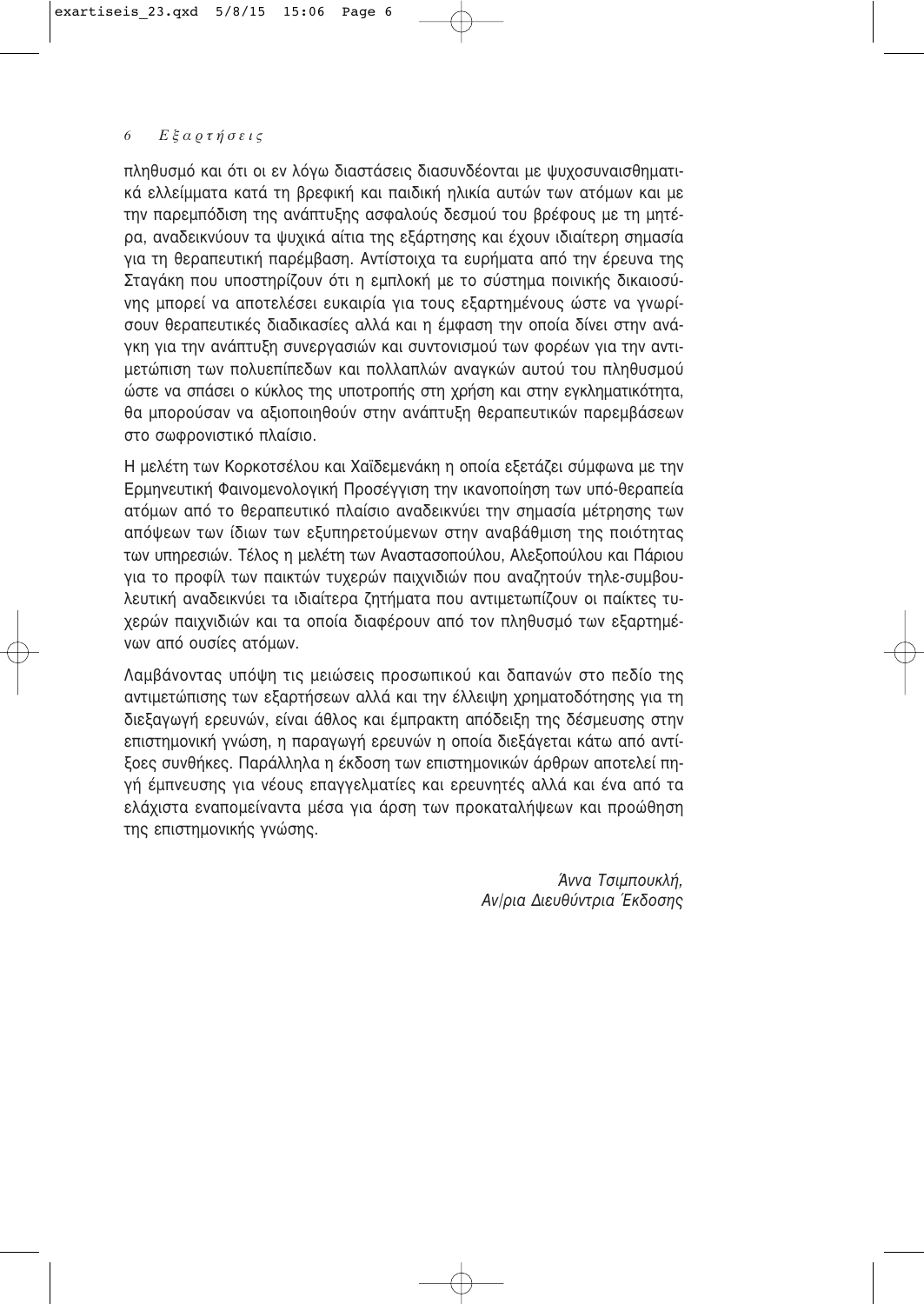# *Editorial*

IN TIMES OF PROLONGED SOCIO ECONOMIC CRISIS one of the fields that suffers most is that of drug addiction research and treatment. In a country where unemployment rises up the need for research in the changing patterns of drug use and the increase of alcohol consumption should be a priority. Even though, alcohol industry for example reported a decrease by 46% in alcohol retails a significant increase in illegal alcohol sales was also noted in the absence of alcohol treatment services.

Together with alcohol increase, illegal gambling also increased as the reports from the only helpline in Greece run by KETHEA Alpha could confirm. The Helpline received more than 2500 calls within two years. Even before the crisis, drug treatment and research did not receive adequate attention. In crisis times research goes on thanks to the efforts of scientists and professionals in the field who based on their own means strive to find answers in questions relevant to their field of practice.

It is therefore worth noting that the present issue is devoted to a number of papers produced by Greek researchers that are concerned with the effectiveness of treatment and the drug users' changing profiles.

Cocaine users' satisfaction from treatment is a significant factor for treatment retention. The comparison between alcohol and cocaine users with the general population in relation to interpersonal relationships is also important for improving treatment intervention. Profile of gamblers in Greece and the links between gambling and alexithymia are also significant questions that require answers. The studies presented at the current issue took place in Greek treatment facilities and reveal significant issues that concern drug users and professionals in the field today.

The results from the study run by Trova, Paparrigopoulos, Tzavellas, Liappas and Tzinieri-Kokkosi confirm that drug users' exhibit to a greater than the general population overt-bevaviors that are linked with stress and avoidance mechanisms. Their results are significant for understanding the causes of addiction in relation to psychosocial problems in infancy and early childhood. Failure to develop a healthy bonding with the mother suggests problems in inter-personal adult relationships. These findings are important for treatment intervention. The results from Stagaki's research also suggest that treatment intervention at the penal system and networking between organizations for facing the multi-faceted needs of the population in order to break the cycle of drug use and crime is important. Following the Hermeneutics Phenomenological Approach, Korkotselos and Chaidemenaki, try to understand drug users' in treatment satisfaction from the treatment setting. Their effort is important for service development and quality improvement. The study of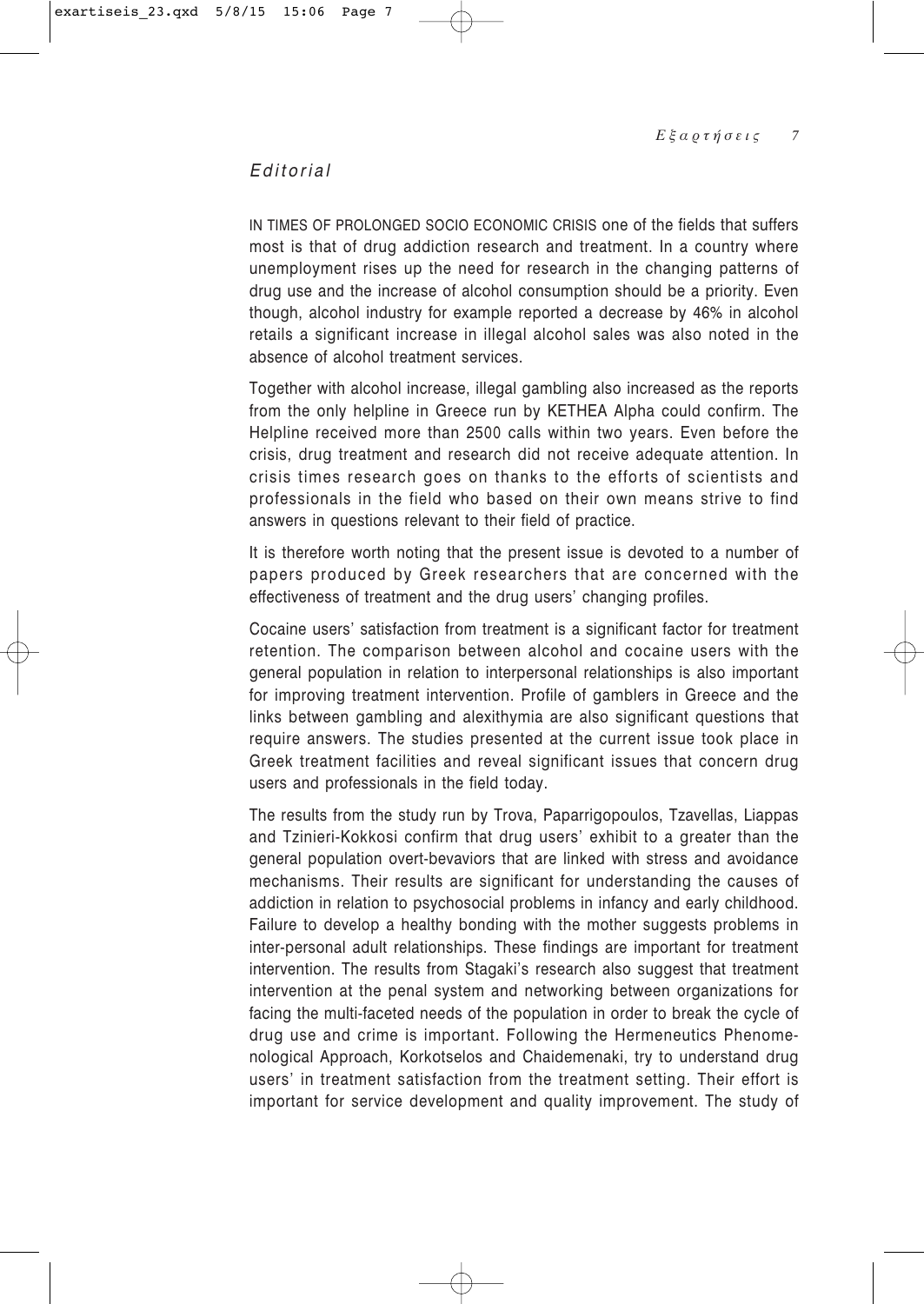Anastasopoulou, Alexopoulou and Parios in relation to the profile of gamblers seeking counseling has also special value for the evidence that go hand in hand with the international bibliography and reveal the unique problems of the gambling population as opposed to the drug using population.

Taking into consideration the lack of funding in the field of drug addiction, it is worth noting the efforts and the commitment of scientists and practitioners to carry out quality research under contradictory circumstances. Their work is a source of motivation for young scientists and one of the few means for fighting prejudice and promoting scientific knowledge.

> *Anna Tsiboukli Co-Editor*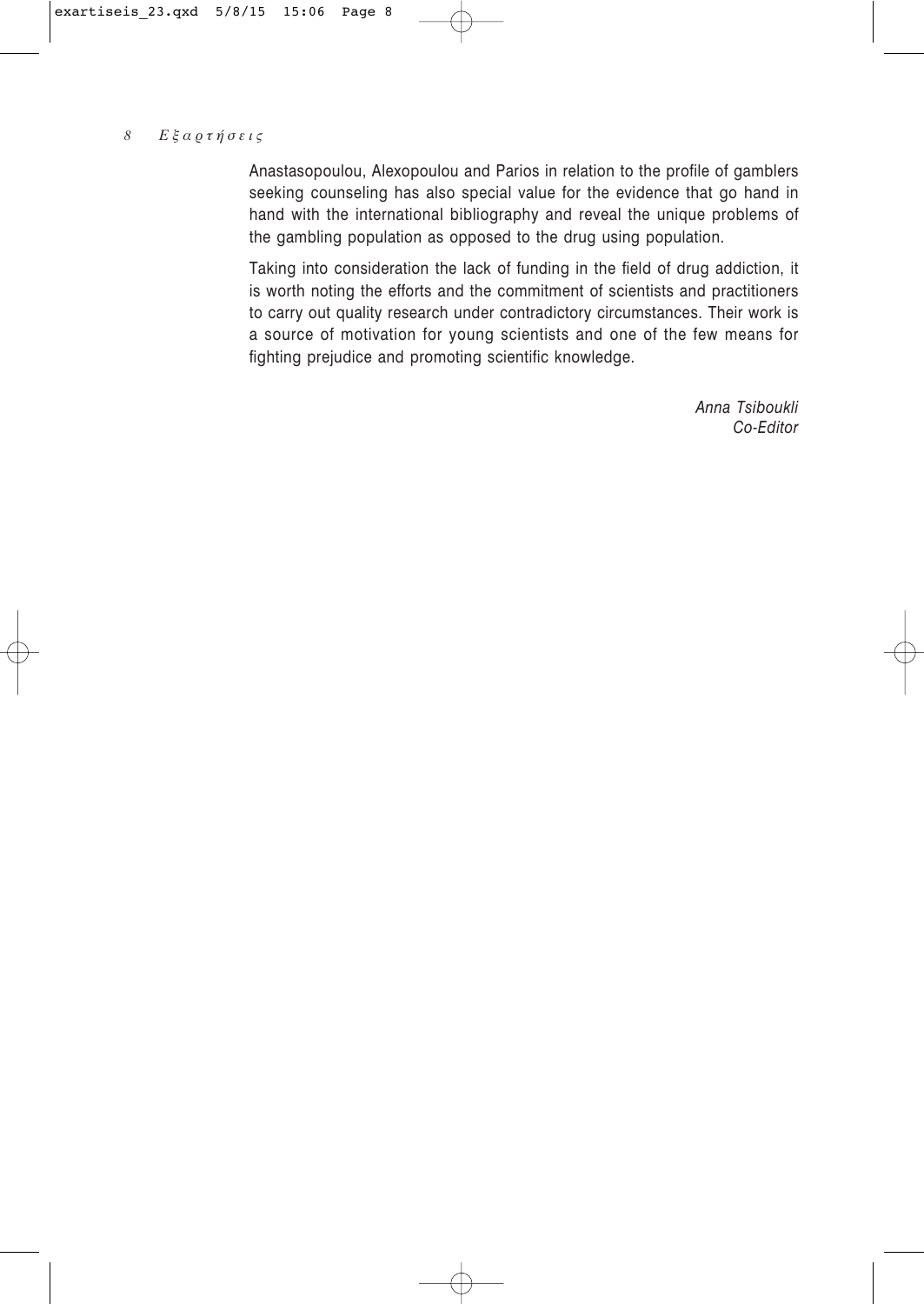# <u>ΟΙ ΕΞΑΡΤΗΣΕΙΣ ΣΤΗΝ ΕΛΛΑΔΑ</u><br>DRUG ADDICTION IN GREECE</u>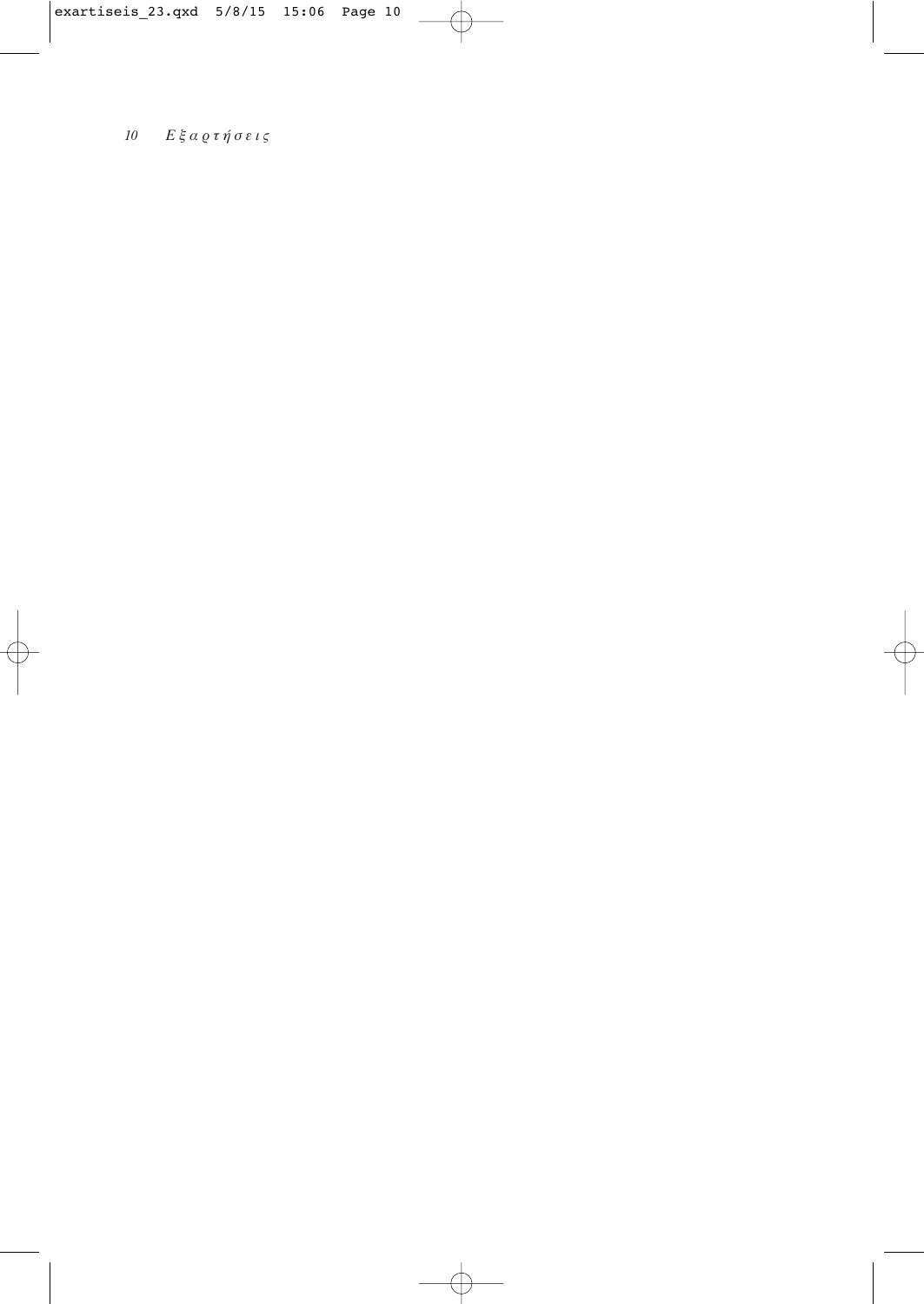*Ε ξ α ρ τ ή σ ε ι ς , τεύχος 23, 2014*

# ANXIOUS AND AVOIDANT ATTACHMENT IN INTERPERSONAL RELATIONS OF SUBSTANCE DEPENDENT INDIVIDUALS: A COMPARATIVE STUDY BETWEEN ALCOHOL OR COCAINE ADDICTED INDIVIDUALS AND A CONTROL GROUP FROM THE GENERAL POPULATION

Anna Trova', Thomas Paparrigopoulos<sup>2</sup>, Ilias Tzavellas<sup>3</sup>, Ioannis Liappas<sup>4</sup>, MARIA GINIERI-COCCOSSIS<sup>5</sup>

# Abstract

- Objectives: The present study aims at the comparative investigation regarding attachment types characterizing adult interpersonal relations in alcohol or cocaine dependants, and a control group of individuals of the general population without substance dependence.
- Method: A total of 60 individuals falling into the above three categories (20 dependent on alcohol, 20 dependent on cocaine and 20 healthy controls) were matched for gender, age and education level. The alcohol and cocaine dependency groups were recruited from the therapeutic programme "Athena" operating in the First Department of Psychiatry, University of Athens, Eginition Hospital-OKANA. Participants were administered the Revised Experiences in Close Relationships (G-ECR-R) which examines attachment interpersonal types.
- Findings: The differences as for the measurements that concern the type of attachment are stressed between the total of 40 dependant individuals and the control group, while differences between the two groups of dependants were not statistically significant. Concretely, the control group of participants without substance use/abuse problems was found to present a tendency for a lower level of *anxiety* related to interpersonal relations, and a statistically significant lower level of *avoidant attachment* compared to the total of alcohol or cocaine dependants  $(p<0.05)$ .
- Conclusions: The hypothesis that individuals with substance dependence on cocaine or alcohol, present deficits in their adult relations and specifically in the parameters of anxiety and avoidance, which derive from childhood deficits in the development of a secure bond with mother, as well as the consecutive difficulties as for the engagement in the adult interpersonal relations appears to has force. High degree of insecure attachment affecting adult interpersonal relations may also interfere with the substance dependent individual's ability to develop a therapeutic relation and to maintain the rules of the treatment. Consequently the results of the study are useful in understanding the difficulties of dependent individuals in developing a therapeutic alliance in the process of addiction recovery. Results highlight the importance of a positive psychotherapeutic relation as a new interpersonal experience, in addition to providing medical treatment.

Keywords: Attachment, Alcohol dependence, Cocaine dependence

<sup>1</sup> First Department of Psychiatry, University of Athens, Eginition Hospital-OKANA, "Athena" Program, contact details email: trovaanna@gmail.com

<sup>2</sup> First Department of Psychiatry, University of Athens, Eginition Hospital, "Athena" Program

<sup>3</sup> First Department of Psychiatry, University of Athens, Eginition Hospital

<sup>4</sup> First Department of Psychiatry, University of Athens, Eginition Hospital, "Athena" Program

<sup>5</sup> First Department of Psychiatry, University of Athens, Eginition Hospital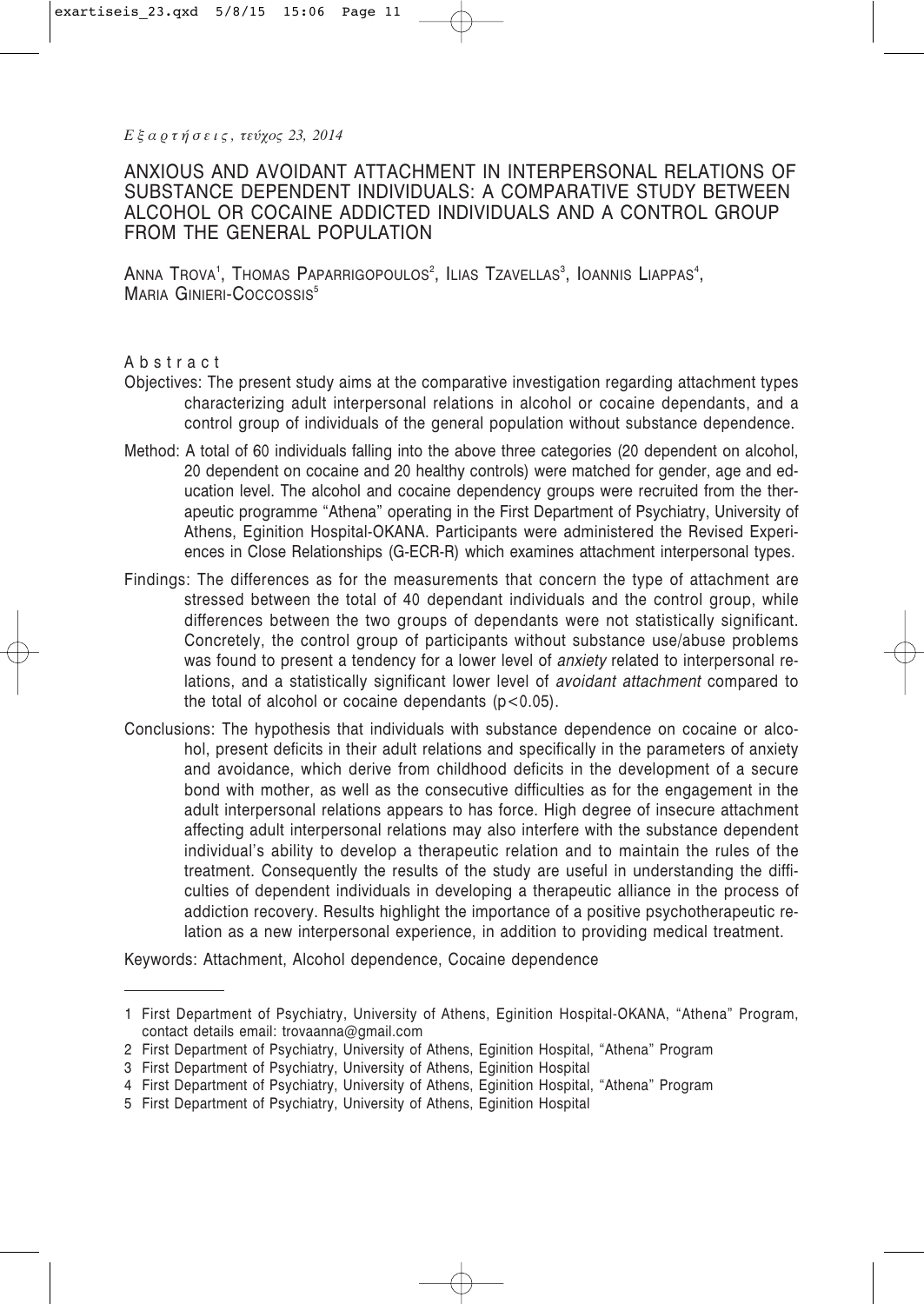Εξαρτήσεις, τεύχος 23, 2014

# ΑΓΧΩΔΗΣ ΚΑΙ ΑΠΟΦΕΥΚΤΙΚΗ ΠΡΟΣΚΟΛΛΗΣΗ ΣΤΙΣ ΔΙΑΠΡΟΣΩΠΙΚΕΣ ΣΧΕΣΕΙΣ ΑΤΟΜΩΝ ΜΕ ΟΥΣΙΟΕΞΑΡΤΗΣΕΙΣ: ΣΥΓΚΡΙΤΙΚΗ ΜΕΛΕΤΗ ΣΕ ΕΞΑΡΤΗΜΕΝΑ ΑΤΟΜΑ ΕΙΤΕ ΑΠΟ ΑΛΚΟΟΛ ΕΙΤΕ ΑΠΟ ΚΟΚΑΪΝΗ ΚΑΙ ΣΕ ΑΤΟΜΑ ΤΟΥ ΓΕΝΙΚΟΥ ΠΛΗΘΥΣΜΟΥ ΧΩΡΙΣ ΕΞΑΡΤΗΣΗ

ANNA TPOBA<sup>6</sup>, ΘΩΜΑΣ ΠΑΠΑΡΡΗΓΟΠΟΥΛΟΣ<sup>7</sup>, ΗΛΙΑΣ ΤΖΑΒΕΛΛΑΣ<sup>8</sup>, ΙΩΑΝΝΗΣ ΛΙΑΠΠΑΣ<sup>9</sup>, MAPIA TZINIEPH-KOKKOZH<sup>10</sup>

Περίληψη

- Στόχος: Η παρούσα μελέτη έχει στόχο τη συγκριτική διερεύνηση τύπων προσκόλλησης στις ενήλικες διαπροσωπικές σχέσεις μεταξύ ατόμων εξαρτημένων είτε από αλκοόλ, είτε από κοκαΐνη και ατόμων του γενικού πληθυσμού χωρίς εξάρτηση από κάποια ουσία.
- Μέθοδος: Το δείγμα αποτελείται από 60 συμμετέχοντες, εκ των οποίων 20 παρουσίαζαν εξάρτηση από κοκαΐνη και 20 από αιθανόλη, ενώ 20 άτομα χωρίς εξάρτηση από κάποια ουσία, αποτέλεσαν την ομάδα ελέγχου. Οι τρεις ομάδες επελέγησαν έτσι ώστε να παρουσιάζουν αντιστοιχία ως προς το φύλο, την ηλικία και το μορφωτικό επίπεδο. Η έρευνα διεξήχθη στη ψυχοθεραπευτική μονάδα απεξάρτησης της Α' Ψυχιατρικής Κλινικής του ΕΚΠΑ και του ΟΚΑΝΑ, Πρόγραμμα «ΑΘΗΝΑ». Στους επιλεγέντες χορηγήθηκε η Αναθεωρημένη Κλίμακα για τα Βιώματα στις Κοντινές Σχέσεις (Revised Experiences in Close Relationships, G-ECR-R) η οποία εξετάζει τους τύπους προσκόλλησης στο πλαίσιο του σχετίζεσθαι.
- Αποτελέσματα: Οι διαφορές ως προς τις μετρήσεις που αφορούν τον τύπο προσκόλλησης διαπιστώνονται ανάμεσα στο σύνολο των 40 ουσιοεξαρτώμενων ατόμων και της ομάδας ελέγχου, ενώ δεν διαπιστώνονται στατιστικά σημαντικές διαφορές μεταξύ των δύο ομάδων εξαρτημένων ατόμων. Συγκεκριμένα, τα άτομα χωρίς πρόβλημα ουσιοεξάρτησης φάνηκαν να έχουν την τάση προς χαμηλότερα επίπεδα αγχώδους, αλλά κυρίως αποφευκτικής προσκόλλησης σε σύγκριση με το σύνολο των εξαρτημένων ατόμων από αλκοόλ ή κοκαΐνη (p<0.05).
- Συμπεράσματα: Η υπόθεση ότι ουσιοεξαρτημένα άτομα εκδηλώνουν συμπεριφορές άγχους και αποφυγής στο τρόπο του σχετίζεσθαι, φαίνεται να έχει ισχύ. Οι εν λόγω διαστάσεις θεωρείται ότι διασυνδέονται με ψυχοσυναισθηματικά ελλείμματα κατά τη βρεφική και παιδική ηλικία αυτών των ατόμων, και σχετίζονται με την παρεμπόδιση ανάπτυξης ασφαλούς δεσμού του βρέφους με τη μητέρα και, στην συνέχεια, με εγκατάσταση ανασφαλούς τύπου προσκόλλησης και επανάληψη αυτού του τύπου στο σχετίζεσθαι των ενήλικων διαπροσωπικών σχέσεων. Οι συνακόλουθες δυσκολίες αυτών των

<sup>6</sup> Α' Ψυχιατρική Κλινική ΕΚΠΑ-Αιγινήτειο Νοσοκομείο-ΟΚΑΝΑ, Πρόγραμμα «Αθηνά», Στοιχεία επικοινωνίας: Τηλ.: 210-7757692, email: trovaanna@gmail.com

<sup>7</sup> Α' Ψυχιατρική Κλινική ΕΚΠΑ-Αιγινήτειο Νοσοκομείο, Πρόγραμμα «Αθηνά»

<sup>8</sup> Α' Ψυχιατρική Κλινική ΕΚΠΑ-Αινινήτειο Νοσοκομείο

<sup>9</sup> Α' Ψυχιατρική Κλινική ΕΚΠΑ-Αιγινήτειο Νοσοκομείο, Πρόγραμμα «Αθηνά»

<sup>10</sup> Α' Ψυχιατρική Κλινική ΕΚΠΑ-Αιγινήτειο Νοσοκομείο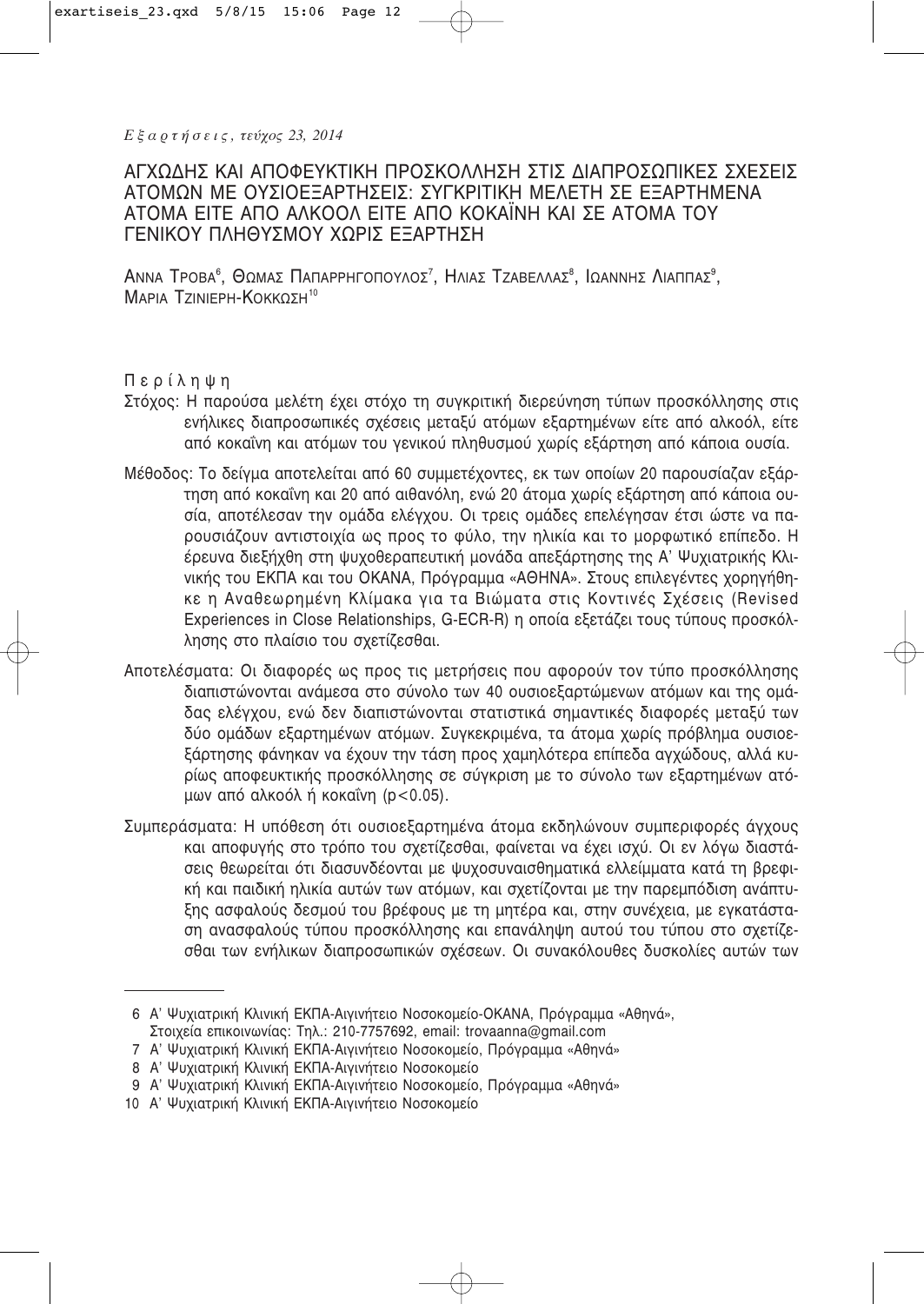ατόμων διαφαίνονται όχι μόνο ως προς τη δέσμευση στις ενήλικες διαπροσωπικές σχέσεις, αλλά και στη διατήρηση της θεραπευτικής σχέσης και της θεραπείας γενικότερα. Συνεπώς, τα ευρήματα της μελέτης είναι χρήσιμα στην κατανόηση των αιτίων της μη συνεργασίας των εξαρτημένων ατόμων στη διαδικασία απεξάρτησης και αναδεικνύουν τη σημασία των επανορθωτικών βιωμάτων στο πλαίσιο της ψυχοθεραπευτικής σχέσης ή της ιατρικής σχέσης γενικότερα.

Λέξεις κλειδιά: Προσκόλληση, Αλκοολική εξάρτηση, Εξάρτηση από κοκαΐνη

# ΕΙΣΑΓΩΓΗ

Η διερεύνηση της σχέσης μεταξύ του τύπου της προσκόλλησης/πρόσδεσης στο σχετίζεσθαι και της ουσιοεξάρτησης από την αιθανόλη ή την κοκαΐνη είναι σπάνια στη διεθνή, καθώς και στην ελληνική βιβλιογραφία. Στην ελληνική βιβλιογραφία η προσκόλληση έχει μελετηθεί σε εφήβους σε σχέση με άλλες μεταβλητές, όπως το άγχος αποχωρισμού και τις αντιλήψεις των εφήβων για τις σχέσεις τους, οι οποίες λειτουργούν ως παράγοντας πρόβλεψης της επιθετικότητας (1, 2). Περιορισμένος είναι και ο αριθμός ξενόγλωσσων μελετών που αναφέρονται στην προσκόλληση στις ενήλικες σχέσεις και την εξάρτηση από την αιθυλική αλκοόλη (3-6). Σύμφωνα μάλιστα με τη βιβλιογραφική μας αναζήτηση, δεν υπάρχουν μελέτες όσον αφορά στην σχέση της ενήλικης προσκόλλησης και της εξάρτησης από την κοκαΐνη. Ωστόσο, υπάρχουν μελέτες που διερευνούν τη σχέση της προσκόλλησης και της χρήσης ουσιών σε άλλες ηλικιακές ομάδες, όπως στην εφηβεία, (7) την σχέση της προσκόλλησης και της έκθεσης των παιδιών στη χρήση ουσιών από τους γονείς (8, 9) τους νευροαναπτυξιακούς κινδύνους σε παιδιά που έχουν εκτεθεί ενδομητρίως στη χρήση κοκαΐνης (10), τις συνέπειες της χρήσης κοκαΐνης στην παροχή της μητρικής φροντίδας (11) και την σχέση της προσκόλλησης με άλλες παραμέτρους, όπως η υγεία (12).

# Ο ΡΟΛΟΣ ΤΗΣ ΠΡΟΣΚΟΛΛΗΣΗΣ / ΠΡΟΣΔΕΣΗΣ ΣΤΗΝ ΑΝΑΠΤΥΞΗ ΤΟΥ ΠΑΙΔΙΟΥ

Η προσκόλληση/πρόσδεση, ο ιδιαίτερος δεσμός που αναπτύσσεται ανάμεσα στο βρέφος και το πρόσωπο που το φροντίζει, θεωρείται σημαντικός τόσο για την επιβίωση όσο και για τη μετέπειτα σωματική και ψυχική του ανάπτυξη (13). Οι πρώιμες εμπειρίες του βρέφους έχουν σημαντική διαπλαστική επίδραση στη ανάπτυξη της προσωπικότητας και επιδρούν στη μεταγενέστερη ψυχική και σωματική υγεία, στην κοινωνική προσαρμογή και γενικότερα στην ψυχοσυναισθηματική ανάπτυξη του ατόμου (14). Σύμφωνα με τη Θεωρία της Προσκόλλησης, την οποία εισήγαγε ο Bowlby (1969) οι πρώιμες εμπειρίες με τα άτομα που παρέχουν την πρωταρχική βρεφική φροντίδα μετασχηματίζονται σε ενδοψυχικές αναπαραστάσεις του τρόπου του σχετίζεσθαι και σταθεροποιούνται κατά τη διάρκεια της παιδικής και εφηβικής ηλικίας (15-18). Τα εσωτερικευμένα αυτά μοντέλα σχέσεων περιλαμβάνουν πεποιθήσεις για τον εαυτό και τους άλλους (π.χ. γονείς-φροντιστές) και τη φύση των σχέσεων αυτών (14) μέσω των οποίων παράγονται κανόνες που χρησιμοποιούνται προκειμένου να καθοδηγήσουν τη μετέπειτα συμπεριφορά στο τομέα των διαπροσωπικών σχέσεων (13, 14, 17, 19-21). Η δημιουργία αυτών των εσωτερικών σχημάτων που αφορούν τις σχέσεις μεταξύ των ατόμων προκύπτει από επαναλαμβανόμενες αλληλεπιδράσεις με τους γονείς-φροντιστές και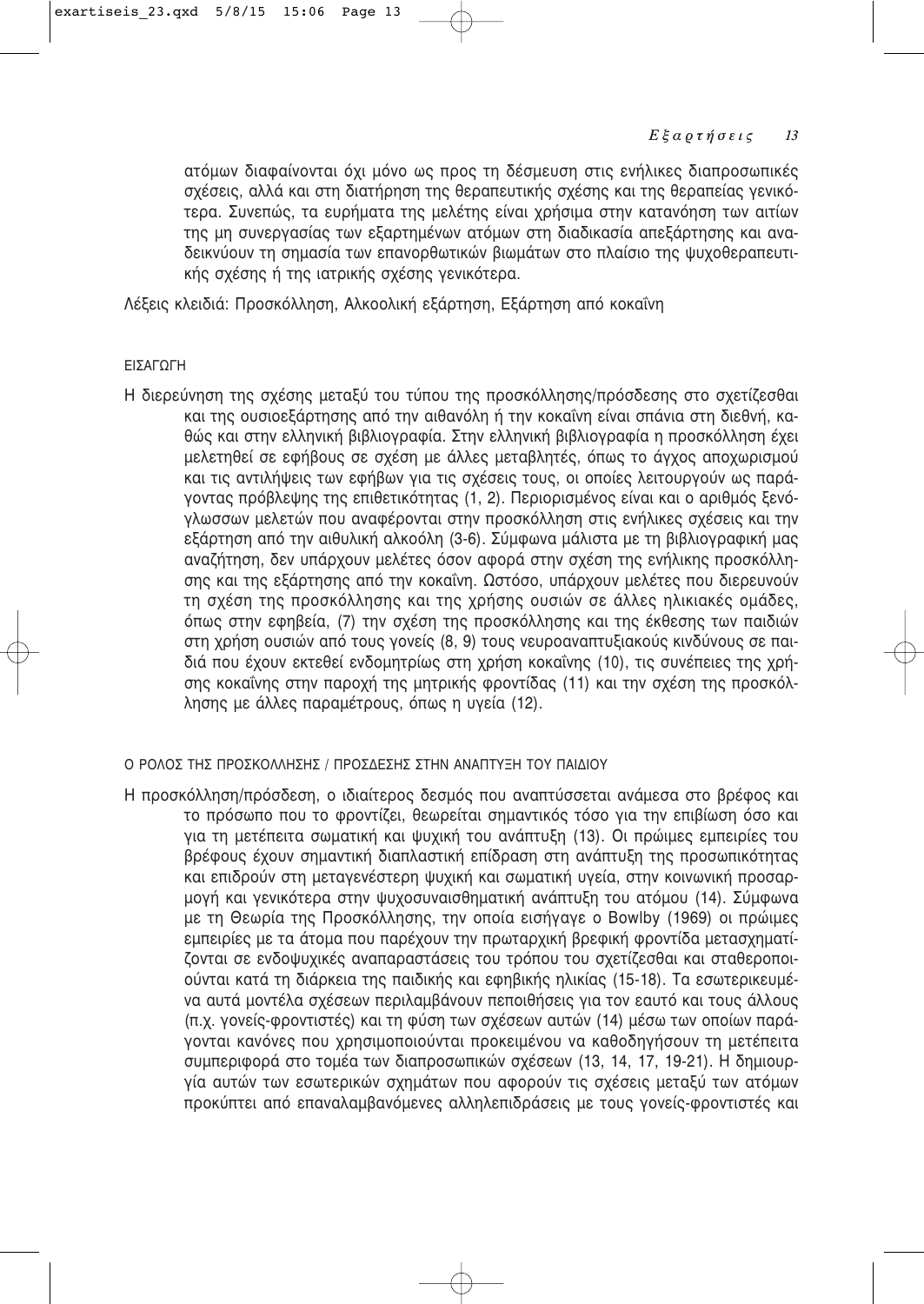προσδιορίζονται από την γονική ανταπόκριση στις ανάγκες των παιδιών κατά τη διάρκεια επεισοδίων απονοήτευσης/ματαίωσης και θλίψης (13, 17, 20, 22). Οι εσωτερικευμένες αναπαραστάσεις σχέσεων θεωρούνται ότι λειτουργούν ως φίλτρα για τις μελλοντικές σχέσεις και διαπροσωπικές εμπειρίες στην ενήλικη ζωή (14, 16, 17, 23, 24).

- Σύμφωνα με το Διεθνές Πρόγραμμα Περιγραφής της Σεξουαλικότητας (International Sexuality Description Project-ISDP) που διεξήχθη σε 62 διαφορετικά πολιτισμικά σημεία-πλαίσια, τα άτομα που εκτέθηκαν σε πρώιμες κοινωνικές εμπειρίες, οι οποίες εμπεριείχαν έντονο στρες, όπως η παροχή ασυνεπούς και χωρίς ευαισθησία γονικής φροντίδας, η έλλειψη επαφής με τη μητέρα κατά τη νηπιακή ηλικία, τα καταπιεστικά φυσικά περιβάλλοντα και οι οικονομικές δυσκολίες, τείνουν να αναπτύσσουν τύπους μη ασφαλούς συναισθηματικής προσκόλλησης συνδεόμενοι στην ενήλικη ζωή με βραχείας διάρκειας σεξουαλικές σχέσεις, μεναλύτερο βαθμό υπονονιμότητας και περιορισμένο βαθμό προσωπικής ανάπτυξης (25-27).
- Οι αρνητικές εμπειρίες στο πλαίσιο της σχέσης μητέρας-βρέφους κατά την πρώιμη ηλικία, ενδέχεται να αυξήσουν την πιθανότητα της χρήσης και κατάχρησης ουσιών κατά την εφηβική και ενήλικη ζωή. Συνκεκριμένα, η κακοποίηση κατά την παιδική ηλικία και τα τραυματικά νενονότα προδιαθέτουν σε συμπεριφορές καπνίσματος και χρήση αλκοόλ κατά την εφηβική ηλικία, και κάπνισμα, κατανάλωση αλκοόλ, αλκοολισμό και χρήση ουσιών στην ενήλικη ζωή (28, 29). Επιπρόσθετα, σύγχρονες έρευνες υποστηρίζουν ότι η ανασφαλής προσκόλληση συσχετίζεται με τη μειωμένη ικανότητα του ατόμου για τη βίωση και την έκφραση των συναισθημάτων, την αλεξιθυμία, την επιβλαβή χρήση αλκοόλ και την αλκοολική εξάρτηση (3, 30, 31), καθώς η χρήση αλκοόλ μέσω της αγχολυτικής του επίδρασης ενδέχεται να ενισχύει την αποφυγή συναισθημάτων απόρριψης (32).
- Αντίθετα, άτομα που προέρχονται από οικονενειακά και κοινωνικά περιβάλλοντα με χαμηλότερο στρες, θα αναπτύξουν περισσότερο ασφαλείς τύπους συναισθηματικής προσκόλλησης συνδεόμενους με την ανάπτυξη μακρόχρονων συναισθηματικών, ερωτικών και αναπαραγωγικών σχέσεων στην ενήλικη ζωή (35-37). Η ασφαλής προσκόλληση γίνεται αντιληπτή ως η σχετική απουσία *αγχώδους και αποφευκτικής προσκόλλησης* (36) στις ενήλικες διαπροσωπικές σχέσεις και θεωρείται ότι σχετίζεται με την προσαρμοστική ικανότητα του ατόμου, ενώ η ανασφαλής προσκόλληση συνδέεται με την δυσπροσαρμοστική ρύθμιση του συναισθήματος (37).

# ΑΓΧΩΔΗΣ ΚΑΙ ΑΠΟΦΕΥΚΤΙΚΗ ΠΡΟΣΚΟΛΛΗΣΗ

- Η αγχώδης μορφή προσκόλλησης κατά την ενήλικη ζωή χαρακτηρίζεται από ανησυχία στο ενδεχόμενο αποχωρισμού, εγκατάλειψης, ανεπαρκούς αγάπης, ανησυχία για την διαθεσιμότητα και ανταπόκριση των άλλων και για το αν έχουν επενδύσει επαρκώς στην σχέση (38), καθώς και ενεργοποίηση της συμπεριφοράς προσκόλλησης (36) και προσπάθεια εξασφάλισης της διαθεσιμότητας των άλλων (19).
- Κατά την παιδική ηλικία, το αγχώδες και ανασφαλές παιδί, μπορεί να είναι πιο έντονα προσκολλημένο στην μητέρα του σε σύγκριση με ένα χαρούμενο, ασφαλές παιδί που φαίνεται να την θεωρεί περισσότερο «δεδομένη» (39), Στην περίπτωση που η αλληλεπίδραση μητέρας-παιδιού καταλήγει συχνά σε σύγκρουση, η κάθε πλευρά της δυάδας είναι πιθανό να επιδεικνύει περιστασιακά έντονο άγχος ή στεναχώρια, ειδικά όταν αντιλαμβάνεται ότι το άλλο μέλος είναι απορριπτικό (13).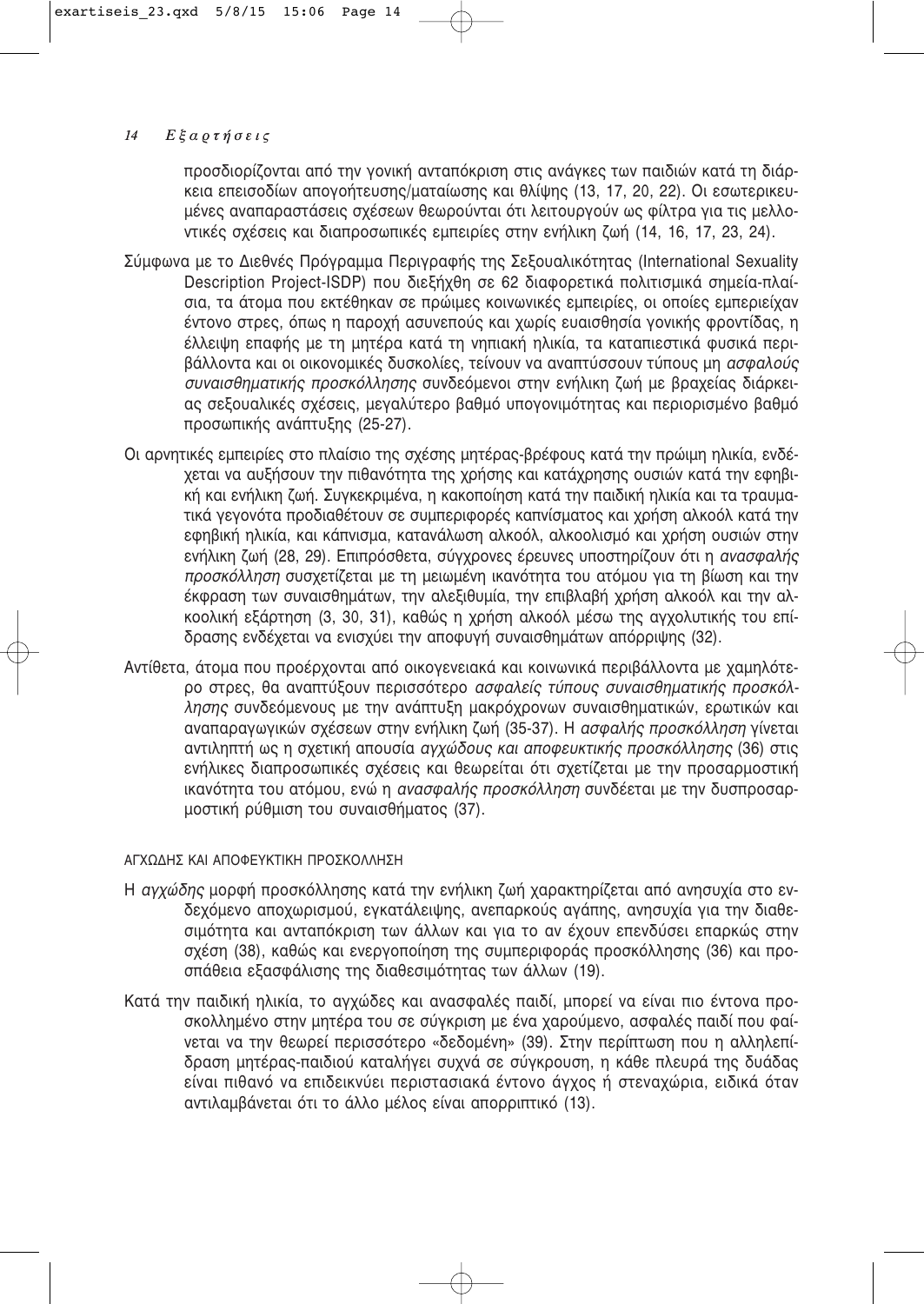- Η εμπειρία των παιδιών που μεγαλώνουν με την αγχώδη διάσταση στην σχέση τους με το άτομο που τους παρέχει φροντίδα χαρακτηρίζεται από αισθήματα αβεβαιότητας για τη γονική υποστήριξη, αλλά και από συγκαλυμμένες, αλλά ισχυρά διαστρεβλωμένες πιέσεις προς στο παιδί να λειτουργεί ως «φροντιστής» για τον γονέα (19). Επιπλέον, απειλές ενκατάλειψης του παιδιού, που ενδέχεται να περιλαμβάνουν και απειλές αυτοκτονίας. επιτείνουν την ανάπτυξη άγχους αποχωρισμού και αγχώδους προσκόλλησης (19).
- Επιπλέον, σε ενήλικα άτομα που παρουσιάζουν εξαρτητική ψυχοπαθολογία, η πριν από τη θεραπεία εκτίμηση της *προσκόλλησης*, αλλά και άλλων παραμέτρων όπως της αλεξιθυμίας και της επιθυμίας για χρήση αλκοόλ, μπορεί να συμβάλλουν στην αποτελεσματι-Κότερη θεραπεία απεξάρτησης από το αλκοόλ (4). Συγκεκριμένα, προσεγγίζοντας θεραπευτικά την *αγχώδη προσκόλληση στις ενήλικες σχέσεις* ενδέχεται να περιοριστεί η επιθυμία για αλκοόλ και να βελτιωθεί η κοινωνική και εργασιακή λειτουργικότητα (4).
- Ως προς την *αποφευκτική* μορφή προσκόλλησης, έχει παρατηρηθεί ότι τα παιδιά που αποφεύγουν την επαφή ή την αλληλεπίδραση με το άτομο που τους παρέχει φροντίδα, όταν βρίσκονται σε συνθήκη επανασύνδεσης ύστερα από σύντομο διάστημα αποχωρισμού και σε συνθήκες στρες, ελαχιστοποιούν την έκφραση των αρνητικών τους συναισθημάτων. Στην ενήλικη ζωή, τα άτομα αυτά θεωρείται ότι έχουν προσκολληθεί με *αποφευ-ΚΤΙΚό* τρόπο (14). Σύμφωνα με την Ainsworth (39), ο *αποφευκτικός* τύπος προσκόλλησης σχετίζεται με απορριπτικές ή αδιάφορες ανταποκρίσεις στα μηνύματα του βρέφους, ειδικά όταν τα βρέφη εκφράζουν αρνητικά συναισθήματα, ενώ στο βάθος του αποφευκτικού τύπου προσκόλλησης υπάρχει αναξιόπιστη, ασυνεπής γονική φροντίδα.
- Η *αποφευκτική* προσκόλληση στις ενήλικες σχέσεις χαρακτηρίζεται από υποτίμηση της σημασίας των στενών σχέσεων, αποφυγή της οικειότητας, της εξάρτησης και της ανάπτυξης αισθημάτων εμπιστοσύνης, ενώ παράλληλα παρουσιάζεται η έντονη τάση για αυτάρκεια και σχετική αδρανοποίηση της συμπεριφοράς προσκόλλησης (36, 38). Επίσης, έχει βρεθεί συσχέτιση μεταξύ της *αποφευκτικής προσκόλλησης* στις ενήλικες σχέσεις και της έλλειψης αυτοαποκάλυψης (42, 43). Από την πλευρά της ψυχοπαθολογίας, άτομα με αντικοινωνική διαταραχή προσωπικότητας που τυπικά χαρακτηρίζονται από απουσία συναισθηματικών σχέσεων, αρκετά συχνά παρουσιάζουν εξάρτηση από την αιθυλική αλκοόλη (44). Είναι γνωστή η συννοσηρότητα μεταξύ της αντικοινωνικής συμπεριφοράς και των διαταραχών χρήσης ουσιών, η οποία συνδέεται με σοβαρότερη και δυσμενέστερη έκβαση στην ψυχοθεραπεία (45).
- Τέλος, διάφοροι κοινωνικοδημογραφικοί και ψυχοπιεστικοί παράγοντες, ειδικά αν συσσωρευτούν, μπορεί να επηρεάσουν το άτομο που παρέχει φροντίδα στο παιδί, και συνεπώς, τον τρόπο σχετίζεσθαι του γονέα με το παιδί, καθώς και την ανατροφή του παιδιού (46). Συγκεκριμένα, το εισόδημα και το μέγεθος της οικογένειας, η ηλικία των γονέων και η εκπαίδευση, τα μείζονα στρεσογόνα γεγονότα, όπως η απώλεια ενός γονέα, η γέννηση ενός αδερφού, η σοβαρή ασθένεια, οι συζυγικές σχέσεις και η ψυχική κατάρρευση του γονέα, μπορεί να επηρεάζουν την ποιότητα των διαπροσωπικών σχέσεων και τον τύπο της προσκόλλησης του παιδιού προς τον γονέα που παρέχει την φροντίδα (47-52). Ως προς τις ψυχοκοινωνικές παρεμβάσεις σε γονείς που χαρακτηρίστηκαν να βιώνουν κάποια ψυχοπιεστική κατάσταση, αναφέρεται ως παράδειγμα τα προγράμματα επίσκεψης επαγγελματιών ψυχικής υγείας στο σπίτι, τα οποία ήταν πολύ υποβοηθητικά για τις μητέρες που είχαν κατάθλιψη, αλλά και μητέρες που ζούσαν κάτω από το όριο της φτώχειας (40), καθώς παρείχαν ενίσχυση ως προς τη μητρική ευαισθησία προς τα μηνύματα του παιδιού.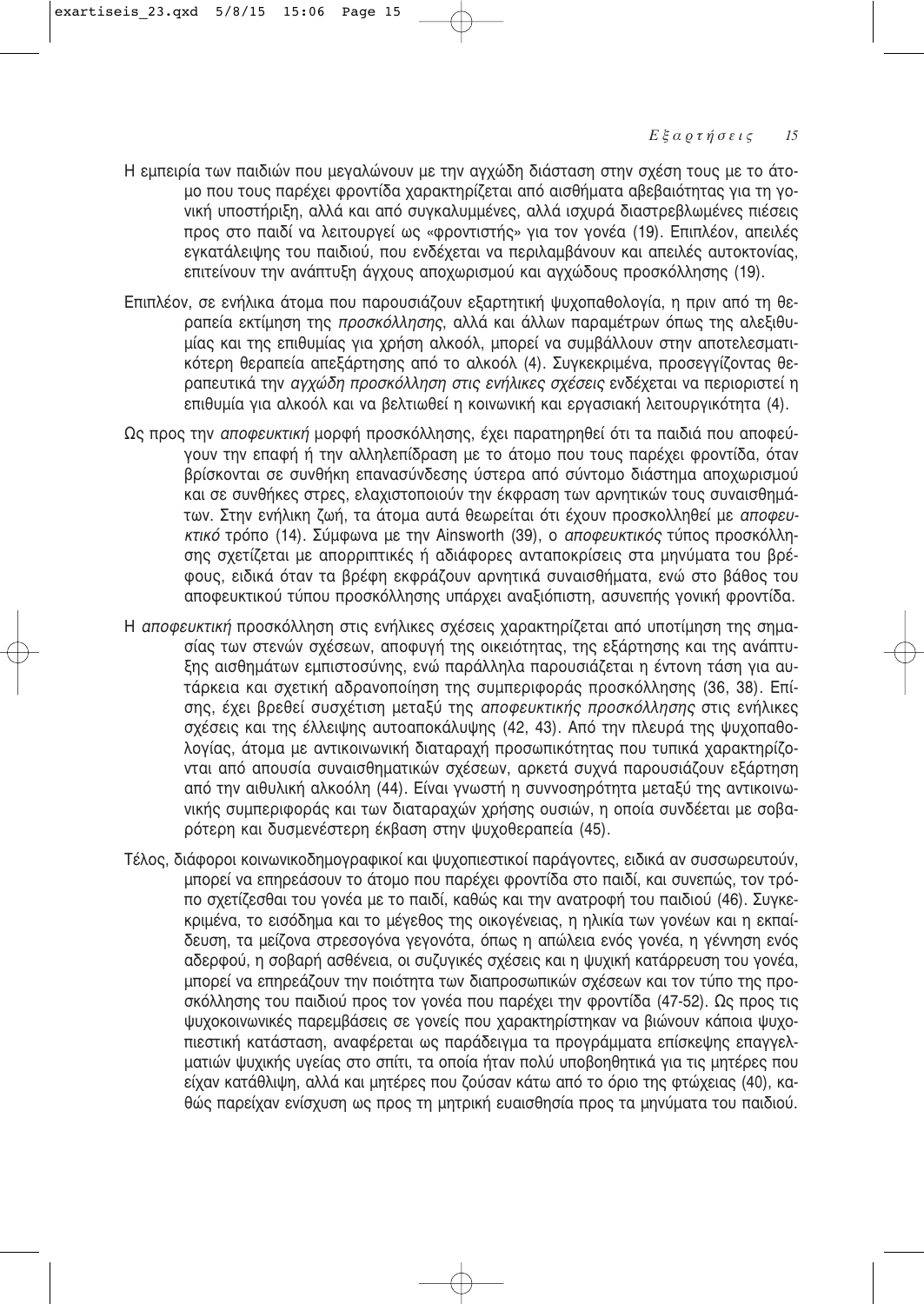Η παρούσα μελέτη, λαμβάνοντας υπόψη τη πενιχρή βιβλιογραφία αναφορικά με την προσκόλληση στις ουσιοεξαρτήσεις, έθεσε ως σκοπό τη διερεύνηση του τύπου της ενήλικης προσκόλλησης σε άτομα που παρουσιάζουν εξάρτηση από αλκοόλ ή κοκαΐνη, ώστε να προσδιοριστούν με μεναλύτερη ευκρίνεια τα πιθανά ελλείμματα στις ενήλικες σχέσεις των ουσιοεξαρτημένων ατόμων αναφορικά με την αγχώδη ή την αποφευκτική προσκόλληση. Τα αποτελέσματα αυτής της μελέτης μπορεί να χρησιμοποιηθούν στο σχεδιασμό και στην παροχή κατάλληλων θεραπευτικών παρεμβάσεων.

# ΜΕΘΟΔΟΣ

- Οι συμμετέχοντες στην παρούσα μελέτη είναι άτομα που εμπίπτουν σε τρεις κατηγορίες: α) εξαρτημένα από την αιθυλική αλκοόλη, β) εξαρτημένα από την κοκαΐνη και γ) άτομα του γενικού πληθυσμού χωρίς εκδηλώσεις ουσιοεξάρτησης. Οι δύο ομάδες εξαρτημένων ατόμων προέρχονται από τους συμμετέχοντες στη στεγνή ανοικτή ψυχοθεραπευτική μονάδα απεξάρτησης, Πρόγραμμα «Αθηνά». Εξ αυτών, 20 ήταν εξαρτημένοι από το αλκοόλ και 20 από την κοκαΐνη, σύμφωνα με τα κριτήρια του DSM-IV (53). Επιπλέον, συμμετείχαν 20 άτομα προερχόμενα από το γενικό πληθυσμό, τα οποία κατά δήλωση δεν αντιμετώπιζαν πρόβλημα ουσιοεξάρτησης και ως εκ τούτου αποτέλεσαν την ομάδα ελέγχου.
- Αρχικά κλήθηκαν να λάβουν μέρος στη μελέτη όσα άτομα απευθύνθηκαν στο Πρόγραμμα «Αθηνά» για απεξάρτηση από την κοκαΐνη από το 2007 και μετά. Η ενημέρωση για τη διεξαγωγή της μελέτης έγινε τηλεφωνικά, ανεξάρτητα αν είχαν διακόψει ή ολοκληρώσει τη θεραπεία τους. Από το σύνολο των εξαρτημένων από την κοκαΐνη (40 άτομα) που προσεγγίστηκαν, 11 άτομα δεν βρέθηκαν (δεν ήταν σε ισχύ οι τηλεφωνικοί τους αριθμοί, οι συννενείς τους δεν γνώριζαν ή δεν επιθυμούσαν να ενημερώσουν για την αλλαγή των τηλεφωνικών τους αριθμών), 9 δεν ενδιαφέρονταν να συμμετάσχουν και ένα είχε αποβιώσει.
- Στη συνέχεια έγινε αντιστοίχιση της ομάδας αυτής (φύλο, ηλικία, μορφωτικό επίπεδο) με άτομα που είχαν διάγνωση αλκοολικής εξάρτησης και με μη ουσιοεξαρτημένα άτομα από το γενικό πληθυσμό. Δεν υπήρξαν αρνήσεις από τα άτομα των ομάδων αυτών.
- Πριν τη χορήγηση των ερωτηματολογίων, δόθηκε στους συμμετέχοντες έντυπο συγκατάθεσης και ενημέρωσης ως προς την εθελοντική συμμετοχή στη μελέτη και την ανωνυμία των απαντήσεων στα ερωτηματολόγια. Επίσης, τονίστηκε ότι θα παρέχεται η δυνατότητα ενημέρωσης για τα αποτελέσματα της μελέτης και ότι η απόφαση μη συμμετοχής δεν θα είχε επιπτώσεις στην ενδεχόμενη συνεργασία του εξαρτημένου ατόμου με το πλαίσιο.

# ΕΡΩΤΗΜΑΤΟΛΟΓΙΑ

Χορηγήθηκε η Αναθεωρημένη Κλίμακα για τα Βιώματα στις Κοντινές Σχέσεις (Revised Experiences in Close Relationships, G-ECR-R) Twv Fraley, Waller, Kg, Brennan (54), της οποίας η εγκυρότητα και η αξιοπιστία υποστηρίζεται από μελέτες στον ελληνικό πληθυσμό (55). Αποτελείται από 36 ερωτήσεις. Η βαθμολόγηση γίνεται σε επταβάθμια κλίμακα τύπου Likert. Οι 18 ερωτήσεις με μονή αρίθμηση αποτελούν την υποκλίμακα της αποφυγής (avoidance) στις διαπροσωπικές σχέσεις και υποδηλώνουν την ύπαρξη αρνητικής εικόνας για τους άλλους, και οι υπόλοιπες 18 με ζυγή αρίθμηση αποτελούν την υποκλίμακα *του άγχους* (anxiety) στις σχέσεις και υποδηλώνουν την ύπαρξη αρνητικής εικόνας για τον εαυτό (36). Επίσης, χορηγήθηκε έντυπο για την συλλογή των κοινωνικοδημογραφικών χαρακτηριστικών των συμμετεχόντων.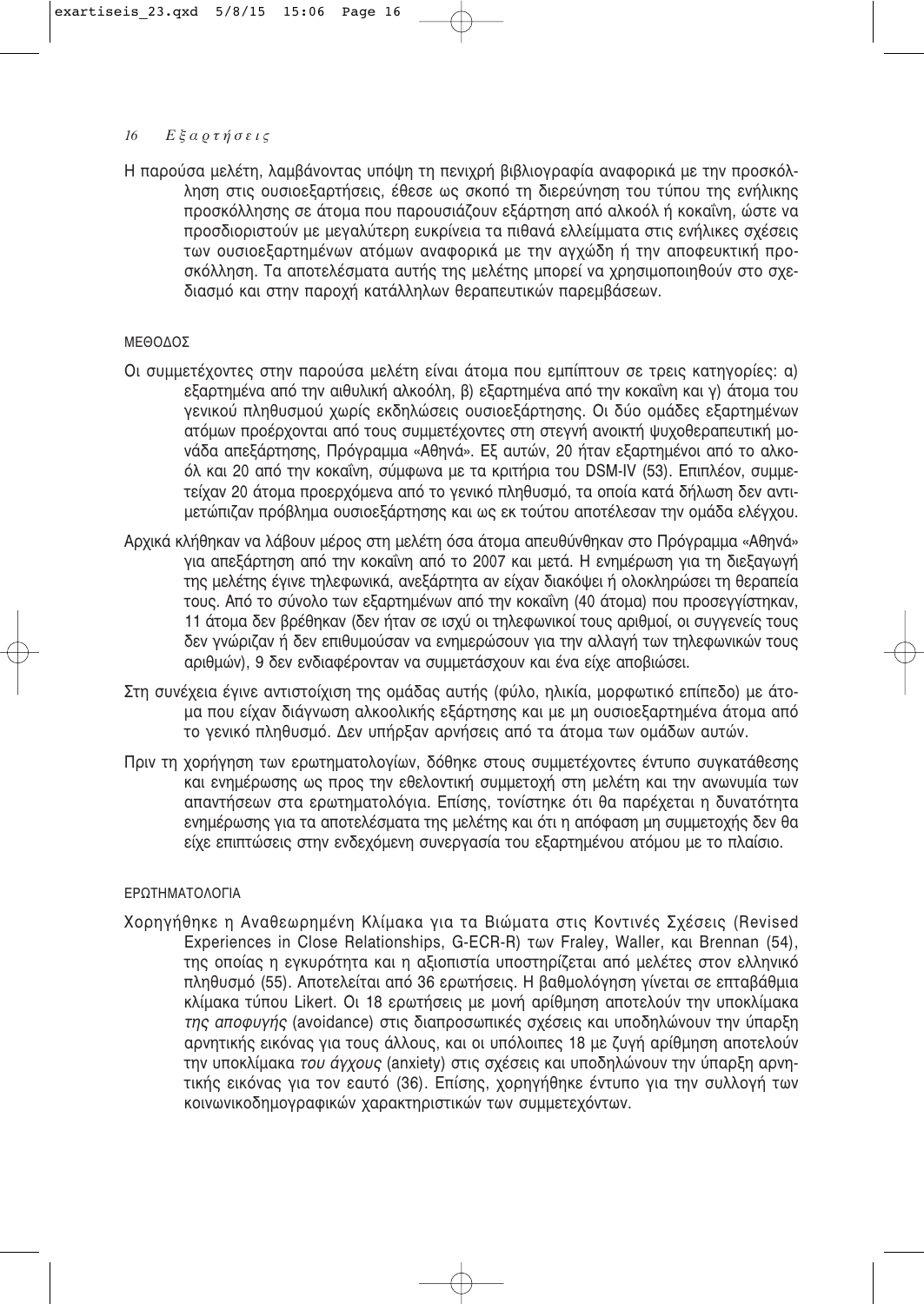# ΣΤΑΤΙΣΤΙΚΗ ΑΝΑΛΥΣΗ

- Εφαρμόστηκε η δοκιμασία Kolmogorov-Smirnov Test στο σύνολο του δείγματος, αλλά και σε κάθε ερευνητική ομάδα ξεχωριστά, για τον έλεγχο της κανονικότητας (normality) των μεταβλητών. Δεδομένου ότι σε καμία περίπτωση ο έλεγχος δεν απέρριψε την κανονικότητα (Kolmogorov-Smirnov statistic p>0.05) εφαρμόστηκαν μόνο παραμετρικοί έλεγχοι. Επίσης, εφαρμόστηκε η δοκιμασία χ<sup>2</sup> προκειμένου να διερευνηθεί η διαφοροποίηση ως προς τα κοινωνικοδημογραφικά στοιχεία των συμμετεχόντων των τριών ερευνητικών ομάδων.
- Το ανά ζεύγη t-test συνέκρινε τις μέσες τιμές των υποκλιμάκων «αγχώδους προσκόλλησης» και «αποφευκτικής προσκόλλησης» για τις συγκρίσεις μεταξύ των ομάδων. Η ανάλυση διασποράς κατά ένα παράγοντα (ANOVA) χρησιμοποιήθηκε για να διερευνηθούν οι μεταβλητές του άγχους και της αποφυγής σε περίπτωση στατιστικά σημαντικής δια-Φοροποίησης μεταξύ των ομάδων.

|                |                            |              | Απουσία<br>ουσιοεξάρτησης<br>$N = 20$ | Εξάρτηση από<br>αλκοόλ<br>$N = 20$ | Εξάρτηση<br>από κοκαΐνη<br>$N = 20$ | Σύνολο     |
|----------------|----------------------------|--------------|---------------------------------------|------------------------------------|-------------------------------------|------------|
| Φύλο           | Γυναίκα                    | N            | 4                                     | 4                                  | $\overline{4}$                      | 12         |
|                |                            | $\%$         | 20,0                                  | 20,0                               | 20,0                                | 20,0       |
|                | Άνδρας                     | N            | 16                                    | 16                                 | 16                                  | 48         |
|                |                            | $\%$         | 80,0                                  | 80,0                               | 80,0                                | 80,0       |
| Εκπαίδευση     | Βασική                     | ${\sf N}$    | $\mathfrak{p}$                        | $\overline{2}$                     | $\mathfrak{p}$                      | 6          |
|                |                            | $\%$         | 10,0                                  | 10,0                               | 10,0                                | 10,0       |
|                | Μέση                       | Ν            | 8                                     | 8                                  | 9                                   | 25         |
|                |                            | $\%$         | 40,0                                  | 40,0                               | 45,0<br>9                           | 41,7       |
|                | Ανώτερη/Ανώτατη            | N<br>$\%$    | 10<br>50,0                            | 10<br>50,0                         | 45,0                                | 29<br>48,4 |
| Οικ. κατάσταση | Άγαμος                     | N            | 15                                    | 13                                 | 15                                  | 43         |
|                |                            | $\%$         | 75,0                                  | 65,0                               | 75,0                                | 71,7       |
|                | Διαζευγμένος-η/Σε διάσταση | N            |                                       | 3                                  | 3                                   | 6          |
|                |                            | $\%$         |                                       | 15,0                               | 15,0                                | 10,0       |
|                | Έγγαμος-η                  | N            | 5                                     | 4                                  | 2                                   | 11         |
|                |                            | $\%$         | 25,0                                  | 20,0                               | 10,0                                | 18,3       |
| Παιδιά         | Όχι                        | $\mathsf{N}$ | 15                                    | 16                                 | 15                                  | 46         |
|                |                            | $\%$         | 75,0                                  | 80,0                               | 75,0                                | 76,7       |
|                | Nai                        | ${\sf N}$    | 5                                     | 4                                  | 5                                   | 14         |
|                |                            | $\%$         | 25,0                                  | 20,0                               | 25,0                                | 23,3       |
| Διαβίωση       | Με άλλους                  | N            | 18                                    | 12                                 | 15                                  | 45         |
|                |                            | $\%$         | 90,0                                  | 60,0                               | 75,0                                | 75,0       |
|                | Μόνος                      | N<br>$\%$    | $\overline{2}$<br>10,0                | 8<br>40,0                          | 5<br>25,0                           | 15<br>25,0 |
|                |                            |              |                                       |                                    |                                     |            |
| Επάγγελμα      | Πλήρης απασχόληση          | ${\sf N}$    | 15                                    | 9                                  | 10                                  | 34         |
|                |                            | $\%$<br>Ν    | 75,0<br>1                             | 45,0<br>2                          | 50,0<br>4                           | 56,7<br>7  |
|                | Μερική απασχόληση          | $\%$         | 5,0                                   | 10,0                               | 20,0                                | 11,7       |
|                | Μαθητής, φοιτητής          | Ν            | 1                                     |                                    |                                     | 3          |
|                |                            | %            | 5,0                                   | 5,0                                | 5,0                                 | 5,0        |
|                | Εκτός εργασίας             | Ν            | 3                                     | 8                                  | 5                                   | 16         |
|                |                            | $\%$         | 15,0                                  | 40,0                               | 25,0                                | 26,7       |
| Σύνολο         |                            | $\mathsf{N}$ | 20                                    | 20                                 | 20                                  | 60         |
|                |                            | $\%$         | 100,0                                 | 100,0                              | 100,0                               | 100,0      |
| Μέση Ηλικία    | Μέση τιμή                  |              | 33,6                                  | 35,2                               | 34.2                                | 34,3       |

#### **ΠΙΝΑΚΑΣ 1.** ΚΟΙΝΟΝΙΚΟΛΗΜΟΓΡΑΦΙΚΑ ΣΤΟΙΧΕΙΑ ΑΝΑ ΟΜΑΛΑ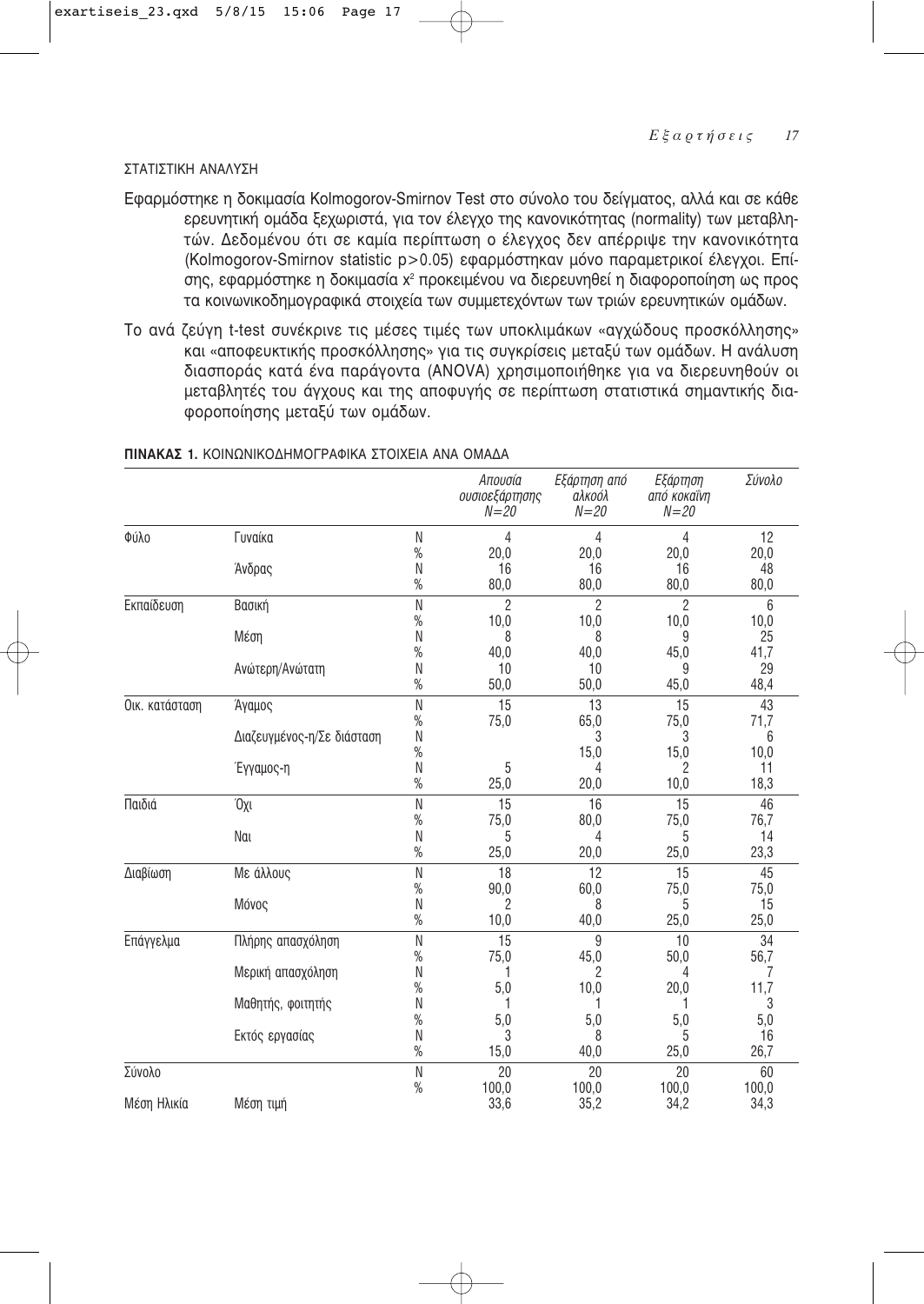# ΑΠΟΤΕΛΕΣΜΑΤΑ

Τα κοινωνικοδημογραφικά χαρακτηριστικά του δείγματος παρουσιάζονται στον Πίνακα 1.

- Οι κατανομές του φύλου, της ηλικίας, της εκπαίδευσης, της οικογενειακής κατάστασης και της ύπαρξης παιδιών, ήταν παρόμοιες και στις τρεις ερευνητικές ομάδες. Η δοκιμασία χ<sup>2</sup> και το t-test (στην περίπτωση της ηλικίας), δεν έδειξαν στατιστικά σημαντική διαφοροποίηση σε κανένα από τα κοινωνικοδημογραφικά στοιχεία των συμμετεχόντων μεταξύ των τριών ερευνητικών ομάδων.
- Όσον αφορά στη διαβίωση και στο επάννελμα, οι συμμετέχοντες της ομάδας ελένχου οι οποίοι κατά δήλωση δεν είχαν «Κανένα πρόβλημα ουσιοεξάρτησης», είχαν αναλονικά μεγαλύτερο ποσοστό «διαβίωσης με άλλους» και εργασία «πλήρους απασχόλησης», καθώς και αναλονικά μικρότερο ποσοστό «Εκτός εργασίας».

ΠΙΝΑΚΑΣ 2. ΜΕΣΟΙ ΟΡΟΙ ΤΩΝ ΥΠΟΚΛΙΜΑΚΩΝ ΤΗΣ ΑΝΑΘΕΩΡΗΜΕΝΗΣ ΚΛΙΜΑΚΑΣ ΓΙΑ ΤΑ ΒΙΩΜΑΤΑ ΣΤΙΣ ΚΟΝΤΙΝΕΣ ΣΧΕΣΕΙΣ (G-ECR-R) ΑΝΑ ΕΡΕΥΝΗΤΙΚΗ ΟΜΑΔΑ

|                     |                   | Απουσία<br>ουσιο-<br>εξάρτησης | Ερευνητική Ομάδα<br>Εξάρτηση<br>από<br>αλκοόλ | Εξάρτηση<br>από<br>кокаї́νη | Σύνολο | Επίπεδο<br>στατιστικής<br>σημαντικότητας<br>p-value |
|---------------------|-------------------|--------------------------------|-----------------------------------------------|-----------------------------|--------|-----------------------------------------------------|
| Υποκλίμακα άγχους   | Mέση τιμή $(±TA)$ | 3.4(1,2)                       | 3,9(1,5)                                      | 3,8(1,6)                    | N.S.   |                                                     |
| Υποκλίμακα αποφυγής | Mέση τιμή $(±TA)$ | 2.8(0.8)                       | 3,7(1,4)                                      | 3,7(1,3)                    |        | $*0.047$                                            |

Σημείωση: Ν.S.: Μη ύπαρξη στατιστικά σημαντικής διαφοροποίησης. \*p < 0.05

Όπως φαίνεται στον Πίνακα 2, οι μέσοι όροι των συμμετεχόντων σε κάθε ομάδα κυμάνθηκαν στα επίπεδα των μεσαίων διαβαθμίσεων, δηλ διαβάθμιση «Ουδέτερα/Ανάμεικτα». Στην υποκλίμακα του άγχους, η ομάδα ελέγχου των συμμετεχόντων χωρίς πρόβλημα ουσιοεξάρτησης είχαν την τάση να έχουν χαμηλότερες τιμές, χωρίς όμως η υποκλίμακα του άγχους να διαφοροποιείται στατιστικά σημαντικά μεταξύ των τριών ομάδων. Αντίθετα η υποκλίμακα αποφυγής διαφοροποιείται και συγκεκριμένα, οι μη ουσιοεξαρτημένοι, είχαν χαμηλότερη μέση τιμή σε σύγκριση με τους εξαρτημένους από το αλκοόλ και τους εξαρτημένους από την κοκαΐνη (0,047) οι οποίοι παρουσίασαν παρόμοια επίπεδα μέσων τιμών αποφυγής.

# ΣΥΖΗΤΗΣΗ-ΣΥΜΠΕΡΑΣΜΑΤΑ

Τα ευρήματα της παρούσης μελέτης συνηγορούν υπέρ της ύπαρξης σημαντικών διαφορών στη διάσταση της προσκόλλησης ανάμεσα στις ομάδες των εξαρτημένων είτε από το αλκοόλ είτε από την κοκαΐνη και την ομάδα ελέγχου του γενικού πληθυσμού αποτελούμενη από άτομα χωρίς εξάρτηση από κάποια ουσία. Η σημαντική διαφοροποίηση διαπιστώθηκε μεταξύ του συνόλου των εξαρτημένων και των μη εξαρτημένων ατόμων αναφορικά με την παράμετρο της αποφυγής στις διαπροσωπικές σχέσεις. Τα ευρήματα της μελέτης φαίνεται να υποστηρίζουν την υπόθεση ότι σε άτομα με εξάρτηση από ουσίες ή αλκοόλ, διαπιστώνονται ελλείμματα στους τρόπους του σχετίζεσθαι, προερ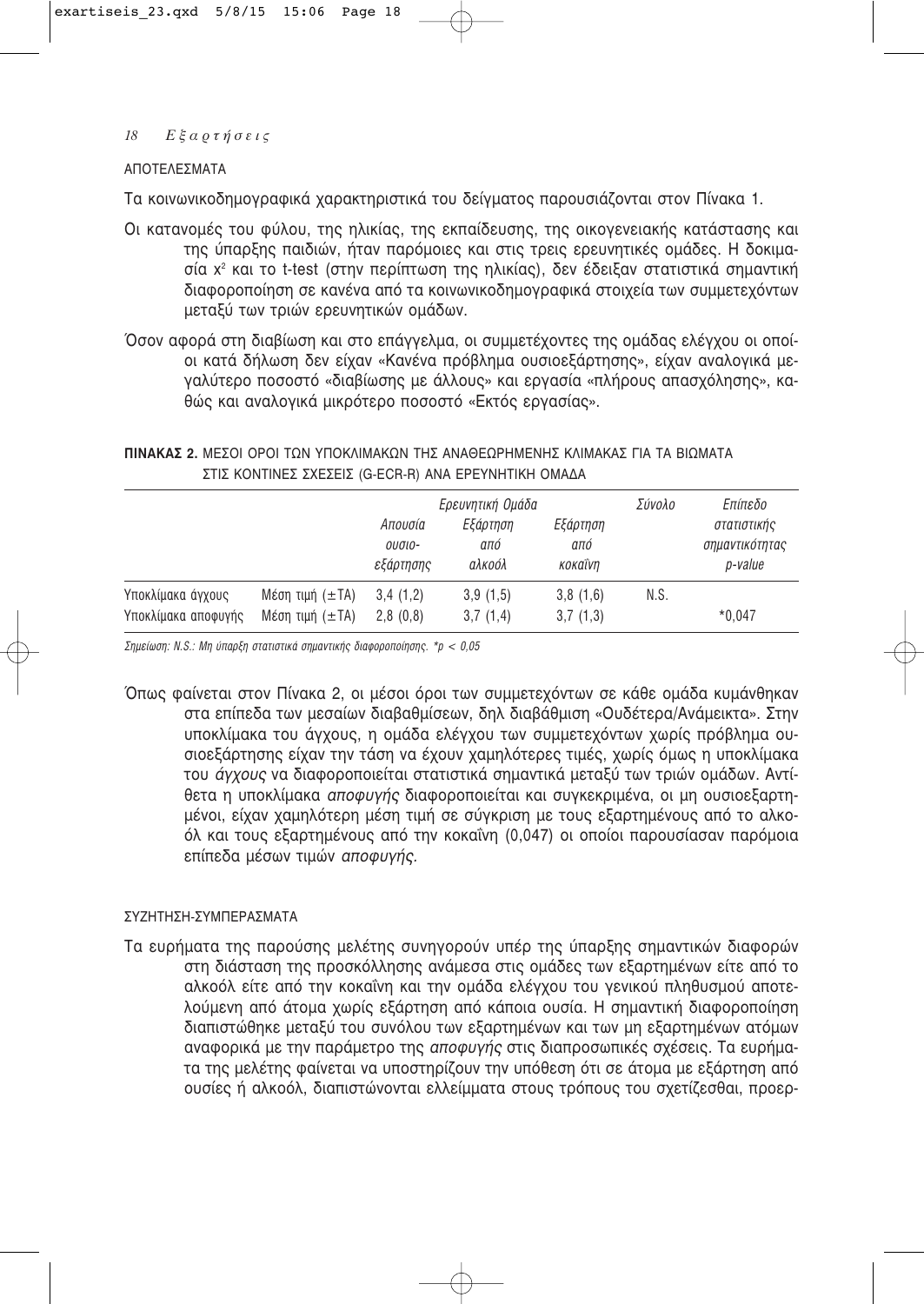χόμενα πιθανόν από τις πρωταρχικές σχέσεις γονέων-παιδιών κατά την παιδική ηλικία ή και αργότερα. Ως είναι γνωστό, η ανάπτυξη μη ασφαλούς δεσμού με το πρωταρχικό πρόσωπο φροντίδας μπορεί να αντικατοπτρίζεται στις ενήλικες σχέσεις, και συγκεκριμένα στην παράμετρο των συμπεριφορών *αποφυγής* στο πλαίσιο των ενήλικων διαπροσωπικών σχέσεων. Δηλαδή, οι διαφορές διαφαίνονται στην αυτοαναφερόμενη αποφυγή της οικειότητας, στην έλλειψη εμπιστοσύνης στους άλλους, στην έλλειψη αυτοαποκάλυψης, αλλά και στο αίσθημα αυτάρκειας και στη σχετική αδρανοποίηση της συμπεριφοράς προσκόλλησης στις ενήλικες σχέσεις.

- Ως προς την υποκλίμακα του άγχους, η διαφοροποίηση ανάμεσα στην ομάδα ελέγχου και στις δύο ομάδες ουσιοεξαρτημένων δεν ήταν στατιστικά σημαντική, αν και παρατηρήθηκε η τάση από τα άτομα του γενικού πληθυσμού να δηλώνουν χαμηλότερο επίπεδο άγχους στις διαπροσωπικές σχέσεις σε σύγκριση με τις δυο ομάδες ατόμων με διάγνωση ουσιοεξάρτησης. Δηλαδή, οι διαφορές διαφαίνονται και σε αυτή τη διάσταση ως ένα βαθμό, αλλά χωρίς να φθάνουν σε στατιστική σημαντικότητα, και αφορούν στην αυτοαναφερόμενη ανησυχία για τη διαθεσιμότητα και ανταπόκριση των άλλων, στην ανησυχία για το ενδεχόμενο αποχωρισμού και εγκατάλειψης και την υποκειμενική αίσθηση ανεπαρκούς αγάπης από τους άλλους. Πιθανόν, ο λόγος που δεν διαφοροποιήθηκαν με στατιστική σημαντικότητα οι εν λόγω ομάδες ατόμων να οφείλεται στο ότι σημειώνεται επικράτηση του άγχους στις διαπροσωπικές σχέσεις και ύπαρξη υψηλών ποσοστών ανασφαλούς προσκόλλησης (35-40%) και στο γενικό πληθυσμό (56).
- Τα αποτελέσματα της μελέτης υποστηρίζουν την υπόθεση ότι οι ουσιοεξαρτημένοι βιώνουν ελλείμματα στις διαπροσωπικές σχέσεις τα οποία μπορεί να αποδοθούν σε πρώιμα ελλείμματα στη σχέση του παιδιού με τον νονέα που παρέχει φροντίδα, καθώς μπορεί να θεωρηθεί ότι δεν καλύφθηκαν οι συναισθηματικές παιδικές ανάγκες. Στη βιβλιογραφία αναφέρεται η περίπτωση γονέων που δεν είχαν τη συναισθηματική ικανότητα να αντέχουν τα άγχη και τη δυσφορία του βρέφους, στοιχείο που αποτελεί προδιαθεσικό παράγοντα για την ανάπτυξη αποφευκτικής προσκόλλησης στην ενήλικη ζωή (57).
- Η ενδεχόμενη κλινική σημασία της συγκεκριμένης μελέτης έγκειται στο γεγονός ότι η εκτίμηση του τύπου της προσκόλλησης μπορεί να προσφέρει σημαντικές πληροφορίες σχετικά με τις δυσκολίες που αντιμετωπίζουν οι εξαρτημένοι θεραπευόμενοι αναφορικά με την επένδυση στη θεραπευτική σχέση και τη διατήρησή της. Τα υψηλότερα ποσοστά ανασφαλούς προσκόλλησης στους ουσιοεξαρτώμενους, θέτουν το ζήτημα της διερεύνησης του τρόπου που οι θεραπευόμενοι αντιλαμβάνονται τον εαυτό τους και τον θεράποντα ιατρό ή το ψυχοθεραπευτή. Το αυξημένο στρες στις διαπροσωπικές σχέσεις συνδέεται με τον αγχώδη τύπο προσκόλλησης και με το φόβο για εγγύτητα που οδηγεί σε αυξημένη επιθυμία για χρήση αλκοόλ (4). Στην ατομική ψυχοθεραπεία, ο θεραπευτής οφείλει να λάβει υπόψη του αυτές τις δυσκολίες του θεραπευόμενου και να δώσει μεγάλη σημασία στην ανάπτυξη καλής θεραπευτικής σχέσης. Επιπλέον, η ομαδική θεραπεία ενδείκνυται για τα άτομα που έχουν αποφευκτικού τύπου προσκόλληση, και στα οποία η εξάρτηση από την ουσία, που περιγράφεται από τον Flores ως «διαταραχή της προσκόλλησης» (58), γίνεται αντιληπτή ως ο φόβος του ατόμου να δημιουργήσει στενούς συναισθηματικούς δεσμούς (32). Στο πλαίσιο αυτό, η συμμετοχή στις ομάδες ψυχοθεραπείας, αλλά και των Ανώνυμων Αλκοολικών συνδέεται με σημαντική μείωση της αγχώδους και αποφευκτικής προσκόλλησης και αύξηση της ασφαλούς προσκόλλησης μέσω της έμφασης που αποδίδεται στις σχέσεις (6).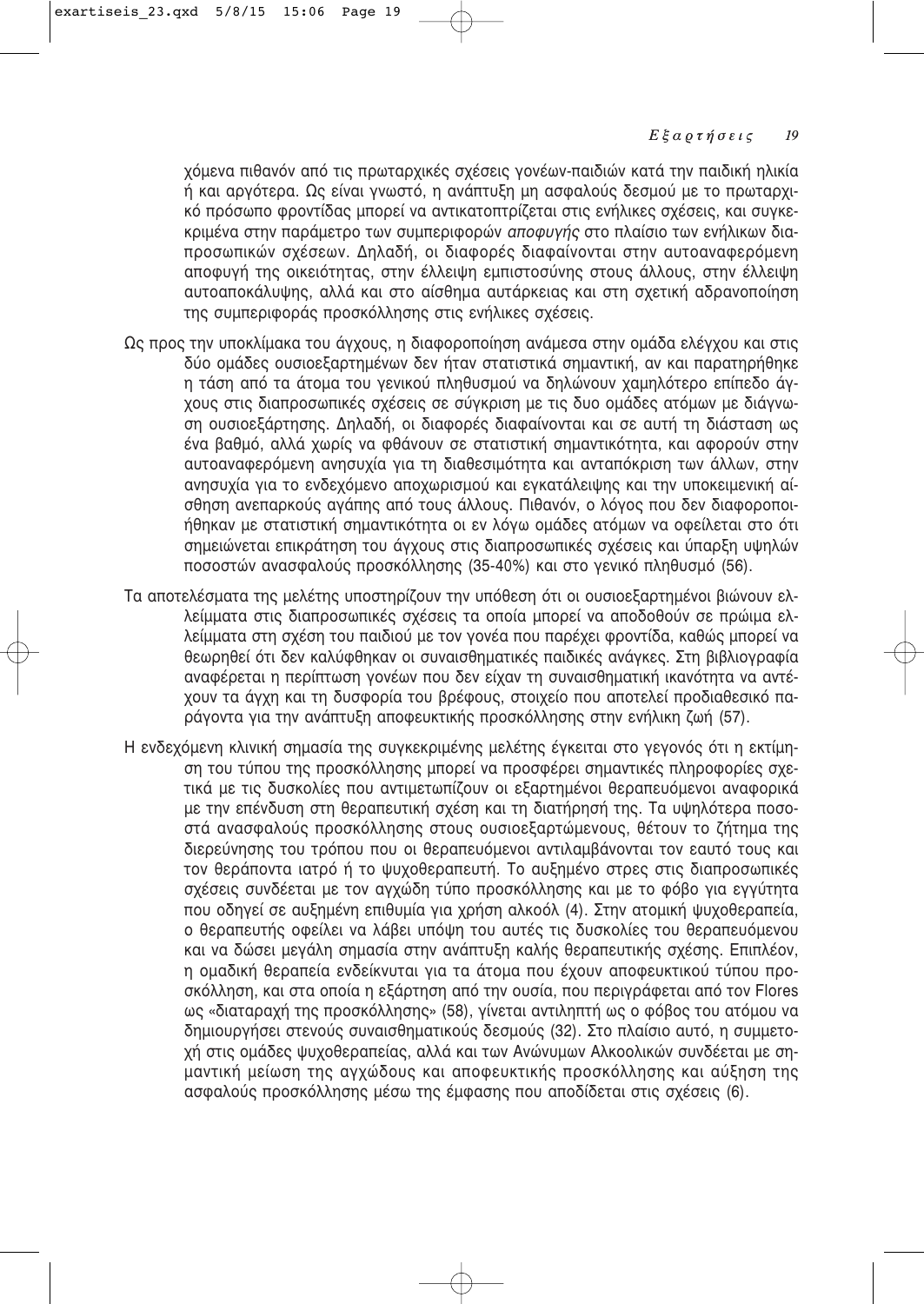- Αρκετές μελέτες υποδεικνύουν την ύπαρξη συσχέτισης ανάμεσα στην ανασφαλή προσκόλληση και τη συχνότερη εκδήλωση επικίνδυνων για την υνεία συμπεριφορών, όπως η χρήση ουσιών και η μη συνέπεια στη θεραπευτική διαδικασία (57), γεγονός που ενισχύει τη σημασία των επανορθωτικών βιωμάτων στις σχέσεις του ατόμου και της δημιουργίας υγιέστερων σχέσεων στο πλαίσιο της ψυχοθεραπείας.
- Τα συμπεράσματα αυτής της μελέτης έχουν σημαντικούς περιορισμούς κυρίως λόγω του μι-Κρού αριθμού των συμμετεχόντων, που δικαιολογείται από το γενονός ότι το ποσοστό των εξαρτημένων από κοκαΐνη ατόμων που προσέρχονται σε θεραπευτικά προγράμματα απεξάρτησης είναι πολύ μικρότερο από το αντίστοιχο των προσερχομένων για απεξάρτηση από την αιθυλική αλκοόλη ή άλλες ουσίες (ηρωίνη, χασίς). Η διεξαγωγή ανάλογων μελετών με μεγαλύτερα δείγματα είναι αναγκαία για την επιβεβαίωση των ευρημάτων. Επίσης, σημαντική είναι η διεξαγωγή προοπτικών μελετών στο πλαίσιο μακροχρόνιας ψυχοθεραπείας, στις οποίες θα μπορεί να αξιολογηθούν ενδεχόμενες αλλαγές του τύπου σχετίζεσθαι, καθώς και η επίδραση στη συμπεριφορά χρήσης ουσιών, κατά τη διάρκεια αρκετών ετών.
- Η εκτίμηση του *τύπου της προσκόλλησης* θα μπορούσε να ενσωματωθεί στα προγράμματα απεξάρτησης και στις θεραπευτικές κοινότητες, και να αποτελέσει αντικείμενο διερεύνησης και επεξεργασίας τόσο στις ατομικές και ομαδικές συνεδρίες όσο και στη συμβουλευτική της οικογένειας.

# **Βιβλιογραφία**

- 1. Λαζαράτου Ε, Αναγνωστόπουλος Δ. Η κλινική σημασία του άγχους αποχωρισμού και η θεωρία της προσκόλλησης. *Αρχεία Ελληνικής Ιατρικής* 2003, 20(2), 138-141
- 2. Μακρή-Μπότσαρη Ε. Οι αντιλήψεις των εφήβων για τις σχέσεις προσκόλλησης με γονείς και συνομηλίκους ως παράγοντας πρόβλεψης της επιθετικότητας στην εφηβεία. Ψυχολογία 2005, 12(2), 232-248
- 3. De Rick A, Vanheule S. The relationship between perceived parenting, adult attachment style and alexithymia in alcoholic inpatients. *Addictive Behaviors* 2006, 31(7):1265-1270
- 4. Thorberg FA, Young RM, Sullivan KA, Lyvers M, Connor JP, Feeney GFX. Alexithymia, craving and attachment in a heavy drinking population. *Addictive Behaviors* 2011, 36(4):427-430
- 5. Vungkhanching M, Sher KJ, Jackson KM, Parra GR. Relation of attachment style to family history of alcoholism and alcohol use disorders in early adulthood. *Drug and Alcohol Dependence* 2004, 75(1):47-53. doi:10.1016/j.drugalcdep. 2004.01.013
- 6. Smith BW, Tonigan JS. Alcoholics Anonymous benefit and social attachment. *Alcoholism Treatment Quarterly* 2009, 27(2):164-173. doi:10.1080/07347320902784783
- 7. Kassel JD, Wardle M, Roberts JE. Adult attachment security and college student substance use. *Addictive Behaviors* 2007, 32(6):1164. doi:10.1016/j.addbeh.2006.08.005
- 8. Haltigan JD, Lambert BL, Seifer R, Ekas NV, Bauer CR, Messinger DS. Security of attachment and quality of mother-toddler social interaction in a high-risk sample*. Infant Behavior and Development* 2012, 35(1):83-93. doi:10.1016/j.infbeh.2011.09.002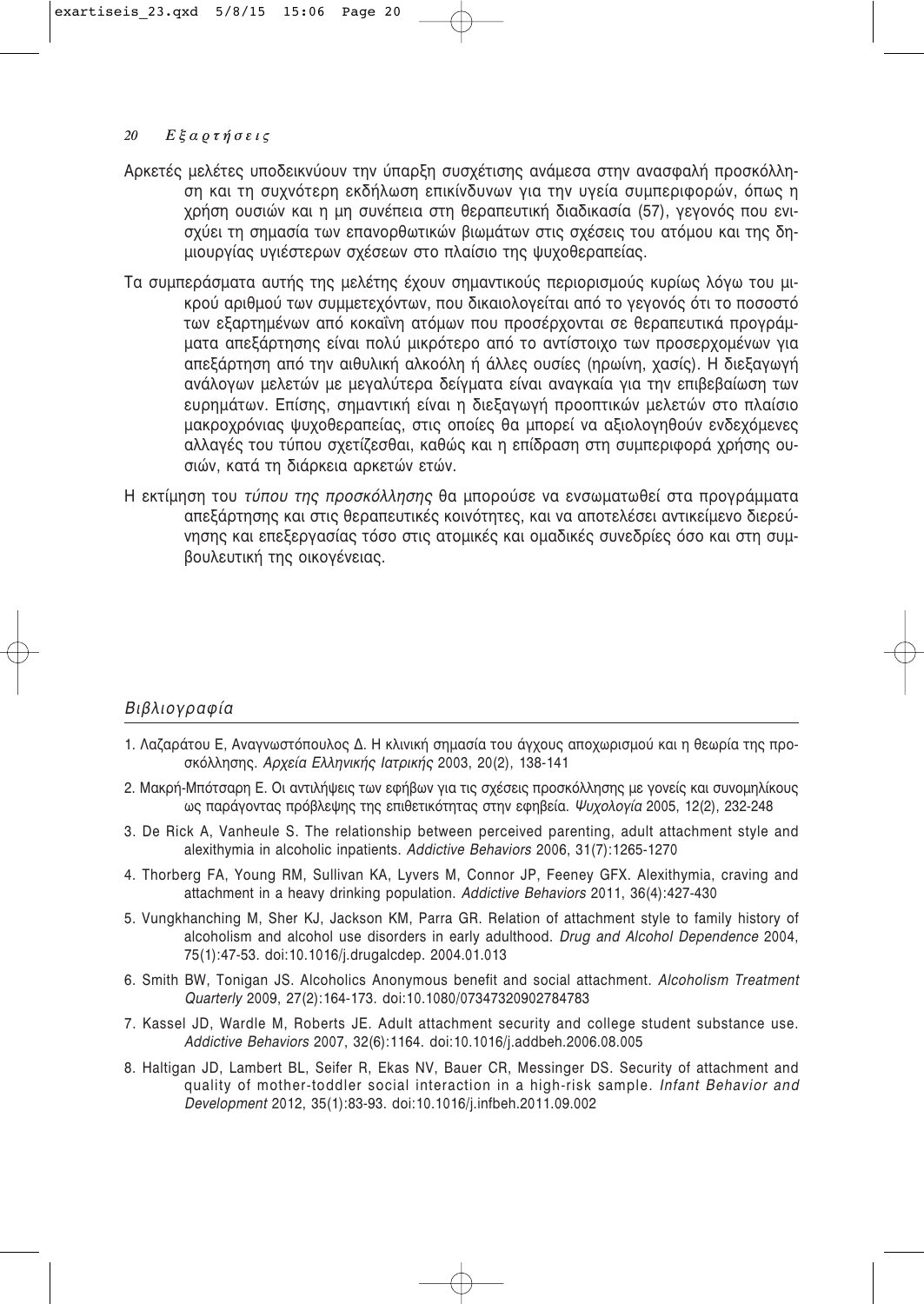- 9. Kelley ML, Nair V, Rawlings T, Cash TF, Steer K, Fals-Stewart W. Retrospective reports of parenting received in their families of origin: Relationships to adult attachment in adult children of alcoholics. *Addictive Behaviors* 2005, 30(8):1479-95. doi:10.1016/j.addbeh.2005.03.005
- 10. Koren G, Nulman I, Rovet J, Greenbaum R, Loebstein M, Einarson T. Long-term neurodevelopmental risks in children exposed in utero to cocaine: The Toronto adoption study. *Annals of the New York Academy of Sciences* 1998, 846, 306-313. doi: 10.1111/j.1749-6632.1998.tb09747.x
- 11. Strathearn L, Mayes LC. Cocaine addiction in mothers. Potential effects on maternal care and infant development. *Annals of the New York Academy of Sciences* 2010, 1187, 172-183. doi: 10.1111/j.1749-6632.2009.05142.x
- 12. Sadava SW, Busseri MA, Molnar DS, Perrier CPK, DeCourville N. Investigating a four-pathway model of adult attachment orientation and health. *Journal of Social and Personal Relationships* 2009, 26(5):604-633. doi: 10.1177/0265407509354402.v
- 13. Bowlby J. Attachment and loss. Attachment (Vol. I). Basic Books, New York (NY), 1969
- 14. Gervai J. Environmental and genetic influences on early attachment. *Child and Adolescent Psychiatry and Mental Health* 2009*,* 3(1):25
- 15. Kobac RR, Sceery A. Attachment in late adolescence: Working models, affect regulation, and representations of self and others. *Child Development* 1988, 59(1):135-146
- 16. Main M. Metacognitive knowledge, metacognitive monitoring, and singular (coherent) vs. multiple (incoherent) models of attachment: Findings and directions for future research. In: Harris P, Stevenson-Hinde J, Parkers C (eds) *Attachment across the lifecycle*. Routledge and Kegan Paul, New York (NY), 1991:127-159
- 17. Main M, Kaplan N, Cassidy J. Security in infancy, childhood, and adulthood: A move to the level of representation. In: Bretherton I, Waters E (eds) *Growing points in attachment theory and research. Monographs of the Society for Research in Child Development* (Vol. 50, Nos 1-2, Serial No. 209). University of Chicago Press for the Society for Research in Child Development, Chicago (IL), 1985: 66-104
- 18. Sroufe LA. *Emotional development: The organization of emotional life in the early years*. Cambridge University Press, New York (NY), 1996
- 19. Bowlby J. *Attachment and loss. Separation: Anxiety and anger* (Vol. II). The Hogarth Press, Ltd and the Institute of Psycho-Analysis, London (England), 1973
- 20. Bowlby J. *A secure base: Parent-child attachment and healthy human development*. Basic Books, New York (NY), 1988
- 21. Riggs SA, Jacobvitz D, Hazen N. Adult attachment and history of psychotherapy in a normative sample. *Psychotherapy: Theory/Research/Practice/Training* 2002, 39(4):344-353
- 22. Bretherton I. Attachment theory: Retrospect and prospect. In: Bretherton I, Waters E (eds) *Growing points of attachment theory and research. Monographs of the society for research in child development* (Vol. 50, Nos 1-2). University of Chicago Press for the Society for Research in Child Development, Chicago (IL), 1985:3-35
- 23. Slade A. Attachment theory and research: Implications for theory and practice of individual psychotherapy with adults. In: Cassidy J, Shaver PR (eds) *Handbook of attachment: Theory, research, and clinical applications*. Guilford Press, New York (NY), 1999:575-594
- 24. Sroufe LA, Carlson EA, Levy AK, Egeland B. Implications of attachment theory for developmental psychopathology. *Development and Psychopathology* 1999, 11(1):1-13
- 25. Belsky J, Steinberg L, Draper P. Childhood experience, interpersonal development, and reproductive strategy: An evolutionary theory of socialization. *Child Development* 1991, 62(4):647-670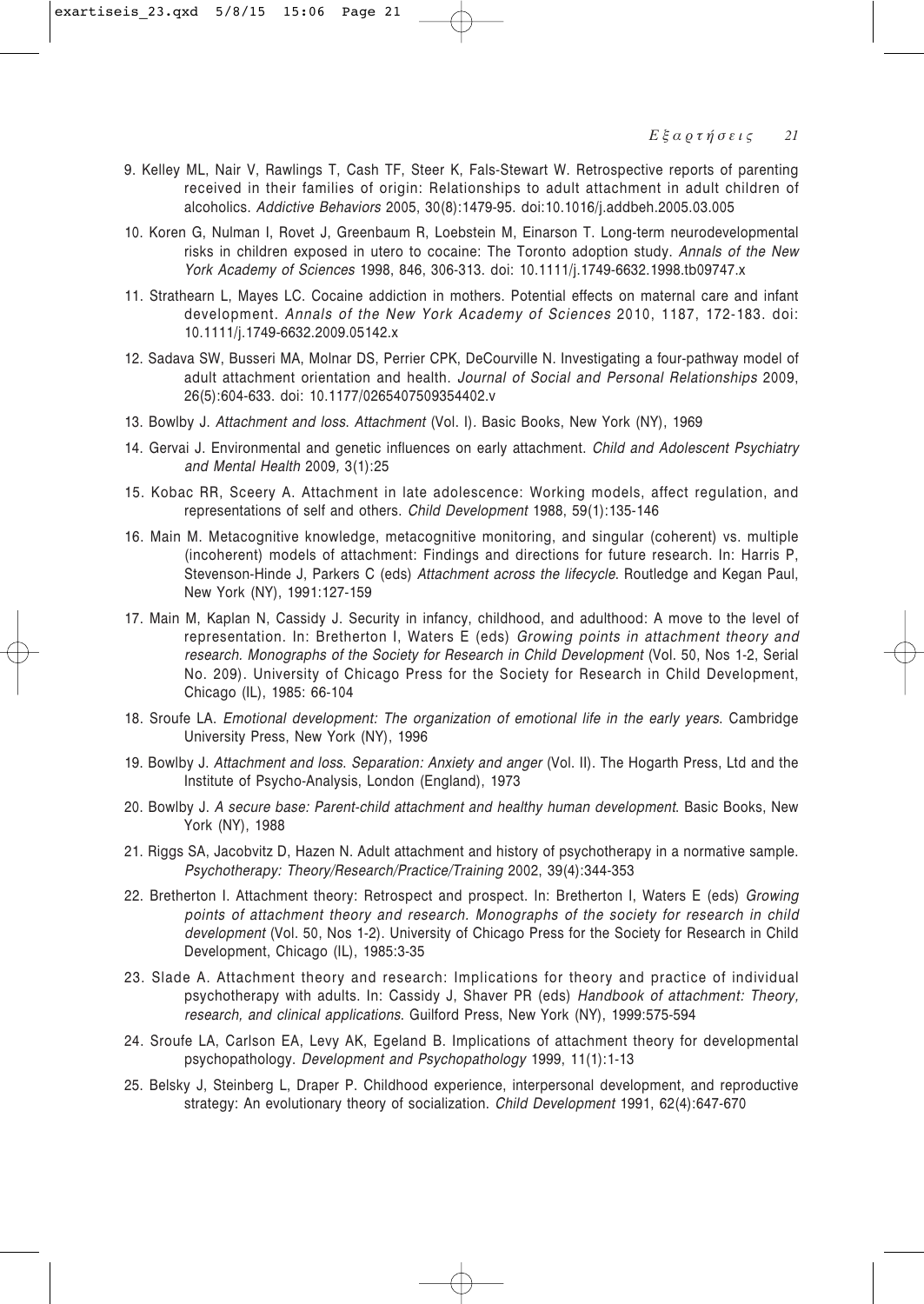- 26. Kirkpatrick LA. Evolution, pair-bonding, and reproductive strategies: A reconceptualization of adult attachment. In: Simpson JA, Rholes WS (eds) *Attachment theory and close relationships*. Guilford Press, New York (NY), 1998:353-393
- 27. Schmitt DP. *On the psychological origins of sexual promiscuity: A cross-cultural study of personality, romantic attachment, and sociosexuality.* [Manuscript submitted for publication]. 2003
- 28. Felitti VJ, Anda RF, Nordenberg D, Williamson DF, Spitz AM, Edwards V, *et al*. Relationship of childhood abuse and household dysfunction to many of the leading causes of deaths in adults: The adverse childhood experiences (ACE) study. *American Journal of Preventive Medicine* 1998, 14(4):245-258
- 29. Springs FE, Friedrich WN. Health risk behaviors and medical sequalae of childhood sexual abuse. *Mayo Clinic Proceedings* 1992, 67(6):603-604
- 30. Cooper ML, Shaver PR, Collins NL. Attachment styles, emotion regulation, and adjustment in adolescence. *Journal of Personality and Social Psychology* 1998, 74(5):1380-1397
- 31. Thorberg FA, Lyvers M. Attachment, fear of intimacy and differentiation of self among clients in substance disorder treatment facilities. *Addictive Behaviors* 2006, 31(4):732-737
- 32. Höfler DZ, Kooyman M. Attachment transition, addiction and therapeutic bonding-An integrative approach. *Journal of Substance Abuse Treatment* 1996, 13(6):511-519
- 33. Belsky J. Attachment, mating, and parenting: An evolutionary interpretation. *Human Nature* 1997a, 8(4):361-381
- 34. Belsky J. Modern evolutionary theory and patterns of attachment. In: Cassidy J, Shaver PR (eds) *Handbook of attachment: Theory, research, and clinical applications*. Guilford Press, New York (NY), 1999b: 141-161
- 35. Rohner RP, Britner PA. Worldwide mental health correlates of parental acceptance-rejection: Review of cross-cultural and intracultural evidence. *Cross-Cultural Research* 2002, 36(1):16-47
- 36. Ravitz P, Maunder R, Hunter J, Sthankiya B, Lancee W. Adult attachment measures: A 25-year review. *Journal of Psychosomatic Research* 2010, 69(4):419-432
- 37. Caspers KM, Yucuis R, Trouthman B, Spinks R. Attachment as an organizer of behavior: Implications for substance abuse problems and willingness to seek treatment. *Substance Abuse Treatment, Prevention, and Policy* 2006, 1:32
- 38. Mikulincer M, Shaver PR. *Attachment styles in adulthood: Structure, dynamics, and change*. Guilford, New York (NY), 2007
- 39. Ainsworth MD. The development of infant-mother interaction among Ganda. In: Foss BM (ed) *Determinants of infant behavior* (Vol. 2). Methuen, London (England), 1963:67-112
- 40. Duggan AK, Berlin LJ, Cassidy J, Burrell L, Tandon SD. Examining maternal depression and attachment insecurity as moderators of the impacts of home visiting for at-risk mothers and infants. *Journal of Consulting and Clinical Psychology* 2009, 77(4):788-799
- 41. Ainsworth MDS, Blehar MC, Waters E, Wall S. *Patterns of attachment: A psychological study of the strange situation.* Lawrence Erlbaum Associates, Hillsdale (NJ), 1978
- 42. Dozier M. Attachment organization and treatment use for adults with serious psychopathological disorders. *Development and Psychopathology* 1990, 2(1):47-60
- 43. Mikulincer M, Nachshon O. Attachment styles and patterns of self-disclosure. *Journal of Personality and Social Psychology* 1991, 61(2):321-332
- 44. Sadock BJ, Sadock VA. *Kaplan & Sadock's pocket handbook of clinical psychiatry*. 4th ed. Lippincott Williams & Wilkins, New York (NY), 2005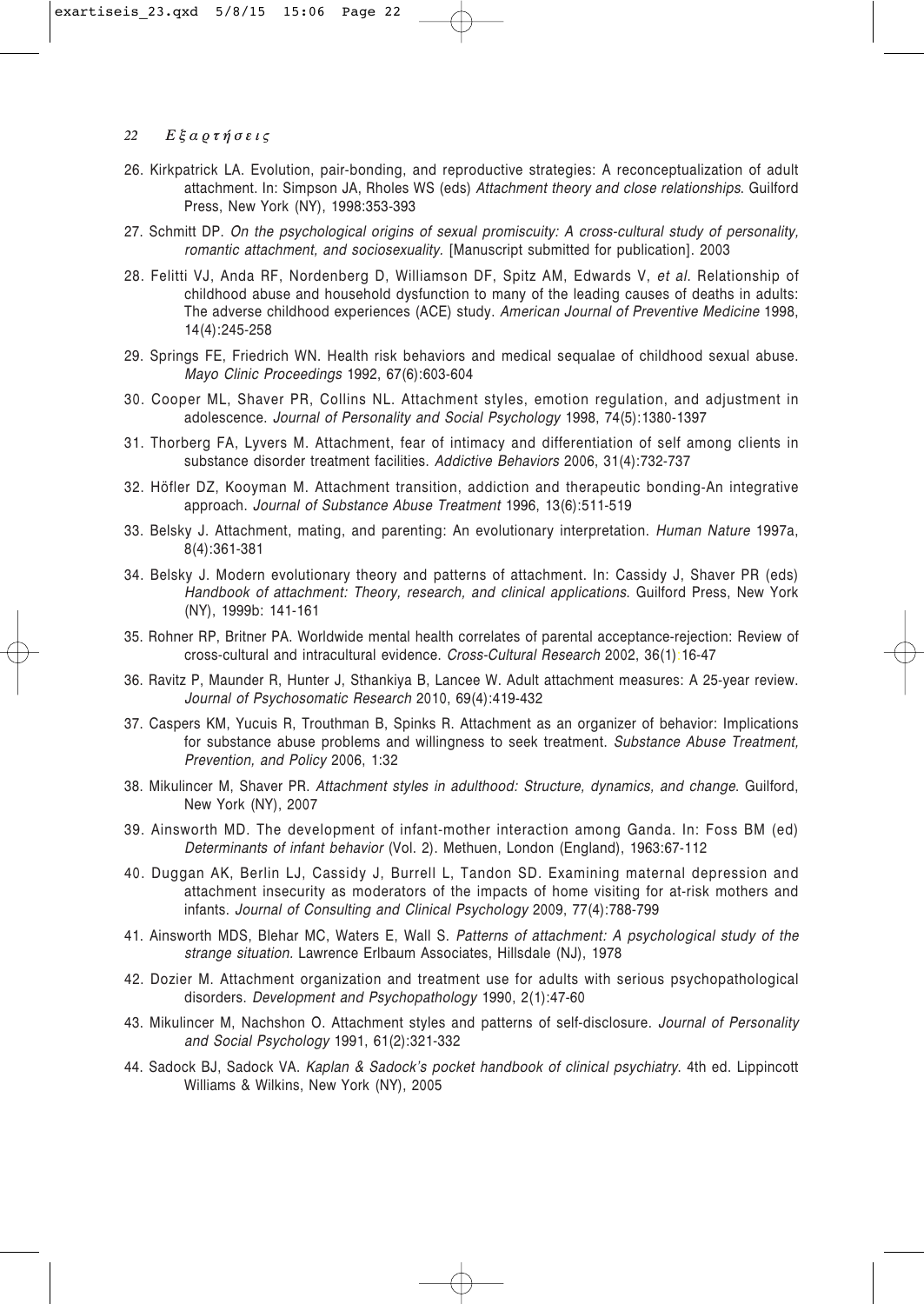- 45. Goldstein RB, Compton WM, Pulay AJ, Ruan WJ, Pickering RP, Stinson FS, Grant BF. Antisocial Behavioral Syndromes and DSM-IV Drug Use Disorders in the United States: Results from the National Epidemiologic Survey on Alcohol and Related Conditions. *Drug and Alcohol Dependence* 2007, 90(2-3):145–158. doi: 10.1016/j.drugalcdep.2007.02.023
- 46. Belsky J. Interactional and contextual determinants of attachment security. In: Cassidy J, Shaver PR (eds) *Handbook of attachment: Theory, research, and clinical applications*. Guilford Press, New York (NY), 1999a:249-286
- 47. Gloder-Tippelt GS, Huerkamp M. Relationship change at the transition to parenthood and the security of infant-mother attachment. *International Journal of Behavioral Development* 1998, 22(3):633-655
- 48. Moss E, Cyr C, Dubois-Comtois K. Attachment at early school age and developmental risk: Examining family contexts and behavior problems of controlling-caregiving, controlling-punitive, and behaviorally disorganized children. *Developmental Psychology* 2004, 40(4):519-532
- 49. Nair H, Murray AD. Predictors of attachment security in preschool children from intact and divorced families. *Journal of Genetic Psychology* 2005, 166(3):245-263
- 50. Owen M, Cox M. Marital conflict and the development of infant-parent attachment relationships *Journal of Family Psychology* 1997, 11(2):152-164
- 51. Teti DM, Sakin JW, Kucera E, Corns KM, Eiden RD. And baby makes four: Predictors of attachment security among preschool-age firstborns during the transition to siblinghood. *Child Development* 1996, 67(2):579-596
- 52. Cummings EM, Daviers PT. Effects of marital conflict on children: Recent advances and emerging themes in process-oriented research. *Journal of Child Psychology and Psychiatry* 2002, 43(1):31- 63
- 53. American Psychiatric Association. *Diagnostic and statistical manual of mental disorders* (text rev). 4th ed. 2000
- 54. Fraley RC, Waller NG, Brennan KA. An item response theory analysis of self-report measures of adult attachment. *Journal of Personality and Social Psychology* 2000, 78(2):350-365
- 55. Tsagarakis M, Kafetsios K, Stalikas A. Reliability and validity of the Greek version of the Revised Experiences in Close Relationships measure of adult attachment. *European Journal of Psychological Assessment* 2007, 23(1):47-55
- 56. Mickelson KD, Kessler RC, Shaver PR. Adult attachment in a nationally representative sample. *Journal of Personality and Social Psychology* 1997, 73(5):1092-1106
- 57. Maunder RG, Hunter JJ. Attachment and psychosomatic medicine: Developmental contributions to stress and disease. *Psychosomatic Medicine* 2001, 63(4):556-567
- 58. Flores, PJ. Addiction as an attachment disorder: Implications for group therapy. *International Journal of Group Psychotherapy* 2001, 51(1), 63-81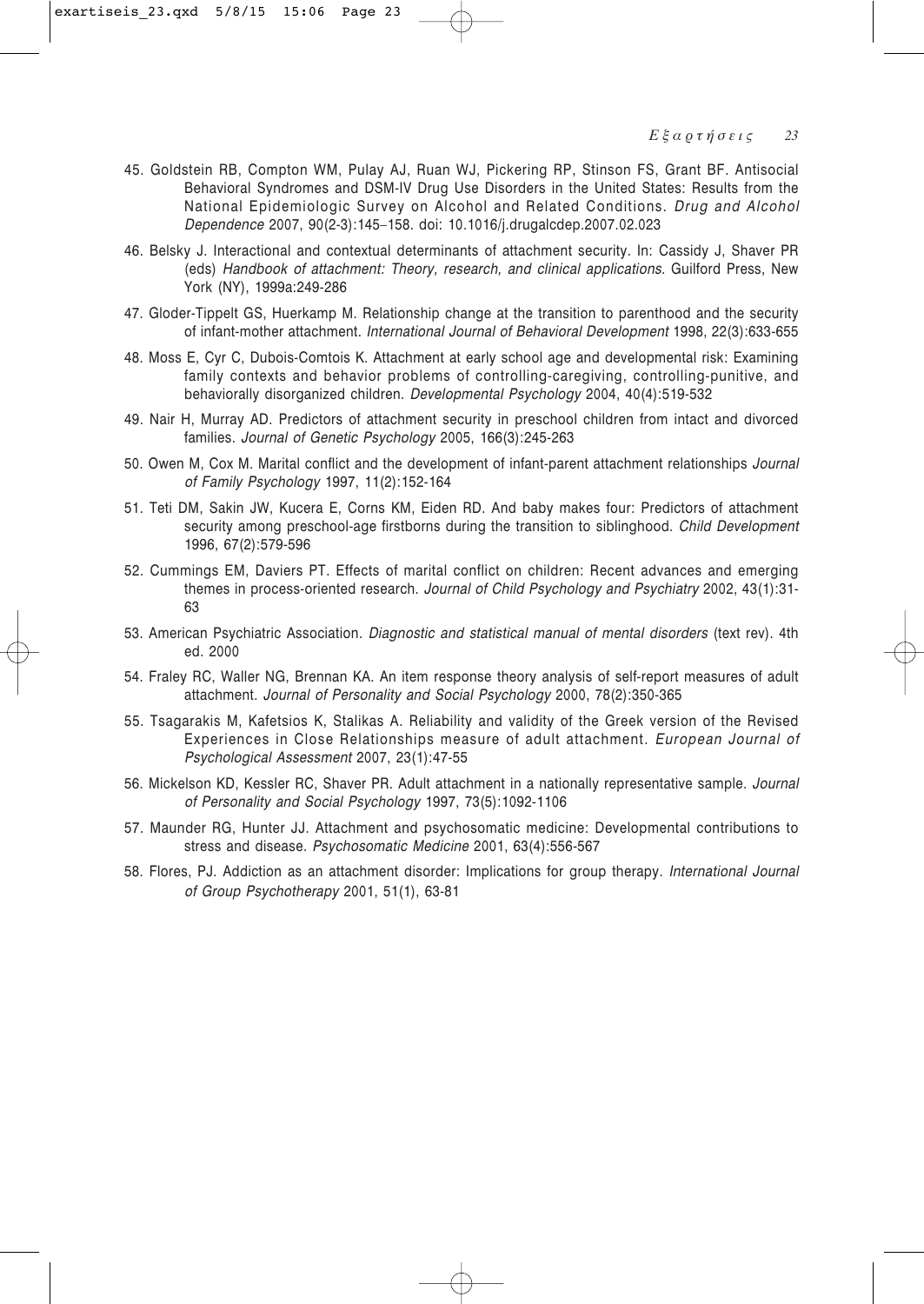# COERCED DRUG TREATMENT FOR YOUNG OFFENDERS WITHIN THE CRIMINAL JUSTICE SYSTEM: IN BREAKING THE CYCLE OF RELAPSE AND **RECIDIVISM**

PARASKEVI STAGAKI<sup>1</sup>

## Abstract

- The prevalence of illegal drug use, crime and recidivism among young offender populations constitutes an escalating concern in most developed countries. The relationship between substance use and crime has contributed, during the last decades, to an increased utilisation of more forceful means in directing drug addicted offenders into treatment, despite research evidence on the absence of a causal link between the two variables.
- The focus of the present study is on coerced drug treatment for young offenders within a prison setting. The effects of legal pressures on treatment retention were examined through a Focus Group Interview in The Young Offenders Institution of Avlonas, in Greece. The objective was to examine the reasons that lead many imprisoned young offenders to abandon drug treatment upon release. The overall aim was to explore the participants' perceptions of court-ordered treatment as a deterrent factor for relapse and recidivism.
- The results verified that coercion did not hinder young offenders' engagement and maintenance in a drug addiction programme. On the contrary, the findings confirmed that treatment may be introduced and experienced due to entanglement with the criminal justice system. The research further highlighted the need to develop multiagency partnerships to address the multiple needs of this population, in breaking the cycle of desistance and imprisonment.

Key Words: Coercion, Young Offenders, Drug Treatment, Focus Group.

<sup>1</sup> MSc, MA., Psychologist-Criminologist, Contact details: vstagaki@gmail.com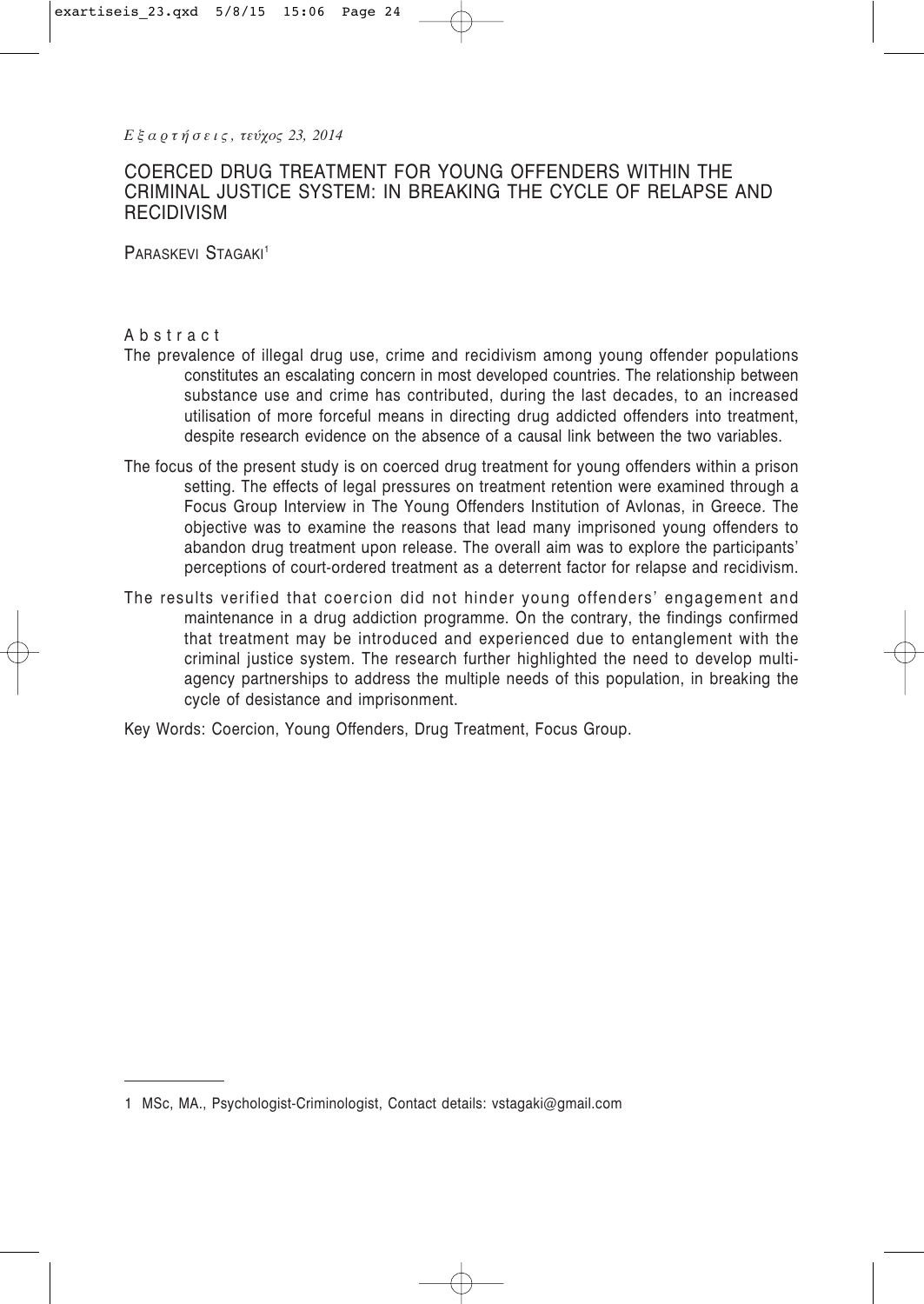# ΕΠΙΒΕΒΛΗΜΕΝΗ ΘΕΡΑΠΕΙΑ ΑΠΕΞΑΡΤΗΣΗΣ ΓΙΑ ΑΝΗΛΙΚΟΥΣ ΠΑΡΑΒΑΤΕΣ ΣΤΟ ΣΥΣΤΗΜΑ ΠΟΙΝΙΚΉΣ ΔΙΚΑΙΟΣΥΝΗΣ: ΣΠΑΖΟΝΤΑΣ ΤΟΝ ΚΥΚΛΟ ΤΗΣ ΥΠΟΤΡΟΠΗΣ ΣΤΗΝ ΧΡΗΣΗ ΚΑΙ ΤΗΝ ΕΓΚΛΗΜΑΤΙΚΟΤΗΤΑ

ПАРА∑КЕҮН ∑ТАГАКН<sup>2</sup>

# Περίληψη

- Η επικράτηση της χρήσης παράνομων ουσιών και παραβατικής συμπεριφοράς στον νεανικό πληθυσμό αποτελεί μια κλιμακούμενη ανησυχία στις περισσότερες ανεπτυγμένες χώρες. Τις τελευταίες δεκαετίες, ο συσχετισμός ανάμεσα στη χρήση ουσιών και στην τέλεση εγκληματικών πράξεων συνέβαλε σε μια αυξημένη επιβολή μέτρων εξαναγκασμού των παραβατών σε θεραπεία μέσα από το σύστημα ποινικού σωφρονισμού, παρά το γεγονός ότι οι εγκληματολογικές έρευνες καταδεικνύουν απουσία αιτιατής σχέσης ανάμεσα στις δύο μεταβλητές.
- Η παρούσα έρευνα αφορά στην επιβεβλημένη θεραπεία απεξάρτησης ανήλικων παραβατών μέσα σε σωφρονιστικό κατάστημα. Οι επιπτώσεις των νομικών πιέσεων στην παραμονή και στην υποτροπή εξεταστήκαν με μια Ομαδικά Εστιασμένη Συνέντευξη νεαρών κρατουμένων στο Ειδικό Κατάστημα Κράτησης Νέων Αυλώνα (Ε.Κ.Κ.Ν.Α.). Ο σκοπός ήταν να διερευνηθούν οι λόγοι που οδηγούν πολλούς νεαρούς παραβάτες στην πρόωρη εγκατάλειψη της θεραπείας κατά την αποφυλάκιση. Ο συνολικός στόχος της έρευνας ήταν να διερευνηθούν οι αντιλήψεις των συμμετεχόντων για τον ρόλο των νομικών πιέσεων, ως αποτρεπτικού παράγοντα υποτροπής στη χρήση και στην παραβατικότητα.
- Τα αποτελέσματα της έρευνας επαλήθευσαν ότι ο εξαναγκασμός δεν παρεμποδίζει την παραμονή των νεαρών παραβατών και την δέσμευσή τους σε ένα θεραπευτικό πρόγραμμα απεξάρτησης. Τουναντίον, τα ευρήματα επιβεβαίωσαν ότι η εμπλοκή με το σύστημα ποινικής δικαιοσύνης μπορεί να αποτελέσει ευκαιρία για την γνωριμία και την εμπειρία θεραπευτικών διαδικασιών. Επιπρόσθετα, η έρευνα ανέδειξε την ανάγκη για την ανάπτυξη συνεργασιών και συντονισμού των φορέων για την αντιμετώπιση των πολυεπίπεδων και πολλαπλών αναγκών αυτού του πληθυσμού, ώστε να σπάσει ο κύκλος της υποτροπής στη χρήση και στην εγκληματικότητα.
- Λέξεις κλειδιά: Επιβεβλημένη Θεραπεία, Απεξάρτηση, Ανήλικοι Παραβάτες, Ομαδικά Εστιασμένη Συνέντευξη.

<sup>2</sup> MSc, MA, Ψυχολόγος – Εγκληματολόγος, Στοιχεία επικοινωνίας: vstagaki@gmail.com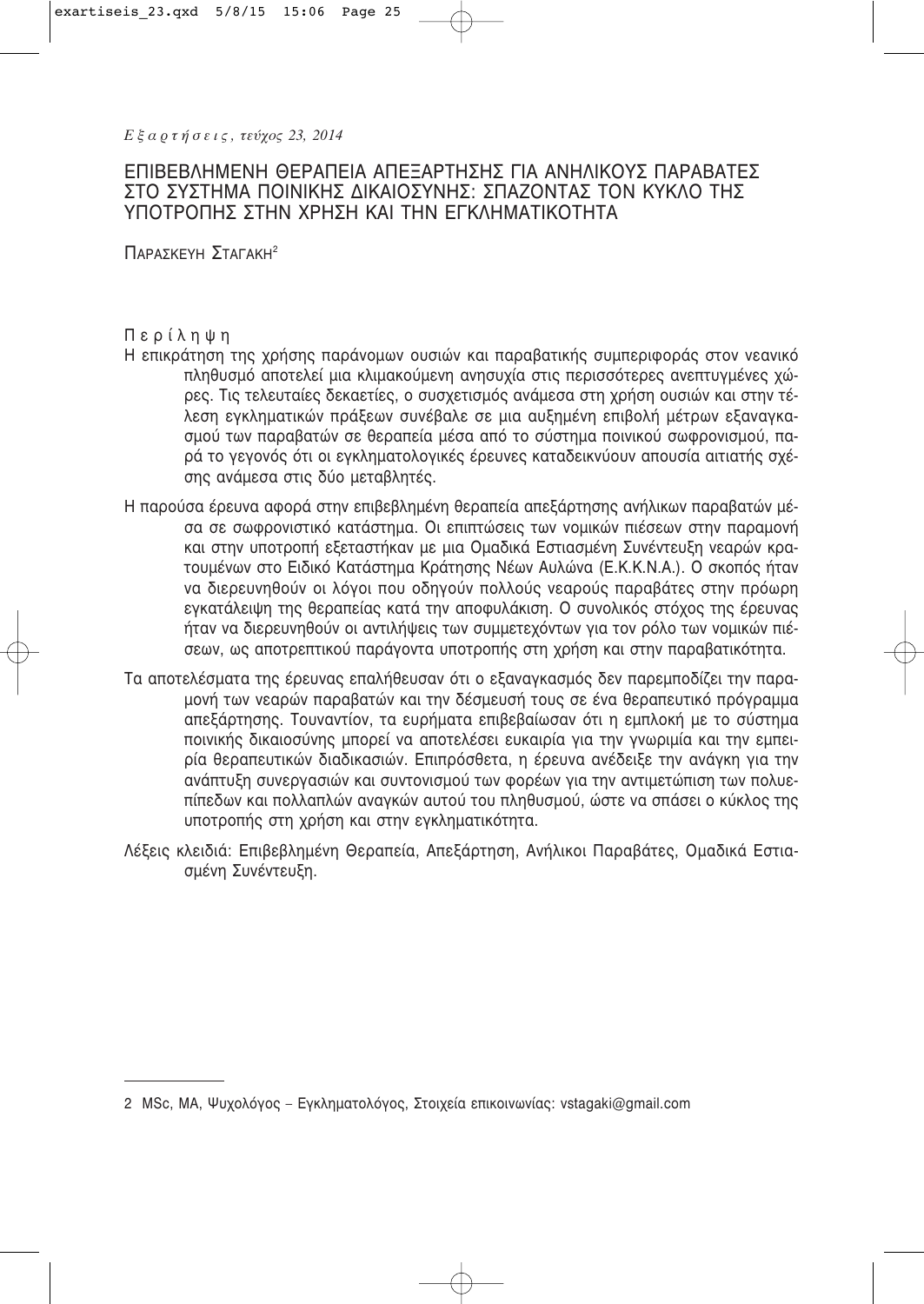# Ο ΕΞΑΝΑΓΚΑΣΜΟΣ ΤΟΥ ΠΑΡΑΒΑΤΗ ΣΕ ΘΕΡΑΠΕΙΑ

- Η αντιμετώπιση της νεανικής παραβατικότητας, της εγκληματικότητας και της υποτροπής κατά την αποφυλάκιση εμφανίζεται ως ένα αυξανόμενο πρόβλημα στις περισσότερες αναπτυγμένες χώρες. Τα προτεινόμενα μέτρα πρόληψης και αντιμετώπισης του προβλήματος αποτελούν πόλο διαφωνιών μεταξύ ειδικών, υπηρεσιών και πολιτείας. Τις τελευταίες δύο δεκαετίες, ο συσχετισμός ανάμεσα στη χρήση παράνομων ουσιών και στην τέλεση εγκληματικών πράξεων έχει οδηγήσει στην επιβολή αυστηρότερων νομοθετικών κυρώσεων για τους παραβάτες στις περισσότερες χώρες. Η αυξανόμενη έμφαση στην επιβολή θεραπευτικών μέτρων, που παρατηρείται στην πολιτική για τα ναρκωτικά πολλών χωρών, καθρεφτίζει την ανάγκη για μία πολιτική διαχείρισης, τόσο του αυξανόμενου πληθυσμού εγκλείστων, όσο και της κλιμάκωσης των δεικτών υποτροπής σε αξιόποινες πράξεις.
- Στα μέσα περίπου του 1980, παρατηρείται στις περισσότερες χώρες της Ευρωπαϊκής Ένωσης μία μεταβολή πολιτικής, από την εστίαση στην βλάβη που προκαλούν τα ναρκωτικά στο άτομο, στη βλάβη που προκαλούν στους άλλους, υπογραμμίζοντας έτσι την επι-Κράτηση του συσχετισμού βίας και ναρκωτικών στην *κυρίαρχη πολιτική αφήγηση*. Η Κοινωνική φάση που έδινε προτεραιότητα στις ανάγκες του ατόμου (health phase) αντικαθίσταται με εκείνη που εστιάζει στις ανάγκες του κοινωνικού συνόλου (crime phase) και η έμφαση επικεντρώνεται στη μείωση της βλάβης και στην πρόληψη της εγκληματικότητας (Stimson 2000; Hunt and Stevens 2004). Αυτό αποτυπώνεται σε μία πολιτική με αυξημένες επιβολές θεραπευτικών μέτρων και παραπομπών σε προγράμματα εντός σωφρονιστικών καταστημάτων, μέσω του συστήματος ποινικής δικαιοσύνης (Seddon 2007; McSweeney et al. 2007). Πρακτικά αυτό σημαίνει μία διευρυμένη ικανότητα του συστήματος ποινικής δικαιοσύνης να οδηγεί παραβάτες στη θεραπεία (ως εναλλακτική έναντι του σωφρονισμού), μία πολιτική που δημιουργεί ιδιαίτερο σκεπτικισμό ερευνητικά σχετικά με την αποτελεσματικότητά της. Η βιβλιογραφία είναι εκτεταμένη αναφορικά με την παραπομπή παραβατών σε θεραπεία μέσω της δικαστικής οδού, ενώ όλα τα ερευνητικά δεδομένα παρουσιάζουν ανάλογα ή και καλύτερα αποτελέσματα σε σύγκριση με αυτούς που προσέρχονται εθελοντικά (Farabee et al. 2002; Wild et al. 2002; McSweeney et al. 2007). Ο Belenko (1999) καταγράφει ότι περίπου 60% των χρηστών παραβατών που είχαν εμπλοκή με το σύστημα δικαιοσύνης παρέμειναν σε θεραπεία για τουλάχιστον ένα χρόνο, με μίνιμουμ ποσοστό αποφοίτησης 48%.

# 'ON COERCION'

Η επιβεβλημένη θεραπεία κατάχρησης ουσιών ποικίλει σε μεγάλο βαθμό ανάμεσα στις χώρες. Παρατηρούμε διαφορετικά συστήματα νομοθεσίας, θεραπευτικά μοντέλα, ομάδεςστόχου και ποσοστά εγκληματικότητας, τόσο μεταξύ των χωρών της Ευρωπαϊκής Ένωσης, όσο και μεταξύ ηπείρων. Οι επαγγελματικές πρακτικές διαφέρουν επίσης πολύ, λόγω διαφορετικών πολιτικών και ανόμοιων συστημάτων ποινικής δικαιοσύνης. Δεν υπάρχει κοινά αποδεκτός όρος του 'coercion', έτσι μπορεί να προκαλέσει σύγχυση οποιαδήποτε προσπάθεια σύγκρισης μεταξύ υποχρεωτικής και εθελοντικής συμμετοχής σε θεραπεία. Στην βιβλιογραφία βρίσκουμε ένα ευρύ φάσμα όρων όπως 'εξαναγκαστική' (coerced), 'υποχρεωτική' (compulsory, mandatory), 'ακούσια' (involuntary),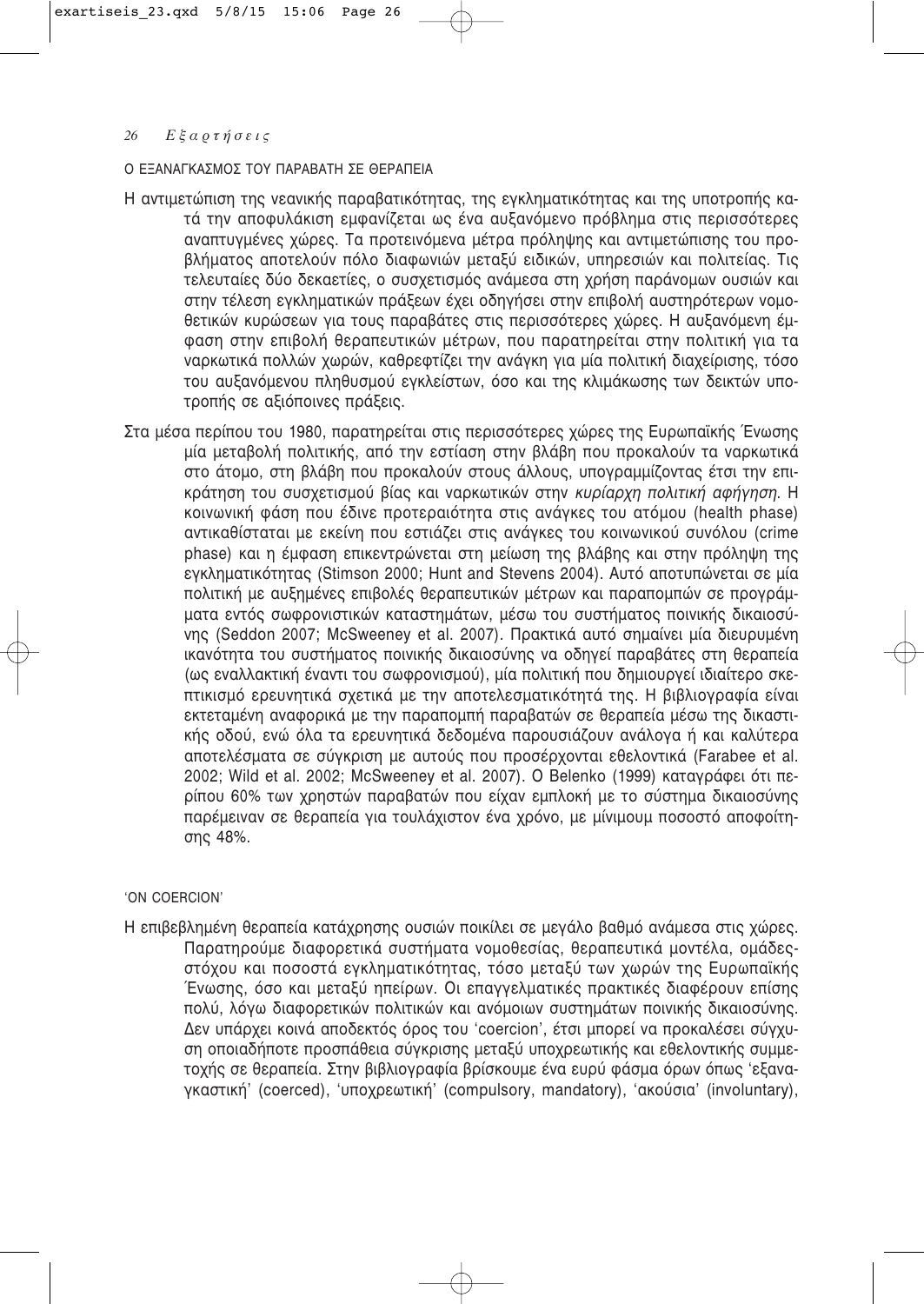'παραπομπή δικαστηρίου' (court referral), 'νομική πίεση' (legal pressure) και 'επιβεβλημένη' (enforced), για να περιγράψει και να καθορίσει τις διαφορετικές μορφές θεραπείας που εφαρμόζονται κάτω από νομικές πιέσεις, με αποτέλεσμα να παρατηρούμε αδυναμίες και περιορισμούς στις μελέτες (Young 2002; Wild et al. 2002; 2006; Stevens et al. 2005; Seddon 2007; Parhar et al. 2008).

- Αρχικά, μια εννοιολογική διευκρίνηση είναι απαραίτητη ανάμεσα στους όρους 'εξαναγκαστική' (coerced) και 'υποχρεωτική' (compulsory). Ο πρώτος όρος περιλαμβάνει ένα στοιχείο επιλογής, ενώ στον δεύτερο, ο τύπος θεραπείας είναι υποχρεωτικός και δεν περιλαμβάνει το στοιχείο της συναίνεσης. Επιπλέον, μια διάκριση ανάμεσα στην 'υποχρεωτική' (compulsory) και 'ημι-υποχρεωτική' (quasi-compulsory) θεραπεία είναι ότι ο πρώτος όρος αναφέρεται στον σωφρονισμό χρηστών παραβατών χωρίς την συγκατάθεσή τους (με εφαρμογή σε Αυστρία, Γερμανία και Κάτω Χώρες), ενώ στη δεύτερη περίπτωση η θεραπεία προσφέρεται ως εναλλακτική της φυλάκισης ποινή (με εφαρμογή σε Αυστραλία, ΗΠΑ, Αγγλία, Ιρλανδία, Σκωτία, Ιταλία και Ελλάδα) (Hunt and Stevens 2004; Stevens et al. 2005; Seddon 2007).
- Τα ερευνητικά δεδομένα δείχνουν ότι ο νομικός εξαναγκασμός δεν επηρεάζει το κίνητρο, την επιθυμία ή την ετοιμότητα για θεραπεία (Farabee et al. 2002; Mc Sweeney et al. 2006). Ερευνητές επίσης υποστηρίζουν ότι η έναρξη της θεραπείας δεν θα ήταν επιτυχής, χωρίς ένα ορισμένο ποσοστό κινήτρου (Parhar et al. 2008). Γενικά, δεν μπορούμε να υποθέσουμε ότι εκείνοι που τους όρισε το δικαστήριο σε θεραπεία δεν έχουν καμία προσωπική βούληση και προορίζονται να την τερματίσουν, ούτε αντίστοιχα ότι εκείνοι που προσέρχονται εθελοντικά συμβαίνει να μην βιώνουν άλλες πιέσεις και είναι αποκλειστικά δική τους απόφαση (Farabee et al. 1998; Sweeney et al. 2007).

# ΖΗΤΗΜΑΤΑ ΑΠΟΤΕΛΕΣΜΑΤΙΚΟΤΗΤΑΣ

Η αιτιολόγηση για την εφαρμογή και τη διατήρηση μιας πολιτικής υποχρεωτικής θεραπείας βασίζεται σε τρία κριτήρια: α) ότι η επιβεβλημένη θεραπεία είναι αποτελεσματική, β) ότι μειώνει την εγκληματικότητα και γ) ότι υπάρχει αιτιατή σχέση ανάμεσα στη χρήση ουσιών και στην εγκληματικότητα (Seddon 2007). Οι έρευνες έχουν αναδείξει στατιστική συσχέτιση, αλλά όχι αιτιατή σχέση ανάμεσα στις δύο μεταβλητές, με τη χρήση ουσιών να αποτελεί ουσιαστικά ένα παράγοντα ενίσχυσης της παραβατικότητας και τις δύο συμπεριφορές να περιγράφονται καλύτερα ως αμοιβαία διατηρούμενες (mutually sustaining) (Hough and Mitchell 2003; Holloway et al. 2004). Επιπροσθέτως, παρατηρούμε απουσία διαφορών ανάμεσα στην εθελοντική και στην επιβεβλημένη θεραπεία αναφορικά με αποτελέσματα υποτροπής, τόσο στη χρήση, όσο και στην παρα-Bατικότητα (Deitch et al. 2000; Bean 2004; McSweeney and Hough 2005; McSweeney et al. 2007; Bennett et al. 2000; 2008).

# *Aνήλικοι Παραβάτες*

Τα αποτελέσματα των ερευνών εμφανίζουν την νεανική παραβατικότητα να ακολουθεί τα χνάρια της παραβατικότητας των ενηλίκων (Stevens et al. 2006). Οι στατιστικές υποδεικνύουν επικράτηση της χρήσης παράνομων ουσιών στους ανήλικους (Hough and Mitchell 2003) και επιβεβαιώνουν μία διαδεδομένη παραβατικότητα στα εφηβικά χρόνια (Newburn 2007). Η μεγαλύτερη και πιο έγκυρη έρευνα ανηλίκων στην Βρετανία, το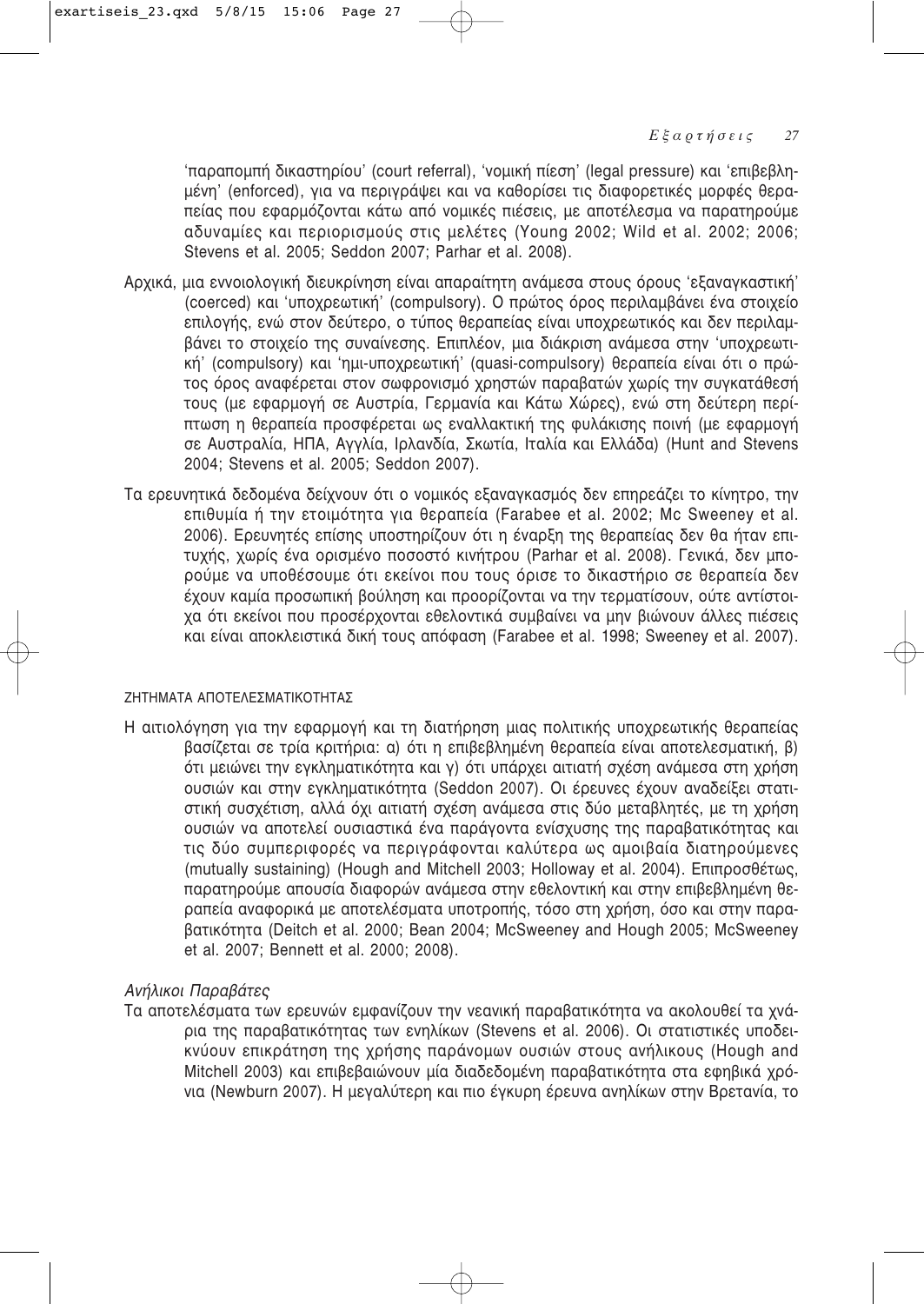Youth Lifestyle Survey, εμφανίζει τη χρήση ουσιών ως ουσιαστικό παράγοντα πρόβλεψης της παραβατικότητας ανάμεσα σε νεαρούς ανθρώπους; πάνω από το 50% του δείγματος των ερωτηθέντων παραδέχεται ότι έχει διαπράξει μια από τις είκοσι επτά παραβάσεις που εξετάζει η έρευνα, ενώ το ένα πέμπτο ομολογεί ότι έχει εμπλακεί σε παράβαση του ποινικού κώδικά μέσα στους τελευταίους δώδεκα μήνες (Flood Page et al. 2000). Στο σύνολό τους οι έρευνες ανηλίκων στην χώρα παράνουν ένα αναλονούν αποτέλεσμα του 40 έως και 100% των ερωτηθέντων να αποκαλύπτουν μια εγκληματιkή παράβαση τουλάχιστον μια φορά στην ζωή τους (Graham and Bowling 1995; Flood Page et al. 2000), χωρίς να αποδεικνύουν αιτιατή σχέση ανάμεσα στην παραβατικότητα και τη χρήση ουσιών.

# ΣΟΦΡΟΝΙΣΤΙΚΑ ΚΑΤΑΣΤΗΜΑΤΑ: ΣΤΑΤΙΣΤΙΚΑ ΣΤΟΙΧΕΙΑ

- Ο πληθυσμός στα σωφρονιστικά ιδρύματα παρουσιάζει αύξηση στις περισσότερες χώρες του Kόσμου. Σύμφωνα με στοιχεία του European Monitoring Centre for Drugs and Drug Addiction πάνω από 600.000 άνθρωποι βρίσκονται σε καταστήματα κράτησης στην Ευρωπαϊκή Ένωση, απεικονίζοντας έναν μέσο όρο 120 εγκλείστων ανά 100.000 πληθυσμού (EMCDDA 2009). Ειδικότερα, για την Αγγλία και την Ουαλία επισημαίνεται, για τα έτη 1995 έως 2009, αύξηση του πληθυσμού των κρατουμένων κατά 66% (Ministry of Justice 2009). Ανάλογα, η όγδοη έκδοση του World Population List (International Centre for Prison Studies-King's College London) παρουσιάζει αύξηση 68% στον πληθυσμό των κρατουμένων σε φυλακές της Ευρώπης, με το Ηνωμένο Βασίλειο (153) στην δεύτερη θέση ανάμεσα στις G7 χώρες. Υπολογίζοντας τον αριθμό των κρατουμένων ανά 100.000 του γενικού πληθυσμού, η Ελλάδα (109) εμφανίζεται να διατηρεί ένα υψηλό επίπεδο ανάμεσα στις χώρες της Νότιας Ευρώπης, πίσω μόνο από την Ισπανία (160), την Αλβανία (159), το Γιβραλτάρ (154) και την Σερβία (122) (Walmsley 2009).
- Παράλληλα, σε σύγκριση με τον γενικό πληθυσμό, η χρήση παράνομων ουσιών παραμένει στατιστικά επικρατέστερη ανάμεσα στον πληθυσμό των κρατουμένων. Όλες οι Ευρωπαϊκές χώρες αναφέρουν ότι οι χρήστες τοξικών ουσιών αποτελούν σημαντικό μέρος του δείγματος του πληθυσμού των σωφρονιστικών ιδρυμάτων (EMCDDA 2001). Η ύπαρξη χρηστών παραβατών στο σύστημα ποινικής δικαιοσύνης καταγράφεται στην βιβλιογραφία και μέσα από την σημαντική αύξηση κρατουμένων για ναρκωτικά ή για παραβάσεις του νόμου περί ναρκωτικών (Wexler et al. 1990; Inciardi et al. 1997; Farabee et al. 1999; Linhorst et al. 2001; Boys et al. 2002).
- Οι Ελληνικές εθνικές στατιστικές συνάδουν με το Ευρωπαϊκό ρεύμα. Στα εθνικά στατιστικά στοιχεία παρατηρούμε ότι ο πληθυσμός των κρατουμένων στην Ελλάδα είναι 11.364 άνθρωποι, σε γενικό πληθυσμό 11.122,5 εκατομμύρια. Ο αναλυτικός πίνακας κρατουμένων-ποινών του Υπουργείου Δικαιοσύνης για το 2010 καταγράφει 3.541 υπόδικους, 6.307 αλλοδαπούς κρατούμενους, 510 ανήλικους και 4.345 παραβάτες του νόμου περί ναρκωτικών (Υπουργείο Δικαιοσύνης, Διαφάνειας και Ανθρώπινων Δικαιωμάτων 2010). Είναι σημαντικό να επισημανθεί ότι οι εγκληματολογικές στατιστικές παρουσιάζουν αδυναμία να συμπεριλάβουν όλες τις κατηγορίες των σχετικών με τα ναρκωτικά παραβάσεων, καθώς επικεντρώνονται κατά κανόνα στο ποινικό αδίκημα που έχει διαπραχθεί (π.χ. κλοπή) και όχι στην υποβόσκουσα αιτία (χρήση ουσιών). Η δυσανάλογη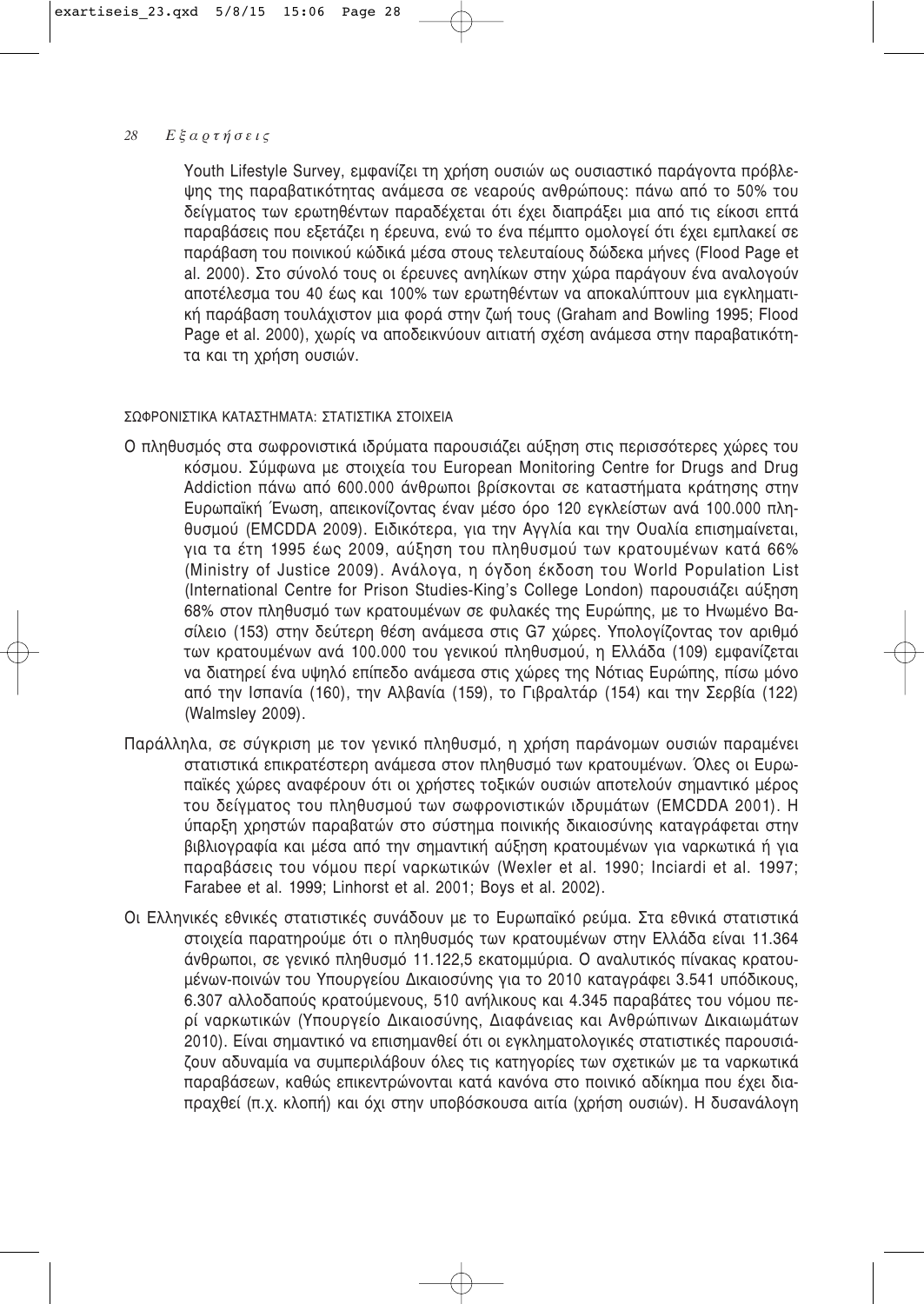αντιπροσώπευση, στις επίσημες στατιστικές, των χρηστών-παραβατών στα καταστήματα κράτησης αποτελεί πολύ σοβαρό ζήτημα, καθώς συνδέεται με θέματα πολιτικής και χρηματοδοτήσεων και επηρεάζει ανάλογα, τόσο την υλοποίηση προγραμμάτων, όσο και τις δαπάνες για τις σχετικά με τα ναρκωτικά δράσεις στα εθνικά κονδύλια.

#### ΕΙΔΙΚΟ ΚΑΤΑΣΤΗΜΑ ΚΡΑΤΗΣΗΣ ΝΕΩΝ ΑΥΛΩΝΑ (Ε.Κ.Κ.Ν.Α.)

- Η έρευνα με τους ανήλικους παραβάτες έλαβε χώρα στο Ειδικό Κατάστημα Κράτησης Νέων Aυλώνα το καλοκαίρι του 2010. Κατά τον χρόνο πρανματοποίησης της ομαδικά εστιασμένης συνέντευξης, το κατάστημα κράτησης -υπερβαίνοντας κατά πολύ την δυναμι-Κότητά του- Φιλοξενούσε 380 νεαρούς κρατούμενους, ηλικίας 15 έως 25 ετών. Ο πληθυσμός των κρατουμένων ήταν ιδιαίτερα ανομοιογενής με υπέρ-εκπροσώπηση αλλοδαπών και εθνικών μειονοτήτων. Ειδικότερα, οι Ελληνικής υπηκοότητας κρατούμενοι δεν ξεπερνούσαν το 1/5 του συνολικού πληθυσμού, ενώ ένα μεγάλο ποσοστό κρατουμένων ήταν Αλβανικής καταγωγής. Οι υπόλοιπες εθνικότητες (Πακιστάν, Μπαγκλαντές, Συρία, Αίγυπτος, Μαρόκο, Αφγανιστάν, Λιβύη, Ιράκ, Τουρκία, Ρουμανία, Βουλγαρία και Σομαλία) αποτελούσαν μικρότερα ποσοστά (ΚΕΘΕΑ-ΣΤΡΟΦΗ 2008-2009).
- Στην πλειοψηφία των περιπτώσεων, το προφίλ των κρατουμένων σκιαγραφείται ως εξαιρετικά επιβαρυμένο. Κατανράφονται περιορισμένοι οικονομικοί και κοινωνικοί πόροι, υψηλός βαθμός αναλφαβητισμού, προβλήματα υγείας, ζητήματα στέγασης, νόμιμης εργασίας και υγιούς κοινωνικής δικτύωσης. Οι οικογενειακές σχέσεις είναι συχνά διαταραγμένες και επιδεινώνονται από το γεγονός ότι οι περισσότεροι κρατούνται πολλά χιλιόμετρα μακριά από τον τόπο διαμονής τους. Στην περίπτωση των αλλοδαπών κρατουμέ-Vων, ένας σημαντικός αριθμός δεν μιλά καν την γλώσσα της χώρας υποδοχής. Ιδιαίτερης μνείας χρήζει ο πληθυσμός των Roma που παντρεύονται και τεκνοποιούν σε πολύ νεαρή ηλικία δημιουργώντας ένα φαινόμενο στο σύστημα σωφρονισμού, ανηλίκων που είναι οι ίδιοι κηδεμόνες ενός ή και περισσοτέρων ανηλίκων.

#### ΚΟΙΝΟΝΙΚΟΛΗΜΟΓΡΑΦΙΚΑ ΧΑΡΑΚΤΗΡΙΣΤΙΚΑ ΤΗΣ ΟΜΑΛΑΣ ΤΟΝ ΑΝΗΛΙΚΟΝ ΠΑΡΑΒΑΤΟΝ

Η ομαδικά εστιασμένη συνέντευξη συγκροτήθηκε με οκτώ νεαρούς χρήστες παραβάτες διαφορετικών εθνικοτήτων (Αλβανία, Συρία, Μαρόκο, Τυνησία, Ιράκ και Ελλάδα), από 17 έως 20 ετών. Η περισσότεροι ήταν υπόδικοι, με σειρά νομικών εκκρεμοτήτων, ενώ ένας κρατούμενος είχε καταδικαστεί σε 6 χρόνια φυλάκιση. Οι κατηγορίες των αδικημάτων αφορούσαν σε κλοπή, ληστεία, παράβαση της νομοθεσίας περί ναρκωτικών, παράβαση της νομοθεσίας περί αλλοδαπών (παράνομη είσοδο στην χώρα) και παράνομη μεταφορά αλλοδαπών. Όλοι ήταν έγκλειστοι για πρώτη φορά. Η πορεία στη χρήση ξεκίνησε για τους περισσότερους νωρίς, στην ηλικία των 13 ετών, με πρώτη ουσία συστηματικής χρήσης την κάνναβη. Διαδοχικά, όλοι πειραματίστηκαν με διάφορες ουσίες (ηρεμιστικά/υπνωτικά, αμφεταμίνες, παραισθησιογόνα, κρακ, έκσταση) και ειδικότερα με τη χρήση και την κατάχρηση της κοκαΐνης. Η ηρωίνη ήταν η κύρια ουσία κατάχρησης για πέντε από αυτούς. Συμμετείχαν όλοι στις ομάδες του Προγράμματος στην φυλακή, αλλά οι χρόνοι ποίκιλαν από 1,5 έως και 11 μήνες. Το ζήτημα της εκπαίδευσης αποτελούσε θέμα για ολόκληρη την ομάδα, καθώς όλοι είχαν εγκαταλείψει το σχολείο σε νεαρή ηλικία, ως συνέπεια του εθισμού. Η πλειοψηφία παρακολου-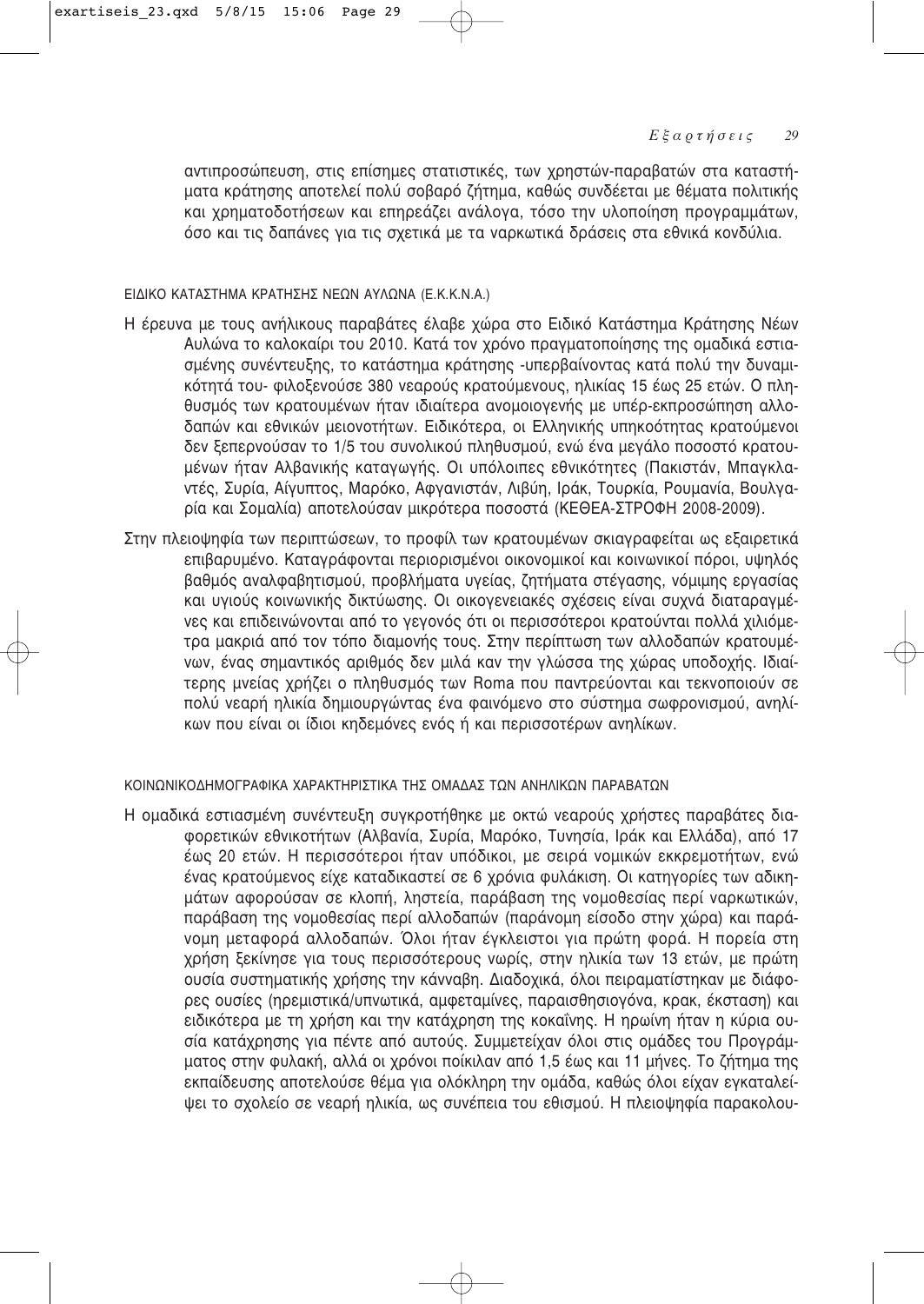#### $30<sup>°</sup>$ Εξαρτήσεις

θούσε το σχολείο μέσα στην φυλακή. Είναι σημαντικό να επισημανθεί ότι ενώ όλοι είχαν την δυνατότητα να επικοινωνήσουν στην ομιλούμενη γλώσσα, τα επίπεδα άρθρωσης και κατανόησης ήταν σημαντικά χαμηλά. Στο ιατρικό τους ιστορικό δεν καταγράφηκαν σοβαρά ζητήματα υγείας, άμεσα συναρτώμενα με τη χρήση ουσιών (π.χ. Ηπατίτιδα. HIV), εντούτοις όλοι παραδέχτηκαν αμέλεια αναφορικά με τους ιατρικούς τους ελέγχους. Η χρήση ουσιών αποτέλεσε παράγοντα διατάραξης των σχέσεων με την οικογένεια των περισσοτέρων νεαρών κρατουμένων. Τέλος, αξίζει να σημειωθεί ότι ζητήματα πολιτισμικής διαφοροποίησης επικράτησαν στην σύνθεση αυτής της ομάδας. Ειδικότερα, αναφορικά με τη χρήση ουσιών, αναδύθηκαν διαφορές στις στάσεις, στις αντιλήψεις και στην κουλτούρα ανάλογα με την χώρα προέλευσης του κρατούμενου (π.χ. οι συμμετέχοντες από την Τυνησία και το Μαρόκο μυήθηκαν στη χρήση από γονέα, καθώς η χρήση hashish -μορφή μαριχουάνας- είναι κοινή πρακτική, αν και παράνομη, στον αντρικό πληθυσμό).

# ΈΡΕΥΝΑ ΠΟΙΟΤΙΚΟΥ ΤΥΠΟΥ - ΟΜΑΔΙΚΑ ΕΣΤΙΑΣΜΕΝΗ ΣΥΝΕΝΤΕΥΞΗ

- Η Ομαδικά Εστιασμένη Συνέντευξη (Focus Group Interview) είναι μια ερευνητική μέθοδος συλλογής ποιοτικών δεδομένων (Morgan 1998; Kitzinger 1994). Η ποιοτική έρευνα απευθύνει ερευνητικά ερωτήματα που απαιτούν βάθος κατανόησης, που δεν μπορεί να επιτευχθεί με ποσοτικές μεθόδους. Η διεξαγωγή ποιοτικής έρευνας, σε εγκληματολογικά ζητήματα, δίνει την δυνατότητα να αποκαλυφθεί η παραβατικότητα, που δεν έχει καταγραφεί και δεν έχει ανιχνευθεί από τις επίσημες στατιστικές (Noaks and Wincup 2004).
- H Θεματική Ανάλυση (Thematic Analysis), όπως περιγράφεται από τους Braun and Clarke (2006) χρησιμοποιήθηκε σε αυτήν την ομαδικά εστιασμένη συνέντευξη, ως η επιλεγμένη μέθο-.<br>δο ανάλυσης για τον εντοπισμό, την ανάλυση και την καταγραφή μοτίβων (patterns) στα ερευνητικά δεδομένα. Τα δεδομένα αναλύονται αναφορικά με την κατηγορία σε αυτό το είδος ανάλυσης, η οποία είναι εξαιρετικά επαγωγική, δεδομένου ότι οι κατηγορίες αναδύονται από τα δεδομένα, δεν επιβάλλονται σε αυτά από τον ερευνητή.
- Η θεματική περιγραφή του συνόλου των δεδομένων επιλέχθηκε στην ανάλυση για να υποστηρίξει τις συνολικές απόψεις ενός ευαίσθητου και δύσκολου σε πρόσβαση πληθυσμού. Σε αυτήν την αναλυτική μέθοδο, ο ρόλος του ερευνητή ήταν ενεργός στον εντοπισμό θεματικών μοτίβων και στην δημιουργία των σχετικών κατηγοριών. Οι κατηγορίες αναδειχτήκαν τόσο σύμφωνα με την σημασία τους, αναφορικά με την ικανότητα σύλληψης και αποτύπωσης του συνολικού ερευνητικού ερωτήματος (ο όρος είναι "keyness", Braun and Clark 2006: 82), όσο και σύμφωνα με την επικράτησή τους (σε αριθμό διαφορετικών ομιλητών και στο σύνολο των ερευνητικών δεδομένων).
- Η έρευνα βασίστηκε σε σκόπιμη δειγματοληψία (purposive sampling), όπου η επιλογή των συμμετεχόντων γίνεται από τον ερευνητή, με κριτήριο το έργο και τις δυνητικές συνεισφορές τους σε αυτό (Miles and Huberman 1984). Η μελέτη στόχευσε σε ένα ομοιογενές δείγμα (homogeneous sample), ώστε τα κοινά ζητήματα να αποτελέσουν τα θέματα συζήτησης. Το πλεονέκτημα αυτής της προσέγγισης βασίζεται στην εξάλειψη πολλών διαφορετικών φωνών, που ενδέχεται διαφορετικά να αποσπάσουν από τον συνολικό στόχο (Vaughn et al. 1996).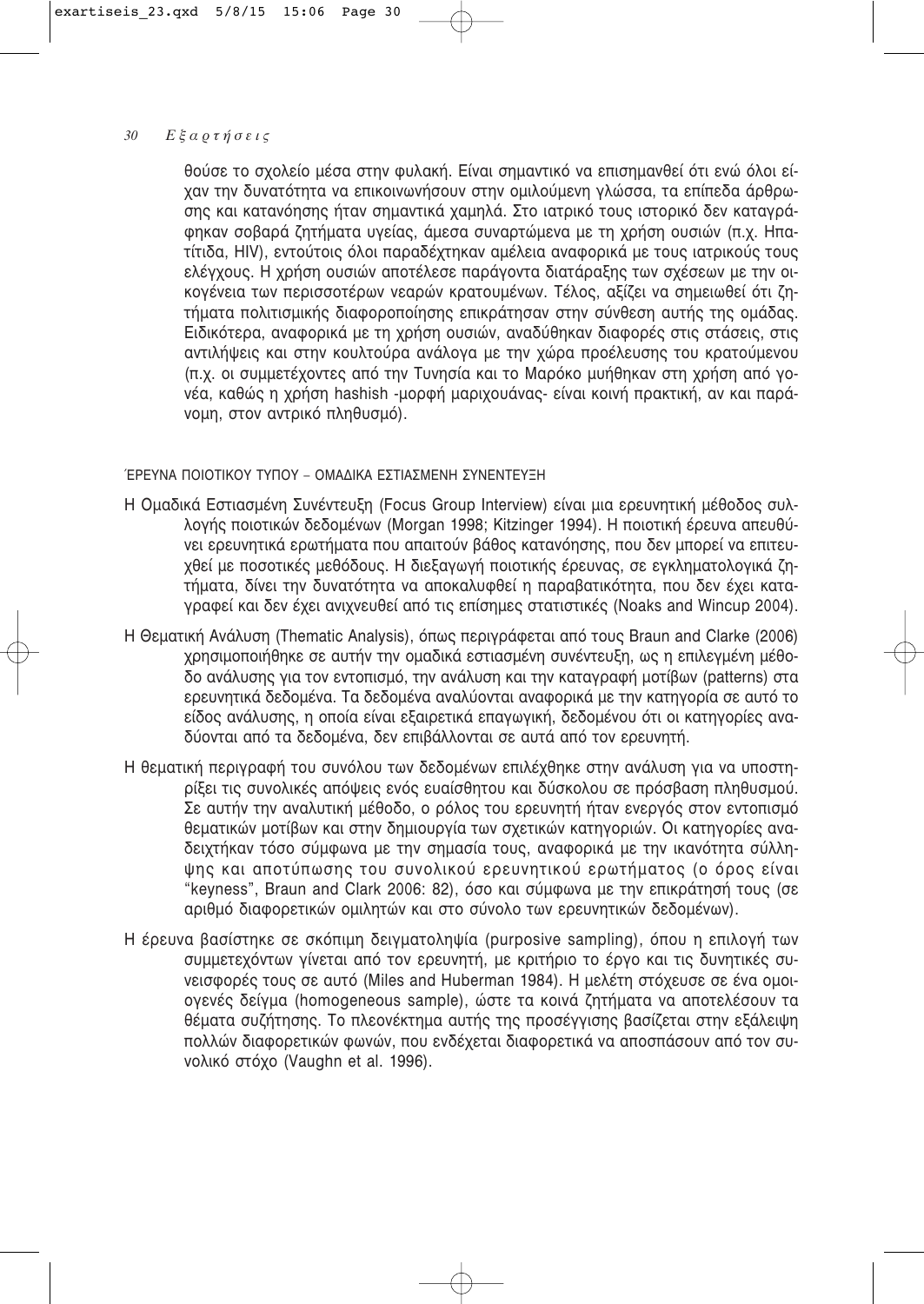# **ANAAYSH**

Οκτώ Υποκατηγορίες (όπως δείχνει ο Πίνακας 1) δημιούργησαν τις πέντε κεντρικές Κατηγορίες αυτής της έρευνας. Στην παρουσίαση της κάθε μιας που ακολουθεί αποτυπώνονται σκέψεις, αντιλήψεις και ζητήματα που ανέκυψαν καθοδηνούμενα από τις ερωτήσεις του οδηγού συνέντευξης. Η ανάλυση αντανακλά και συνοψίζει τις πτυχές των δεδομένων που η κάθε κατηγορία συγκέντρωσε περιλαμβάνοντας και την δημιουργία των τίτλων τους. Οι Υποκατηγορίες, επιπρόσθετα, απεικονίζουν την ιεραρχία του νοήματος μέσα στα ερευνητικά δεδομένα. Τα αποσπάσματα (βινιέτες) παρουσιάζονται με πλάγιους χαρακτήρες. Δεδομένου ότι αφορούν σε προφορικό λόγο, απομαγνητοφωνημένου λέξη προς λέξη, υπολείπονται συχνά γραμματικών κανόνων και σύνταξης.

# ΠΙΝΑΚΑΣ 1

| ΚΑΤΗΓΟΡΙΕΣ                          | ΥΠΟΚΑΤΗΓΟΡΙΕΣ                                                                           |
|-------------------------------------|-----------------------------------------------------------------------------------------|
| 1. Συμβουλευτική Υποστήριξη         | α) Βοήθεια<br>β) Εκμάθηση στο «Πως»<br>γ) Να σταματήσω τη χρήση / Να αρχίσω μια νέα ζωή |
| 2. Οφέλη από την Συμμετοχή          | Τρόπος Σκέψης                                                                           |
| 3. Εμπόδια στην Ένταξη για Θεραπεία | α) Απόφαση<br>β) Προτεραιότητες                                                         |
| 4. Ψυχολογία Εγκλεισμού             |                                                                                         |
| 5. Κατάχρηση Εξουσίας               | α) Των Άλλων<br>β) Δική τους                                                            |

# 1η Κατηγορία: Συμβουλευτική Υποστήριξη

Η πρώτη κατηγορία εμπεριέχει όλες τις θεματικές που αφορούν στην ψυχολογική υποστήριξη, στην συμβουλευτική και στη θεραπεία απεξάρτησης. Διερευνώντας τα κίνητρα συμμετοχής τους στις ομάδες, οι ανήλικοι ομόφωνα και επανειλημμένα ανέφεραν τη «βοήθεια», συχνά σε μονολεκτικές βινιέτες. Ο βασικός προβληματισμός τους επικεντρώθηκε στο γεγονός ότι είναι ακόμη εθισμένοι και επιζητούν την ουσία πιο έντονα από ποτέ. Οι περισσότεροι αναφέρθηκαν στη σημασία της συμβουλευτικής αναφορικά με την υποτροπή στη χρήση. Κάποιοι ανήλικοι παραβάτες έδωσαν το πολύ παραστατικό απόσπασμα «να βάλω λίγο μυαλό», προσομοιάζοντας τις ομάδες με την οικογένεια, που συνήθως αναλαμβάνει την ευθύνη να τους συνετίσει.

«Το να έρχομαι στην ομάδα εμένα με επηρεάζει. Για μένα βλέπεις ... ας πούμε, βγάζεις εδώ ένα γραμμάριο τώρα. Θα το κάνω! Εντάξει, δεν έχει φύγει ακόμα. Μπορεί να κοιμάμαι τις νύχτες και να το σκέφτομαι. Έχει συμβεί πολλές φορές, να κοιμάμαι την νύχτα και ξέρεις, να σκέφτομαι τη χρήση. Λέω στον εαυτό μου 'αν είχα μόνο λίγο τώρα, τι καλά που θα ήταν'».

«Τα ναρκωτικά κατέστρεψαν την ζωή μου, είναι η αλήθεια. Το έχω παραδεχτεί και στον εαυτό μου. Εκεί που είσαι ψηλά αρχίζεις να πέφτεις, σιγά-σιγά, χωρίς να το καταλάβεις. Και νομίζεις ότι είσαι φυλαγμένος εκεί, όμως δεν είναι έτσι».

«Ν' αρχίσω μια καινούργια ζωή ... Ήμουν στον πάτο, χαλί, χώμα και είχα πάει στην Κοινωνική Υπηρεσία εδώ πέρα και με είδαν και μου 'παν για το Πρόγραμμα, 'Θες να γραφτείς;' Μια βδομάδα μετά ήρθα μόνος μου».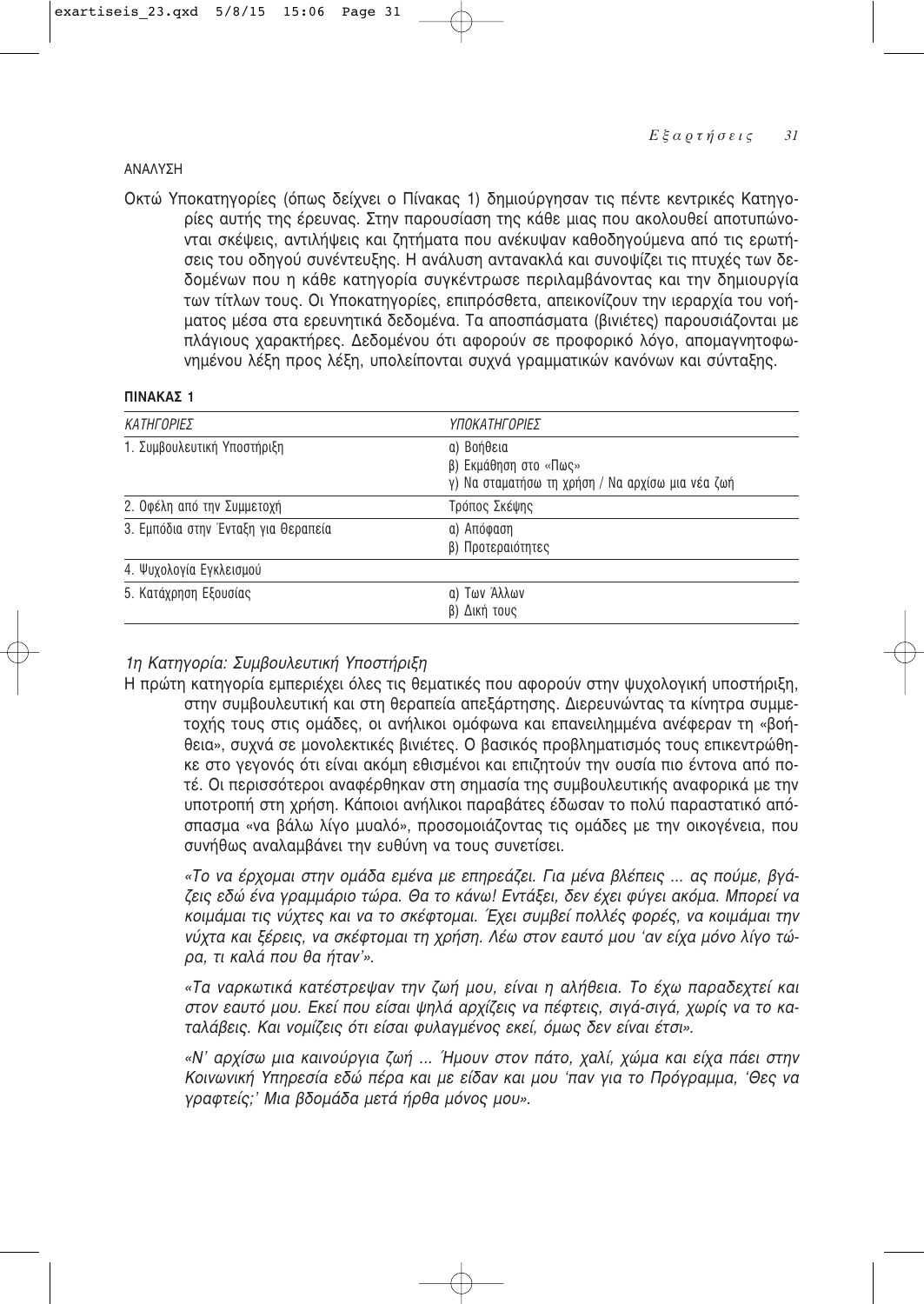# 2η Κατηγορία: Οφέλη από τη Συμμετοχή

Ιδιαίτερη έμφαση έδωσαν οι συμμετέχοντες στη διαφορά ανάμεσα στο περιβάλλον των ομάδων του Προγράμματος και σε εκείνο της φυλακής. Ο χώρος, η ατμόσφαιρα, η συμπεριφορά του θεραπευτικού προσωπικού και το περιεχόμενο των συζητήσεων αποτέλεσαν βασικές συνθήκες διαφοροποίησης των ομάδων συμβουλευτικής, ενώ στα οφέλη από την συμμετοχή προσμέτρησαν και η εκπαίδευση, η πληροφόρηση, η μείωση του άγχους και η παραγωγική χρήση του χρόνου. Η δεύτερη θεματική δημιουργήθηκε σε σχέση με την ερώτηση που διερευνά τα οφέλη της συμμετοχής σε θεραπευτική διαδικασία, κατά τη διάρκεια της κωδικοποίησης όμως συμπεριλήφθηκαν βινιέτες που αφορούσαν και δύο ακόμα ερωτήσεις του οδηγού συνέντευξης: εκείνη που διερευνούσε την επίδραση της θεραπευτικής εμπειρίας σε μελλοντική χρήση και παραβατι-Κότητα και εκείνη που τους προσκαλούσε να εικάσουν την δέσμευσή τους στην διαδικασία απεξάρτησης, όταν οι νομικές πιέσεις δεν θα αποτελούν πλέον το βασικό τους κίνητρο.

«Πρώτα είναι ο χώρος. Η συζήτηση. Κάτω (στην πτέρυγα) δεν μπορείς να κουβεντιάσεις έτσι. Με ποιόν; Τον συγκρατούμενο; Απλά δεν μπορείς. Εδώ, δεν νιώθεις ότι είσαι *φυλακή»*.

«Την άλλη φορά ήρθε ένας καινούργιος στην ομάδα. Συνήθιζα να ανακατεύω κόκα με σκόνη και δεν ήξερα ότι μπορεί να σε σκοτώσει. Μαθαίνεις πράγματα εδώ. Και είναι *Και Κάτι πιο πολύ από αυτό».* 

*«...º·Û·Ú›· ÛÙËÓ Ê˘Ï·Î‹ (·Ó·ÚˆÙȤٷÈ), Ù›ÔÙ· ‰ÂÓ ÌÔÚ› Ó· ÛÙ·Ì·Ù‹ÛÂÈ ÙȘ Ê·Û·- ڛ˜ ÛÙËÓ Ê˘Ï·Î‹. ΔÔ ÌfiÓÔ Ú¿ÁÌ· Ô˘ ÌÔÚ›˜ Ó· οÓÂȘ Â›Ó·È ·Ó ‰ÂȘ Ó·ÚΈÙÈο* στην φυλακή, γιατί υπάρχουν όπως όλοι ξέρουμε, να πεις 'όχι', δηλαδή να πεις 'δεν θα πάρω<sup>γ</sup>. Βάζεις στόχους για τον εαυτό σου».

# Υποκατηγορία: Τρόπος Σκέψης

- Ένα σημαντικό θέμα από ερευνητικής πλευράς, αν και πρωτίστως θεραπευτικής σημασίας, είναι ο τρόπος ομιλίας των μελών της Δεύτερης Φάσης κατά τη διάρκεια της συνέντευξης (στο κείμενο εμφανίζονται οι ερωτώμενοι ως Α, Λ και Χ). Επέδειξαν αυτή τη διαφορά στον τρόπο σκέψης μέσα από σχόλια και παρεμβάσεις σε άλλα μέλη της ομάδας, σε διάφορα σημεία κατά τη διάρκεια της συνέντευξης. Ένα ζωντανό παράδειγμα καταγράφηκε όταν ένα από τα νεότερα -στη θεραπεία- μέλη (ο Σ) προσπαθούσε να εξηγήσει ότι είναι πολύ δύσκολο να σταματήσει τη χρήση.
	- Σ: «Βασικά, αν βγεις 'έξω', όσο και να θέλεις να το κόψεις, αν το δεις μπροστά σου, είναι πολύ δύσκολο να μην κάνεις. Πολύ δύσκολο»
	- *Λ: «Αν δεν θέλεις, δεν κάνεις»*
	- Σ: «Γενικά αν είσαι ... ας πούμε 'βγαίνεις' έξω και ένας καλός φίλος έρχεται και σε *Κερνάει και σου λέει 'έλα, πάρε και ...'»*
	- *A: (τον διακόπτει) «Τι είδους φίλος είναι αν σε κερνάει χρήση;»*
	- *Σ: «Έτσι σκέ*φτονται»
	- *Λ: «Άλλαξε φίλους φίλε»*
	- *Χ: «'Καθαρούς' φίλους!»*
	- *Α: «Μην γυρνάς μαζί του. Άλλαξε φίλους».*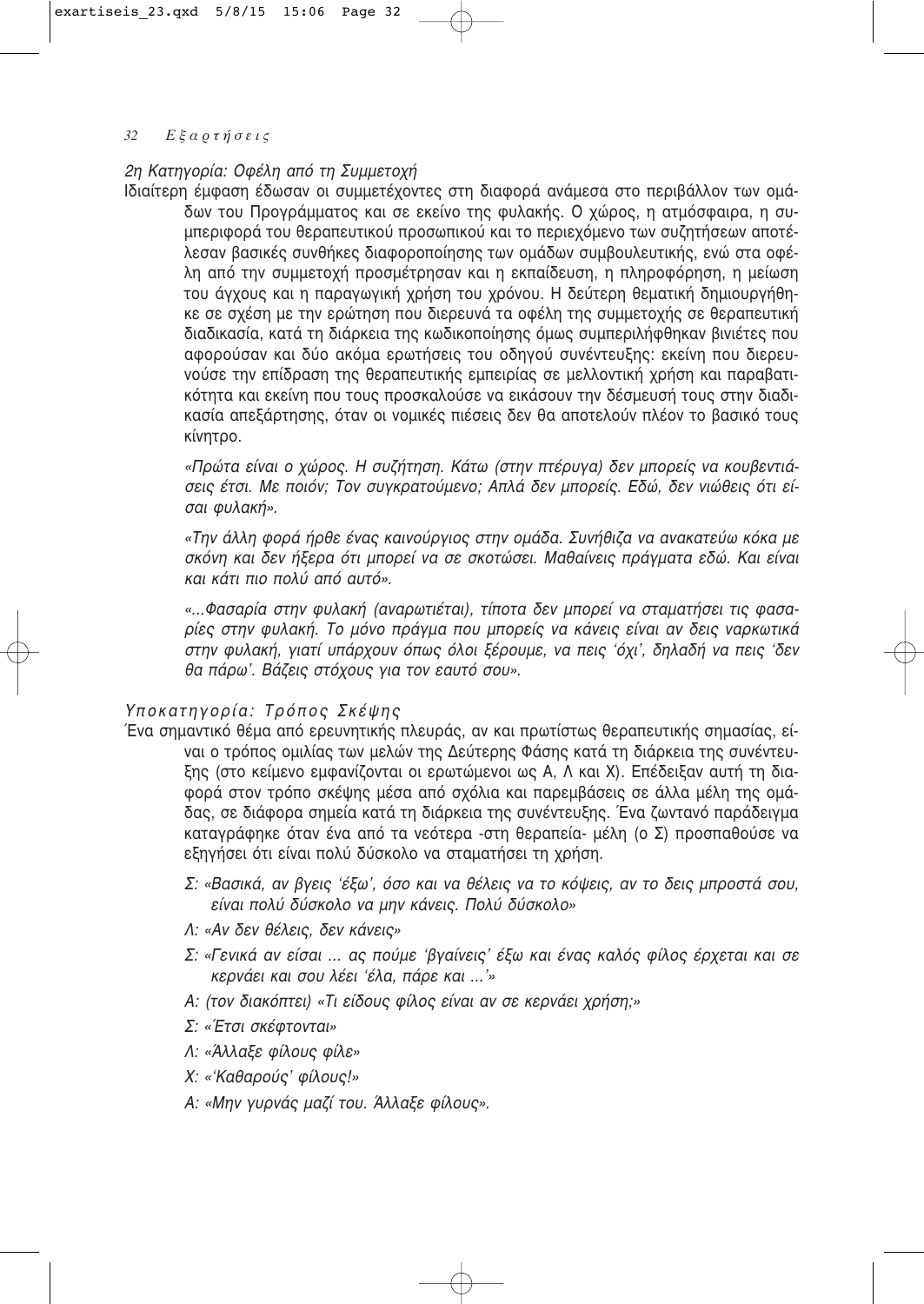# 3η Κατηγορία: Εμπόδια στην Ένταξη για Θεραπεία

- Η κατηγορία αυτή συνοψίζει τις εσωτερικές και εξωτερικές συνθήκες που συνδέονται με την έναρξη, την παραμονή και τη διακοπή της θεραπείας. Οι ερωτώμενοι προσέφεραν μία λίστα με συνθήκες που υπονομεύουν τη συμμετοχή, με έμφαση στον «πειρασμό» και στις ποικίλες «δυσκολίες» που εκτιμούν ότι συνδέονται με την προσπάθεια να διακόψουν τη χρήση: «δεν μπορείς να τα ξεχάσεις», «ο κόσμος είναι γεμάτος από αυτά», «δεν ξέρω αν μπορώ να αλλάξω». Επιβεβαίωσαν τον καθοριστικό ρόλο των 'πιέσεων' (οικογένεια ή δικαστήριο) στην απόφαση τους να ξεκινήσουν θεραπεία, ενώ αναγνώρισαν δύο βασικούς λόγους drop out (εγκατάλειψης θεραπείας): το ζήτημα της Απόφασης και πρωτίστως αυτό των Προτεραιοτήτων. Ταυτόχρονα, υπογράμμισαν ως ανασταλτικό παράγοντα την υποδικία, καθώς ούτε ο χρόνος στο κατάστημα επαρκεί για δέσμευση σε θεραπευτική διαδικασία, ούτε η κινητοποίηση, καθώς βρίσκονται σε διαρκή ενασχόληση με ζητήματα προσαρμογής τους στην φυλακή και σε ατέρμονο σχεδιασμό της αποφυλάκισής τους.
- Η Υποκατηγορία της Απόφασης αντικατοπτρίζει την βασική συνθήκη παραμονής σε κάθε μορφή θεραπείας (Sia et al. 2000; Welsh and McGrain 2008). Οι ανήλικοι υποστήριξαν ότι η απόφαση ήταν δική τους, ανεξάρτητα από πιέσεις που μπορεί να ενίσχυσαν αυτή τους την επιλογή. Παράλληλα, συνέδεσαν τις νομικές πιέσεις με το αρχικό τους κίνητρο, αλλά τις αποσυνδέσανε από τους λόγους που συνεχίζουν να προσέρχονται.

«Στη φυλακή, όλη μέρα σε ένα κελί, σκέφτεσαι. Σκέφτεσαι πιο λογικά, πιο βαθειά, κα*ταλαβαίνεις; 'Έξω', δεν σκέφτεσαι τίποτα».* 

*«£· οÓÂȘ ÌÈ· ÊÔÚ¿ (¯Ú‹ÛË). ΔÈ ÎÂÚ‰›˙ÂȘ; Δ›ÔÙ·. ∫ÔÏÏ¿˜. ¶ÔÈÔ Â›Ó·È ÙÔ Î¤Ú‰Ô˜; Δ›* ποτα. Πας πίσω. Μείον. Χαμένη η προσπάθεια στο πρόγραμμα, όλες οι συμβουλές που πήρες, όλη η προσπάθεια που έκανες».

«Αν θες να κάνεις χρήση φίλε, μην έρχεσαι στο πρόγραμμα. Τι το θες το πρόγραμμα *ÙfiÙ».*

Η Υποκατηγορία Προτεραιότητες εμπεριέχει ένα από τα σημαντικότερα εμπόδια για παραμονή στη θεραπεία: την διαφορετική ιεράρχηση των αναγκών των εφήβων. Το να συνδεθεί κανείς εκ νέου με την οικογένεια του, να βρει δουλειά, ή να βγάλει την κόκκινη κάρτα (απόδειξη νόμιμης παραμονής στη χώρα) αποτελούν βασική προτεραιότητα για την πλειοψηφία των νεαρών παραβατών. Ως υπόδικοι, η επαναλαμβανόμενη ανησυχία τους αφορά στην προσαρμογή εντός σωφρονιστικού καταστήματος και στην διευθέτηση βασικών ζητημάτων επιβίωσης κατά την αποφυλάκιση.

«Αν μ' αφήσουν να μείνω στην Ελλάδα, όταν τελειώσω την ποινή μου, θα πάω σε ένα πρόγραμμα. Αν δεν με αφήσουν (μπορεί να τον απελάσουν), δεν ξέρω. Τα πράγματα θα είναι πολύ δύσκολα. Μπορεί να μην έρθω στην Ελλάδα ξανά».

«Εντάξει. Ο Μ (αναφέρεται σε συγκρατούμενο) έχει την οικογένεια του εδώ, είναι Έλληνας, μπορεί να το κάνει αυτό (να συνεχίσει θεραπεία). Είναι πιο εύκολο για αυτόν. *Ēμείς, όλοι γύρω στα 20, ένας από Μαρόκο, ένας από Αλβανία ... Όταν κάποιος βγει '¤Íˆ' Ú¤ÂÈ Ó· ¤¯ÂÈ Î¿ÔÈÔÓ (·ÏÏÈÒ˜) ¤¯ÂÈ Ó· ‰Ô˘Ï¤"ÂÈ, Ó· ÏËÚÒÛÂÈ ÙÔ ÓÔ›ÎÈ, Ó· ο- Vει πράγματα».*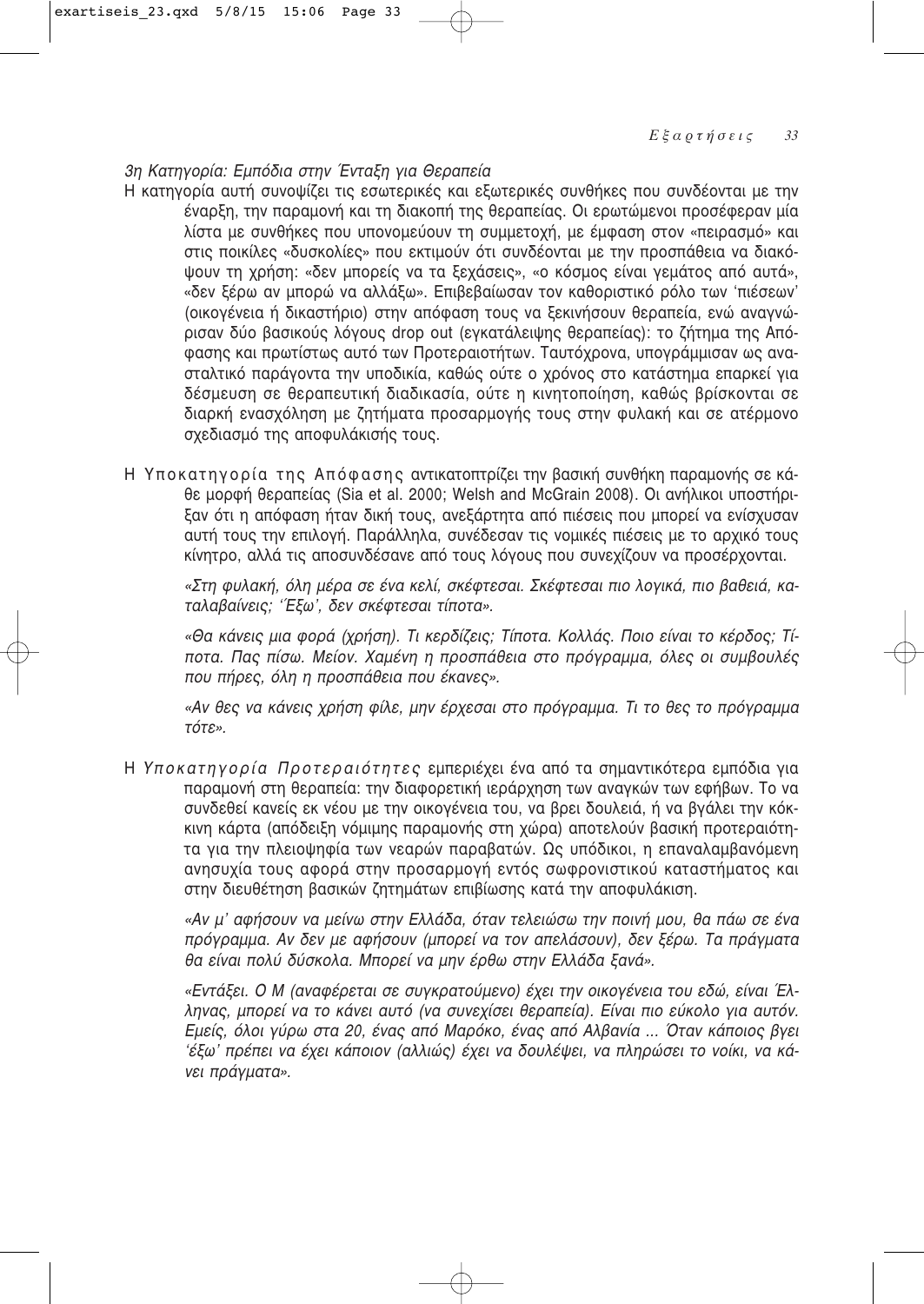## 34  $E \xi \alpha \rho \tau \eta \sigma \epsilon \iota \varsigma$

# 4η Κατηγορία: Ψυχολογία Εγκλεισμού

Η τέταρτη κατηγορία περιγράφει τα συναισθήματα, τις σκέψεις, τις συμπεριφορές και τις στάσεις που συγκροτούν μία ταυτότητα που διαμορφώνεται στον εγκλεισμό. Ένα κεντρικό θέμα στις κουβέντες των εφήβων παραβατών ήταν η στέρηση της ελευθερίας: η συγκλονιστική πραγματικότητα του να βρίσκεσαι φυλακισμένος, βλέποντας άλλους ανθρώπους να έρχονται και να φεύνουν. Τα συναισθήματα ήταν έντονα και επικεντρώνονταν γύρω από το κενό, την απώλεια αξιοπρέπειας, την απώλεια ονείρων, την έλλειψη σεβασμού, το μίσος και τη λαχτάρα για ελευθερία. Διατήρησαν μία σχέση με το ερευνητικό ερώτημα υποστηρίζοντας ότι η συμμετοχή στη ομάδα τους βοηθά να ξεχνάνε για λίγο ότι είναι φυλακισμένοι.

«Βάζει το κλειδί στα σιδερένια κάγκελα, έτσι, όπως ένας βοσκός σπρώχνει τα ζώα του μέσα, καταλαβαίνεις; Εντάξει, αυτό είναι λίνο ... (κοντοστέκεται) σου αφήνει ένα κενό μέσα σου και αυτό το κενό δεν γεμίζει. Μένει πάντα εκεί».

«Με δύο λέξεις, αν θες να σου πω, κάνεις δυο βήματα και είσαι έξω, εγώ μένω εδώ. Αυτό είναι. Τίποτα άλλο».

«Εδώ σε ελέγχουν άλλοι. Δεν είσαι ανεξάρτητος όπως είσαι έξω, να πας όπου θέλεις. Άλλος σε κλείνει, άλλος σε βγάζει για βόλτα».

«Χθες βράδυ, δώδεκα η ώρα, πέντε-έξι από αυτούς μπήκαν μέσα. 'Έρευνα'. Έρευνα τι; Ο άλλος ήταν στο μπάνιο. Τον έβγαλαν έξω γυμνό. Άντε, προχώρα, ψάξε. Τι θα βρεις; Βγάζεις έξω κουρτίνες, πράγματα, όλα ... »

# Κατηγορία 5: Κατάχρηση Εξουσίας

Το ζήτημα της κατάχρησης εξουσίας είναι ιδιαίτερο στη φύση του και εξαιρετικά ευαίσθητο και γι' αυτόν τον λόγο αποφασίστηκε στην ανάλυση να αποτελέσει μία κατηγορία ξεχωριστή. Καθρεφτίζει κυρίως την στάση του φυλακτικού προσωπικού απέναντι στους κρατούμενους, ενώ μία υποκατηγορία απεικονίζει ανάρμοστη συμπεριφορά και βία ανάμεσα στους νεαρούς παραβάτες.

# Υποκατηγορία: «των Άλλων»

Αδικία, κακομεταχείριση, έλλειψη δικαιοσύνης και ταπείνωση καταγράφηκαν σε αυτόν το διάλογο. Οι σχέσεις με τους σωφρονιστικούς υπαλλήλους συγκέντρωσαν έντονα αρνητικές αναφορές που συχνά ξεπερνούσαν τα όρια της κακής επαγγελματικής πρακτικής. Όλοι συμφώνησαν ότι ήταν απλά πολύ φοβισμένοι για να καταθέσουν επίσημες καταγγελίες. Ένας ερωτώμενος γέλασε με μισή καρδιά και κατέληξε στο συμπέρασμα «αν αρχίσουμε και μιλάμε για τη φυλακή εμείς, δεν θα τελειώσουμε ποτέ».

«Εδώ, στην φυλακή σου φέρονται σαν να είσαι ζώο, όχι μικρό παιδί ... ζώο, ζώο».

«Ήταν ένα mp3 και ένα cd player. Σε βάζει να τσαντίζεσαι με τον εαυτό σου, με όλους. Φαντάσου τα άνοιξε, έκανε έρευνα και το ένα από αυτά είναι σαν i-phone, τόσο λεπτό, που δεν ανοίγει. Τόσο είναι ακριβώς! Μου λέει: 'Αυτό δεν ανοίγει'. Δεν ανοίγει! Δεν έχει πουθενά να ανοίξει! Καταλαβαίνεις; 'Ναι, αλλά δεν ανοίγει, άρα δεν μπορώ να στο δώσω'».

«Υπάλληλοι(!) Χτυπάν έναν κρατούμενο που είναι 19 χρονών ... Είναι μεγάλο θέμα,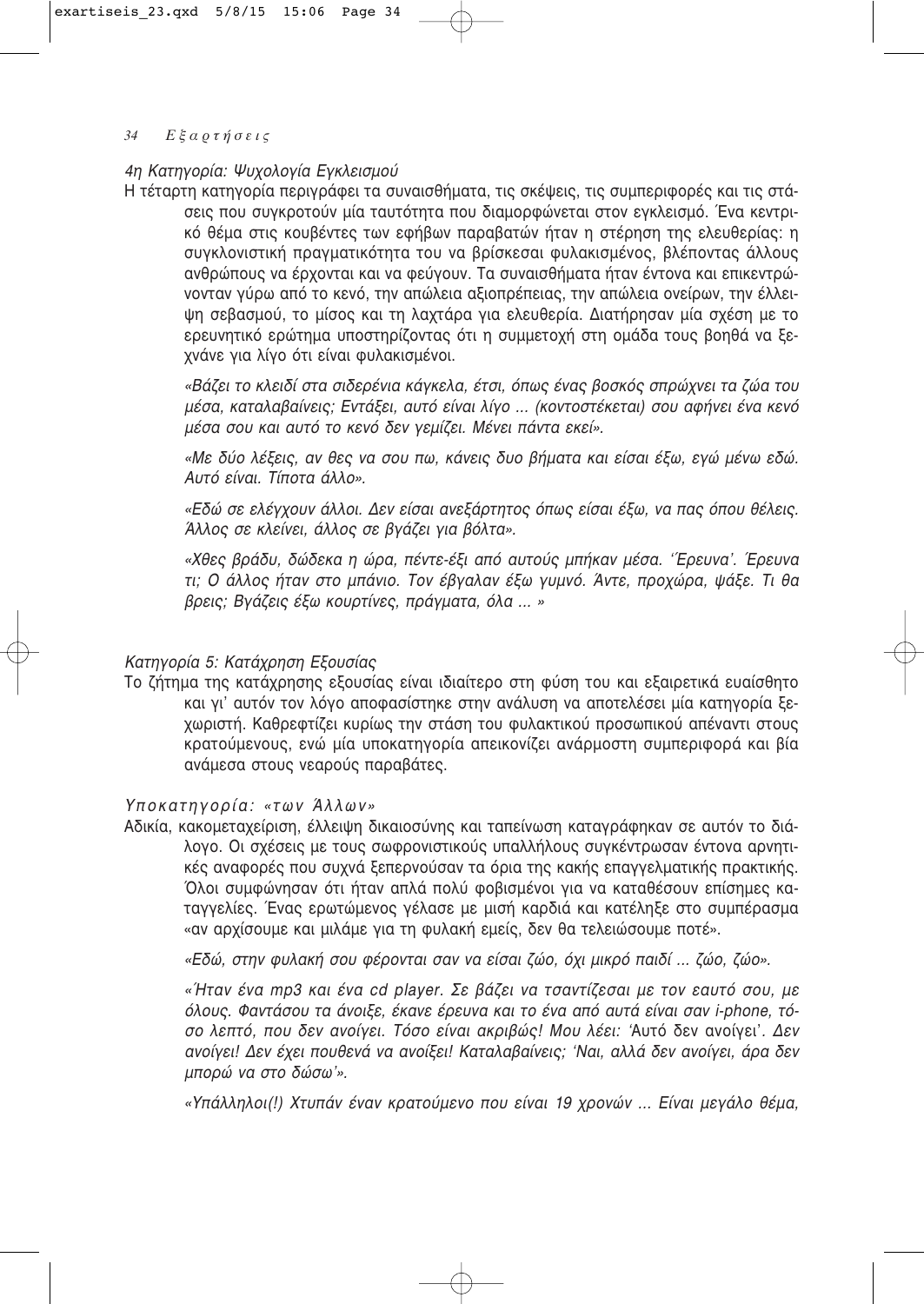ναι. Αλλά να το πεις σε ποιόν; Στον Υπουργό; Θα καταλάβει; Στην φυλακή, η αλήθεια είναι κρυμμένη. Πάντα!»

# Υποκατηγορία «Δική τους»

Βία, ανάρμοστη συμπεριφορά, bullying και καβγάδες δεν είναι μόνο μέρος της καθημερινότητας των νεαρών κρατουμένων, αλλά συνήθως και ένας άγραφος νόμος στην κουλτούρα της φυλακής, στον οποίο θα πρέπει να συμμορφωθούν όντας φυλακισμένοι. Αυτό περιλαμβάνει ταραχές μεταξύ διαφορετικών εθνικοτήτων, διαφωνίες μεταξύ δύο ή περισσοτέρων κρατουμένων ή περιστατικά επιθετικής κυρίαρχης συμπεριφοράς μεταξύ παλαιών κρατουμένων και νέων εισαγωγών. Εξέφρασαν συλλογικά την πεποίθηση ότι είναι πέρα από τη δύναμη και τη θέλησή τους να σταματήσουν ένα φαύλο κύκλο παρεκτροπής μέσα στο κατάστημα δεδομένου ότι σχετίζεται με ζητήματα επιβίωσης, αντίποινων, εξουσίας και αποδοχής μέσα στη φυλακή.

«Οι καυγάδες στην φυλακή είναι ένα θέμα. Ούτε το πρόγραμμα, ούτε κανείς άλλος μπορεί να τους σταματήσει να γίνονται».

«Φεύγεις (από την ομάδα) και περνάς αυτήν την πόρτα. Γίνεσαι ξανά ο ίδιος άνθρωπος, ο ίδιος κρατούμενος. Δεν είναι δυνατόν αυτό το θέμα εκεί κάτω (στην πτέρυνα) ... Είναι σαν να έχεις δύο ζωές, δύο εαυτούς...».

«Κάποιες φορές υπάρχουν εντάσεις, που μπορείς να νιώσεις ότι θα ξεσπάσουν σε καυγά. Παλιά έπιανα τον εαυτό μου να μπλέκει σε φασαρία πολύ εύκολα. Τώρα, το σκέφτομαι πολύ σοβαρά, πριν ανακατευτώ».

#### ΣΥΝΟΠΤΙΚΑ ΑΠΟΤΕΛΕΣΜΑΤΑ

- $\blacksquare$ Τα αποτελέσματα της ανάλυσης επαλήθευσαν την ερευνητική υπόθεση ότι η έναρξη της θεραπείας ως αποτέλεσμα νομικών πιέσεων, δεν διαφέρει από την εθελοντική επιλογή. Η πλειοψηφία των συμμετεχόντων δήλωσε ότι ήταν δική τους απόφαση να συμμετάσχουν, αλλά αναγνώρισαν τόσο την παρουσία, όσο και την επιρροή εξωτερικών πιέσεων σε μία τέτοια απόφαση. Όλοι επιβεβαίωσαν ότι αισθάνθηκαν εξαναγκασμό, όταν η θεραπεία συνδέθηκε με τις νομικές τους εκκρεμότητες. Ωστόσο, αυτό συνάδει με διαδικασίες λήψης αποφάσεων στην εθελοντική έναρξη θεραπείας, που συχνά επηρεάζεται από μια σειρά κοινωνικών και επιβεβλημένων πιέσεων, που προέρχονται από διαφορετικές πηγές (Wild et al. 2001; Seddon 2007).
- Αναδείχτηκε η θετική αξιολόγηση για τις θεραπευτικές παρεμβάσεις απεξάρτησης εντός  $\bullet$ του καταστήματος. Οι νεαροί παραβάτες επεσήμαναν ότι μέσα στις ομάδες της φυλακής αναγνώρισαν ότι οι γνώσεις τους για τις ουσίες ήταν ελλιπείς και οι πρακτικές τους επιπόλαιες. Όλοι ανέφεραν μείωση της χρήσης μέσα στο κατάστημα. Δεδομένου ότι όλοι βρίσκονταν σε στάδιο λειτουργικής χρήσης και εξάρτησης, το εύρημα είναι σημαντικό, καθώς εξακολουθούσαν να έχουν πρόσβαση σε ουσίες, παρά τους αυστηρούς ελέγχους αναφορικά με την εισαγωγή και τη διάθεση ναρκωτικών στις φυλακές.
- Όλοι συμφώνησαν ότι η επιστροφή στη χρήση αποτελεί παράγοντα κινδύνου για συνεπα- $\bullet$ κόλουθη υποτροπή σε παραβατικότητα. Παρόλο που δεν σχεδίαζαν να συνεχίσουν την παραβατική συμπεριφορά και μετά την αποφυλάκιση, αναγνώρισαν ότι θα τους ήταν πολύ δύσκολο 'να μην μπλέξουν'. Οι ίδιοι δεν συνέδεσαν τη θεραπεία με μείωση της παρα-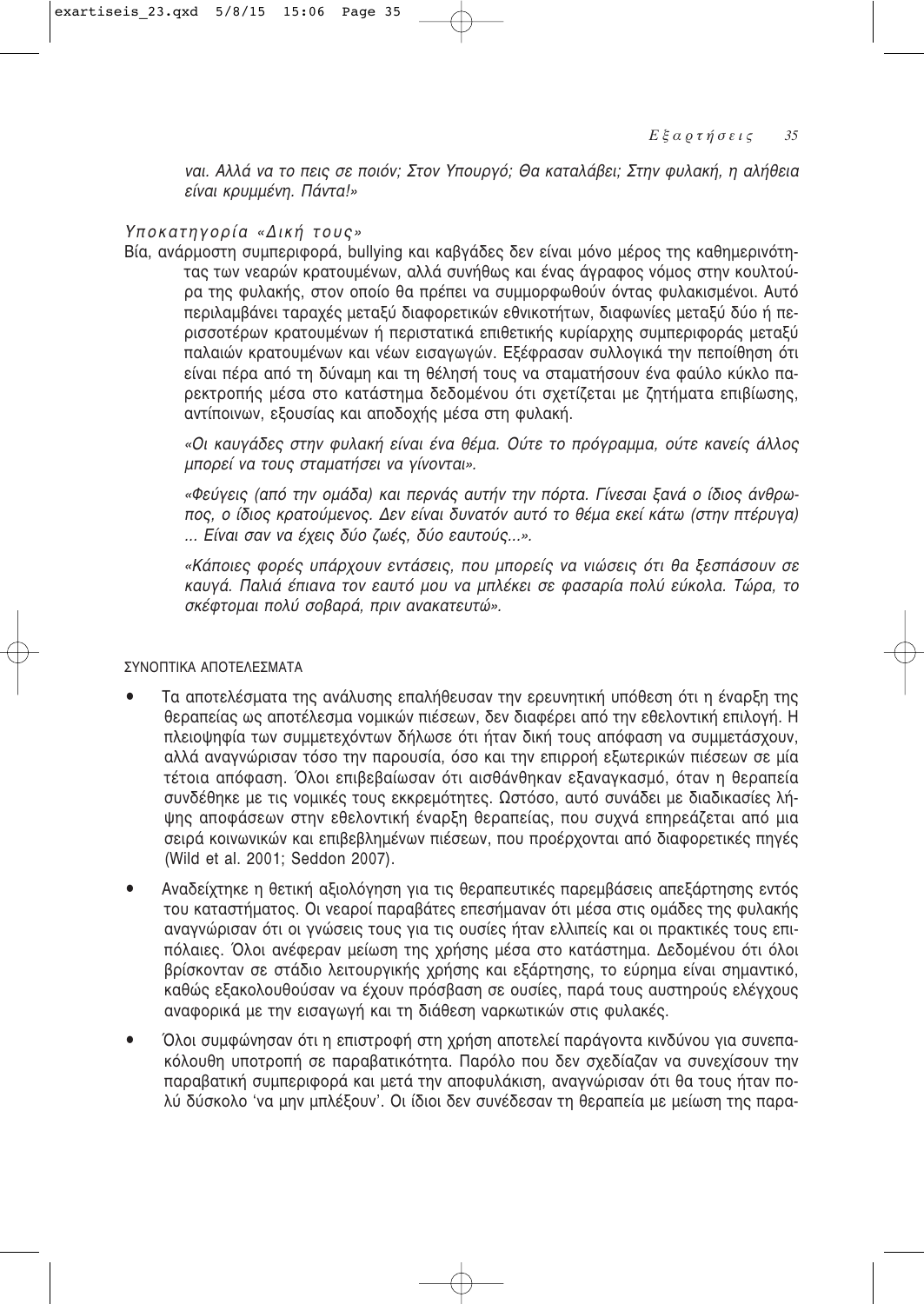βατικότητας, αντίθετα επικεντρώθηκαν στη θετική της επιρροή σε σχέση με την συμπεριφορά τους μέσα στο κατάστημα και στην αποφυγή περαιτέρω πειθαρχικών κυρώσεων.

- H παραμονή στη θεραπεία συνδέεται και με μείωση της χρήσης ουσιών και με μειωμένα ποσοστά σύλληψης. Μια γραμμική σχέση έχει επαληθευθεί ανάμεσα στον -μεγαλύτεροχρόνο παραμονής των εξυπηρετούμενων και στα καλύτερα αποτελέσματα μετά τη θεραπεία (post-treatment outcomes) (De Leon et al. 1982). Οι ερωτηθέντες εξέφρασαν την ανησυχία τους αναφορικά με τον περιορισμένο χρόνο στη θεραπεία (λόνω υποδικίας) και επιβεβαίωσαν ότι θα χρειαστούν σημαντική στήριξη και φροντίδα μετά την αποφυλάκιση (aftercare) σε σχέση με τις πολλαπλές ειδικές τους ανάγκες.
- Το σημαντικό εύρημα αυτής της έρευνας σχετίζεται με την ανάδειξη των πολλαπλών ανανκών αυτού του πληθυσμού, που συνδέεται εν συνεχεία με τους λόγους που πολλοί ανήλικοι παραβάτες εγκαταλείπουν πρόωρα τη θεραπεία. Τους διακρίνει ένα τριπλό και κάποιες φορές τετραπλό κοινό μειονέκτημα: είναι ανήλικοι, είναι χρήστες ουσιών, είναι Φυλακισμένοι και συχνά είναι αλλοδαποί και μέλη εθνικών μειονοτήτων (Stagaki 2009). Οι προτεραιότητές τους επικεντρώνονται νύρω από βασικές, πρωταρχικές ανάνκες, ως αποτέλεσμα συνήθως και του επιβαρυμένου -σε πολλούς τομείς- προφίλ τους. Σε συνθή-Κες ενκλεισμού, όπου το μοντέλο «ιεράρχησης των ανανκών» του Maslow (1943) αποκτά ιδιαίτερη εγκυρότητα, καθώς βασικές ανάγκες μένουν ανικανοποίητες παραμερίζοντας τις υπόλοιπες ως ανύπαρκτες, το «αίτημα για θεραπεία» τοποθετείται πολύ ψηλά στην πυραμίδα των ανανκών αυτών των νεαρών παραβατών.
- Η ποιότητα και τα χαρακτηριστικά των υπηρεσιών υποστήριξης φαίνεται να διαδραματίζουν σημαντικό ρόλο, τόσο στην διατήρηση των παραβατών στη θεραπεία, όσο και στο ακριβώς αντίθετο (Stevens et al. 2005). Όπως περιγράφει ο Turnbull και συνεργάτες «τα ερευνητικά στοιχεία δείχνουν ότι οι τοξικομανείς παραβάτες μπορούν να εξαναγκαστούν με επιτυχία σε θεραπεία, καθώς περνούν μέσα από το σύστημα ποινικής δικαιοσύνης, Είναι <u>όμως εξίσου σαφές, ότι τα καλύτερα σχήματα βασίζονται για αποτελεσματικότητα σε το-</u> πικούς 'πρωταθλητές' που είναι βαθειά δεσμευμένοι στο έργο» (2000:87).
- Πάνω από όλα, ο κρισιμότερος παράγοντας στην διατήρηση της αποχής αφορά στην υποστήριξη μετά τον εγκλεισμό, ανεξάρτητα από την θεραπευτική παρέμβαση μέσα στο πλαίσιο σωφρονισμού (Borrill et al. 2003), καθώς το διάστημα που ακολουθεί την αποφυλάκιση αποτελεί περίοδο ιδιαίτερα υψηλού κινδύνου για περιστατικά υπερβολικής δόσης (EMCDDA 2009).
- Η ανάπτυξη στρατηγικών και πολυ-επίπεδων παρεμβάσεων ώστε να αντιμετωπιστούν ζητήματα στέγασης, απασχόλησης, ασυλίας, υγείας, χρήσης ουσιών και νομικών ζητημάτων είναι απλά επιτακτική, ώστε να βοηθήσουμε αυτόν τον πληθυσμό να σπάσει τον κύκλο της υποτροπής στη χρήση και στην εγκληματικότητα.
- Η θεραπεία ανήλικων χρηστών στο σωφρονιστικό σύστημα είναι στα πρώιμα στάδια υλοποίησης. Μεγάλο μέρος των ερευνών αποτελεσματικότητας συγκεντρώνεται από πιλοτικές Φάσεις και από αρχικά στάδια συμβουλευτικής υποστήριξης, ενώ εξακολουθεί να υπάρχει έντονη η ανάγκη για ανάπτυξη των υπηρεσιών και εφαρμογή ολοκληρωμένων παρεμβάσεων για την πρόληψη και την αντιμετώπιση της νεανικής παραβατικότητας.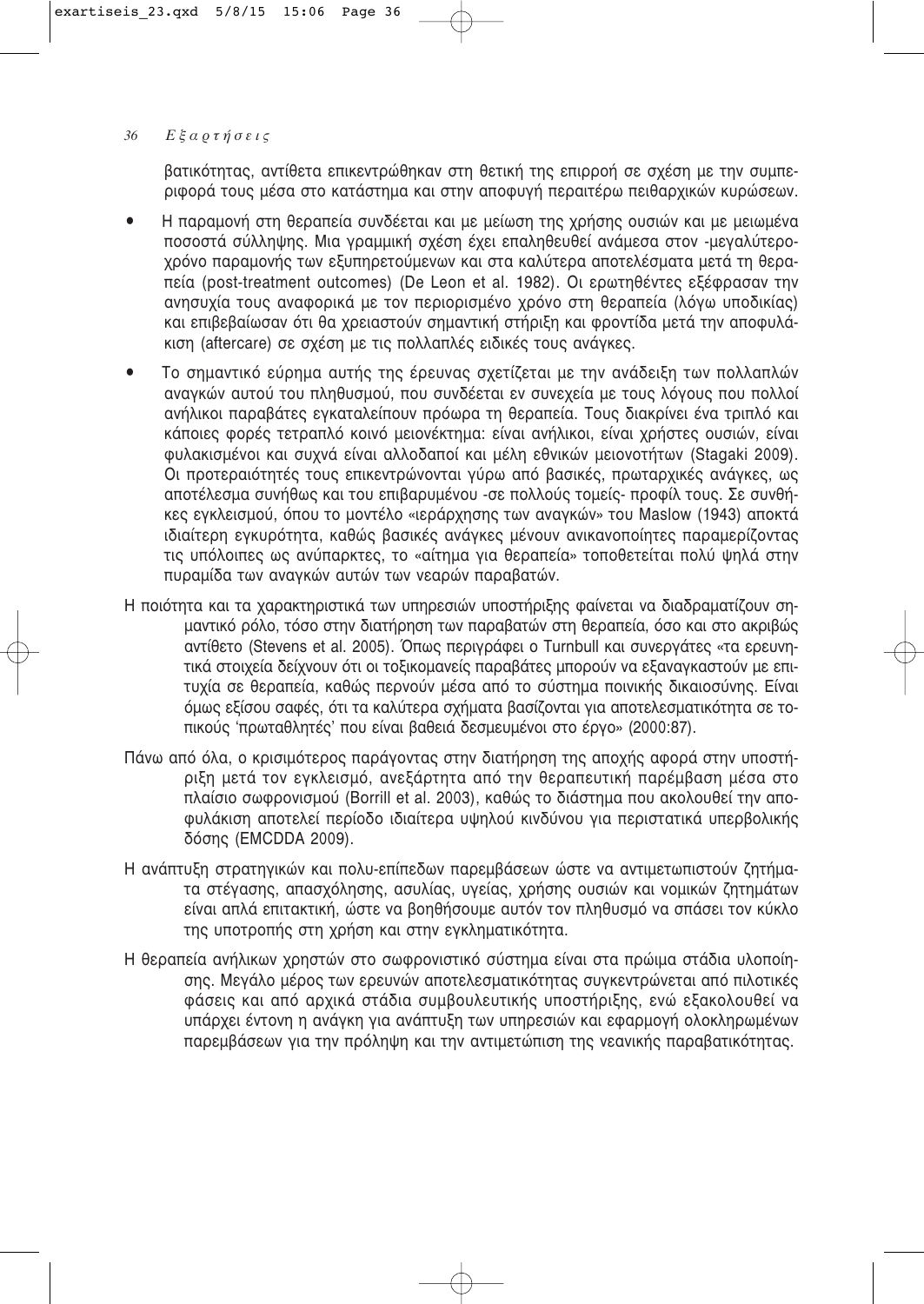## ΝΟΜΟΘΕΣΙΑ ΚΑΙ ΝΕΕΣ ΠΡΟΤΟΒΟΥΛΙΕΣ

- Πολύ συχνά αρθρώνεται και δεν μπορεί να τονιστεί αρκετά ότι παιδιά κάτω των 18 ετών δεν πρέπει να κρατούνται στη φυλακή. Τα σωφρονιστικά ιδρύματα δεν έχουν ούτε τη δομή, ούτε τις προϋποθέσεις για να ασχοληθούν με εφήβους που έχουν παραβιάσει το νόμο και συνήθως «κάνουν περισσότερο κακό, παρά καλό» (HM Inspectorate of Prisons 1997: 1.09). Η σύμβαση των Ηνωμένων Εθνών για τα Δικαιώματα του Παιδιού, αναφέρει ρητά ότι «η σύλληψη, κράτηση ή φυλάκιση ενός παιδιού πρέπει να είναι σε συμφωνία με τον νόμο και πρέπει να χρησιμοποιείται μόνο ως έσχατο μέτρο και για την συντομότερη κατάλληλη χρονική περίοδο» (2006: Art 37 b). Εναλλακτικά μέτρα και μη στερητικές της ελευθερίας ποινές αποτελούν προτιμότερες ρυθμίσεις στις περιπτώσεις της γεανικής παραβατικότητας (Jonson-Reid and Barth 2000: Coyle 2002: Newburn 2007b).
- Η ποινική νομοθεσία για τους ανήλικους δράστες στην Ελλάδα παρέχει εναλλακτικές για την προφυλάκιση ανηλίκων, όμως στην πράξη οι επιλογές αυτές χρησιμοποιούνται σπάνια. Η πρόσφατη τροποποίηση του Ελληνικού Ποινικού Κώδικά (Νόμος 3860/2010, 12.7.2010) διαμορφώνει νέα υψηλότερα ηλικιακά όρια, που εκτείνονται από το 15ο έως το 18ο έτος για την επιβολή υπό προϋποθέσεις του ποινικού σωφρονισμού, αυξάνοντας ουσιαστικά την ηλικία ποινικής ευθύνης από τα 13 στα 15 έτη και αποτελεί μια βελτίωση της ποινικής νομοθεσίας αναφορικά με την νεανική παραβατικότητα.

## ΖΗΤΗΜΑΤΑ ΠΟΛΙΤΙΚΗΣ

- Η παρέμβαση και η διακοπή ενός φαύλου κύκλου υποτροπής στη χρήση και στην παραβατικότητα αποτελεί σημαντικό ζήτημα πολιτικής, καθώς συνδέεται με κόστη που διεκδικούν προτεραιότητες χρηματοδοτήσεων σε εθνικό επίπεδο. Ωστόσο, όταν ο εξαναγκασμός αποτελεί στόχο πολιτικής, υπάρχει μεγαλύτερος κίνδυνος εκτροπής των πόρων από άλλα αποτελεσματικά μέτρα για την προαγωγή της υγείας και την πρόληψη της εγκληματικότητας (Stevens et al. 2005). Ο Wild υποστηρίζει ότι «δεν είναι σαφές το κατά πόσο τα οφέλη που συνδέονται με την επέκταση της θεραπείας μέσω της χρήσης κοινωνικού ελέγχου, υπερσκελίζουν τα οφέλη που συνδέονται με την ανάπτυξη των πόρων για πρακτικές απεξάρτησης χωρίς τη χρήση κοινωνικών ελέγχων» (2006: 45). Η παροχή επιβεβλημένης θεραπείας, ως οικονομικά αποτελεσματικής εναλλακτικής λύσης, σε διαδικασίες ποινικού σωφρονισμού μοιάζει ελκυστική, δεδομένου όμως ότι μπορεί να εξασφαλίσει και ζητήματα κοινωνικής ένταξης των παραβατών και το αίτημα του ευρύτερου πληθυσμού για διασφαλίσεις (Wild et al. 2001). Οι ερευνητές συμφωνούν ότι οι δικαστικές παραπομπές σε θεραπεία μπορούν να αποτελέσουν μια ευκαιρία για ανθρώπους που δεν θα το επιδίωκαν οικιοθελώς, αλλά χρειάζεται να παραμείνουμε επιφυλακτικοί στον συσχετισμό με μειώσεις των ποσοστών εγκληματικότητας (McSweeney et al. 2007; 2008).
- Η θεραπεία είναι απαραίτητη στην τοξικοεξάρτηση και αν είναι επιτυχής μειώνει την παραβατικότητα. Οι έρευνες όμως εφιστούν προσοχή αναφορικά με την πρόσφατη πολιτική μεταφορά του «πολέμου κατά των ναρκωτικών» και τους ισχυρισμούς σχετικά με αιτιατή σχέση μεταξύ των δύο μεταβλητών. Η θεραπεία δεν μπορεί να είναι μια ικανή συνθήκη, εάν δεν αντιμετωπιστούν οι υποβόσκουσες αιτίες που ανάγκασαν αυτούς τους ανθρώπους να οδηγηθούν στην παρανομία αρχικά (Hough and Mitchell 2003).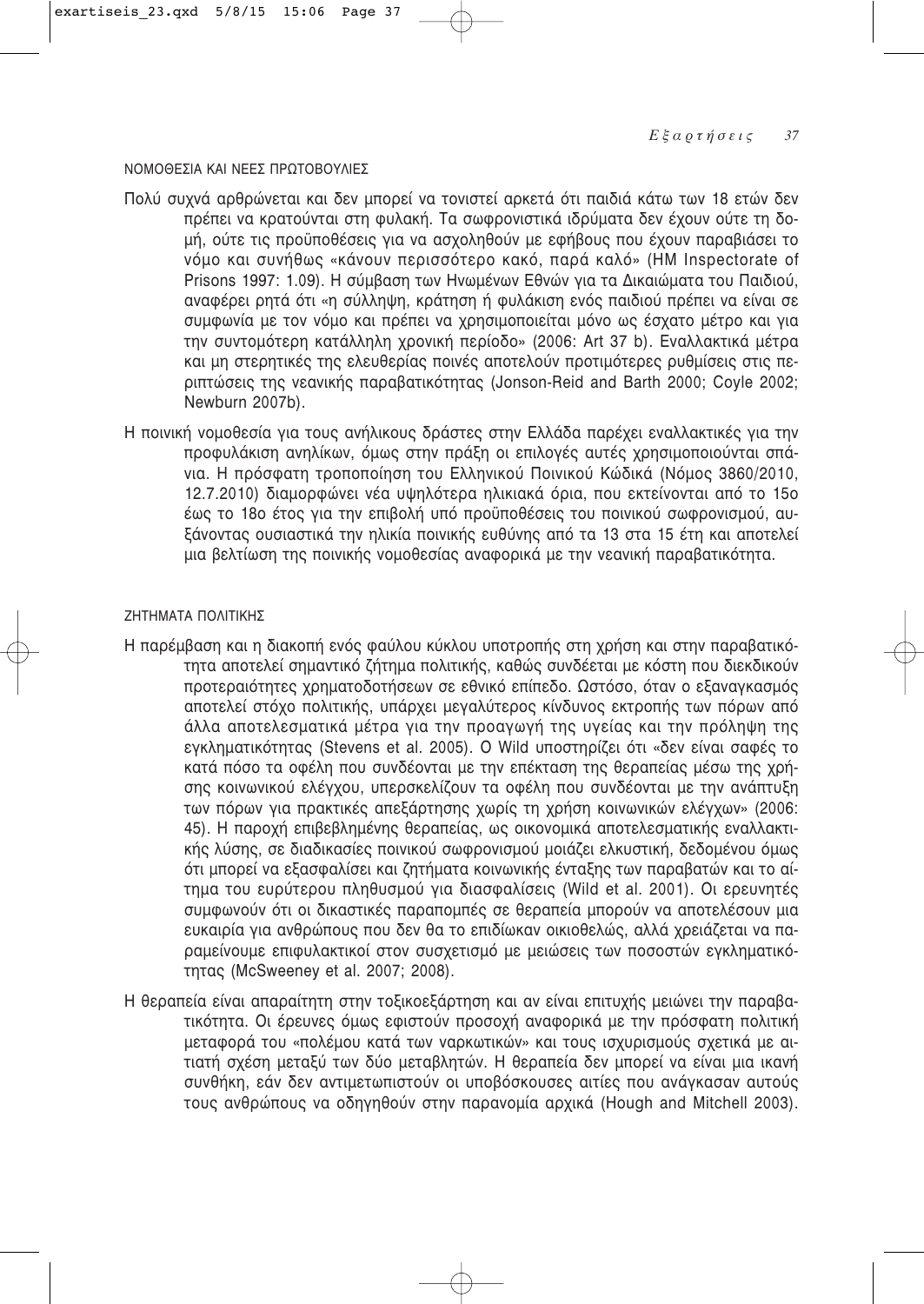Παράλληλα, ένα θεραπευτικό πλάνο που επικεντρώνεται στις ανάγκες του ατόμου, παρεμποδίζεται σοβαρά όταν τροποποιείται για να συμπεριλάβει οικονομικά κόστη προς την κοινωνία και προς τρίτους, όμοια και όταν χρεώνεται την ευθύνη της προστασίας του κοινού από την όποια βλάβη (Rawlings and Yates 2001; Hunt and Stevens 2004; Wild 2006). Ο McSweeney και συνεργάτες υποστηρίζουν ότι «...το κόστος φυλάκισης είναι τόσο υψηλό, που το να συνεχίζουμε να χρησιμοποιούμε τις φυλακές ως μέσο εξασφάλισης της θεραπείας είναι απίθανο να είναι οικονομικά αποτελεσματικό, ακόμα και αν η θεραπεία είναι αποτελεσματική» (2002: 5). Η καταληκτική παρατήρηση είναι ότι θα πρέπει να αποσυνδέσουμε την συνεργασία ανάμεσα σε πολλούς φορείς (multi-agency cooperation), που προωθεί και ενισχύει τα αποτελέσματα της θεραπείας, από τους πολύ-επίπεδους στόχους (multi-level goals) που σίγουρα παρεμποδίζουν το αποτέλεσμα.

# ΕΠΙΛΟΓΟΣ

- Η παρούσα έρευνα επιβεβαίωσε ότι οι νομικές παραπομπές σε θεραπεία δεν αποτελούν αποτρεπτικό παράγοντα για την έναρξη και την παραμονή σε ένα πρόγραμμα απεξάρτησης. Αντίθετα, τα ευρήματα επιβεβαιώνουν ότι κάποιος μπορεί να γνωρίσει, να εξοικειωθεί και να βιώσει μία θεραπευτική διαδικασία ως αποτέλεσμα της εμπλοκής του με το σύστημα ποινικής δικαιοσύνης. Η συνκεκριμένη έρευνα περαιτέρω υπονράμμισε την ανάγκη για ανάπτυξη και προώθηση πολύ-επίπεδων προσεγγίσεων για την παροχή μετά σωφρονιστικής μέριμνας για ευάλωτες πληθυσμιακές ομάδες.
- Η διακοπή της αλυσίδας Υποτροπή Παραβατικότητα Φυλάκιση, η προώθηση συνεργασιών μεταξύ φορέων και η ανάπτυξη στρατηγικών και ολοκληρωμένων παρεμβάσεων για την αντιμετώπιση των πολλαπλών αναγκών των ανήλικων παραβατών είναι επιτακτική ανάγκη. Παραμένει όμως ένα πολύπλοκο έργο που απαιτεί έρευνα και πρόθεση, τόσο σε κοινωνικό, όσο και σε πολιτικό επίπεδο.
- Όλες οι εντατικές προσπάθειες μέχρι σήμερα έχουν παράγει ουσιαστική γνώση, ένα πλούτο καλών πρακτικών και σημαντικές πρωτοβουλίες σε αυτό το εγκληματολογικό ζήτημα. Αν έχουμε καταφέρει να απαντήσουμε ουσιαστικά στα ζητήματα των ανήλικων παραβατών και στις ανάγκες τους ή αν συνεχίζουμε να τους απογοητεύουμε, μένει να απο-.<br>δειχθεί. «Πες τους, έτσι ώστε να ακούσουν» ζήτησαν οι έφηβοι της έρευνας και είναι αλήθεια ότι όσο περισσότερο εστιάζουμε στον παραβάτη, τόσο περισσότερο απομακρυνόμαστε από τον ανήλικο. Εξακολουθούμε να μην συμφωνούμε στο τι εννοούμε με τον όρο «επιβεβλημένη». Έχουμε διαφορές ακόμα και στο τι εννοούμε με τον όρο «ανήλικος». Μένει να δούμε αν μπορούμε, κρατώντας διαφορετικές τις προσεγγίσεις μας, να συναντηθούμε μαζί νια ένα κοινό σκοπό.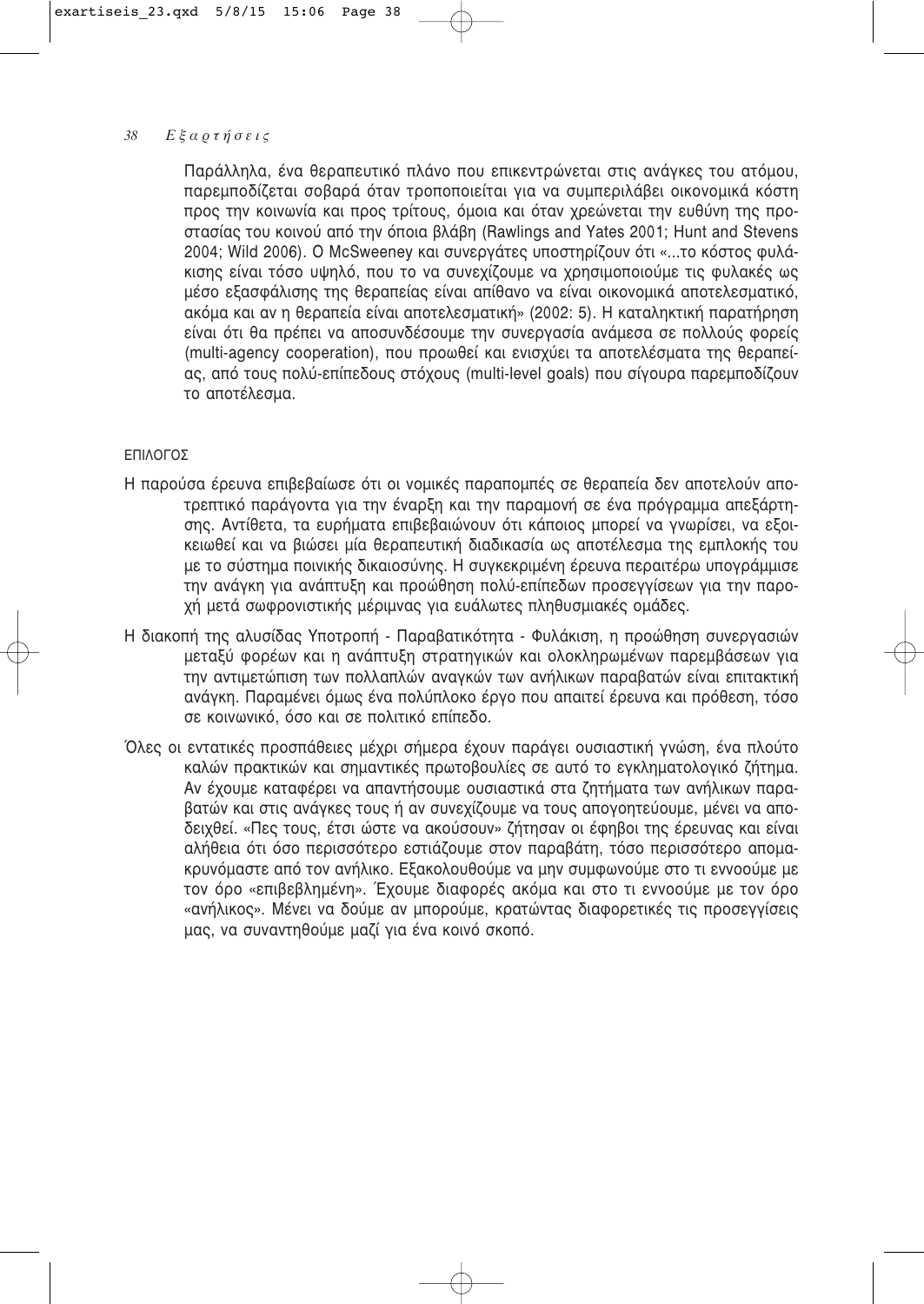Bean, P. (2004), Drugs and Crime. 2nd ed. Cullompton: Willan Publishing.

- Belenko, S. (1999), 'Research on Drug Courts: A Critical Review', National Drug Court Institute Review,  $2/2$ : 1-59.
- Bennett, T.H. (2000), Drugs and Crime: The Results of the Second Development Stage of the NEW-ADAM Programme, Home Office Research Study 205, London: Home Office.
- Bennett, T., Holloway, K., and Farrington, D. (2008), 'The Statistical Association between Drug Misuse and Crime: A Meta-Analysis', Aggression and Violent Behavior, 13: 107-118.
- Borrill, J., Maden, A., Martin, A., Weaver, T., Stimson, G.V., Farrell, M., and Barnes, T. (2003), Differential Substance Misuse Treatment Needs of Women, Ethnic Minorities and Young Offenders in Prison: Prevalence of Substance Misuse and Treatment Needs, Home Office On-Line Report 33/03, London: Home Office RDS.
- Boys, A., Farrell, M., Bebbington, M., Brugha, T., Coid, J., Jenkins, R., Lewis, G., Marsden, J., Meltzer, H., Singleton, N., and Taylor, C. (2002), 'Drug Use and Initiation in Prison: Results from a National Prison Survey in England and Wales', Addiction, 97/12: 1551-1560.
- Braun, V., and Clarke, V. (2006), 'Using Thematic Analysis in Psychology', Qualitative Research in Psychology, 3: 77-101.
- Coyle, A. (2002), A Human Rights Approach to Prison Management: A handbook for prison staff, London: International Centre for Prison Studies.
- Deitch, D., Koutsenok, I., and Ruiz, A. (2000), 'The Relationship between Crime and Drugs: What We Have Learned in Recent Decades', Journal of Psychoactive Drugs, 32/4: 391-7.
- De Leon, G., Wexler, H., and Jainchill, N. (1982), 'The Therapeutic Community: Success and Improvement Rates 5 years after Treatment', International Journal of the Addictions, 17: 703-747.
- European Monitoring Centre for Drugs and Drug Addiction (EMCDDA) (2001), An Overview Study: Assistance to Drug Users to European Union Prisons. Abridged version, Lisbon: EMCDDA.
- European Monitoring Centre for Drugs and Drug Addiction (EMCDDA) (2009), Annual Report on the State of the Drugs Problem in Europe, Lisbon: EMCDDA.
- Farabee, D., Prendergast, M., and Anglin, M.D. (1998), 'The Effectiveness of Coerced Treatment for Drug Abusing Offenders', Federal Probation, 62/1: 3-10.
- Farabee, D., Prendergast, M., Cartier, J., Wexler, H., Knight, K., and Douglas, M.A. (1999), 'Barriers to Implementing Effective Correctional Drug Treatment Programs', The Prison Journal, 79/2: 150-162.
- Farabee, D., Shen, H., and Sanchez, S. (2002), 'Perceived Coercion and Treatment Need among Mentally III Parolees', Criminal Justice and Behavior, 29/1: 76-86.
- Flood Page, C., Campbell, S., Harrington, V., and Miller, J. (2000), Youth Crime: Findings from the 1998/99 Youth Lifestyle Survey, Home Office Research Study No. 209, London: Home Office.
- Graham, J., and Bowling, B. (1995), Young People and Crime, Home Office Research Study No. 145, London: HMSO.
- HM Inspectorate of Prisons (1997), Young Prisoners: A Thematic Review by the Chief Inspector of Prisons for England and Wales, London: Home Office.
- Holloway, K., Bennett, T., and Lower, C. (2004), Trends in Drug Use and Offending: the Results of the NEW-ADAM Programme 1999-2002, Research Findings 219, London: Home Office.
- Hough, M., and Mitchell, D. (2003), 'Drug-Dependent Offenders and Justice for All' in M.H. Tonry, eds., Confronting Crime: Crime Control Policy Under New Labour, 26-50, Cullompton: Willan Publishing.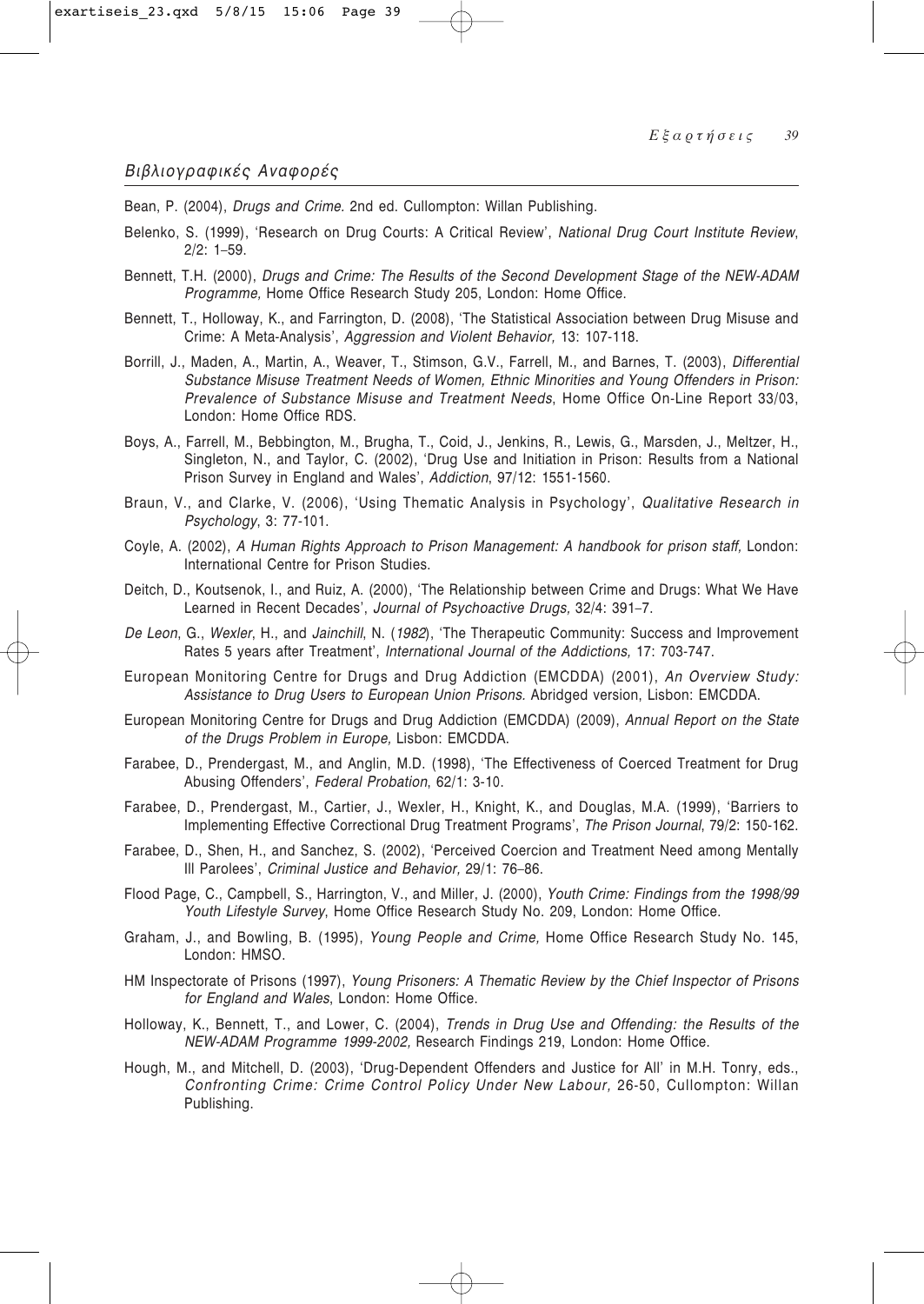- Hunt, N., and Stevens, A. (2004). 'Whose Harm? Harm Reduction and the Shift to Coercion in UK Drug Policy', Social Policy and Society, 3 /4: 333-342.
- Inciardi, J.A., Martin, S.S., Butzin, C.A., Hooper, R.M., and Harrison, L.D. (1997), 'An Effective Model of Prison-Based Treatment for Drug Involved Offenders', Journal of Drug Issues, 27/2: 261-278.
- Jonson-Reid, M., and Barth, R. (2000), 'From Maltreatment Report to Juvenile Incarceration: The Role of Child Welfare Services', Child Abuse and Neglect, 24/ 4: 505-520.
- Kitzinger, J. (1994), 'The Methodology of Focus Groups: the Importance of Interaction between Research Participants', Sociology of Health and Illness, 16 /1; 103-121.
- ΚΕΘΕΑ-Στροφή (2008 2009), 'Κοινωνικό-Δημογραφικά Χαρακτηριστικά των Εφήβων που Προσέγγισαν το ΚΕΘΕΑ ΣΤΡΟΦΗ το 2008-2009', όχι σε έντυπη μορφή.
- Linhorst, D., Knight, K., Johnston, S.J., and Trickey, M. (2001). 'Situational Influences on the Implementation of a Prison-Based Therapeutic Community', The Prison Journal, 81/4: 436-453.
- Maslow, A.H. (1943), 'A Theory of Human Motivation', Psychological Review, 50/4: 370-396.
- McSweeney, T., and Hough, M. (2005), 'Drugs and Alcohol', in N. Tilley, eds., Handbook of Crime Prevention and Community Safety, 563-94, Cullompton: Willan.
- McSweeney, T., Stevens, A., and Hunt, N., and Turnbull, P.J. (2006), The Quasi-Compulsory Treatment of Drug Dependent Offenders in Europe: UK Findings, London: Institute for Criminal Policy Research.
- McSweeney, T., Stevens, A., Hunt, N., and Turnbull, PJ. (2007), 'Twisting Arms or a Helping Hand? Assessing the Impact of 'Coerced' and Comparable 'Voluntary' Drug Treatment Options', British Journal of Criminology, 47 /3: 470-490.
- McSweeney, T., Turnbull, P.J., and Hough, M. (2008), The Treatment and Supervision of Drug-Dependent Offenders: A review of the Literature Prepared for the UK Drug Policy Commission, London: UK Drug Policy Commission.
- Miles, M.B., and Huberman, A.M. (1984), Qualitative Data Analysis: A Sourcebook of New Methods, Beverly Hills, CA: Sage.
- Ministry of Justice/UK (2009), Story of the Prison Population 1995-2009 England and Wales. London: Ministry of Justice Statistics Bulletin.
- Morgan, D.L. (1998), The Focus Group Guidebook: Focus Group Kit 1, Sage: London.
- Newburn, T. (2007), 'Youth Crime and Youth Justice', in M. Maguire, R. Morgan, and R. Reiner, eds., The Oxford Handbook of Criminology, 4th eds, Oxford: Oxford University Press.
- Noaks L. and Wincup E. (2004) Criminological Research: Understanding Qualitative Approaches, London: Sage.
- Νόμος 3189/2003, "Αναμόρφωση της ποινικής νομοθεσίας ανηλίκων και άλλες διατάξεις", ΦΕΚ Α' 243/21.10.2003.
- Νόμος 3860/2010, ΦΕΚ /12.07.2010
- Parhar, K., Stephen, J., Wormith, D., Derkzen, M., and Beauregard, A. (2008), 'Offender Coercion in Treatment: A Meta-Analysis of Effectiveness', Criminal Justice and Behavior, 35/9: 1109-1135.
- Rawlings, B., and Yates, R. (2001), Therapeutic Communities for the Treatment of Drug Users, London: Jessica Kingsley Publishers.
- Seddon, T. (2007), 'Coerced Drug Treatment in the Criminal Justice System: Conceptual, Ethical and Criminological Issues', Criminology and Criminal Justice, 7 /3: 269-286.
- Sia, T.L., Dansereau, D.F., and Czuchry, M.L. (2000), 'Treatment Readiness Training and Probationers' Evaluation of Substance Abuse Treatment in a Criminal Justice Setting', Journal of Substance Abuse Treatment, 19: 459-467.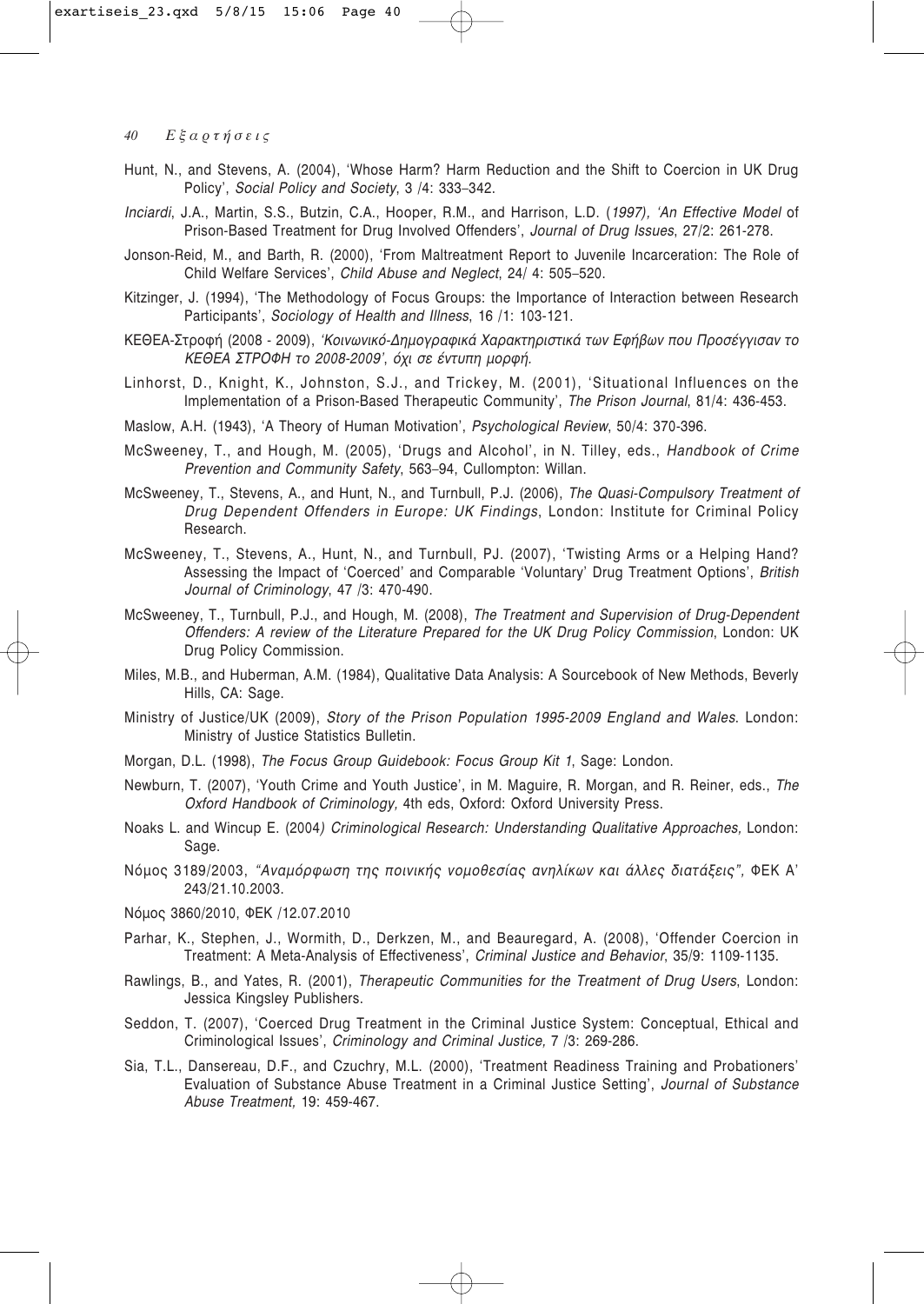- Stagaki, P. (2010), *Coerced Drug Treatment of Young Offenders within the Criminal Justice System: In Breaking the Cycle of Desistance and Imprisonment*, Master's Dissertation in Criminology and Criminal Justice, Law Department, King's College London: University of London.
- Stagaki, P. (2009), 'Drug treatment in a Correctional Facility for Young Offenders: a) Adolescent b) Drug Addict c) Prisoner d) Immigrant e) All of the above?*'* In 24th WFTC (World Conference of Therapeutic Communities) *An Alternative for Human and Social Development.* Lima, Peru 6-10 February 2009, p.65, Abstract only. Available at: http://www.mundolibre.org.pe/conferencia/recursos/files/abstracten.pdf [Accessed 24 April 2013]
- Stevens, A., McSweeney, T., van Ooyen, M., and Uchtenhagen, A. (2005), 'Editorial: On Coercion', *International Journal of Drug Policy*, 16/4: 207-209.
- Stevens, A., Kessler, I., and Gladstone, B. (2006), *A Review of Good Practices in Preventing Juvenile Crime in the European Union,* European Communities, report prepared for the European Commission, London: EU.
- Stimson, G.V. (2000), 'Blair Declares War: The Unhealthy State of British Drug Policy', *The International Journal of Drug Policy*, 11: 259-264.
- Turnbull, P.J., McSweeney, T., Hough, M., Webster, R., and Edmunds, M. (2000), *Drug Treatment and Testing Orders: Final Evaluation Report,* Home Office Research Study 212, London: Home Office.
- Vaughn, S., Schumm, J.S., and Sinagub, J. (1996), *Focus Group Interviews in Education and Psychology*, Thousand Oaks: Sage.
- Walmsley, R. (2009), *World Prison Population List* (8th edition), International Centre for Prison Studies: King's College London.
- Welsh, W.N., and McGrain, P.N. (2008), 'Predictors of Therapeutic Engagement in Prison-Based Drug Treatment', *Drug and Alcohol Dependence,* 96/3: 271-280.
- Wexler, H.K., Falkin, G.P., and Lipton, D.S. (1990), 'Outcome Evaluation of a Prison Therapeutic Community for Substance Abuse Treatment', *Criminal Justice and Behavior,* 17/1: 71–92.
- Wild, T.C., Newton-Taylor, B., Ogborne, A.C., Mann, R., Erickson, P., and Macdonald, S. (2001), 'Attitudes toward Compulsory Substance Abuse Treatment: A Comparison of the Public, Counselors, Probationers, and Judges' Views', *Drugs: Education, Prevention, and Policy*, 8: 33–45.
- Wild, T.C., Roberts, A.B., and Cooper, E.L. (2002), 'Compulsory Substance Abuse Treatment: An Overview of Recent Findings and Issues', *European Addiction Research*, 8: 84–93.
- Wild, T.C. (2006), 'Social Control and Coercion in Addiction Treatment: Towards Evidence-Based Policy and Practice', *Addiction*, 101/1: 40-49.
- Young, D. (2002), 'Impact of Perceived Legal Pressures on Retention in Drug Treatment', *Criminal Justice and Behavior*, 29: 27-55.
- Υπουργείο Δικαιοσύνης, Διαφάνειας και Ανθρώπινων Δικαιωμάτων (2010), Γενικός Στατιστικός Πίνακας *Kρατουμένων – Ποινών 2003-2010*, http//:www.ministryof justice.gr.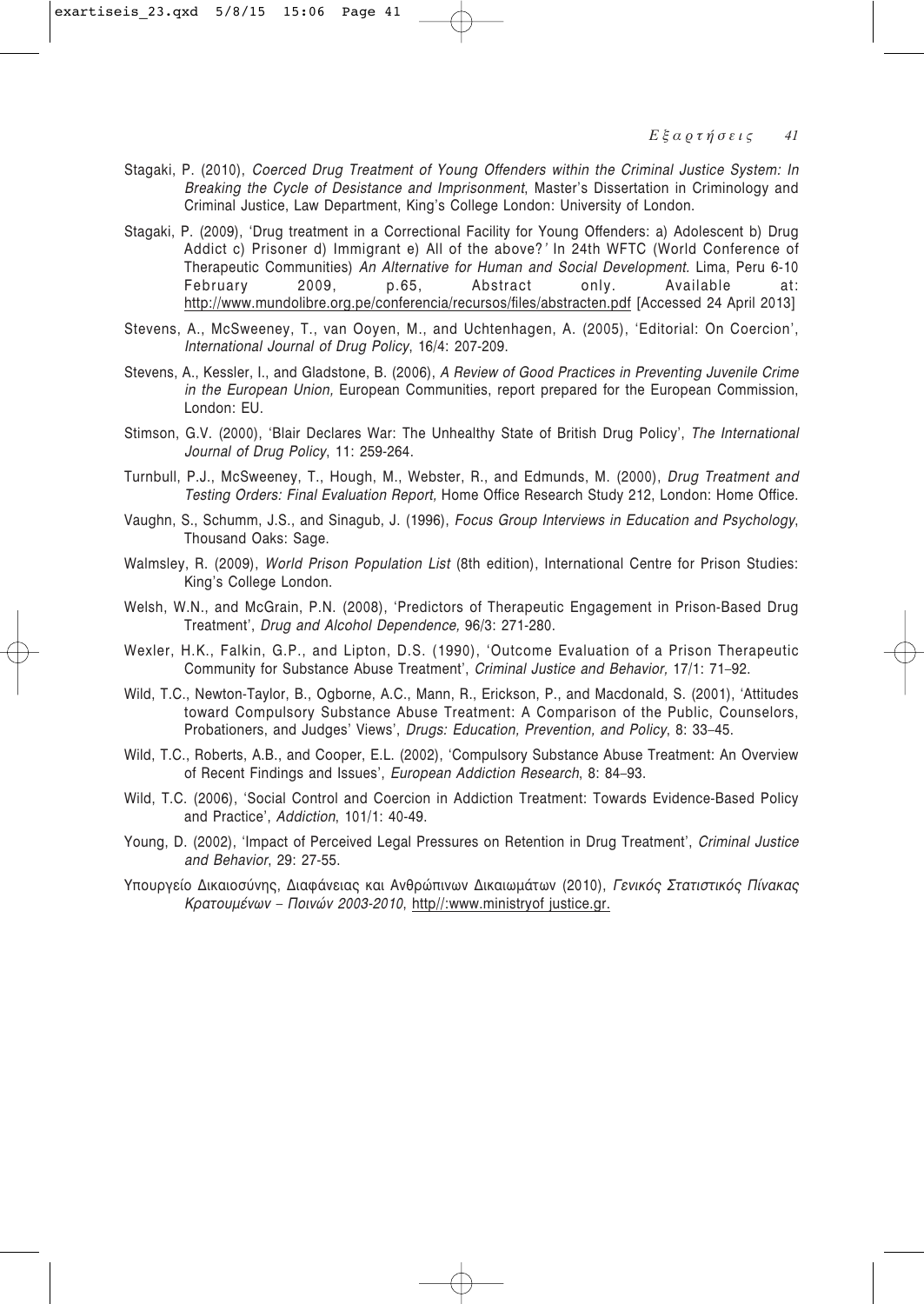# INVESTIGATING THE SATISFACTION OF UNDER TREATMENT COCAINE USERS FROM THE NON-RESIDENTIAL, EVENING THERAPEUTIC COMMUNITY KETHEA-DIAVASI

IOANNIS KORKOTSELOS<sup>1</sup> AND LOUKIA CHAIDEMENAKI<sup>2</sup>

### Abstract

- The current research investigates the satisfaction of cocaine users under treatment from a nonresidential Therapeutic Community, KETHEA-DIAVASI. The interview took place in the TC KETHEA-DIAVASI. In particular, a semi-structured focus group interview was contacted with a sample of 8 individuals, 7 males and 1 female, following the drug rehabilitation program. Interpretative Phenomenological Approach was used as the analytical method. Themes and subthemes that arisen were focused in the procedures that took place in the TC, those that were seen by the participants as the most helpful and others that were interpreted as the most difficult. A major issue was described as the therapy time in the TC, which was divided into the total therapy time in the TC, the individual adjustment point as well as the daily time in the TC. Furthermore, the potential of change in the function of TC emerged, while future changes in order to improve the therapeutic context of TC were also discussed.
- In conclusion, participants stressed different therapeutic procedures as the most helpful, while most of them argued that encounter groups were experienced as the most distressing parts of the therapy. Regarding the therapeutic time, they claimed that there is a need for time adjustment, that 15 months of therapy is the appropriate therapeutic time limit as well as that the daily time in TC is extremely stressful. Participants' claims were seen as relating with their current individual therapeutic phase in the TC, while their need for adjustment time was relating not just with their new experience in the TC but also with their drug of choice.

<sup>1</sup> Contact details: Ilision 15, Zografou, 15771 Athens, Greece, email: korkotselos@hotmail.com

<sup>2</sup> Contact details: Tellou 6, Ano Petralona, 11852, Athens, Greece, email: xaidemenaki@gmail.com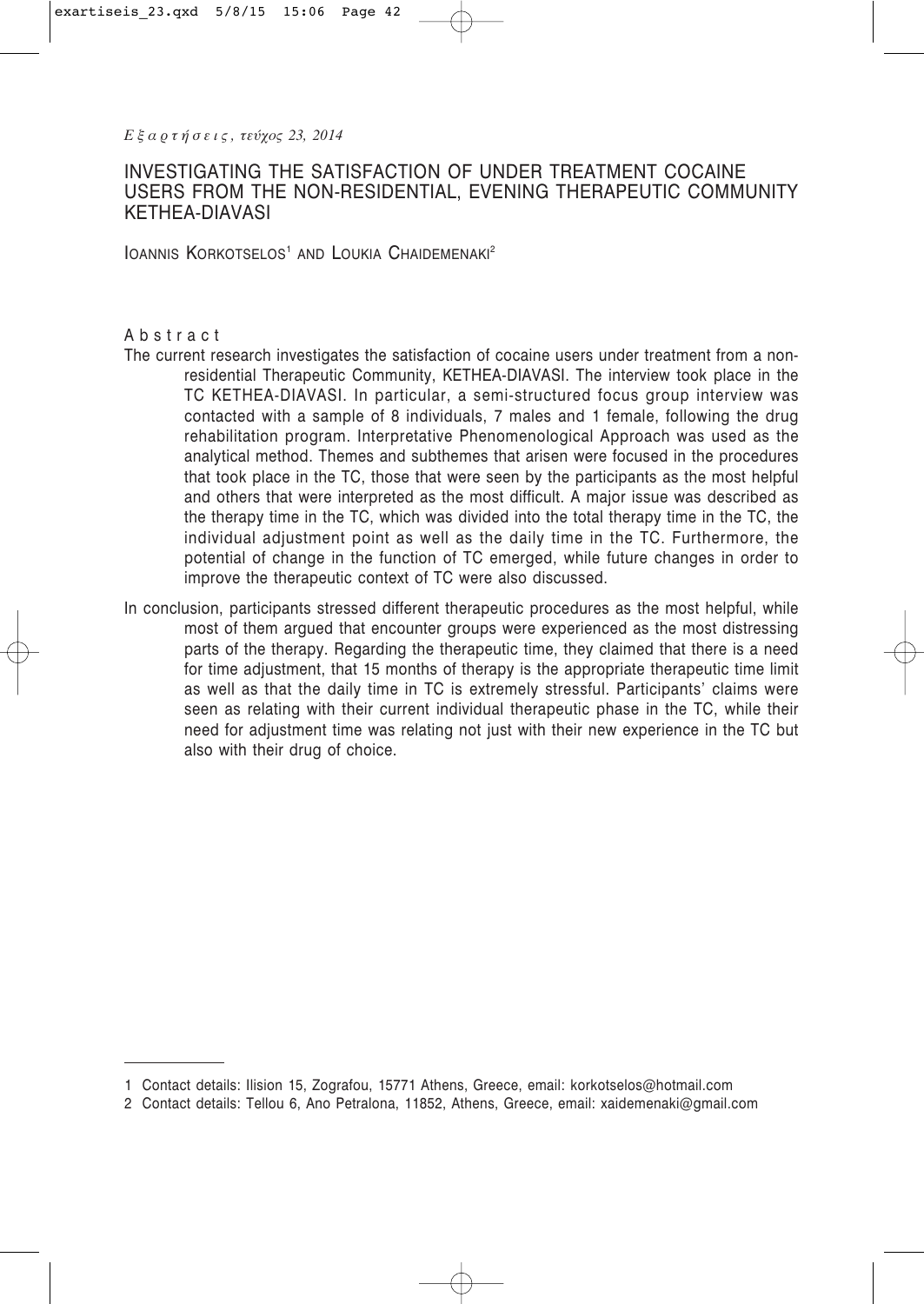*Ε ξ α ρ τ ή σ ε ι ς , τεύχος 23, 2014*

# ΔΙΕΡΕΥΝΗΣΗ ΤΗΣ ΙΚΑΝΟΠΟΙΗΣΗΣ ΤΩΝ ΥΠΟ ΘΕΡΑΠΕΙΑ ΧΡΗΣΤΩΝ ΚΟΚΑΪΝΗΣ ΑΠΟ ΤΗΝ ΑΝΟΙΧΤΗ ΒΡΑΔΙΝΗ ΘΕΡΑΠΕΥΤΙΚΗ ΚΟΙΝΟΤΗΤΑ ΚΕΘΕΑ-ΔΙΑΒΑΣΗ

ΙΩΑΝΝΗΣ ΚΟΡΚΟΤΣΕΛΟΣ<sup>3</sup> ΚΑΙ ΛΟΥΚΙΑ ΧΑΪΔΕΜΕΝΑΚΗ<sup>4</sup>

Περίληψη

- Στόχος: Η παρούσα έρευνα εξετάζει την ικανοποίηση των υπό θεραπεία χρηστών κοκαΐνης από τη Βραδινή Θεραπευτική Κοινότητα ΚΕΘΕΑ-ΔΙΑΒΑΣΗ.
- Σχεδιασμός: Ειδικότερα, χρησιμοποιεί μια ημιδομημένη συνέντευξη με την συγκεκριμένη ομάδα στόχου και Ερμηνευτική Φαινομενολογική Προσέγγιση ως αναλυτική μέθοδο.
- Πλαίσιο: Η συνέντευξη με την ομάδα εστίασης πρανματοποιήθηκε στην Βραδινή Θεραπευτική Κοινότητα ΚΕΘΕΑ-ΔΙΑΒΑΣΗ.
- Συμμετέχοντες: Οι συμμετέχοντες στην ομάδα εστίασης ήταν συνολικά 8, 7 άνδρες και 1 γυναίκα, οι οποίοι βρίσκονταν υπό θεραπεία στην Θ.Κ. ΚΕΘΕΑ-ΔΙΑΒΑΣΗ.
- Ανάλυση: Τα θέματα που προέκυψαν από τη διαδικασία της συνέντευξης εστιάζουν στις Διαδικασίες της Θεραπευτικής Κοινότητας, με αυτές που οι συμμετέχοντες θεωρούσαν περισσότερο βοηθητικές και εκείνες που βιώνουν ως δυσκολότερες. Επίσης, αναφέρθηκε το ζήτημα του χρόνου στη Θεραπευτική Κοινότητα, ο οποίος εστιάστηκε σε τρία κύρια σημεία, στον συνολικό χρόνο θεραπείας, στον χρόνο προσαρμογής των μελών και στο καθημερινό ωράριο της Θ.Κ. Τέλος, συζητήθηκαν οι πιθανότητες αλλαγής στη δομή και λειτουργία της Θ.Κ. ενώ έγιναν προτάσεις βελτίωσης της θεραπευτικής πρότασης του προγράμματος.
- Συμπεράσματα: Οι συμμετέχοντες ανέφεραν διαφορετικές διαδικασίες ως βοηθητικές, ενώ αρκετοί συμφωνούσαν στη διαδικασία της αντιπαραθετικής ομάδας ως εκείνη στην οποία αντιμετωπίζουν εντονότερες δυσκολίες. Όσον αφορά στο χρόνο τα μέλη της ομάδας υποστήριξαν ότι χρειάζεται χρόνος προσαρμονής, συμφώνησαν ότι ο χρόνος παραμονής στη Θ.Κ. έως 15 μήνες είναι αρκετός και ότι το καθημερινό της ωράριο είναι αρκετά πιεστικό. Οι απαντήσεις των μελών ήταν άμεσα σχετιζόμενες με το χρόνο παραμονής και θεραπείας τους στη Θ.Κ. Ζωτικής σημασίας ήταν ο χρόνος προσαρμογής που χρειάζονταν τα μέλη, ο οποίος ήταν συνδεδεμένος όχι μόνο με αυτή τη νέα εμπειρία στη Θ.Κ., αλλά και με την κυρία ουσία χρήσης τους, τουλάχιστον κατά το αρχικό διάστημα θεραπείας.
- Λέξεις Κλειδιά: ικανοποίηση, χρήστες κοκαΐνης, Θεραπευτική Κοινότητα, ερμηνευτική φαινομενολογική προσέγγιση

<sup>3</sup> Επικοινωνία: Ιλισίων 15, Ζωνράφου, 15771 Αθήνα, Ελλάδα, email: korkotselos@hotmail.com

<sup>4</sup> Επικοινωνία: Τέλλου 6, Άνω Πετράλωνα, 11852 Αθήνα, Ελλάδα, email: xaidemenaki@gmail.com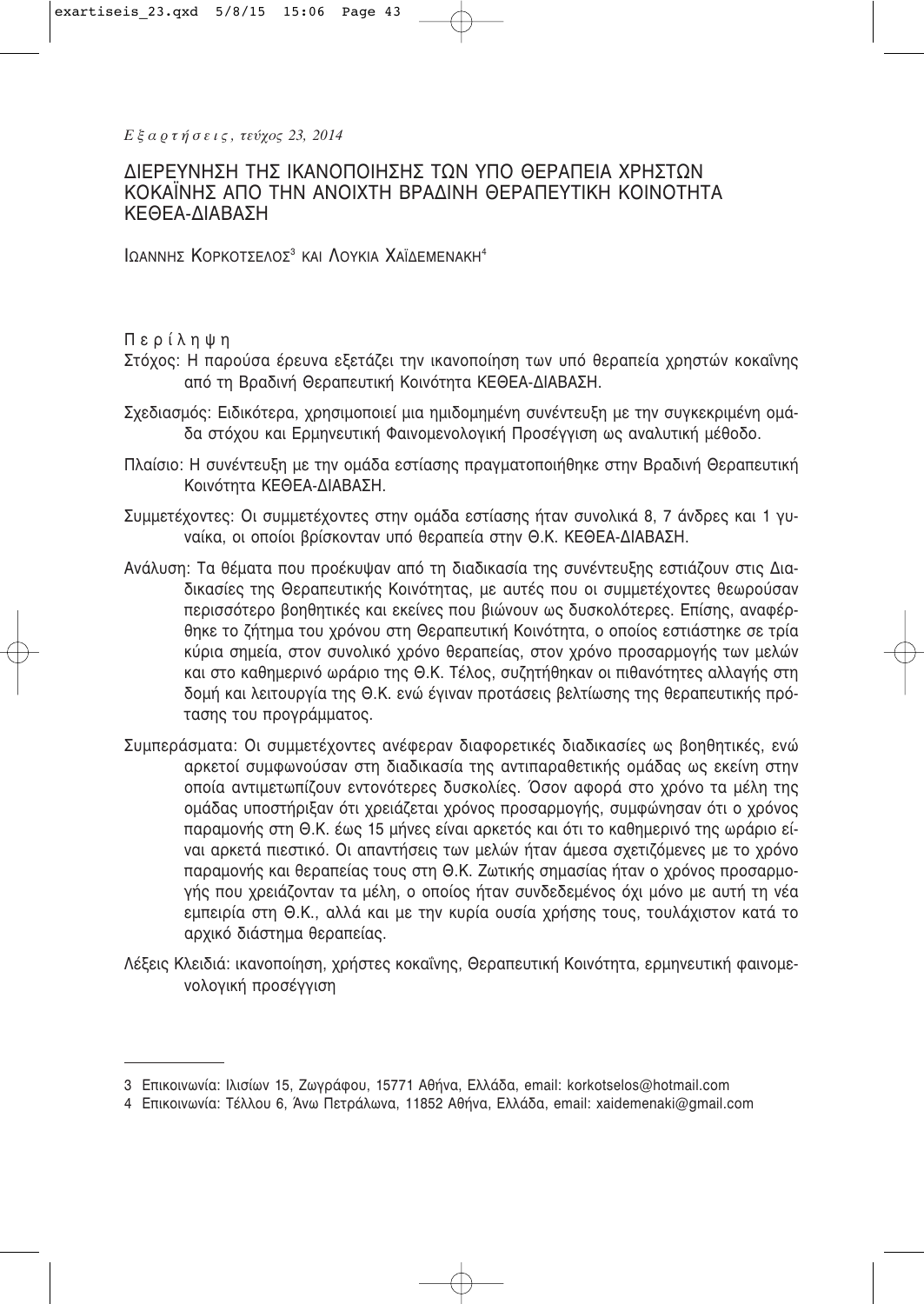**FIΣAΓOΓH** 

- Τα προγράμματα για την αντιμετώπιση της εξάρτησης ψυχοτρόπων ουσιών αναπτύχθηκαν σχετικά πρόσφατα. Τα πρώτα προγράμματα απεξάρτησης με οργανωμένη δομή προέκυψαν τη δεκαετία του 1960 ως απάντηση στο μείζον κοινωνικό πρόβλημα υγείας (Παπαναστασάτος 2002). Η ανάπτυξη της θεραπείας στη δεκαετία του 1960 και 1970 αντανακλούσε διαφορετικές απόψεις σχετικά με τη φύση των ψυχοτρόπων ουσιών και της τοξικομανίας αλλά και για την αποτελεσματική αντιμετώπιση τους.
- Ποικίλοι τύποι θεραπευτικών προγραμμάτων προσφέρουν υπηρεσίες για την αντιμετώπιση του πολύπλευρου και εξαιρετικά σύνθετου ζητήματος της τοξικοεξάρτησης. Οι θεραπευτικοί τύποι αναφέρονται σε προγράμματα διαμονής ή εξωτερικής παρακολούθησης, προγράμματα συντήρησης με υποκατάστατα, με ανταγωνιστές, προγράμματα εξωτερικής παρακολούθησης χωρίς τη χορήγηση ουσιών, θεραπευτικές κοινότητες, προγράμματα σωματικής αποτοξίνωσης, προγράμματα 12 βημάτων και θεραπευτικά προγράμματα σε σωφρονιστικά ιδρύματα (Πουλόπουλος 2005). Αυτή η ποικιλία των θεραπευτικών οργανισμών οφείλεται, εν μέρει, στο γεγονός ότι κάθε θεραπευτικό πλαίσιο απευθύνεται στις διαφορετικές ανάγκες που χαρακτηρίζουν κάθε άτομο. Η διαφορετικότητα των αναγκών αυτών προκύπτει κυρίως από τον βαθμό εμπλοκής των ατόμων με τη χρήση ουσιών (βαρύτητα χρήσης), από τον βαθμό δυσλειτουργίας στην καθημερινότητά τους (εργασιακά, εκπαιδευτικά, κοινωνικά, οικονενειακά προβλήματα), καθώς και από την ουσία που χρησιμοποιούν. Παρά το διαφορετικό θεωρητικό υπόβαθρο στο οποίο στηρίζονται τα θεραπευτικά προγράμματα – ιατροκεντρική, ψυχοκοινω-VIΚή, βιοψυχοκοινωνική προσέγγιση- αλλά και τους διάφορους τύπους ψυχοθεραπευτικών προσεγγίσεων και τεχνικών που χρησιμοποιούν – συμβουλευτική, γνωσιακή-συμπεριφοριστική, σε ομαδικό ή/και ατομικό πλαίσιο κ.λπ.- οι θεραπευτικές προσεγγίσεις στοχεύουν στην αποχή ή μείωση της χρήσης ψυχοτρόπων ουσιών, στη βελτίωση της σωματικής και ψυχικής υνείας, κοινωνικής λειτουργικότητας αλλά και στην αποχή και μείωση της παραβατικότητας (Πουλόπουλος 2005).
- Οι Θεραπευτικές Κοινότητες, αντανακλούν την άποψη ότι η τοξικομανία αποτελεί ένα κοινωνι-Κό πρόβλημα και χρειάζεται να αντιμετωπίζεται ως τέτοιο. Αυτή η κοινωνική θεραπεία αναφέρεται ως μια οργανωμένη προσπάθεια, με την κοινότητα να αποτελεί έναν παράγοντα προσωπικής και κοινωνικής αλλαγής. Ερευνητικά, η φιλοσοφία των θεραπευτικών κοινοτήτων έχει δεχθεί αρκετή κριτική. Έχει υποστηριχθεί ότι πρόκειται για μια επιθετική, προς την χορήγηση φαρμάκων, θεραπεία της κατάχρησης ψυχοτρόπων ουσιών (Παπαναστασάτος 2002). Ωστόσο, οι Θ.Κ. μοιράζονται στην οπτική του χρήστη, και σε μια κοινωνική θεωρητική προσέννιση, με έμφαση στη δομή και την ιεραρχία στο πλαίσιο του προγράμματος, την ανάγκη για την απομάκρυνση του ατόμου από επιρροές κατά τη διάρκεια της θεραπείας, την ανάγκη για μία χρονική περίοδο θεραπείας που γίνεται σταδιακά και είναι εντατική, και σαφείς κανόνες σχετικά με την προσωπική ευθύνη και συμπεριφορά που αποτελούν τον πυρήνα της θεραπείας. Η μάθηση, η αποδοχή και η εσωτερίκευση αυτών των κανόνων, επιτυγχάνεται μέσω μιας ιδιαίτερα δομημένης διαδικασίας επεξερνασίας που απαιτεί την ενερνό συμμετοχή του ατόμου στα πλαίσια της αντιπαράθεσης, της αλληλοβοήθειας και αυτοβοήθειας, της ανάληψης της προσωπικής ευθύνης, της αλλαγής των δυσπροσαρμοστικών στοιχείων του χαρακτήρα και της διατήρησης των κανόνων του πλαισίου που προάγουν όλα τα παραπάνω. Η θεραπευτική μέθοδος περιλαμβάνει την ομάδα, αλλά την ίδια στιγμή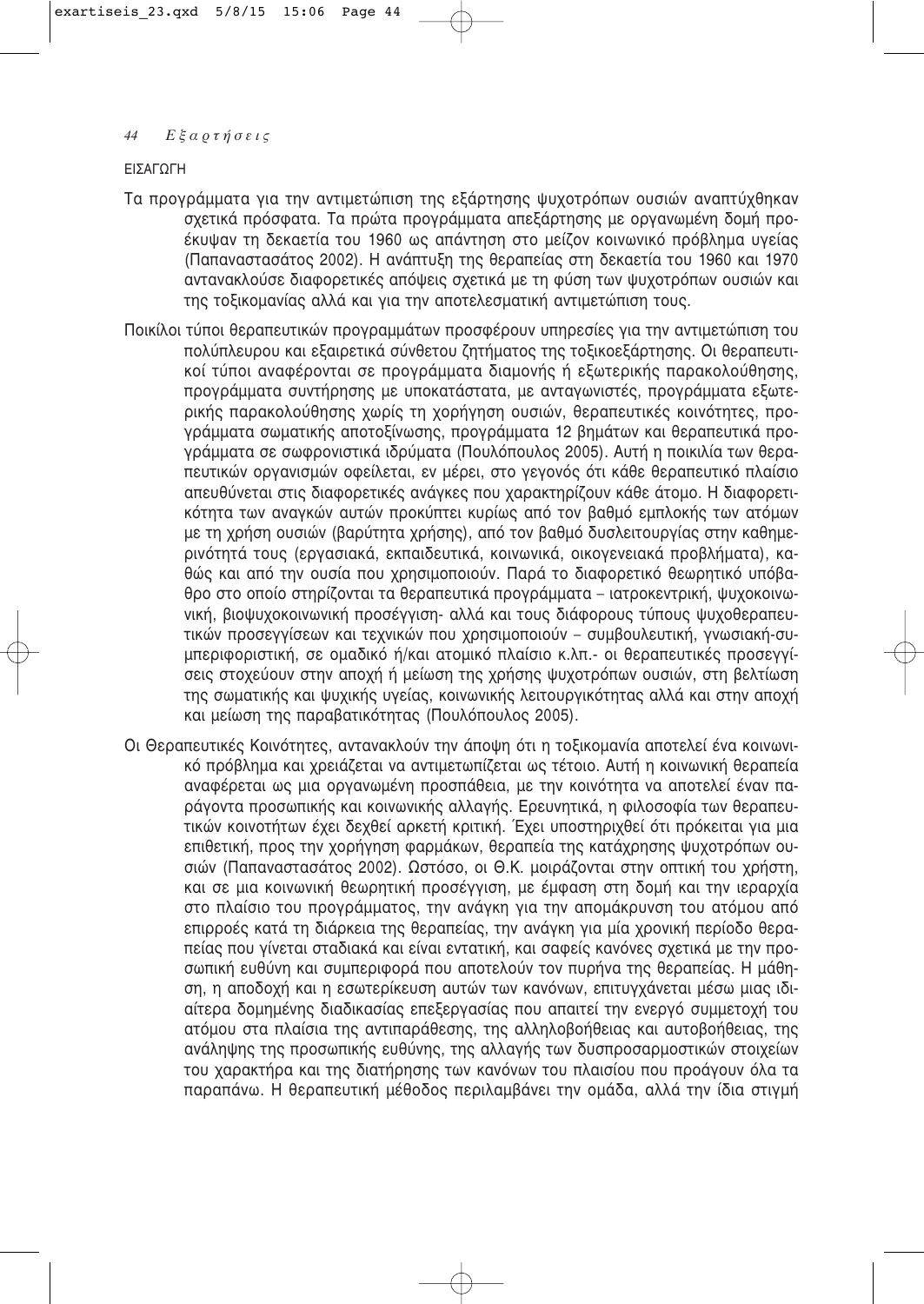υπολογίζει και το άτομο. Μια φράση που περιγράφει κατάλληλα αυτή την αλληλεπίδραση και συνηθίζεται στις Θ.Κ. είναι: «Μόνο εσείς μπορείτε να το κάνετε, αλλά δεν μπορείτε να το κάνετε μόνοι».

## *Avaσκόπηση Βιβλιονραφίας*

- Τις τελευταίες δεκαετίες το ερευνητικό ενδιαφέρον έχει εστιαστεί κυρίως στην αξιολόγηση της αποτελεσματικότητας ψυχοκοινωνικών παρεμβάσεων και θεραπειών που αφορούν στην εξάρτηση από ψυχότροπες ουσίες (Crits-Christoph, et al. 2001). Μενάλο μέρος της βιβλιονραφίας εξετάζει το ζήτημα της κατάχρησης ουσιών σε σχέση με την αναγνώριση προγνωστικών παραγόντων που φαίνεται να παρεμβάλλονται στη θεραπευτική διαδικασία (Dearing, et al. 2005). Τέτοιοι διαμεσολαβητικοί παράγοντες αποτελούν: τα δημογραφικά χαρακτηριστικά των χρηστών, οι κοινωνικές και περιβαλλοντικές επιδράσεις, το είδος της θεραπείας, ο βαθμός κινητοποίησης αλλά και η ανάπτυξη μιας θεραπευτικής «συμμαχίας» (Tetzlaff, et al. 2005). Η ικανοποίηση των πελατών από τη θεραπευτική διαδικασία έχει αναφερθεί ως ένας επιπλέον παράγοντας που σχετίζεται με την αποτελεσματικότητα της θεραπείας (McLellan & Hunkeler 1998). Oι McLellan & Hunkeler (1998), χρησιμοποίησαν ποσοτική μεθοδολογία για να μελετήσουν τη σχέση ικανοποίησης-αποτελεσματικότητας από θεραπευτικά προγράμματα 12 βημάτων για την κατάχρηση ψυχοτρόπων ουσιών και αλκοόλ ενώ οι Conners & Franklin (2000), εξέτασαν την ικανοποίηση γυναικών που αντιμετωπίζουν ζητήματα χρήσης ουσιών από θεραπευτικά προγράμματα απεξάρτησης. Οι Sanders et al. (1998), χρησιμοποίησαν παράλληλα ποσοτική και ποιοτική μεθοδολογία για να διερευνήσουν την ικανοποίηση εγκύων γυναικών από ένα θεραπευτικό πρόγραμμα συμβουλευτικής για την κατάχρηση κοκαΐνης. Η αρκετά πρόσφατη μελέτη των Zhang et al. (2009), αξιολόγησε ποσοτικά την ικανοποίηση χρηστών που συμμετείχαν σε προγράμματα υποκατάστασης, εξωτερικής παρακολούθησης, βραχύχρονης αλλά και μακρόχρονης θεραπείας σε Κλειστές Θεραπευτικές Κοινότητες. Αναλογιζόμενοι την αρκετά πλούσια βιβλιογραφία που υποδεικνύει ότι οι παράγοντες αυτοί είναι προγνωστικοί της έκβασης της θεραπείας μιας ποικιλίας θεμάτων ψυχικής υγείας ενηλί-Kων (Attkisson & Zwick 1982; Horvath & Symonds 1991), το ερευνητικό ενδιαφέρον φαίνεται ότι δεν έχει εστιαστεί επαρκώς στην αξιολόγηση της ικανοποίησης των χρηστών από τη θεραπευτική διαδικασία.
- Μολονότι η ικανοποίηση από τη θεραπεία έχει οριστεί με μία ποικιλία τρόπων, η έρευνα δείχνει ότι η ικανοποίηση σχετίζεται μεν, αλλά ταυτόχρονα διαφέρει και από, την έκβαση της θεραπείας από την οπτική του θεραπευόμενου (McLellan & Hunkeler 1998; Ries et al. 1999). Η ικανοποίηση από τη θεραπεία έχει οριστεί ως «ο βαθμός στον οποίο ικανοποιούνται οι υπηρεσίες που ο πελάτης επιθυμεί ή αναμένει από τη θεραπεία» (Lebow 1983, σ. 212). Γίνεται αντιληπτό λοιπόν ότι πρόκειται περισσότερο για μια διαδικασία, σύμφωνα με την οποία η ικανοποίηση είναι μια δυναμική αλληλεπίδραση πολλών παραγόντων, που εντοπίζονται στις προσδοκίες του πελάτη σχετικά με τη θεραπεία αλλά και τις επακόλουθες εμπειρίες του κατά την διάρκεια αυτής. Aυτή η αλληλεπίδραση ενδέχεται να επηρεάσει και την έκβαση της θεραπείας. Τα υψηλότερα επίπεδα ικανοποίησης έχουν συσχετιστεί με (α) μεγαλύτερης διάρκειας voσηλεία ψυχικής υγείας και θεραπείας κατάχρησης ουσιών (Rosenheck, et al. 1997), (β) τον αριθμό των διαθέσιμων υπηρεσιών που χρησιμοποιούνται σε εξωτερικής πα-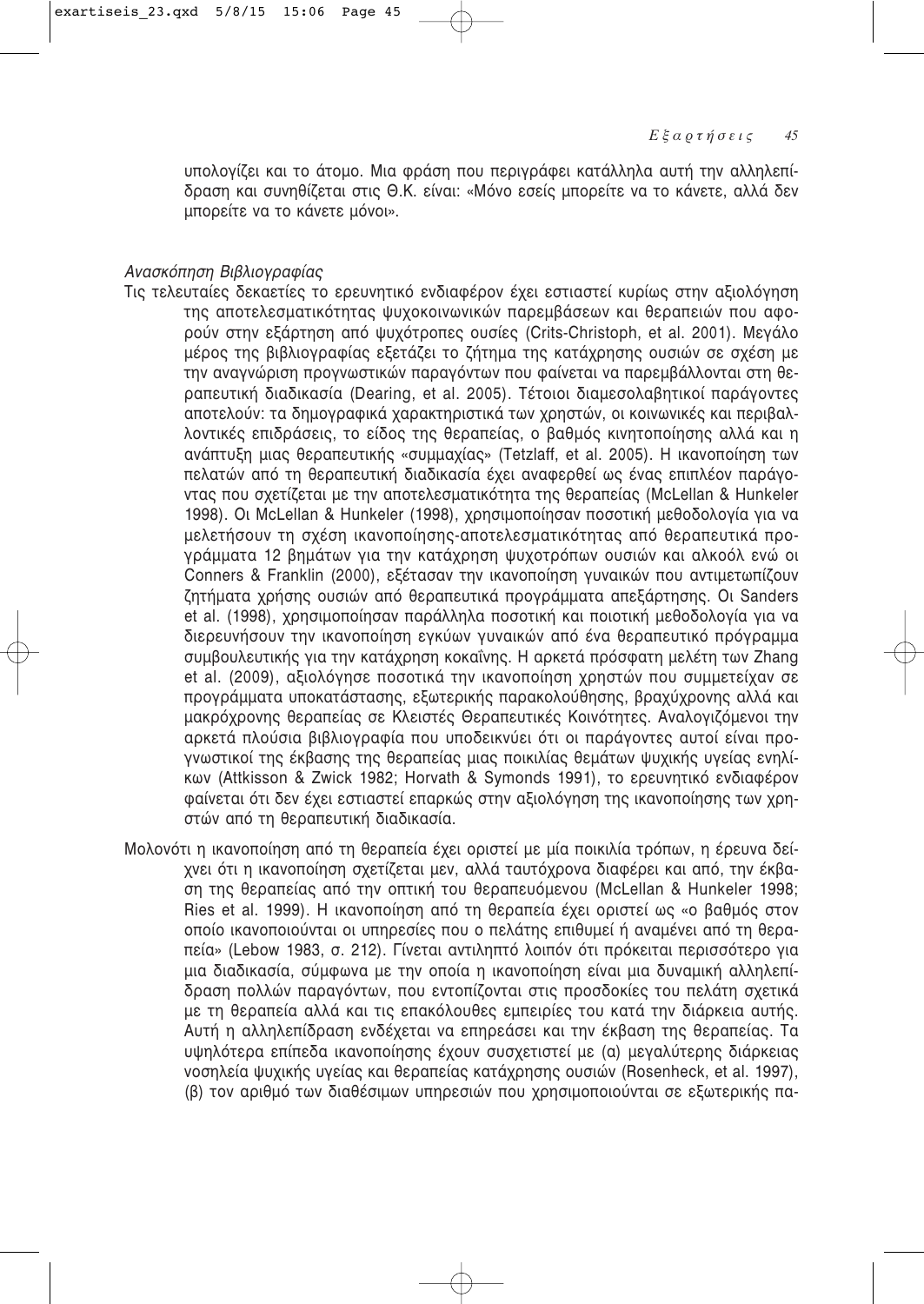ρακολούθησης θεραπευτικά προγράμματα κατάχρησης ουσιών (Sanders, et al. 1998), και (γ) την παραμονή σε θεραπευτική παρακολούθηση μετά από ένα εντατικό πρόγραμμα θεραπείας (Hiller, Knight, & Simpson 1999; Kasprow, Frisman & Rosenheck 1999). Είναι πολύ πιθανό λοιπόν οι εξυπηρετούμενοι που είναι περισσότερο ικανοποιημένοι κατά την προοδευτική θεραπευτική διαδικασία, να παραμείνουν σε θεραπεία, να παρουσιάσουν μεγαλύτερο βαθμό δέσμευσης και εμπλοκής, επιτρέποντας κατά συνέπεια μεγαλύτερη επίδραση αυτής στον εξυπηρετούμενο. Στην ψυχοθεραπευτική κλινική έρευνα και βιβλιογραφία, μια πληθώρα ερευνητών υποστηρίζει ότι η ικανοποίηση από τη θεραπεία είναι άμεσα συνδεδεμένη με τη θετική έκβαση της θεραπείας (Tetzlaff, et al. 2005).

- Οι χρήστες ψυχοτρόπων ουσιών τυπικά αντιμετωπίζονται ως ένας ομοιογενής πληθυσμός, ανεξαρτήτως της κύριας ουσίας που χρησιμοποιούν ή καλύτερα της επιλογής που κά-VOUV ως προς την κύρια ουσία χρήσης τους. Ενώ το DSM-IV (2000), κατευθύνει τους κλινικούς να κατηγοριοποιούν την παρόρμηση των χρηστών ανάλογα με τα εκάστοτε μοτίβα χρήσης ή τη πιθανή σχέση που αυτή έχει με άλλες κλινικά σημαντικές μεταβλητές, π.χ. ψυχοπαθολογικά σύνδρομα, χαρακτηριοδομικά στοιχεία κ.λπ., ελάχιστα έχουν μελετηθεί συγκεκριμένες θεραπευτικές παρεμβάσεις που πιθανά να αντιστοιγούσαν σε κάθε υπο-ομάδα χρηστών. Επίσης, τα νέα κοινωνικοοικονομικά δεδομένα έχουν σαφή επίδραση σαφώς στο ζήτημα της κατάχρησης ουσιών, φέρνοντας μας αντιμέτωπους με επίσης νέα θεραπευτικά ζητήματα. Πιο συγκεκριμένα, οι χρήστες κοκαΐνης με βάση την κλινική εμπειρία παρουσιάζουν σαφή αύξηση, καθώς περίπου το 1/3 των ατόμων που αιτούνται θεραπείας δεν έχουν ως κύρια ουσία χρήσης τα οπιοειδή. Επίσης, με βάση την ετήσια έκθεση για τα ναρκωτικά και το αλκοόλ του ΕΚΤΕΠΝ (2013), εμφανίζονται αυξητικές τάσεις στους χρήστες κανναβινοειδών και μεθαμφεταμινών. Το προφίλ των χρηστών κοκαΐνης χαρακτηρίζεται από ένα αρκετά υψηλό λειτουργικό και εκπαιδευτικό επίπεδο συγκριτικά με χρήστες άλλων ψυχοτρόπων ουσιών (Carroll, et al. 1999). Επιπλέον, έχουν αναφερθεί αρκετά υψηλά ποσοστά διακοπής της θεραπείας σε χρήστες κοκαΐνης (Tunis, et al. 1994; Dolan, et al. 1991), υποδηλώνοντας ίσως την ανάγκη ανάπτυξης ενός περισσότερο εξατομικευμένου θεραπευτικού σχεδιασμού.
- Η αξιολόγηση της αποτελεσματικότητας των θεραπευτικών προγραμμάτων είναι εστιασμένη σε μια περισσότερο ποσοτικοποιημένη προσέγγιση που στόχο έχει την βελτίωση τέτοιων προγραμμάτων (Zhang, et al. 2009). Συγκριτικά, λίγες κλινικές μελέτες που εξετάζουν τις εξαρτήσεις έχουν μελετήσει ερωτήματα όπως, αν και με ποιο τρόπο οι ανάγκες των χρηστών, με αυτή τη συνεχή αλλαγή του προφίλ τους, συμβαδίζουν με τους θεωρητικούς μηχανισμούς δράσης των προγραμμάτων. Η ποιοτική αξιολόγηση της ικανοποίησης των εξυπηρετούμενων από τη θεραπευτική διαδικασία προγραμμάτων απεξάρτησης από τη χρήση ουσιών, κρίνεται τουλάχιστον αναγκαία, ειδικότερα, όταν στοχεύει στην διερεύνηση συγκεκριμένων χαρακτηριστικών των πελατών τα οποία πιθανά να επηρεάζουν την ικανοποίηση από τη θεραπεία υποδεικνύοντας την ίδια στινμή διαφορετικές ατομικές ανάνκες. Υπό το πρίσμα λοιπόν μιας προσέννισης εστιασμένης στον εξυπηρετούμενο, θα μπορούσε να διερευνηθεί η συγκεκριμένη ομάδα στόχου, αυτή των χρηστών κοκαΐνης, σε σχέση με την ικανοποίηση τους από προγράμματα απεξάρτησης για την κατάχρηση ουσιών.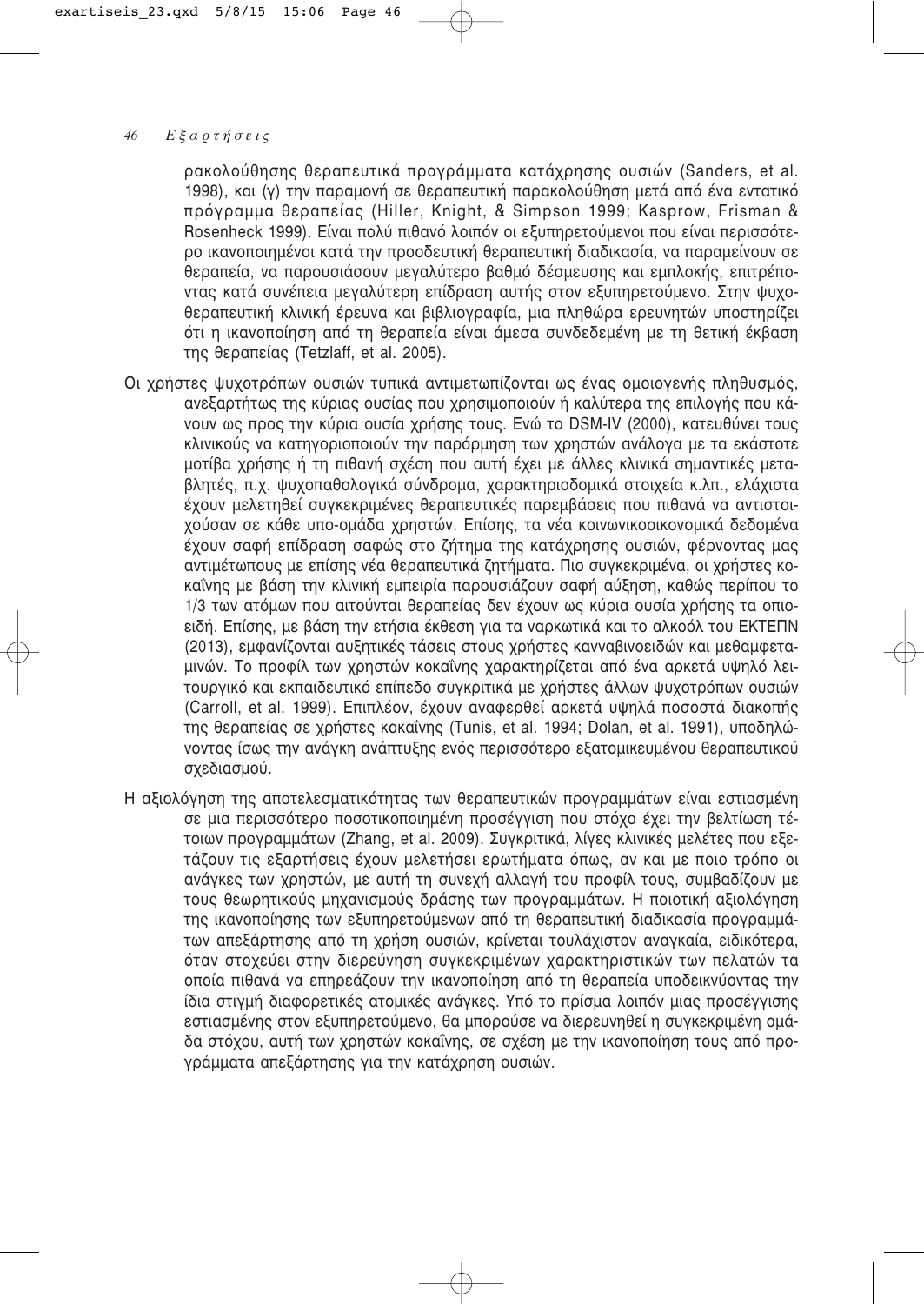# Στόχος Έρευνας

Σύμφωνα λοιπόν με τα ελλείμματα που εντοπίστηκαν στην ξενόγλωσση αλλά και ελληνική βιβλιογραφία η παρούσα ερευνητική εργασία, στοχεύει στη διερεύνηση της ικανοποίησης των χρηστών κοκαΐνης από τη Βραδινή Θεραπευτική Κοινότητα ΚΕΘΕΑ-ΔΙΑΒΑΣΗ, χρησιμοποιώντας ποιοτική μεθοδολογία. Εκτός του πεδίου μελέτης βρίσκονταν ζητήματα όπως η αναζήτηση των πιθανών αιτιών διακοπής των χρηστών κοκαΐνης που πιθανά να σχετίζονται με την ικανοποίηση τους από το πρόγραμμα, η διερεύνηση της ικανοποίησης του προσωπικού από τις παρεχόμενες υπηρεσίες ή η αξιολόγηση των παρεχόμενων υπηρεσιών απεξάρτησης.

# ΜΕΘΟΔΟΛΟΓΙΑ

# *<i>Ēρευνητικός Σχεδιασμός*

- Η ομαδικά εστιασμένη συνέντευξη είναι μια τεχνική η οποία προήλθε σχετικά πρόσφατα από την ομαδική ψυχοθεραπεία. Αναπτύχθηκε λόγω της αναγκαιότητας κατανόησης ψυχοκοινωνικών φαινομένων μέσα από την συλλογή και ανάλυση ποιοτικών στοιχείων που αδυνατούσε να ερμηνεύσει η ποσοτική έρευνα (Πουλόπουλος & Τσιμπουκλή 1995). Οι ομάδες εστίασης παρέχουν μια εναλλακτική προσέγγιση των ημι-δομημένων συνε-VΤεύξεων καθώς αποτελούν μια ομαδική συνέντευξη που χρησιμοποιεί την αλληλεπίδραση μεταξύ των συμμετεχόντων ως βάση και πηγή δεδομένων. Ο ερευνητής αναλαμβάνει το ρόλο του συντονιστή, καθορίζει το θέμα και τα όρια της συζήτησης, την αρχή και το τέλος της. Η δύναμη της ομάδας εστίασης ως μέθοδος συλλογής δεδομένων έγκειται στην ικανότητά της να κινητοποιήσει τους συμμετέχοντες να απαντήσουν και να σχολιάσουν τα λεγόμενα των υπόλοιπων μελών της ομάδας. Οι δηλώσεις αμφισβητούνται, επεκτείνονται και αναπτύσσονται με τρόπο τέτοιο ώστε να δημιουργούνται πλούσια στοιχεία για τον ερευνητή. Επιπλέον, η ομάδα εστίασης παρέχει ένα πλαίσιο πολύ λιγότερο τεχνητό από αυτό της ατομικής συνέντευξης γεγονός που σημαίνει ότι τα δεδομένα που παράγονται είναι πιθανό να έχουν -συγκριτικά- υψηλότερη οικολογική εγκυρότητα. Στην ιδανικότερη συνθήκη, οι συμμετέχοντες της ομάδας εστίασης θα αλληλεπιδράσουν μεταξύ τους με τον ίδιο τρόπο που θα αλληλεπιδρούσαν εκτός του πλαισίου της ερευνητικής διαδικασίας (Smith & Osborn 2003).
- Η παρούσα μελέτη επικεντρώνεται στην διερεύνηση της ικανοποίησης των υπό θεραπεία χρηστών κοκαΐνης από τη Βραδινή Θεραπευτική Κοινότητα ΚΕΘΕΑ-ΔΙΑΒΑΣΗ. Πρόκειται για μια ανοιχτή Θεραπευτική Κοινότητα εξωτερικής παρακολούθησης, που απευθύνεται σε εργαζόμενους χρήστες ψυχοτρόπων ουσιών. Μία ημι-δομημένη συνέντευξη σε ομάδα εστίασης, με ανοιχτές και μη κατευθυντικά διαμορφωμένες ερωτήσεις σχεδιάστηκαν με στόχο την διερεύνηση της ερευνητικής ερώτησης. Η ερμηνεία των εμπειριών των συμμετεχόντων και το ψυχολογικό περιεχόμενο αυτής της εμπειρίας, αποτελεί το αναλυτικό κομμάτι της έρευνας. Για τη διερεύνηση του ζητήματος σε βάθος, η Φαινομενολογική Ερμηνευτική Προσέγγιση παρέχει τη δυνατότητα παρατήρησης των αντιλήψεων των συμμετεχόντων που διαμορφώνονται με δικούς τους όρους, λαμβάνοντας παράλληλα υπόψη τα πολιτιστικά πλαίσια από τα οποία αυτές διατυπώνονται (Willig 2008). Η συγκεκριμένη προσέγγιση παρέχει την δυνατότητα βαθύτερης ανάλυσης ερευνητικών ερωτημάτων, τα οποία έχουν μελετηθεί με ποσοτικοποιημένους περιγραφικούς όρους. Ειδικότερα, η φαινομενολογικά προσανατολισμένη μέθοδος ενσωματώνει αυτές τις ιδιότητες με μια επαγωγική διαδικασία και φαίνεται να είναι σε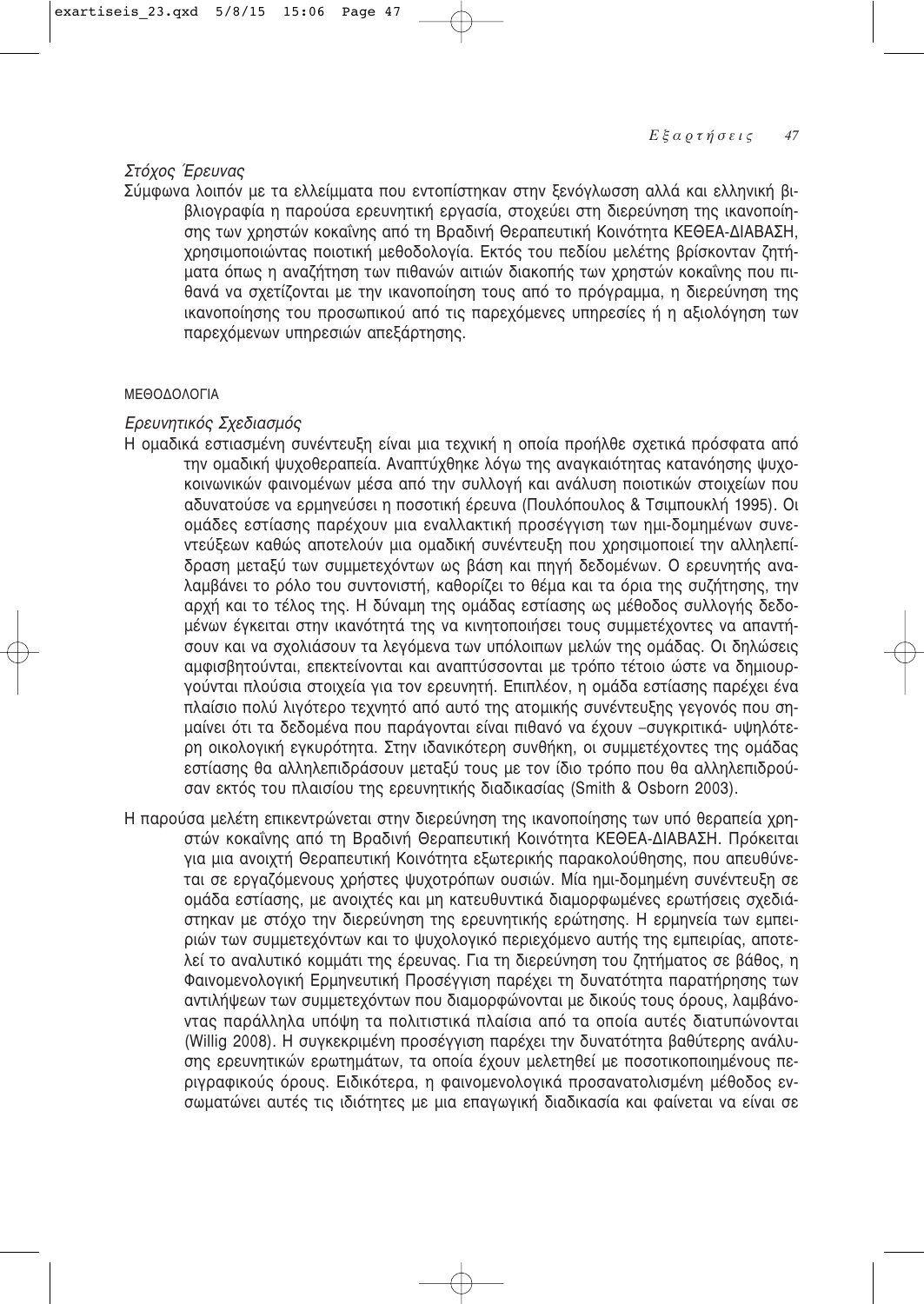θέση να διερευνήσει αυτές τις λειτουργίες. Τη βασική εξέταση αποτελεί η φαινομενολογία των συμμετεχόντων ενώ ο ερμηνευτικός ρόλος του ερευνητή είναι επίσης ζωτικής σημασίας (Smith & Osborn 2003). Ο ίδιος ο όρος Ερμηνευτική Φαινομενολογική Προσέγγιση, εξηγεί ακριβώς αυτήν την δυαδικότητα. Είναι φαινομενολογική, εφόσον εμπεριέχει τις αντιλήψεις των συμμετεχόντων, ενώ παράλληλα αναγνωρίζει την επιρροή των ιδίων αντιλήψεων του ερευνητή στην κατανόηση της διαδικασίας. Υπό αυτή την έννοια είναι μια ερμηνευτική ανάλυση.

# Συμμετέχοντες

- Οι ομάδες εστίασης θα πρέπει να αποτελούνται, ούτε περισσότερο αλλά ούτε και λινότερο, από 6 έως 10 συμμετέχοντες. Αυτό συμβαίνει για να εξασφαλιστεί ότι όλοι οι συμμετέχοντες θα συμμετάσχουν ενερνά στη συζήτηση της ομάδας και καθ 'όλη την διάρ-Κεια της διαδικασίας. Σε μια ομάδα μικρότερη των έξι ατόμων, εκτιμάται ότι η διαδικασία θα είναι αρκετά πιεστική για τα μέλη της ομάδας, ενώ είναι εξαιρετικά δύσκολο να καταγραφούν και να αναλυθούν με ακρίβεια τα δεδομένα σε μια ομάδα εστίασης άνω των 10 συμμετεχόντων (Πουλόπουλος & Τσιμπουκλή 1995).
- Η δειγματοληψία ήταν σκόπιμη διότι το κριτήριο συμμετοχής στην έρευνα ήταν η κύρια ουσία χρήσης των υπο θεραπεία μελών να είναι η κοκαΐνη. Οι θεραπευόμενοι που έκαναν χρήση της συγκεκριμένης ουσίας και βρίσκονταν υπό θεραπεία στην Ανοιχτή Βραδινή Θεραπευτική Κοινότητα ΚΕΘΕΑ-ΔΙΑΒΑΣΗ ήταν στο σύνολο 8. Όλοι δέχτηκαν όλοι πρόθυμα να συμμετάσχουν στην έρευνα, καθώς, αφ' ενός ανέφεραν ότι ήταν πρόθυμοι να λάβουν μέρος σε μια έρευνα η οποία πιθανά θα βελτίωνε την θεραπευτική πρόταση και αφ' ετέρου υπήρχε εμπιστοσύνη στο πρόσωπο του ερευνητή διότι είχε ήδη αναπτυχθεί θεραπευτική σχέση στο Συμβουλευτικό Σταθμό του προνράμματος στον οποίο προετοιμάστηκαν για την ένταξη τους στη Θ.Κ. Σύμφωνα με την ετήσια έκθεση του ΕΚΤΕΠΝ (2013), 3 στις 4 αιτήσεις θεραπείας το 2012 (77,5%) αφορούσαν προβλήματα για τη χρήση οπιοειδών, ως κύρια ουσία αναφέρθηκε η κάνναβη σε ποσοστό 15,7%, η κοκαΐνη σε ποσοστό 4,1% και οι άλλες ουσίες σε ποσοστό 2,8%, γεγονός που εξηνεί τον περιορισμένο αριθμό των υπό θεραπεία χρηστών με κύρια ουσία χρήσης την κοκαΐνη συγκριτικά με τον συνολικό πληθυσμό των υπό θεραπεία μελών με διαφορετική κύρια ουσία χρήσης. Η ομάδα που δημιουργήθηκε αποτελούνταν από 8 μέλη που βρίσκονταν υπό θεραπεία στη συγκεκριμένη δομή. Οι συμμετέχοντες ήταν ήδη εξοικειωμένοι με τη διαδικασία της ομάδας πριν συμμετάσχουν στην ομάδα εστίασης. Η ομάδα ήταν ομοιογενής ως προς την κύρια ουσία χρήσης των μελών της, αλλά όχι ως προς το χρόνο παραμονής τους στη Θ.Κ. Κρίθηκε σκόπιμο τα μέλη της να επιλεχθούν από όλα τα στάδια θεραπείας ώστε να εντοπιστούν πιθανές διαφορές στην οπτική τους αναφορικά με την ικανοποίηση από το πρόγραμμα. Συγκεκριμένα, ο χρόνος θεραπείας τους στην Θ.Κ. κυμαινόταν από 2 έως 19 μήνες. Όσον αφορά στα δημογραφικά τους στοιχεία η ομάδα αποτελούνταν από 7 άνδρες και 1 γυναίκα. Σύμφωνα με την ετήσια έκθεση του ΕΚΤΕΠΝ (2013), η πλειονότητα των αιτούντων θεραπεία για χρήση εξαρτησιογόνων ουσιών ήταν άνδρες (83,4%), ενώ οι γυναίκες αυξά-VOUV σταδιακά το ποσοστό τους κατά την περίοδο 2008-2012 (από 13,2% στο 14,7%). Στη συνέχεια, ο μέσος όρος ηλικίας των συμμετεχόντων ήταν τα 34 έτη, με τον μικρότερο συμμετέχοντα ηλικίας 23 ετών και τον μεγαλύτερο 46 ετών. Αναφορικά με το εκπαιδευτικό τους επίπεδο, πέντε συμμετέχοντες ήταν απόφοιτοι δευτεροβάθμιας και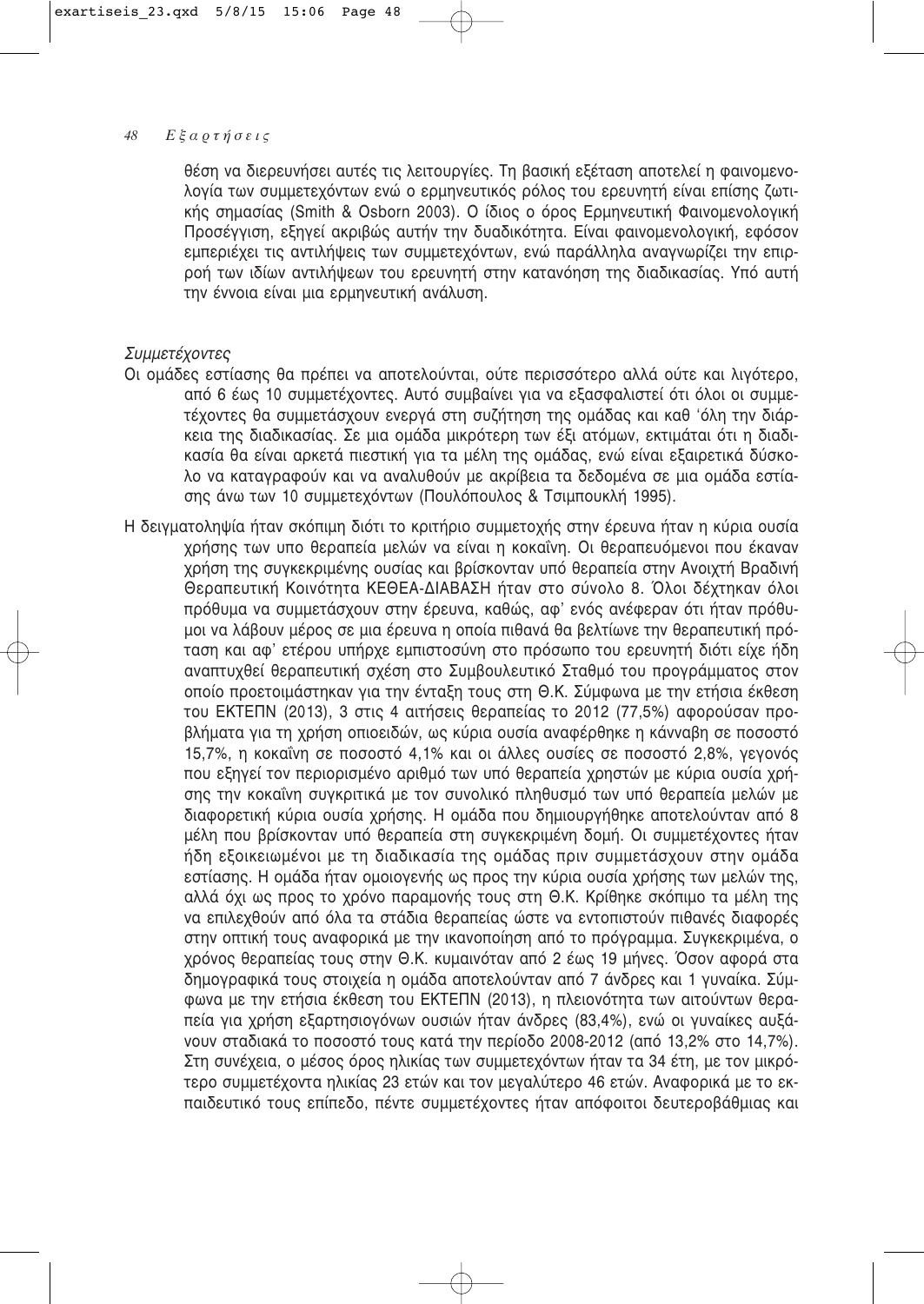τρεις απόφοιτοι τριτοβάθμιας εκπαίδευσης. Τέλος, οι συμμετέχοντες 8, 2, 1 και 7 χρειάστηκαν ψυχιατρική διερεύνηση κατά τη διάρκεια της θεραπείας τους.

# Διαδικασία

Ο ερευνητής πραγματοποίησε μία αναγνωριστική συνάντηση στην Θ.Κ. με στόχο να ενημερώσει τους ενδιαφερόμενους για τον σκοπό και τη διαδικασία της έρευνας αλλά και να τους αφήσει χρόνο να σκεφτούν εάν επιθυμούν να συμμετάσχουν στην έρευνα. Στη συνέχεια συμφωνήθηκε από κοινού, μία δεύτερη συνάντηση στην οποία θα λάμβανε χώρα η συνέντευξη με την επιλεγμένη ομάδα εστίασης. Οι ενδιαφερόμενοι, εφόσον πληρούσαν τα κριτήρια ένταξης στην έρευνα, συμπλήρωσαν το έντυπο ενημέρωσηςσυγκατάθεσης. Η συνέντευξη πραγματοποιήθηκε στο χώρο της Θ.Κ. και διήρκησε δύο ώρες. Η παράλληλη με την διαδικασία καταγραφή των δεδομένων έγινε από τρεις βοηθούς. Στη συνέχεια, μια συνάντηση με τον ερευνητή και τις τρεις βοηθούς έλαβε χώρα με στόχο την συζήτηση των δεδομένων και της δυναμικής της ομάδας που προέκυψαν από την διαδικασία της συνέντευξης.

# Ανάλυση

- Η Ερμηνευτική Φαινομενολογική προσέγγιση, αξιολογήθηκε ως η καταλληλότερη μέθοδος για την ανάλυση της συνέντευξης. Η Φαινομενολογική μεθοδολογία, συμπεριλαμβανομένης και της Ερμηνευτικής Φαινομενολογικής Ανάλυσης, εστιάζει στις αντιλήψεις των συμμετεχόντων. Στόχος της είναι να παρέχει μια εικόνα για το πώς μοιάζει ο κόσμος τους και όχι πως αυτός αντικειμενικά είναι, καθώς και το πώς αντιλαμβάνονται τα γεγονότα με βάση την εμπειρία και τις δικές τους υποκειμενικές ερμηνείες.
- Τα δεδομένα που προέκυψαν κατά την διαδικασία της συνέντευξης με την ομάδα εστίασης καταγράφηκαν και αναλύθηκαν. Τα θέματα που αναδύθηκαν είναι τα εξής: 1. Διαδικασίες Θ.Κ., με 1.1. διαδικασίες που βιώνονται ως περισσότερο βοηθητικές και 1.2. διαδικασίες που βιώνονται ως δυσκολότερες, 2. Ο χρόνος στη Θ.Κ., με υποθέματα 2.1. συνολικός χρόνος θεραπείας, 2.2. χρόνος προσαρμογής και 2.3 καθημερινό ωράριο. Από τις δυο αυτές ομάδες θεμάτων, προέκυψε η συζήτηση για μια υποτιθέμενη αλλαγή της Θ.Κ. ως θέμα 3, ολοκληρώνοντας έτσι την αναζήτηση της ικανοποίησης της ομάδας στόχου από την Θ.Κ.

# ΘΕΜΑ 1: ΛΙΑΛΙΚΑΣΙΕΣ Θ.Κ.

Η διερεύνησης της ικανοποίησης των υπό θεραπεία χρηστών κοκαΐνης, εστίασε την συνέντευξη στις διαδικασίες της Θεραπευτικής Κοινότητας. Τέτοιες διαδικασίες αποτελούν: οι αντιπαραθετικές ομάδες, οι παρέες, η διαδικασία έργου, οι δημιουργικές δραστηριότητες, εργασίες που είναι απαραίτητες για τη λειτουργία της κοινότητας, το club εργασίας και οι έξοδοι, ενταγμένες σε ένα εξαήμερο, απογευματινό πλαίσιο με έντονη ιεραρχία και οργανωτική δομή.

## Υπόθεμα 1.1: Διαδικασίες που βιώνονται ως περισσότερο βοηθητικές

Αρχικά, η ομάδα ήταν ιδιαίτερα αμήχανη και τα μέλη της φαίνονταν αγχωμένα. Οι απαντήσεις που έδωσαν ήταν διαφορετικές όσον αφορά στην ερώτηση της αξιολόγησης των βοη-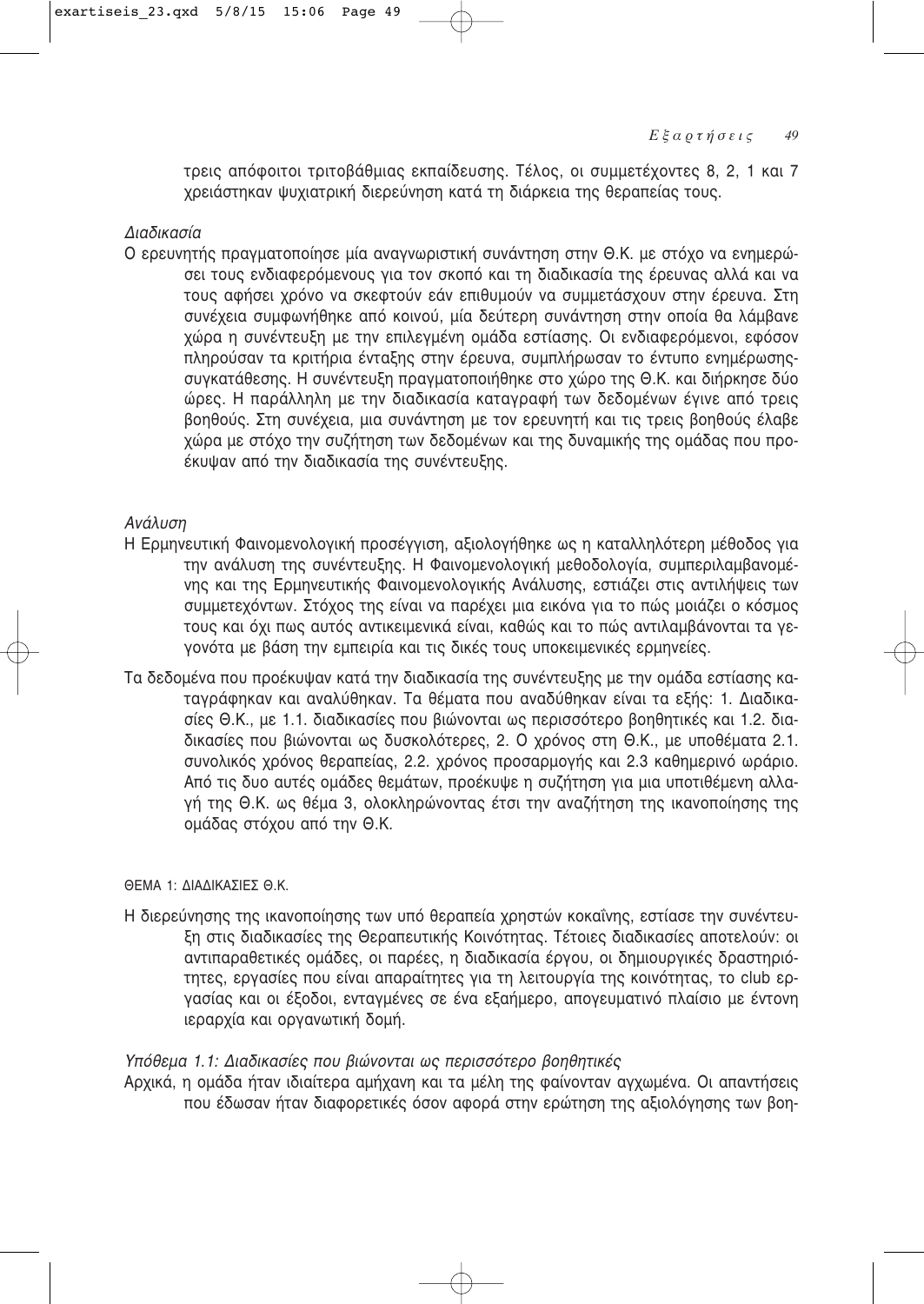θητικών διαδικασιών της Θ.Κ. Πιο συγκεκριμένα, τα νεότερα μέλη συμπληρώνοντας μόλις 2 μήνες θεραπείας στη Θ.Κ., ανέφεραν ως βοηθητική διαδικασία αυτήν της παρέας, με τον 2 να προσθέτει και την διαδικασία των δημιουργικών. Συγκεκριμένα ανέφεραν, «η παρέα είναι περισσότερο βοηθητική, είναι κοντά σου, καταλαβαίνεις, σε καταλαβαίνουν», «Οι παρέες είναι βοηθητικές για να ανοίξεις, να ακούσεις... Οι δημιουργικές με κάνουν να ενεργοποιηθώ, έχω να πιω καιρό και πήρα ώθηση». Επίσης, ορισμένοι ανέφεραν ως βοηθητική τη διαδικασία αντιπαράθεσης αλλά και συνέντευξης εκείνο το στοιχείο της, ως μια μικτή ομάδα «Για να πω την αλήθεια οι αντιπαραθετικές ομάδες μου αρέσουν πολύ και οι εργασίες», «Δουλεύω πολύ στις αντιπαραθετικές, μπορώ να εκφράζομαι τώρα, να βγάζω συναισθήματα, φόβο. Πριν από αυτό δίσταζα», Επίσης παρατήρησαν ότι δεδομένης της διαφορετικότητας των μελών της ομάδας ως προς το χρόνο παραμονής τους στη Θ.Κ. υπάρχει μια ποικιλία απόψεων η οποία υποστήριξαν ότι είναι μάλλον βοηθητική, «Οι αντιπαραθετικές είναι μικτές ομάδες και σου δίνουν ώθηση και είναι ελεύθερες πιο πολύ. Έχει διάφορα άτομα μέσα που μπορεί να είναι στην κοινότητα από ένα μήνα μέχρι και ενάμιση χρόνο, ακούς πολλά και βοηθιέσαι»,

# Υπόθεμα 1.2: Διαδικασίες που βιώνονται ως δυσκολότερες

Όσον αφορά στις διαδικασίες της Θ.Κ. τις οποίες βιώνουν ως δυσκολότερες, η πλειοψηφία των μελών της ομάδας ανέφερε τις αντιπαραθετικές ομάδες, «οι αντιπαραθετικές ομάδες. Ακούω πράγματα για μένα, μέσα στο απόλυτο που κουβαλάω, έχω διαφωνίες με άλλους γιατί είναι αντίθετοι με τα πιστεύω μου και μέσα σε όλα αυτά πρέπει να είσαι συγκεντρωμένος, να έχεις τον έλεγχο και να ακούς». Συγκεκριμένα, αναφέρθηκε ότι αποτελεί μια ιδιαίτερα δύσκολη και πιεστική διαδικασία, κατά την οποία βιώνεται ένταση ενώ εμπλέκονται και σκέψεις παραίτησης, «Ας πούμε ότι στην παρέα μπορώ να πω τα πράγματα όπως είναι, στις ομάδες αντιπαράθεσης γιώθω άσχημα ψυχολογικά, τρέμω, νιώθω παραίτηση και σκέφτομαι ίσως να είναι καλύτερα να τα παρατήσω...», «Πιο δύσκολες για εμένα είναι οι αντιπαραθετικές ομάδες. Προσπαθώ πάρα πολύ να ακούσω, αλλά για να τα πάρω μέσα μου δυσκολεύομαι. Στον απολογισμόκλείνομαι δυσκολεύομαι. Πως κάνω εγώ τα πράγματα, το βήμα.». Η Θεραπευτική Κοινότητα δημιούργησε την ανάγκη για την συναισθηματική έκφραση και την διαχείριση των συγκρούσεων που προκύπτουν από τις συμπεριφορές που σχετίζονται με την εξάρτηση και τη ζωή στη χρήση με στόχο την αλλαγή τους. Για την αντιμετώπιση των αρνητικών συμπεριφορών, τη θέσπιση ορίων και την τήρηση των κανόνων του προγράμματος χρησιμοποιείται η ομάδα αντιπαράθεσης (Πουλόπουλος 2005). Βιβλιογραφικά έχει ασκηθεί έντονη κριτική για τη λειτουργία των αντιπαραθετικών ομάδων (Tetzlaff, et al. 2005). Στη διάρκεια των ομάδων αντιπαράθεσης ασκείται πίεση για την αλλαγή στάσεων ή συμπεριφορών που δεν είναι αποδεκτές, εκτονώνεται η ένταση μεταξύ των μελών και εξομαλύνονται οι σχέσεις. Ορισμένες φορές εμφανίζονται αντιστάσεις των μελών οι οποίες ενδέχεται να οδηγήσουν την αντιπαράθεση σε αδιέξοδο. Εάν η ομάδα σταθεί αποκλειστικά στη συμπεριφορά ενός μέλους και όχι στη συναισθηματική εξομάλυνση της σχέσης, η διαδικασία βιώνεται ως ιδιαίτερα πιεστική ενώ έχει υποστηριχθεί ότι ο κίνδυνος διακοπής είναι αυξημένος. Επίσης αναφέρθηκε ως δύσκολη διαδικασία αυτή του έργου αλλά και η συγγραφή του βιογραφικού καθώς, όπως σημειώθηκε προκαλούνταν σκέψεις που βιώνονταν ως ιδιαίτερα δύσκολες, «Οι αντιπαραθετικές ομάδες με ζορίζουν. Και το έργο γιατί εκεί έχω να σκεφτώ εμένα, όχι τους άλλους. Επίσης το βιογραφικό. Μου έφερε μνήμες που δεν τις σκεφτόμουν στην καθημερινότητα μου, με δυσκόλεψε πάρα πολύ».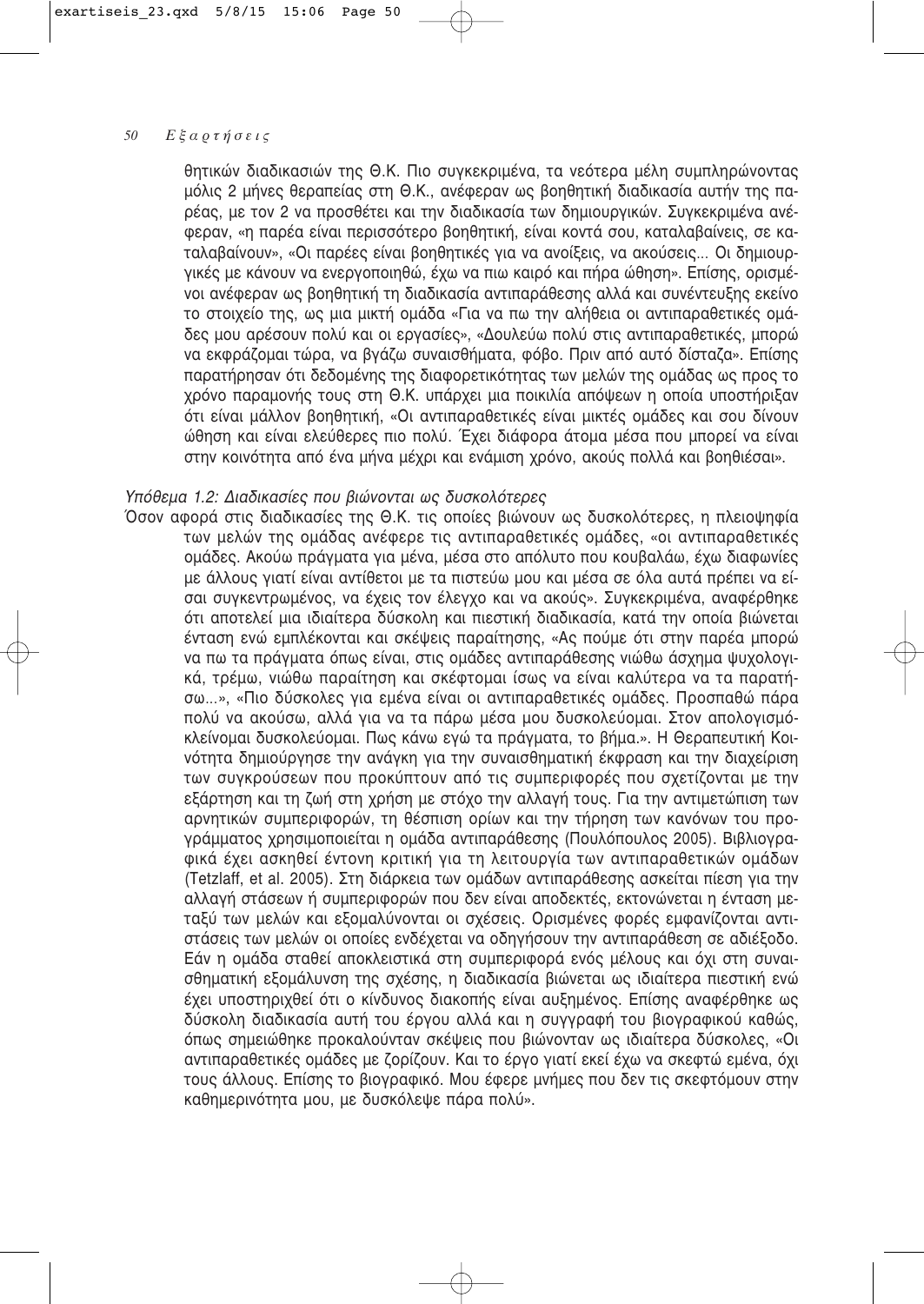#### ΘΕΜΑ 2: ΧΡΟΝΟΣ Θ.Κ.

Ένα ακόμη θέμα που διερευνήθηκε αναφορικά με την ικανοποίηση των χρηστών κοκαΐνης ήταν το ζήτημα του χρόνου, το οποίο εστιάστηκε στο συνολικό χρόνο παραμονής στην Θ.Κ. (2.1), στον χρόνο προσαρμογής όπως διατυπώθηκε από τους συμμετέχοντες (2.2) και στο καθημερινό ωράριο (2.3).

# Υπόθεμα 2.1: Συνολικός χρόνος παραμονής

Η ερώτηση του συνολικού χρόνου παραμονής στη Θ.Κ. απασχόλησε ιδιαίτερα την ομάδα. Τα μέλη της φάνηκαν αρκετά αμήχανα και ξέσπασαν σε γέλια. Οι απαντήσεις τους συμφωνούσαν εν γένει, στο γεγονός ότι αρχικά ο χρόνος θεραπείας στη Θ.Κ. φαίνεται να είναι πολύς. Ωστόσο, οι απαντήσεις που έδωσαν ήταν αντιφατικές οδηγώντας μας σε μια ενδιαφέρουσα παρατήρηση. Φαίνεται ότι τα μέλη διατύπωναν απόψεις οι οποίες ήταν άμεσα σχετιζόμενες με το χρόνο παραμονής τους στη Θ.Κ. Για παράδειγμα, οι απαντήσεις των νεότερων μελών φαίνεται να πάλλονταν εναλλακτικά στο θυμικό και λογικό τους μέρος, υιοθετώντας τελικά τα «πρέπει» και τη φωνή της κοινότητας αρκετά άκριτα ίσως με στόχο την επιβίωση και την αποδοχή της ομάδας «Υπερβολικός ο καιρός. Τώρα βέβαια είμαι στην αρχή. Όταν βγεις μπορείς να σταθείς; Μπορείς να κρατηθείς; Αυτό πρέπει να κάνεις. Άρα ο καιρός είναι καλός», 2 μήνες στην κοινότητα. Μετά από ορισμένους μήνες παραμονής, τα «παλιότερα» μέλη ή έχουν καταφέρει να τα νοηματοδοτήσουν είτε έχουν αφομοιωθεί από το σύστημα της Θ.Κ., δίνοντας απαντήσεις περισσότερο εκλογικευμένες και «νουθετώντας» τα νεότερα μέλη όπως φάνηκε στο διάλογο που αναπτύχθηκε μεταξύ τους κατά τη διαδικασία της συνέντευξης, «Τώρα νιώθω έτοιμος να κάνω το βήμα παρακάτω, 12 με 14 μήνες είναι φυσιολογικός χρόνος για την κοινότητα», 19 μήνες στην κοινότητα, «Αν έκανες αυτή την ερώτηση και ήμουν 1 μήνα στην κοινότητα, θα σου έλεγα ότι είναι υπερβολικά πολύς, αλλά σιγά σιγά έβλεπα ότι κυλάει και έβλεπα διαφορά και τελικά ίσως όσο περνάω προς τα μέσα και να ναι λίγος ο χρόνος, σαν προσπάθεια θέλει επιπλέον χρόνο», 13 μήνες σε θεραπεία, «Πάρα πολύς καιρός, ειδικά στην αρχή φαίνεται τεράστιο διάστημα, είναι κοινότητα για εργαζομένους είναι απαραίτητο ένα χρονικό περιθώριο 18 μηνών, δουλεύονται πολλά πράγματα, εεμ, μετά τους 8-10 μήνες το μεγαλύτερο ποσοστό των ανθρώπων βλέπει και δουλεύει και υπάρχει κίνητρο για δουλειά με σημαντικά κομμάτια. Όχι όμως από την αρχή, χρειάζεται χρόνος προσαρμογής», 8 μήνες σε θεραπεία. Φαίνεται λοιπόν ότι μεταξύ της δράσης των θεωρητικών μηχανισμών της Θ.Κ. και της αποτελεσματικότητας της θεραπείας, μεσολαβούν παράγοντες, οι οποίοι μετασχηματίζουν τις αντιλήψεις των συμμετεχόντων όχι μόνο ως προς το χρόνο παραμονής στη θεραπευτική διαδικασία στη Θ.Κ. αλλά και ως προς τις υπόλοιπες λειτουργίες και δομές της Θ.Κ. αλλά και ως προς τη γενικότερη αξιολόγηση της ικανοποίησης τους από το πρόγραμμα, γεγονός που οδήγησε και στην ανάπτυξη του υποθέματος 2.2.

# Υπόθεμα 2.2: Χρόνος προσαρμογής

Η διερεύνηση της αντίληψης των συμμετεχόντων για τις διαφορετικές ανάγκες που ενδεχόμενα έχουν σε σχέση με χρήστες άλλων ψυχοτρόπων ουσιών οδήγησε σε ενδιαφέρουσες παρατηρήσεις. Η ομάδα ήταν ιδιαίτερα σκεπτική σε αυτό το σημείο της συνέντευξης. Τα μέλη της με έντονο ενδιαφέρον, εξέφρασαν την άποψη ότι τουλάχιστον κατά το αρχικό διάστημα της ένταξης τους στην Θ.Κ. βίωναν μεγαλύτερη δυσκολία σε σχέση με τους χρήστες άλλων ουσιών καθώς αντιμετώπιζαν δυσκολίες άμεσα σχετιζόμενες με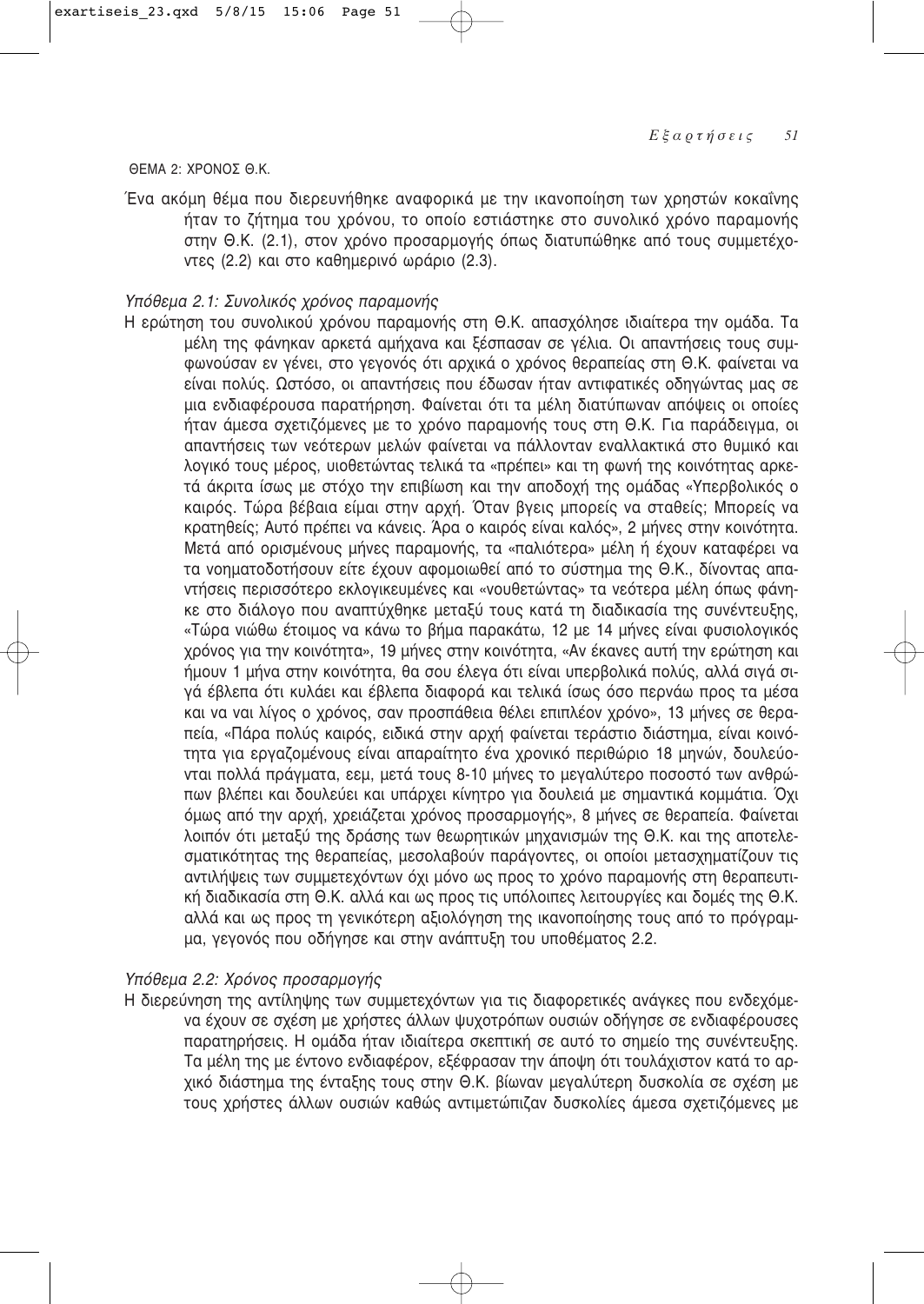τη κύρια ουσία χρήσης τους και χρειάζονταν ψυχιατρική αξιολόγηση «Χρειάζεται μια αξιολόγηση γενική. Μπαίνεις με άλλους ρυθμούς. Στην αρχή είχα παραπάνω ένταση. Πιστεύω χρειάζεται περισσότερο ψυχιατρική αξιολόγηση. Στην αρχή ήμουν σε παράνοια, παλιά είχα κατάθλιψη. Στην αρχή με δυσκόλεψε ο πολύς κόσμος, ένιωθα σαν να ήμουν πιωμένος, τσέκαρα συνέχεια τους άλλους», «Νομίζω υπάρχουν διαφορές. Για εμένα υπάρχουν, είχα παράνοιες, ψευδαισθήσεις. Σε άλλες ουσίες δεν υπάρχουν ή υπάρχουν σε μικρότερο ποσοστό. Εγώ είχα την ανάγκη ψυχίατρου», «συμφωνώ, με τα νεύρα και τις συμπεριφορές. Έκανα χρήση χασίς, ξεκίνησα τη κοκαΐνη για να ξυπνήσω, το χασίς με χαλάρωνε ενώ η κόκα με ξύπναγε. Η κόκα με έβαλε σε ρυθμούς, με ξύπναγε, μπαίνοντας εδώ υπερισχούσε η κόκα, το ξύπνημα. Το λέω τώρα και νομίζω ότι πίνω. Την διαφορά στο πρόγραμμα την ένιωσα, είχα ένταση αλλά τι ένταση, πο-πο, και ήταν η ουσία, σίγουρα ήταν διαφορετικό στην αρχή...», «Θέλω να συμπληρώσω πάνω σ' αυτό, δεν μπορούσα να με πλησιάσει κανείς, είχα την αίσθηση ότι κάποιος έρχεται, ήμουν πάρα πολύ καχύποπτος τώρα αυτό κοπάζει». Το υπόθεμα 2.2 προκύπτει από το υπόθεμα 2.1., εάν σκεφτεί κανείς ότι τα ζητήματα που ανέφερε η ομάδα σχετίζουν τις «διαφορετικές» ανάνκες των χρηστών που έχουν ως κύρια ουσία χρήσης την κοκαΐνη με έναν ορισμένο χρόνο προσαρμογής αλλά και παραμονής στη Θ.Κ. Επίσης παρατηρήθηκε σε αυτό το σημείο της συνέντευξης ότι η ομάδα χαλάρωσε αρκετά και τα μέλη της συμμετείχαν περισσότερο ενεργά στη διαδικασία.

# Υπόθεμα 2.2: Καθημερινό ωράριο

Μία ακόμη πτυχή της ικανοποίησης από τη Θ.Κ. αφορά στο καθημερινό ωράριο. Η πλειοψηφία των μελών της ομάδας εκδηλώνοντας έντονο ενδιαφέρον και ανεξαρτήτως της φάσης θεραπείας τους, ανέφερε ότι το ωράριο της κοινότητας είναι εξαιρετικά πιεστικό, «στην αρχή με δυσκόλεψε πάρα πολύ να βρω δουλειά πρωινή και πιέστηκα πάρα πολύ με το ωράριο. Δεν με νοιάζει να τρέχω αλλά το να είμαι απόγευμα στην κοινότητα και μαζί η πρωινή δουλειά είναι πάρα πολύ δύσκολο». Συνκεκριμένα, συζητήθηκε ότι οι εξυπηρετούμενοι βιώνουν μεγάλη δυσκολία καθώς έχουν ελάχιστο προσωπικό χρόνο, μειωμένη κοινωνική ζωή ενώ χρειάζεται να περιορίσουν τις επαννελματικές τους δραστηριότητες, «αυτό που υπήρχε και υπάρχει είναι ότι δεν κοιμάμαι σχεδόν καθόλου, αφαιρώ από τον ύπνο μου, μου λείπει ο χρόνος να κάνω άλλα πράγματα, να γράψω, να σκεφτώ.», «δεν έχω προσωπικό χρόνο, τη γυναίκα μου δεν τη βλέπω. Γενικά χάνεσαι, είμαι χαμένος, φάντασμα, εξαφανισμένος, νιώθω ότι περνάει ο χρόνος στο δευτερόλεπτο».

## ΘΕΜΑ 3: ΜΙΑ ΥΠΟΘΕΣΗ ΑΛΛΑΓΗΣ ΤΗΣ Θ.Κ.

Ο παράγοντας της αλλαγής στη δομή της Θ.Κ. αποτέλεσε ένα ακόμη θέμα συζήτησης της ομάδας εστίασης. Η ομάδα φανερά λιγότερο αγχωμένη και με έντονο ενδιαφέρον για το ζήτημα, ανέφερε σε συνάρτηση με τις προηγούμενες απαντήσεις της, αλλαγές που επιθυμούσε να γίνουν στα πλαίσια της λειτουργίας της Θ.Κ. Οι συμμετέχοντες 6 και 4, οι οποίοι είχαν αναφέρει ως δυσκολότερη διαδικασία αυτήν της αντιπαραθετικής ομάδας πρότειναν την αλλαγή της «Θα τα άλλαζα όλα (γέλια) δεν μου αρέσουν! Θα κράταγα κυρίως την παρέα, χαλαρώνω εκεί. Θα άλλαζα το ωράριο πιο πολύ και ίσως τη θεραπεία», «το Σάββατο θα το άλλαζα, συμφωνώ με την 1. Θα κράταγα τις ομάδες. Το Σάββατο ερχόμαστε κάνουμε δουλειές και μετά βγαίνουμε έξω. Έχω ελεύθερη μό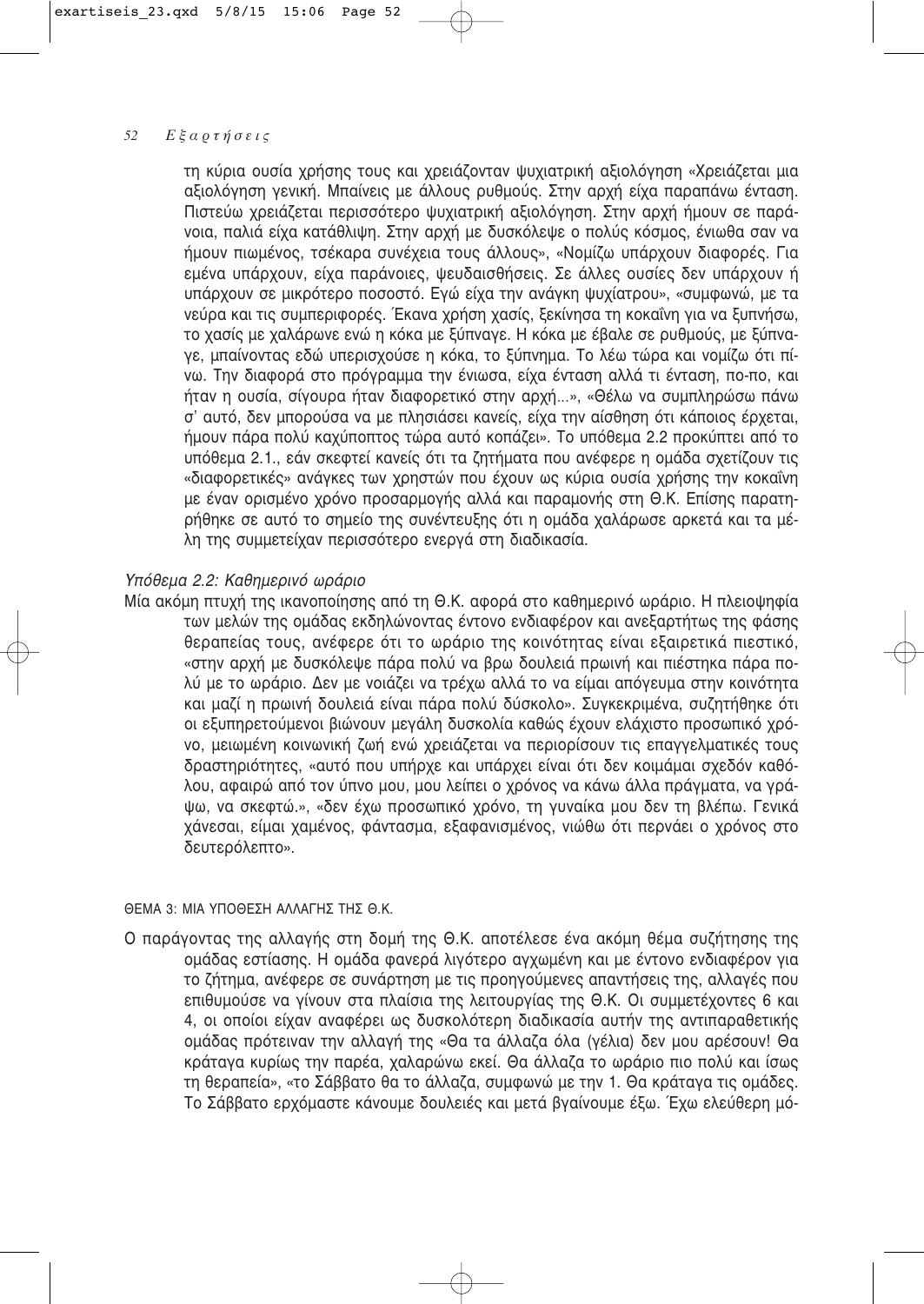νο την Κυριακή, δεν υπάρχει ξεκούραση. Υπάρχει πίεση». Επιπλέον αλλαγές επικεντρώθηκαν στη μείωση του ωραρίου της Κοινότητας, με σύμπτυξη των θεραπευτικών ομάδων και αλλαγή του club εργασίας «Να μην ερχόμασταν Τρίτη και Πέμπτη (Γέλια), θα ήταν μόνο αυτές οι μέρες. Δεν θα ήταν ασφυχτικό, αυτό θα άλλαζα και θα κράτανα τις ομάδες, τα θεραπευτικά βοηθούν πολύ», «Θα άλλαζα τα κλαμπ εργασίας και τις αντιπαραθετικές ομάδες και θα κράταγα τις ομάδες τις θεραπευτικές», «Εγώ την Τρίτη θα την έκανα θεραπευτική για να μειωθεί ο χρόνος. Δεν θα άλλαζα τις παρέες, έρχεσαι κοντά, σου δίνει πολλά, Νιώθεις όμορφα, μου αρέσει», Τέλος, η ομάδα ανέφερε ότι η διαδικασία ήταν ιδιαίτερα βοηθητική, ενώ πρότεινε ότι θα μπορούσε να επαναληφθεί ώστε να επικοινωνούνται οι ιδέες της για τη βελτίωση της Θ.Κ.

# ΣΥΜΠΕΡΑΣΜΑΤΑ

- Βασιζόμενοι στη βιβλιογραφική ανασκόπηση προκύπτει ότι ελάχιστες μελέτες έχουν διερευνήσει την ικανοποίηση υπό θεραπεία χρηστών από προγράμματα απεξάρτησης για την κατάχρηση ψυχοτρόπων ουσιών (McLellan & Hunkeler 1998; Conners & Franklin 2000; Sanders, et al. 1998; Zhang, et al. 2009). Η συγκεκριμένη έρευνα, αποτέλεσε μια προσπάθεια διερεύνησης της ικανοποίησης μιας ομάδας στόχου με συγκεκριμένα χαρακτηριστικά, αυτής των χρηστών κοκαΐνης, από τη Θεραπευτική Κοινότητα ΚΕΘΕΑ-ΔΙΑ-ΒΑΣΗ χρησιμοποιώντας ποιοτική μεθοδολογία και ανάλυση δεδομένων.
- Τα θέματα που προέκυψαν από τη διαδικασία της συνέντευξης αφορούν στις Διαδικασίες της Θεραπευτικής Κοινότητας, με αυτές που οι συμμετέχοντες θεωρούσαν περισσότερο βοηθητικές και εκείνες που βιώνονταν ως δυσκολότερες, στο χρόνο της Θεραπευτικής Κοινότητας, ο οποίος αναλύθηκε σε συνολικό χρόνο θεραπείας, χρόνο προσαρμογής και καθημερινό ωράριο. Επίσης εξετάστηκε το θέμα της αλλαγής στη δομή και λειτουργία της Θ.Κ. και έγιναν προτάσεις βελτίωσης του προγράμματος, θέματα που οδήγησαν στο κύριο ζητούμενο, την διερεύνηση της ικανοποίησης των χρηστών κοκαΐνης από τη Βραδινή Θεραπευτική Κοινότητα ΚΕΘΕΑ-ΔΙΑΒΑΣΗ. Σύμφωνα με την Ερμηνευτική Φαινομενολογική Προσέγγιση, οι συμμετέχοντες ανέφεραν διαφορετικές διαδικασίες ως βοηθητικές, ενώ αρκετοί συμφωνούσαν στη διαδικασία της αντιπαραθετικής ομάδας ως εκείνη στην οποία αντιμετωπίζουν εντονότερες δυσκολίες. Όσον αφορά στο χρόνο τα μέλη της ομάδας υποστήριξαν ότι χρειάζεται χρόνος προσαρμογής, συμφώνησαν ότι ο χρόνος παραμονής στη Θ.Κ. έως 15 μήνες είναι αρκετός και ότι το καθημερινό της ωράριο είναι αρκετά πιεστικό. Οι απαντήσεις των μελών ήταν άμεσα σχετιζόμενες με το χρόνο παραμονής και θεραπείας τους στη Θ.Κ. Ζωτικής σημασίας ήταν ο χρόνος προσαρμογής που χρειάζονταν ο οποίος ήταν συνδεδεμένος όχι μόνο με αυτή τη νέα εμπειρία στη Θ.Κ., αλλά και με την κυρία ουσία χρήσης τους, τουλάχιστον κατά το αρχικό διάστημα θεραπείας. Τέλος, πρότειναν αλλαγές που θα μπορούσαν να γίνουν στη δομή και λειτουργία της Θ.Κ.

# Περιορισμοί έρευνας

Σε αυτό το σημείο, πρέπει να επισημανθούν ορισμένοι περιορισμοί της μελέτης αυτής. Οι περιορισμοί που προκύπτουν αφορούν στο μεθοδολογικό κομμάτι της έρευνας. Δεδομένης της ανασκόπησης της βιβλιογραφίας η αξιολόγηση της αποτελεσματικότητας θεραπευτικών προγραμμάτων για την κατάχρηση ουσιών αλλά και της ικανοποίησης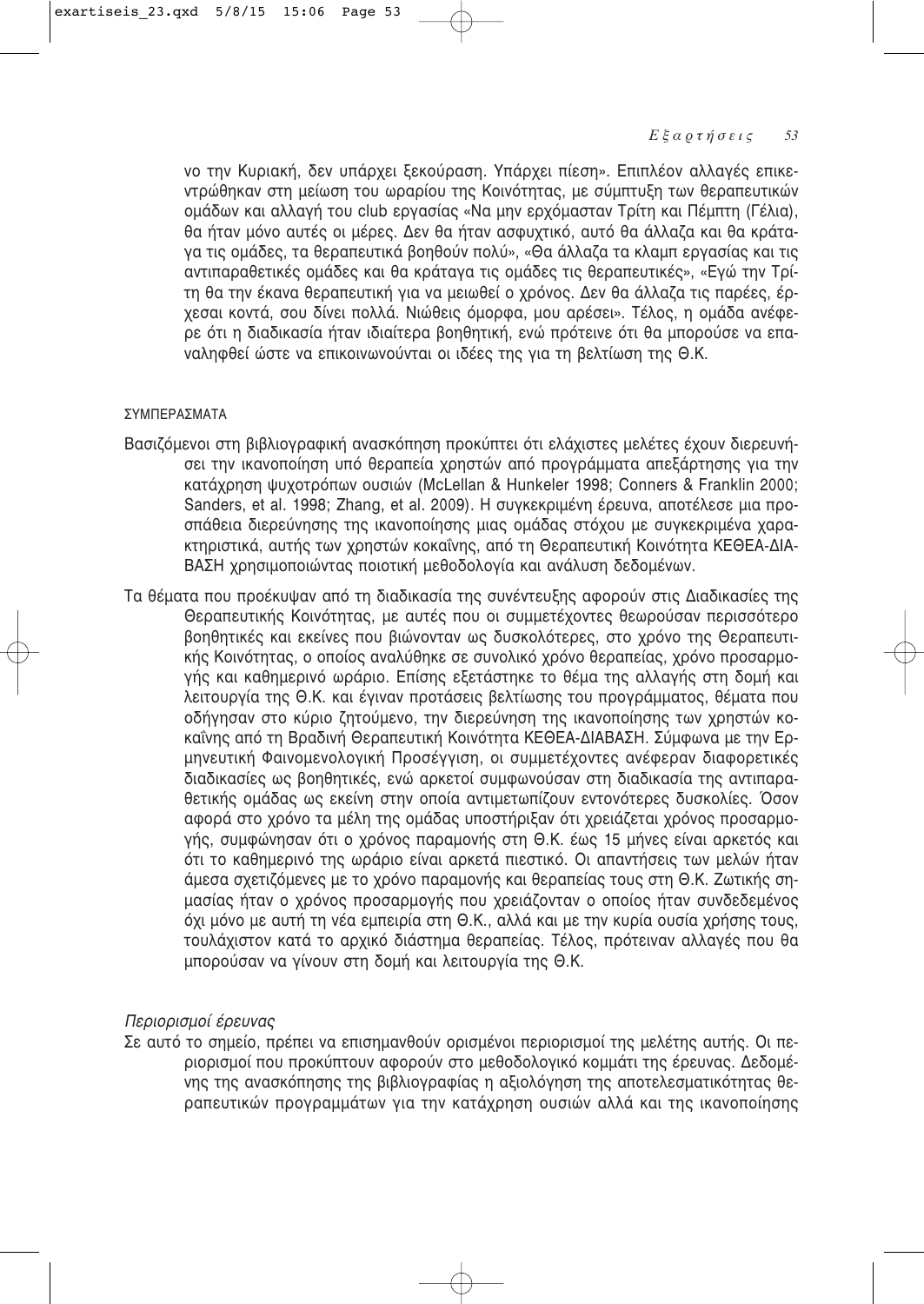εξυπηρετούμενων μελετάται κυρίως με την ποσοτική μεθοδολογική προσέγγιση, συνεπώς πρέπει να διερευνηθεί η αξιοπιστία της ποιοτικής μεθοδολογίας που χρησιμοποιήθηκε για το συγκεκριμένο αντικείμενο μελέτης. Μια μέτρηση είναι αξιόπιστη εάν αποδίδει την ίδια απάντηση σε διαφορετικές περιστάσεις (Willig 2008). Ωστόσο, η ποιοτική έρευνα διερευνά τα φαινόμενα και τις εμπειρίες με μεγάλη λεπτομέρεια και δεν έχει ως στόχο να μετρήσει ένα συγκεκριμένο χαρακτηριστικό σε έναν πληθυσμιακά μεγάλο αριθμό ανθρώπων. Στόχο της έρευνας αποτέλεσε η κατανόηση σε βάθος και διερεύνηση της ικανοποίησης των χρηστών κοκαΐνης από τη Θ.Κ. συνεπώς, η ποιοτική μεθοδολογία θεωρήθηκε ως η πλέον κατάλληλη για να μελετήσει την εμπειρία των εξυπηρετούμενων και να σκιαγραφήσει τα ιδιαίτερα χαρακτηριστικά της.

- Εν συνεχεία, τα δεδομένα που συλλέγονται για μια ποιοτική μελέτη χρειάζεται να είναι νατουραλιστικά βασισμένα. Συγκεκριμένα, τα δεδομένα δεν πρέπει να κωδικοποιηθούν, να συμπτυχθούν ή να κατηνοριοποιηθούν κατά την συλλονή τους. Για να κυριολεκτήσουμε, αυτό είναι αδύνατο, διότι οποιαδήποτε διαδικασία συλλογής δεδομένων απαιτεί κάποιας ελάχιστης μορφής προσαρμογή από τον προφορικό στον γραπτό λόγο. Ωστόσο, στην ποιοτική έρευνα, ο στόχος κατά την συλλογή των στοιχείων ένκειται στο να δημιουργηθεί μια ολοκληρωμένη καταγραφή των λέξεων και των ενεργειών των συμμετεχόντων ώστε να διασφαλιστεί ότι χάνονται όσο το δυνατόν λιγότερα στοιχεία από την ερευνητική συλλογή ως την ερευνητική ανάλυση και συγγραφή. Η διαδικασία πραγματοποιήθηκε στο χώρο της Θ.Κ. του προγράμματος ΚΕΘΕΑ-ΔΙΑΒΑΣΗ, συνεπώς η μαγνητοφώνηση ή βιντεοσκόπηση ως μέθοδοι καταγραφής δεδομένων, δεν προτιμήθηκαν ώστε να διασφαλιστεί η ασφάλεια, το απόρρητο στα πλαίσια του προγράμματος καθώς και η υποκειμενική αίσθηση ασφάλειας των συμμετεχόντων. Για να περιοριστεί λοιπόν ο κίνδυνος μιας ανακριβούς και προσαρμοσμένης καταγραφής δεδομένων κατά την διαδικασία του focus group, προτιμήθηκε η τριπλή, αναλυτική καταγραφή της διαδικασίας. Παρέχοντας ένα μόνιμο αρχείο καταγραφής, τα δεδομένα μπορούν να μετα-αναλυθούν από άλλους ερευνητές. Αμέσως μετά την συνέντευξη, ο συντονιστής και οι βοηθοί πραγματοποίησαν μια εποπτική συνάντηση όπου αντάλλαξαν απόψεις, ανέφεραν τις ιδιαίτερες δυναμικές που παρατηρήθηκαν αλλά και το κλίμα της ομάδας και κατέγραψαν τις παρατηρήσεις τους.
- Ορισμένες πτυχές της μελέτης μας υποδεικνύουν έμπιστα αποτελέσματα. Τα ευρήματα δεν περιορίζονται σε εξυπηρετούμενους που ολοκλήρωσαν τη θεραπεία αλλά βρίσκονται σε διάφορες φάσεις της θεραπείας. Κατά συνέπεια, η αξιολόγηση της ικανοποίησης δεν απευθυνόταν αποκλειστικά σε εξυπηρετούμενους οι οποίοι μόλις είχαν ενταχθεί στην Θεραπευτική Κοινότητα αλλά και σε εκείνους που ήταν ήδη «κομμάτι του συστήματος της». Ένα ακόμη ζήτημα που πρέπει να διερευνηθεί σε σχέση με την ποιοτική μεθοδολογία της έρευνας αφορά στο ζήτημα της εγκυρότητας. Εάν η μελέτη αποκτά ποιοτική ανάδραση για τις υποθέσεις της και οι υποθέσεις της έχουν νόημα για τους συμμετέχοντες, προφανώς θα πρέπει να έχουν τουλάχιστον κάποιο βαθμό εγκυρότητας (Willig 2008). Ο συλλογισμός αυτός, επιβεβαιώθηκε από την ανατροφοδότηση των συμμετεχόντων καθ' όλη τη διάρκεια της διαδικασίας της συνέντευξης αλλά κυρίως κατά το κλείσιμο της ομάδας. Η πλειοψηφία των μελών της εξέφρασε την άποψη ότι η διαδικασία ήταν πολύ χρήσιμη και επικοινώνησαν τις απόψεις τους για την Θ.Κ. και τη λειτουργία της, ενώ πρότειναν ότι θα ήταν εξίσου χρήσιμο να πραγματοποιούνται παρόμοιες θεματολογικά συναντήσεις εκτός ερευνητικού πλαισίου, με στόχο την βελτίωση – «με βάση τις ανάγκες τους» όπως ανέφεραν- της Θεραπευτικής Κοινότητας.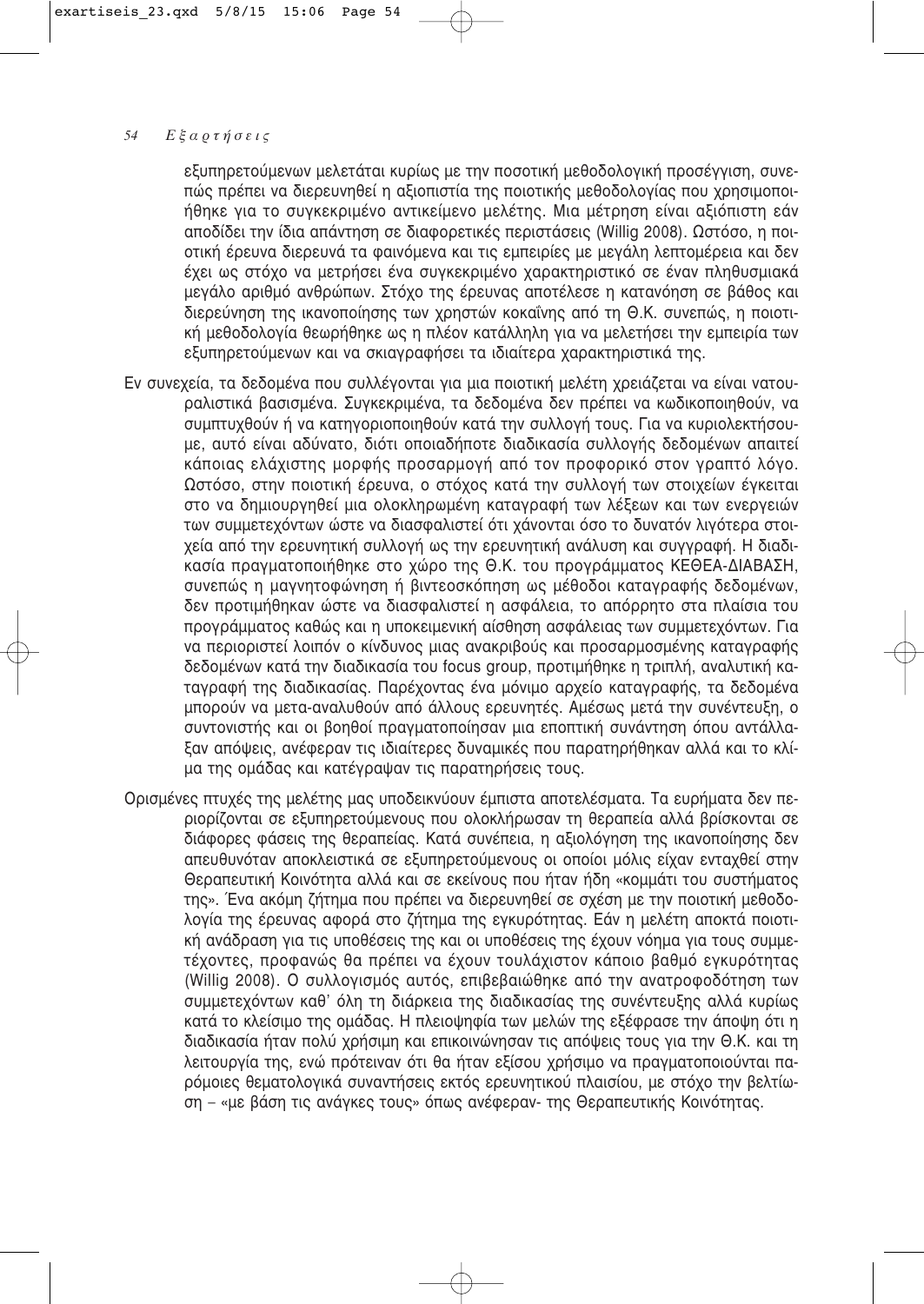### Μελλοντικές έρευνες και κατευθύνσεις

Αξιολογώντας τα ελλείμματα στην υπάρχουσα βιβλιογραφία, η παρούσα έρευνα περιλαμβάνει αρκετά μεθοδολογικά πλεονεκτήματα, προσφέροντας επιπλέον στοιχεία στη διερεύνηση του ζητήματος της απεξάρτησης για την κατάχρηση ουσιών. Λαμβάνοντας υπόψη τα ευρήματα που προέκυψαν, μελλοντικές έρευνες θα μπορούσαν να εστιάσουν το ενδιαφέρον τους στη διερεύνηση της ικανοποίησης των χρηστών ηρωίνης οι οποίοι πιθανά να αντιμετωπίζουν παρόμοια ζητήματα σχετικά με τις διαδικασίες, το χρόνο παραμονής και το καθημερινό ωράριο της Θεραπευτικής Κοινότητας.

### Βιβλιογραφία Ελληνόγλωσση

- American Psychiatric Association (2000). Diagnostic and statistical manual of mental disorders IV- Text revision. Washington, DC: American Psychiatric Association.
- Attkisson, C. C., & Zwick, R. (1982). The Client Satisfaction Questionnaire: Psychometric properties and correlations with service utilization and psychotherapy outcome. Evaluation and Program Planning, 5, 233-237.
- Carroll, K. M., Nich, C., Frankforter, T. L., Bisighini, R. M. (1999). Do Patients Change in the Ways We Intend? Assessing Acquisition of Coping Skills Among Cocaine-Dependent Patients. Psychological Assessment, 11(1), 77-85.
- Conners, N. A., Franklin, K. K. (2000). Using focus groups to evaluate client satisfaction in an alcohol and drug treatment program. Journal of Substance Abuse Treatment, 18(4), 313-320.
- Crits-Christoph, P., Siqueland, L., McCalmont, E., Weiss, R. D., Gastfriend, D. R., Frank, A., Moras. K., Barber, J. P., Elaine, J., Thase, M. E. (2001). Impact of Psychosocial Treatments on Associated Problems of Cocaine-Dependent Patients. Journal of Consulting and Clinical Psychology, 69(5), 825-830.
- Dearing, R. L., Barrick, C., Dermen, K. H., Walitzer K. S. (2005). Indicators of Client Engagement: Influences on Alcohol Treatment Satisfaction and Outcomes. Psychology of Addictive Behaviors,  $19(1), 71-78.$
- Dolan, P. M., Black, J. L., Malow, R. M., Penk, W. E. (1991). Clinical differences among cocaine, opioid and speedball users in treatment. Psychology of addictive behavior, 5(2), 78-84.
- Hiller, M. L., Knight, K., & Simpson, D. D. (1999). Prison-based substance abuse treatment, residential aftercare and recidivism. Addiction, 94, 833-842.
- Horvath, A. O., & Symonds, B. D. (1991). Relation between working alliance and outcome in psychotherapy: A meta-analysis. Journal of Counseling Psychology, 38, 139-149.
- Kasprow, W. J., Frisman, L., & Rosenheck, R. A. (1999). Homeless veterans' satisfaction with residential treatment. Psychiatric Services, 50, 540-545.
- Lebow, J. L. (1983). Research assessing consumer satisfaction with mental health treatment: A review of the findings. Evaluation and Program Planning, 6, 211-236.
- McLellan, A. T., & Hunkeler, E. (1998). Patient satisfaction and outcomes in alcohol and drug abuse treatment. Psychiatric Services, 49, 573-575.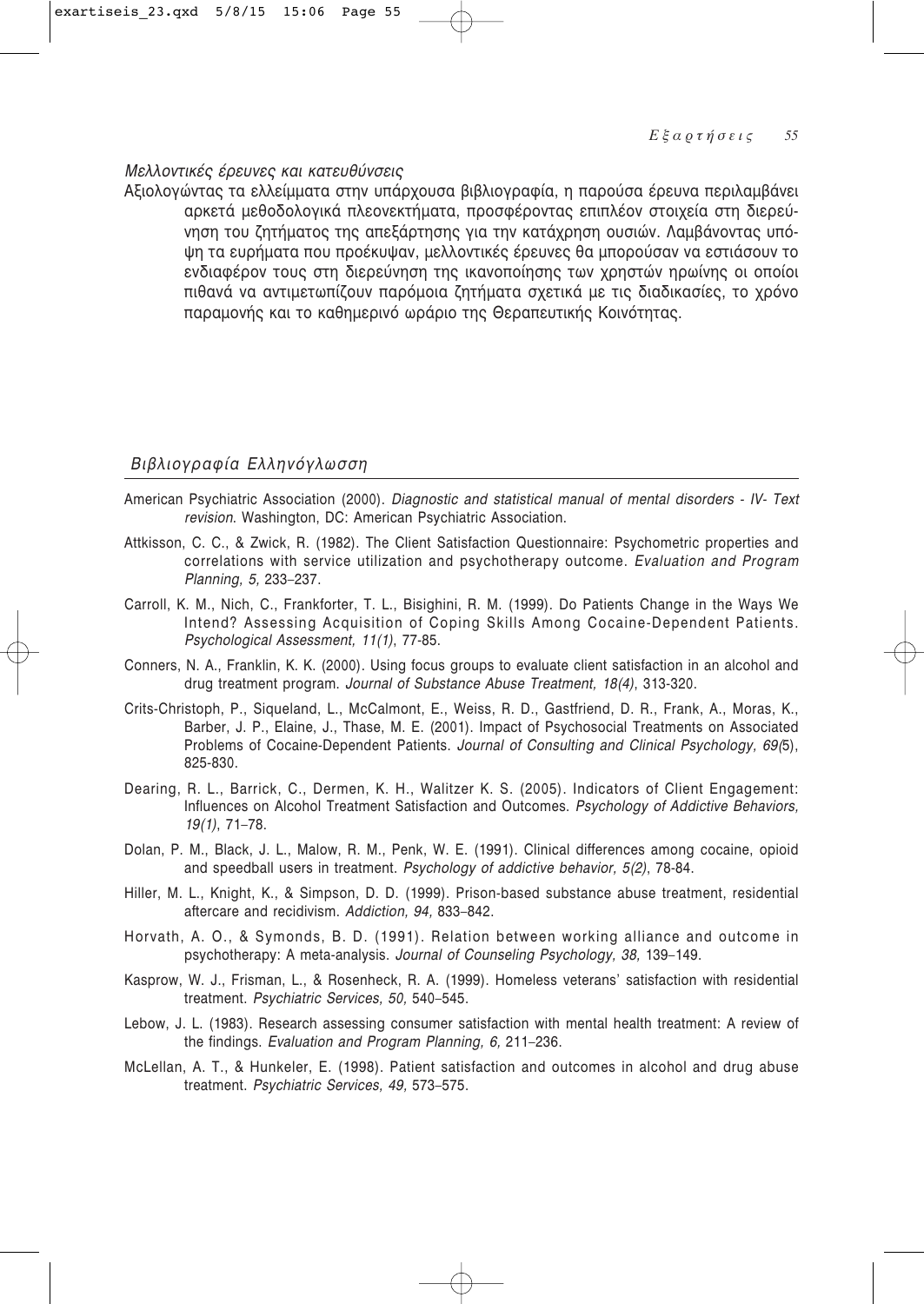- Ries, R. K., Jaffe, C., Comtois, K. A., & Kitchell, M. (1999). Addictions services: Treatment satisfaction compared with outcome in severe dual disorders. Community Mental Health Journal, 35.  $213 - 221$ .
- Rosenheck, R., Wilson, N. J., & Meterko, M. (1997). Influence of patient and hospital factors on consumer satisfaction with inpatient mental health treatment. Psychiatric Services. 48. 1553-1561.
- Sanders, L. M., Trinh, C., Sherman, B. R., & Banks, S. M. (1998). Assessment of client satisfaction in a peer counseling substance abuse treatment program for pregnant and postpartum women. Evaluation and Program Planning, 21, 287-296.
- Smith, J. A., Osborn, M. (2003). Interpretative phenomenological analysis. Qualitative psychology: a practical quide to research methods. London: Sage, 51-80.
- Tetzlaff, B. T., Kahn, J. H., Godley, S. H., Godley, M. D., Diamond, G. S., Funk, R. R. (2005). Working Alliance, Treatment Satisfaction, and Patterns of Post-treatment use Among Adolescent Substance Users, Psychology of Addictive Behaviors, 19 (2), 199-207.
- Willig, C. (2008). Introducing Qualitative Research in Psychology, U.S.A.: Open University Press.
- Tunis, S. L., Delucchi, K. L., Hall S. M. (1994), Assessing Thoughts About Cocaine and Their Relationship to Short-Term Treatment Outcome. Experimental and Clinical Psychopharmacology, 2(2), 184-193.
- Zhang, Z., Gerstein, D. R., Friedmann, P. D. (2009). Patient Satisfaction and Sustained Outcomes of Drug Journal of Health Psychology, 13(3), Abuse Treatment.  $388 - 400.$ doi: 10.1177/1359105307088142.

#### Βιβλιογραφία Ξενόγλωσση

- Ερευνητικό Πανεπιστημιακό Ινστιτούτο Ψυχικής Υγιεινής (2013). Η κατάσταση του προβλήματος των ναρκωτικών και των οινοπνευματωδών στην Ελλάδα, Ετήσια έκθεση. Εθνικό Κέντρο Τεκμηρίωσης και Πληροφόρησης για τα Ναρκωτικά.
- Μάτσα, Κ. (2001). Ψάξαμε ανθρώπους και βρήκαμε σκιές. Το αίνιγμα της τοξικομανίας. Αθήνα: Άγρα.
- Παπαναστασάτος, Γ. (2002). Η αποτελεσματικότητα των θεραπευτικών κοινοτήτων απεξάρτησης στην Ελλάδα. Νέα Υγεία, 37, 10.
- Πουλόπουλος, Χ. (2005). Εξαρτήσεις. Οι Θεραπευτικές Κοινότητες. Αθήνα: Ελληνικά Γράμματα.
- Πουλόπουλος, Χ., Τσιμπουκλή, Α. (1995). Ομαδικά εστιασμένη συνέντευξη. Ένα μεθοδολογικό εργαλείο έρευνας στον τομέα των κοινωνικών επιστημών. Κοινωνική εργασία, 39, 158-163.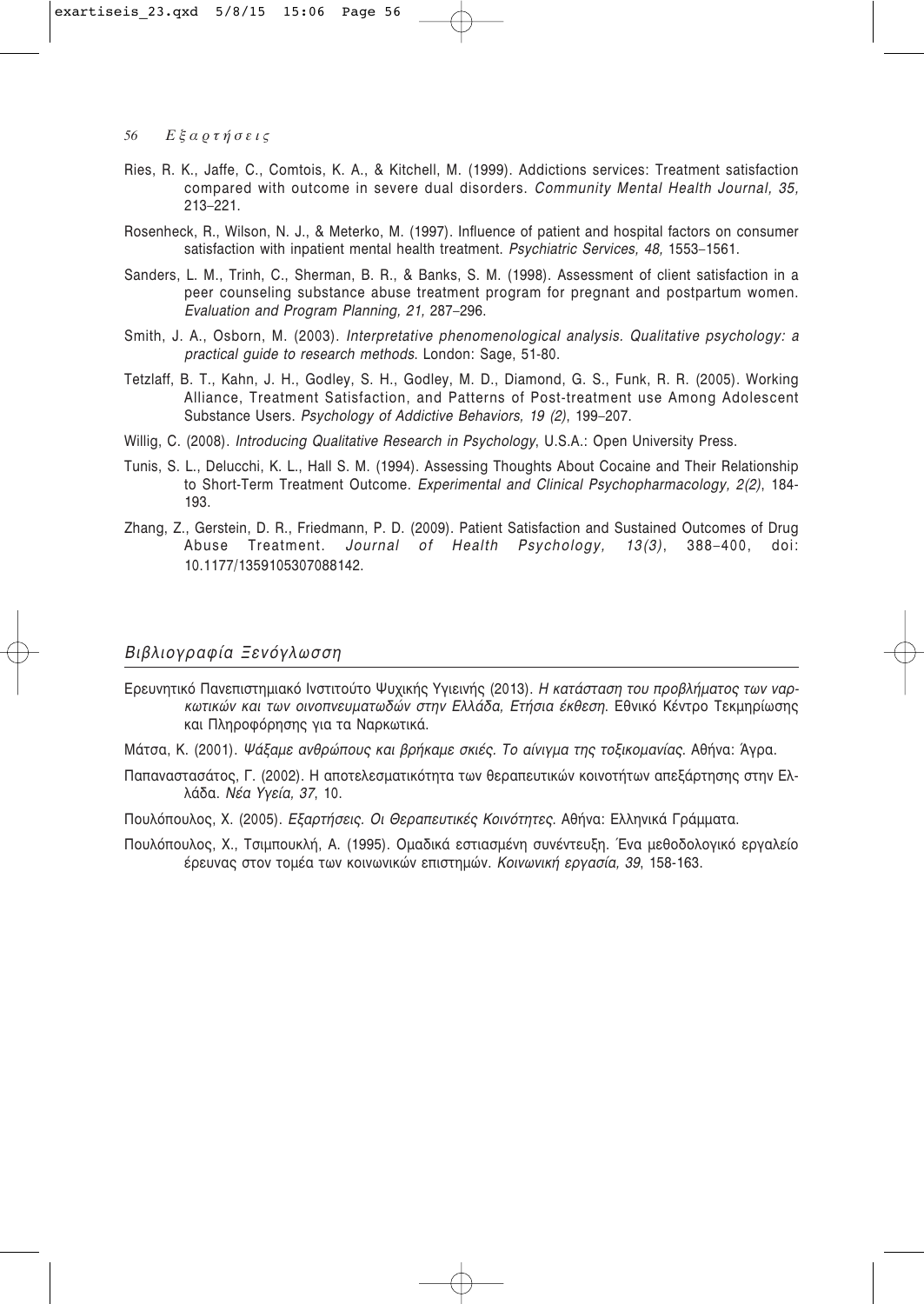*Ε ξ α ρ τ ή σ ε ι ς , τεύχος 23, 2014*

# TELEPHONE LINE 1114 FOR PSYCHOLOGICAL SUPPORT AND TELE-COUNSELING ON GAMBLING: THREE YEARS IN OPERATION TELEPHONERS' PROFILE AND REQUESTS

Christina Anastasopoulou<sup>1</sup>, Panagiota Alexopoulou<sup>2</sup>, Antonis Parios<sup>3</sup>

### Abstract

The purpose of this study was to describe the socio-demographic characteristics of people that call in the 1114 tele-counseling line for gambling. We hypothesized that gamblers differ from their friends or relatives, with regard to gender, age and their request. Moreover, the study aimed at presenting the requests that arrive in the line and at highlighting the factors that enhance the tele-counseling intervention. 2520 people participated in the study, as well as the five professional counselors. Results showed that gamblers are more often males, are younger, they need less time in the tele-counseling session and they are more probable to only ask for information, compared to their supportive environment (friends and relatives). Their requests differ to the extent that they are experiencing the problematic situation from another perspective, however, their need for getting informed about the addiction and the ways to handle it is a common element. The fact that the socio-demographic profile of gamblers that call in the 1114 line resembles the profile of gamblers that have already asked for treatment but it differs from the profile of people addicted to drugs, is being discussed.

Key words: tele-counseling, gambling, socio-demographic profile, counseling

<sup>1</sup> Psychologist, M.Sc., Psychotherapist

<sup>2</sup> Social Worker

<sup>3</sup> Family Therapist, Addiction Counselor, Contact details: KETHEA ALPHA UNIT, 1 HARVOURI ST, ATHENS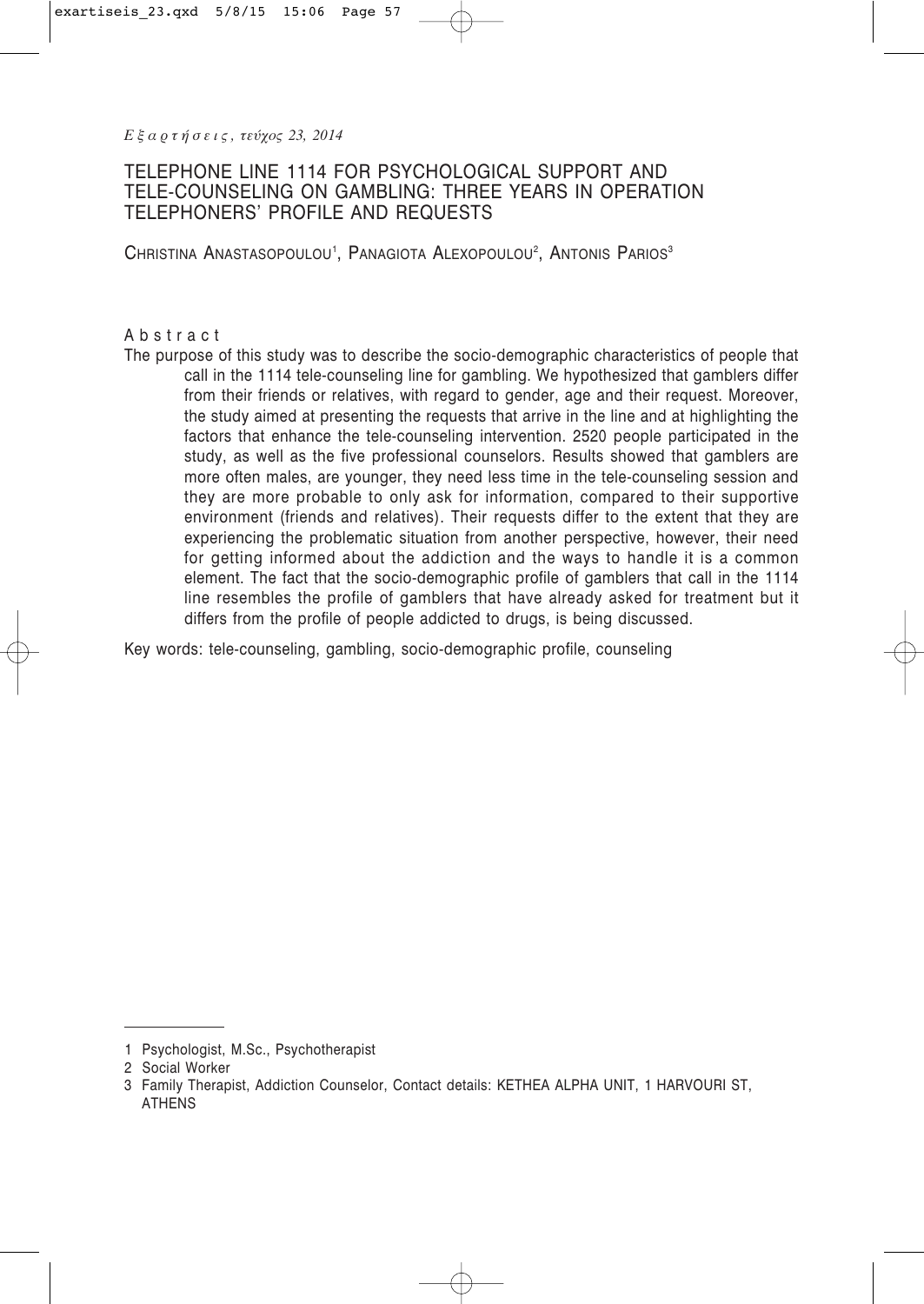# ΤΡΙΑ ΧΡΟΝΙΑ ΛΕΙΤΟΥΡΓΙΑΣ ΤΗΣ ΤΗΛΕΦΩΝΙΚΗΣ ΓΡΑΜΜΗΣ ΨΥΧΟΛΟΓΙΚΗΣ ΥΠΟΣΤΗΡΙΞΗΣ ΚΑΙ ΤΗΛΕΣΥΜΒΟΥΛΕΥΤΙΚΗΣ 1114 ΓΙΑ ΤΑ ΤΥΧΕΡΑ ΠΑΙΧΝΙΔΙΑ: ΠΡΟΦΙΛ ΚΑΙ ΑΙΤΗΜΑΤΑ ΚΑΛΟΥΝΤΩΝ

ΧριΣτιna ΑnaΣtaΣoπoyaoy<sup>4</sup>, ΠanaгiΩta AaeΞoπoyaoy<sup>5</sup>, AntΩnhΣ ΠapioΣ<sup>6</sup>

# Περίληψη

Η συγκεκριμένη εργασία στοχεύει στην περιγραφή του πληθυσμού που καλεί στη γραμμή τηλεφωνικής υποστήριξης και τηλεσυμβουλευτικής 1114 για την ενασχόληση με τα τυχερά παιχνίδια Στα πλαίσια αυτής, έγινε η υπόθεση πως οι παίκτες διαφέρουν από τους συγγενείς και φίλους ως προς το φύλο, την ηλικία και το αίτημά τους. Επιπλέον στοχεύει να παρουσιάσει τα αιτήματα που φέρουν οι καλούντες (παίκτες, συγγενείς και φίλοι) και επιχειρεί μέσα από τις διαδικασίες εσωτερικής εποπτείας να αναδείξει τους παράγοντες που ενισχύουν την συμβουλευτική διαδικασία. Στην έρευνα έλαβαν μέρος 2520 άτομα που κάλεσαν στην γραμμή σε διάστημα τριών ετών, καθώς και οι πέντε επαγγελματίες σύμβουλοί της. Τα αποτελέσματα επαλήθευαν πως οι παίκτες είναι πιο συχνά άνδρες, είναι μικρότεροι σε ηλικία, χρειάζονται λιγότερο χρόνο στην τηλεφωνική συνεδρία και έχουν λιγότερες πιθανότητες να ζητήσουν συμβουλευτική από ότι οι συγγενείς και φίλοι. Τα αιτήματα των παικτών διαφέρουν από αυτά του υποστηρικτικού περιβάλλοντος στο βαθμό που βιώνουν την εξάρτηση από διαφορετική σκοπιά, όμως η ανάγκη για πληροφόρηση για τα χαρακτηριστικά της και τον τρόπο που θα βγουν από αυτή είναι κοινός παρανομαστής. Τέλος φάνηκε πως το προφίλ των καλούντων παικτών μοιάζει με το προφίλ των παικτών που έχουν ήδη αναζητήσει θεραπεία στην Ελλάδα και στο εξωτερικό, όμως διαφέρει σημαντικά από το προφίλ ατόμων εξαρτημένων από ουσίες.

Λέξεις κλειδιά: τηλεσυμβουλευτική, τυχερά παιχνίδια, δημογραφικό προφίλ, συμβουλευτική

## ΕΙΣΑΓΩΓΗ

- Στην Ελληνική μυθολογία η τύχη ήταν θεότητα, κόρη του Ερμή και της Αφροδίτης, προσωποποίηση της ευμάρειας και του πλούτου. Η αντίστοιχη ρωμαϊκή θεότητα ονομαζόταν *fortuna*. Στην Ελληνιστική εποχή ήταν προστάτιδα των πόλεων και απεικονιζόταν συχνά σε νομίσματα. Οι κινέζοι πιθανότατα ήταν ο πρώτος λαός που τυποποίησε τις πιθανότητες με την τύχη πριν 3000 χρόνια. Στον 16ο-17ο αιώνα Ιταλοί μαθηματικοί προσπαθούν να συσχετίσουν τις πιθανότητες με διάφορα τυχερά παιχνίδια.
- Οι προβληματικοί παίκτες περιγράφουν μερικούς από τους λόγους για τους οποίους έπαιζαν με την τύχη και τις πιθανότητες κατά την διάρκεια της ενασχόλησης τους με τον τζό-

<sup>4</sup> Ψυχολόγος M.SC., Ψυχοθεραπεύτρια

<sup>5</sup> Κοινωνική Λειτουργός

<sup>6</sup> Οικογενειακός Θεραπευτής, Σύμβουλος Εξαρτήσεων, Διεύθυνση επικοινωνίας: Πρόγραμμα ΚΕΘΕΑ ΑΛΦΑ, Χαρβούρη 1, Αθήνα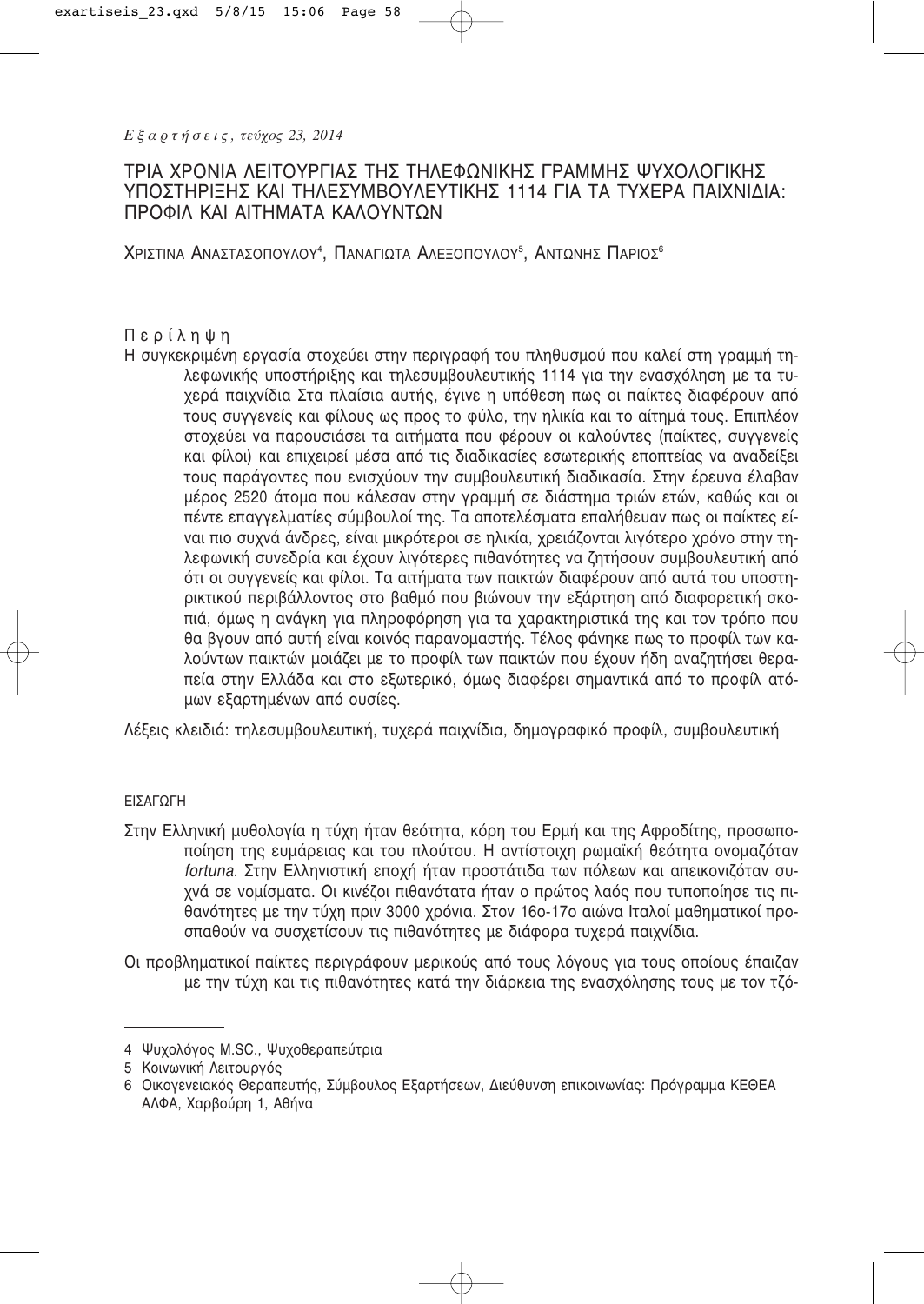γο ως εξής: «Έπαιζα επειδή ήλπιζα σε κάτι καλύτερο και μεγαλύτερο», «για να πιάσω γρήγορα την καλή και να ρεφάρω την χασούρα», «είχα βρει ένα ειδικό σύστημα για να Κερδίσω πολλά, απλώς ήταν θέμα χρόνου», «ήταν το καλύτερο φάρμακο για όλες τις στεναχώριες και τις σκοτούρες. Παίζοντας ξεχνάς» (Πάριος 2010).

- Η εξαρτητική σχέση με τον τζόγο, χαρακτηρίζεται από την απώλεια του αυτοελέγχου, καθώς το άτομο δεν μπορεί να σταματήσει να παίζει, συχνά χάνει την έννοια του χρόνου και παρουσιάζει συναισθηματικές μεταπτώσεις (Ledouceur et al. 2002). Η έντονη ανάγκη να συνεχίσει τον τζόγο δημιουργεί προβλήματα στην προσωπική, οικογενειακή, επαγγελματική και κοινωνική ζωή του. Συχνά αντιμετωπίζει έντονα οικονομικά και νομικά προβλήματα, αποκτά λανθασμένες πεποιθήσεις, συντηρεί μύθους, «μαγικές σκέψεις» καθώς και την ψευδαίσθηση του ελέγχου. Πιστεύει στην ανακάλυψη ενός σίγουρου συστήματος που θα επιφέρει κέρδη ώστε να κερδίσει τα χαμένα, ακόμα και αν για μεγάλο χρονικό διάστημα χάνει σημαντικά ποσά, υπερεκτιμώντας τα μικρά κέρδη και υποτιμώντας τα μεγάλα χαμένα ποσά. Συνήθως αναζητά θεραπεία όταν έχει εξαντληθεί ψυχολογικά, οικονομικά και όταν οι άλλοι παύουν να χρηματοδοτούν το «κυνήγι των χαμένων ποσών» (Grant & Potenza 2004).
- Ο Έλληνας προβληματικός παίκτης που αναζητά θεραπεία είναι άνδρας (94%), κατά μέσο όρο 40 ετών (*τ.α.* = 9,44), έγγαμος (61%), με σταθερή εργασία (77,9%) απόφοιτος Λυκείου/ Επαγγελματικής Σχολής (49,6%) ή απόφοιτος Πανεπιστημίου/Ανώτατης Σχολής (20,6%). Αντιμετωπίζει οικονομικό πρόβλημα λόγω της ενασχόλησής του με τα τυχερά παιχνίδια και κατά μέσο όρο ξοδεύει 200-1000 ευρώ ανά εβδομάδα, ωστόσο δεν έχει κάποια εμπλοκή με τον νόμο (Λύκουρας & Δουζένης 2010; Πάριος 2010). Η εικόνα αυτή συνάδει με το προφίλ που εξάνεται από έρευνες στον Καναδά (Wiebe & Cox 2001) και τη Γαλλία (Nalpas, et al. 2011).

# Τα χαρακτηριστικά των τηλεφωνικών γραμμών ψυχολογικής υποστήριξης

- Oι τηλεφωνικές γραμμές ψυχολογικής υποστήριξης λειτουργούν τα τελευταία χρόνια, για να καλύψουν τις ανάγκες του πληθυσμού για πληροφόρηση γύρω από τις διαθέσιμες υπηρεσίες, για συμβουλευτική και για υποστήριξη, μέσα σε ένα όλο και πιο επιβαρυμένο κοινωνικά περιβάλλον, δημιουργώντας γέφυρες μεταξύ των συστημάτων πρωτο- $\beta$ άθμιας, δευτεροβάθμιας και τριτοβάθμιας περίθαλψης (Potenza & Griffiths 2004).
- Ο όρος «τηλεφωνική γραμμή υποστήριξης» αναφέρεται στην επικοινωνία ανάμεσα στον καλούντα και το άτομο που παρέχει τεκμηριωμένη πληροφόρηση και υποστήριξη μέσω τηλεφώνου (Ηλιόπουλος & Λεχουρίτη 2006). Σε μια τηλεφωνική συνεδρία, η επικοινωνία με τον καλούντα δεν πραγματοποιείται με στόχο τη διαμόρφωση μιας μακρόπνοης σχέσης. Εμπεριέχει όμως τις βασικές αρχές της συμβουλευτικής, όπως τη σταδιακή μείωση της επικοινωνιακής αντίστασης, τη δημιουργία κλίματος εμπιστοσύνης, την ενσυναίσθηση και την αποδοχή. Η διαμόρφωση της ατμόσφαιρας για την παραγωγή θετικού αποτελέσματος προϋποθέτει ότι από την ροή της επικοινωνίας οι πληροφορίες, η ανταλλαγή σκέψεων και μηνυμάτων, θα τύχουν κατανόησης, σεβασμού και προοπτικής για επιπλέον διαχείριση της κατάστασης.
- Συνήθως μια τηλεφωνική κλήση διέρχεται από έξι φάσεις. Στην 1η φάση διαμορφώνεται η επικοινωνιακή σχέση, στη 2η γίνεται διερεύνηση του περιεχομένου, επιτρέποντας να εκδηλωθούν τα συναισθήματα του καλούντος και στην 3η οργανώνονται τα θέματα της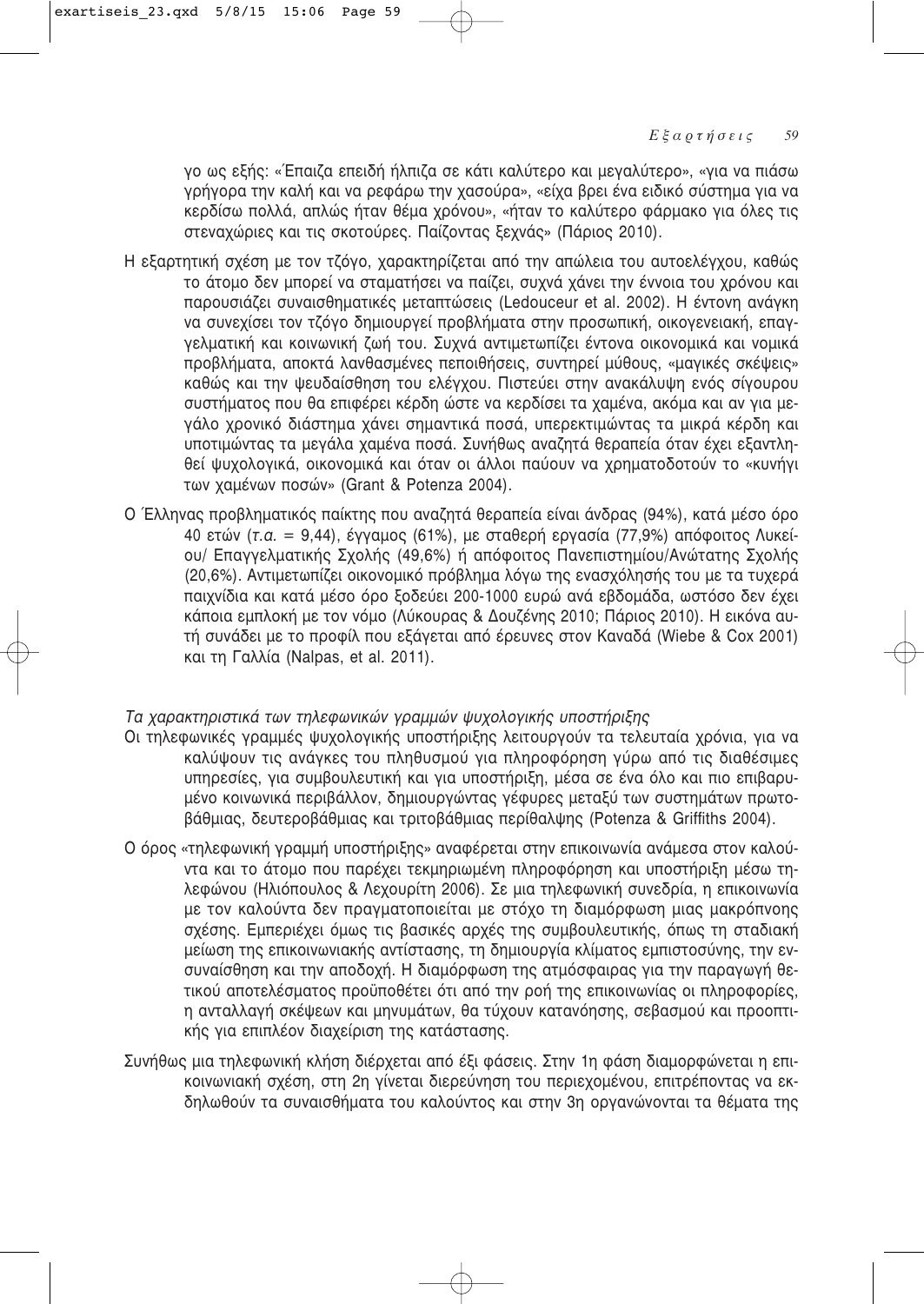επικοινωνίας. Στην 4η φάση ο καλών προτρέπεται να αναγνωρίσει το πιο σημαντικό θέμα νια το οποίο έχει καλέσει, ενώ στην 5η γίνεται το κλείσιμο του τηλεφωνήματος. Η 6η φάση αφορά στην αξιολόγηση που ο σύμβουλος κάνει για την έκβαση του τηλε-Φωνήματος.

- Η τηλεφωνική κλήση αποτελεί σημαντικό μέσο για την επίλυση προβληματικών καταστάσεων. σε περιπτώσεις που τα άτομα αδυνατούν να προσεγγίσουν μία υπηρεσία ψυχικής υνείας λόγω απόστασης ή λόγω της φυσικής τους κατάστασης. Στα πλεονεκτήματα αυτού του μέσου συγκαταλέγεται το μικρό κόστος της τηλεφωνικής συμβουλευτικής, ενώ η ανωνυμία παρέχει ένα αίσθημα ασφάλειας και εχεμύθειας στον καλούντα, που συνήθως οδηγεί σε μείωση των αναστολών. Μια τηλεφωνική συνεδρία είναι μια άμεση απάντηση σε στιγμές στρες ή σε επείγουσες καταστάσεις αναζήτησης βοήθειας. Σημαντικό πλεονέκτημα αποτελεί και το γεγονός ότι εκλείπουν οι αντιληπτικές διασπάσεις και δίνεται έμφαση στο περιεχόμενο της συνομιλίας.
- Η ίδια η ανωνυμία που ελαχιστοποιεί την προσωπική έκθεση, δημιουργεί ασφάλεια και μείωση των αναστολών, αποδυναμώνει το πλαίσιο (χρόνος, τόπος, αναμονή, δεσμεύσεις, συμβόλαιο), μειώνει το αίσθημα της εγγύτητας και σε συνδυασμό με το ελάχιστο οικονομικό κόστος ενδέχεται να λειτουργήσει ανασταλτικά και κάποιες φορές αποτρεπτικά για την ψυχική επένδυση στην συνομιλία με τον σύμβουλο. Συνακόλουθο αυτών είναι ή μειωμένη εμπιστοσύνη και η μικρή ανάληψη ευθύνης. Επίσης, απώλεια στην τηλεφωνική επικοινωνία αποτελεί και η διαφυγή των εξωλεκτικών μηνυμάτων και πληροφοριών που προσφέρει η φυσική παρουσία.

# Η τηλεφωνική γραμμή 1114 και ο σκοπός της μελέτης

- Aπό το 2011, με την οικονομική ενίσχυση της ΟΠΑΠ Α.Ε. λειτουργεί η τηλεφωνική νραμμή ψυχολογικής υποστήριξης και τηλεσυμβουλευτικής 1114 για την προβληματική ενασχόληση με τον τζόγο. Υπάγεται και εποπτεύεται από το Θεραπευτικό Πρόγραμμα για τις δύο νόμιμες εξαρτήσεις, το Αλκοόλ και τα Τυχερά Παιχνίδια ΚΕΘΕΑ ΑΛΦΑ. Λειτουργεί δώδεκα ώρες την ημέρα και έχει πανελλαδική εμβέλεια. Παράλληλα, παρέχει υπηρεσίες τηλεσυμβουλευτικής μέσω e-mail. Είναι στελεχωμένη από ειδικούς ψυχικής υγείας, εκπαιδευμένους σε τηλεφωνικές γραμμές υποστήριξης.
- Η τετραψήφια γραμμή δημιουργήθηκε για να καλύψει τις ανάγκες επικοινωνίας που δημιουργεί ο προβληματικός τζόγος, παρέχοντας άμεση ψυχολογική υποστήριξη σε άτομα που είτε διστάζουν να εκτεθούν προσωπικά σε κάποιον ειδικό ψυχικής υγείας, είτε δεν έχουν πρόσβαση σε κάποια θεραπευτική δομή λόγω απομακρυσμένης γεωγραφικής θέσης, αλλά χρειάζονται άμεση επικοινωνία. Η ευρεία πλέον αποδοχή του τηλεφώνου ως μέσου επικοινωνίας (Feltham & Dryden 2006; Feltham & Horton 2006) διευκολύνει στην επίτευξη των στόχων αυτών.
- Η υπηρεσία διασφαλίζει το απόρρητο και την ανωνυμία των τηλεφωνικών κλήσεων, την ασφάλεια και την εμπιστευτικότητα των πληροφοριών και δεν καταγράφονται προσωπικά στοιχεία. Κάθε κλήση αντιμετωπίζεται ως αυτοτελής και δεν επιχειρείται η σύναψη θεραπευτικής σχέσης.

Σκοπός της συγκεκριμένης μελέτης είναι:

1) να περιγραφεί ο πληθυσμός που κάνει χρήση της τηλεφωνικής γραμμής 1114, δη-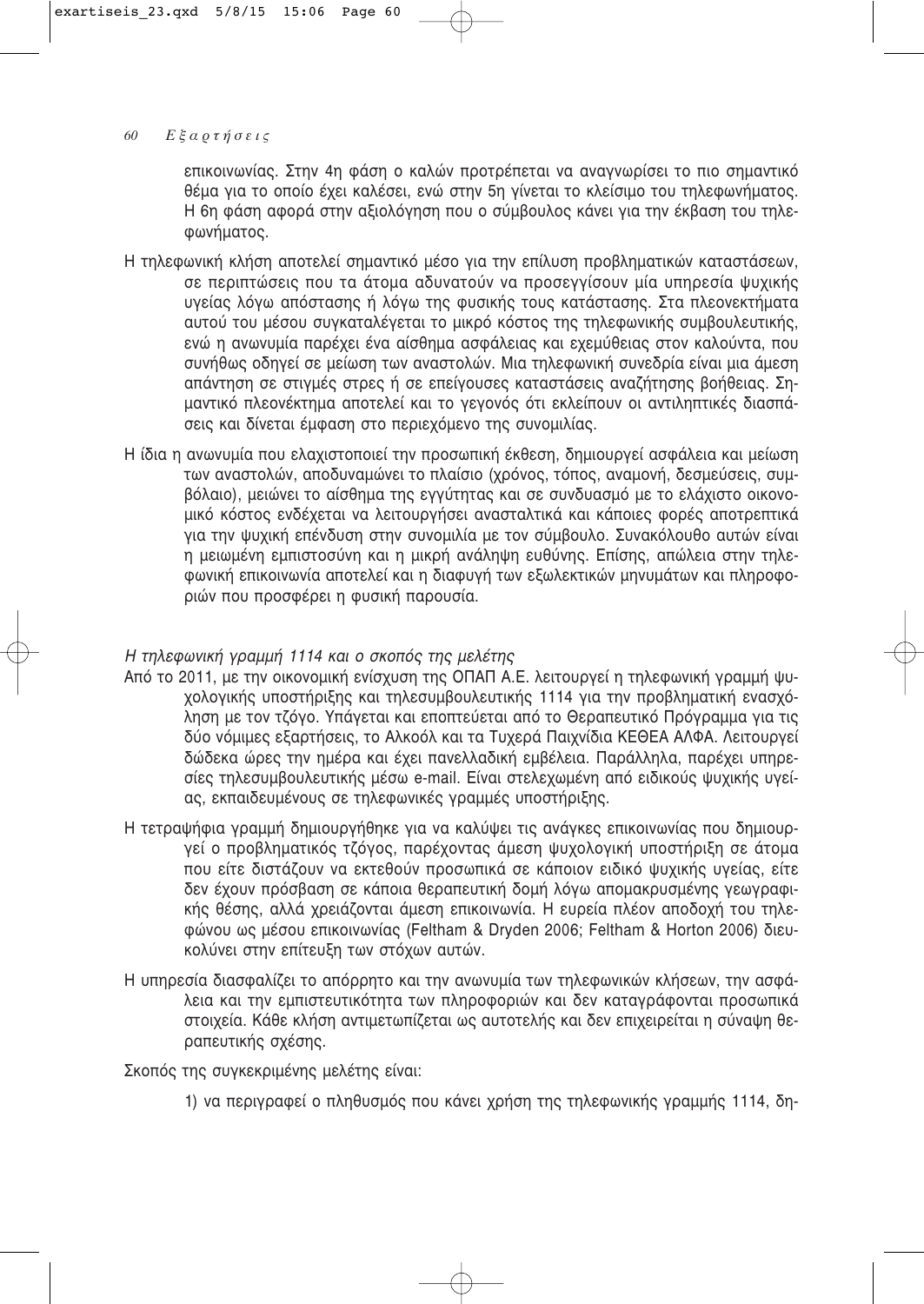λαδή να προσδιοριστεί το προφίλ παικτών που παρουσιάζουν προβληματική ενασχόληση με τα τυχερά παιχνίδια και των συγγενών ή φίλων τους. Πιο συγκεκριμένα, στα πλαίσια αυτής της περιγραφής υποθέτουμε πως οι δύο τύποι καλούντων διαφέρουν ως προς το φύλο, την ηλικία τους και το αίτημά τους, όπως αυτό εκφράζεται στη διάρκεια, τον χαρακτήρα και την εξέλιξη της κλήσης

2) να παρουσιαστούν τα συνηθέστερα αιτήματα που φέρουν οι καλούντες και να εντοτιστούν οι βοηθητικοί, κινητοποιητικοί και συμβουλευτικοί παράνοντες,

# ª∂£√¢√™

# Συμμετέχοντες

Στη συγκεκριμένη μελέτη συμμετείχαν συνολικά 2520 άτομα που κάλεσαν κατά τη διάρκεια των 3 ετών λειτουργίας της γραμμής, από τον Αύνουστο 2011 μέχρι τον Αύνουστο 2014. Τα άτομα αυτά ήταν οι ίδιοι προβληματικοί παίκτες ή ήταν συγγενικά ή φιλικά πρόσωπα προβληματικών παικτών. Επίσης για τον προσδιορισμό των βοηθητικών κινητοποιητικών συμβουλευτικών παραγόντων, συμμετέχοντες ήταν και οι πέντε επαγγελματίες σύμβουλοι της γραμμής, στα πλαίσια της εμπλοκής τους στις διαδικασίες της εσωτερικής εποπτείας και αξιολόγησης της λειτουργίας της.

# *Εργαλεία*

Τα εργαλεία που χρησιμοποιήθηκαν ήταν 1) η Φόρμα Καταγραφής Κλήσεων, 2) τα Ημερολόγια Εποπτείας και 3) οι Συναντήσεις Εποπτείας των συμβούλων ψυχικής υγείας.

- 1. Φόρμα Καταγραφής Κλήσεων: Στη Φόρμα Καταγραφής Κλήσεων συμπληρώνονταν τα δημογραφικά και κοινωνικο-οικονομικά χαρακτηριστικά του καλούντα (παίκτη ή συννενικού προσώπου). Επίσης κατανράφονταν πληροφορίες σχετικές με την προβληματική ενασχόληση, όπως η συχνότητα ενασχόλησης κατά τον τελευταίο μήνα και το ποσό που ο παίκτης δαπανά κατά προσέγγιση ανά εβδομάδα. Επιπλέον συμπληρώνονταν στοιχεία αναφορικά με την διάρκεια και τον χαρακτήρα της κλήσης, όπως το αν το περιεχόμενο της είχε καθαρά πληροφοριακό χαρακτήρα ή εάν έγινε συμβουλευτική, εάν ο καλών εκδήλωσε αίτημα για αποχή και εάν πραγματοποιήθηκε παραπομπή σε δημόσιο θεραπευτικό πρόγραμμα ή άλλη υπηρεσία. Τέλος συντασσόταν μια σύντομη περίληψη της κλήσης, όπου αναφέρονταν οι τεχνικές που χρησιμοποιήθηκαν καθώς και τα σημεία σύνδεσης με τον καλούντα.
- 2. Ημερολόγια και Συναντήσεις Εποπτείας: Στα Ημερολόγια Εποπτείας καταγράφονταν από τον σύμβουλο τα σημαντικά στοιχεία κάθε κλήσης. Μέσα από τη διαδικασία του ημερολογίου αξιολογούνταν η κλήση ως προς την κινητοποιητική και θεραπευτική της επίδραση και επιχειρούνταν ο εντοπισμός των «προκλήσεων» της, των σημείων δηλαδή εκείνων όπου ο σύμβουλος ήρθε αντιμέτωπος με μια δυσκολία «σύνδεσης» με τον καλούντα, καθώς και η αίσθησή του για το αν ανταποκρίθηκε επαρκώς ή όχι σε αυτή. Τα Ημερολόγια αξιοποιούνταν στις Συναντήσεις Εποπτείας, οι οποίες είχαν σαν στόχο τον επαναπροσδιορισμό και τη βελτίωση του τρόπου προσέγγισης του καλούντα. Σε αυτές, αξιολογούνταν το περιεχόμενο και τα ειδικά στοιχεία των κλήσεων καθώς και οι «προκλήσεις» για τον σύμβουλο, ώστε να αναδυθούν λειτουργικοί τρόποι για τον βοηθούμενο. Ήταν μια άλλη ματιά σύνδεσης του περιεχομένου της κλήσης και των συναισθημάτων που αναδύθηκαν.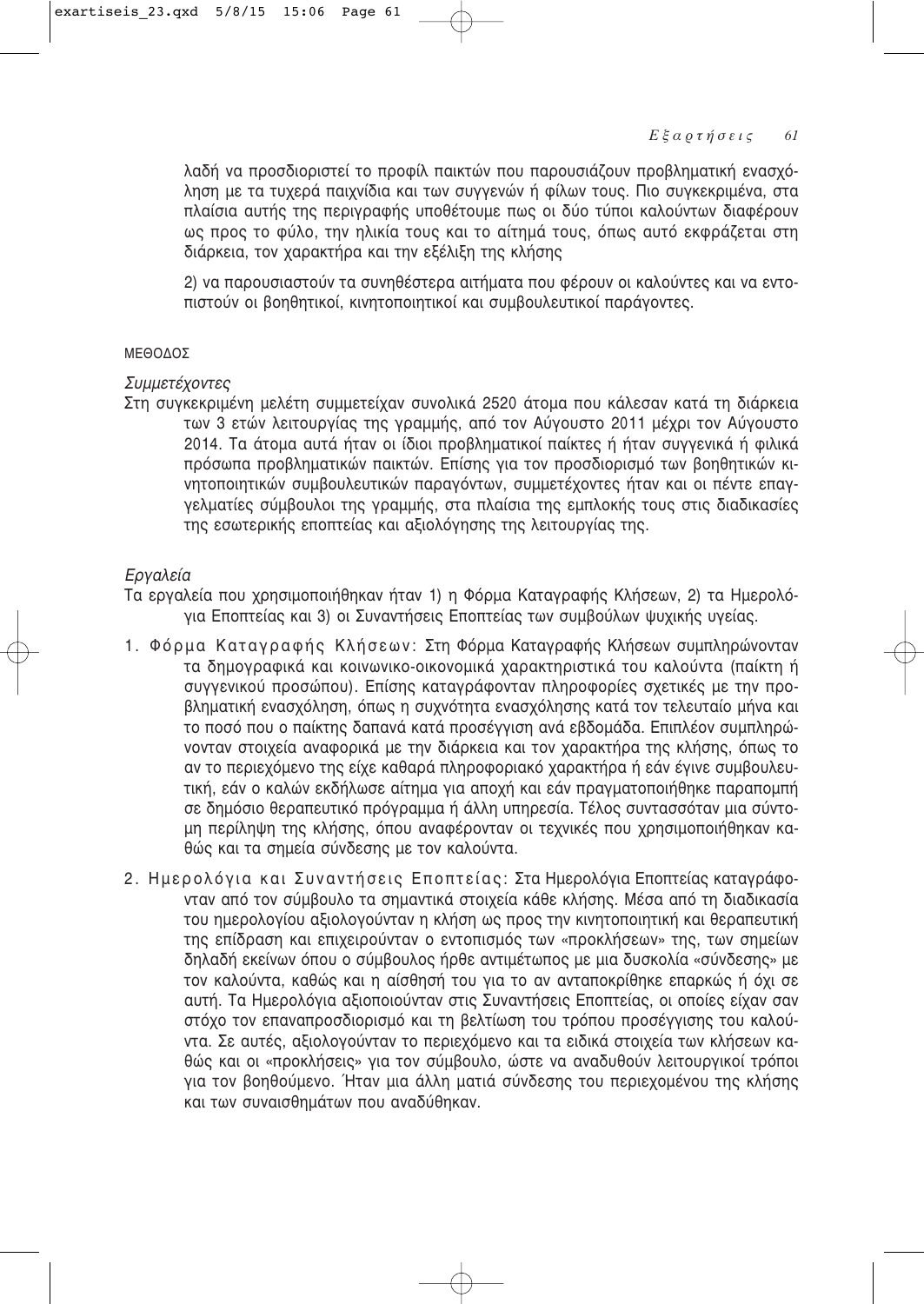#### ΔΙΑΔΙΚΑΣΙΑ ΣΥΛΛΟΓΗΣ ΣΤΟΙΧΕΙΩΝ

Κατά τη διάρκεια λήψης ενός αιτήματος, ο σύμβουλος βρισκόταν σε ειδικά διαμορφωμένο και άνετο χώρο όπου δεν υπήρχε διάσπαση από θόρυβο και κατά συνέπεια μπορούσε να αφοσιωθεί στον καλούντα. Υπήρχε πρόσβαση σε έντυπο κατάλογο παραπομπών καθώς και σε υπολογιστή για την περίπτωση που θα χρειαζόταν κάποια επιπλέον πληροφορία. Αμέσως μετά την ολοκλήρωση της διαδικασίας λήψης της κλήσης, ο σύμβουλος κατέγραφε τα βασικά στοιχεία στην Φόρμα Καταγραφής Κλήσεων και στο ηλεκτρονικό αρχείο SPSS και στο Ημερολόγιο Εποπτείας. Μια φορά το μήνα πραγματοποιούνταν η Συνάντηση Εποπτείας.

### ΣΤΑΤΙΣΤΙΚΗ ΑΝΑΛΥΣΗ

Για την περιγραφή του πληθυσμού που καλεί την τηλεφωνική γραμμή 1114, χρησιμοποιήθηκε περιγραφική στατιστική. Με βάση το ηλεκτρονικό αρχείο SPSS, υπολογίστηκαν οι συχνότητες σε κάθε κατηγορικό παράγοντα (φύλο, οικογενειακή κατάσταση, μορφωτικό επίπεδο, σχέση με παίκτη, αίτημα παίκτη, συχνότητα ενασχόλησης, εβδομαδιαίο ποσό, επαγγελματική σχέση με χώρους τυχερών παιχνιδιών, χαρακτήρας κλήσης, εξέλιξη κλήσης), καθώς και οι δείκτες κεντρικής τάσης για τις συνεχείς μεταβλητές (ηλικία, διάρκεια κλήσης). Για τον έλεγχο του κατά πόσο οι δύο τύποι καλούντα (παίκτης, φίλος/συγγενής) διαφέρουν αναφορικά με το φύλο, την ηλικία και το αίτημά τους, όπως αυτό εκφράζεται στη διάρκεια, στο χαρακτήρα και στην εξέλιξη της κλήσης, χρησιμοποιήθηκαν ο έλεγχος για ανεξαρτησία δειγμάτων χ<sup>2</sup>, για τις κατηγορικές μεταβλητές και ο έλεγχος t-test για τις συνεχείς μεταβλητές. Τέλος για την ανάδειξη των βοηθητικών και κινητοποιητικών παραγόντων στην τηλεφωνική συμβουλευτική διαδικασία της γραμμής 1114 έγινε επεξεργασία των σημειώσεων από τα Ημερολόγια Εποπτείας των συμβούλων καθώς και των πρακτικών από της Συναντήσεις Εποπτείας. Τα κύρια αιτήματα ομαδοποιήθηκαν ανάλογα με το αν προέρχονταν από παίκτες ή φίλους και συγγενείς και κατόπιν διαχωρίστηκαν ανάλογα με το περιεχόμενό τους και εντοπίστηκε ο τρόπος απάντησης που αποδείχθηκε βοηθητικός.

## ΑΠΟΤΕΛΕΣΜΑΤΑ

## 1α. Περιγραφή Παικτών

Από τις 2520 κλήσεις που δέχτηκε η τηλεφωνική γραμμή από τον Αύγουστο του 2011 μέχρι τον Αύγουστο του 2014, οι 854 (33,9%) προέρχονταν από τους ίδιους τους παίκτες. Λαμβάνοντας υπόψη τις πληροφορίες για τους παίκτες από το σύνολο των κλήσεων ανεξάρτητα από την πηγή τους, αυτές αφορούσαν παίκτες στην πλειοψηφία τους άνδρες (90,3%), παντρεμένους (45,8%), πανεπιστημιακής εκπαίδευσης (8,3%) που παίζουν κάθε μέρα (21,8%) και ξοδεύουν από 201 μέχρι 1000 ευρώ την εβδομάδα (7,3%). Ο μέσος όρος ηλικίας τους, όταν αυτή αναφέρεται ήταν τα 41,01 έτη (τ.α. = 13,93) με μικρότερη ηλικία τα 12 και μεγαλύτερη τα 86 έτη. Επίσης, ο παίκτης σε 60 περιπτώσεις (2,4%) ήταν ιδιοκτήτης χώρου τυχερών παιχνιδιών, σε 21 περιπτώσεις (0,8%) ήταν εργαζόμενος σε χώρους τυχερών παιχνιδιών, ενώ σε 530 (21%) περιπτώσεις έγινε γνωστό μέσα από την κλήση πως ο παίκτης δεν είχε καμιά επαγγελματική σχέση με χώρους τυχερών παιχνιδιών. Επίσης, οι κλήσεις που προέρχονταν από τους παίκτες είχαν σε 544 περιπτώσεις σαν αίτημα την αποχή (63,7%), ενώ σε 93 περιπτώσεις (10,9%) εί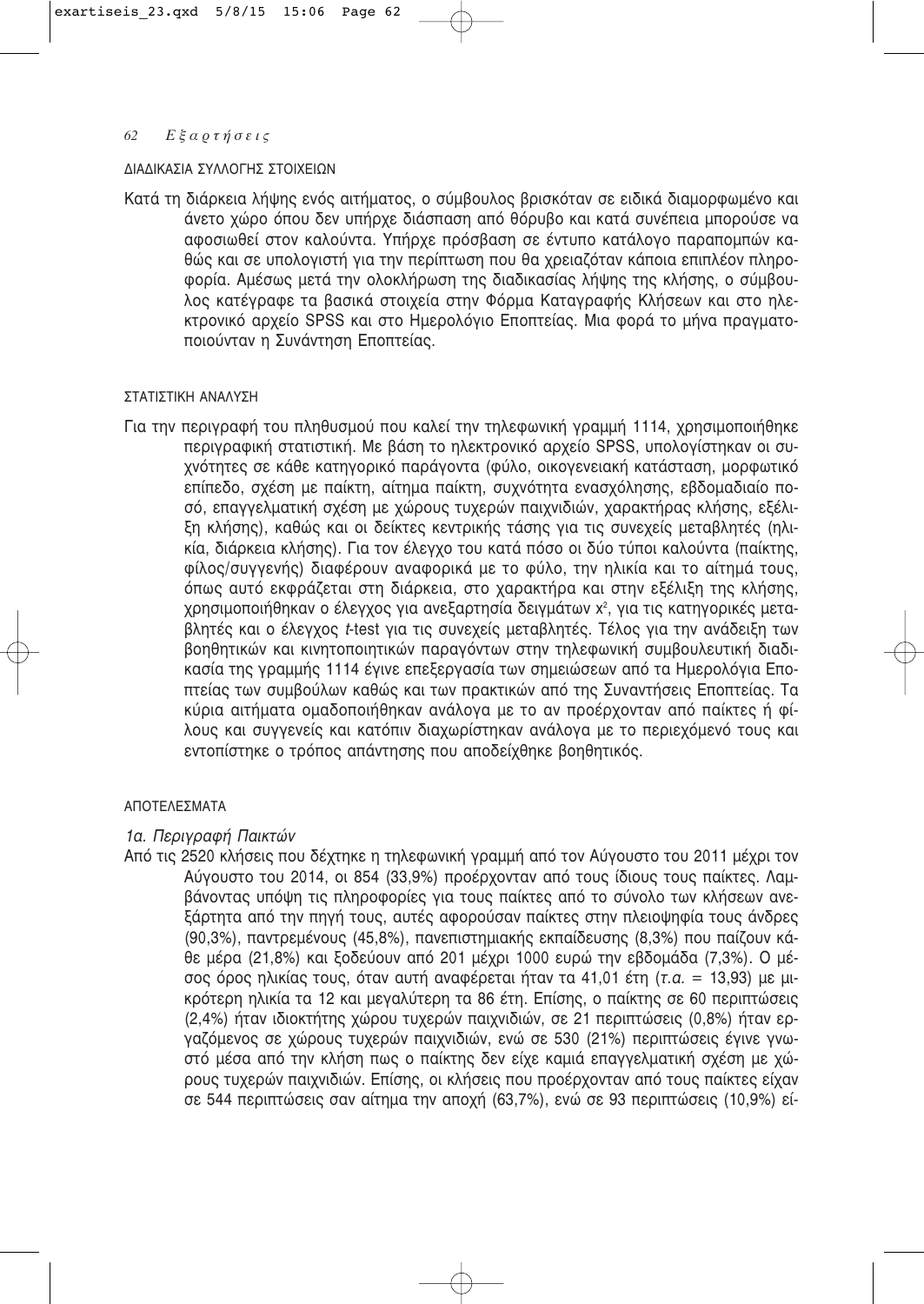χαν σαν αίτημα τον έλεγχο της προβληματικής ενασχόλησης. Σε 217 περιπτώσεις (25,4%) δεν υπήρχε συγκεκριμένο αίτημα. Σημαντικό είναι να σημειωθεί πως οι πληροφορίες αυτές σημειώνονταν μόνο εφόσον προέκυπταν κατά τη διάρκεια της κλήσης καθώς λόγω της μη κατευθυντικής φιλοσοφίας λειτουργίας της γραμμής, η κλήση εξελισσόταν με βάση το αίτημα του καλούντα και είχε σαν πρώτιστο στόχο την απάντηση σε αυτό. Ο ερευνητικός στόχος ήταν δεύτερη προτεραιότητα, με συνέπεια να είναι μεγάλα τα ποσοστά για τα οποία τα δημογραφικά και άλλα στοιχεία ήταν άγνωστα. Αναλυτικά το προφίλ του προβληματικού παίκτη περιγράφεται στον Πίνακα 1 ενώ οι περιοχές από όπου προήλθαν οι κλήσεις στο σύνολό τους φαίνονται στον Πίνακα 2.

| Μεταβλητή                    | Κατηγορία              | Συχνότητα (N)  | (%)  |
|------------------------------|------------------------|----------------|------|
| Φύλο                         | Άνδρες                 | 2276           | 90,3 |
|                              | Γυναίκες               | 221            | 8,8  |
|                              | Άγνωστο                | 23             | 0,9  |
| Οικογενειακή κατάσταση       | Παντρεμένος/η          | 1154           | 45,8 |
|                              | Άγαμος                 | 778            | 30,9 |
|                              | Άγνωστο                | 445            | 17,7 |
|                              | Διαζευγμένος/η         | 99             | 3,9  |
|                              | Χήρος/α                | 30             | 1,2  |
|                              | Άλλο                   | 14             | 0,6  |
| Μορφωτικό επίπεδο            | Άγνωστο                | 2078           | 82,5 |
|                              | Πανεπιστήμιο           | 209            | 8,3  |
|                              | Λύκειο (ΙΕΚ, Τεχνικές) | 118            | 4,7  |
|                              | <b>TEI</b>             | 56             | 2,2  |
|                              | Μεταπτυχιακό +         | 23             | 0,9  |
|                              | Γυμνάσιο               | 16             | 0,6  |
|                              | Άλλο                   | 11             | 0,4  |
|                              | Δημοτικό               | $\overline{7}$ | 0,3  |
|                              | Αναλφάβητος            | $\overline{2}$ | 0,1  |
| Συχνότητα ενασχόλησης        | Άγνωστο                | 1679           | 66,6 |
|                              | Κάθε μέρα              | 549            | 21,8 |
|                              | 5-6 φορές/εβδ          | 125            | 5,0  |
|                              | 3-4 φορές/εβδ          | 69             | 2,7  |
|                              | 1-2 φορές/εβδ          | 63             | 2,5  |
|                              | Καθόλου                | 35             | 1,4  |
| Εβδομαδιαίο ποσό             | Άγνωστο                | 2080           | 82,5 |
|                              | 201-1000               | 184            | 7,3  |
|                              | 51-200                 | 90             | 3,6  |
|                              | Μέχρι 50               | 59             | 2,3  |
|                              | 1001-3000              | 40             | 1,6  |
|                              | Άλλο                   | 25             | 1,0  |
|                              | Καθόλου                | 25             | 0,8  |
|                              | 3001-10000             | 21             | 0,8  |
|                              | $10001 +$              | $\overline{7}$ | 0,3  |
| Επαγγελματική σχέση          | Άγνωστο                | 1909           | 75,7 |
| με χώρους τυχερών παιχνιδιών | Δεν έχει σχέση         | 530            | 21,0 |
|                              | Ιδιοκτήτης             | 60             | 2,4  |
|                              | Εργαζόμενος            | 21             | 0,8  |
| Αίτημα                       | Αποχή                  | 544            | 63,7 |
|                              | Έλεγχος                | 93             | 10,9 |
|                              | Άγνωστο                | 217            | 25,4 |

ΠΙΝΑΚΑΣ 1. ΠΡΟΦΙΛ ΠΡΟΒΛΗΜΑΤΙΚΟΥ ΠΑΙΚΤΗ (ΔΗΜΟΓΡΑΦΙΚΑ ΣΤΟΙΧΕΙΑ), ΣΤΟΙΧΕΙΑ ΣΕ ΣΧΕΣΗ ΜΕ ΤΗΝ ΓΝΑΣΧΟΛΗΣΗ ΤΟΥ ΚΑΙ ΤΟ ΑΙΤΗΜΑ ΤΟΥ

 $N = 2520$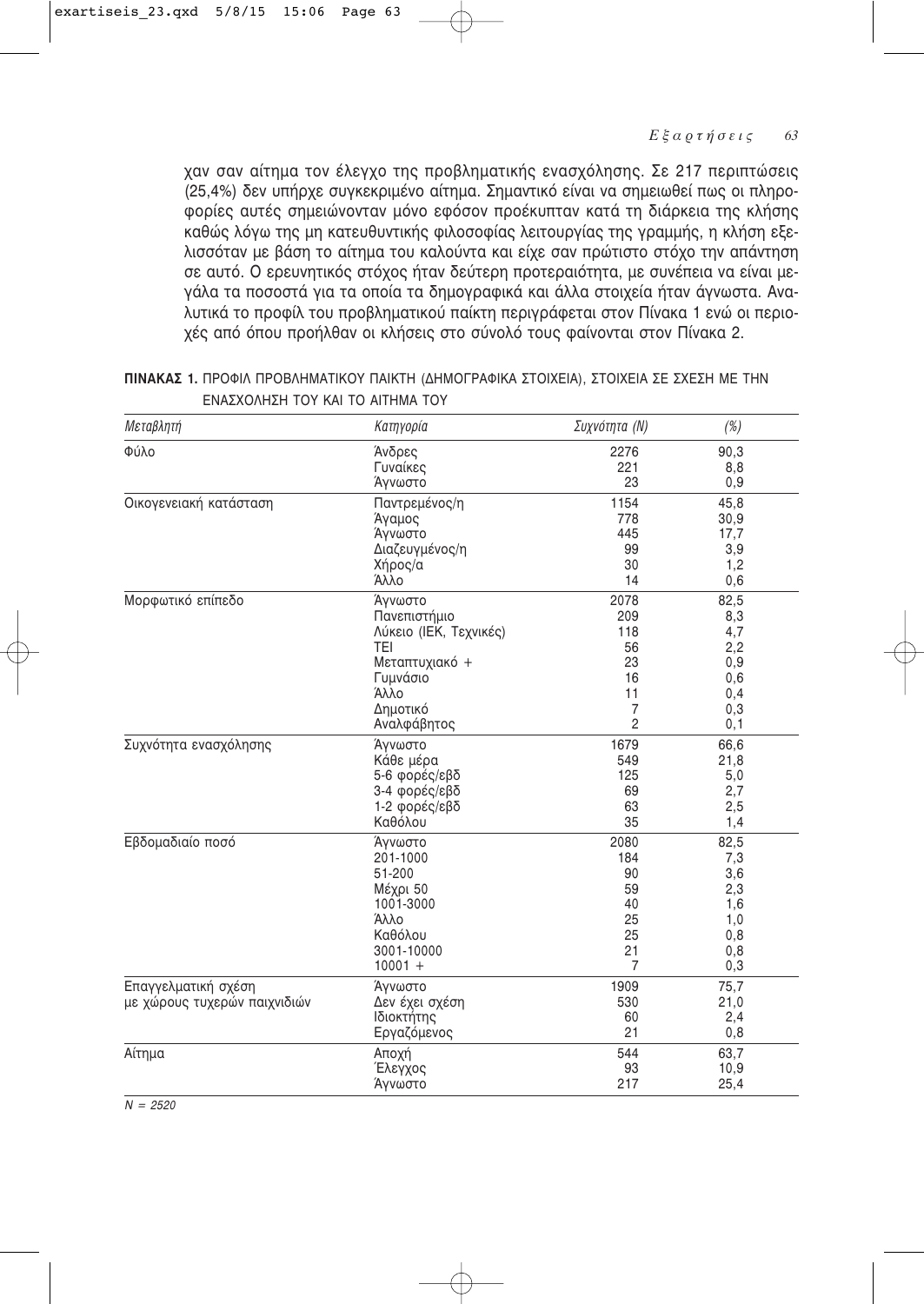#### 64  $E$ ξαρτήσεις

#### ΠΙΝΑΚΑΣ 2. ΝΟΜΟΙ ΠΡΟΕΛΕΥΣΗΣ ΤΗΛΕΦΟΝΙΚΟΝ ΚΛΗΣΕΟΝ

|                | Περιοχή Διαμονής | Συχνότητα (Ν) | (%)  |  |
|----------------|------------------|---------------|------|--|
| 1              | Αττική           | 1240          | 49,3 |  |
| $\overline{c}$ | Άγνωστο          | 314           | 12,5 |  |
| 3              | Θεσσαλονίκη      | 248           | 9,8  |  |
| 4              | Αχαΐα            | 61            | 2,5  |  |
| 5              | Λάρισα           | 50            | 2,0  |  |
| 6              | Ιωάννινα         | 32            | 1,3  |  |
| $\overline{7}$ | Ηράκλειο         | 30            | 1,2  |  |
| 8              | Χανιά            | 29            | 1,2  |  |
| 9              | Μαγνησία         | 28            | 1,1  |  |
| 10             | Δωδεκάνησα       | 28            | 1,1  |  |
| 11             | Καβάλα           | 25            | 1,0  |  |
| 12             | Σέρρες           | 24            | 1,0  |  |
| 13             | Κορινθία         | 20            | 0,8  |  |
| 14             | Ξάνθη            | 20            | 0,8  |  |
| 15             | Αργολίδα         | 19            | 0,7  |  |
| 16             | Εύβοια           | 18            | 0,7  |  |
| 17             | Τρίκαλα          | 18            | 0,7  |  |
| 18             | Επτάνησα         | 17            | 0,7  |  |
| 19             | Λακωνία          | 16            | 0,6  |  |
| 20             | Μεσσηνία         | 15            | 0,6  |  |
| 21             | Πιερία           | 14            | 0,6  |  |
| 22             | Δράμα            | 13            | 0,5  |  |
| 23             | Αρκαδία          | 13            | 0,5  |  |
| 24             | Κυκλάδες         | 13            | 0,5  |  |
| 25             | Αιτωλοακαρνανία  | 12            | 0,5  |  |
| 26             | Ηλεία            | 12            | 0,5  |  |
| 27             | Βοιωτία          | 11            | 0,5  |  |

 $N = 2520$ 

# 1β. Περιγραφή Συγγενών/ Φίλων

Στην πλειοψηφία τους τα συγγενικά και φιλικά πρόσωπα των παικτών που κάλεσαν στην τηλεφωνική γραμμή ήταν γυναίκες (82,9%). Ο μέσος όρος ηλικίας τους ήταν τα 44,4 έτη (τ.α. = 13,1) με μικρότερη ηλικία τα 17 και μεγαλύτερη ηλικία τα 80 έτη. Όπως φαίνεται αναλυτικά στον Πίνακα 3, όταν καλούσε κάποιο συγγενικό ή φιλικό πρόσωπο του παίκτη, αυτό συνήθως ήταν η σύζυγος (30,3%), η μητέρα (23,2%) ή ο αδελφός/ή (15,7%). Από αυτούς, σε 38 περιπτώσεις (2,3%), ο συγγενής ή φίλος ήταν ο ίδιος ιδιοκτήτης χώρου τυχερών παιχνιδιών, σε 15 περιπτώσεις (0,9%) ήταν εργαζόμενος χώρο τυχερών παιχνιδιών ενώ σε 1274 περιπτώσεις (78%) έγινε γνωστό μέσα από την κλήση πως δεν είχε καμία επαγγελματική σχέση με χώρους τυχερών παιχνιδιών.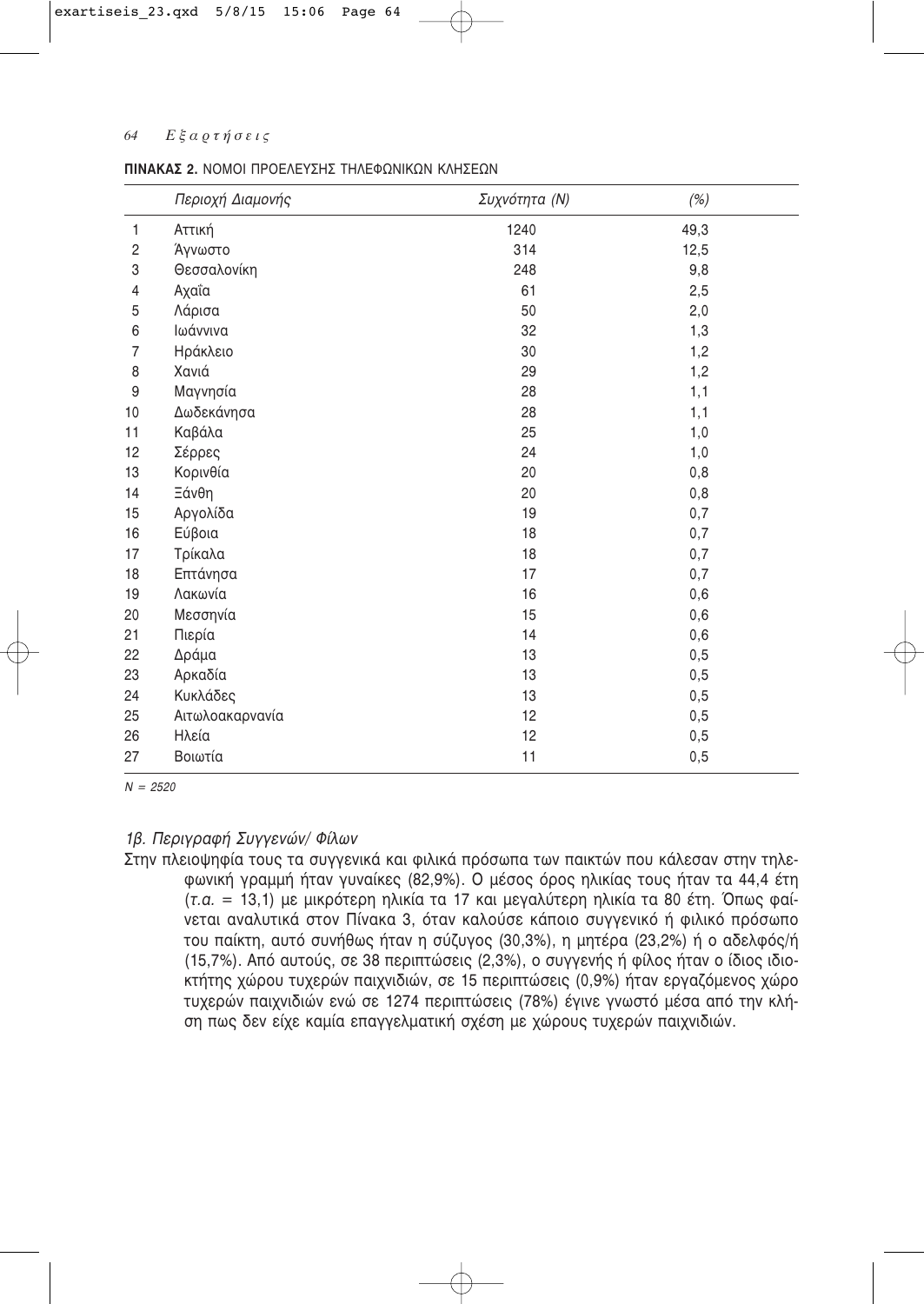| Μεταβλητή                    |                | Συχνότητα (Ν) | (%)  |
|------------------------------|----------------|---------------|------|
| Φύλο                         | Γυναίκα        | 1354          | 82,9 |
|                              | Άνδρας         | 280           | 17,1 |
| Σχέση με παίκτη              | Σύζυγος        | 495           | 30,3 |
|                              | Μητέρα         | 379           | 23,2 |
|                              | Αδερφός/η      | 257           | 15,7 |
|                              | Κόρη           | 106           | 6,5  |
|                              | Άλλο           | 103           | 6,3  |
|                              | Φίλος/η        | 71            | 4,3  |
|                              | Σύντροφος      | 83            | 5,1  |
|                              | Πατέρας        | 71            | 4,3  |
|                              | Γιος           | 38            | 2,3  |
|                              | Θείος/α        | 29            | 1,8  |
|                              | Γιαγιά/Παππούς | 2             | 0,2  |
| Επαγγελματική σχέση          | Δεν έχει σχέση | 1274          | 78,0 |
| με χώρους τυχερών παιχνιδιών | Άγνωστο        | 307           | 18,8 |
|                              | Ιδιοκτήτης     | 38            | 2,3  |
|                              | Εργαζόμενος    | 15            | 0,9  |

**ΠΙΝΑΚΑΣ** 3. ΦΥΛΟ ΣΥΓΓΕΝΙΚΟΥ Η ΦΙΛΙΚΟΥ ΠΡΟΣΩΠΟΥ, ΣΧΕΣΗ ΤΟΥ ΤΟΝ ΠΑΙΚΤΗ ΚΑΙ ΕΠΑΓΓΕΛΜΑΤΙΚΗ ΤΟΥ ΣΧΕΣΗ ΜΕ ΧΟΡΟΥΣ ΤΥΧΕΡΟΝ ΠΑΙΧΝΙΛΙΟΝ

 $N = 1634$ 

1γ. Σύγκριση Καλούντων: Παίκτες – Συγγενείς/ Φίλοι

- Για τον έλεγχο των υποθέσεων πως οι δύο τύποι καλούντων, δηλαδή οι παίκτες και τα συγγενικά ή φιλικά πρόσωπα, διαφέρουν μεταξύ τους ως προς το φύλο, την ηλικία και το αίτημά τους, χρησιμοποιήθηκαν οι έλεγχοι χ<sup>2</sup> και t-test, για τις κατηγορικές και συνεχείς μεταβλητές αντίστοιχα.
- Όπως φαίνεται στον Πίνακα 4 όπου παρουσιάζονται οι τιμές για τους ελέγχους *χ<sup>2</sup>,* οι δύο τύποι καλούντων διαφέρουν μεταξύ τους στατιστικά σημαντικά ως προς το φύλο (x<sup>2</sup> = 1114,43, *df* = 1, *N* = 2520, *p* < ,01). Οι παίκτες που καλούν στη γραμμή είναι πιο συχνά άνδρες σε σχέση με τους συγγενείς και φίλους. Επίσης οι δύο τύποι καλούντων διαφέρουν μεταξύ τους στατιστικά σημαντικά ως προς το αίτημά τους όπως αυτό αντα-Vακλάται στο χαρακτήρα της κλήσης (x<sup>2</sup> = 71,78, df = 1, N = 2520, *p* < 0,01). Με άλλα λόγια οι παίκτες που καλούν στη γραμμή ζητούν πιο συχνά πληροφορίες και όχι συμβουλευτική σε σχέση με τους συγγενείς και φίλους. Ανάλογο εύρημα δεν παρατηρήθηκε όσον αφορά το αίτημά τους για παραπομπή σε κάποιο θεραπευτικό πρόνοαμμα ή άλλη υπηρεσία (x<sup>2</sup> = 0,83, df = 1, N = 2520, p > 0,01). Οι παίκτες δεν διέφεραν στατιστικά σημαντικά από τους συγγενείς και φίλους ως προς τη συχνότητα με την οποία ζητούσαν πληροφορίες για παραπομπή σε θεραπευτικά προγράμματα ή άλλες υπηρεσίες.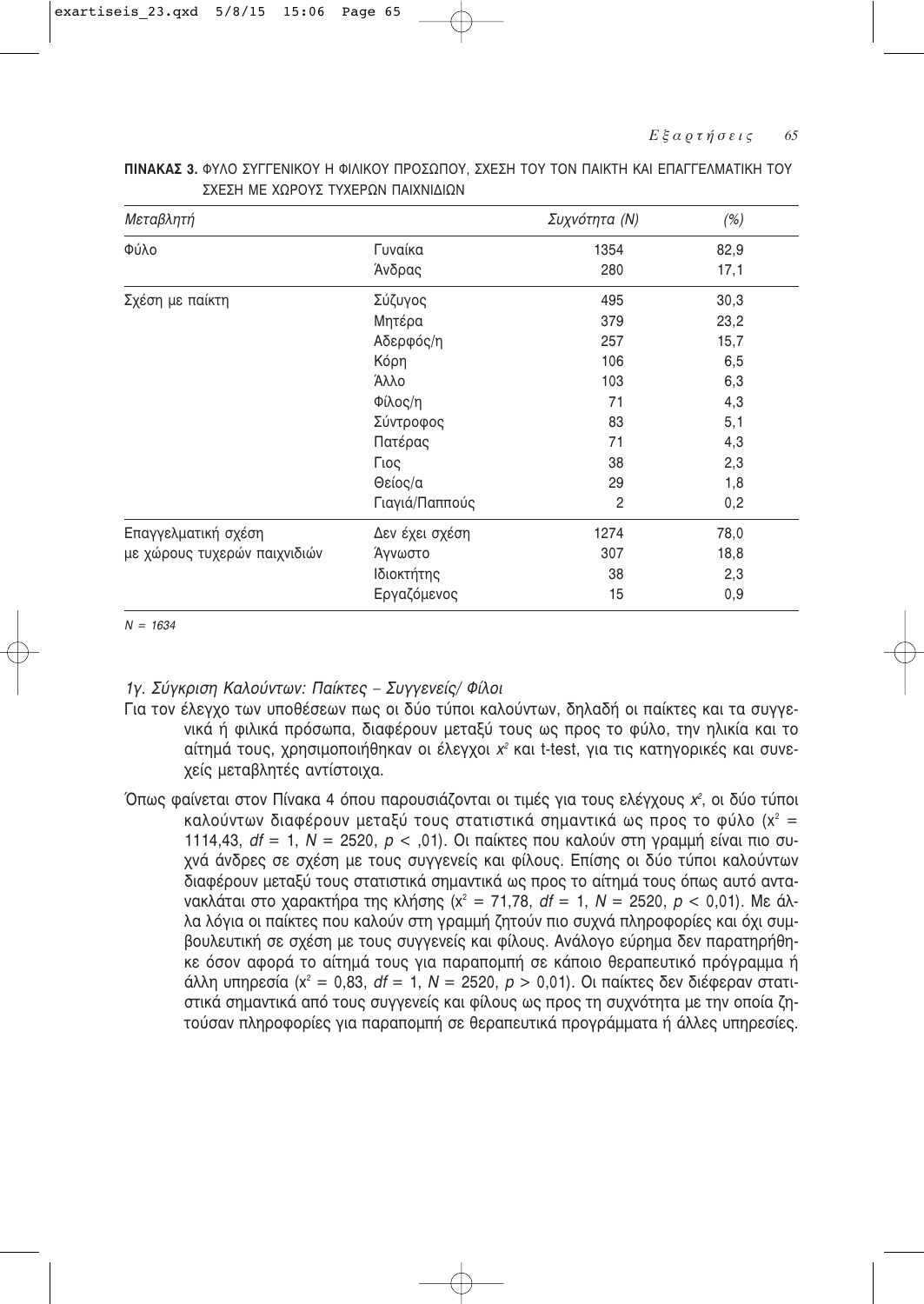| Μεταβλητή           |     |         | Καλούντες         |      |         |    |     |
|---------------------|-----|---------|-------------------|------|---------|----|-----|
|                     |     | Παίκτες | Συγγενείς & Φίλοι |      | $x^2$   | df | р   |
|                     | (N) | (%)     | (N)               | (%)  |         |    |     |
| Φύλο                |     |         |                   |      |         |    |     |
| Άνδρες              | 739 | 86,5    | 291               | 17,5 |         |    |     |
| Γυναίκες            | 114 | 13,5    | 1375              | 82,5 | 1114,43 |    | ,00 |
| Χαρακτήρας          |     |         |                   |      |         |    |     |
| Συμβουλευτική       | 545 | 63,2    | 1321              | 80,8 |         |    |     |
| Πληροφορίες         | 309 | 36,2    | 213               | 19,2 | 71,78   | 1  | ,00 |
| Εξέλιξη             |     |         |                   |      |         |    |     |
| Έγινε παραπομπή     | 597 | 69,9    | 1108              | 67,8 |         |    |     |
| Δεν έγινε παραπομπή | 257 | 30,1    | 526               | 32,2 | .83     |    | .36 |

| ΠΙΝΑΚΑΣ 4. ΈΛΕΓΧΟΣ χ <sup>2</sup> ΓΙΑ ΔΙΑΦΟΡΟΠΟΙΗΣΗ ΤΩΝ ΤΥΠΩΝ ΚΑΛΟΥΝΤΩΝ ΩΣ ΠΡΟΣ ΤΟ ΦΥΛΟ ΚΑΙ ΤΟ ΑΙΤΗΜΑ |  |  |  |  |  |  |  |
|-------------------------------------------------------------------------------------------------------|--|--|--|--|--|--|--|
| ΤΟΥΣ ΟΠΩΣ ΑΥΤΟ ΕΚΦΡΑΖΕΤΑΙ ΣΤΟ ΧΑΡΑΚΤΗΡΑ ΚΑΙ ΤΗΝ ΕΞΕΛΙΞΗ ΤΗΣ ΤΗΛΕΦΩΝΙΚΗΣ ΚΛΗΣΗΣ                        |  |  |  |  |  |  |  |

N = 2520. Ο έλεγχος στατιστικής σημαντικότητας είναι διπλός.

Επίσης, όπως φαίνεται στον Πίνακα 5, όπου παρουσιάζονται οι τιμές για τους ελέγχους t-test, οι παίκτες που καλούν στην γραμμή είναι πιο μικροί σε ηλικία (Μ.Ο. = 41,25 λεπτά, τ.α. = 11,72), σε σχέση με τους συγγενείς και φίλους (Μ.Ο. = 44,44 λεπτά, τ.α. = 13,06). Η διαφορά αυτή είναι στατιστικά σημαντική (t = 4,35, df = 1095,4, p < 0,01). Παρομοίως η διάρκεια των κλήσεων όταν αυτές προέρχονται από παίκτες (Μ.Ο. = 13,75 λεπτά, τ.α. = 10,17) είναι μικρότερη από τη διάρκεια των κλήσεων, όταν αυτές προέρχονται από συγγενείς και φίλους (Μ.Ο. = 17,18 λεπτά, τ.α. = 10,04). Η διαφορά αυτή είναι στατιστικά σημαντική (t = 8,05, df = 2515, p < 0,01).

| <b>ΠΙΝΑΚΑΣ 5.</b> ΈΛΕΓΧΟΣ Τ-ΤΕSΤ ΓΙΑ ΔΙΑΦΟΡΟΠΟΙΗΣΗ ΤΩΝ ΤΥΠΩΝ ΚΑΛΟΥΝΤΩΝ ΩΣ ΠΡΟΣ ΤΗΝ ΗΛΙΚΙΑ ΚΑΙ |  |  |  |  |  |  |  |
|-----------------------------------------------------------------------------------------------|--|--|--|--|--|--|--|
| ΤΟ ΑΙΤΗΜΑ ΤΟΥΣ. ΟΠΩΣ ΑΥΤΟ ΕΚΦΡΑΖΕΤΑΙ ΣΤΗΝ ΔΙΑΡΚΕΙΑ ΤΗΣ ΤΗΛΕΦΩΝΙΚΗΣ ΚΛΗΣΗΣ.                    |  |  |  |  |  |  |  |

| Μεταβλητή       | M.O.  | т.а.  |         | df      | р    |
|-----------------|-------|-------|---------|---------|------|
| Ηλικία καλούντα |       |       |         |         |      |
| Παίκτες         | 41,24 | 11,72 | $4,35*$ | 1095.4* | 0,00 |
| Συγγενείς/Φίλοι | 44.44 | 13,06 |         |         |      |
| Διάρκεια κλήσης |       |       |         |         |      |
| Παίκτες         | 13,75 | 10,04 | 8.05    | 2515    | 0,00 |
| Συγγενείς/Φίλοι | 17,18 | 10,17 |         |         |      |

N = 2520. Ο έλεγχος στατιστικής σημαντικότητας είναι διπλός

\* Οι τιμές για t και df προσαρμόστηκαν γιατί η υπόθεση της ισότητας των διασπορών δεν ίσχυε.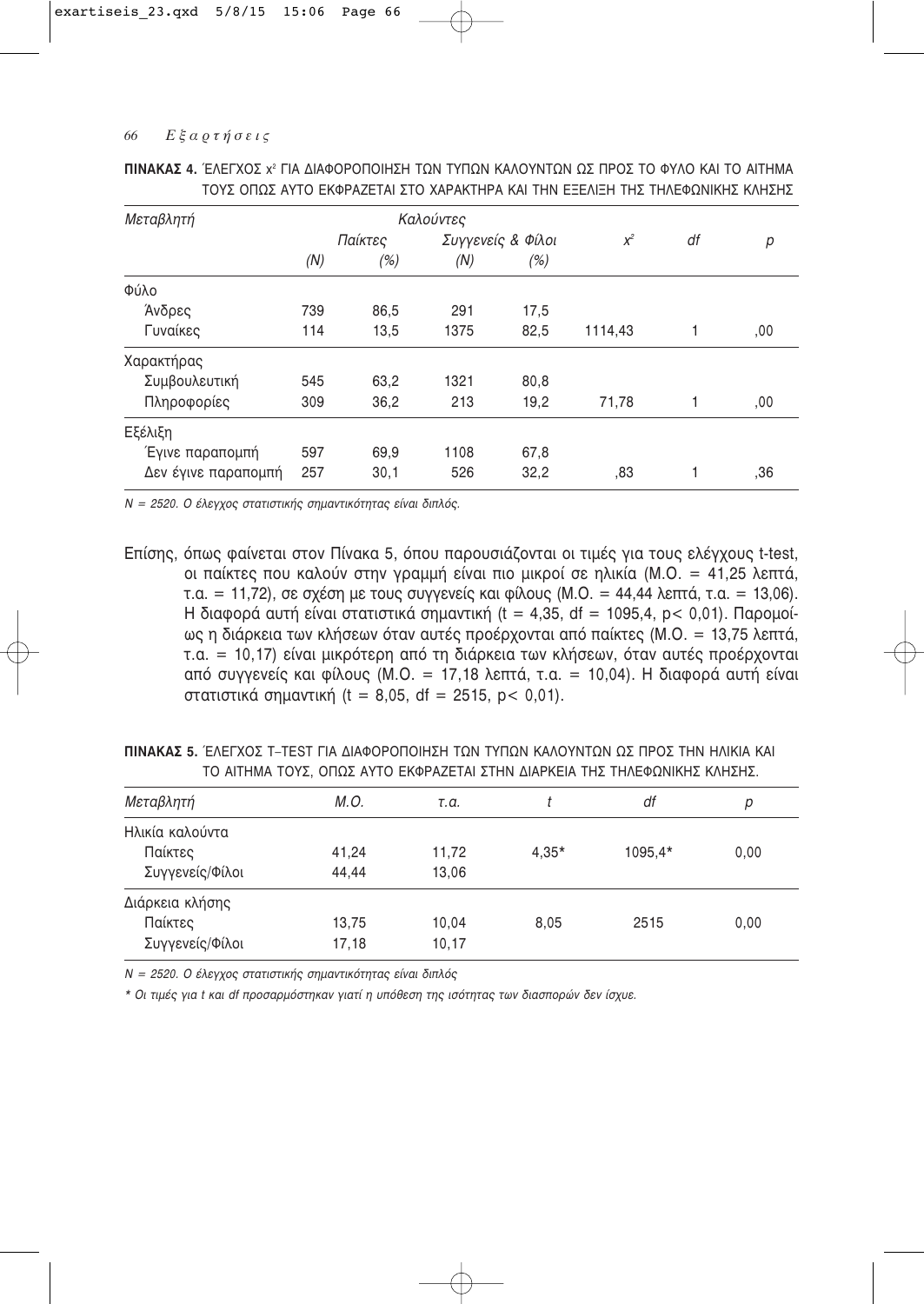#### 2. ΑΙΤΗΜΑΤΑ ΚΑΙ ΒΟΗΘΗΤΙΚΟΙ ΠΑΡΑΓΟΝΤΕΣ

2.α Παίκτες – Λόγοι επικοινωνίας και συμβουλευτική προσέγγιση

- Ένας από τους πιο συνηθισμένους λόγους επικοινωνίας των προβληματικών παικτών αφορούσε στην έκφραση και αποσαφήνιση ενός γεγονότος σχετικού με το ενδεχόμενο της απόφασης για αποχή. Ακόμα και όταν υπήρχε αίτημα για αποχή, αυτό εκφραζόταν ως για «μαγικό» πέρασμα στην απεξάρτηση. Η ανταπόκριση του συμβούλου από τη σκοπιά του ρεαλιστή, λαμβάνοντας υπόψη την αμφιθυμία που χαρακτηρίζει τον παίκτη ήταν βοηθητική. Η ενημέρωση για την ανάγκη ρεαλιστικής και κατά συνέπεια επιτεύξιμης στοχοθεσίας, φάνηκε πως ήταν σημαντικός βοηθητικός παράγοντας. Επιπλέον, η χρήση των τεχνικών της ενεργητικής ακρόασης, της σύνοψης περιεχομένου και της αντανάκλασης συναισθήματος βοηθούσε στην δημιουργία κλίματος εμπιστοσύνης.
- Άλλος συχνός λόγος επικοινωνίας αφορούσε στη διευκρίνιση της έννοιας της εμμονικής συμπεριφοράς και η διαπραγμάτευση του ελέγχου του τζόγου από τον παίκτη. Σε αυτές τις περιπτώσεις δίνονταν εξηγήσεις της σημασίας της προβληματικής ενασχόλησης. Η χρήση τεχνικών σύνοψης περιεχομένου και αντανάκλασης συναισθήματος ήταν βοηθητικές, για την αποκάλυψη δυσλειτουργικών πεποιθήσεων σχετιζόμενων με τον τζόγο όπως: «παίζω για να βγάλω χρήματα και να πληρώσω τα χρέη μου», «σήμερα θα παίξω διαφορετικά», «είναι η τυχερή μου μέρα, το νιώθω», «αφού δεν κέρδισα τις προηγούμενες φορές, τώρα θα έχω σίγουρη νίκη...». Σε αυτό το σημείο βοηθούσε η διαπραγμάτευση εναλλακτικών τρόπων αντίληψης της πραγματικότητας και δινόταν ιδιαίτερη έμφαση στην επεξήγηση της έννοιας του φαύλου κύκλου του «κυνηγιού των χαμένων». (Lesieur 1984).
- Συχνό αίτημα από την πλευρά των παικτών ήταν το να μπορέσουν να παίξουν υπεύθυνα. Σε αυτές τις περιπτώσεις δίνονταν πληροφορίες σχετικά με το ότι κάποιος παίζει υπεύθυνα και με έλεγχο όταν μπορεί να εστιάσει στον ψυχαγωγικό χαρακτήρα του παιχνιδιού, έχοντας γνώση ότι πρόκειται για μια δραστηριότητα χωρίς οικονομικό στόχο και με χαμηλού βαθμού ρίσκο. Ψυχοεκπαιδευτικά, γινόταν σαφές πως κάποιος παίζει υπεύθυνα όταν μπορεί να αποχωρεί από το παιχνίδι όταν κερδίζει, όταν θέτει και τηρεί ένα αυστηρό χρονικό και χρηματικό όριο και όταν δεν ασχολείται με τον τζόγο για να ξεφύγει από τα αρνητικά του συναισθήματα. Παράλληλα τονιζόταν πως κάποιος που έχει εγκαθιδρύσει εξαρτητική σχέση με τα τυχερά παιχνίδια θα μπορέσει να επιστρέψει στο υπεύθυνο παιχνίδι δύσκολα και σίγουρα μόνο μέσα από τη θεραπεία (Blaszczynski 2003)
- Τέλος, αίτημα των παικτών ήταν η αναζήτηση τρόπων για τη διαχείριση της επιθυμίας για παιχνίδι και τη διατήρηση της αποχής. Όπως φάνηκε, ήταν ωφέλιμη η πληροφόρηση για τα χαρακτηριστικά της έντονης επιθυμίας - παρόρμησης για τζόγο και η παρομοίωση της σαν μια αντίδραση που αυξάνεται σταδιακά σε ένταση, φτάνει σε κορύφωση και μετά καταλαγιάζει όπως ένα κύμα του ωκεανού. Οι παρεμβάσεις που προτείνονταν στηρίζονταν στο μοντέλο της πρόληψης υποτροπής (Marlatt & Gordon 1985). Σύμφωνα με αυτό το μοντέλο, το άτομο εκπαιδεύεται να προσδιορίσει τις καταστάσεις υψηλού κινδύνου για να τις θέτει υπό έλεγχο, δηλαδή να αναγνωρίζει και να αποφεύγει ή να τροποποιεί τα γεγονότα που πυροδοτούν την ενασχόληση με τον τζόγο. Τέτοιες καταστάσεις ή γεγονότα μπορεί να είναι η φυσική παρουσία του ατόμου σε περιβάλλον που υπάρχουν τυχερά παιχνίδια, η διαθεσιμότητα και διαχείριση χρημάτων στην καθημερινότητα του ή η συναναστροφή με άτομα εθισμένα. Για παράδειγμα, η είσοδος σε ένα καζίνο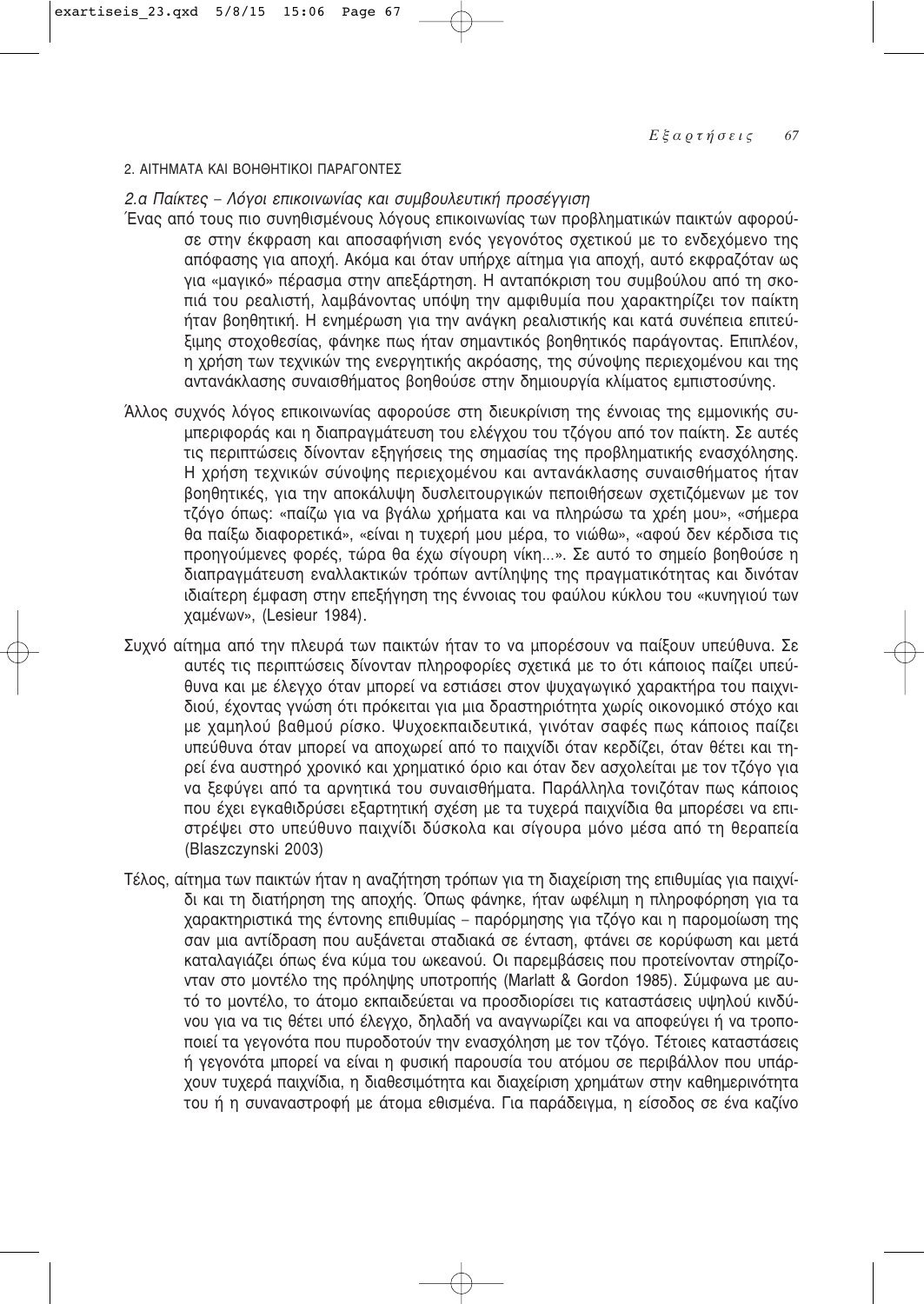μπορεί να προκαλέσει σκέψεις και συναισθήματα σχετιζόμενα με τον τζόγο (LaBrie et al. 2008). Επίσης γινόταν σαφές πως όσα περισσότερα χρήματα μπορεί να διαθέσει το άτομο, τόσο αυξάνονται οι πιθανότητες να παίξει (Ladouceur & Lachance 2007).

Έτσι, για τη διατήρηση της αποχής βοηθητικό ήταν να προτείνεται στον παίκτη η οργάνωση εναλλακτικών δραστηριοτήτων πριν ακόμα έρθει αντιμέτωπος με την επιθυμία να παίξει (Hodgins, et al. 2004; Ladouceur & Lachance 2007), όπως επίσης και η δημιουργία και χρήση καρτών στις οποίες αναγράφονται οι αρνητικές συνέπειες του τζόγου και KIVNTOΠΟΙΝΤΙΚές εκφράσεις (Ladouceur & Lachance 2007). Συμπληρωματικά, ο παίκτης ενθαρρυνόταν να αναλογίζεται και να θέτει εκ νέου σε εφαρμογή τις δεξιότητες που είχε χρησιμοποιήσει στο παρελθόν για τη διαχείριση της αποχής.

# 2.β. Συγγενείς – Λόγοι επικοινωνίας και συμβουλευτική προσέγγιση

- Αναλύοντας τα αιτήματα από την πλευρά των συγγενικών προσώπων, μεγάλος αριθμός εξέφραζε αμφιθυμία σχετικά με την οικονομική συνεισφορά στα χρέη που είχαν δημιουργηθεί από τον τζόγο. Σε αυτές τις περιπτώσεις οι τεχνικές της ενεργητικής ακρόασης, της σύνοψης περιεχομένου και της πρόκλησης, κάνοντας αναφορά στην αντίφαση του να κρατώ στάση αντίθεσης στον τζόγο από τη μια και να διευκολύνω τον εξαρτημένο παίκτη όσον αφορά τις οικονομικές συνέπειες που έχει ο τζόγος στη ζωή του, ήταν πολύ βοηθητικό. Με αυτό τον τρόπο ο φίλος ή συγγενής αντιλαμβανόταν τον μηχανισμό της οικονομικής συντήρησης της εξάρτησης που ουσιαστικά λειτουργούσε ως εμπόδιο στην ανάληψη προσωπικής ευθύνης από τον παίκτη.
- Συχνό αίτημα των συγγενικών προσώπων αποτελούσε η αναζήτηση τρόπων διαχείρισης της εσωτερικής δυναμικής του οικογενειακού συστήματος, ώστε να πειστεί ο παίκτης ότι η ενασχόλησή του είναι προβληματική και να αναζητήσει βοήθεια. Στα αιτήματά αυτά, οι σύμβουλοι απαντούσαν χρησιμοποιώντας εργαλεία και τεχνικές που διευκόλυναν την άμεση και σαφή έκφραση των αρνητικών συναισθημάτων, της έντασης και του θυμού. Παράλληλα προέτρεπαν χρήση του πρώτου ενικού προσώπου «εγώ αισθάνομαι» και όχι «εσύ με κάνεις να αισθάνομαι», καθώς επίσης καθοδηγούνταν στην αποφυγή των μεγάλων απαιτήσεων και της επικριτικής στάσης, αυξάνοντας με αυτόν τον τρόπο τις πιθανότητες η επικοινωνία με τον προβληματικό παίκτη να έχει λιγότερη ένταση.
- Πολύ συχνά στα αιτήματα τους οι συγγενείς και φίλοι παρουσίαζαν τον προβληματικό παίκτη σαν έναν άρρωστο, έναν ασθενή που αρνείται τη θεραπεία. Η ενημέρωσή τους για τη φύση της προβληματικής ενασχόλησης με τα τυχερά παιχνίδια, τους βοηθούσε να κατανοήσουν τη συμπεριφορά του ατόμου καλύτερα και να την αντιληφθούν όχι ως ασθένεια, αλλά ως παθολογική επιλογή για τη διαχείριση αρνητικών συναισθημάτων και καταστάσεων. Η συγκεκριμένη οπτική γωνία συνεπάγεται ενεργή συμμετοχή του ατόμου στη διαχείριση της ζωής του και της απόφασής του για αποχή από τα τυχερά παιχνίδια ή όχι.
- Τέλος, πολλοί συγγενείς ή φίλοι ανέφεραν «Δεν με ενδιαφέρει ο εαυτός μου, εγώ εκείνον θέλω να σώσω». Βοηθητική σε αυτά τα αιτήματα ήταν η προτροπή για εστίαση στην προσωπική φροντίδα και αυτοπροστασία του παίκτη.

# *2.γ. Κοινά αιτήματα παικτών και συγγενών*

Τόσο στις κλήσεις των ίδιων των παικτών όσο και στις κλήσεις των συγγενών και φίλων, παρουσιαζόταν έντονη η ανάγκη για προσδιορισμό έννοιας της εξάρτησης, για εντοπισμό και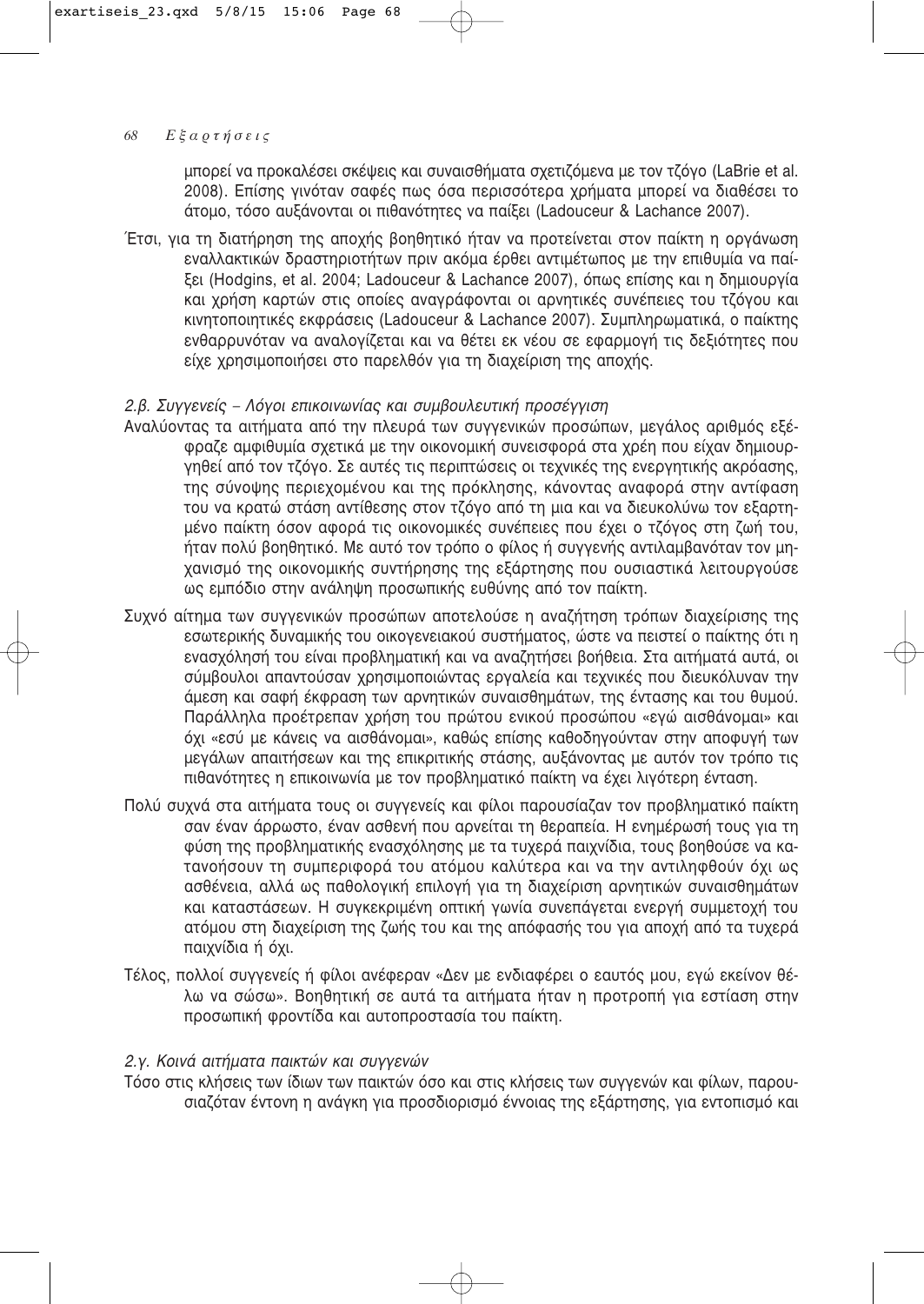επεξεργασία των χαρακτηριστικών της και διάγνωση. Στα αιτήματα διάγνωσης, γινόταν σαφές πως δεν είναι δυνατό να νίνει δια μέσω τηλεφώνου. Ωστόσο νινόταν αναφορά στα χαρακτηριστικά της εξάρτησης και δινόταν ιδιαίτερη έμφαση στο διαχωρισμό του εαυτού, της προσωπικότητας δηλαδή του εξαρτημένου από την επιρροή που η προβληματική σχέση με τα τυχερά παιχνίδια ασκεί στην συμπεριφορά του. Γινόταν σαφές πως η εξαρτητική συμπεριφορά είναι μια συμπεριφορά – κάτι που το άτομο κάνει – και <u>όχι μια ένδειξη της προσωπικότητας του – κάτι που το άτομο είναι (Parks, et al. 2004).</u> Ο διαχωρισμός του εαυτού από το πρόβλημα αποσκοπούσε στο να αντιληφθεί ο καλών πως μπορεί να επιλέξει την συμπεριφορά του και να την αλλάξει ή να προσδοκά κάτι τέτοιο από τον προβληματικό παίκτη (Zimmerman & Dickerson 1996).

Ένα άλλο κοινό αίτημα των παικτών και των φίλων και συγγενών ήταν η αναζήτηση τρόπων επίλυσης του προβλήματος. Σε αυτό η γραμμή απαντούσε στοχεύοντας στην άρση του αισθήματος αδιεξόδου από τη μια, καθιστώντας σαφές πως λύση υπάρχει, τονίζοντας όμως πως δεν πρόκειται για λύση που θα εξαφανίσει το πρόβλημα με μιας. Με άλλα λόγια γινόταν ενστάλαξη ελπίδας, κινητοποίηση για αναζήτηση θεραπείας και ενημέρωση για τα δημόσια θεραπευτικά προγράμματα απεξάρτησης από τα τυχερά παιχνίδια. Σε κάθε περίπτωση η διαδικασία της ενημέρωσης δεν εξαντλούνταν σε στείρες υποδείξεις αλλά το άτομο ενθαρρύνονταν να αναζητήσει ενίσχυση για προσωπική αλλαγή όταν είναι έτοιμο (Ivey, Gluckstern & Bradford 1992).

#### ΣΥΜΠΕΡΑΣΜΑΤΑ

- Με την συγκεκριμένη έρευνα, θελήσαμε να καταστήσουμε κατανοητά τα χαρακτηριστικά των ατόμων που καλούν στην τηλεφωνική γραμμή υποστήριξης και συμβουλευτικής για τα τυχερά παιχνίδια 1114, για να ζητήσουν βοήθεια για τον εαυτό τους ή για κάποιο φιλικό ή συγγενικό τους πρόσωπο. Όπως φάνηκε από το σύνολο των κλήσεων ανεξάρτητα από το ποιος καλεί, οι παίκτες είναι στην πλειοψηφία τους άνδρες (90,3%), παντρεμένοι (45,8%), πανεπιστημιακής εκπαίδευσης (8,3%), οι οποίοι παίζουν κάθε μέρα (21,8%), και ξοδεύουν σε εβδομαδιαία βάση 200 έως 1000 ευρώ, ενώ η ηλικία τους είναι κατά μέσο όρο τα 41 έτη. Τα στοιχεία αυτά συνάδουν με τα στοιχεία από τη διεθνή βιβλιογραφία (Nalpas, et al. 2011; Wiebe & Cox 2001), καθώς και με τα στοιχεία που έχουν δημοσιευτεί στο παρελθόν από το πρόγραμμα θεραπείας για τα τυχερά παιχνίδια ΚΕΘΕΑ ΆΛΦΑ (Λύκουρας & Δουζένης 2010; Πάριος 2010).
- Βλέπουμε λοιπόν πως ο πληθυσμός των καλούντων παικτών που απευθύνονται για βοήθεια στη γραμμή 1114, δεν διαφέρει από το προφίλ των εξαρτημένων από τυχερά παιχνίδια που έχει ήδη αναζητήσει θεραπεία. Παρουσιάζει όμως σημαντικές διαφορές σε σχέση με τον πληθυσμό εξαρτημένων από ουσίες ατόμων. Εθνικά ερευνητικά στοιχεία για το προφίλ των εξαρτημένων στο Βέλγιο ή στη Γαλλία, καταδεικνύουν πως ο μέσος εξαρτημένος από ουσίες είναι συνήθως μικρότερος από 30 ετών, απόφοιτος Λυκείου και χωρίς σχέση ή δική του οικογένεια (Rigod, et al. 2011). Ο χρήστης ουσιών είναι και πάλι πιο συχνά άνδρας όμως το ποσοστό των γυναικών εξαρτημένων είναι κατά μέσο όρο γύρω στο 25% (Colpaert, et al. 2009). Το ίδιο προφίλ εξαρτημένων από ουσίες απορρέει και από τις ετήσιες εκθέσεις του Εθνικού Κέντρου Τεκμηρίωσης και Πληροφόρησης για τα Ναρκωτικά (Ε.Κ.ΤΕ.Π.Ν.) στην Ελλάδα (2010; 2013). Η γνώση για το ειδικό δημογραφικό προφίλ των εξαρτημένων από τυχερά παιχνίδια ατόμων, θα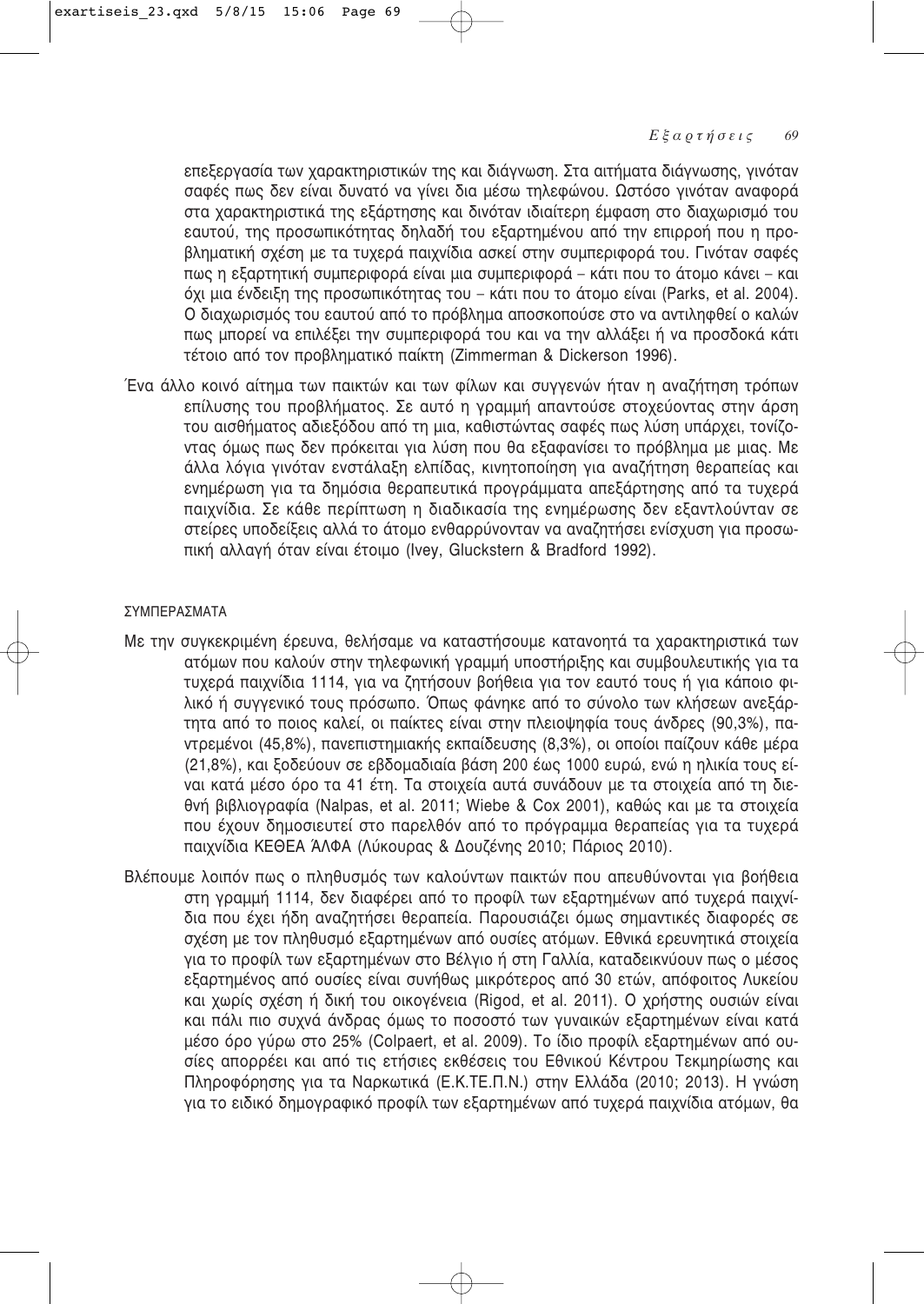μπορούσε να αξιοποιηθεί για την συγκεκριμενοποίηση της θεραπείας, ώστε να εξυπηρετεί καλύτερα τις ανάγκες και τα χαρακτηριστικά τους. Θα μπορούσε επίσης να λειτουργήσει βοηθητικά για την πιο στοχευμένη γνωστοποίηση των υπηρεσιών που απευθύνονται σε αυτούς.

- Στην ερευνητική μας προσπάθεια υποθέσαμε πως ανάλογα με το αν η βοήθεια που ζητείται είναι για τον εαυτό ή για κάποιον άλλο, τα χαρακτηριστικά των καλούντων θα διαφέρουν. Τα αποτελέσματα έδειξαν πως πράγματι οι καλούντες διαφέρουν μεταξύ τους οτατιστικά σημαντικά ως προς το φύλο, την ηλικία και το αίτημά τους. Οι παίκτες που καλούν στη γραμμή είναι πιο συχνά άνδρες από ότι οι συγγενείς και φίλοι, ενώ οι συγγενείς και φίλοι είναι πιο συχνά γυναίκες. Επίσης, οι παίκτες που καλούν στη γραμμή είναι πιο μικροί σε ηλικία σε σχέση με τους συγγενείς και φίλους. Τέλος, υπάρχει στατιστικά σημαντική διαφοροποίηση στο αίτημα των δύο τύπων καλούντων. Οι κλήσεις των παικτών διαρκούν λιγότερο ενώ είναι πιο πιθανό να ζητήσουν μόνο πληροφορίες σε σχέση με τους συγγενείς και φίλους. Ωστόσο στην πλειοψηφία των περιπτώσεων και οι δύο κατηγορίες καλούντων ζητούν συμβουλευτική.
- Η διαφοροποίηση ως προς το φύλο μπορεί να εξηγηθεί από το γεγονός πως οι παίκτες είναι στην συντριπτική τους πλειοψηφία άνδρες, καθώς επίσης και από το γεγονός πως από το υποστηρικτικό περιβάλλον των παικτών, εκείνοι που ενεργοποιούνται και καλούν πιο συχνά είναι οι σύζυγοι, οι μητέρες και οι αδελφές τους. Η διαφοροποίηση ως προς την ηλικία μπορεί να αποδοθεί στο ότι συχνά καλούν τα άτομα της πατρικής οικογένειας του παίκτη όπως οι γονείς και τα μεγαλύτερα αδέλφια. Ωστόσο, επειδή στην πλειοψηφία τους οι παίκτες είναι παντρεμένοι και οι σύζυγοί τους είναι η πιο συχνά εμφανιζόμενη κατηγορία συγγενικού ή φιλικού προσώπου, αυτή η διαφοροποίηση δεν ήταν τόσο αναμενόμενη και θα άξιζε τον κόπο να διερευνηθεί περισσότερο μελλοντικά. Τέλος η διαφοροποίηση ως προς το τη διάρκεια της κλήσης θα μπορούσε να σημαίνει πως οι συγγενείς χρειάζονται περισσότερο χρόνο για να αποφορτιστούν και να πάρουν απαντήσεις στο αίτημά τους σε σχέση με την εξάρτηση. Οι παίκτες από την άλλη είναι γνώστες της κατάστασης την οποία βιώνουν και το αίτημά τους είναι πιο συγκεκριμένο. Έτσι ενώ και αυτοί στην πλειοψηφία τους ζητούν συμβουλευτική, είναι πιο πιθανό από ότι οι συγγενείς και φίλοι να ζητήσουν μόνο πληροφορίες για τους φορείς όπου μπορούν να ξεκινήσουν θεραπεία.
- Σημαντικό κομμάτι της συγκεκριμένης εργασίας ήταν να περιγραφούν τα αιτήματα των δύο τύπων καλούντων, και να εξαχθούν οι κοινοί και οι ιδιαίτεροι κινητοποιητικοί και βοηθητικοί παράγοντες. Η ανάλυση με βάση τα ημερολόγια και τις συναντήσεις εποπτείας έδειξε πως οι καλούντες διέφεραν σε ένα βαθμό ως προς το αίτημά τους, όμως κοινή βασική ανάγκη τους ήταν τόσο να προσδιορίσουν το τι σημαίνει εξάρτηση, σε βαθμό που αυτό πολλές φορές εκφραζόταν σαν ανάγκη διάγνωσης από τηλεφώνου, όσο και να επιλύσουν το πρόβλημα άμεσα και τις πιο πολλές φορές με έναν «άκοπο τρόπο». Οι βοηθητικές παρεμβάσεις σε αυτές τις περιπτώσεις συνέκλιναν στο να υπάρξει πληροφόρηση γύρω από την εξαρτητική συμπεριφορά και να δοθεί το μήνυμα πως για να επιλυθεί το πρόβλημα χρειάζεται να γίνει μια νέα προσπάθεια, με διαφορετικό τρόπο.
- Οι καλούντες ανέφεραν και πιο εξειδικευμένα αιτήματα που αντανακλούσαν το αν ήταν παί-ΚΤες ή φίλοι και συγγενείς. Έτσι τα αιτήματα των παικτών είχαν να κάνουν με το αν θα αποφασίσουν να ξεκινήσουν την προσπάθεια για αποχή, αν μπορούν να ελέγξουν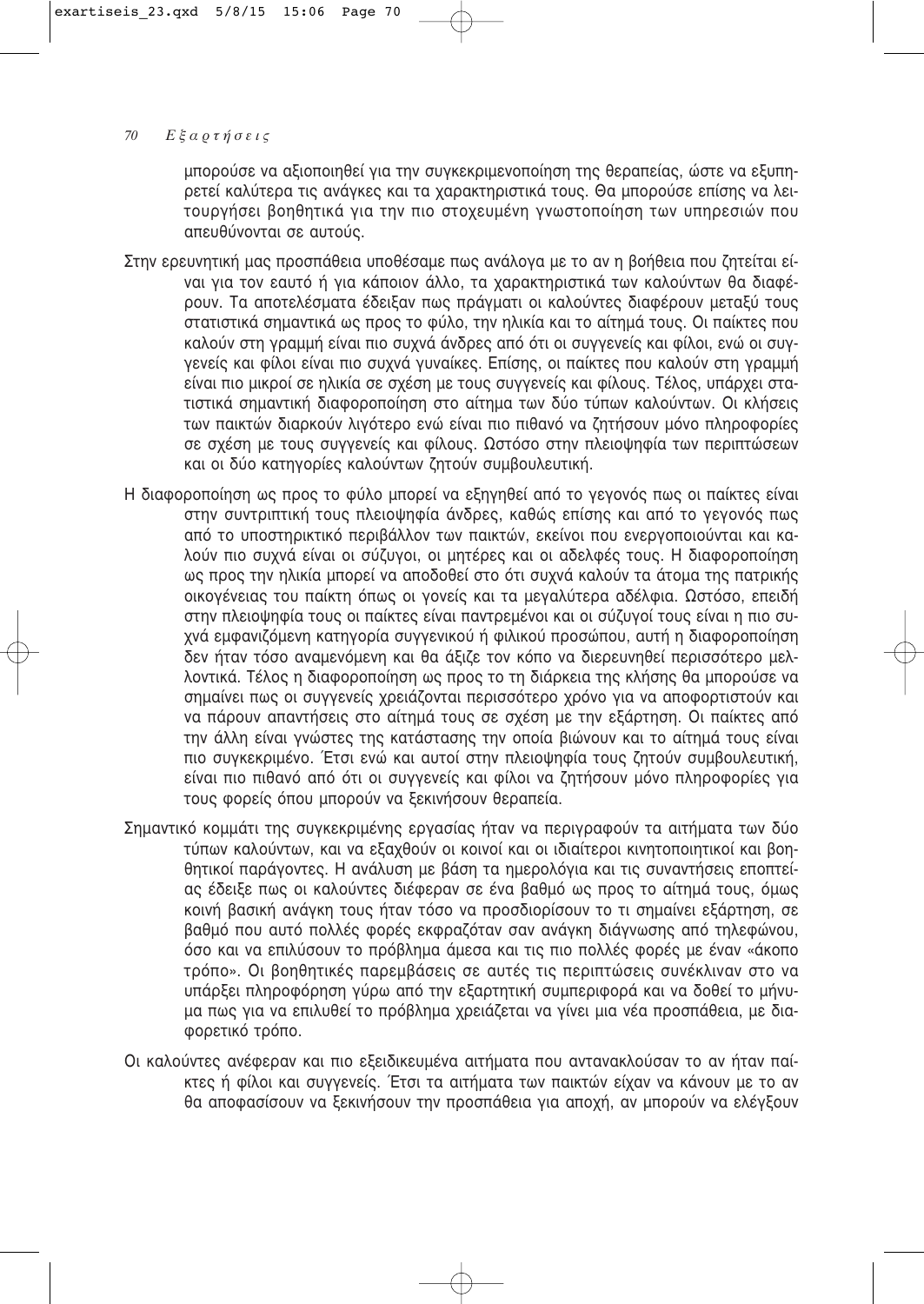την εμπλοκή τους στο παιχνίδι ή όχι, αν μέσα από τη θεραπεία θα μπορέσουν να επανακτήσουν τον έλεγχο στο παιχνίδι και τέλος στην περίπτωση που είχαν αποφασίσει πως θέλουν να απέχουν, πως θα μπορέσουν να διαχειριστούν την έντονη επιθυμία τους για τζόγο. Σημαντικός βοηθητικός παράγοντας σε αυτές τις περιπτώσεις ήταν η άμεση σύνδεση του συμβούλου με την κατάσταση που βρισκόταν ο παίκτης όσον αφορά την συνειδητοποίηση του προβλήματος, και η ανάδειξή της. Καίριο επίσης για την ενεργοποίησή τους ήταν να πληροφορηθούν για την ουτοπική προοπτική ανάκτησης του ελέγχου καθώς επίσης και να διερευνηθεί ο τρόπος με τον οποίο εγκλωβίζονται στον φαύλο κύκλο του παιχνιδιού.

- Τα ειδικά αιτήματα των υποστηρικτικών ατόμων, είχαν να κάνουν με την αμφιθυμική τους στάση απέναντι στην εξάρτηση και την οικονομική συνεισφορά στα χρέη των παικτών, την βοήθεια στο πως να διαχειριστούν καλύτερα την δυναμική της οικογένειας ή της παρέας, και την αναζήτηση τρόπων ώστε να κάνουν τον παίκτη να αποδεχθεί πως υπάρχει πρόβλημα και να κινητοποιηθεί να αναζητήσει βοήθεια. Σε αυτές τις περιπτώσεις, βασικός βοηθητικός παράγοντας ήταν η ξεκάθαρη στάση του φίλου ή συγγενή απένα-Vτι στην εξαρτητική συμπεριφορά και η εισαγωγή ορίων σε σχέση με αυτή.
- Η συγκεκριμένη εργασία αποτέλεσε μια προσπάθεια να περιγραφούν τα χαρακτηριστικά του πληθυσμού που αντιμετωπίζει δυσκολία με τα τυχερά παιχνίδια και είναι στο στάδιο της αναζήτησης βοήθειας. Έλαβε χώρα παράλληλα με την ανάπτυξη του μοντέλου λειτουργίας της γραμμής τηλεφωνικής υποστήριξης και τηλεσυμβουλευτικής 1114. Τα αποτελέσματα δημοσιεύονται με στόχο να επιδράσουν στον σχεδιασμό και την υλοποίηση δομών που θα απευθύνονται σε αυτόν τον πληθυσμό. Μελλοντικές ερευνητικές προσπάθειες θα ήταν σκόπιμο να αυξήσουν των αριθμό των συλλεγόμενων δημογραφικών στοιχείων και να συστηματοποιήσουν την συμπλήρωσή τους, ώστε το προφίλ των καλούντων να γίνει πιο πλήρες. Επιπρόσθετα, η μεθοδολογία της έρευνας δράσης (Cohen, et al. 1994) θα μπορούσε να αξιοποιηθεί για την πιο τεκμηριωμένη ανάδειξη των παραγόντων που κινητοποιούν και απαντούν στο αίτημα του καλούντα στην τηλεφωνική συμβουλευτική διαδικασία, εμπλουτίζοντας τις θεωρίες πάνω στην οποία βασίζεται το συμβουλευτικό πρωτόκολλο.

# Βιβλιογραφία

- Blaszyczynski, A., (2003). Τζόγος Ξεπερνώντας το πάθος για τα τυχερά παιχνίδια Ένας οδηγός αυτοβοηθείας. Αθήνα, Ελληνικά Γράμματα.
- Cohen, L., Manion, L., & Morrison, K. (1994). Research methods in education. London and New York: Routledge.
- Felthman, C. & Horton, I. (2006). The Sage Handbook of Counseling and Psychotherapy. (Eds.). London: Sage Publication Ltd
- Feltham, C. & Dryden W. (2006). Brief Counseling: A Practical Integrative Approach. England, Open University Press
- Ε.Κ.ΤΕ.Π.Ν. (2010). Ετήσια Έκθεση για την Κατάσταση του Προβλήματος των Ναρκωτικών και των Οινοπνευματωδών στην Ελλάδα το 2010. Αθήνα: ΕΠΙΨΥ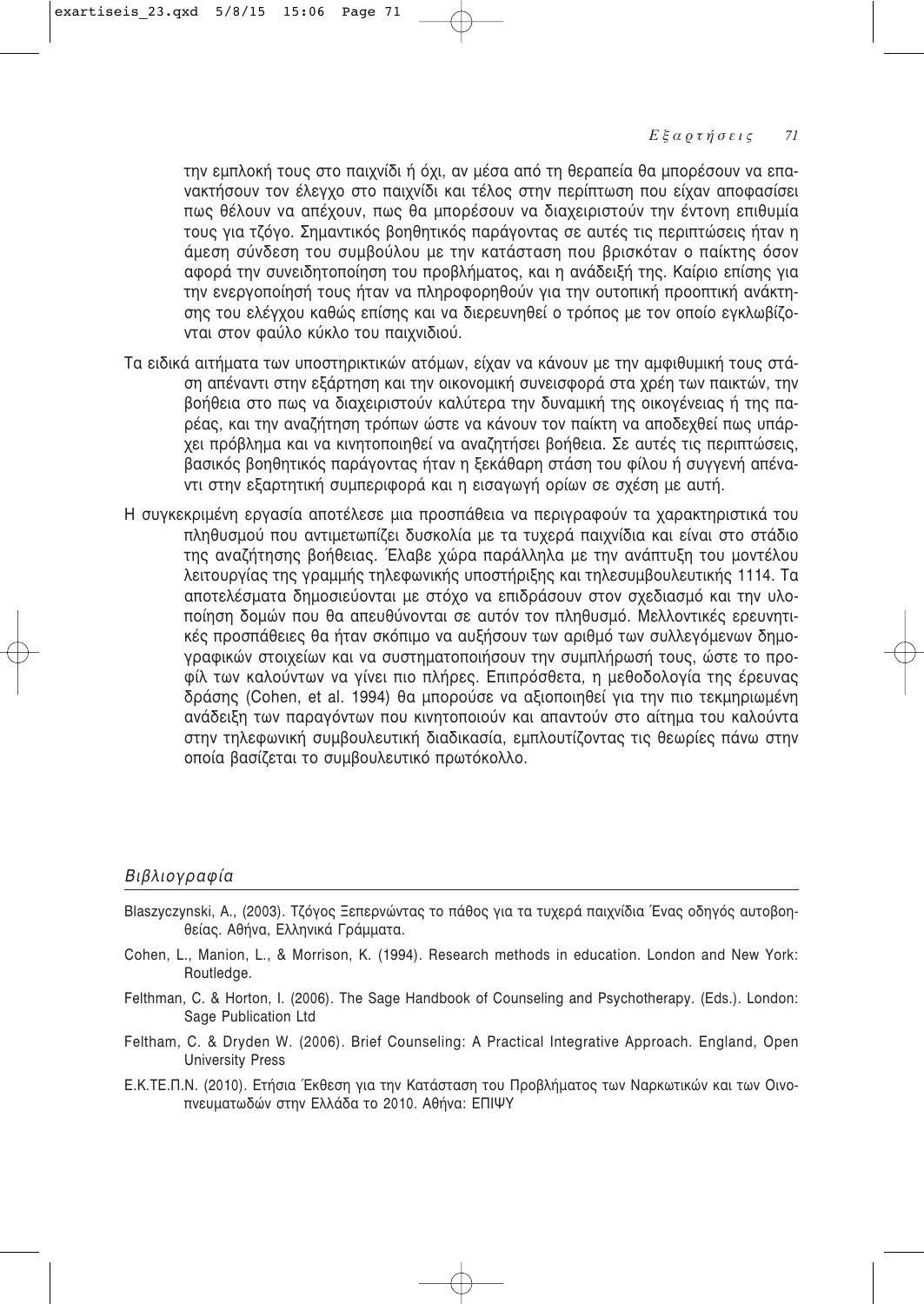- Ε.Κ.ΤΕ.Π.Ν. (2013). Ετήσια Έκθεση για την Κατάσταση του Προβλήματος των Ναρκωτικών και των Οινοπνευματωδών στην Ελλάδα το 2013. Αθήνα: ΕΠΙΨΥ
- Grant, J. E. & Potenza, M. N. (2004). Pathological Gambling: A clinical Guide to Treatment. (Eds.), Washington: American Psychiatric Publishing.
- Hodgins, D. C., Currie, S., el-Guebaly, N., & Peden, N. (2004). Brief motivational treatment for problem gambling: a 24-month follow-up. Psychology of Addictive Behaviors, 18(3), 293-296.
- Ηλιόπουλος, Ε. & Λεχουρίτη, Χ. (2006). Το τηλέφωνο ως μέσο ψυχολογικής στήριξης: Εισαγωγή. Στο Γιωτάκος, Ο. & Τριανταφύλλου Θ., (Εκδόσεις) Ψυχολογική Στήριξη από το Τηλέφωνο, σελ 13-34. Αθήνα, Εκδόσεις Ελληνικά Γράμματα.
- Ivey, A. E., Gluckstern, N. B., & Bradford Ivey, M. (1992). Basic attending skills (M. Malikiosi-Loizos, Ed. & Trans.). North Amherst, MA: Microtraining Associates
- LaBrie, R. A., Kaplan, S. A., LaPlante, D. A., Nelson, S.E. & Shaffer, H.J. (2008). Inside the Virtual Casino: A Prospective Longitudinal Study of actual Internet Casino Gambling. European Journal of Public Health, 18(4), 410-416.
- Ladouceur, R. & Lachance, S. (2007), Overcoming Pathological Gambling: Therapist Guide, New York: Oxford University Press.
- Ladouceur, R., Sylvain, C., Boutin, C., & Doucet, C. (2002). Under standing and treating pathological gamblers. London: Wiley
- Lesieur, H. R. (1984). The Chase. Cambridge, MA: Schenkman
- Λύκουρας, Ε. & Δουνέζης, Α. (2010), ΚΕΘΕΑ ΑΛΦΑ: Έκθεση Εξωτερικής Αξιολόγησης, *Εξαρτήσεις 17, 29-47*,
- Marlatt, G. A. & Gordon, J. R. (Eds.), Relapse Prevention: Maintenance Strategies in the Treatment of Addictive Behaviors. New York: Guilford Press, 1985.
- Nalpas, B., Yguel, J., Fleury B., Martin, S., Jarraud, D., & Craplet, M. (2011). Pathological Gambling in Treatment - Seeking Alcoholics: A National Survey in France. Alcohol and Alcoholism 46(2), 156-160.
- Πάριος, Α. (2010). ΚΕΘΕΑ-ΑΛΦΑ: Επτά Χρόνια Λειτουργίας στην Απεξάρτηση από το Αλκοόλ και τα Τυχερά Παιχνίδια. Εξαρτήσεις 17, 19-28.
- Potenza, M. & Griffiths, M. D. (2004). Prevention efforts and the role of the clinician. In J.E. Grant & M. N. Potenza (Eds.), Pathological Gambling: A Clinical Guide to Treatment. pp. 145-157. Washington DC: American Psychiatric Publishing Inc.
- Rigod, V., Pilard, M., Paul, F., Deparis, X. & Marimoutou, C. (2011). Alcohol and Cannabis Consumption in French Army: Determination of Consumer Profiles to Focus on Prevention and Care. Military Medicine, 176(7), 805-810.
- Colpaert, K., Vanderplasschen, W., Van Hal, G., Schuyten, G. & Broekaert, E. (2009). Cannabis-Related Treatment Demands in Belgium: A Socio-Demographic and Treatment Seeking Profile. Archives of Public Health, 67, 179-193.
- Wiebe, J. M. B., & Cox, B. J. (2001). A Profile of Canadian Adults Seeking Treatment for Gambling Problems and Comparisons with Adults Entering an Alcohol Treatment Program. Canadian Journal of Psychiatry 46, 418-421.
- Zimmerman, J. L. & Dickerson, V. C. (1996). If Problems Talked: Narrative Therapy in Action. New York: **Guilford Press**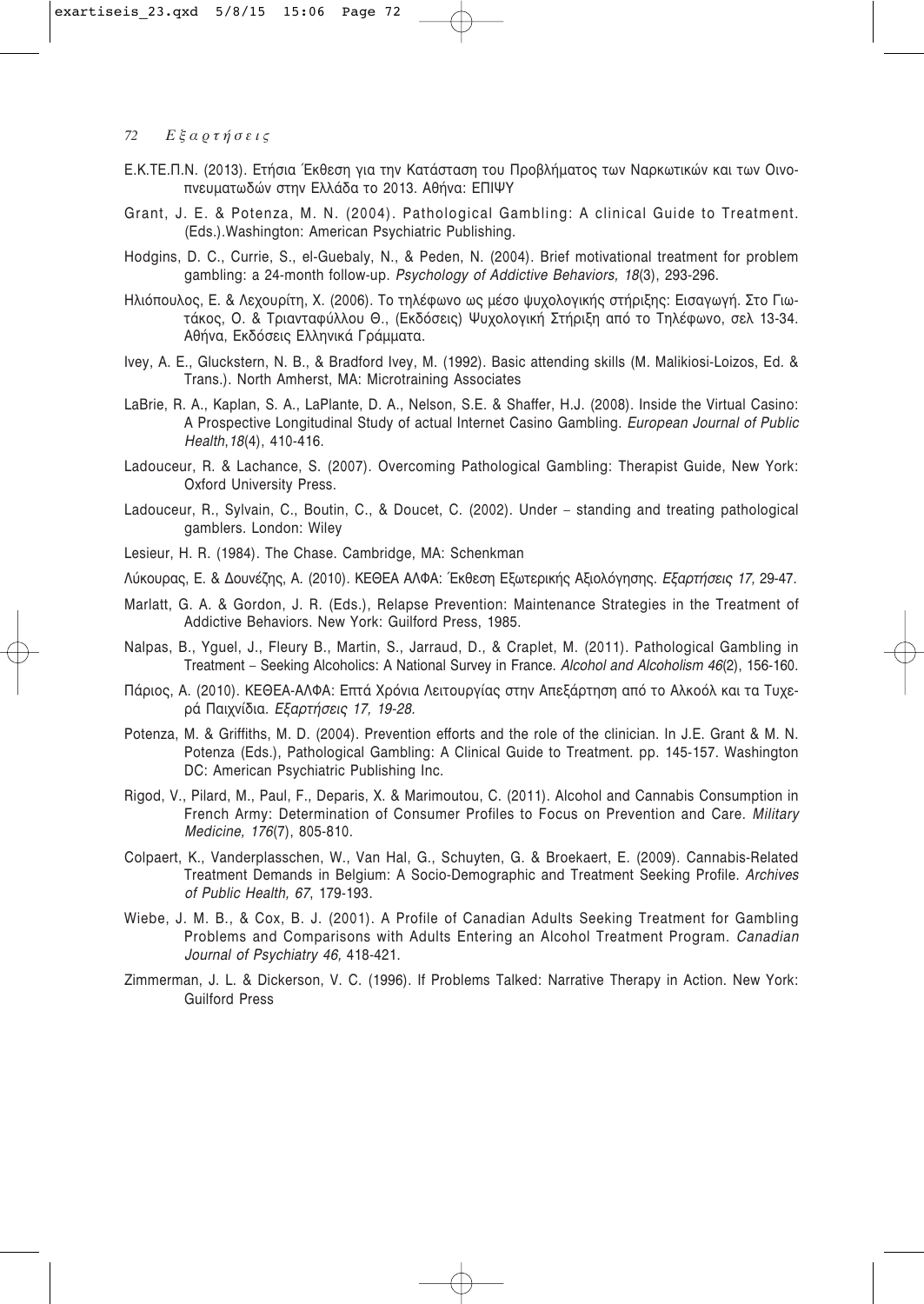*Ε ξ α ρ τ ή σ ε ι ς , τεύχος 23, 2014*

# PATHOLOGICAL GAMBLING AND ALEXITHYMIA

 $E$ vi Bassioti $1$ 

### Abstract

Pathological gambling has been classified in Diagnostic and Statistical Manual of Mental Disorders – IV of the American Psychiatric Association under the category of impulse control disorders. Alexithymia refers to the individual's difficulty in identifying and expressing their emotions. The aim of the present paper is the international literature's review with regards to the correlation between pathological gambling and alexithymia. More specifically, the goals are to define the concept of pathological gambling, present the statistical data regarding its frequency to the general population, define and examine the concept of alexithymia and analytically explore the research results, the main body of which provides some evidence of the positive correlation between pathological gambling and alexithymia. Finally, both the type of this correlation and the therapeutic treatment of pathological gamblers with alexithymic characteristics are discussed.

Key – words: Literature review, pathological gambling, alexithymia

<sup>1</sup> Psychologist, Contact details: e-mail: evebassio@hotmail.com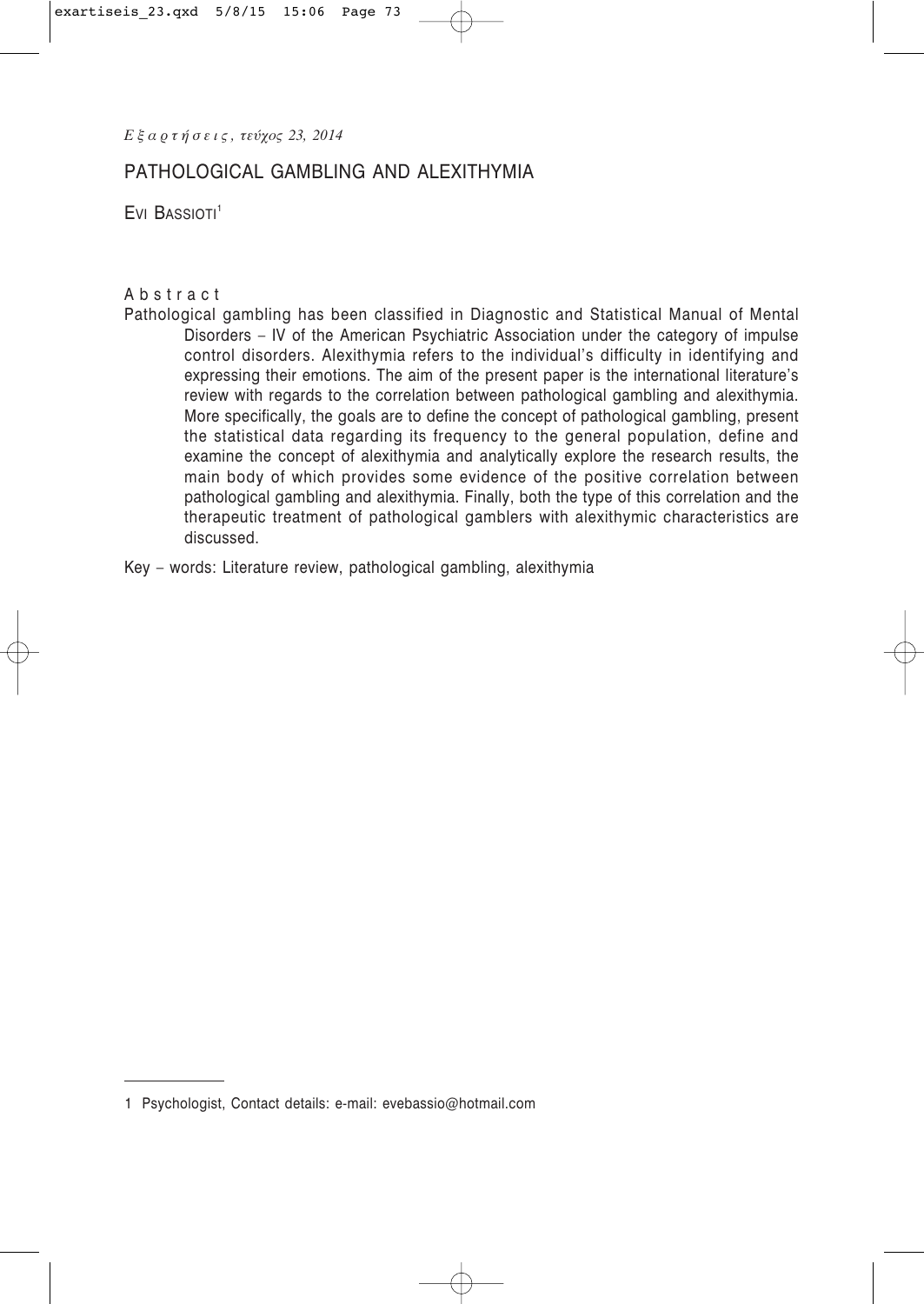# ΠΑΘΟΛΟΓΙΚΟΣ ΤΖΟΓΟΣ ΚΑΙ ΑΛΕΞΙΘΥΜΙΑ: ΜΙΑ ΒΙΒΛΙΟΓΡΑΦΙΚΗ **ΑΝΑΣΚΟΠΗΣΗ**

ПАРАУКЕУН МПАУЮТН<sup>2</sup>

### Περίληψη

Η παθολογική ενασχόληση με τα τυχερά παιχνίδια έχει ταξινομηθεί στο Diagnostic and Statistical Manual of Mental Disorders - IV της American Psychiatric Association στην κατηγορία των διαταραχών ελέγχου των παρορμήσεων. Η αλεξιθυμία αφορά στην ανεπάρκεια του ατόμου για συναισθηματική επεξεργασία, δηλαδή στη δυσκολία να αναγνωρίσει και να εκφράσει τα συναισθήματά του. Σκοπός της παρούσας εργασίας είναι η ανασκόπηση της διεθνούς βιβλιογραφίας ως προς τη συσχέτιση του παθολογικού τζόγου και της αλεξιθυμίας. Ειδικότερα, έχει ως στόχο να ορίσει την έννοια του παθολογικού τζόγου, να παρουσιάσει τα στατιστικά πορίσματα όσον αφορά στη συχνότητα της εμφάνισής του στον γενικό πληθυσμό, να αποσαφηνίσει και να εξετάσει την έννοια της αλεξιθυμίας και να παραθέσει αναλυτικά τα ευρήματα των ερευνών σχετικά με τις ενδείξεις για τη θετική συνάφεια μεταξύ παθολογικού τζόγου και αλεξιθυμίας. Τέλος, γίνεται αναφορά στο είδος αυτής της αλληλεπίδρασης και τη θεραπευτική αντιμετώπιση των παθολογικών παικτών με αλεξιθυμικά χαρακτηριστικά.

Λέξεις – κλειδιά: Βιβλιογραφική ανασκόπηση, παθολογικός τζόγος, αλεξιθυμία

### ΕΙΣΑΓΩΓΙΚΑ ΣΤΟΙΧΕΙΑ ΚΑΙ ΣΚΟΠΟΣ ΤΗΣ ΠΑΡΟΥΣΑΣ ΕΡΓΑΣΙΑΣ

Η παθολογική ενασχόληση με τα τυχερά παιχνίδια αποτελεί πολύ σημαντικό πρόβλημα, τόσο στην Ελλάδα, όσο και στο εξωτερικό. Ο Griffiths (2009) εκπόνησε μια ανάλυση των διαθέσιμων δεδομένων από ευρωπαϊκές χώρες, ως προς τον τζόγο και τον προβληματικό τζόγο. Οι χώρες με τα περισσότερα μικτά έσοδα από τον τζόγο (Gross Gambling Revenues) ήταν η Μεγάλη Βρετανία με 11 δισεκατομμύρια ευρώ, η Γερμανία με 8,4 δισεκατομμύρια ευρώ, η Γαλλία με 7,6 δισεκατομμύρια, η Ιταλία με 6,2 δισεκατομμύρια και η Ισπανία με 4,9 δισεκατομμύρια. Όσον αφορά στην τάση των πολιτών για τζόγο, οι χώρες με τα υψηλότερα ποσά τον χρόνο ανά άτομο είναι η Ιρλανδία, η Φινλανδία, το Λουξεμβούργο, η Μενάλη Βρετανία και η Σουηδία. Τα ποσοστά προβληματικού τζόγου στην Ευρώπη κυμαίνονται μεταξύ 0,5%-2%, αν και η Φινλανδία, η Ελβετία και η Εσθονία αναφέρουν ποσοστά πάνω από 3%. Σε αυτό το σημείο να σημειωθεί ότι για την Ελλάδα δεν βρέθηκαν εμπειρικά δεδομένα από τον μελετητή, παρά την εκτενή έρευνα σε διαδικτυακές βάσεις δεδομένων και τη βιβλιογραφία. Στις περισσότερες ευρωπαϊκές χώρες, το πιο δημοφιλές παιχνίδι είναι το Λόττο. Οι έφηβοι αυξάνουν τη συμμετοχή τους σε οποιοδήποτε εμπορικό παιχνίδι είναι διαθέσιμο, ενώ τα ερευνητι-

<sup>2</sup> Ψυχολόγος, MSc, Συμβουλευτική Ψυχολογία, Διεύθυνση Επικοινωνίας: Πυθαγόρα 26-28, Χολαργός, Τ. Κ. 155 62, Τηλέφωνο: 6973 990180 και 211 4051883, e-mail: evebassio@hotmail.com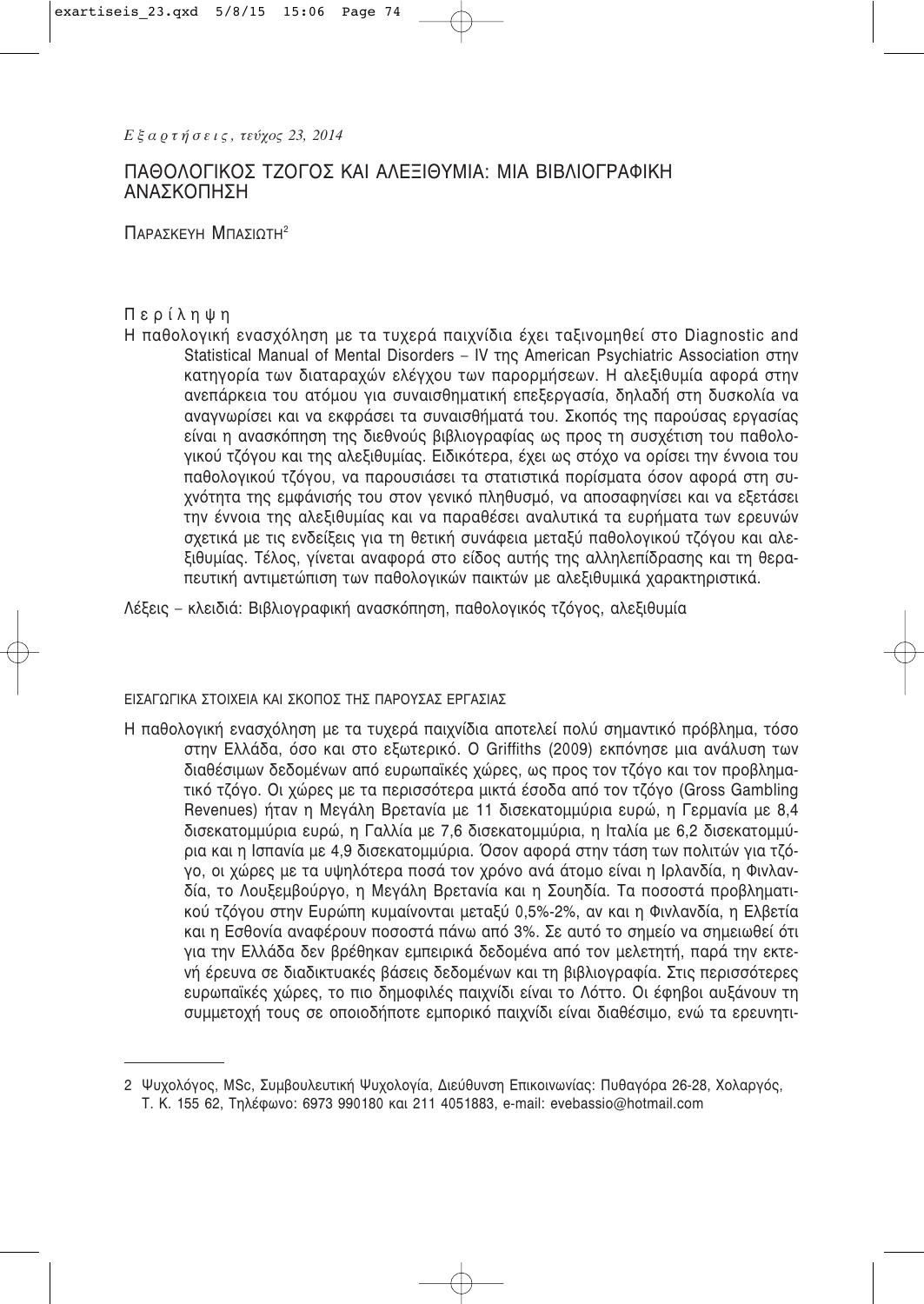κά αποτελέσματα διαφορετικών χωρών υποδηλώνουν ότι το ποσοστό του προβληματικού τζόγου στους εφήβους είναι υψηλότερο από αυτό των ενηλίκων (Griffiths 2009).

- Η δεύτερη υπό μελέτη έννοια είναι αυτή της αλεξιθυμίας, η οποία σημαίνει «δεν υπάρχουν λέξεις για το συναίσθημα». Επινοήθηκε για να περιγράψει συγκεκριμένα κλινικά χαρα-Κτηριστικά που εμφάνιζαν άτομα με ψυχοσωματικές ασθένειες και αφορούσε στη δυσκολία τους για δέσμευση σε θεραπεία που χρειαζόταν διορατικότητα (Sifneos 1967, όπως αναφέρεται στους Lumley, Neely & Burger 2007). Τα άτομα με αλεξιθυμία, λοιπόν, παρουσιάζουν δυσκολία ως προς την αναγνώριση και έκφραση των συναισθημάτων τους (Taylor, Bagby & Parker 1997).
- Υπάρχει, όμως, θετική συνάφεια μεταξύ παθολογικού τζόγου και αλεξιθυμίας; Παρά το γεγονός ότι η καθεμία έννοια έχει μελετηθεί ξεχωριστά και σε σύνδεση με διαφορετικές μεταβλητές, η μεταξύ τους σχέση φαίνεται ότι δεν έχει ερευνηθεί εκτενώς. Παράλληλα, το ερευνητικό ενδιαφέρον σχετικά με το ερώτημα εντείνεται, καθώς τα ποσοστά εμφάνισης του παθολονικού τζόνου αυξάνονται με σοβαρές προσωπικές και κοινωνικές επιπτώσεις, ενώ η αλεξιθυμία συσχετίζεται με πλήθος σωματικών και ψυχικών διαταραχών και φαίνεται να επιδρά αρνητικά στην ψυχοθεραπευτική αντιμετώπιση των ψυχικών προβλημάτων.
- Οι πληροφορίες από την μεταξύ τους συνάφεια θα μπορούσαν να καταστούν ιδιαίτερα χρήσιμες, αν αναλονιστεί κανείς ότι όλο και περισσότεροι άνθρωποι αναζητούν βοήθεια από ειδικούς ψυχικής υγείας για την αντιμετώπιση του παθολογικού τζόγου. Θα ήταν σκόπιμο να ληφθούν υπόψη όλοι οι παράγοντες που θα μπορούσαν να επιδράσουν αρνητικά στη θεραπευτική αντιμετώπιση αυτού του τόσο περίπλοκου φαινομένου. Μια ανασκόπηση της βιβλιογραφίας ενδέχεται να αποτελέσει την αρχή για περαιτέρω μελέτη και στον ελληνικό πληθυσμό, δεδομένου ότι σπανίζουν ερευνητικά δεδομένα για τη χώρα μας.
- Η παρούσα έρευνα έχει ως σκοπό, πρωτίστως, να ορίσει τις έννοιες του παθολογικού τζόγου και της αλεξιθυμίας. Παράλληλα, θα παραθέσει με χρονική αλληλουχία τις έρευνες σχετικά με τη μεταξύ τους συνάφεια, αφενός διότι ο όγκος των ερευνών είναι μικρός και αφετέρου διότι μια ανασκόπηση τέτοιου είδους παρέχει πληροφορίες για την εξέλιξη του θέματος. Θα επιχειρήσει, τέλος, να αποσαφηνίσει και να ομαδοποιήσει τους αιτιολογικούς παράγοντες και τις ψυχοθεραπευτικές προσεγγίσεις που έχουν προταθεί για την εμφάνιση αυτού του φαινομένου και την αντιμετώπισή του, αντίστοιχα.

### ΠΑΘΩΛΟΓΙΚΟΣ ΤΖΩΓΩΣ

- Η ενασχόληση με τα τυχερά παιχνίδια, ή τζόγος, αποτελεί μια προσφιλή, νόμιμη και κοινωνικά αποδεκτή μορφή διασκέδασης στη σύγχρονη κοινωνία (Blaszczynski 2003). Αναφέρεται σε ποικίλες δραστηριότητες που λαμβάνουν χώρα σε διαφορετικά περιβάλλοντα και από ανθρώπους με διαφορετικές αντιλήψεις ως προς τον τζόγο (Abbott & Volberg 1999).
- Ωστόσο, η παθολογική ενασχόληση με τα τυχερά παιχνίδια αποτελεί μια διαταραχή, η οποία  $\epsilon$ χει ταξινομηθεί στο Diagnostic and Statistical Manual of Mental Disorders – IV (DSM – IV) της American Psychiatric Association (APA) στην κατηγορία των «Διαταραχών Ελέγχου των Παρορμήσεων Μη Ταξινομούμενων Αλλού». Ορίζεται ως η επίμονη και επαναλαμβανόμενη δυσπροσαρμοστική συμπεριφορά, βάσει των ακολούθων κριτηρίων:

Το άτομο έχει έντονη ενασχόληση με τον τζόγο, έχει την ανάγκη να παίζει συνεχώς αυξανόμε-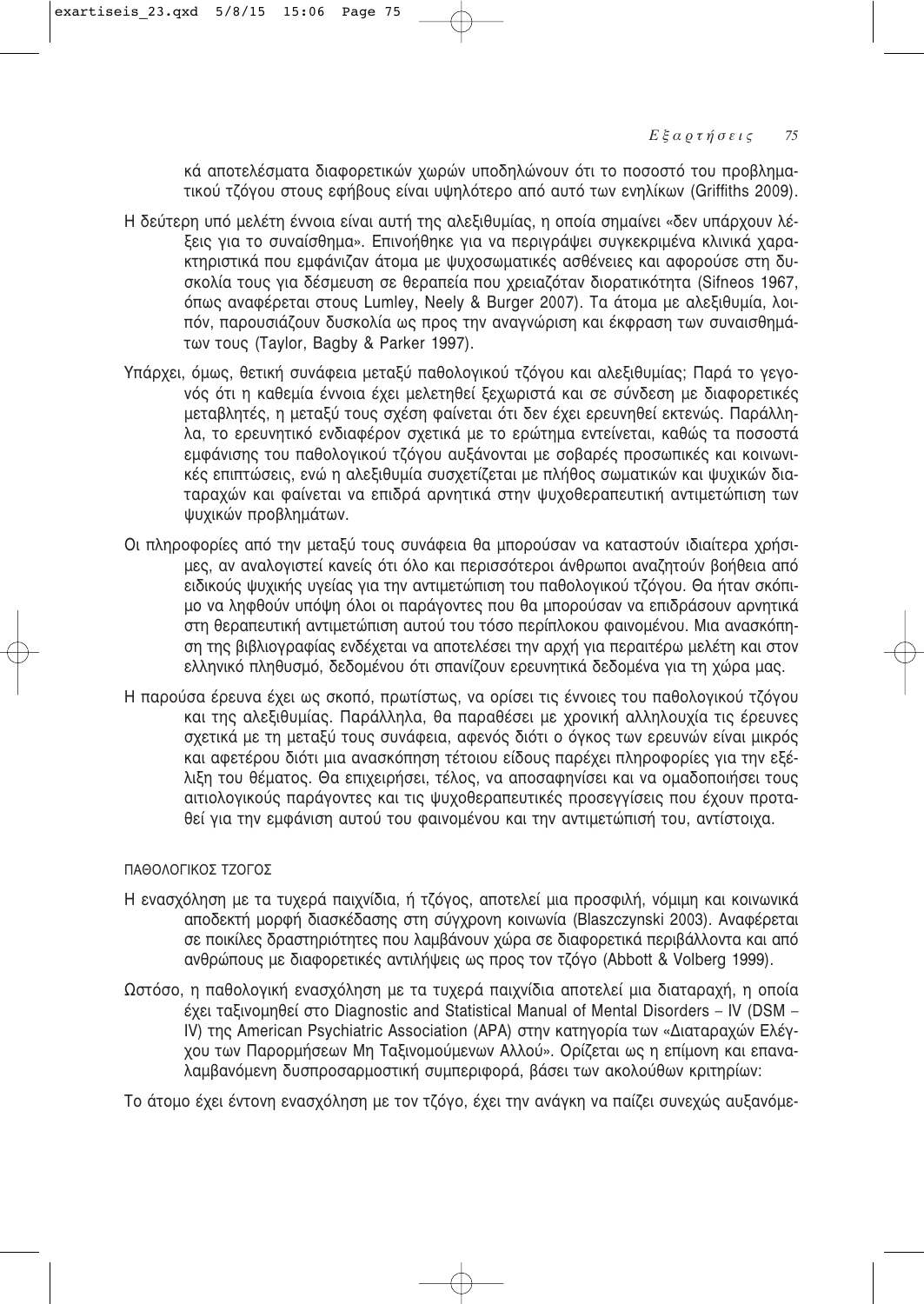να χρηματικά ποσά για να επιτύχει την επιθυμητή συγκίνηση, ενώ παίζει σαν να είναι ένας τρόπος να ξεφύγει από τα προβλήματά του ή να ανακουφιστεί από μια δυσφορική διάθεση (για παράδειγμα, αισθήματα: αβοήθητου, άγχους, κατάθλιψης, ενοχής). Συχνά επιστρέφει για να ξανακερδίσει τα χαμένα χρήματά του. Έχει προσπαθήσει επανειλημμένα, χωρίς επιτυχία, να ελαττώσει ή να διακόψει τον τζόγο και όταν το επιχειρεί είναι ανήσυχο ή ευερέθιστο. Έχει θέσει σε κίνδυνο ή έχει χάσει μια σημαντική σχέση ή επαγγελματική ευκαιρία, ενώ έχει εμπλακεί σε παράνομες πράξεις για να εξασφαλίσει χρήματα. Τέλος, ψεύδεται στο περιβάλλον του για να αποκρύψει την έκταση της εμπλοκής του και επαφίεται στους άλλους για να ξεφύγει από μια απελπιστική οικονομική κατάσταση, η οποία είναι απόρροια του τζόγου (ΑΡΑ 1994).

- Να προστεθεί σε αυτό το σημείο ότι η διαταραχή του τζόγου όπως αναφέρεται συμπεριλαμβάνεται στην πέμπτη έκδοση του DSM στο κεφάλαιο «Σχετιζόμενες με Ουσίες και Εξαρτητικές Διαταραχές». Αιτίες για αυτή τη μεταβολή έχουν αποτελέσει οι αυξανόμενες ενδείξεις αφενός ότι τα συμπτώματα της διαταραχής του τζόγου μοιάζουν, σε κάποιον βαθμό, με αυτά των διαταραχών κατάχρησης ουσιών και αφετέρου ότι αποτελεί μια συμπεριφορά που πυροδοτεί το σύστημα αμοιβής του εγκεφάλου με παρόμοιες επιδράσεις με αυτές της κατάχρησης ουσιών (ΑΡΑ 2013).
- Οι όροι προβληματικός και παθολογικός τζόγος είθισται να χρησιμοποιούνται με τον ίδιο τρόπο (Griffiths 2009). Πάρα ταύτα, ο Griffiths (2014) διατυπώνει την άποψη ότι θα μπορούσαμε να σκεφτούμε ένα συνεχές, η μια άκρη του οποίου είναι η εξάρτηση από τον τζόγο και η άλλη άκρη ο προβληματικός τζόγος, ο οποίος δεν επιφέρει επιπτώσεις στην καθημερινότητα του ατόμου, δεν παύει, όμως, να αποτελεί μεγάλο ζήτημα.
- Σε αυτό το σημείο, παρέχονται ορισμένα σημαντικά δημογραφικά στοιχεία ως προς την εμφάνιση του προβληματικού τζόγου από έρευνα που διεξήχθη στο Ηνωμένο Βασίλειο το 2010. Στις ηλικίες από 16 έως 24 ετών και από 25 έως 34 ετών σημειώθηκαν τα μεγαλύτερα ποσοστά εμφάνισης προβληματικού τζόγου (2,1% και 1,5%, αντιστοίχως), ενώ στις ηλικίες από 55-64 ετών τα μικρότερα (0,3%). Στην ίδια έρευνα, οι περισσότεροι προβληματικοί παίκτες είναι άνδρες (1,5%, έναντι 0,3% των γυναικών), αν και γενικά παρατηρείται μια αύξηση της συχνότητας παθολογικού τζόγου στις γυναίκες (Blaszczynski 2003; George & Murali 2005). Επιπλέον, φαίνεται ότι το ποσοστό του προβληματικού τζόγου είναι μεγαλύτερο στις πιο υποβαθμισμένες περιοχές (1,8%), στους ανύπαντρους (1,8%) και σε εκείνους σε διάσταση ή διαζευγμένους (1,1%), στην ομάδα των άλλων (ομάδα που περιλαμβάνει μεγάλο εύρος εργασιακών συνθηκών, όπως άμισθη εργασία σε επιχείρηση συγγενών) (4,6%), στους ανέργους (3,3%) και σε όσους αντιμετωπίζουν έντονα οικονομικά προβλήματα (6,1%), σε εκείνους που οι γονείς τους έπαιζαν συχνά (1,6%) και σε αυτούς που η πρώτη ηλικία που έπαιξαν ήταν τα 15 έτη ή λιγότερο (1,6%). Τέλος, ο προβληματικός τζόγος παρατηρείται συχνότερα στα άτομα που συστηματικά παίζουν πόκερ (20,3%), στοιχηματίζουν σε σκυλοδρομίες (19,2%), παίζουν μηχανήματα στο διαδίκτυο (17%) και καζίνο (13,9%) (Wardle, et al. 2010).
- Ως προς τις επιπτώσεις του παθολογικού τζόγου, τα ευρήματα των ερευνών έχουν δείξει ότι συνδέεται με κατάθλιψη, άγχος, χρόνιο στρες, αυτοκτονικό ιδεασμό, ψυχοσωματικά συμπτώματα, κατάχρηση ουσιών και αλκοόλ, προβλήματα στην επαγγελματική απασχόληση, την οικογένεια και τις διαπροσωπικές σχέσεις, οικονομικά προβλήματα και παρανομία (Blaszczynski 2003; George & Murali 2005).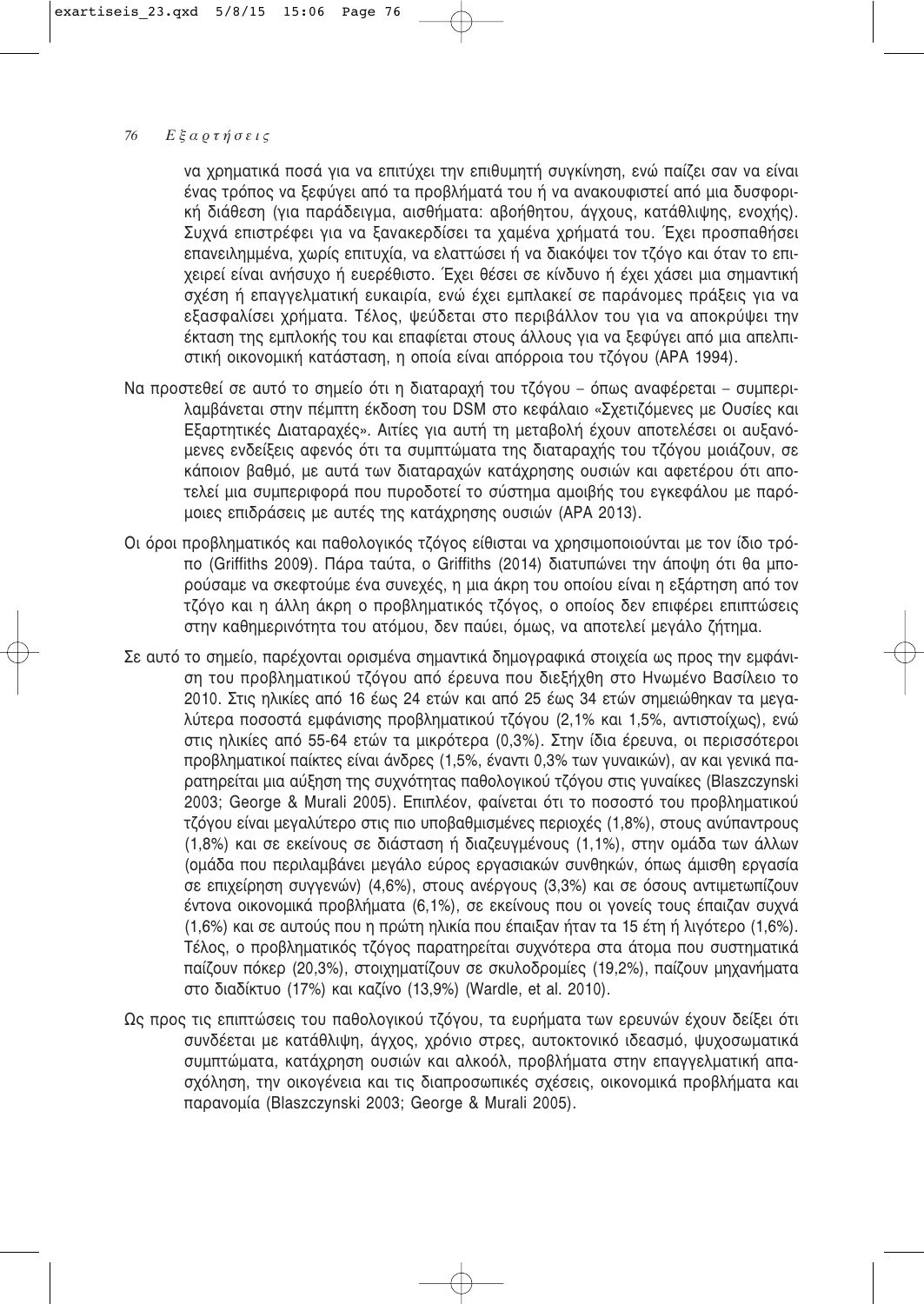- Πολλές θεωρητικές προσεγγίσεις έχουν επιχειρήσει να καθορίσουν τους αιτιολογικούς παρά-VOVTEC ΤΟυ ΠΟλύπλοκου αυτού φαινομένου, η καθεμιά χρησιμοποιώντας διαφορετική συλλογιστική. Μια άποψη προέρχεται από τους Jacobs (1988) και Lesieur & Rosenthal (1991), όπως αναφέρεται στους Lumley & Roby (1995), οι οποίοι προτείνουν ότι η ενασχόληση με τον τζόνο ενδέχεται να προσφέρει μια διέξοδο από την ψυχολονική σύγκρουση και την ενόχληση που αισθάνονται οι παθολογικοί παίκτες όταν δεν παίζουν. Η βιολογική θεωρία, από την άλλη μεριά, επικεντρώνεται στη δυσλειτουργία της Vτοπαμίνης, της σεροτονίνης και της νοραδρεναλίνης, ενώ η ψυχαναλυτική θεωρία προτείνει την ανεπίλυτη οιδιπόδεια σύγκρουση και την ασυνείδητη επιθυμία για απώλεια. Η θεωρία της μάθησης διατυπώνει την άποψη ότι τα χρηματικά κέρδη και ο ενθουσιασμός κατά τη διάρκεια του παιχνιδιού δρουν ως θετικοί ενισχυτές για τη συμπεριφορά ενασχόλησης με τον τζόγο, ενώ η γνωσιακή θεωρία αναφέρεται στις γνωσιακές διαστρεβλώσεις που αφορούν στον τζόγο, όπως οι προληπτικές πεποιθήσεις και οι ερμηνευτικές μεροληψίες. Ωστόσο, η εκλεκτική προσέγγιση φαίνεται να είναι η πιο δημοφιλής και πρεσβεύει ότι η παθολογική ενασχόληση με τον τζόγο αποτελεί το αποτέλεσμα της αλληλεπίδρασης μεταξύ βιολογικών, ψυχολογικών, συμπεριφοριστικών και γνωστικών παρανόντων (George & Murali 2005).
- Όσον αφορά στην ψυχοθεραπευτική αντιμετώπιση του παθολογικού τζόγου, ο Fong (2005) διακρίνει τις πιο συχνά χρησιμοποιούμενες θεραπευτικές προσεγγίσεις: την ομάδα των Ανώνυμων Τζογαδόρων, την ψυχοδυναμική θεραπεία, τη συμπεριφοριστική θεραπεία, τη γνωσιακή – συμπεριφοριστική θεραπεία και την οικονενειακή θεραπεία, χωρίς όμως κάποια συγκεκριμένη να θεωρείται η πιο αποτελεσματική. Η λεπτομερής ανάλυση των αιτιολογικών παραγόντων και της θεραπείας του παθολογικού τζόγου δεν ανταποκρίνεται στους σκοπούς της παρούσας εργασίας.
- Τα ψυχομετρικά εργαλεία που χρησιμοποιούνται σε μεγαλύτερη έκταση για τη μέτρηση του παθολογικού τζόγου είναι το DSM-IV για τον παθολογικό τζόγο της APA (1994) και το South Oaks Gambling Screen (SOGS) Twy Lesieur kat Blume (1987) (Griffiths 2009; Griffiths 2010). Το πρώτο ερωτηματολόγιο είναι μια κλίμακα για τη μέτρηση του παθολογικού τζόγου, στην οποία το καθένα από τα 10 κριτήρια του DSM-IV αποτελούν και μια ξεχωριστή ερώτηση. Κατά τον Stinchfield (2003), έχει ικανοποιητική εγκυρότητα και αξιοπιστία. Το SOGS, από την άλλη μεριά, έχει 20 ερωτήματα με ένδειξη παθολογικού τζόγου να αποτελεί το σκορ από 5 και πάνω, ενώ ένδειξη προβληματικού τζόγου το σκορ μεταξύ 1 έως 4. Σύμφωνα με τον Stinchfield (2002), έχει ικανοποιητική αξιοπιστία σε δείγμα παθολογικών παικτών σε θεραπεία και σε δείγμα του γενικού πληθυσμού (Cronbach alpha 0.86 και 0.69, αντίστοιχα). Ένα από τα εναλλακτικά διαθέσιμα εργαλεία για την μέτρηση του προβληματικού τζόγου είναι το Problem Gambling Severity Index (PGSI), το οποίο έχει χρησιμοποιηθεί στον Καναδά, όπου και κατασκευάστηκε, την Αυστραλία, το Ηνωμένο Βασίλειο και τις Ηνωμένες Πολιτείες (Griffiths 2009).

# **AΛΕΞΙΘΥΜΙΑ**

Η αλεξιθυμία ορίζεται ως το σύνολο των γνωστικών χαρακτηριστικών, στα οποία περιλαμβάνονται η μειωμένη ικανότητα του ατόμου για φαντασία, η εξωτερικά προσανατολισμένη σκέψη του, η δυσκολία του για την αναγνώριση των συναισθημάτων του, η δυσκολία έκφρασης των συναισθημάτων του στους άλλους και διαχωρισμού τους από τις σωματικές αισθήσεις που συνοδεύουν τις συναισθηματικές καταστάσεις (Taylor, et al.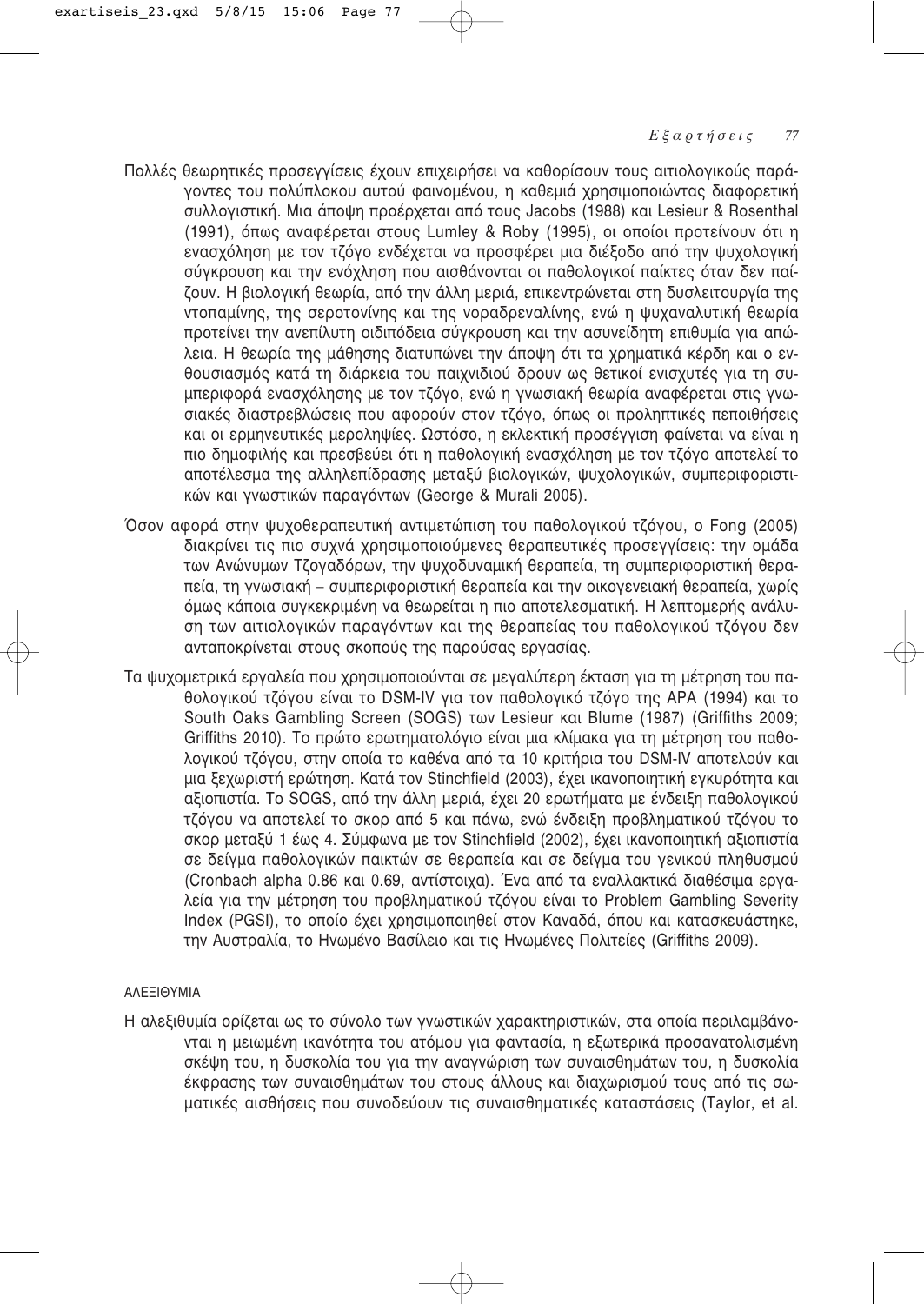1997; Lumley, et al. 2007). Αποτελεί, λοιπόν, μια ανεπάρκεια, μια αδυναμία στη συναισθηματική επεξεργασία, και ειδικότερα, στη συναισθηματική επίγνωση και επικοινωνία και στη μειωμένη ενδοσκόπηση ως προς τα συμπτώματα, τα κίνητρα και τα συναισθήματα. Επί παραδείγματι, σε ερώτηση πώς αισθάνεται σε μια συγκεκριμένη κατάσταση, ένα άτομο με αλεξιθυμία μπορεί να απαντήσει για τη συμπεριφορά του («Θέλω να χτυπήσω το τραπέζι») ή να απαντήσει αόριστα («Δεν νιώθω καλά») ή να νιώσει σύνχυση («Δεν ξέρω») ή να αναφέρει σωματικά συμπτώματα («Πονάει το στομάχι μου») (Lumley, et al. 2007).

- Έρευνες παρέχουν ενδείξεις ότι η αλεξιθυμία παρουσιάζει συσχέτιση με άτομα του ανδρικού φύλου, χαμηλού εκπαιδευτικού επιπέδου (Lane, Sechrest & Riedel R 1998; Salminen, et al. 1999; Kokkonen, et al. 2001; Mattila, et al. 2006), μεναλύτερων ηλικιών (Lane, et al. 1998; Salminen, et al. 1999; Mattila, et al. 2006; Aino, et al. 2006) και χαμηλού κοινωνικού και oικονομικού επιπέδου (Lane, et al. 1998; Salminen, et al. 1999; Kokkonen, et al. 2001).
- Η αλεξιθυμία αποτελεί παράγοντα κινδύνου για τα προβλήματα που επηρεάζονται από την αποδιοργανωμένη ρύθμιση του συναισθήματος, είτε αυτά είναι ψυχιατρικά, είτε ιατρικά (Taylor, et al. 1997). Παράλληλα, εκτιμάται ότι είναι ένας από τους πολλούς παράγοντες που δεν επηρεάζει μόνο την έναρξη, αλλά και την επιδείνωση και την πορεία των παραπάνω προβλημάτων (Lumley, et al. 2007).
- Ερευνητικά δεδομένα καταδεικνύουν αυξημένα επίπεδα αλεξιθυμίας σε άτομα με ψυχοσωματικές ασθένειες (Taylor, et al. 1997). Επιπρόσθετα, η αλεξιθυμία φαίνεται να παρουσιάζει θετική συσχέτιση με πλήθος άλλων διαταραχών, όπως την κατάθλιψη (Honkalampi, Hintikka & Tanskanen 2000; Honkalampi, et al. 2001; Mattila, et al. 2006; Bamonti, et al. 2010), το άγχος (Berthoz, et al. 1999), τη διαταραχή μετατραυματικού στρες (Zlotnick, Mattia & Zimmerman 2001; Badura 2003), τις σωματόμορφες διαταpαχές (Waller & Scheidt 2004), την παχυσαρκία (De Chouly, De Lenclave, Florequin & Bailly (2001), τα λειτουργικά γαστρεντερικά συμπτώματα (Porcelli, Affatati & Bellomo 2004) και το σχεδόν θανατηφόρο βρογχικό άσθμα (Serrano, et al. 2006). Τέλος, δύο από τις υποκλίμακες της αλεξιθυμίας συνδέονται με την κατάθλιψη και το άγχος (Hendryx, Haviland & Shaw 1991).
- Σε αυτό το σημείο τίθεται το ερώτημα αν η αλεξιθυμία είναι ένας από τους παράγοντες για την υιοθέτηση παρορμητικών και καταναγκαστικών συμπεριφορών. Τα πορίσματα των μελετών παρουσιάζουν αυξημένους δείκτες αλεξιθυμίας σε άτομα με διαταραχές πρόσληψης τροφής (Pinaquy, et al. 2003; Zonnevylle-Bender, et al. 2004; Carano, et al. 2006) και διαταραχές κατάχρησης ουσιών και αλκοόλ (Kauhanen, Julkunen & Salonen 1992; Haviland, et al. 1994; El Rasheed 2001; Uzun 2003).

«Η ανικανότητα να ρυθμίσουν τα συναισθήματά τους μέσω της γνωστικής επεξεργασίας θα μπορούσε να εξηγήσει την τάση των αλεξιθυμικών ατόμων να αποφορτίσουν την ένταση που δημιουργείται από δυσάρεστες συναισθηματικές καταστάσεις, μέσω παρορμητι-*Kών πράξεων (Keltikangas – Järvinen 1982) ή καταναγκαστικών συμπεριφορών, όπως η* υπερβολική κατανάλωση φαγητού, η κατάχρηση ουσιών, η αποκλίνουσα σεξουαλική συ*μπεριφορά ή η ασιτία της νευρωσικής ανορεξίας...»* (Taylor, et al. 1997, σελ. 31). Επομένως, οι προαναφερόμενες συμπεριφορές θα μπορούσαν να γίνουν κατανοητές υπό το πρίσμα της προσπάθειας των ατόμων για έλεγχο και ρύθμιση της αδιαφοροποίητης, βλαβερής και σωματικά διεγερμένης κατάστασης στην οποία βρίσκονται (Lumley, et al. 2007).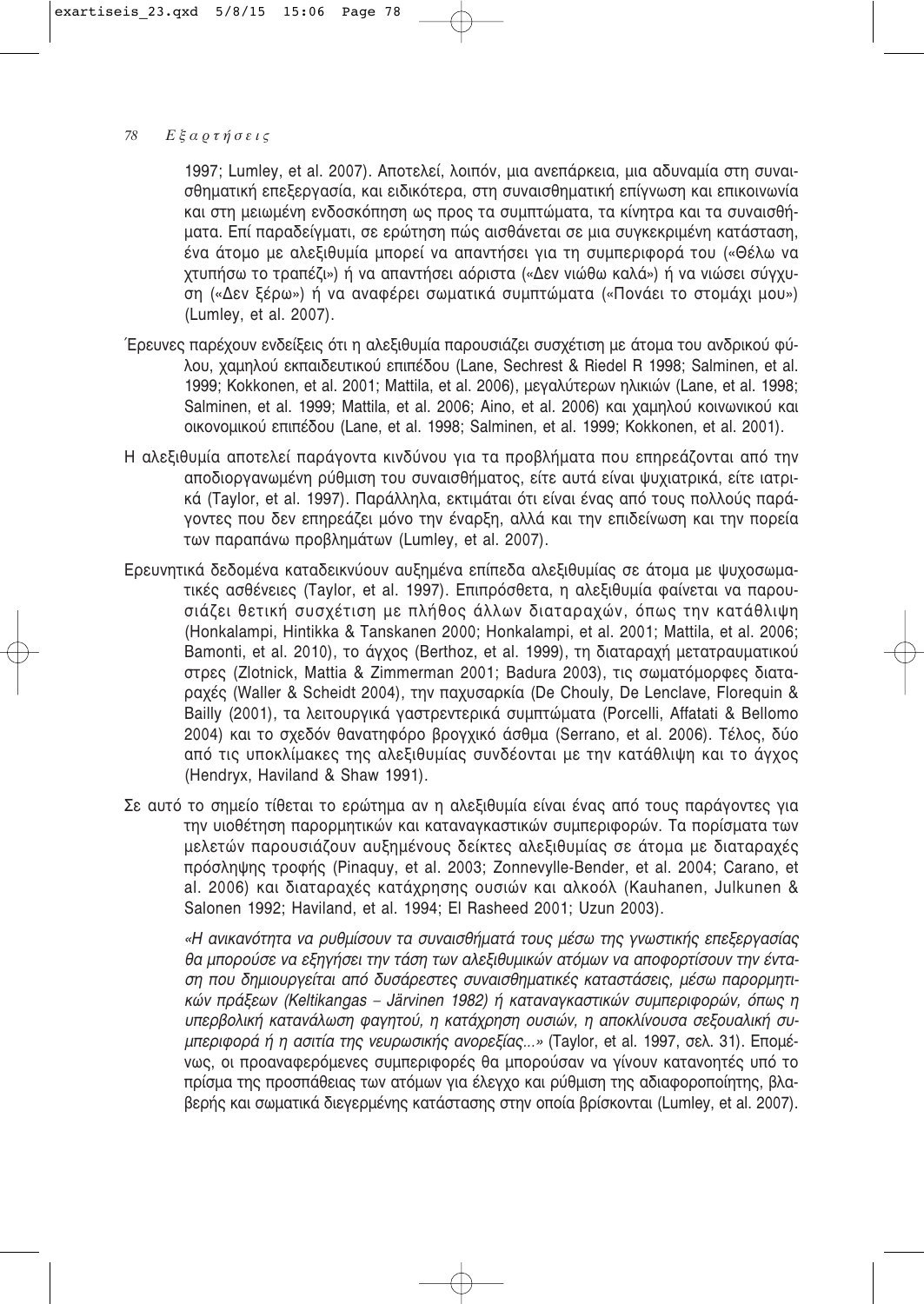- Η αλεξιθυμία φαίνεται να εμποδίζει τις ψυχοθεραπευτικές προσεγγίσεις που εστιάζουν στην άμεση έκφραση των συναισθημάτων, στην ικανότητα για ενδοσκόπηση και στη σύναψη θεραπευτικής συμμαχίας. Αντίθετα, ερευνητικά δεδομένα φαίνεται να ενισχύουν την άποψη ότι η αλεξιθυμία δεν επηρεάζει τα αποτελέσματα των θεραπευτικών παρεμβάσεων της VΥΦΟΙακής – συμπεριφοριστικής θεραπείας σε κάποιες διαταραχές (Lumley, et al. 2007).
- Ως προς τις ψυχοθεραπευτικές μεθόδους που θα μπορούσαν να χρησιμοποιηθούν, αναφέρεται στους Lumley, et al. (2007), αφενός η προσαρμογή της ψυχοδυναμικής ψυχοθεραπείας, ώστε οι θεραπευτές να ονοματίζουν τα συναισθήματα των θεραπευόμενων, αντί να ρωτούν τους ίδιους (Taylor, et al. 1997) και αφετέρου, ένα πρόγραμμα γνωσιακής – συμπεριφοριστικής θεραπείας, κατά το οποίο ο θεραπευόμενος μαθαίνει και ονοματίζει τα συναισθήματα, παρατηρεί τα συμπτώματα στον εαυτό του και τα συνδέει με τις ονομασίες των συναισθημάτων (Levant 2001). Oι Lumley, et al. (2007) υποθέτουν ότι οι πιο δομημένες θεραπευτικές προσεγγίσεις, σαν τη γνωσιακή – συμπεριφοριστική (με τεχνικές, όπως η χαλάρωση, η εκπαίδευση στις δεξιότητες επικοινωνίας, ο προγραμματισμός ευχάριστων δραστηριοτήτων) ενδέχεται να μην επηρεαστούν από την αλεξιθυμία. Αναφέρουν, ακόμη, ότι οι προσεγγίσεις που εστιάζουν στην εσωτερική εμπειρία ίσως καταλήξουν σε μεγαλύτερο βαθμό συναισθηματικής επίγνωσης. Όσον αφορά στις εξαρτητικές συμπεριφορές, η εξήγηση του ρόλου της ρύθμισης του συναισθήματος μπορεί να αποτελέσει την απαρχή για την εκμάθηση πιο προσαρμοστικών στρατηγικών για τη ρύθμισή του.
- $\Omega$ ς προς τη μέτρησή της, το ερωτηματολόγιο αυτοαναφοράς Toronto Alexithymia Scale TAS 20 των Bagby, Taylor & Parker (1992) αποτελεί το πιο ευρέως χρησιμοποιούμενο ψυχομετρικό μέσο (Brzenzinski 1995; Lumley, et al. 2007) και παρουσιάζει εγκυρότητα και αξιοπιστία (Parker, Taylor & Bagby 2003; Parker, et al. 1993; Bagby, Parker & Taylor 1994). Μια διαφορετική απόδοση είναι το TAS - 26, στο οποίο όμως παρουσιάστηκαν προβλήματα. Ειδικότερα, δύο παράγοντες του ερωτηματολογίου (η δυσκολία αναγνώρισης και διαχωρισμού των συναισθημάτων από τις σωματικές αισθήσεις και η δυσκολία περιγραφής συναισθημάτων) παρουσίαζαν υψηλή συσχέτιση και περιείχαν πολλά ερωτήματα που διασταυρώνονταν μεταξύ τους. Επιπλέον, ο παράγοντας της ονειροπόλησης σχετιζόταν αρνητικά με τους παράγοντες της δυσκολίας αναγνώρισης συναισθημάτων και της εξωτερικά προσανατολισμένης σκέψης (Bagby, et al. 1994).
- Το TAS 20 είναι σταθμισμένο και προσαρμοσμένο στον ελληνικό πληθυσμό από τους Αναγνωστοπούλου και Κιοσέογλου (2002). Αποτελείται από 20 ερωτήματα, το καθένα από τα οποία βασίζεται σε μια κλίμακα πέντε διαβαθμίσεων. Υπάρχουν 3 υποκλίμακες, η «δυσκολία αναγνώρισης συναισθημάτων», η «δυσκολία έκφρασης συναισθημάτων» και ο «εξωτερικός προσανατολισμός». Παρουσιάζει καλή εγκυρότητα εννοιολογικής κατασκευής και ικανοποιητική αξιοπιστία. Πιο συγκεκριμένα, για την κλίμακα «δυσκολία αναγνώρισης συναισθημάτων» ο Cronbach alpha είναι 0,78, για την κλίμακα «δυσκολία έκφρασης συναισθημάτων» είναι 0,68 και την κλίμακα «εξωτερικός προσανατολισμός» 0,60 (Αναγνωστοπούλου & Κιοσέογλου 2002).

### ΠΑΘΟΛΟΓΙΚΟΣ ΤΖΟΓΟΣ ΚΑΙ ΑΛΕΞΙΘΥΜΙΑ

Σε αυτό το σημείο, θα παρατεθούν με χρονολογική σειρά οι έρευνες που αφορούν στη συσχέτιση μεταξύ παθολογικού τζόγου και αλεξιθυμίας, κατά την ερευνητική προσπάθεια της συγγραφέως.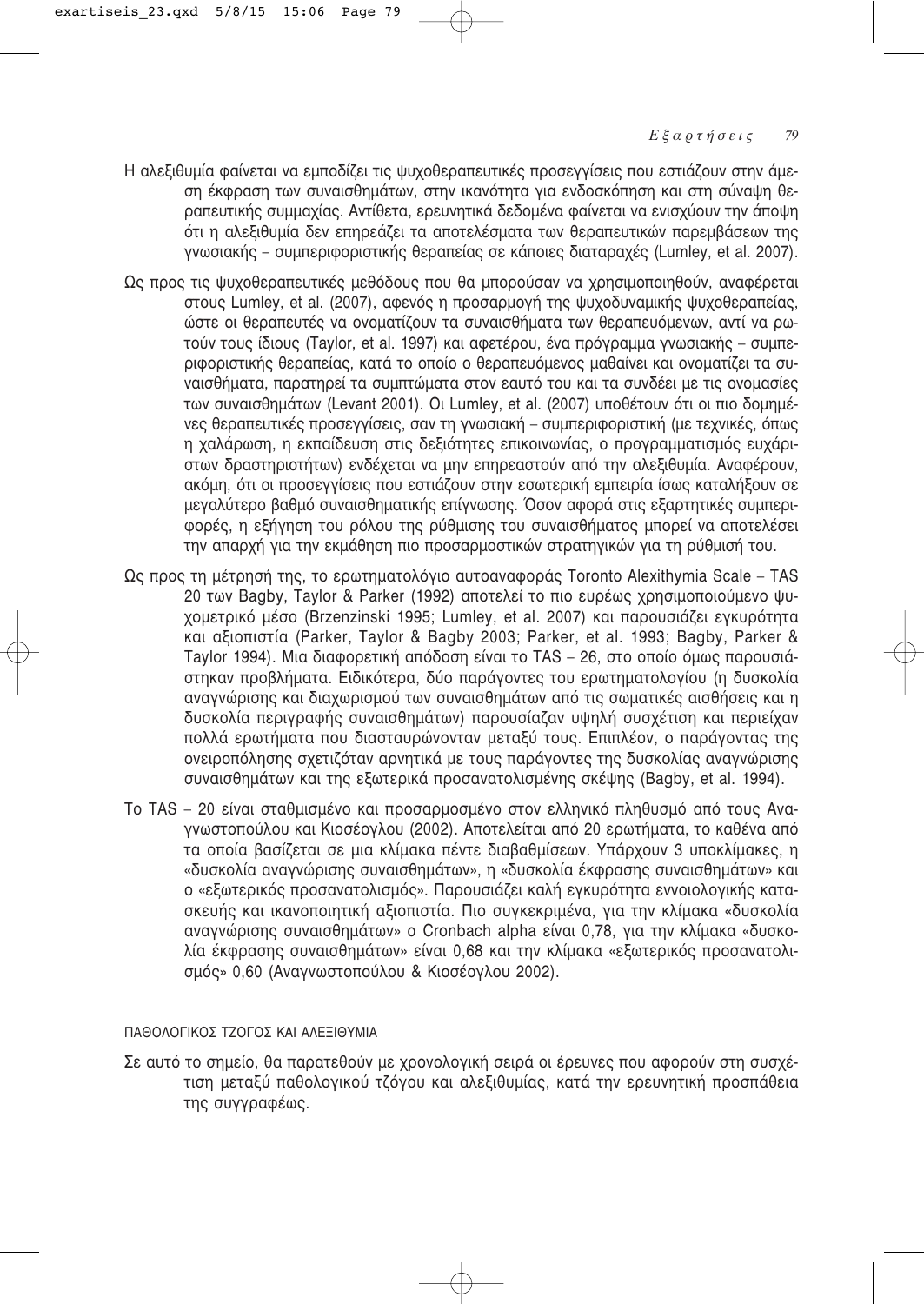Η πρώτη έρευνα εκπονήθηκε από τους Lumley και Roby (1995), σε δείγμα 1.147 φοιτητών Πανεπιστημίου, εκ των οποίων οι 456 ήταν άνδρες και οι 691 γυναίκες, με μέσο όρο ηλικίας τα 19 έτη. Το ερωτηματολόγιο που χρησιμοποιήθηκε για τη μέτρηση του παθολογικού τζόγου ήταν το SOGS, ενώ για τη μέτρηση της αλεξιθυμίας το TAS – 26, οι περιορισμοί του οποίου έχουν ήδη αναφερθεί. Τα αποτελέσματα κατέδειξαν ότι το 31% των παθολογικών παικτών παρουσίαζαν αλεξιθυμία, εν αντιθέσει με το 11% των μη – παθολογικών παικτών. Δύο υποκλίμακες της αλεξιθυμίας «δυσκολία αναγνώρισης συναισθημάτων» και «εξωτερικός προσανατολισμός» φάνηκαν να σχετίζονται με τον παθολογικό τζόγο. Η κατάθλιψη και η σωματική ασθένεια, οι δύο επιπρόσθετες μεταβλητές που μελετήθηκαν, δεν άλλαξαν τη σχέση μεταξύ αλεξιθυμίας και παθολογικού τζόγου και οι ερευνητές κατέληξαν σε ισχυρή συσχέτιση, προβάλλοντας την εξής ερμηνεία:

«Η αλεξιθυμία μπορεί να προδιαθέτει κάποιους περιστασιακούς παίκτες να παίζουν συχνά – ίσως και σε σημείο 'εξάρτησης' – προκειμένου να ρυθμίσουν τα αμήχανα και aδιαφοροποίητα συναισθήματά τους (Jacobs 1988; Lesieur & Rosenthal 1991). Ένα προϋπάρχον, εξωτερικά προσανατολισμένο γνωστικό στυλ μπορεί να παρακωλύει τις προσπάθειες του παίκτη να προσέχει και να ρυθμίζει προσαρμοστικά τις εσωτερικές *καταστάσεις» (Lumley & Roby 1995, σελ. 205). Μια επιπρόσθετη ερμηνεία αφορά στο* ότι ο παθολογικός τζόγος ίσως προκαλεί ένα αλεξιθυμικό στυλ, καθώς το άτομο ωθείται να παίξει και όχι να στηριχτεί στις προσωπικές του διεργασίες, προκειμένου να επιλύσει τα κοινωνικά και οικονομικά του προβλήματα. Προτάθηκε η μελέτη χρόνιων, ηλικιακά μεναλύτερων παθολονικών παικτών, όπως τα μέλη των ομάδων Ανώνυμων Τζογαδόρων, ενώ διατυπώθηκε η υπόθεση ότι μια θεραπεία εστιασμένη στην επίγνωση και ρύθμιση των αρνητικών συναισθημάτων ίσως αποβεί ωφέλιμη για τους αλεξιθυμικούς παθολογικούς παίκτες (Lumley & Roby 1995).

- Η έρευνα των Parker et al. (2005) σε δείγμα 562 φοιτητών (113 ανδρών και 449 γυναικών, με μέσο όρο ηλικίας τα 19,86 χρόνια), με τη χρήση του SOGS για τη μέτρηση του τζόγου και του TAS - 20 για τη μέτρηση της αλεξιθυμίας, επιβεβαίωσε τα αποτελέσματα των Lumley και Roby (1995). Στην ομάδα των παθολογικών παικτών παρουσιάστηκε το μεγαλύτερο ποσοστό ατόμων με αλεξιθυμία (22%), έναντι της ομάδας των μη – προβληματικών (11%). Εκτός από το συνολικό σκορ στο TAS – 20, οι παθολογικοί παίκτες σημείωσαν υψηλότερα ποσοστά στις υποκλίμακες «δυσκολία έκφρασης των συναισθημάτων» και «εξωτερικός προσανατολισμός». Σύμφωνα, λοιπόν, με τα ερευνητικά δεδομένα των Parker et al. (2005), ο παθολογικός τζόγος έχει θετική συνάφεια με την αλεξιθυμία σε δείγμα φοιτητών, ακόμη και όταν η μεταβλητή της γενικής διάθεσης βρισκόταν υπό έλεγχο.
- Στην έρευνα των Toneatto, Lecce & Bagby (2009), το δείγμα αποτελούνταν από 296 παίκτες που είχαν προέλθει από αγγελίες στην εφημερίδα της κοινότητας. Από αυτούς, οι 143 ήταν παθολογικοί παίκτες (με μέσο όρο ηλικίας τα 44 χρόνια), οι 112 προβληματικοί παίκτες (με μέσο όρο ηλικίας τα 42 χρόνια) και οι 41 μη – προβληματικοί παίκτες (με μέσο όρο ηλικίας τα 46 χρόνια). Για τη μέτρηση της αλεξιθυμίας χρησιμοποιήθηκε το TAS – 20, ενώ για τον παθολογικό τζόγο τα 10 κριτήρια του DSM – IV. Αναλυτικότερα, ως παθολογικοί παίκτες ταξινομήθηκαν όσοι σημείωσαν σκορ 5 βαθμών και άνω, ως προβληματικοί παίκτες όσοι είχαν σκορ 1 έως 4 βαθμών και ως μη – προβληματικοί αυτοί με μηδενικό σκορ.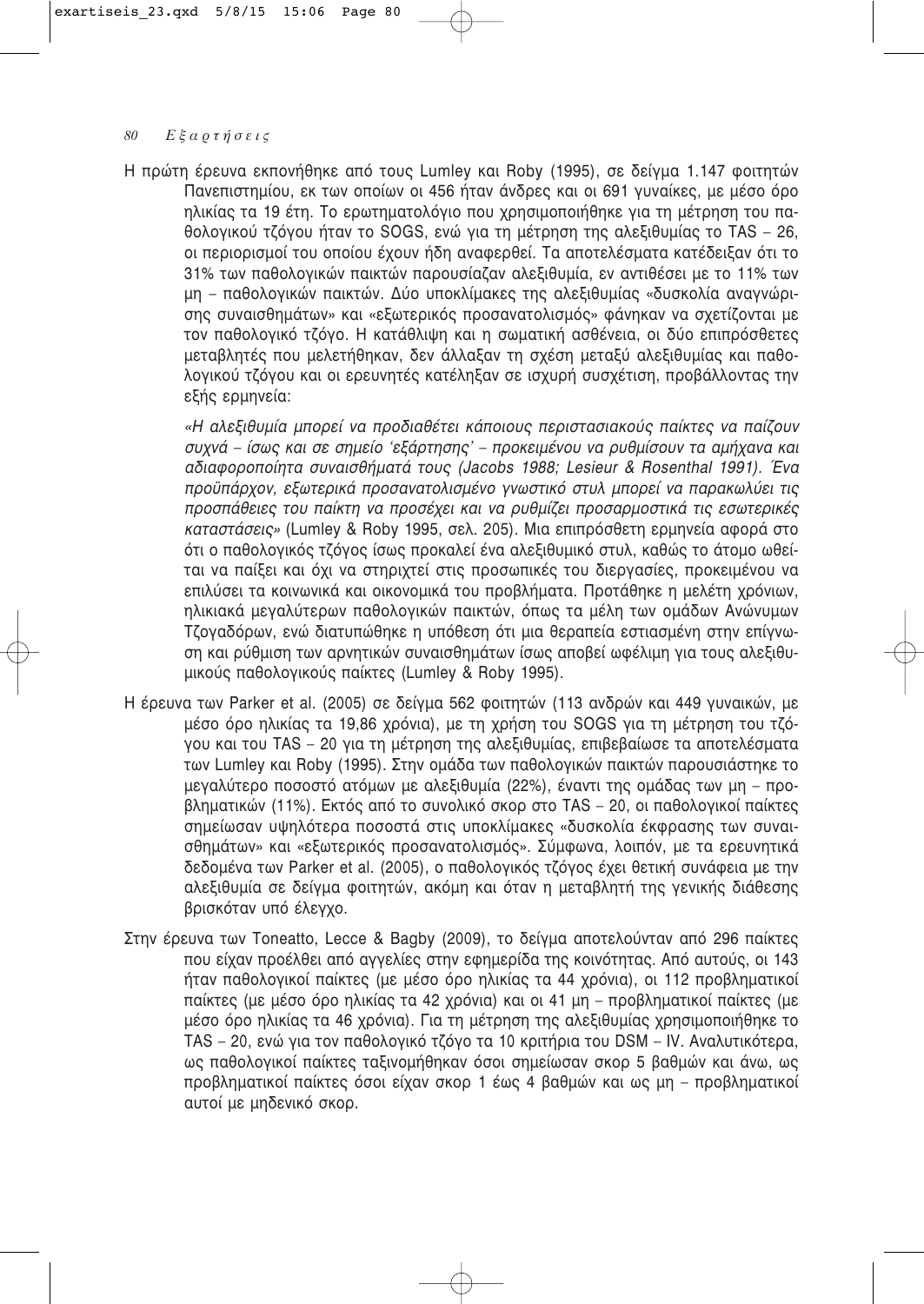- Τα αποτελέσματα των στατιστικών αναλύσεων έδειξαν ότι τα υψηλότερα ποσοστά αλεξιθυμίας παρουσιάστηκαν στους παθολογικούς παίκτες και τα χαμηλότερα στους μη – προβληματικούς παίκτες, ακόμη και για τις υποκατηγορίες «δυσκολία αναγνώρισης των συναισθημάτων» και «δυσκολία περιγραφής των συναισθημάτων». Επιπλέον, το μεγαλύτερο ποσοστό των παθολογικών παικτών (77%) ταξινομήθηκε ως «περισσότερο αλεξιθυμικοί», ενώ το αντίστοιχο ποσοστό για τους προβληματικούς παίκτες ήταν 55% και για τους μη – προβληματικούς 29%. Δεν παρατηρήθηκε διαφορά στους δείκτες της αλεξιθυμίας μετά τη σύγκριση συγκεκριμένων τύπων παιχνιδιών (αθλητικές κληρώσεις, χαρτιά, μπίνγκο, ιπποδρομίες, μηχανήματα και κληρώσεις). Μια από τις ερμηνείες που παρέχουν οι ερευνητές για τη συσχέτιση παθολογικού τζόγου και αλεξιθυμίας είναι ότι η διαρκής ενασχόληση με τα τυχερά παιχνίδια μπορεί να δημιουργήσει απο-Φυνή των αρνητικών συναισθημάτων, προκαλώντας με αυτόν τον τρόπο αλεξιθυμία,
- Οι Mitrovic & Brown (2009) εξέτασαν την αλεξιθυμία σε 96 προβληματικούς παίκτες πόκερ, οι 78% εκ των οποίων ήταν άνδρες και με μέσο όρο ηλικίας τα 27 χρόνια. Χορηγήθηκαν το Canadian Problem Gambling Index για τη μέτρηση του παθολογικού τζόγου και το TAS – 20 για τη μέτρηση της αλεξιθυμίας. Ο προβληματικός τζόγος σχετιζόταν μόνο με την υποκλίμακα «δυσκολία αναγνώρισης συναισθημάτων» και όχι με την αλεξιθυμία επί τω συνόλω.
- Στην έρευνα των Bonnaire, Bungener & Varescon (2009) συμπεριλήφθηκαν άτομα που έπαιζαν διαφορετικά παιχνίδια. Ειδικότερα, η μια ομάδα περιλάμβανε 45 άνδρες και γυναίκες που έπαιζαν μηχανήματα (slot machines), η δεύτερη περιελάμβανε 97 άνδρες που έπαιζαν παιχνίδια, όπως σκρατς και κληρώσεις σε καφετέριες, η τρίτη 72 άνδρες που στοιχημάτιζαν στον ιππόδρομο και η τελευταία 31 άνδρες που έπαιζαν χαρτιά και ρουλέτα στο καζίνο. Το εύρος των ηλικιών κυμαινόταν από 18 έως 45 χρόνια. Για τη μέτρηση της αλεξιθυμίας χρησιμοποιήθηκε το TAS – 20, ενώ για τη μέτρηση του παθολογικού τζόγου χρησιμοποιήθηκαν τα 10 κριτήρια του DSM – IV και το SOGS.
- Σύμφωνα με τα ερευνητικά δεδομένα, η αλεξιθυμία ήταν πιο έντονη στους παίκτες που ασχολούνταν παθολογικά με τον ιππόδρομο, εν συγκρίσει με αυτούς που έπαιζαν μηχανήματα και καζίνο (67%, εν συσχετίσει με το 44% και 34%, αντιστοίχως). Για τους παίκτες που ασχολούνταν παθολογικά με τον ιππόδρομο, βρέθηκε θετική συνάφεια μεταξύ της άρσης των αναστολών και της «δυσκολίας για αναγνώριση συναισθημάτων»  $(r = 0.36, P = .02)$ , όπως και μεταξύ αλεξιθυμίας και κατάθλιψης  $(r = .35, P = .03)$ , χωρίς όμως η πρώτη να επηρεάζεται από τη δεύτερη. Για τους παίκτες που ασχολούνταν παθολογικά με τα μηχανήματα, παρατηρήθηκε θετική συνάφεια μεταξύ των αποτελεσμάτων της κατάθλιψης και της «δυσκολίας για αναγνώριση συναισθημάτων»  $(r = .35, P = .03)$ . Οι ερευνητές διερωτώνται αφενός εάν η αλεξιθυμία επηρεάζεται από την κατάθλιψη και αφετέρου εάν ένας παράγοντας που επιδρά στη συντήρηση της κατάθλιψης είναι η μικρή ικανότητα για διαφοροποίηση των συναισθημάτων (Goldston, Gara & Woolfolk 1992). Πρότειναν διαχρονικές έρευνες για την εξέταση της τελευταίας υπόθεσης.
- Οι ίδιοι ερευνητές εκπόνησαν μια παρόμοια έρευνα το 2013, με 186 Γάλλους παίκτες (μέσος όρος ηλικίας τα 35,6 χρόνια), που ασχολούνταν με τρία διαφορετικά είδη παιχνιδιών (ιππόδρομος, μηχανήματα και καζίνο), χρησιμοποιώντας τα ίδια ψυχομετρικά εργαλεία. Τα αποτελέσματα έδειξαν ότι η αλεξιθυμία, τόσο στη συνολική της εικόνα, όσο και στην υποκατηγορία «δυσκολία αναγνώρισης των συναισθημάτων», ήταν υψηλότε-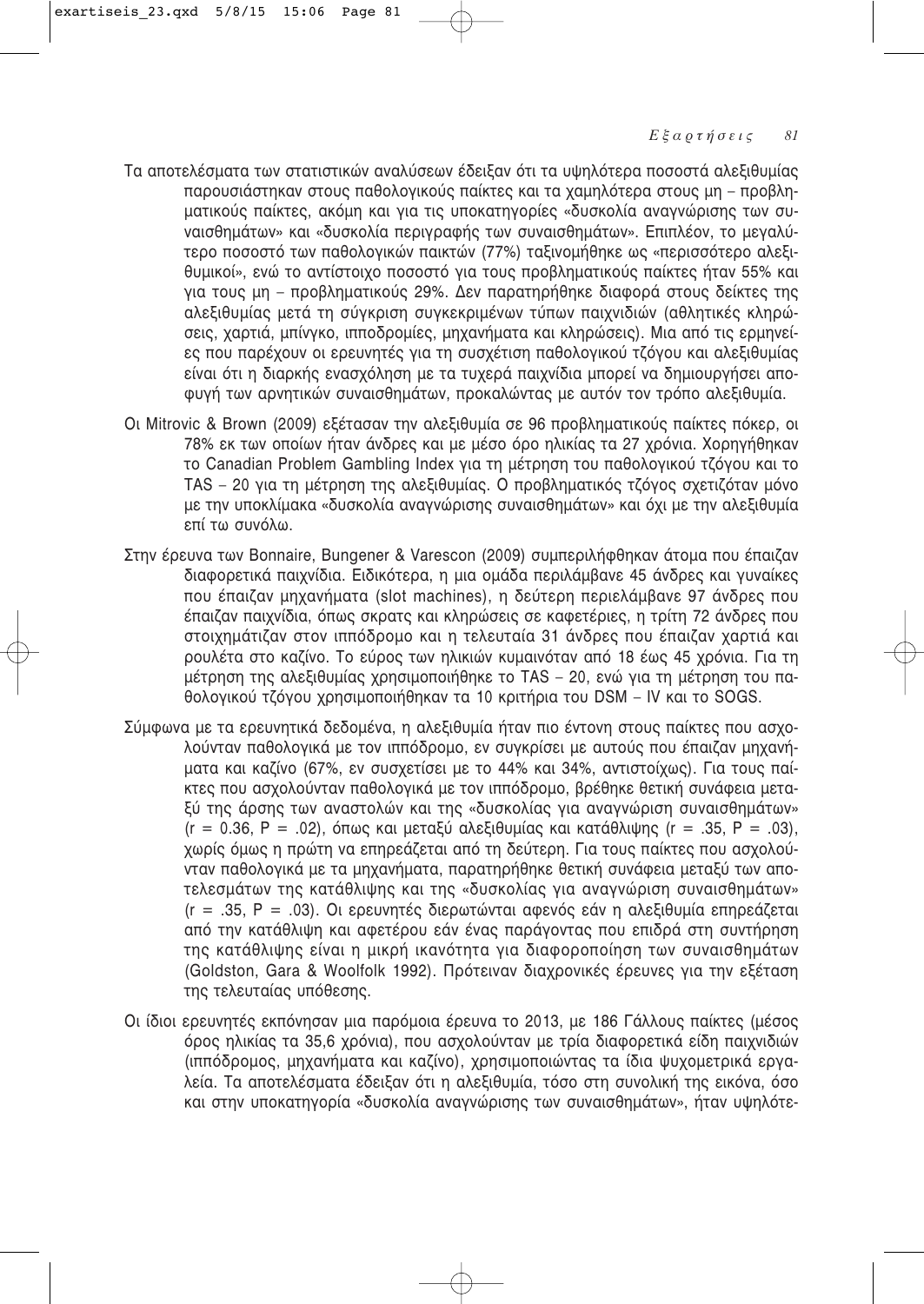ρη σε δύο ομάδες παθολογικών παικτών (αυτούς που ασχολούνταν με τον ιππόδρομο και τα μηχανήματα), σε σχέση με την ομάδα των μη – παθολογικών παικτών. Αυτά τα αποτελέσματα παρέμειναν σταθερά μετά τον έλεγχο της κατάθλιψης από τους ερευνητές, μόνο στην ομάδα των παθολογικών παικτών του ιπποδρόμου. Ο δείκτης της αλεξιθυμίας μεταξύ των παθολογικών παικτών ήταν σε αντιστοιχία με αυτόν στην έρευνα των Toneatto, et al. (2009), αλλά μεγαλύτερος από αυτόν στις έρευνες των Lumley and Roby (1995) και των Parker, et al. (2005). Ένας από τους λόγους αυτής της διαφοράς ενδέχεται να είναι το γεγονός ότι η αλεξιθυμία απαντάται περισσότερο στους ενήλικες παθολογικούς παίκτες από ότι στους φοιτητές. Ταυτόχρονα, το είδος του παιχνιδιού φαίνεται να επιδρά στην αλεξιθυμία, οδηγώντας στην υπόθεση ότι δεν είναι ένα χαρακτηριστικό ή ένας παράγοντας κινδύνου για όλους τους παθολογικούς παίκτες (Bonnaire, et al. 2013).

- Οι Aote, et al. (2014) είχαν ως στόχο να ερευνήσουν αν η αλεξιθυμία επηρεάζει σημαντικά την ανεπάρκεια των παθολογικών παικτών στη λήψη αποφάσεων. Το δείγμα ήταν μικρό και αποτελούνταν από παίκτες που στοιχημάτιζαν σε αγώνες στο καζίνο. Ανάλογα με τα αποτελέσματά τους στο SOGS και το TAS – 20, εντάχθηκαν σε τρεις ομάδες παθολογικών παικτών (6 αλεξιθυμικοί, 8 πιθανά αλεξιθυμικοί και 6 μη – αλεξιθυμικοί), ενώ η ομάδα ελέγχου αποτελούνταν από 8 άτομα. Σε όλα τα άτομα χορηγήθηκε προσαρμοσμένο το Iowa Gambling Task. Οι παθολογικοί παίκτες που εμφάνισαν αλεξιθυμία επέλεγαν να ενεργήσουν στις δοκιμασίες του τεστ με μικρότερο για τους ίδιους πλεονέκτημα, δείχνοντας έτσι ότι η σοβαρότητα της αλεξιθυμίας σχετιζόταν με τη σοβαρότητα της αδυναμίας λήψης αποφάσεων, ακόμη και όταν οι επιδράσεις της κατάθλιψης και του άγχους είχαν ελεγχθεί από τους ερευνητές. Οι τελευταίοι θεωρούν ότι η αλεξιθυμία θα μπορούσε να είναι ένα χαρακτηριστικό της προσωπικότητας, που λανθάνει κάτω από την ανεπάρκεια των παθολονικών παικτών νια λήψη αποφάσεων.
- Τέλος, οι Cosenza, et al. (2014) χρησιμοποίησαν την ιταλική έκδοση του South Oaks Gambling Screen Revised for Adolescents (SOGS-RA) για τη μέτρηση του παθολογικού τζόγου, το GRCS για τη μέτρηση των γνωσιακών διαστρεβλώσεων για τον τζόγο και το TAS – 20 για τη μέτρηση της αλεξιθυμίας σε 546 εφήβους. Το δείγμα περιελάμβανε 273 αγόρια και 273 κορίτσια, ηλικίας μεταξύ 17 και 19 ετών (με μέσο όρο ηλικίας τα 18,1 χρόνια) σε 8 σχολεία της Νότιας Ιταλίας. Η ανάλυση των ερευνητικών δεδομένων κατέδειξε ότι οι προβληματικοί παίκτες είχαν υψηλότερες τιμές στη συνολική εικόνα της αλεξιθυμίας (μέσος όρος αποτελεσμάτων αλεξιθυμίας 58,70 για τους προβληματικούς παίκτες, 57,44 για τους παίκτες σε ρίσκο και 54,05 για τους μη – προβληματικούς). Οι τιμές στις υποκατηγορίες «δυσκολία στην αναγγώριση των συναισθημάτων» και «δυσκολία στην περιγραφή των συναισθημάτων» ήταν υψηλότερες μεταξύ των προβληματικών παικτών, αν και μεταξύ όλων των υποκατηγοριών του TAS – 20, μόνο η πρώτη διατηρήθηκε στο μοντέλο.
- Επιπρόσθετα, οι καλύτεροι προγνωστικοί δείκτες για την εμπλοκή στον τζόγο ήταν το φύλο, η υποκατηγορία «αδυναμία να αναγνωρίσω τα συναισθήματά μου», καθώς και οι δύο υποκλίμακες («ανικανότητα να σταματήσω να παίζω» και «ερμηνευτική προκατάληψη») του GRCS. Οι Cosenza, et al. (2014) τόνισαν:

«Από την στιγμή που οι γνωστικές διαστρεβλώσεις και οι ανεπαρκείς ικανότητες για  $\rho$ ύθμιση του συναισθήματος είναι σημαντικοί παράγοντες ευαλωτότητας στην ανάπτυ-*ÍË ÙÔ˘ ÚÔ'ÏËÌ·ÙÈÎÔ‡ Ù˙fiÁÔ˘ Î·È ¿ÏÏˆÓ ÂÍ·ÚÙËÙÈÎÒÓ ÚÔ'ÏË̿وÓ, ›Ûˆ˜ ·˘Ùfi˜ Ô*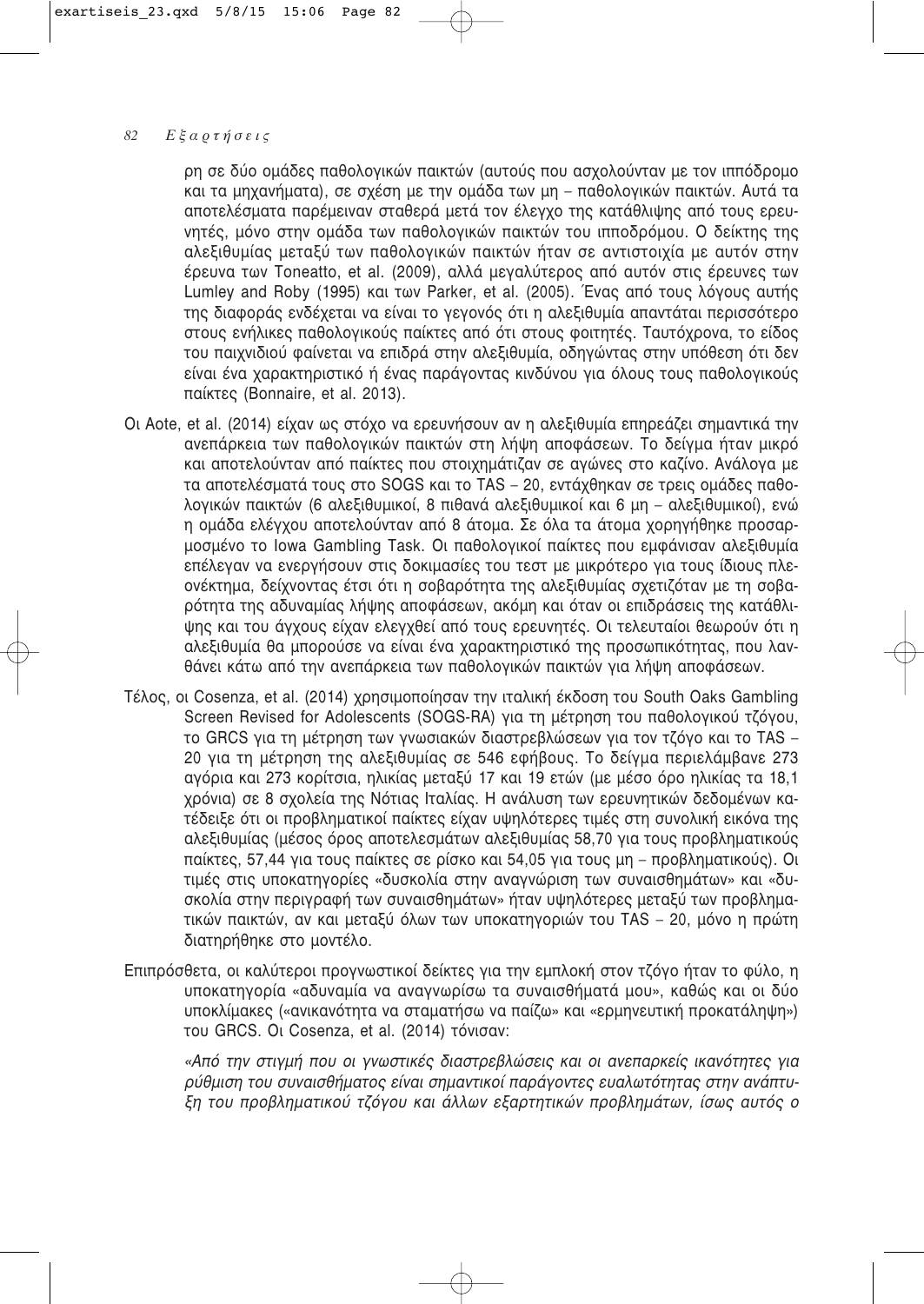συνδυασμός συντελεί στο να ευνοείται ο κύκλος του διαταραγμένου τζόγου σε όψι**μους εφήβους και νέους ενήλικες. Τα αποτελέσματα της ανάλυσης αποσαφήνισαν ότι** στη σχέση μεταξύ αλεξιθυμίας και σοβαρότητας του τζόγου μεσολαβούν οι σχετικές ιε τον τζόγο γνωσίες. Φαίνεται ότι ανάμεσα στους εφήβους που δείχνουν μειωμένη .<br>δυνατότητα να αναγνωρίσουν τα συναισθήματά τους, αυτοί που δεν μπορούν να σταματήσουν να παίζουν και να ερμηνεύσουν σωστά τα αποτελέσματα από τον τζόγο, εί-*VGI πιο πιθανό να αναπτύξουν παθολογικό τζόγο»* (σελ. 659).

### ΣΥΖΗΤΗΣΗ

- Εξετάζοντας τη διεθνή βιβλιογραφία με κριτική ματιά, η πλειοψηφία των ερευνών φαίνεται να δείχνει ότι τα άτομα με παθολογική ενασχόληση με τον τζόγο παρουσιάζουν μεγαλύτερο ποσοστό εμφάνισης αλεξιθυμίας. Επίσης, είτε η συνολική εικόνα της αλεξιθυμίας σχετίζεται με τον παθολογικό τζόγο είτε όχι, η υποκατηγορία «δυσκολία στην αναγνώριση των συναισθημάτων» φαίνεται να εμφανίζεται με μεγαλύτερη συχνότητα στο δείγμα των παθολογικών παικτών. Τα ευρήματα των Bonnaire et al. (2013) υποστήριξαν ότι το είδος του παιχνιδιού του παθολογικού παίκτη φαίνεται να επιδρά στην εμφάνιση της αλεξιθυμίας, αν και κάτι τέτοιο δεν επαληθεύτηκε από τους Toneatto et al. (2009). Οι πρώτοι ερευνητές οδηγήθηκαν στην υπόθεση ότι η αλεξιθυμία δεν αποτελεί ένα χαρακτηριστικό για όλους τους παθολογικούς παίκτες. Μελλοντικές έρευνες θα μπορούσαν να εξετάσουν περαιτέρω τη συσχέτιση της αλεξιθυμίας με τον παθολογικό τζόγο ως προς τη γενική του μορφή, αλλά και ως προς συγκεκριμένα είδη παιχνιδιών.
- Ποιοι παράγοντες προτείνονται, λοιπόν, για την εξήγηση της αλληλεπίδρασης μεταξύ παθολογικού τζόγου και αλεξιθυμίας;
- Οι Jacobs (1988) και Lesieur & Rosenthal (1991) πρεσβεύουν ότι ο παθολογικός τζόγος ενδέχεται να προσφέρει διέξοδο από την ψυχολογική σύγκρουση και ενόχληση που αισθάνονται οι παθολογικοί παίκτες όταν δεν παίζουν. Σε συνάφεια με την άποψη αυτή, οι Lumley και Roby (1995) υποστηρίζουν ότι η αλεξιθυμία δρα ως προδιαθεσικός παράγοντας για τον παθολογικό τζόγο, καθώς μέσω αυτού το άτομο προσπαθεί να ρυθμίσει τα αδιαφοροποίητα συναισθήματά του. Η ίδια υπόθεση έχει διατυπωθεί και για άλλες εξαρτητικές συμπεριφορές (Taylor, et al. 1997; Lumley, et al. 2007). Ακόμη, ένα εξωτερικά προσανατολισμένο γνωστικό στυλ του ατόμου ενδέχεται να καθίσταται εμπόδιο στην προσπάθεια για αυτορρύθμιση της κατάστασής του (Lumley & Roby 1995).
- Μια διαφορετική πρόταση συνίσταται στην υπόθεση ότι ο παθολογικός τζόγος ίσως δημιουργεί ένα αλεξιθυμικό στυλ, καθώς το άτομο ωθείται να εμπλακεί με τον τζόγο για την επίλυση των προβλημάτων του και όχι να χρησιμοποιήσει τις προσωπικές του διεργασίες (Lumley & Roby 1995). Αυτή η υπόθεση βρίσκεται σε σχετική αντιστοιχία με αυτή των Toneatto, et al. (2009), σύμφωνα με τους οποίους η παθολογική ενασχόληση του ατόμου με τον τζόγο ενδέχεται να δημιουργεί αποφυγή των αρνητικών συναισθημάτων του και με αυτόν τον τρόπο να προκαλεί αλεξιθυμία.
- Αξίζει να προστεθεί εδώ ότι οι μελέτες εξετάζουν διαφορετικές μεταβλητές ως προς τη συσχέτιση του παθολογικού τζόγου και της αλεξιθυμίας, προσεγγίζοντας το ζήτημα από διαφορετική οπτική γωνία και παρέχοντας πιο εμπλουτισμένα ερευνητικά δεδομένα. Οι Cosenza, et al. (2014) διατυπώνουν την άποψη ότι η εμφάνιση του παθολογικού τζόγου ευνοείται περισσότερο από τον συγκερασμό των γνωστικών διαστρεβλώσεων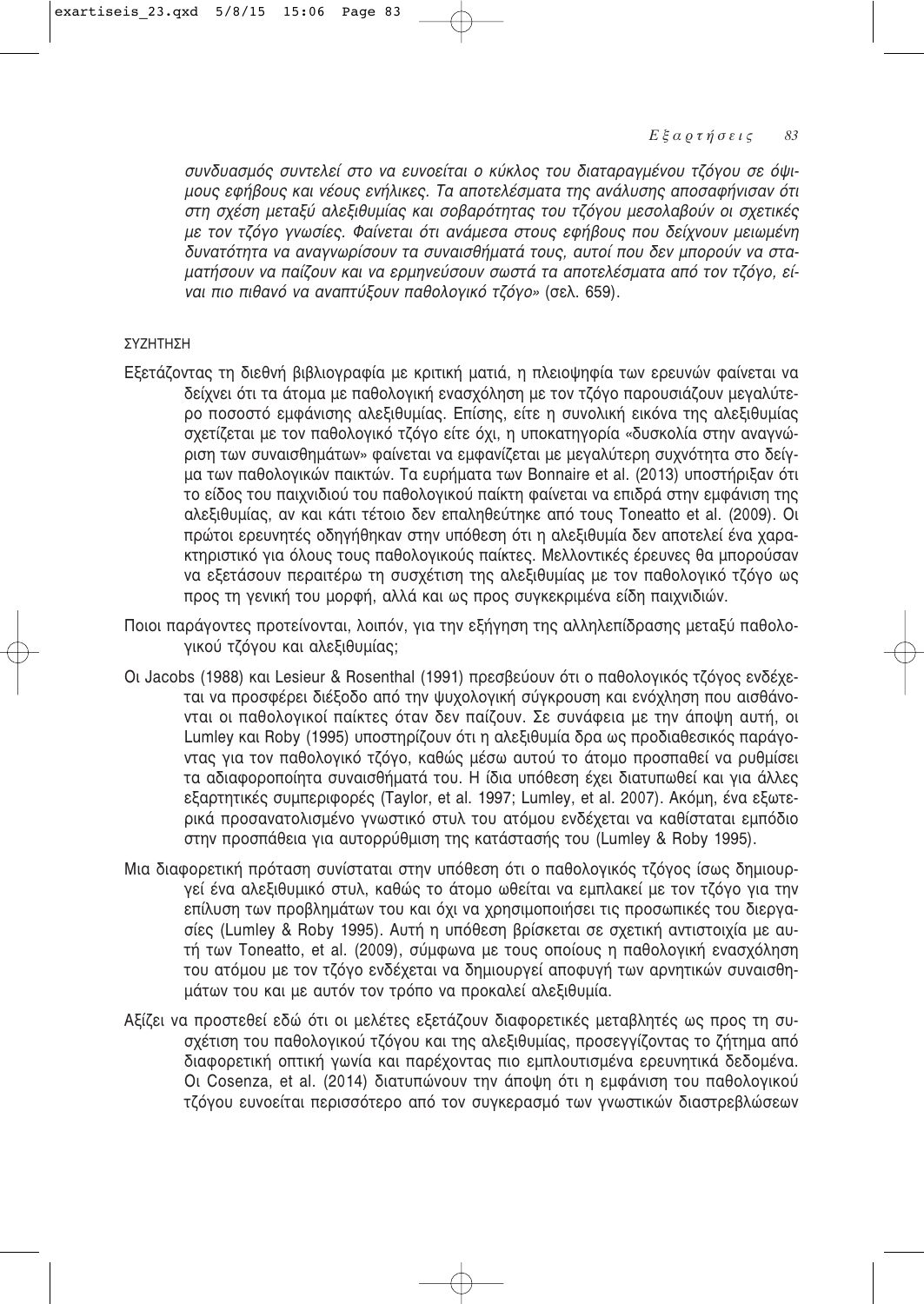ως προς τον τζόγο («δεν μπορώ να σταματήσω να παίζω» και «δεν μπορώ να ερμηνεύσω σωστά την έκβαση των αποτελεσμάτων από το παιχνίδι») και της δυσκολίας για αναγνώριση του συναισθήματος. Επιπλέον, σύμφωνα με την έρευνα των Aote et al. (2014), η αλεξιθυμία των παθολογικών παικτών συσχετίστηκε με την ανεπάρκειά τους στη λήψη αποφάσεων. Στην έρευνα των Bonnaire, et al. (2009), τέλος, η υποκατηνορία «δυσκολία για αναγνώριση συναισθημάτων» παρουσίασε θετική συσχέτιση με την άρση των αναστολών για τους παίκτες που ασχολούνται παθολογικά με τον ιππόδρομο, αλλά και με την κατάθλιψη για τους παίκτες που ασχολούνται παθολογικά με τα μηχανήματα.

- Πέρα, λοιπόν, από τις υποθέσεις που έχουν διατυπωθεί για το είδος της σύνδεσης του παθολογικού τζόγου και της αλεξιθυμίας, κρίνεται αναγκαία η εκπόνηση περαιτέρω μελετών, προκειμένου η επιστημονική κοινότητα να καταλήξει σε πιο ασφαλή συμπεράσματα. Η έρευνα των Cosenza, et al. (2014) ίσως να αποτελέσει έναυσμα για επιπρόσθετα δεδομένα, καθώς οι γνωσίες σχετικά με τον τζόγο φάνηκε να διαδραματίζουν κάποιο ρόλο και να συσχετίζονται με αλεξιθυμικά χαρακτηριστικά σε παθολονικούς παίκτες. Βάση για περαιτέρω μελέτη θα μπορούσε να αποτελέσει και η συσχέτιση της αλεξιθυμίας με την ικανότητα λήψης αποφάσεων σε παθολογικούς παίκτες, γεγονός που θα παρείχε στους μελετητές χρήσιμα ερευνητικά δεδομένα. Τέλος, έρευνες σε παθολογικούς παίκτες με αλεξιθυμικά χαρακτηριστικά, ίσως διευκρινίσει το είδος της συσχέτισης της αλεξιθυμίας με την άρση των αναστολών, καθώς και με την κατάθλιψη.
- Ένας επιπρόσθετος παράγοντας προς συζήτηση στην παρούσα ανασκόπηση είναι τα χαρα-Κτηριστικά των δειγμάτων. Σε κάποιες μελέτες, το δείγμα αποτελούνταν από φοιτητές (Lumley & Roby 1995; Parker, et al. 2005), σε άλλες από ενήλικες που παίζουν τζόγο (Toneatto, et al. 2009; Mitrovic & Brown 2009; Bonnaire, et al. 2009 & 2013; Aote, et al. 2014), ενώ στην τελευταία (Cosenza, et al. 2014) αποτελούνταν από εφήβους. Αναδύονται, λοιπόν, τα ερωτήματα μήπως η εμφάνιση της αλεξιθυμίας είναι πιο συχνή στους ενήλικες παθολογικούς παίκτες από ότι στους φοιτητές (Bonnaire, et al. 2013), αλλά και μήπως τα χαρακτηριστικά των χρόνιων, παθολογικών παικτών διαφέρουν από αυτά των νέων ενηλίκων.
- Η πλειοψηφία των ερευνών καταδεικνύει τη θετική συνάφεια μεταξύ ατόμων μεγαλύτερης ηλικίας και αλεξιθυμίας (Lane, et al. 1998; Salminen, et al. 1999; Mattila, et al. 2006; Aino, et al. 2006). Επομένως, η σύνκριση των ερευνητικών αποτελεσμάτων θα μπορούσε να τεθεί στη βάση των διαφορετικών ηλικιακών ομάδων. Θα ήταν σκόπιμο, κατά τη δειγματοληπτική διαδικασία, να ληφθούν υπόψη ενήλικες με παθολογική ενασχόληση με τον τζόγο, τα αποτελέσματα από τους οποίους θα εξεταστούν διαφορετικά από αυτά των εφήβων ή των νέων ενηλίκων. Η άποψη αυτή συνάδει, κατά μια έννοια, με την πρόταση των Lumley και Roby (1995), για έρευνα σε μέλη των ομάδων Ανώνυμων Τζογαδόρων.
- Aναμφισβήτητα, ένα σημαντικό φαινόμενο που χρήζει ιδιαίτερης προσοχής αποτελεί η εντονότερη ενασχόληση των εφήβων και των νέων ενηλίκων με τον τζόγο, καθώς τα αποτελέσματα των στατιστικών αναλύσεων δείχνουν αυξημένα τα ποσοστά της προβληματικής ενασχόλησής τους με τα τυχερά παιχνίδια (Griffiths 2009; Wardle, et al. 2010). Μια μελέτη με δείγμα αποτελούμενο από άτομα αυτής της ηλικιακής ομάδας θα παρείχε πληθώρα πληροφοριών τόσο για τα χαρακτηριστικά του παθολογικού τζόγου των εφήβων, όσο και της συνάφειας με την αλεξιθυμία.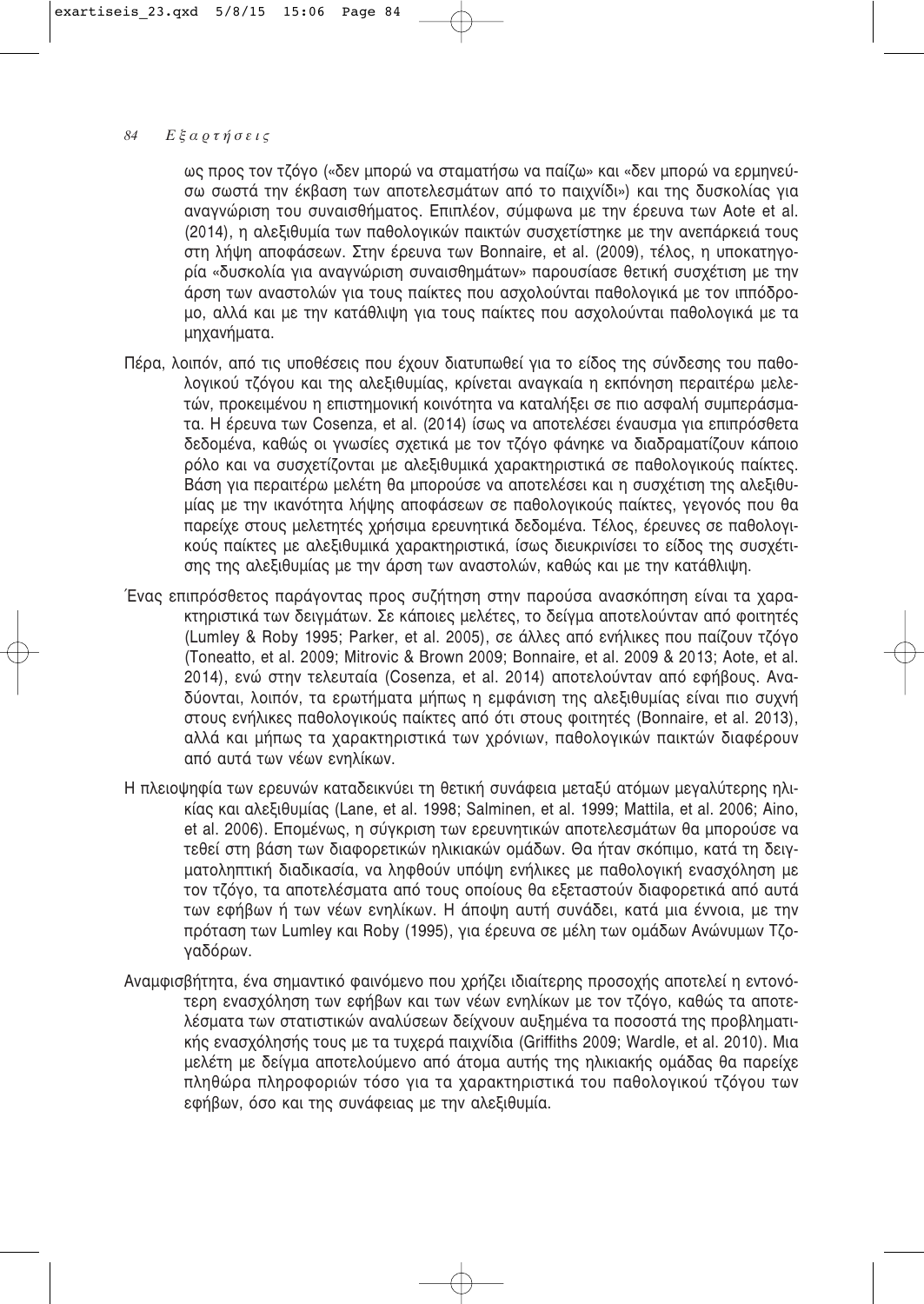- Συζητώντας ορισμένους προβληματισμούς που αναδύθηκαν κατά τη βιβλιογραφική ανασκόπηση, τίθεται το ερώτημα μήπως το TAS - 26, το ψυχομετρικό μέσο που χρησιμοποιήθηκε στην έρευνα των Lumley και Roby (1995) και έχει παρουσιάσει προβλήματα, επηρέασε με κάποιον τρόπο τα αποτελέσματα της έρευνας. Επιπρόσθετα, στις μελέτες των Mitrovic & Brown (2009), Aote, et al. (2014) και Bonnaire, et al. (2013) είχε χρησιμοποιηθεί μικρό δείγμα. Ως εκ τούτου, η εκπόνηση μελλοντικών ερευνών με μεγαλύτερο δείγμα θα μπορούσε να προσδώσει πλουσιότερα αποτελέσματα ως προς το υπό μελέτη θέμα. Επιπλέον, καθεμία από τις έρευνες είχε διεξαχθεί σε διαφορετική χώρα και, κατά συνέπεια, είχε χρησιμοποιήσει δείγμα με διαφορετικά πολιτισμικά χαρακτηριστικά. Γεννάται, επομένως, ο προβληματισμός αν η συσχέτιση μεταξύ παθολογικού τζόγου και αλεξιθυμίας απαντάται με την ίδια συχνότητα και με τον ίδιο τρόπο σε διαφορετικές κουλτούρες που έχουν διαφορετικό πολιτιστικό υπόβαθρο ή διαφορετική ΚΟΙΥΦΥΙΚή αντιμετώπιση του τζόγου ή αν υπάρχουν περιορισμοί ως προς τη σύγκριση και τη γενίκευση των αποτελεσμάτων σε διαφορετικούς πληθυσμούς.
- Η διεξαγωγή περαιτέρω μελετών στον ελληνικό πληθυσμό κρίνεται απαραίτητη, καθώς τα ερευνητικά αποτελέσματα ενδέχεται να παράσχουν πολύτιμες πληροφορίες για τα επιμέρους χαρακτηριστικά των παθολογικών παικτών στην Ελλάδα. Η αξιοποίησή τους θα μπορούσε να αποβεί χρήσιμη τόσο στην πρόληψη των ομάδων υψηλού κινδύ-VOU – των ατόμων ευεπίφορων στον τζόγο – όσο και στη θεραπευτική αντιμετώπιση του παθολογικού τζόγου.
- Η διεθνής βιβλιογραφία φαίνεται να έχει δώσει περισσότερη έμφαση στη συσχέτιση της αλεξιθυμίας με τον παθολογικό τζόγο, παρά στην επίδρασή της και αντιμετώπισή της στη θεραπευτική διαδικασία. Επομένως, διερωτάται κανείς για το θεωρητικό υπόβαθρο στο οποίο θα μπορούσε να βασιστεί για το είδος της αλληλεπίδρασης και την ψυχοθεραπευτική αντιμετώπιση του παθολογικού τζόγου και της αλεξιθυμίας, καθώς και για τις πιο βοηθητικές τεχνικές. Αρκετές είναι οι θεραπευτικές προσεγγίσεις που προτείνονται και είναι διαθέσιμες για την αντιμετώπιση του παθολογικού τζόγου (Fong 2005), όμως, τίθεται το ερώτημα ποια από αυτές αποδεικνύεται περισσότερο κατάλληλη για τους παθολογικούς παίκτες με αλεξιθυμικά χαρακτηριστικά.
- Aνταποκρινόμενοι σε αυτά τα ερωτήματα, οι Lumley & Roby (1995) πρότειναν ότι μια θεραπευτική προσέγγιση εστιασμένη στην αναγνώριση και ρύθμιση των αρνητικών συναισθημάτων ίσως να αποδεικνυόταν ωφέλιμη για τους παθολογικούς παίκτες με αλεξιθυμία. .<br>Μελετητές έχουν προτείνει μια σειρά από τεχνικές. Σε αυτές συγκαταλέγονται η χαλάρωση, η εκπαίδευση στις δεξιότητες επικοινωνίας, ο προγραμματισμός ευχάριστων δραστηριοτήτων, η εστίαση στις εσωτερικές εμπειρίες (Lumley et al. 2007), η παροχή βοήθειας από την πλευρά των θεραπευτών στην ονομασία των συναισθημάτων των θεραπευομένων (Taylor, et al. 1997), η εκμάθηση της αναγνώρισης των συναισθημάτων (Levant 2001) και η εξήγηση του ρόλου του συναισθήματος στις εξαρτητικές συμπεριφορές (Lumley, et al. 2007).
- Παρόλα αυτά, τα ερευνητικά δεδομένα δεν ευνοούν μια συγκεκριμένη και εμπειρικά τεκμηριωμένη θεραπευτική πρόταση. Είναι γεγονός ότι πρέπει να ληφθεί υπόψη και ο ανασταλτικός ρόλος της αλεξιθυμίας στην ικανότητα του θεραπευόμενου για ενδοσκόπηση (Lumley, et al. 2007). Ένα ερευνητικό πρωτόκολλο που θα περιλάμβανε τη μέτρηση των αλεξιθυμικών χαρακτηριστικών πριν την έναρξη της θεραπευτικής διαδικασίας για τον παθολογικό τζόγο και μετά το πέρας αυτής, θα παρείχε στοιχεία για την αποτελε-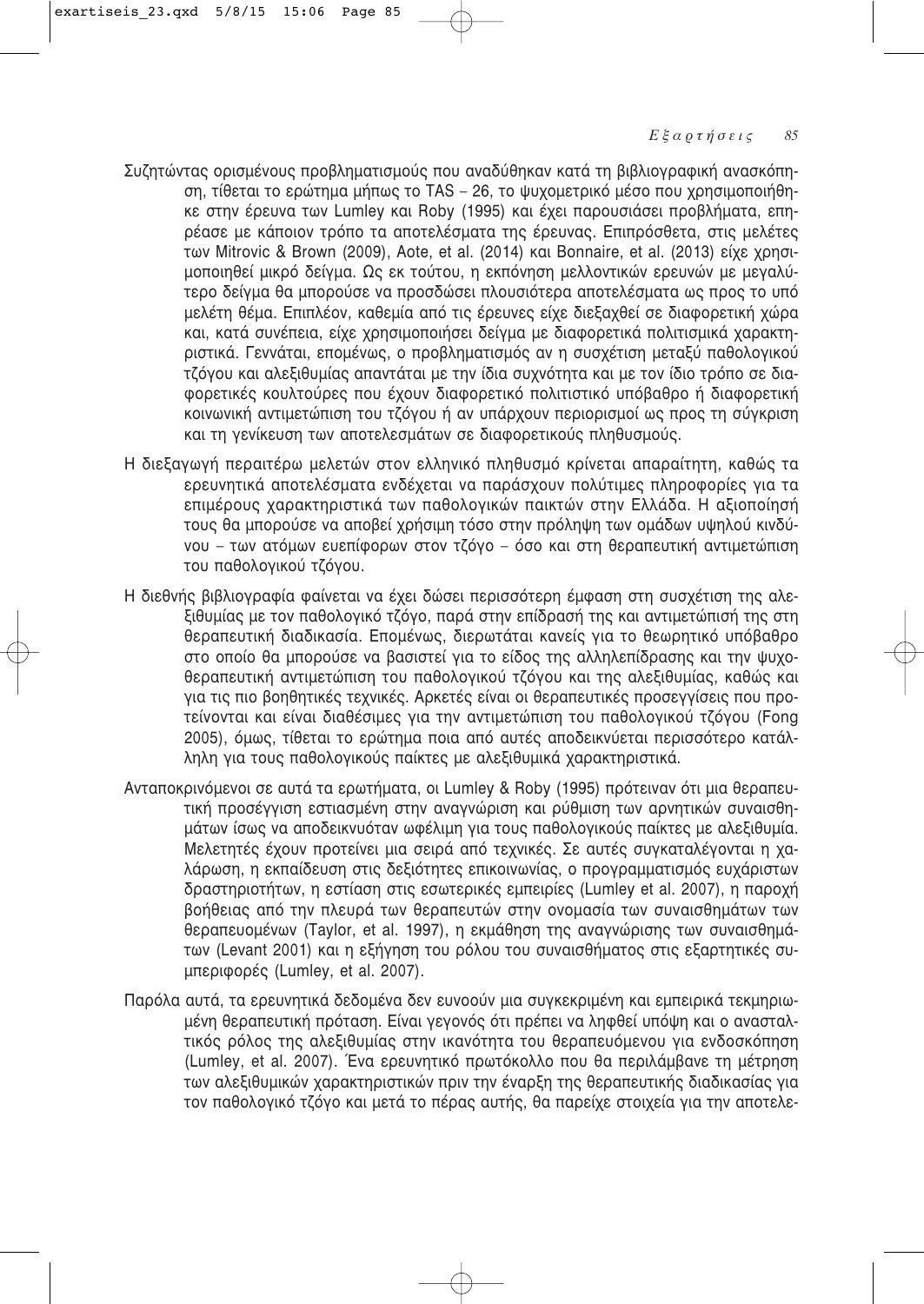σματικότητα της εφαρμοζόμενης θεραπευτικής προσέγγισης, τόσο στον παθολογικό τζόγο, όσο και στην αλεξιθυμία. Προβαίνοντας, τέλος, σε μια θεραπευτική πρόταση, όλες οι προαναφερθείσες τεχνικές που ως στόχο έχουν την καλύτερη επίγνωση της συναισθηματικής κατάστασης εκ μέρους του θεραπευόμενου, θα μπορούσαν να ενσωματωθούν στην εκάστοτε θεραπευτική προσέγγιση που ακολουθείται για την αντιμετώπιση του παθολογικού τζόγου (ψυχοδυναμική, γνωσιακή – συμπεριφοριστική, οικογενειακή κ.ά.). Πάρα ταύτα, αυτές δεν είναι παρά μόνο υποθέσεις, οι οποίες χρήζουν περαιτέρω θεωρητικής και ερευνητικής εξέτασης.

Εν κατακλείδι, η θετική συσχέτιση μεταξύ παθολογικού τζόγου και αλεξιθυμίας φαίνεται να υποστηρίζεται από τις περισσότερες έρευνες. Ωστόσο, φαίνεται να απουσιάζει μια άρτια θεωρητική προσέγγιση τόσο για την αλληλεπίδραση, όσο και την ψυχοθεραπευτική αντιμετώπιση αυτού του φαινομένου. Η συλλογή περισσότερων ερευνητικών δεδομένων θα αποτελέσει ένα σημαντικό βήμα προς την κατανόηση της αλληλεξάρτησης των παραγόντων που δρουν για την εμφάνιση του παθολογικού τζόγου, γενικότερα. Επομένως, περαιτέρω μελέτη της συσχέτισης του παθολογικού τζόγου και της αλεξιθυμίας στον ελληνικό χώρο, σε παθολογικούς παίκτες κατά την έναρξη και μετά το τέλος της θεραπευτικής διαδικασίας, αλλά και σε συνάφεια με επιπρόσθετες κλινικές μεταβλητές, κρίνεται ιδιαίτερα χρήσιμη. Με αυτόν τον τρόπο, θεραπευτικά προγράμματα και θεραπευτές θα μπορέσουν να προβούν σε μια βαθύτερη κατανόηση του ατόμου και των συμπτωμάτων του, σχεδιάζοντας εξατομικευμένες, περισσότερο κατάλληλες και πιο αποτελεσματικές μεθόδους για την ψυχοθεραπευτική αντιμετώπιση.

### Βιβλιογραφία

- Αναγνωστοπούλου, Τ. & Κιοσέογλου, Γ. (2002) The Toronto Alexithymia Scale TAS 20 [στην ελληνική γλώσσα] In: Α. Σταλίκας, Σ. Τριλίβα & Π. Ρούσση (Editors). Ψυχομετρικά Εργαλεία στην Ελλάδα, σελ. 100-101. Αθήνα: Ελληνικά Γράμματα.
- Abbott, M.W. & Volberg R.A. (1999) Gambling and problem gambling in the community: An international overview and critique. Report number one of the New Zealand Gaming Survey. Wellington: Department of Internal Affairs.
- Aino, K.M., Jouko, K.S., Tapio, N., Matti, J. (2006) Age is strongly associated with alexithymia in the general population. Journal of Psychosomatic Research, 61, pp. 629-635.
- Aïte, A., Barrault, S., Cassotti, M., Borst, G., Bonnaire, C., Houdé, O., Varescon, I., Moutier, S. (2014) The impact of alexithymia on pathological gamblers' decision making: a preliminary study of gamblers recruited in "sportsbook" casinos. Cognitive and Behavioral Neurology, June, 27 (2), pp. 59-67.
- American Psychiatric Association (1994) Diagnostic and Statistical Manual of Mental Disorders (4th edition). Washington, DC: American Psychiatric Association.
- American Psychiatric Association (2013) Diagnostic and Statistical Manual of Mental Disorders (5th edition). Washington, DC: American Psychiatric Association.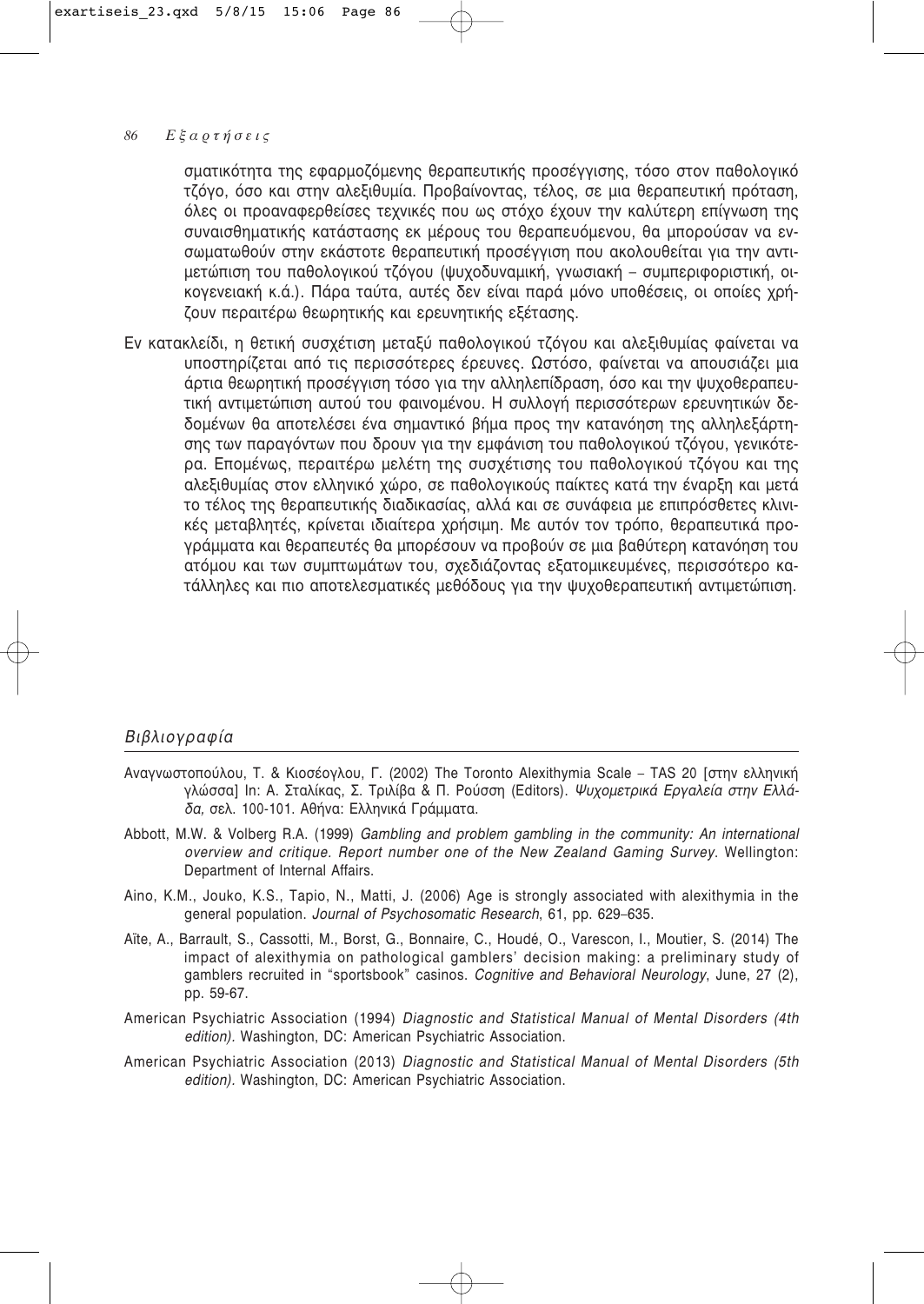- American Psychiatric Association (2013) Highlights of Changes from DSM IV TR to DSM 5. Washington, DC: American Psychiatric Association.
- Badura, A.S. (2003) Theoretical and empirical exploration of the similarities between emotional numbing in posttraumatic stress disorder and alexithymia. Journal of Anxiety Disorders, 17, pp. 349-360.
- Bagby, M., Taylor, G. & Parker, J. (1992) The revised Toronto Alexithymia Scale: Some reliability, validity and normative data. Psychotherapy and Psychosomatics, 57, pp. 34-41.
- Bagby, R.M., Parker, J.D.A. & Taylor, G.J. (1994) The twenty-item Toronto Alexithymia Scale. 1. Item selection and crossvalidation of the factor structure. Journal of Psychosomatic Research, 38, pp. 23-32.
- Bamonti, P.M., Marnin, B.S., Heisel, J., Topciu, R.A., Franus, N., Talbot, N.L., Duberstein, P.R. (2010) Association of alexithymia and depression symptom severity in adults 50 years of age and older. American Journal of Geriatric Psychiatry, January, 18 (1), pp. 51-56.
- Berthoz, S., Consoli, S., Perez-Diaz, F., Jouvent, R. (1999) Alexithymia and anxiety: compounded relationships? A psychometric study. European Psychiatry, 14, pp. 372-378.
- Blaszczynski, A. (2003) Τζόγος: Ξεπερνώντας το πάθος για τα τυχερά παιχνίδια: Ένας οδηγός αυτοβοήθειας, (Ν. Βουλαλάς, Μετάφραση), (Τίτλος πρωτοτύπου: Overcoming Compulsive Gambling, Έτος πρωτότυπης έκδοσης: 1998). Αθήνα: Ελληνικά Γράμματα.
- Bonnaire, C., Bungener, C. & Varescon, I. (2009) Subtypes of French pathological gamblers: Comparison of sensation seeking, alexithymia and depression scores. Journal of Gambling Studies, 25 (4), pp. 455-471.
- Bonnaire C., Bungener C. & Varescon I. (2013) Alexithymia and gambling: A risk factor for all gamblers? Journal of Gambling Studies, 29, pp. 83-96.
- Brzenzinski, R. (1995) Two decades of the concept of alexithymia. Psychiatric Pol., Jul-Aug, 29 (4), pp. 443-454.
- Carano, A., De Berardis, D., Gambi, F., Di Paolo, C., Campanella, D., Pelusi, L. (2006) Alexithymia and body image in adult outpatients with binge eating disorder. International Journal of Eating Disorders, 39, pp. 332-340.
- Cosenza, M., Baldassarre, I., Matarazzo, O., Nigro, G. (2014) Youth at stake: Alexithymia, cognitive distortions and problem gambling in late adolescents. Cognitive Computation, 6(1), pp. 652-660.
- De Chouly De Lenclave, M.B., Florequin, C. & Bailly, D. (2001) Obesity, alexithymia, psychopathology and binge eating: A comparative study of 40 obese patients and 32 controls. *Encephale*, 27 (4), pp. 343-350.
- El Rasheed, A.H. (2001) Alexithymia in Egyptian substance abusers. Substance Abuse, 22, pp. 11-21.
- Fong, T.W. (2005) The biopsychosocial consequences of pathological gambling. Psychiatry (Edgmont), 2  $(3)$ , pp. 22-30.
- George, S. & Murali, V. (2005) Pathological gambling: An overview of assessment and treatment. Advances in Psychiatric Treatment, 11, pp. 450-456.
- Goldston, R.B., Gara, M.A. & Woolfolk, R.L. (1992) Emotion differentiation. A correlate of symptom severity in major depression. Journal of Nervous and Mental Disorders, 180, pp. 712-714.
- Griffiths, M.D. (2009) Problem gambling in Europe: An overview.
- Report prepared for Apex Communications. Nottingham: Nottingham Trent University
- Griffiths, M.D. (2010) Problem gambling in Europe: What do we know? Casino and Gaming International, 6  $(2)$ , pp. 81-84.
- Griffiths, M.D. (2014) Problem gambling in Great Britain: A brief review.
- Report prepared for Association of British Bookmakers. Nottingham: Nottingham Trent University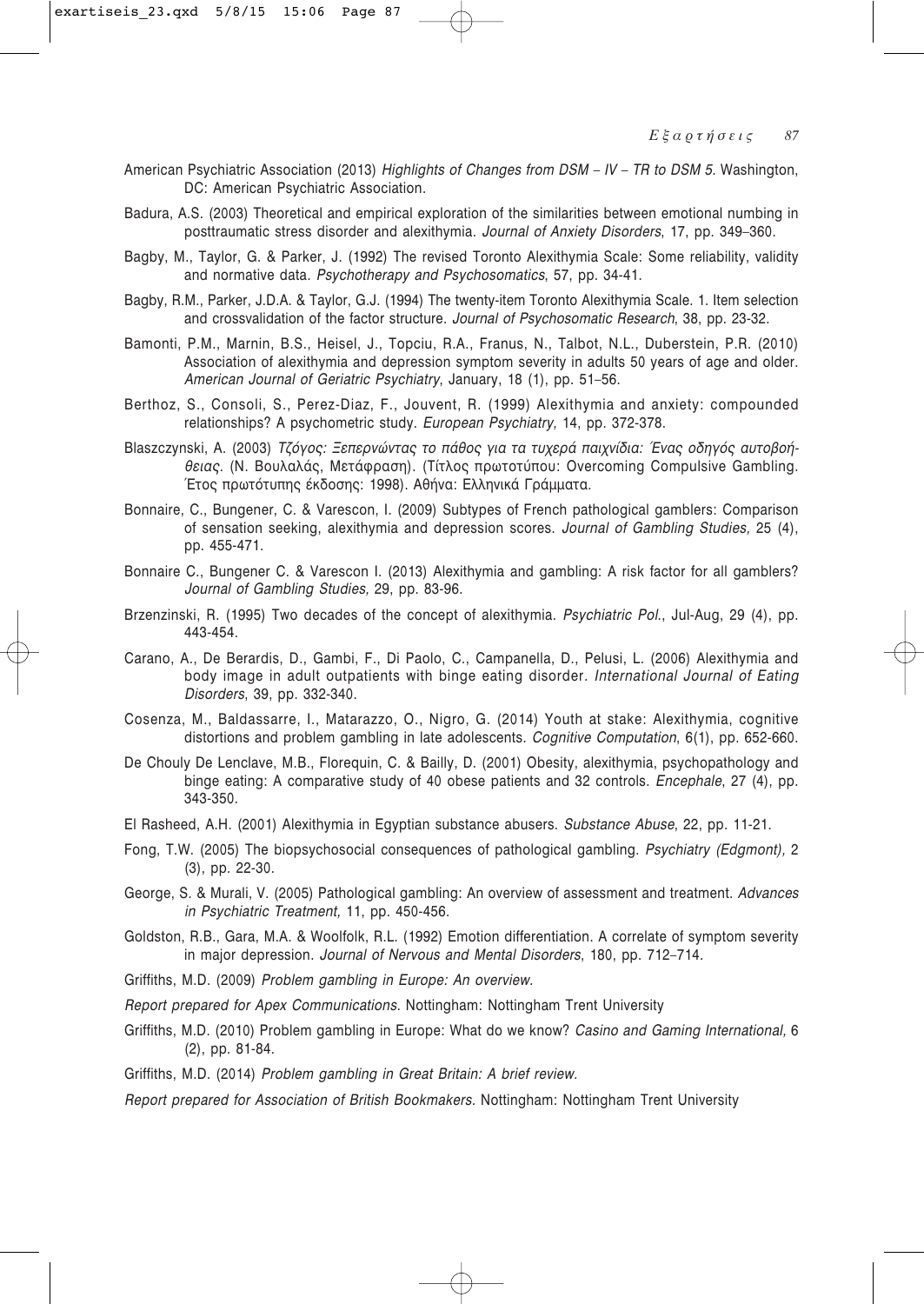- Haviland, M.G., Hendryx, M.S., Shaw, D.G., Henry, J.P. (1994): Alexithymia in women and men hospitalized for psychoactive substance dependence. *Comprehensive Psychiatry*, 35 (2), pp. 124-128.
- Hendryx, M.S., Haviland, M.G. & Shaw, D.G. (1991) Dimensions of alexithymia and their relationships to anxiety and depression. *Journal of Personality Assessment*, 56 (2), pp. 227-237.
- Honkalampi, K., Hintikka, J. & Tanskanen, A. (2000) Depression is strongly associated with alexithymia in the general population. *Journal of Psychosomatic Research*, 48, pp. 99-104.
- Honkalampi, K., Hintikka, J., Laukkanen, E., Lehtonen, J., Viinamaki, H. (2001) Alexithymia and depression: A prospective study of patients with major depressive disorder. *Psychosomatics,* 42, pp. 229–234.
- Jacobs, D.F. (1988) Evidence for a common dissociative like reaction among addicts. *Journal of Gambling Behaviour,* 4, pp. 27-37.
- Kauhanen, J., Julkunen, J. & Salonen, J.T. (1992) Coping with inner feelings and stress: Heavy alcohol use in the context of alexithymia. *Behavioral Medicine,* 18, pp. 121–126.
- Keltikangas Järvinen, L. (1982) Alexithymia in violent offenders. *Journal of Personality Assessment,* 46, pp. 462-467.
- Kokkonen P., Karvonen J., Veijola J., Laksy K., Jokelainen J., Jarvelin M., Joukamaa M. (2001). Prevalence and sociodemographic correlates of alexithymia in a population sample of young adults. *Comprehensive Psychiatry, 42 (6), pp. 471-476.*
- Lane R.D., Sechrest L., Riedel R. (1998). Sociodemographic correlates of alexithymia. *Comprehensive Psychiatry,* November – December, 39 (6), pp. 377-385.
- Lesieur, H.R. & Blume, S.B. (1987) The South Oaks Gambling Screen (SOGS): A new instrument for the identification of pathological gamblers. *American Journal of Psychiatry,* 144, pp. 1184–1188.
- Lesieur, H.R. & Rosenthal, R.J. (1991) Pathological gambling: A review of the literature. *Journal of Gambling Studies,* 7, pp. 5-39.
- Levant, R.F. (2001) Desperately seeking language: Understanding, assessing and treating normative male alexithymia. In: G.R. Brooks, G.E. Good (Eds.). *The new handbook of psychotherapy and counseling with men: A comprehensive guide to settings, problems and treatment approaches,* pp. 424-443. San Francisco: Jossey-Bass/Pfeiffer.
- Lumley, M.A. & Roby, K.J. (1995) Alexithymia and pathological gambling. *Psychotherapy and Psychosomatics,* 63 (3-4), pp. 201-206.
- Lumley, M.A., Neely, L.C., Burger, A.J. (2007) The assessment of alexithymia in medical settings: implications for understanding and treating health problems. *Journal of Personality Assessment,* December 89 (3), pp. 230-246.
- Mattila, A.K., Salminen, J.K., Nummi, T., Joukamaa, M. (2006) Age is strongly associated with alexithymia in the general population. *Journal of Psychosomatic Research,* November 61 (5), pp. 629-635.
- Mitrovic, D.V. & Brown, J. (2009) Poker mania and problem gambling: A study of distorted cognition, motivation and alexithymia. *Journal of Gambling Studies*, 25, pp. 489-502.
- Parker, J.D.A, Bagby, R.M., Taylor, G.K., Endler, N.S., Schmitz, P. (1993) Factorial validity of the 20-item Toronto Alexithymia Scale. *European Journal of Personality*, 7, pp. 221-232.
- Parker, J.D.A, Taylor, G.K. & Bagby, R.M. (2003) The 20-Item Toronto Alexithymia Scale III. Reliability and factorial validity in a community population. *Journal of Psychosomatic Research*, 55, pp. 269-275.
- Parker, J.D., Wood, L.M., Bond, B.J., Shaughnessy, P. (2005) Alexithymia in young adulthood: A risk factor for pathological gambling. *Psychotherapy and Psychosomatics*, 74 (1), pp. 51-55.
- Pinaquy, S., Chabrol, H., Simon, C., Louvet, J.P., Barbe, P. (2003) Emotional eating, alexithymia, and binge-eating disorder in obese women. *Obesity Research,* 11, pp. 195–201.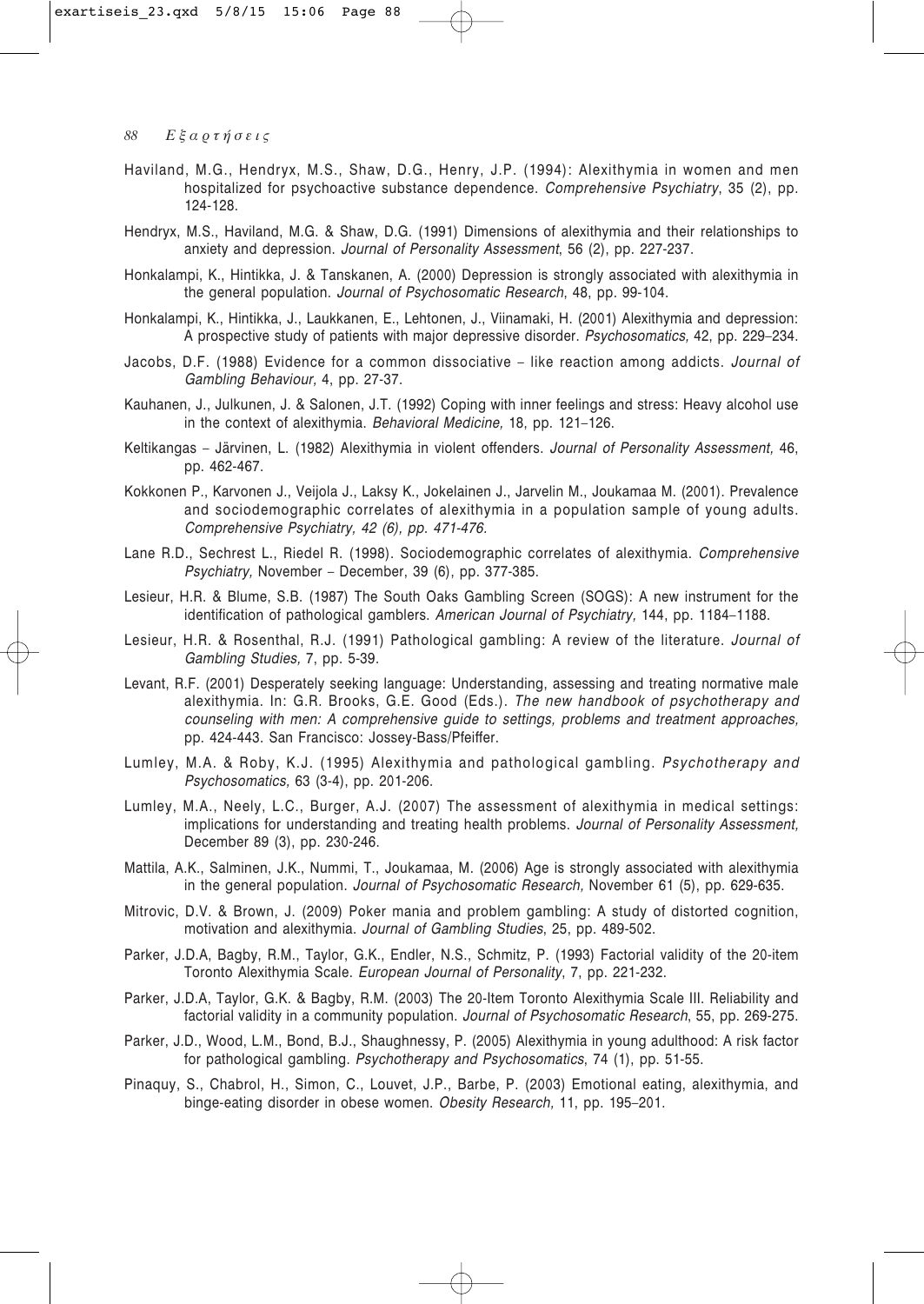- Porcelli, P., Affatati, V., Bellomo, A. (2004) Alexithymia and psychopathology in patients with psychiatric and functional gastrointestinal disorder. *Psychotherapy and Psychosomatics,* 73, pp. 84–91.
- Salminen, J.K., Saarijärvi, S., Aärelä, E., Toikka, T., Kauhanen, J. (1999) Prevalence of alexithymia and its association with sociodemographic variables in the general population of Finland. *Journal of Psychosomatic Research*, January, 46 (1), pp. 75-82
- Serrano, J., Plaza, V., Sureda, B., de Pablo, J., Picado, C., Bardagí, S., Lamela, J., Sanchis, J. (2006) Alexithymia: A relevant psychological variable in near - fatal asthma. *European Respiratory Journal*, August, 28 (2), pp. 296-302.
- Sifneos, P.E. (1967) Clinical observations on some patients suffering from a variety of psychosomatic diseases. *Acta Medicina Psychosomatica,* 7, pp. 1–10.
- Stinchfield, R. (2002) Reliability, validity, and classification accuracy of the South Oaks Gambling Screen (SOGS). *Addictive Behaviors,* 27, pp. 1–19.
- Stinchfield, R. (2003) Reliability, validity, and classification accuracy of a measure of DSM-IV diagnostic criteria for pathological gambling. *American Journal of Psychiatry,* 160, pp. 180–182.
- Taylor, G.J., Bagby, R.M. & Parker, J.D.A. (1991) The alexithymia construct: A potential paradigm for psychosomatic medicine. *Psychosomatics*, 32, pp. 153-164.
- Taylor, G.J., Bagby, R.M. & Parker, J.D.A. (1997) *Disorders of affect regulation: Alexithymia in medical and psychiatric illness.* Cambridge: Cambridge University Press.
- Toneatto, T., Lecce, J. & Bagby, M. (2009) Alexithymia and pathological gambling. *Journal of Addictive Diseases*, July 28 (3), pp. 193-198.
- Uzun, O. (2003) Alexithymia in male alcoholics: Study in a Turkish sample. *Comprehensive Psychiatry*, 44, pp. 349-352.
- Waller, E. & Scheidt, C.E. (2004) Somatoform disorders as disorders of affect regulation: A study comparing the TAS-20 with non-self-report measures of alexithymia. *Journal of Psychosomatic Research,* 57 (3), pp. 239-247.
- Wardle, H., Moody, A., Spence, S., Orford, J., Volberg, R., Jotangia, D., Griffiths, M., Hussey, D., Dobbie, F. (2010) *The British gambling prevalence survey.* UK: National Centre for Social Research
- Zlotnick, C., Mattia, J.I., Zimmerman, M. (2001) The relationship between posttraumatic stress disorder, childhood trauma and alexithymia in an outpatient sample. *Journal of Traumatic Stress,* 14, pp. 177–188.
- Zonnevylle Bender, M.J.S., van Goozen, S.H.M., Cohen-Kettenis, P.T., van Elburg, A., de Wildt, M., Stevelmans, E. (2004) Emotional functioning in anorexia nervosa patients: Adolescents compared to adults. *Depression and Anxiety*, 19, pp. 35-42.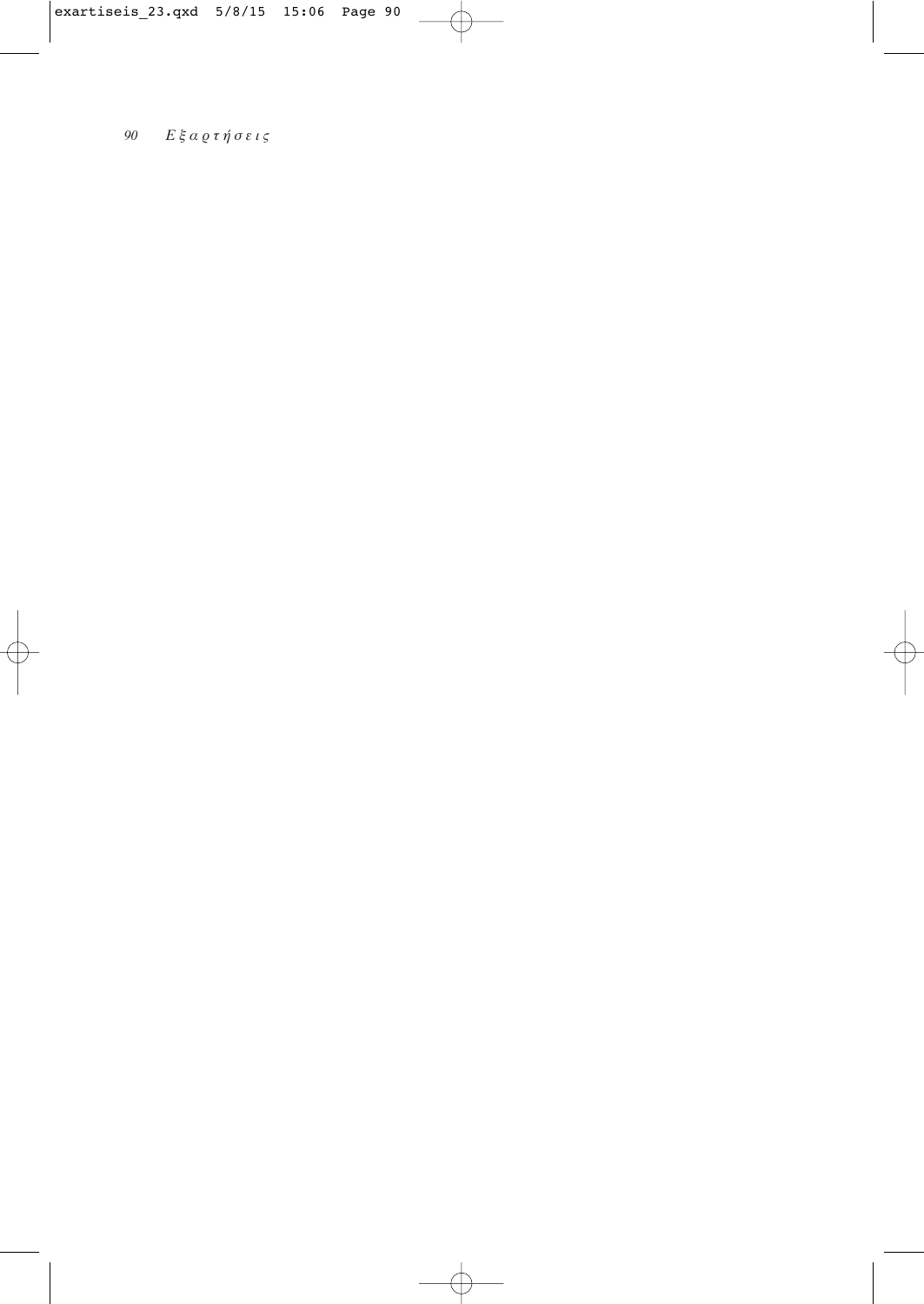# H AIEONH E EMPEIPIA<br>INTERNATIONAL EXPERIENCE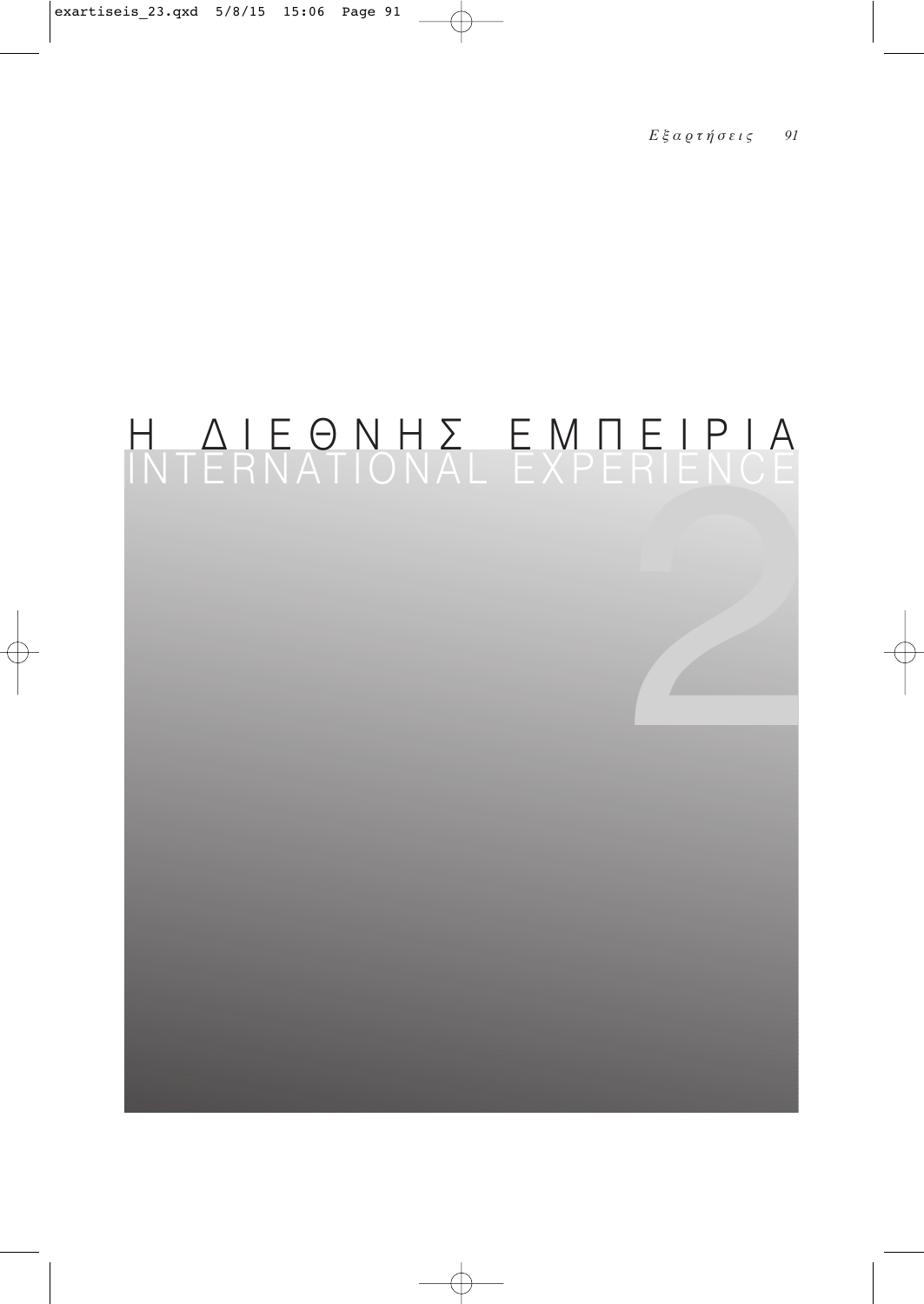Αναφορές ή παραπομπές στα άρθρα που δημοσιεύονται μεταφρασμένα στις Εξαρτήσεις πρέπει να αναφέρουν ως πηγή τα στοιχεία του πρωτότυπου ξενόγλωσσου άρθρου, όπως αυτά κα-<br>ταγράφονται στην αρχική σελίδα κάθε άρθρου της παρούσας δημοσίευσης.

References or quotations from the articles published in translation in the Journal Exartisis have to refer as source, the information on the original article, as they are printed on the first page of each article.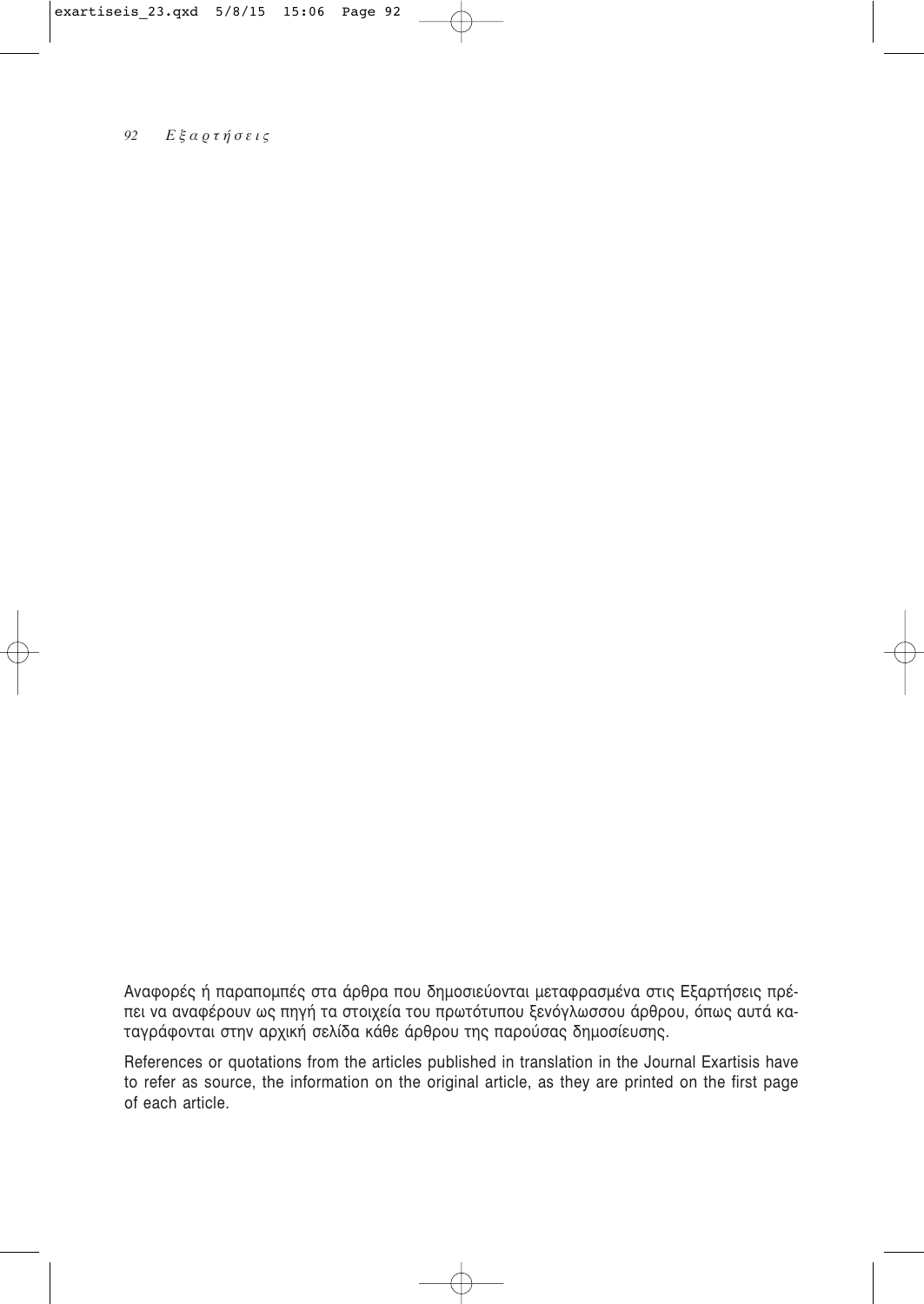Εξαρτήσεις, τεύχος 23, 2014

# ΕΚΘΕΣΗ ΕΡΕΥΝΑΣ Η ΑΝΤΙΣΤΑΣΗ ΤΩΝ ΠΑΙΔΙΩΝ ΣΤΟΥΣ ΓΟΝΕΙΣ ΠΟΥ ΚΑΠΝΙΖΟΥΝ ΣΤΟ ΣΠΙΤΙ ΚΑΙ ΣΤΟ ΑΥΤΟΚΙΝΗΤΟ: ΜΙΑ ΠΟΙΟΤΙΚΗ ΕΡΕΥΝΑ<sup>1</sup>

NENEH ROWA-DEWAR<sup>2,3</sup>, AMANDA AMOS<sup>2</sup> & SARAH CUNNINGHAM-BURLEY<sup>4</sup>

Απόδοση στα ελληνικά ΤΣΕΛΣΥ ΛΑΖΑΡΙΔΟΥ Translation into Greek CHELSEA LAZARIDOU

# Περίληψη

Ιστορικό/υπόβαθρο και στόχοι: Η ελάττωση του παθητικού καπνίσματος των παιδιών στο σπίτι είναι ένας βασικός στόχος για την εκστρατεία κατά του καπνίσματος. Ωστόσο, ελάχιστες μελέτες έχουν εκθέσει τις απόψεις και τις εμπειρίες των παιδιών. Στόχος αυτής της έρευνας είναι να διερευνήσει την εμπειρία των παιδιών που έχουν γονείς που καπνίζουν στο σπίτι και στο αυτοκίνητο και την επίδραση των κοινωνικο-οικονομικών συνθηκών στις οποίες ζουν.

Δομή: Ατομικές και ομαδικές συνεντεύξεις με τη χρήση ερωτήσεων και οπτικές μεθόδους.

- Πλαίσιο: Δύο κοινότητες στο Εδιμβούργο της Σκωτίας, η μία κοινωνικο-οικονομικά προνομιούχα και η άλλη υποβαθμισμένη.
- Συμμετέχοντες: Τριάντα οκτώ παιδιά ηλικίας 10-15 ετών που έχουν ένα κοντινό συννενικό πρόσωπο που καπνίζει.
- Μετρήσεις: Focus group και συνεντεύξεις με ερωτήσεις.
- Ευρήματα: Οι συμμετέχοντες και στις δύο ομάδες εξέφρασαν έντονη απέχθεια για το κάπνισμα και ανησυχία για την υγεία των καπνιζόντων. Οι συμμετέχοντες περιέγραψαν απροκάλυπτες και κρυφές ενέργειες αντίστασης, όπως αντιδρώντας ανοικτά στους συννενείς τους σχετικά με το κάπνισμα, εκφράζοντας την αποστροφή τους και την ανησυχία τους, κρύβοντας ή καταστρέφοντας τσιγάρα. Σε μερικές περιπτώσεις τα παιδιά έδρασαν με τη συμβολή μη-καπνιστών γονέων και/ή των αδελφών τους. Οι ενέργειες των παιδιών περιορίζονταν όταν υπήρχε φόβος δυσάρεστων αντιδράσεων από τους γονείς, ενώ οι αντιδράσεις των γονέων φάνηκε να γίνονται εντονότερες ανάλογα με την ηλικία των παιδιών. Η αντίσταση των παιδιών εξαρτάται επίσης από την ευρύτερη κοινωνική στάση απέναντι στο κάπνισμα και από το κατά πόσο κάπνιζαν τα ίδια τα παιδιά.

<sup>1</sup> Τίτλος Πρωτοτύπου: "Children's resistance to parents' smoking in the home and car: a qualitative study", Addiction, Volume 109, Issue 4, pages 645-652, April 2014

<sup>2</sup> UK Centre for Tobacco and Alcohol Studies, Centre for Population Health Sciences, University of Edinburgh, UK

<sup>3</sup> Διεύθυνση επικοινωνίας: UK Centre for Tobacco and Alcohol Studies, Centre for Population Health Sciences, University of Edinburgh, EH8 9AG, UK, email: neneh.rowa-dewar@ed.ac.uk

<sup>4</sup> Centre of Population Health Sciences, University of Edinburgh, Edinburgh UK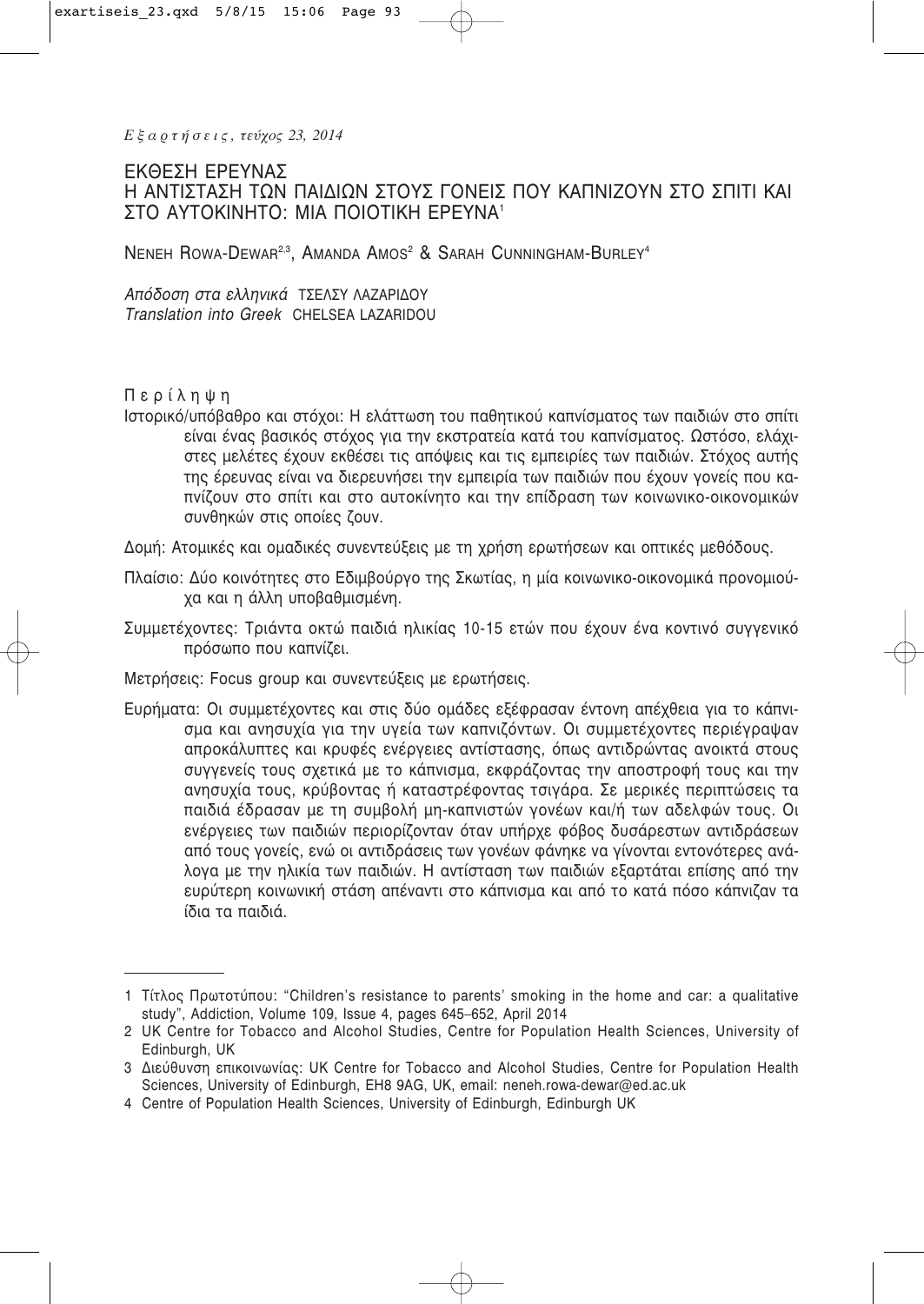Συμπεράσματα: Μερικά παιδιά και νέοι στο Hv. Βασίλειο, ανεξάρτητα από την κοινωνικο-οικο-VOμική τους κατάσταση, ενδέχεται να αντιδράσουν ενεργά στη συνήθεια των γονέων τους να καπνίζουν στο σπίτι και στο αυτοκίνητο, αν και ο αντίκτυπος της αντίδρασής τους μπορεί να περιοριστεί από τη θέση της οικογένειας και των κοινωνικών στάσεων.

Λέξεις κλειδιά: Αυτοκίνητο, παιδιά, σπίτι, γονείς, ποιοτικό, παθητικό κάπνισμα

### ΕΙΣΑΓΩΓΗ

- Οι πολυάριθμες αποδείξεις σχετικά με τους κινδύνους υγείας εξαιτίας του παθητικού καπνίσματος, είχαν ως αποτέλεσμα την εφαρμογή νομοθεσιών για την απαγόρευση του καπνίσματος σε κλειστούς δημόσιους χώρους σε πολλές χώρες, μεταξύ των οποίων και του Ην. Βασιλείου (1), με άμεσα οφέλη για τη δημόσια υγεία (2). Τα παιδιά διαθέτουν μικρότερες αεροφόρες οδούς, ταχύτερους ρυθμούς αναπνοής και ανώριμο ανοσοποι-<u>ητικό σύστημα, με αποτέλεσμα να είναι πιο ευάλωτα στις βλαβερές επιδράσεις του</u> παθητικού καπνίσματος (3). Οι βλαβερές συνέπειες περιλαμβάνουν ένα μεγάλο εύρος ασθενειών, από παθήσεις του μέσου ωτός και λοιμώξεις του κατώτερου αναπνευστικού συστήματος, μέχρι παροξύνσεις άσθματος και βακτηριακή μηνιγγίτιδα (4). Σε χώρες με νομοθεσία απαγόρευσης του καπνίσματος, όπως είναι το Ην. Βασίλειο, τα παιδιά εκτίθενται στο παθητικό κάπνισμα κυρίως στο σπίτι και στο αυτοκίνητο.
- Ενώ το κάπνισμα έχει ελαττωθεί στο Ην. Βασίλειο, η μείωση αυτή παρατηρείται κυρίως σε πιο προνομιούχες κοινωνικές ομάδες, με αποτέλεσμα τη δημιουργία κοινωνικών ανισοτήτων σε ζητήματα που αφορούν το κάπνισμα. Η έκθεση των παιδιών στο παθητικό κάπνισμα έχει και αυτή μειωθεί (5), τα παιδιά όμως που προέρχονται από χαμηλότερα ΚΟΙΥΦΥΙΚΟΟΙΚΟΥΟΗΙΚΆ στρώματα ΚΙΥδυνεύουν περισσότερο, καθώς οι γονείς τους τεί-VOUV να καπνίζουν περισσότερο και να μην περιορίζουν το κάπνισμα στο σπίτι (5-8). Aπό τα παιδιά που ζουν σε αυτές τις κοινωνικές ομάδες, μόνο το 26,3% αναφέρει ότι η κατοικία τους είναι ελεύθερη από το κάπνισμα και το 51,7% αντίστοιχα για το οικογενειακό αυτοκίνητο, ενώ τα παιδιά των υψηλότερων κοινωνικοοικονομικών στρωμάτων αναφέρουν κατά 72% ότι η κατοικία τους είναι ελεύθερη από καπνό και σε ποσοστό 83% το οικονενειακό αυτοκίνητο (9).
- Οι εκστρατείες για την προώθηση της υγείας περιγράφονται ως «η επόμενη μάχη για την καταπολέμηση του καπνίσματος» (σελ. 1098, 10) και στοχεύουν σε γονείς και άλλα μέλη της οικογένειας, με σκοπό τη μείωση της έκθεσης των παιδιών στο παθητικό κάπνισμα στο σπίτι και στο αυτοκίνητο. Η αδυναμία των παιδιών να προστατεύσουν τον εαυτό τους από το παθητικό κάπνισμα είναι επίσης ένα θέμα που έχει απασχολήσει τη διεθνή βιβλιογραφία (11). Ελάχιστες αναφορές όμως γίνονται στις μελέτες για την άποψη των παιδιών σχετικά με το παθητικό κάπνισμα. Ενώ αυτό μπορεί να αντικατοπτρίζει τη βαρύτητα που δίνεται στα πολύ μικρότερα παιδιά στις περισσότερες μελέτες, το κενό αυτό μπορεί να ενισχύσει υποθέσεις για παθητική στάση των παιδιών <u>όσον αφορά τη συνήθεια των γονιών τους να καπνίζουν και τη δική τους έκθεση στον</u> καπνό. Όσο γνωρίζουμε, μόνο δύο μελέτες έχουν εξετάσει τις εμπειρίες και τις απόψεις των παιδιών σχετικά με το γεγονός ότι οι γονείς τους καπνίζουν και το παθητικό κάπνισμα (12-15). Ενώ πραγματοποιήθηκε πριν από 20 χρόνια, η έρευνα αυτή αναφέρει τα συγκινητικά και έντονα συναισθήματα που εξέφρασαν παιδιά ηλικίας 10-14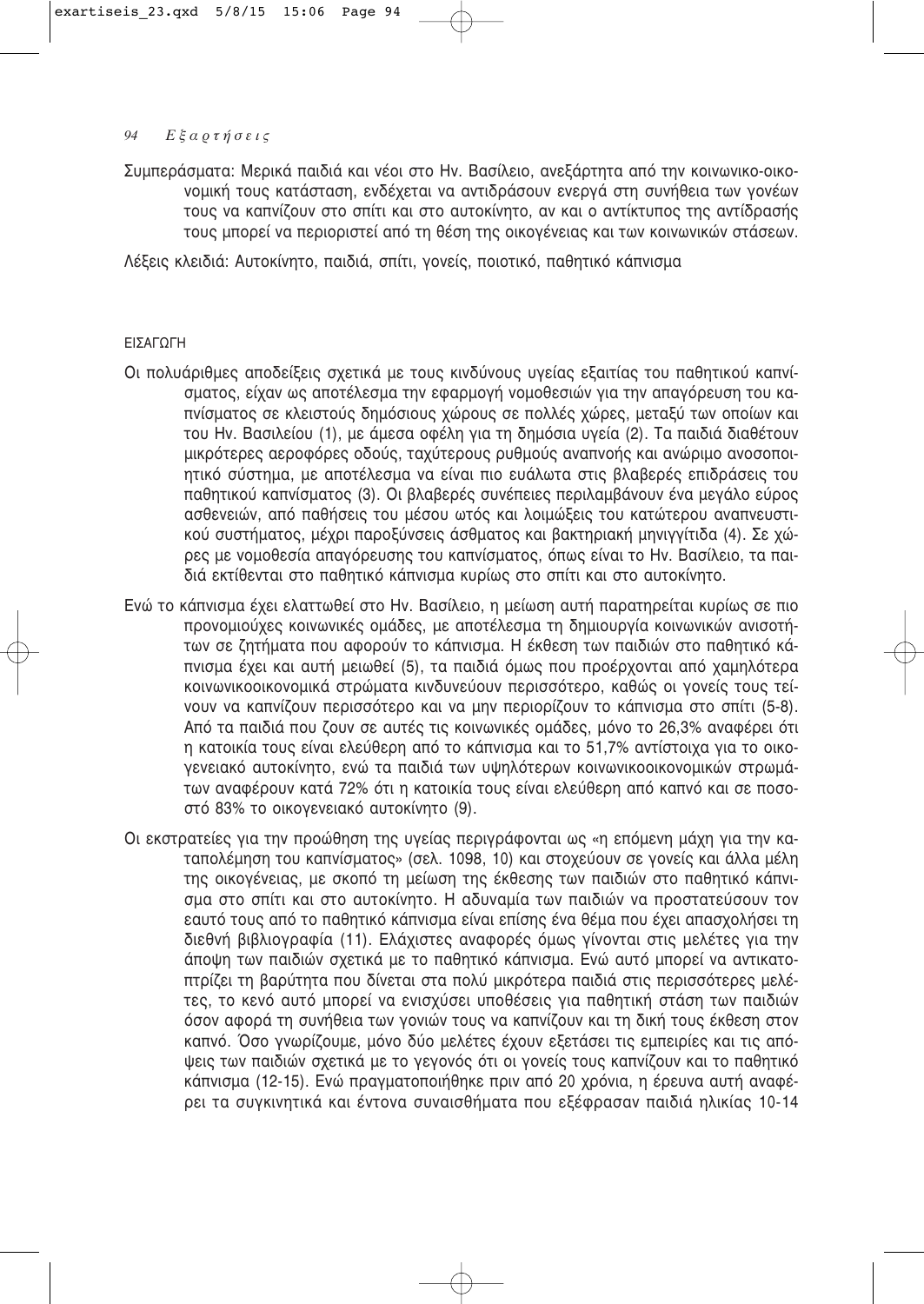ετών από τη Σκωτία σχετικά με το κάπνισμα (12-14). Έκδηλο ήταν το αίσθημα της αδικίας των παιδιών όταν ήταν κοντά σε ανθρώπους που κάπνιζαν, καθώς και της ανησυχίας για την υγεία των συγγενών τους.

- Πιο πρόσφατα οι Woods και συνεργάτες εξέτασαν τις απόψεις των παιδιών στην Αγγλία ηλικίας 4-8 ετών σε μία έρευνα που περιλάμβανε focus group και τεχνικές που βασίζονταν στη ζωγραφική και τη γραφή κειμένου (15). Τα παιδιά και σε αυτή την έρευνα εξέφρασαν την απέχθειά τους για το κάπνισμα, ενώ ήταν ενήμερα σε κάποιο βαθμό νια τους κινδύνους υγείας που απειλούσαν τα ίδια και τους καπνιστές. Τα μικρότερα παιδιά ήταν ιδιαίτερα αρνητικά με έντονη δυσαρέσκεια που συναναστρέφονταν καπνιστές, ενώ τα μεγαλύτερα παιδιά έδειχναν μεγαλύτερη ανησυχία για την υγεία του καπνιστή αλλά και τη δική τους. Σχολιάζοντας τα ευρήματά τους, οι Woods, et al. (15) εξέφρασαν την έκπληξή τους σχετικά με την προφανή διστακτικότητα των συμμετεχόντων να εκφράσουν τη δυσαρέσκειά τους στα μέλη της οικογένειας και να αναλάβουν δράση ώστε να απελευθερωθούν από αυτή την κατάσταση. Αντιθέτως, βασίζονταν στις ενέργειες των γονιών τους να τα προστατεύσουν από το επιβλαβές περιβάλλον.
- Και οι δύο έρευνες δείχνουν ότι τα παιδιά αντιδρούν στο παθητικό κάπνισμα και ότι πρόκειται για σοβαρή πηγή ανησυχίας, δεν εξετάστηκε όμως η αντίδρασή τους απέναντι στους καπνιστές γονείς τους. Αρκετά χρόνια πριν την εφαρμογή της νομοθεσίας κατά του καπνίσματος στο Hv. Βασίλειο (2006-7), οι έρευνες αυτές δεν μπορούσαν να καταγράψουν τυχόν αλλαγές στον τρόπο που αντιλαμβάνεται σήμερα η κοινή γνώμη το κάπνισμα και το παθητικό κάπνισμα (16).
- Ενώ υπάρχει κενό στην έρευνα που ασχολείται με την αντίδραση των παιδιών στο κάπνισμα των οικείων τους, οι έρευνες που εξετάζουν τη θέση των ενηλίκων σχετικά με το κάπνισμα και το παθητικό κάπνισμα, υποδεικνύουν ότι τέτοιου είδους αλληλεπιδράσεις ενδέχεται να επηρεάζονται από σχέσεις ισχύος (17-22). Οι αντιδράσεις στους καπνιστές-συντρόφους περιλαμβάνουν απόπειρες πρόκλησης ενοχών, δίνοντας έμφαση στα προβλήματα υγείας που απειλούν τα παιδιά, τονίζοντας τις εντάσεις που μπορεί να προκαλέσει το κάπνισμα παρουσία παιδιών (21, 22). Σε αυτές τις έρευνες γίνονται κάποιες αναφορές στο ρόλο των παιδιών στις διαπραγματεύσεις σχετικά με το κάπνισμα, όπου οι γονείς αναφέρουν ότι τα παιδιά τους γκρινιάζουν και τους ζητούν να το κόψουν (8), τους λένε ότι «βρωμάνε» (10), ή φεύγουν από το δωμάτιο όταν εκείνοι καπνίζουν (17). Ενώ οι ενήλικοι φαίνεται να αναγνωρίζουν σε ένα βαθμό αυτές τις μορφές διαμαρτυρίας, οι θέσεις των παιδιών στη βιβλιογραφία παραμένουν έμμεσες και γενικές.
- Η έρευνα που περιγράφεται εδώ είχε ως στόχο να εξετάσει περιπτώσεις παιδιών των οποίων τα μέλη της οικογένειάς τους καπνίζουν, ώστε να σχηματιστεί μία πληρέστερη εικόνα για τις διαπραγματεύσεις που γίνονται μέσα στην οικογένεια σχετικά με το κάπνισμα. Η έρευνα αυτή έγινε με βάση το σκεπτικό ότι τα παιδιά έχουν ενεργό ρόλο στη διαμόρφωση του κόσμου γύρω τους (23). Επίσης αντικατοπτρίζει την ανάγκη μιας νέας οπτικής για τη θέση και την εξουσία των παιδιών, αμφισβητώντας παλαιότερες απόψεις που θεωρούσαν τα παιδιά ευάλωτα, παθητικά και χωρίς φωνή (24), μέσα από την εξέταση των περιορισμών που τίθενται στην δυνατότητα των παιδιών να δράσουν, όπως είναι το πλαίσιο και η θέση εξουσίας που έχουν σε σχέση με τους γονείς (25, 26). Το άρθρο αυτό εξετάζει τις αντιδράσεις των παιδιών στα μέλη της οικογένειας που καπνίζουν και τους τρόπους με τους οποίους αναχαιτίζονται ή ενθαρρύνονται, ανάλογα με τον κοινωνικό περίγυρο και την επικρατούσα αντίληψη απέναντι στο κάπνισμα.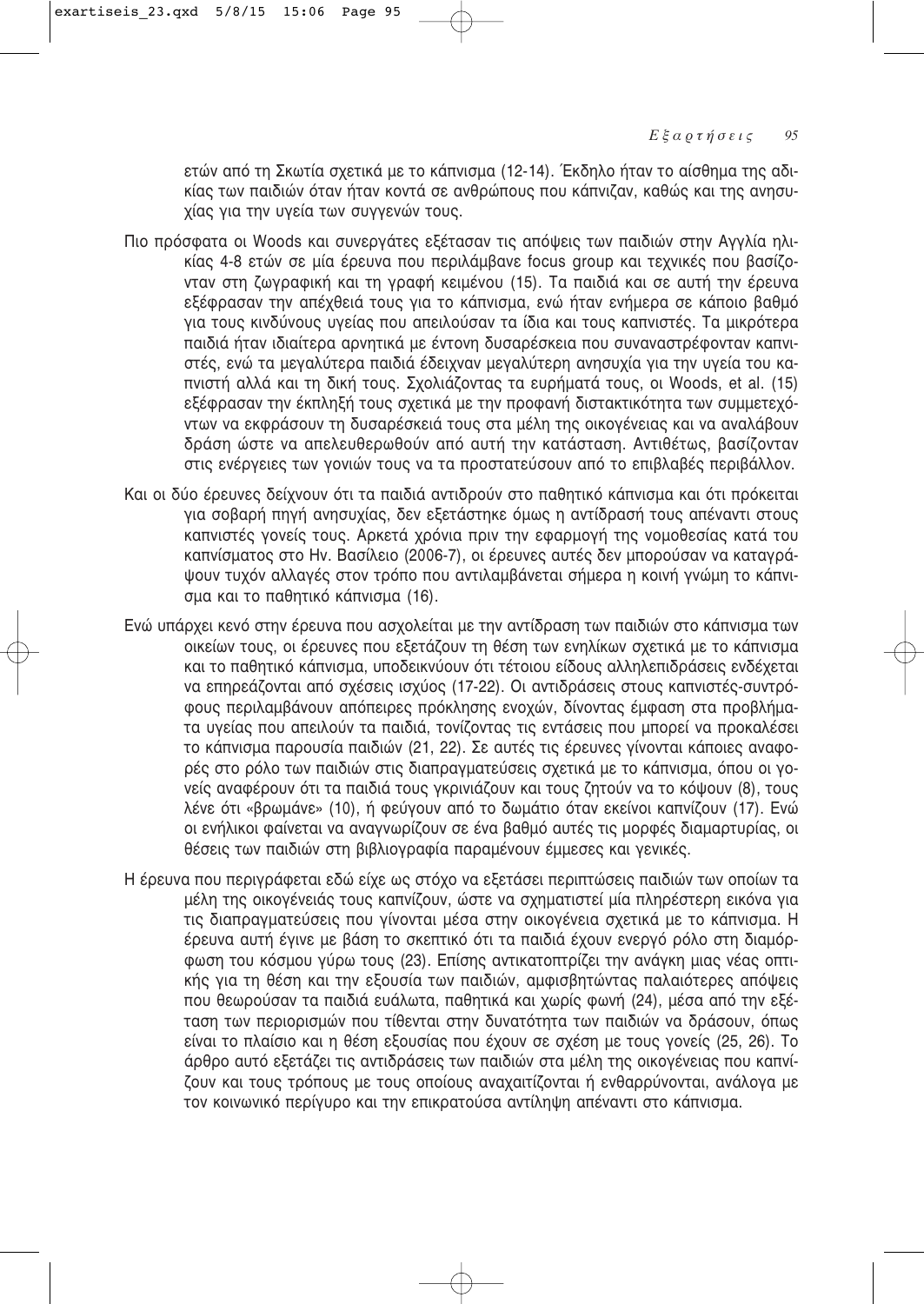### ΜΕΘΩΛΩΙ

### *<i>Επιλογή συμμετεχόντων*

- Η συλλογή δεδομένων πραγματοποιήθηκε μεταξύ του 2007-2009 από τους ερευνητές, από 38 συμμετέχοντες ηλικίας 10-15. Οι συμμετέχοντες ζούσαν σε δύο κοινότητες στο Εδιμβούργο, από δύο αντίθετες πλευρές του κοινωνικο-οικονομικού φάσματος. Η μία κοινότητα ανήκει σε μία από τις πιο υποβαθμισμένες στο Εδιμβούργο και περιλαμβάνει κυρίως οικογένειες που μένουν σε σπίτια που τους έχει παραχωρήσει η πολιτεία, με υψηλό δείκτη ανεργίας και μεγάλα ποσοστά καπνιστών. Η δεύτερη είναι από τις πλέον προνομιούχες του Εδιμβούργου, με χαμηλά ποσοστά ανεργίας και καπνίσματος. Οι συμμετέχοντες προέρχονταν από τοπικές ομάδες παιδιών και νέων, 27 από την υποβαθμισμένη κοινότητα και 11 από την προνομιούχα. Τα 27 ήταν κορίτσια και τα 11 αγόρια. Τα έξι ήταν καπνιστές. Όλοι οι συμμετέχοντες ήταν λευκοί, γεγονός που αποτελεί ένδειξη της σύνθεσης του πληθυσμού στην περιοχή (Πίνακας 1).
- Αρχικά επιλέχθηκαν παιδιά που είχαν έναν ή δύο γονείς καπνιστές. Η επιλογή των παιδιών από τις υποβαθμισμένες περιοχές αποδείχθηκε μεγάλη πρόκληση, καθώς ελάχιστα παιδιά έλεγαν ότι οι γονείς τους κάπνιζαν. Αυτό είχε ως συνέπεια να επιλεγούν για το τελικό δείγμα, τέσσερις συμμετέχοντες από τις προνομιούχες περιοχές και τέσσερις από τις υποβαθμισμένες, που είχαν άλλα μέλη της οικογένειας στο σπίτι τους που κάπνιζαν.

|                              |           | Ηλικία    |           |              |
|------------------------------|-----------|-----------|-----------|--------------|
| Χαρακτηριστικά συμμετεχόντων | $10 - 12$ | $13 - 15$ | Καπνιστές | Μη καπνιστές |
| Κορίτσια                     |           |           |           |              |
| προνομιούχα περιοχή          | 5         | 4         |           | 9            |
| υποβαθμισμένη περιοχή        | 12        | 6         |           | 16           |
| Αγόρια                       |           |           |           |              |
| προνομιούχα περιοχή          |           |           |           |              |
| υποβαθμισμένη περιοχή        | റ         |           |           | 5            |
| Σύνολο                       | 21        | 17        | 6         | 32           |

### **ΠΙΝΑΚΑΣ 1.** ΤΑ ΧΑΡΑΚΤΗΡΙΣΤΙΚΑ ΤΟΝ ΣΥΜΜΕΤΕΧΟΝΤΟΝ

### ΛΕΩΝΤΩΛΩΓΙΑ

Η έρευνα εγκρίθηκε από την Επιτροπή Δεοντολογίας Κοινωνικών Επιστημονικών Ερευνών (School of Health Social Science Research Ethics Committee), του Πανεπιστημίου του Εδιμβούργου. Οι συμμετέχοντες κλήθηκαν προφορικώς και γραπτώς να συμμετάσχουν σε μία μελέτη για τις απόψεις και τις εμπειρίες τους σχετικά με το παθητικό κάπνισμα. Οι συμμετέχοντες υπέγραψαν ένα συμφωνητικό που αποσαφήνιζε ότι μπορούσαν να αποχωρήσουν σε οποιαδήποτε στιγμή της έρευνας. Οι γονείς και οι κηδεμόνες έλαβαν γραπτές πληροφορίες αναφορικά με την έρευνα αφότου συμφώνησαν τα παιδιά τους να συμμετάσχουν. Παράλληλα, τους δόθηκε η δυνατότητα να διακόψουν τη συμμετοχή των παιδιών οποιαδήποτε στιγμή, κάτι που κανείς δεν έκανε κανείς.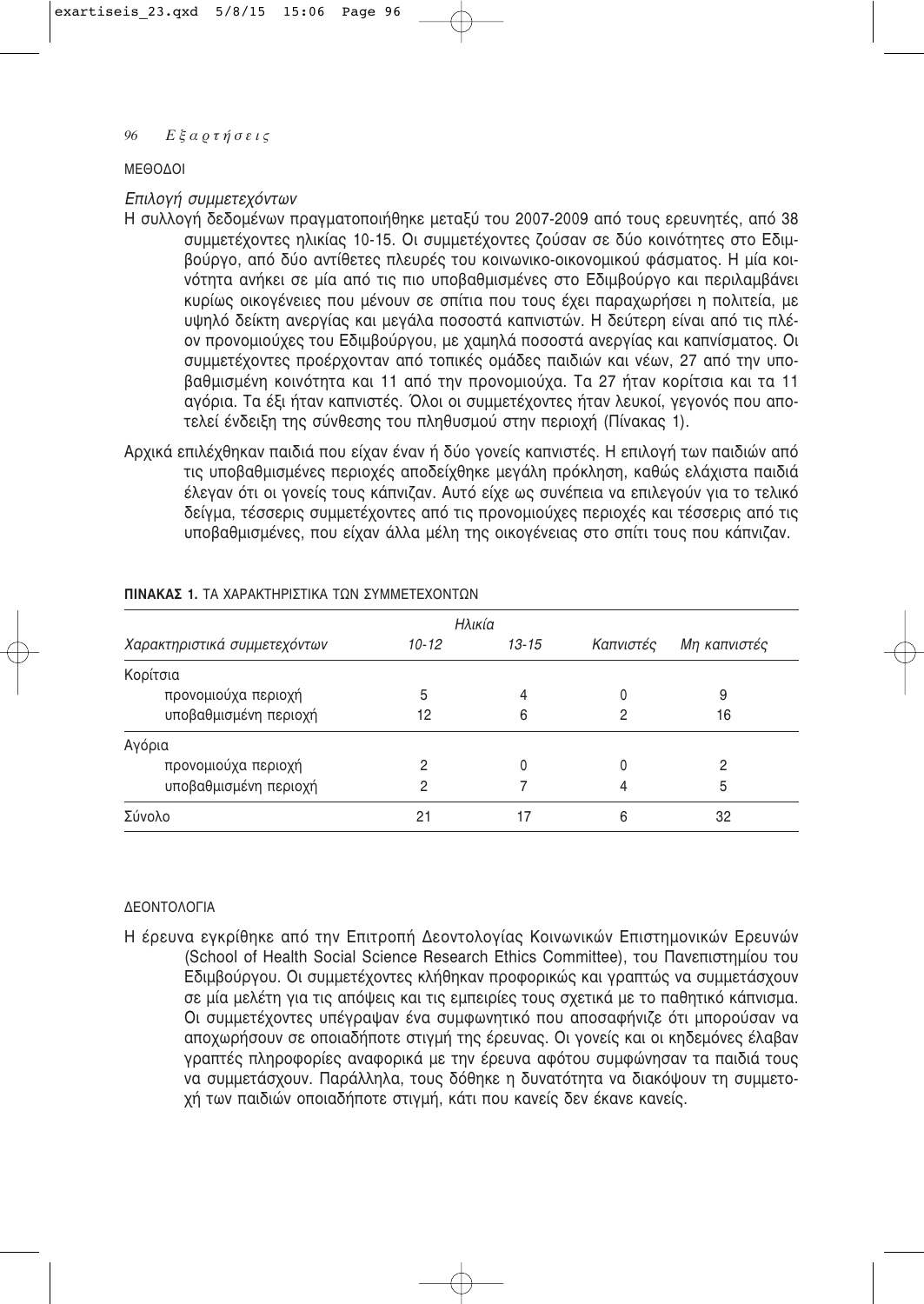### ™À§§√°∏ ¢∂¢√ª∂¡ø¡

- Οι συμμετέχοντες έλαβαν μέρος σε μία συνέντευξη, η οποία ήταν ατομική, σε ζεύγη ή ομαδική με τους φίλους τους, ανάλονα με την προτίμησή τους. Συμπερασματικά πρανματοποιήθηκαν τρεις ατομικές συνεντεύξεις, τέσσερις σε ζεύνη και οκτώ ομαδικές με τρεις έως τέσσερις συμμετέχοντες. Ενώ η μέθοδος των ατομικών συνεντεύξεων συχνά προτιμάται στις ποιοτικές έρευνες (27), η εμπειρία της «ανάκρισης» μπορεί να .<br>φανεί τρομακτική στα παιδιά. Δίνοντας εναλλακτικές για τον τρόπο συμμετοχής στην έρευνα και την παρουσία φίλων, μπορεί να αντισταθμίσει εν μέρει την ασύμμετρη σχέση εξουσίας μεταξύ του ενηλίκου-ερευνητή και του παιδιού-συμμετέχοντα (28). Σχηματίζεται ένα πιο υποστηρικτικό κοινωνικό πλαίσιο όταν οι συμμετέχοντες μπορούν να αλληλεπιδράσουν μεταξύ τους και να συζητήσουν με τους φίλους τους (29).
- Oι συνεντεύξεις διήρκεσαν 25-55 λεπτά (μέσο όρο 40 λεπτά) και περιλάμβαναν μεθόδους οπτικών ερεθισμάτων για την παρακίνηση της συζήτησης. Ζητήθηκε από τους συμμετέχοντες να δείξουν μία ζωγραφιά των γονιών τους που κάπνιζαν στο σπίτι, με την παρουσία παιδιών διαφόρων ηλικιών. Τους ζητήθηκε επίσης να σχεδιάσουν το σπίτι τους, επισημαίνοντας σε ποια σημεία και ποιες ώρες επιτρεπόταν το κάπνισμα. Ζητήθηκε από τους συμμετέχοντες να εκφράσουν τις απόψεις και τις εμπειρίες τους σχετικά με τη συνήθεια των γονιών τους και άλλων μελών της οικογένειας να καπνίζουν. με το πού και πότε κάπνιζαν στο σπίτι και στο αυτοκίνητο, αλλά και το δικό τους ρόλο (αν υπήρχε) στις διαπραγματεύσεις σχετικά με το κάπνισμα και τους περιορισμούς τους. Οι συνεντεύξεις καταγράφηκαν ψηφιακά και απομαγνητοφωνήθηκαν κατά λέξη.

### ∞¡∞§À™∏

- Τα δεδομένα αναλύθηκαν ανά θεματική. Κάθε συνέντευξη αναγνώστηκε πολλές φορές και κωδικοποιήθηκε από τους ερευνητές και στη συνέχεια ένινε κατηνοριοποίηση (30). Οι άξονες συζητήθηκαν από τους ερευνητές και η ανάλυση συμπληρώθηκε περαιτέρω μετά από συζήτηση, προκειμένου να εξεταστεί το τι προσπαθούσαν να επιτύχουν οι ,<br>συμμετέχοντες με τα σχόλια τους και σε ποια επιχειρήματα στηρίζονταν. Εξετάζοντας τις θέσεις και τις αφηγήσεις των συμμετεχόντων, η ανάλυση επικεντρώθηκε στα κίνητρα και στη συνέπεια των συμμετεχόντων και των γονέων τους στις πρακτικές καπνίσματος και στους τρόπους με τους οποίους οι συμμετέχοντες περιέγραφαν τις αποδεκτές συμπεριφορές και έριχναν ευθύνες ή κατηγορίες (31, 32).
- Όπου χρησιμοποιήθηκαν στα αποτελέσματα φράσεις των συμμετεχόντων, χρησιμοποιούνται ψευδώνυμα, όπου αναφορικά με την κοινότητα από την οποία προέρχονταν. D σημαίvει "disadvantaged", δηλαδή υποβαθμισμένη, A σημαίνει "advantaged", δηλαδή προvομιούχα, αν κάπνιζαν ή όχι οι συμμετέχοντες, όπου s σημαίνει "smoker", δηλαδή καπνιστής. Τέλος αναγράφεται η ηλικία τους.

### ΑΠΟΤΕΛΕΣΜΑΤΑ

### **Aιτίες αντίστασης**

Οι περισσότεροι συμμετέχοντες και από τις δύο περιοχές εξέφρασαν σοβαρή δυσαρέσκεια για το κάπνισμα χρησιμοποιώντας έντονο λεξιλόγιο όπως «βρωμάει» (Julia D11) και είναι «απαίσιο» (Jack A11, Jennifer A14) και «πολύ δυσάρεστο» (Danielle D15). Περισσό-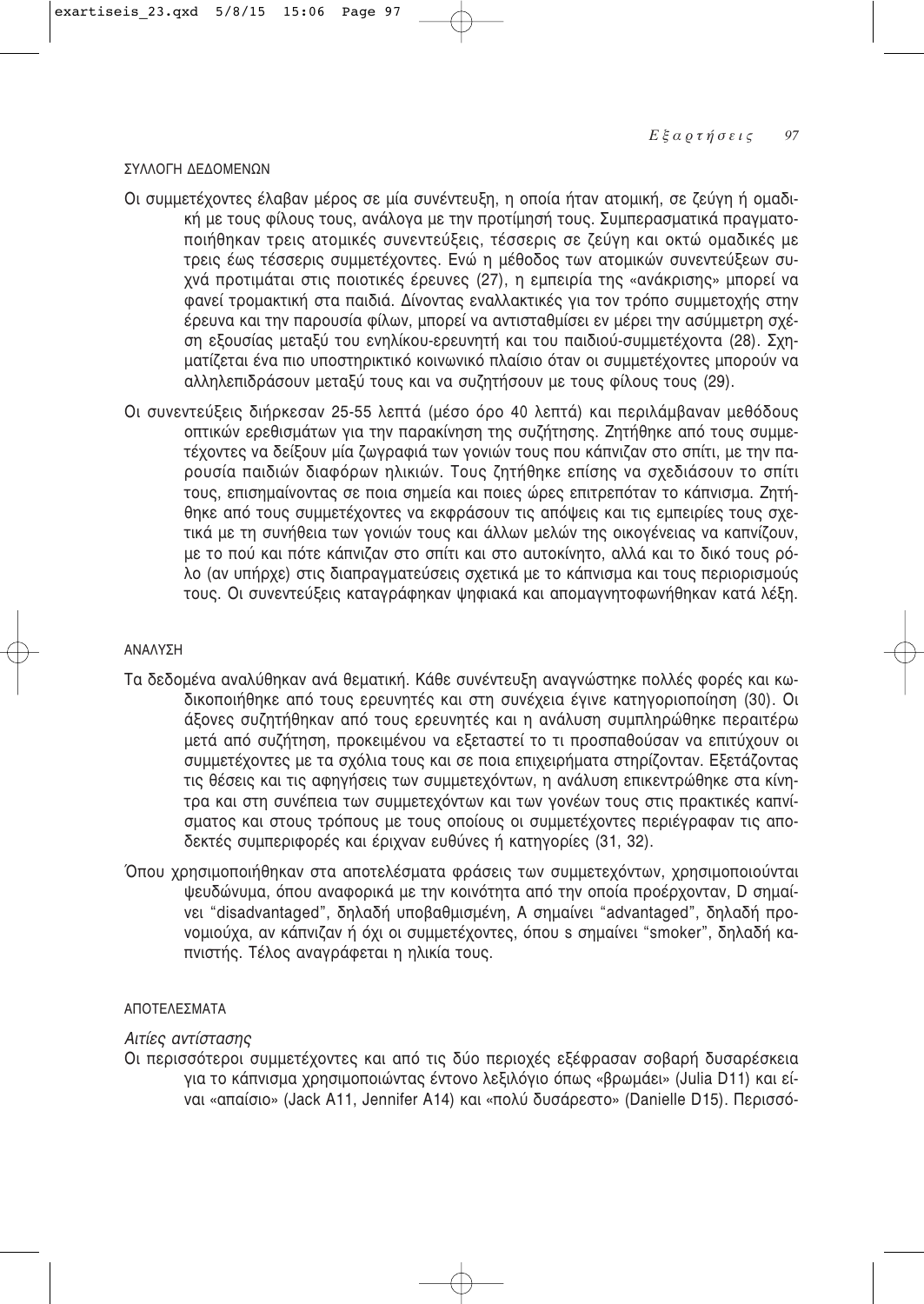τερο ανησυχούσαν για την υγεία των γονιών τους και των άλλων μελών της οικογένειας που κάπνιζαν, παρά για τη δική τους έκθεση στο παθητικό κάπνισμα. Οι αντιδράσεις αντίστασης εκλογικεύονταν ως πράξεις φροντίδας και προστασίας, με κίνητρο την ανησυχία τους για την υγεία των συγγενικών τους προσώπων, αν και ο τρόπος με τον οποίο αυτό εκφραζόταν αποτέλεσε θέμα συζήτησης.

Anna A12: Καταλαβαίνω γιατί οι άνθρωποι το κάνουν αυτό (καπνίζουν). Αλλά δε θα έπρεπε οι άνθρωποι γύρω τους, αν προσπαθούν να το κόψουν. δε θα έπρεπε να προσπαθούν να σου πουν οι άνθρωποι γύρω σου ότι σου κάνει κακό;

Catriona A13: Ναι, να τους βοηθούν να το κόψουν, αλλά δε χρειάζεται να είναι πολύ κακοί μαζί τους.

Anna A12: Μα αν το κάνεις αυτό, τους παρακινείς περισσότερο να το κόψουν!

Οι περισσότεροι συμμετέχοντες περιέγραψαν πράξεις ανοικτής αντιπαράθεσης αλλά και συγκαλυμμένης αντίστασης στο κάπνισμα των συγγενών τους. Οι ανοικτές αναφέρονται σε φράσεις και αντιδράσεις οι οποίες ευθέως και ανοικτά αντιδρούσαν στους συννενείς τους που κάπνιζαν. Συγκαλυμμένες είναι οι ενέργειες των συμμετεχόντων που πραγματοποιούνταν κρυφά. Μία πορεία δράσεων ήταν εμφανής: αρχικά, πολλοί συμμετέχοντες εξέφραζαν φανερά στους συγγενείς τους την αντίθεσή τους στο κάπνισμα, και όταν αυτό είχε αποτέλεσμα, προχωρούσαν και σε πιο κρυφές ενέργειες. Οι αναφορές που ακολουθούν, εξετάζουν αυτή την κοινή πορεία, δίνοντας έμφαση σε διαφορές ανάμεσα στους συμμετέχοντες ανάλογα με την κοινότητα από την οποία προέρχονταν.

# Αμφισβήτηση και ενοχοποίηση του καπνίσματος και των καπνιστών

Οι περισσότεροι συμμετέχοντες ανέφεραν ότι είχαν ζητήσει από τους συγγενείς τους να διακόψουν το κάπνισμα, τονίζοντας τη δυσάρεστη μυρωδιά και γεύση του παθητικού καπνίσματος, με εκφράσεις αηδίας στο πρόσωπο και/ή δείχνοντας στον καπνιστή ότι θα έπρεπε να αισθάνεται ντροπή ή ενοχές. Η Rebecca και ο Jack είπαν ότι έφευγαν όταν κάπνιζαν οι γονείς τους, με επικριτικό τόνο στη φωνή τους και εκφράσεις στο πρόσωπο, υποδεικνύοντας ότι αυτό ήταν μια απροκάλυπτη πράξη αποδοκιμασίας. Σε άλλες περιπτώσεις τα παιδιά κατέβαζαν τα παράθυρα του αυτοκινήτου και έβηχαν. Οι συμμετέχοντες ανέφεραν ότι έβηχαν επίτηδες όταν κάποιος κάπνιζε με στόχο να του/της δημιουργήσουν ενοχές:

Ερ.: Και τι έκανε (ο μπαμπάς σου) όταν είπες ότι προσποιήθηκες ότι έβηχες όταν κάπνιζε, τι κάνει τότε:

Jack A11: Συνεχίζει αλλά... δείχνει να νιώθει ενοχές (γέλιο).

Πιο συνηθισμένα είναι τα άμεσα αιτήματα για διακοπή του καπνίσματος, τα οποία συχνά περιγράφονται ως διαμαρτυρίες που εκφράζουν απογοήτευση και ματαίωση, ανεξάρτητα από τους παράγοντες κινδύνου για την υγεία. Αρκετοί συμμετέχοντες και από τις δύο κοινότητες, περιέγραψαν επίμονες προσπάθειες να πείσουν τους γονείς να διακόψουν το κάπνισμα. Τέτοιες επίμονες προσπάθειες «αποδυνάμωσης» των καπνιστών, μερικές φορές επιβραβεύονταν από μικρές απόπειρες διακοπής του καπνίσματος, μικρής χρονικής διάρκειας:

Danielle D15: Το ζήτησα από τον μπαμπά μου (να διακόψει) και σταμάτησε για έξι μή-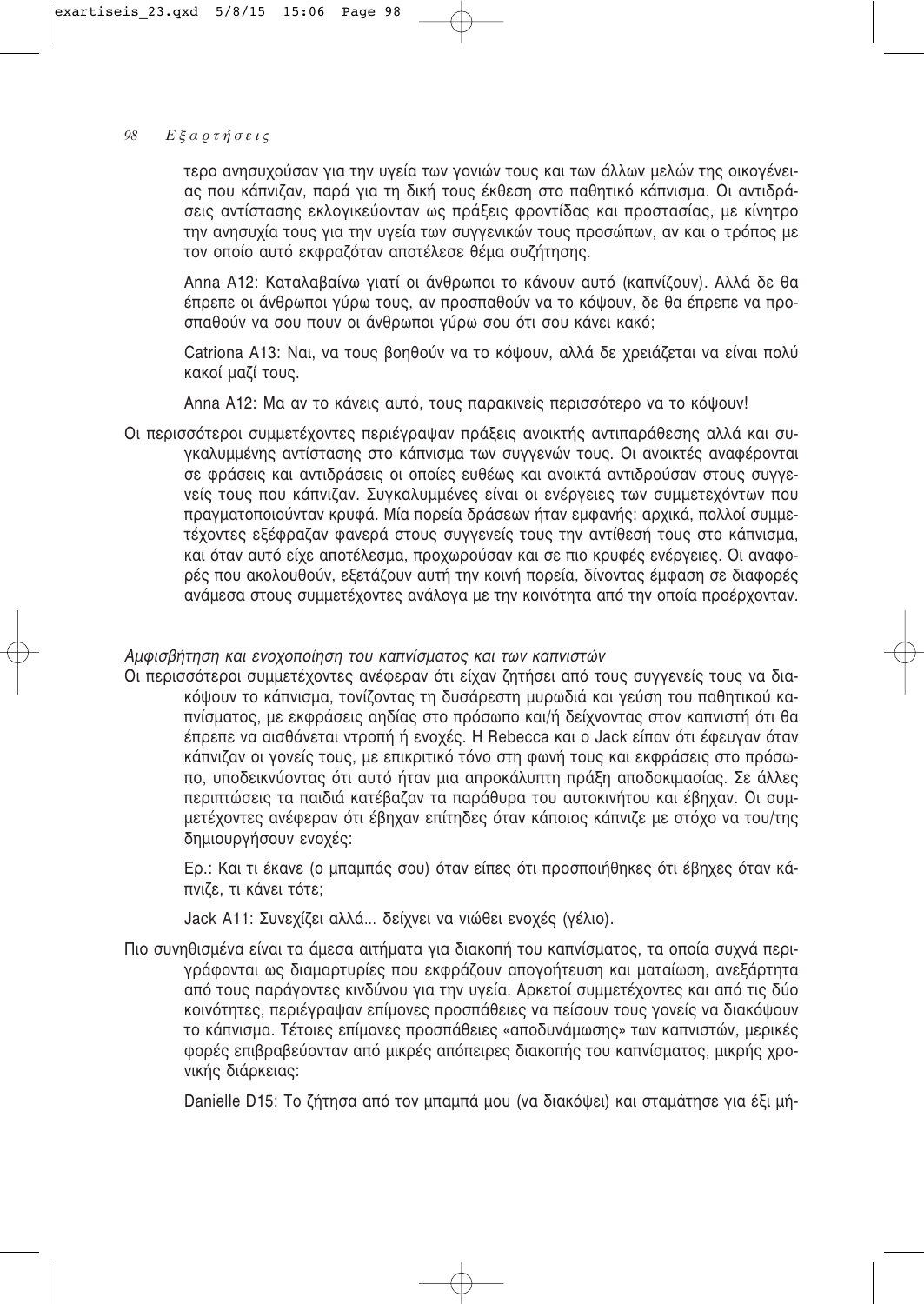νες και μετά ξανάρχισε. Σταμάτησε επειδή του ζητούσαμε να το σταματήσει κάθε εβδομάδα. Έλεγε «Τι θέλεις;» και εγώ έλεγα «Σταμάτα να καπνίζεις» και αυτός έλεγε «Εντάξει τότε»... και κάθε μέρα του λέγαμε «Σταμάτα να καπνίζεις».

Μερικοί συμμετέχοντες διακρίνονταν μεταξύ αυτών που αντιστέκονταν δυναμικά κατά του καπνίσματος και των καπνιστών. Για παράδειγμα, η Catriona αντέδρασε στην προσπάθεια άλλων συμμετεχόντων να προκαλέσουν το αίσθημα της ντροπής και ενοχές στους καπνιστές.

Emma A12: Ενώ απλώς συνοφρυώνομαι και νυρνάω από την άλλη.

Catriona A13: Μα αυτό θα τους κάνει να νιώσουν άσχημα!

Anna A12: Αυτό είναι το νόημα!

Emma A12: Εγώ δε θέλω τον καπνό!

Ενώ είναι προφανές ότι διστάζει να προκαλέσει το αίσθημα της ντροπής και ενοχές στους άλλους, η Catriona στη συνέχεια εκφράζει το θυμό και την απονοήτευση που ένιωθε εξαιτίας των άδειων υποσχέσεων του πατέρα της να διακόψει.

Catriona A13: [Ο μπαμπάς] λέει «Θα το κόψω αύριο, εντάξει; Και μετά έρχεται το αύριο και λέει «Σου είπα ότι θα το κόψω αύριο» και τότε εγώ του λέω «Μα αυτό το είπες χθες, παράτα με» και μετά εγώ εκνευρίζομαι και (γέλιο) ... πήγε λοιπόν και αγόρασε δύο τεράστια κουτιά και εγώ του είπα (με θυμωμένη φωνή) «Θα σε σκοτώσω» και μετά τα πετάξαμε στα σκουπίδια (γέλιο).

Σε αντίθεση με τη βραχυπρόθεσμη επιτυχία της Danielle, ο δισταγμός του πατέρα της Catriona είναι εμφανής σε πολλές περιπτώσεις. 'Όπως επίσης διαφαίνεται από αυτή τη μαρτυρία, ενώ αποτελούσε αιτία συγκρούσεων στην οικογένεια, οι αλληλεπιδράσεις αυτές αντιμετωπίζονταν με γέλιο. Αυτή η κωμική έκβαση μπορεί να οφείλεται στην αντιστροφή των αναμενόμενων παραδοσιακών ρόλων παιδιού και ενηλίκου, τοποθετώντας το γονέα στη θέση του άτακτου παιδιού που πρέπει να συνετιστεί. Το χιούμορ επίσης φαίνεται να είναι και ένα μέσο για την εκτόνωση εντάσεων.

# Περνώντας μηνύματα για τους κινδύνους του καπνίσματος

Άλλες προφορικές μορφές αντίδρασης διαφαίνονται μέσα από τον τρόπο με τον οποίο οι συμμετέχοντες περνούσαν πληροφορίες σχετικά με τους κινδύνους του καπνίσματος που λάμβαναν στο σχολείο και σε εκστρατείες στα Μέσα Ενημέρωσης. Δίνοντας έμφαση σε αρνητικά μηνύματα για την υγεία, μερικοί συμμετέχοντες είπαν ότι επέλεξαν τις πιο απωθητικές ή έντονες φράσεις και τις μετέφεραν στα συγγενικά τους πρόσωπα που κάπνιζαν, με την ελπίδα ότι θα τους πείσουν να διακόψουν το κάπνισμα.

Ερ.: Ζήτησες ποτέ από την αδερφή σου να μην καπνίζει;

Melissa A12: Ναι, της είπα πόσο κακό της κάνει και σταμάτησε για λίγο, και μετά... ξανάρχισε.

Ερ.: Ναι, και τι της είπες;

Melissa A12: Μετά μας μίλησαν στο σχολείο [κοιτώντας τους άλλους στην ομάδα] της είπα για όλα αυτά τα πράγματα που έχουν μέσα και σταμάτησε... αλλά μετά ξανάρχισε.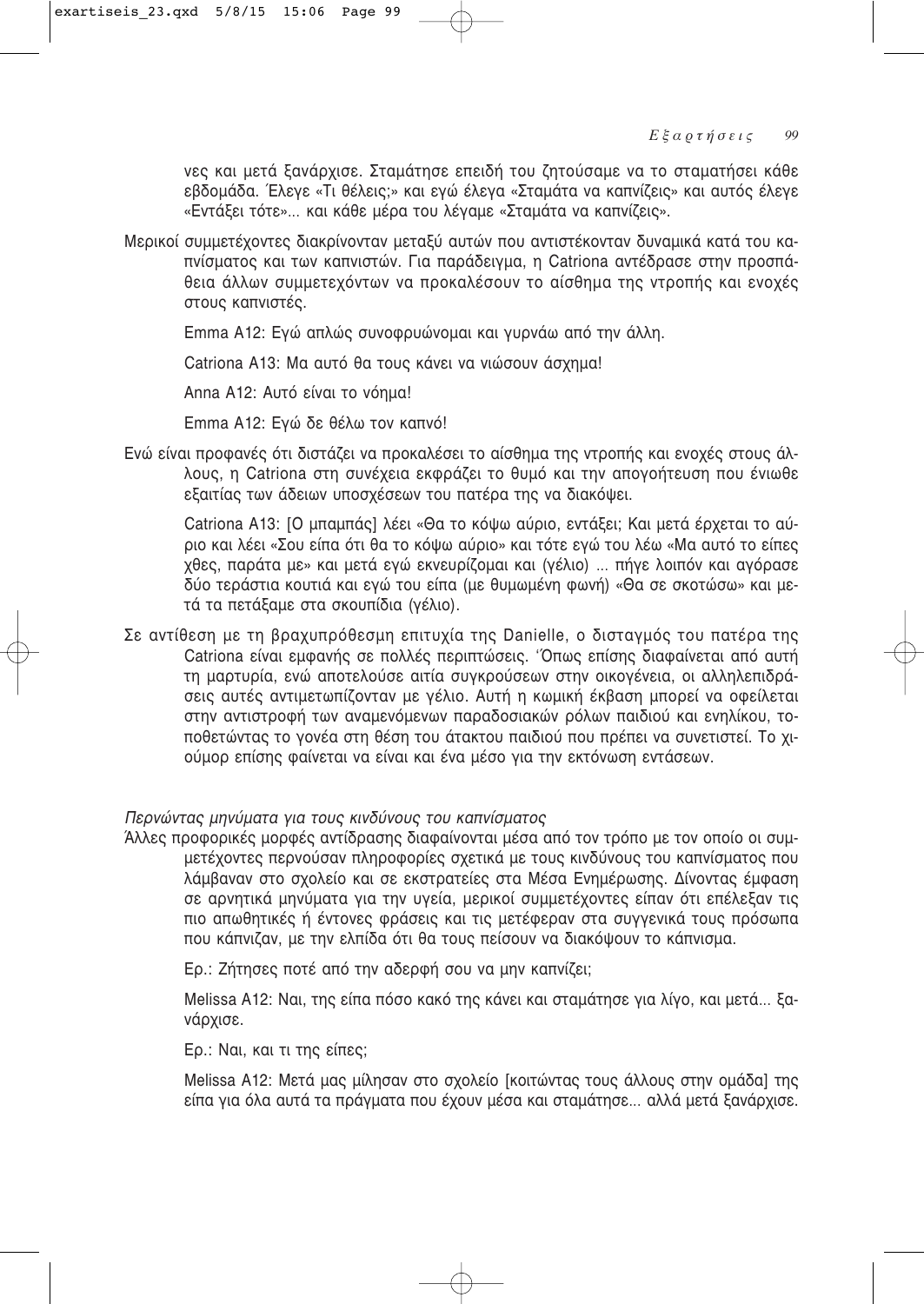Catherine A13: Μας είπαν ότι κάθε τσιγάρο σου κόβει 11 λεπτά από τη ζωή σου.

Melissa A12: Και υπάρχουν πολλά απόβλητα μέσα [με έκφραση αηδίας].

Catherine A13: Ναι, το είπα αυτό στο θείο μου. Δεν έπιασε ! [γέλιο]

- Οι προσπάθειες να κάνουν τους γονείς τους και άλλους να κόψουν το κάπνισμα ήταν υπεύθυ-VEC Και έξυπνα δομημένες αντιδοάσεις στον κίνδυνο του καπνίσματος από τους περισσότερους συμμετέχοντες, ωστόσο τα μηνύματα που έλαβαν από το σχολείο για τους κινδύνους αυτούς αποτελούσαν επίσης πηγή άγχους. Για παράδειγμα, η Jennifer A14 είπε ότι ήθελε να διακόψει η μητέρα της το κάπνισμα διότι «θα μας επηρέαζε όλους πάρα πολύ ο θάνατός της».
- Aπό την άλλη, η έλλειψη ανησυχίας για κάποιον που κάπνιζε είχε παράλληλα άμεση σχέση με την έλλειψη αντίστασης. Για παράδειγμα η Anna A12 δήλωσε ότι δεν αντιδρούσε στη μητριά της που κάπνιζε, επειδή τη μισούσε και «δε θα την ένοιαζε αν πάθαινε καρκίvo». Η δήλωση αυτή είναι πολύ έντονη, αλλά οδηγεί και αυτή στο συμπέρασμα ότι «αντιδρώ σημαίνει νοιάζομαι».

# Συμμαχώντας με γονείς και αδέλφια

Αρκετοί από τους συμμετέχοντες στις προνομιούχες περιοχές περιέγραψαν συμμαχίες με τους μη-καπνιστές γονείς τους για να ασκήσουν πίεση στον καπνιστή-γονιό, ώστε να διακόψει το κάπνισμα ή να σταματήσει να καπνίζει μπροστά σε άλλα μέλη της οικονένειας. Οι μη-καπνιστές γονείς προσέδιδαν μεγαλύτερη βαρύτητα στις προσπάθειες των συμμετεχόντων, καθιστώντας τις πιο δραστικές και ίσως και πιο αποτελεσματικές, όπως στην περίπτωση του Jack:

Jack A11: Ο μπαμπάς μου [καπνίζει στο σπίτι] αλλά πάντα στην αποθήκη δίπλα στην πίσω πόρτα. Εμείς τον βάλαμε εκεί [γέλιο]!

Ερ.: [γέλιο]Εσείς τον βάλατε; Πώς το κάνατε αυτό;

Jack A11: Ναι, γιατί παλιά κάπνιζε στο μπάνιο, οπότε βάλαμε ανιχνευτή καπνού.

Aντιθέτως, οι περισσότεροι συμμετέχοντες από την υποβαθμισμένη περιοχή ήταν είτε παιδιά μονογονεϊκών οικογενειών, είτε είχαν και τους δύο γονείς καπνιστές και συχνά και παππούδες και γιαγιάδες που επίσης κάπνιζαν. Μερικοί από αυτούς τους συμμετέχο-Vτες (και η Jennifer A14 που ακολουθεί στη συνέχεια), ανέφεραν ότι συμμάχησαν με τα αδέλφια τους εναντίον των γονιών τους που κάπνιζαν και τους ζητούσαν να διακόψουν ή τους έκρυβαν τα τσιγάρα τους.

# Υπονομεύοντας κρυφά την εξουσία των γονέων

Μικρές κρυφές ενέργειες για την υπονόμευση της εξουσίας ενηλίκων ή γονέων περιγράφονταν συχνά και στις δύο κοινότητες. Μία κοινώς εφαρμοσμένη στρατηγική των παιδιών ήταν να κρύβουν ή να καταστρέφουν/να πετούν τσιγάρα.

Abigail A12: Της τα έκρυψα και με ρώτησε πού ήταν κι εγώ της είπα «δεν ξέρω» [ανασηκώνει τους ώμους και νελάει]. Τα έσπασα. Μου ζήτησε να πάω να πάρω ένα τσινάρο από τη θεία [όνομα] γιατί καπνίζει κι εκείνη και το έσπασα κι αυτό και μετά είπα «Ωχ, έσπασε στην τσέπη μου» [γέλιο].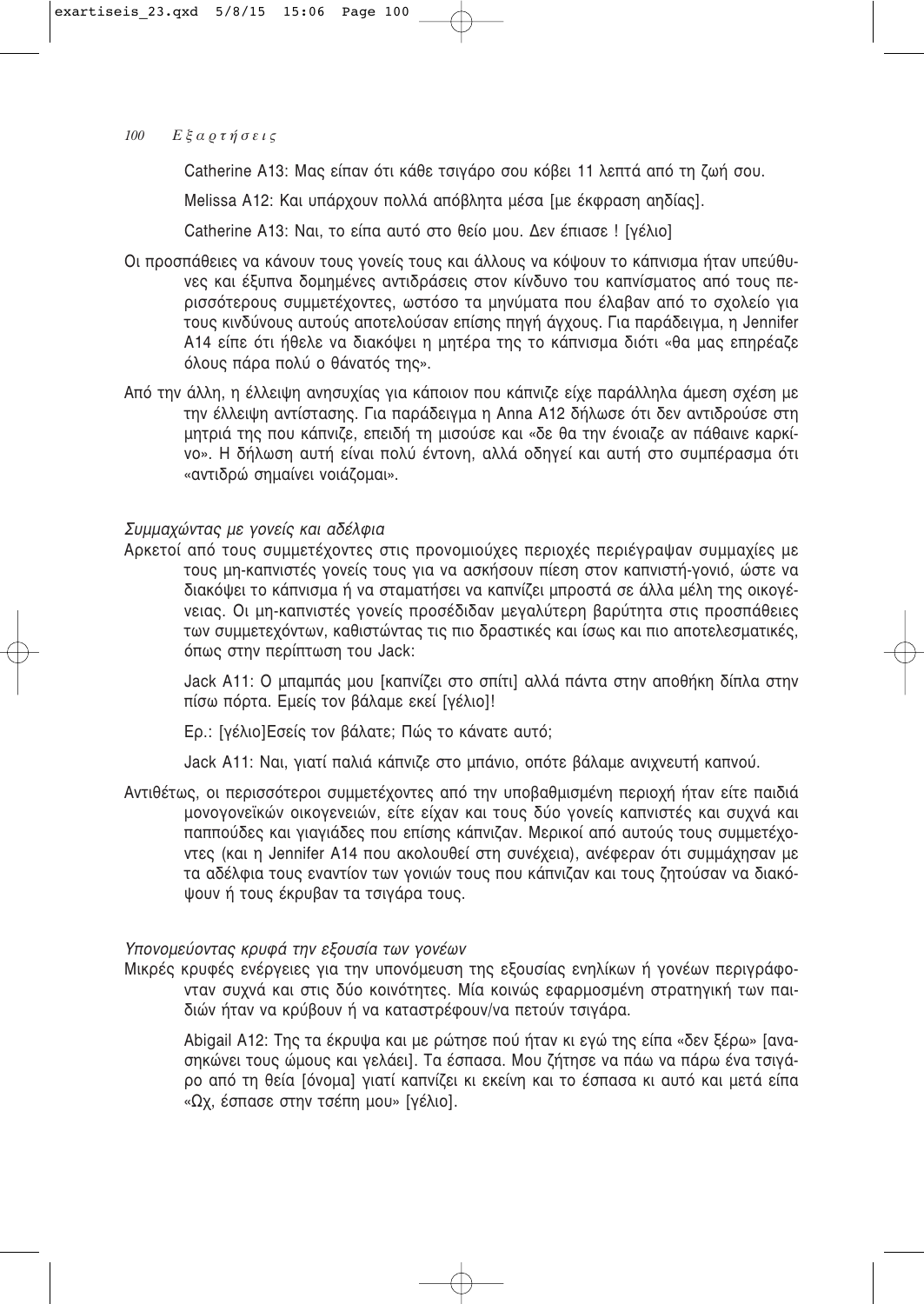- Κρυφές ενέργειες συχνά εμφανίζονταν μετά ανοικτές, προκειμένου να αποφευχθούν οι συνέπειες που θα είχαν οι απροκάλυπτες επιθέσεις, όπως ο θυμός ή η τιμωρία. Για παράδειγμα, η Julia D11 περιέγραψε πως έκρυβε το πακέτο με τα τσιγάρα του πατριού της κάτω από την κούνια της αδελφής της. Τα έβαζε στη θέση τους όταν πίστευε ότι μπορεί να την ανακάλυπταν, για να αποφύγει μία θυμωμένη αντίδραση.
- Είναι αδύνατο να γνωρίζουμε αν αυτοί οι φόβοι για την εκδήλωση θυμού ήταν βάσιμοι. Ωστόσο, οι συμμετέχοντες ανέφεραν περιστατικά όπου οι αντιδράσεις τους προκάλεσαν θυμωμένες αντιδράσεις εκ μέρους των γονέων. Για παράδειγμα, η Jennifer χρησιμοποίησε διάφορους συνδυασμούς κρυφών και ανοικτών τρόπων διαμαρτυρίας στο κάπνισμα της μητέρας της, αλλά όπως ανέφερε, κάποιες δε γίνονταν αποδεκτές καθώς μενάλωνε:

Jennifer A14: Αυτό θα ακουστεί πολύ άσχημο, αλλά της φωνάζω. Αρκετά συχνά. Και της σπάω τα τσιγάρα της και τα κρύβω. Τους έριξα και νερό μια φορά.

Ερ.: Και τι έγινε τότε;

Jennifer A14: Εκείνη είπε «Σταμάτα!» και θύμωσε κιόλας. Βρίσκω άσχημα τον μπελά μου πια, γιατί δε θα έπρεπε να κάνω τέτοια πράγματα στην ηλικία μου, οπότε βάζω την αδερφή μου να τα κάνει, εκείνη είναι επτά, και δεν τη μαλώνουν τόσο όταν σπάει τα τσιγάρα. Της λέω πού τα βάζει και της λέω να τα κρύψει.

Αρκετοί συμμετέχοντες από την υποβαθμισμένη περιοχή επίσης ανέφεραν την εμπλοκή των μικρότερων αδελφών τους σε κρυφές ενέργειες για να αποφύγουν μία δυσάρεστη αντίδραση από τα συγγενικά τους πρόσωπα, είτε κατηγορώντας εκείνα όταν τα ανακάλυπταν, είτε ενθαρρύνοντάς τα να συμμετάσχουν, προτείνοντας απροκάλυπτες πράξεις που θα ήταν λιγότερο αποδεκτές από μεγαλύτερα παιδιά.

### Περιπτώσεις αποδοχής ή έλλειψης αντίδρασης

Αρκετοί συμμετέχοντες και από τις δύο κοινότητες δεν ανέφεραν κανένα περιστατικό αντίδρασης, μεταξύ των οποίων και έξι συμμετέχοντες που καπνίζουν. Σε αντίθεση με τα υπόλοιπα, οι καπνιστές δεν ανέφεραν ποτέ αυθόρμητα την ανησυχία τους για την υγεία των καπνιστών ή όσων εκτίθενται στο παθητικό κάπνισμα. Όταν ερωτήθηκαν, απάντησαν ότι δεν αντιδρούσαν ή ότι το έκαναν μόνο σε ειδικές περιπτώσεις. Για παράδειγμα η Jenna D15s είπε ότι κατέβαζε τα παράθυρα του αυτοκινήτου αν κάποιος κάπνιζε εξαιτίας του περιορισμένου χώρου και αν της διαμαρτύρονταν για το κρύο έλεγε «Μην καπνίζετε τότε!», Κάποιοι είπαν ότι αντιδρούσαν σε μέλη της οικονένειας που κάπνιζαν όταν οι ίδιοι ήταν νεότεροι, όπως η Rachel που περιέγραψε το ανώφελο της προσπάθειας:

Ερ.: Ζήτησες ποτέ από τους γονείς σου να σταματήσουν;

Rachel D13s: Μπα, έλεγα μόνο στη μαμά μου να σταματήσει [στο παρελθόν] και σταματάει και μετά ξαναρχίζει. Για να είμαι ειλικρινής, δε νομίζω να σταματήσει ποτέ.

Άλλοι συμμετέχοντες από την υποβαθμισμένη περιοχή περιέγραψαν μία πιο παραδοσιακή ασύμμετρη δυναμική γονιού/παιδιού για να εξηγήσουν γιατί η αντίδραση ήταν ανώφελη, όπως διαφαίνεται στη συζήτηση που ακολουθεί: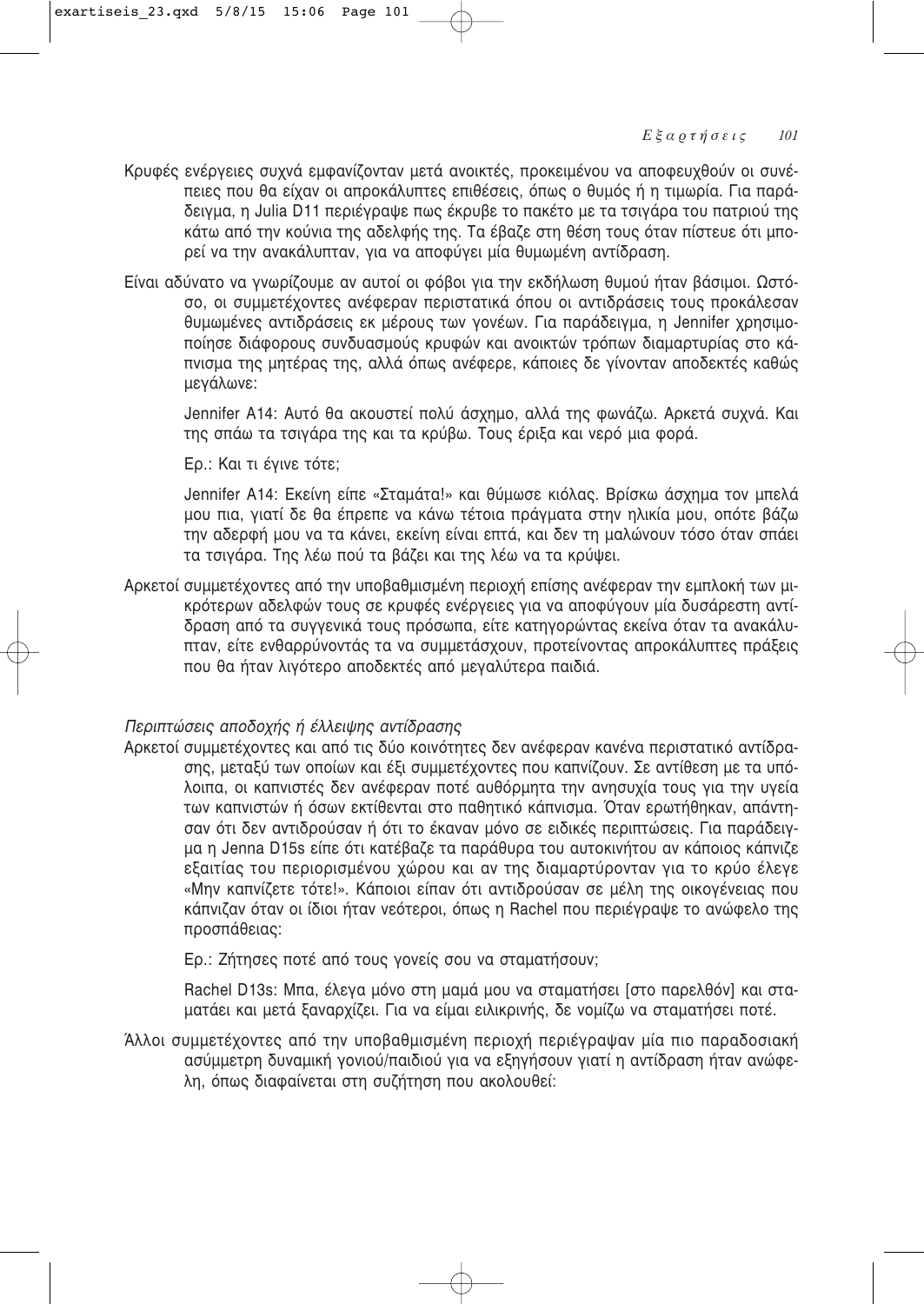Ερ.: Ζήτησες ποτέ από τους γονείς σου να κόψουν το κάπνισμα;

Victoria D12: Δεν το ζήτησα γιατί δεν το κόβουν!

Laura D12: Εντάξει, το έχω κάνει, αλλά...

Victoria D12: Κι ενώ, μια φορά,

Laura D12: ... αλλά δεν τους το ζητάς στα αλήθεια γιατί η μαμά σου κι ο μπαμπάς σου είναι τα αφεντικά σου, δεν είσαι εσύ το αφεντικό τους!

Victoria D12: Μπορείς να το πεις αλλά δεν ακούνε.

Ερ.: Δεν ακούνε:

Victoria D12: Μπα.

Amy D12: Στη δική μου οικονένεια τα ακούνε τα παιδιά. Και στην εκκλησία μας θέλουν πραγματικά να μάθουν τι σκεφτόμαστε, πάντα μας ρωτάνε. Όλη την ώρα.

Ερ.: Και πιστεύεις ότι θα πρέπει να ρωτάνε την άποψη των παιδιών;

Amy D12: Ναι, γιατί τα παιδιά είναι το μέλλον.

[η Victoria D12 και η Laura D12 ανταλλάζουν βλέμματα]

Victoria D12: Μα εσύ είσαι το παιδί, δεν πρέπει να κάνουν ό,τι τους λες, εσύ κάνεις ό.τι σου πουν αυτοί.

Laura D12: Είναι η οικογένειά σου, είναι τα αφεντικά σου.

- Σε αντίθεση με πολλές άλλες περιπτώσεις αντίδρασης στο κάπνισμα των γονέων, η συζήτηση αυτή σκιαγραφεί τη δευτερεύουσα και μερικές φορές αδύναμη κοινωνική θέση των παιδιών.
- Σε αντίθεση με τα παιδιά από την προνομιούχα περιοχή, πολλοί συμμετέχοντες από την υποβαθμισμένη περιοχή είχαν γιαγιάδες και παππούδες που κάπνιζαν και πολλοί περνούσαν μεγάλα διαστήματα μαζί τους σε καθημερινή βάση ή τα Σαββατοκύριακα. Σε αυτές τις περιπτώσεις η ιεραρχία παιδιού/γονέα είναι ακόμα πιο έντονη και η αντίδραση στο κάπνισμα των παππούδων θεωρείται έλλειψη σεβασμού και ενδεχομένως να προκαλούσε ακόμα πιο δυσάρεστες αντιδράσεις από ό,τι αν ζητούσαν τους γονείς τους να διακόψουν. Ο Robbie D10 τονίζει ότι «Είναι δικό τους το σπίτι», υπαινίσσοντας ότι υπάρχει λόγος για την έλλειψη αντίδρασης. Ακόμα όμως και στα δικά τους σπίτια, οι συμμετέχοντες δεν αντιτίθενται στους παππούδες/γιαγιάδες που καπνίζουν. Μάλιστα, η ιδέα της επιβολής περιορισμών στο κάπνισμα για τους παππούδες φάνηκε σαν αστείο ή κάτι ανώφελο:

Rebecca D14: Δε μου αρέσει καθόλου να πηγαίνω στη γιαγιά γιατί είναι ...καπνίζει πολύ και ανάβει ένα τσιγάρο, το αφήνει, μπλα, μπλα, μπλα, ανάβει άλλο κι εγώ της λέω «Γιαγιά, δεν μπορώ να αναπνεύσω!» κι εκείνη μου λέει [σε υψηλή φωνή] «Έσβησα ένα πριν από 20 λεπτά». [γέλιο]

Κάποιοι συμμετέχοντες από την προνομιούχα περιοχή, όταν οι γονείς κάπνιζαν μόνο εκτός σπιτιού ή σε περιορισμένους χώρους, όπως η είσοδος της κουζίνας, δίσταζαν να αντιδράσουν. Ο δισταγμός αυτός εκφράζεται διαφορετικά, είτε γιατί δεν ανησυχούσαν για την έκθεση στο παθητικό κάπνισμα (καθώς κάπνιζαν εκτός σπιτιού ή σε άλλο δωμάτιο) είτε γιατί αν αντιδρούσαν θα παραβίαζαν τα ατομικά δικαιώματα των ενηλίκων: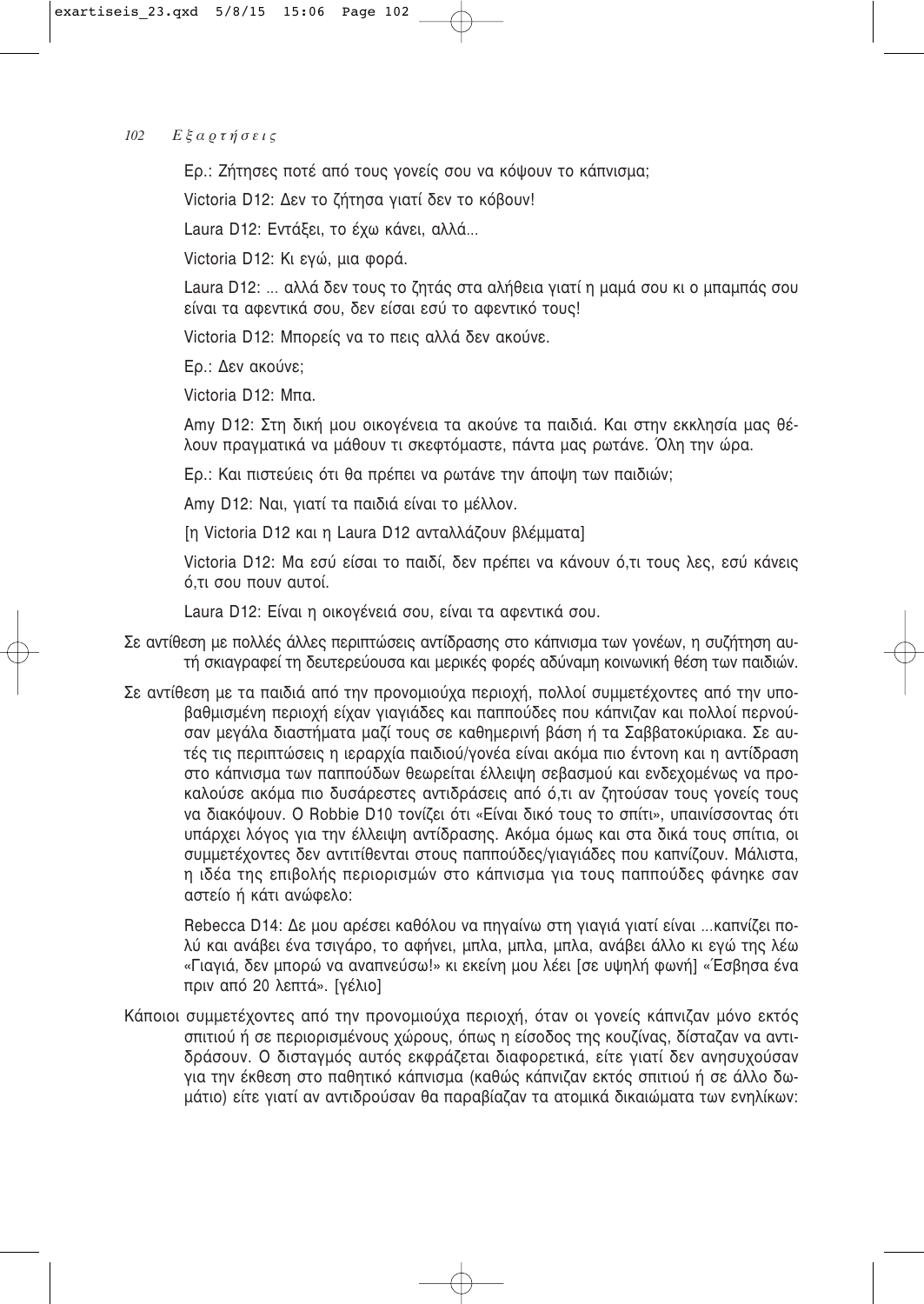Ερ.: Του είπες λοιπόν ότι δε σου αρέσει που καπνίζει ...ποτέ;

Lauren A13: 'Οχιιι [γελάει και κοιτάζει την Jessica A12].

Ερ.: [γέλιο] Γιατί; Γιατί όχι;

Lauren A13: Εμ... γιατί αυτό θέλει να κάνει. Πάντα το κάνει γιατί το θέλει κι εγώ δε νομίζω ότι έχω το δικαίωμα να του το πω.

Ερ.: Εντάξει, και αυτό είναι γιατί θέλεις να είσαι ευγενική ή... θυμάσαι όταν είπες ότι όταν καπνίζουν κάποιοι δε θα τους έλεγες ποτέ να μην το κάνουν – αυτό είναι επειδή δε θέλεις να είσαι αγενής ή γιατί δεν το θεωρείς τόσο σημαντικό...;

[σιωπή]

Lauren A13: Οι άνθρωποι έχουν το δικαίωμα να καπνίζουν ...

Jessica A12: ... αν το θέλουν.

### ΣΥΖΗΤΗΣΗ

- Η κυρίαρχη ιδέα της αντίδρασης που παρατηρείται στις περιπτώσεις που κατέθεσαν οι συμμετέχοντες σχετικά με το ζήτημα του καπνίσματος στο σπίτι που παρουσιάζεται σε αυτό το άρθρο, ρίχνει νέο φως στο ρόλο των παιδιών αναφορικά με τη συνήθεια των νονιών τους να καπνίζουν, ιδίως δε όταν καπνίζουν στο σπίτι. Πολλοί συμμετέχοντες που περιγράφουν δραστικές ενέργειες για να αναγκάσουν τους γονείς τους και άλλα συγγενικά τους πρόσωπα να διακόψουν το κάπνισμα, έχουν χαμηλά ποσοστά επιτυχίας, ενώ παράλληλα ο ενθουσιασμός τους μειώνεται με την πάροδο του χρόνου. Οι αντιστάσεις αυτές έρχονται σε μεγάλη αντίθεση με προηγούμενες έρευνες με ενήλικους συμμετέχοντες, οι οποίες θεωρούν τα παιδιά ως άβουλα θύματα του παθητικού καπνίσματος και χαρακτηρίζονται από έλλειψη αυτονομίας. Ωστόσο, ακόμα και στις περιπτώσεις των παιδιών που αντιτίθενται στο κάπνισμα των γονιών τους και άλλων συγγενικών τους προσώπων, είναι εμφανείς οι ουσιώδεις περιορισμοί στην εξουσία των παιδιών. Η εξουσία εξαρτάται από τη σχέση της με τις κανονιστικές πρακτικές, τις κοινωνικές δομές και τις ικανότητες του συγκεκριμένου ατόμου. Η αυτονομία των παιδιών δε μετριάζει την ευάλωτη θέση τους, όσον αφορά την έκθεσή τους στο παθητικό κάπνισμα ή σε σχέση με τη μειονεκτική τους θέση απέναντι στους ενηλίκους. Πράγματι, οι μαρτυρίες δείχνουν την αδυναμία των παιδιών αλλά και τις ικανότητες που διαθέτουν (33) και ότι είναι συγχρόνως και παθητικά και ενεργά, ανάλογα με το πλαίσιο. Η φύση και ο αντίκτυπος της εξουσίας του ατόμου και ο τρόπος και ο βαθμός στον οποίο αυτή επιβάλλεται, φανερώνουν διαφορετικές κοινωνικές νόρμες και τη διαφορά τη σχέσης μεταξύ παιδιών και γονέων σε διαφορετικά σπίτια και διαφορετικές περιοχές.
- Ενώ οι ανοικτές μορφές αντίδρασης αναφέρονταν συχνά από τους συμμετέχοντες και από τις δύο περιοχές, σπάνια είχαν διάρκεια, ίσως επειδή δεν είχαν ιδιαίτερο αποτέλεσμα και διότι θα μπορούσαν να προκαλέσουν εντάσεις και συγκρούσεις στις οικογενειακές σχέσεις.
- Οι δυσάρεστες αντιδράσεις των γονέων, ή το γεγονός ότι τα παιδιά τις θεωρούσαν δεδομένες, ήταν σημαντικός λόγος για την αλλαγή της στάσης των παιδιών και /ή μειωμένων αντιστάσεων. Σε μία σαφή διατύπωση της εξουσίας των παιδιών σε σχέση με τους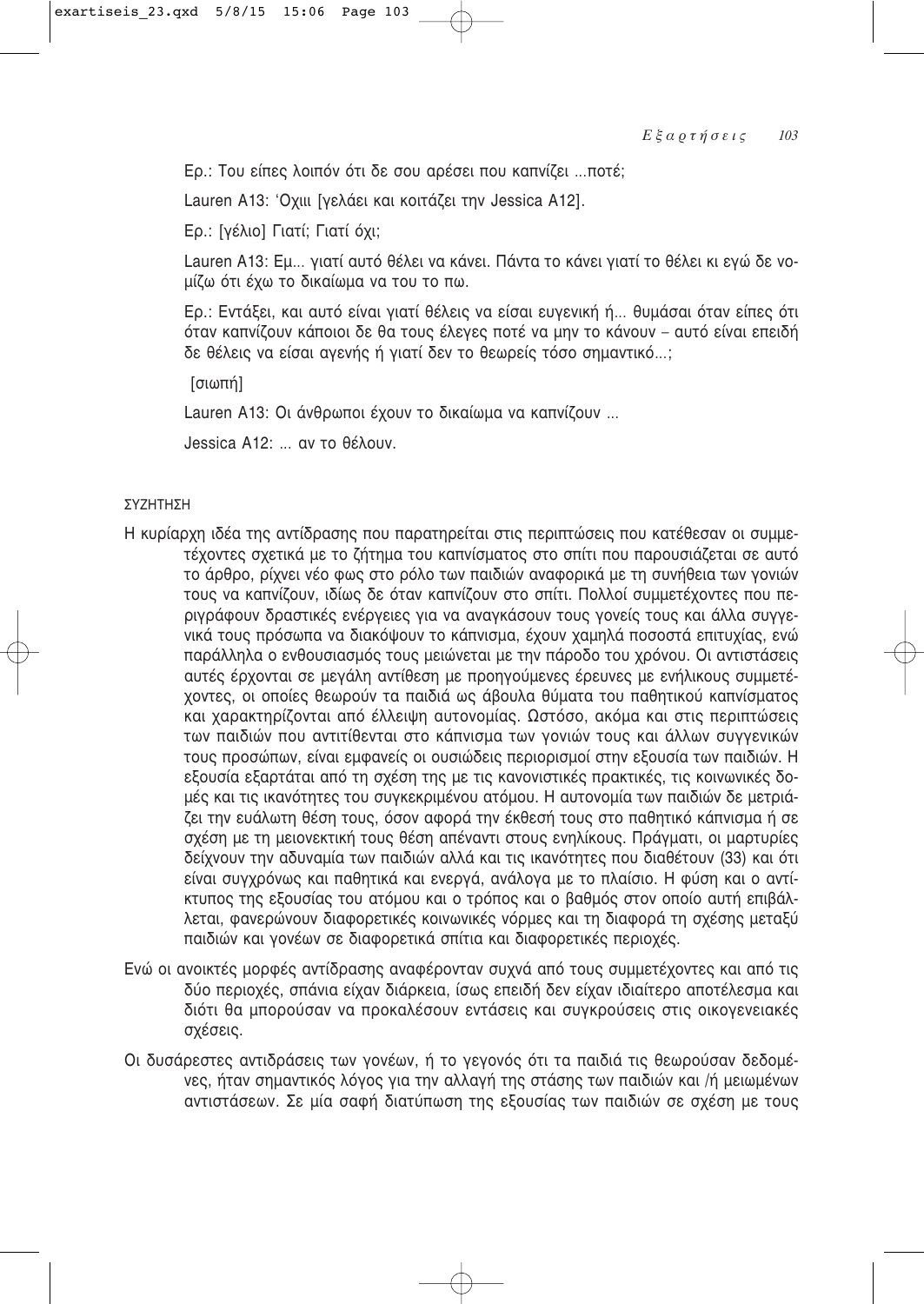ενηλίκους, μερικοί συμμετέχοντες θεωρούσαν την αντίδραση αδιανόητη ή ανώφελη. Επίσης πολλοί γονείς δε φάνηκαν να επηρεάστηκαν ιδιαιτέρως από τις προσπάθειες των παιδιών τους να τους αναγκάσουν να διακόψουν το κάπνισμα. Κατά συνέπεια, η επίδραση που είχαν τα παιδιά στις συνήθειες του καπνίσματος των γονιών τους στο σπίτι και στο αυτοκίνητο φαίνεται να περιορίζεται σημαντικά από τη μεγαλύτερη εξουσία που έχουν οι γονείς. Οι περισσότεροι γονείς αντιστέκονταν στις προσπάθειες διαπραγμάτευσης από τα παιδιά τους. Η υποστήριξη από μη-καπνιστές γονείς ή αδέλφια φάνηκαν να νομιμοποιεί μερικές πράξεις αντίδρασης. Παρ' όλα αυτά, στα περισσότερα σπίτια και αυτοκίνητα οι περιορισμοί στο κάπνισμα προέρχονταν από τους ενηλίκους, χωρίς τη συμμετοχή των παιδιών στον καθορισμό τους.

- Το κοινωνικό πλαίσιο στην αναβαθμισμένη περιοχή, όπου το ποσοστό μη-καπνιστών γονέων και παππούδων/γιαγιάδων είναι αυξημένο, ίσως να έχει δικαιολογήσει τις πράξεις αντίδρασης των συμμετεχόντων και να έχει ενθαρρύνει πιο ευθείς μορφές αντίδρασης. Ο βαθμός εξουσίας των παιδιών σε αυτό το πλαίσιο φαίνεται να σχετίζεται με το κοινωνικό-οικονομικό status. Ενώ οι περισσότεροι συμμετέχοντες και από τις δύο περιοχές περιέγραψαν τρόπους αποδυνάμωσης της εξουσίας των ενηλίκων αναφορικά με το κάπνισμα στο σπίτι και το αυτοκίνητο, η θέση των παιδιών στην υποβαθμισμένη περιοχή ήταν εμφανώς πιο περιορισμένη και με λιγότερες διαθέσιμες εναλλακτικές. καθώς περισσότερα μέλη της οικογένειας ήταν καπνιστές και υπήρχαν λιγότεροι περιορισμοί για το κάπνισμα στο σπίτι. Μάλιστα, έξι συμμετέχοντες από την υποβαθμισμένη περιοχή ήταν οι ίδιοι καπνιστές. Για τους συμμετέχοντες αυτούς, η έκφραση προβληματισμού και η εκδήλωση αντιδράσεων θα μπορούσε να φανεί παράλογη. Κατά συνέπεια, οι ενέργειες αντίδρασης περιορίζονταν από μία μεγαλύτερη κοινωνική ανοχή προς το κάπνισμα και από το αν το παιδί κάπνιζε το ίδιο ή όχι. Και οι δύο αυτές περιπτώσεις αναφέρθηκαν μόνο στην υποβαθμισμένη περιοχή.
- Οι συνεντεύξεις σε ζεύγη και σε ομάδες διευκόλυναν το διάλογο, όπου οι συμμετέχοντες κατέθεταν τις εμπειρίες τους ενθαρρύνοντας και τους άλλους να κάνουν το ίδιο. Από την άλλη πλευρά, αυτό είχε ως αποτέλεσμα κάποιοι συμμετέχοντες να σιωπήσουν, γενονός που υποδεικνύει ότι και ανάμεσα στα παιδιά υπάρχουν διαφορές ισχύος (34). Η σιωπή κάποιων συμμετεχόντων μπορεί να αντικατοπτρίζει τη δυσκολία κάποιων παιδιών να μιλήσουν για τους γονείς τους που καπνίζουν παρουσία του ερευνητή και των συνομηλίκων τους. Συνεπώς, οι περιπτώσεις αντίδρασης μπορεί επίσης να περιορίζονται από μεθόδους και πλαίσια.
- Όπως στις περισσότερες ποιοτικές έρευνες, η παρούσα ήταν περιορισμένη γεωγραφικά, εξετάζοντας ευρήματα τα οποία δεν μπορούν να γενικευτούν ευρέως. Ωστόσο, κάποια ευρήματα συμφωνούν με περιπτώσεις ενηλίκων από προηγούμενες έρευνες και δείχνουν τη διαφορετική κοινωνική αντιμετώπιση του καπνίσματος σε υποβαθμισμένες και προνομιούχες περιοχές, όπως και το ότι το θέμα των γονέων-καπνιστών δεν είναι ουδέτερο ηθικά. Περιγράφοντας τη στάση αντίδρασής τους μερικοί συμμετέχοντες, επιθυμούν να παρουσιάσουν το κίνητρό τους ως ηθικό και ότι είναι υποκινούμενοι από το ενδιαφέρον τους για την υγεία των άλλων, με τον ίδιο τρόπο που οι μητέρες περιγράφουν το υπεύθυνο κάπνισμα ως προστασία για την υγεία των παιδιών τους (10, 35). Όπως αυτές οι μητέρες, τα παιδιά-συμμετέχοντες σε αυτή την έρευνα φάνηκαν να αισθάνονται ευθύνη για την υγεία της οικογένειας, θέτοντας τις πράξεις αντίδρασης στο πλαίσιο της ανησυχίας για την υγεία των γονιών τους.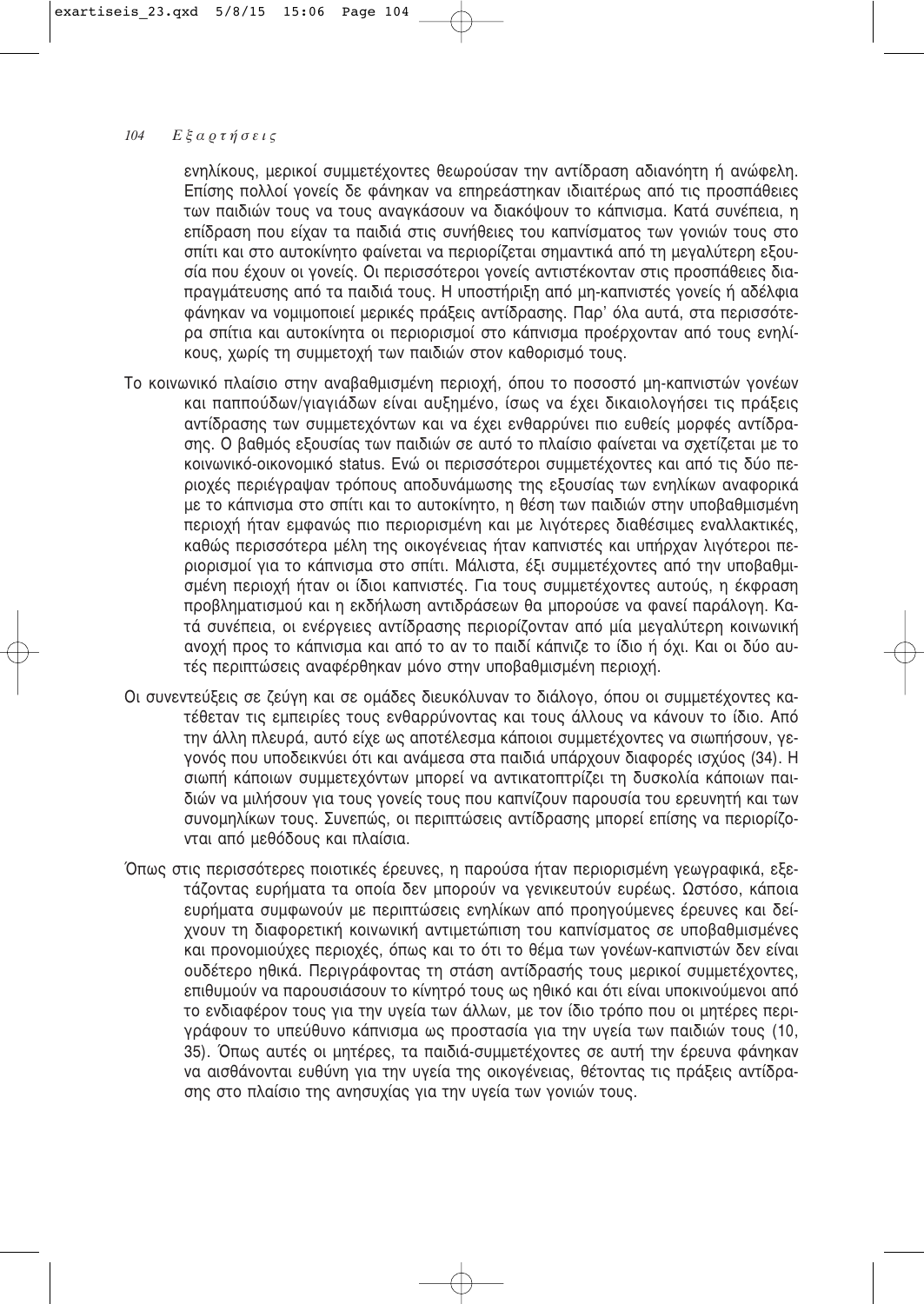Μερικές μορφές αντίδρασης στο κάπνισμα προκαλούσαν τριβές ανάμεσα στα παιδιά και τους γονείς και η περαιτέρω ενημέρωση των παιδιών για τους κινδύνους του παθητικού καπνίσματος θα μπορούσε να προκαλέσει ακόμα μεγαλύτερες εντάσεις μέσα στις οικογένειες. Αντί της έλλειψης πληροφόρησης, προτείνεται η συζήτηση και ο διάλογος για το κάπνισμα στο σπίτι και το αυτοκίνητο στο πλαίσιο της σχολικής εκπαίδευσης υγείας, με έναν ευαίσθητο τρόπο που δε θα στιγματίζει τα παιδιά. Κάποιες πρωτοβουλίες σε τοπικό επίπεδο ήδη λειτουργούν σε αυτή την κατεύθυνση (36) και περιλαμβάνουν τέτοιου τύπου συζητήσεις σε σχολικά προγράμματα προώθησης της υγείας. Αξιοποιώντας το μοντέλο ενδυνάμωσης μέσω της προώθησης της υγείας, το οποίο ενισχύει τις δυνατότητες του ατόμου να αναλάβει θετικές δράσεις για την υγεία (37), τα παιδιά θα μπορούσαν να βοηθηθούν για να διαπραγματευτούν περιορισμούς για το κάπνισμα στο σπίτι και στο αυτοκίνητο, με τρόπους που θα μπορούσαν να απαλύνουν τις εντάσεις μέσα στην οικογένεια και να ευαισθητοποιήσουν σχετικά με αποτελεσματικότερους τρόπους προστασίας των παιδιών από το παθητικό κάπνισμα. Η έρευνα αυτή τονίζει επίσης τη σημασία του ευρύτερου κοινωνικού πλαισίου στη διευκόλυνση ή όχι αντιδράσεων κατά του καπνίσματος και της αποτελεσματικότητάς τους. Κατά ουνέπεια, είναι σημαντικό να ενημερώνεται το κοινό μέσω των ΜΜΕ και των εκστρατειών κοινωνικού marketing, ιδίως στις υποβαθμισμένες περιοχές. Θα μπορούσαν να ευαισθητοποιήσουν περισσότερο σχετικά με την ανάγκη για την προστασία των παιδιών από το παθητικό κάπνισμα, και να βοηθήσουν γονείς και άλλους, να αμφισβητήσουν τις επικρατούσες κοινωνικές στάσεις απέναντι στο κάπνισμα για τη δημιουργία ενός οικογενειακού περιβάλλοντος ελεύθερου από το κάπνισμα, μία προσέγγιση στην οποία βασίστηκε η εκστρατεία «Take seven steps out» στη Βόρεια Αγγλία, όπου οι γονείς ενθαρρύνονται να σταματήσουν αυστηρώς να καπνίζουν μέσα στο σπίτι (www.take7stepsout.co.uk). (http://take7stepsout.co.uk Archived at WebCite® at Http://.www.webcitation.org/6Mb403x8n 13/01/2014).

# ∂ÀÃ∞ƒπ™Δπ∂™

Θα θέλαμε να ευχαριστήσουμε τα παιδιά που μοιράστηκαν τις απόψεις τους μαζί μας. Θα θέλαμε επίσης να ευχαριστήσουμε τους Catriona Rooke, Martyn Pickersgill, Nicholas Jenkins και Amy Chandler για τα σχόλιά τους σε ένα προγενέστερο σχέδιο αυτού του άρθρου.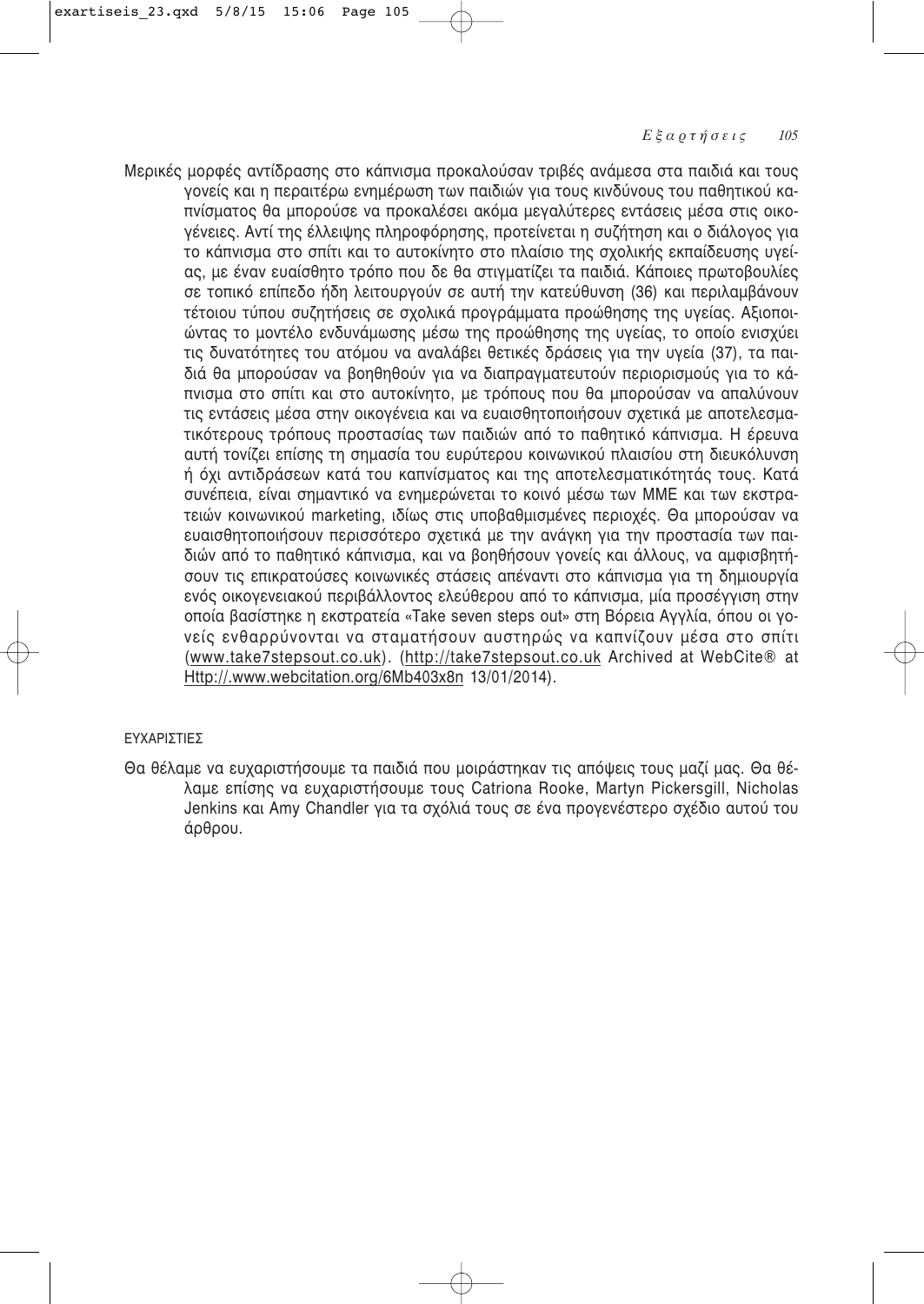### Βιβλιογραφία

- 1. World Health Organization. WHO Report on the Global Tobacco Epidemic. Warning about the dangers of tobacco. Geneva: WHO. 2011. Retrieved 12 August, 2013, from http://whglibdoc.who.int/publications/2011/9789240687813 eng.pdf
- 2. MacKay, D., Haw, S., Ayres, J., Fischbacher, C., Pell, J. Smoke-free legislation and hospitalizations for childhood asthma. New England Journal of Medicine 2010; 363: 1139-1145.
- 3. Muller, T. Breaking the cycle of children's exposure to tobacco smoke. London: British Medical Association, 2007.
- 4. Royal College of Physicians. Passive Smoking and children: a report of the Tobacco Advisory Group of the Royal College of Physicians. London, Royal College of Physicians. 2010.
- 5. Sims, M., Tomkins, S., Judge, K., Taylor, G., Jarvis, M., Gilmore, A. Trends in and determinants of second hand smoke exposure indexed by cotinine in children in England from 1996-2006.
- 6. Akthar, P., Currie, D., Currie, C. & Haw, S. Changes in child exposure to environmental tobacco smoke (CHETS) study after implementation of smoke-free legislation in Scotland: national cross sectional survey. BMJ 2007; 15: 335-545.
- 7. Akthar, P., Haw. S, Currie, D., Zachary, R & Currie, C. Smoking restrictions in the home and secondhand smoke exposure among primary schoolchildren before and after introduction of the Scottish smoke-free legislation. Tobacco Control 2009; 18: 409-15.
- 8. Phillips R., Amos, A., Ritchie, D., Cunningham-Burley, S. & Martin, C. Smoking in the home after the smoke-free legislation in Scotland: qualitative study. BMJ 2007; 335: 553-557.
- 9. Moore, G., Currie, D., Gilmore, G., Holliday, J., Moore, L. Socioeconomic inequalities in childhood exposure to secondhand smoke before and after smoke- free legislation in three UK countries. Journal of Public Health, published online March 23, 2012.
- 10. Holdsworth, C., Robinson, J. 'I've never ever let anyone hold the kids while they've got ciggies': moral tales of maternal smoking practices. Sociology of Health & Illness 2008; 30 (7): 1086-1100.
- 11. Robinson, J., Kirkcaldy, A. 'You think that I'm smoking and they're not': Why mothers still smoke in the home.
- 12. Michell, L. The family atmosphere: growing up in smoke. Health Education Journal 1989; 48:103-109.
- 13. Michell, L. Clean-air kids or ashtray kids children's views about other people smoking. Health Education Journal 1989; 48:157-161.
- 14. Michell, L. Growing Up in Smoke. Pluto Press. 1990.
- 15. Woods, S., Springett, J., Porcellato, L. And Dugdill, L. 'Stop it, it's bad for you and me': experiences of and views on passive smoking among primary school children in Liverpool. Health Education Research 2005; 20: 645-655.
- 16. Ritchie, D., Amos, A. & Martin, C. 'But it just has that sort of feel about it, a leper' Stigma, smoke-free legislation and public health. Nicotine and Tobacco Research 2010; 12: 622-629.
- 17. Poland, B., Gastaldo, D., Pancham, A. & Ferrence, R. The interpersonal management of environmental tobacco smoke in the home: a qualitative study. Critical Public Health 2009; 19: 203-221.
- 18. Robinson, J., Ritchie, D., Amos, A., Greaves, L. & Cunningham-Burley, S. Volunteered, negotiated, enforced: family politics and the regulation of home smoking. Sociology of Health & Illness 2012;  $33:66 - 80.$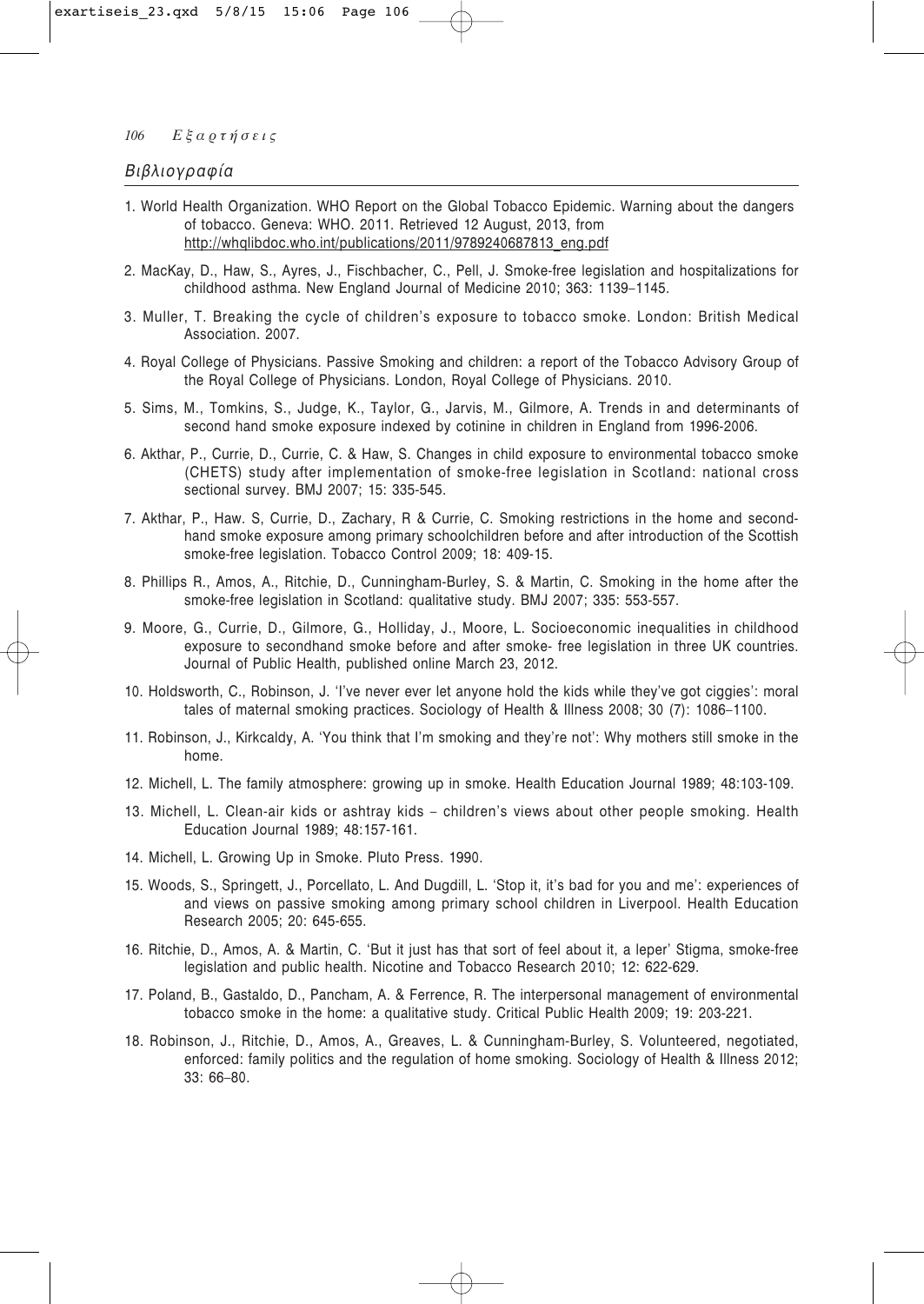- 19. Bottorff, J., Oliffe, J., Kelly, M., Greaves, L. Johnson, J., Ponic, P. & Chan, A. Men's business, women's work: gender influences and fathers' smoking. Sociology of Health & Illness 2012; 32: 583–596.
- 20. Bottorff , J., Kalaw, C., Johnson, J., Chambers, N., Stewart, M., Greaves, L. & Kelly, M. Unraveling smoking ties: How tobacco use is embedded in couple interactions. Research in Nursing & Health 2005; 28: 316-328.
- 21. Bottorff, J., Kalaw, C., Johnson, J., Stewart, M. Greaves, L. & Carey, J. Couple dynamics during women's tobacco reduction in pregnancy and postpartum. Nicotine and Tobacco Research 2006; 8 499-509.
- 22. Greaves, L., Kalaw, C. & Bottorff, J. Case Studies of Power and Control Related to Tobacco Use During Pregnancy. Women's Health Issues 2007; 17:325–332.
- 23. James, A. and Prout, A. Constructing and Reconstructing Childhood: Contemporary Issues in the Sociological Study of Childhood. London: Falmer Press. 1990.
- 24. Tisdall, K. & Punch, S. Not so 'new'? Looking critically at Childhood Studies. Children's Geographies 2012; 10: 249-264.
- 25. Bluebond-Langner, M. & Korbin, J. Challenges and Opportunities in the Anthropology of Childhoods: An Introduction to "Children, Childhoods, and Childhood Studies". American Anthropologist 2007; 109: 241-246.
- 26. Klocker, N. An example of thin agency: child domestic workers in Tanzania. In: R. Panelli, S. Punch and E. Robson (Eds.) Global Perspectives on Rural Childhood and Youth: Young Rural Lives (pp. 81-148). London: Routledge. 2007.
- 27. Morrow, V. and Richards, M. The ethics of social research with children: an overview. Children and Society 1996; 10:90-105.
- 28. Mayall, B. Conversations with children: Working with generational issues. In P. Christensen and A. James (Eds.) Research with children: Perspectives and Practices. Falmer Press: London. 2000.
- 29. Highet G. Cannabis and smoking research: interviewing young people in selfselected friendship pairs. Health Education Research 2003; 18: 108-118.
- 30. Braun, V. and Clarke, V. Using thematic analysis in psychology. Qualitative Research in Psychology 2006; 3: 77-101.
- 31. Potter, J. Discourse analysis as a way of analyzing naturally occurring talk. In D. Silverman (Ed.) Qualitative Research: Theory, Method and Practice, 2nd ed. (pp. 200- 221). London: Sage. 2004.
- 32. Edwards, D. Discourse and Cognition. London: Sage. 1997.
- 33. Komulainen, S. The ambiguity of the child's "voice" in social research. Childhood 2007; 14: 11-28.
- 34. Christensen, P. & James, A. Research with children: Perspectives and Practices. : London: Falmer Press. 2000.
- 35. Coxhead, L. & Rhodes, T. Accounting for risk and responsibility associated with smoking among mothers of children with respiratory illness. Sociology of Health and Illness 2006; 28: 98–121.
- 36. Shaw, A., Ritchie, D., Semple, S., Turner, S., O'Donnell, R., Amos, A, Mills, L. & Wilson, I. Reducing Children's Exposure to Second Hand Smoke in the Home. A Literature Review. Edinburgh: ASH Scotland. 2012.
- 37. Green, J. & Tones, K. Health Promotion: Planning and Strategies. London: Sage. 2010.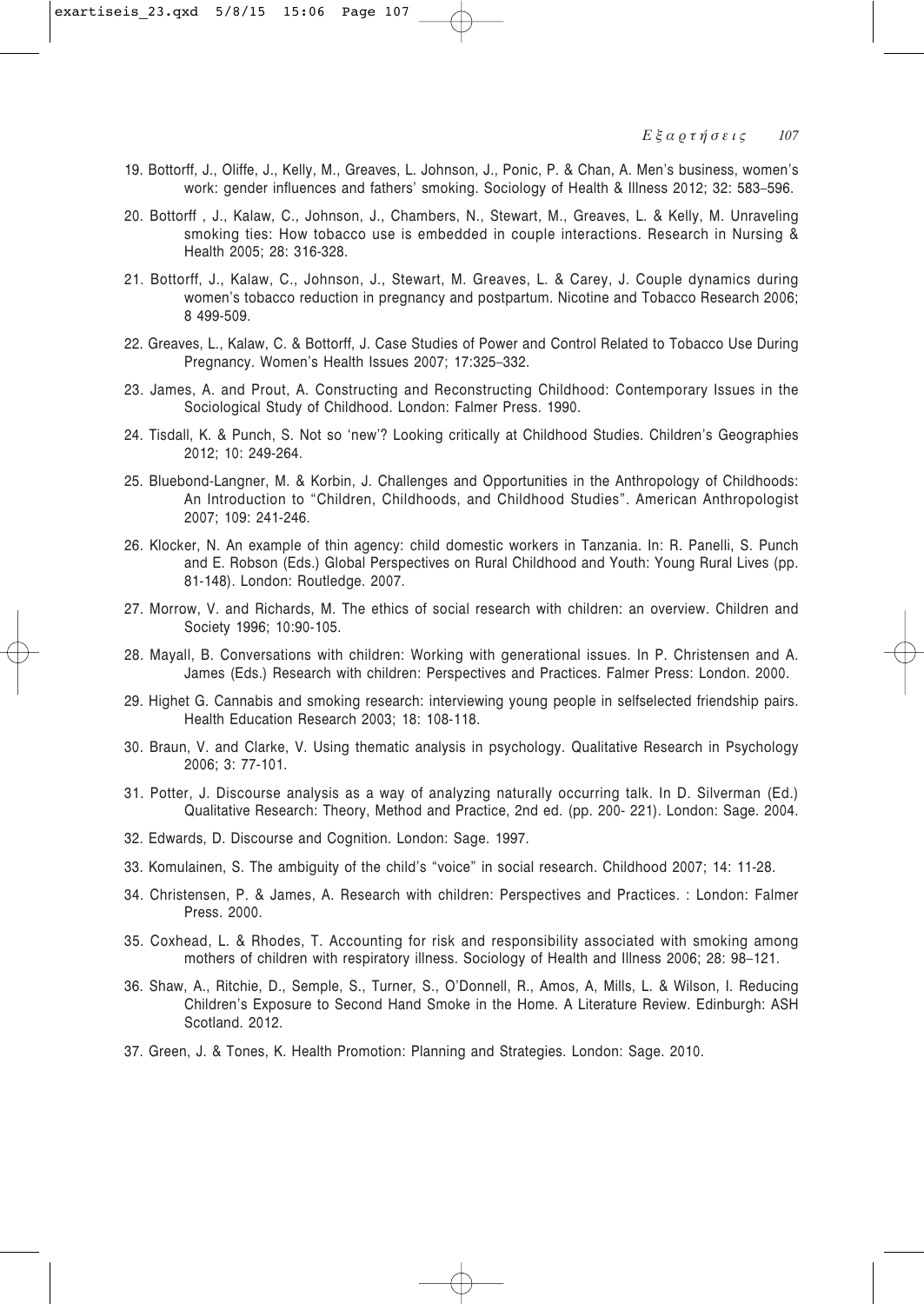# ΕΝΗΜΕΡΩΘΕΊΤΕ ΓΙΑ ΤΟ DRINKAWARE<sup>\*</sup>

 ${\sf J}$ im McCambridge $^{1,2}$ , Kypros Kypri $^3$ , Peter Miller $^4$ , Ben Hawkins $^2$  & Gerard Hastings $^{5,6}$ 

*Απόδοση στα Ελληνικά ΤΣΕΛΣΥ ΛΑΖΑΡΙΔΟΥ Translation into Greek* CHELSEA LAZARIDOU

### Περίληψη

Το 2006, το πρόγραμμα Drinkaware ξεκίνησε ως φιλανθρωπική δράση στο Ηνωμένο Βασίλειο, μετά από συμφωνία μεταξύ του Ομίλου Portman και διαφόρων κυβερνητικών οργανισμών. Το παρόν δημοσίευμα εξετάζει συνοπτικά τη διεθνή βιβλιογραφία σχετικά με τους οργανισμούς εταιρικής κοινωνικής ευθύνης, καθώς και τη φύση των δραστηριοτήτων που πραγματοποιούνται στο πλαίσιο του Drinkaware. Παράλληλα, πραγματεύεται τρόπους με τους οποίους θα μπορούσε να ανταποκριθεί ο τομέας της δημόσιας υγείας. Αν και οι φορείς που ανήκουν στο χώρο της καταπολέμησης των εξαρτήσεων στη Βρετανία και ο ευρύτερος τομέας της δημόσιας υγείας έχουν απομακρυνθεί από τον Όμιλο Portman, δεν έχουν κάνει το ίδιο στην περίπτωση του Drinkaware, παρά το γεγονός ότι το Drinkaware σχεδιάστηκε από τον Όμιλο Portman για να εξυπηρετήσει τα συμφέροντα της βιομηχανίας οινοπνεύματος. Οι εξελίξεις στο παρελθόν αλλά και σήμερα, καταδεικνύουν ένα πολύ υψηλό επίπεδο επιρροής της βιομηχανίας στις βρετανικές πολιτικές για το αλκοόλ. Το Drinkaware αποτελεί μηχανισμό της επιρροής αυτής. Θεωρούμε ότι η συνεργασία με φορείς της βιομηχανίας όπως το Drinkaware, εξυπηρετεί τη συνκάλυψη θεμελιωδών συνκρούσεων συμφερόντων και τη νομιμοποίηση των προσπαθειών των εταιριών να αποτρέψουν την εφαρμονή τεκμηριωμένων και αποτελεσματικών πολιτικών για το αλκοόλ. Καλούμε σε διάλογο σχετικά με τα σημαντικά αυτά διεθνώς ζητήματα και προτείνουμε να εξετάζονται προσεκτικά παρόμοιοι Φορείς και σε άλλες χώρες.

Λέξεις κλειδιά: Βιομηχανία οινοπνεύματος, εταιρία, πολιτική, Ην. Βασίλειο

2 Faculty of Public Health and Policy, London School of Hygiene and Tropical Medicine, London, UK

- 4 School of Psychology, Deakin University, Geelong, Victoria, Australia,
- 5 Institute for Social Marketing, University of Stirling, Stirling, UK
- 6 Institute for Social Marketing, The Open University, Milton Keynes, UK.

<sup>\*</sup> Τίτλος πρωτοτύπου: "Be aware of Drinkaware", Addiction, Volume 109, Issue 4, pages 519–524, April 2014

<sup>1</sup> Στοιχεία αλληλογραφίας: Jim McCambridge, Faculty of Public Health and Policy, London School of Hygiene and Tropical Medicine, 15–17 Tavistock Place, London WC1H 9SH, UK. E-mail: jim.mccambridge@lshtm.ac.uk

<sup>3</sup> Centre for Clinical Epidemiology and Biostatistics, School of Medicine and Public Health, University of Newcastle, Callaghan, New South Wales, Australia,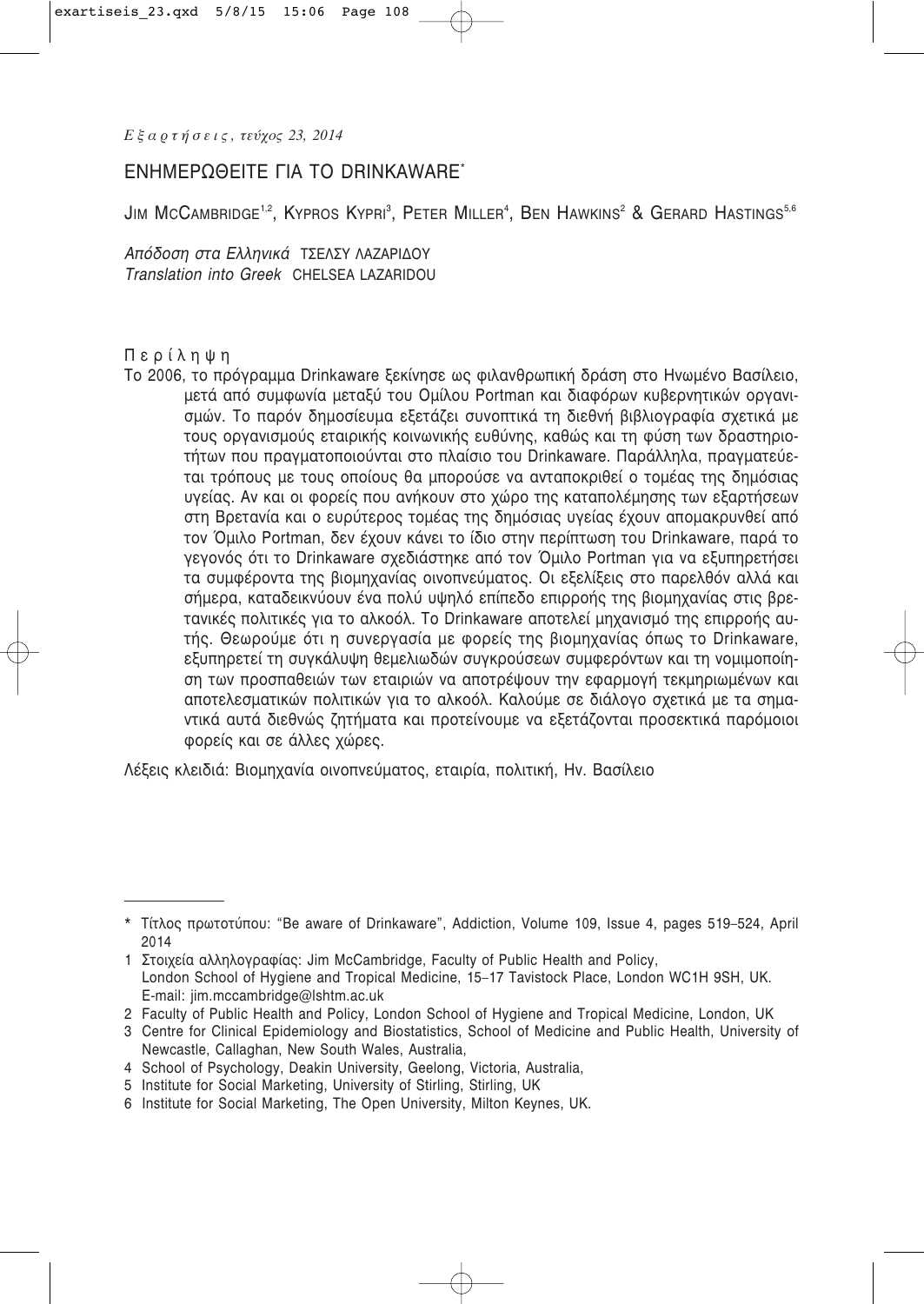- Το Drinkaware ξεκίνησε ως μία ιστοσελίδα που σχεδιάστηκε το 2004 από τον Όμιλο Portman, έναν οργανισμό παραγωγής οινοπνευματωδών ποτών, ο οποίος έχει επιχειρήσει να επηρεάσει προς όφελός του το διάλογο για τη χάραξη πολιτικών εφαρμόζοντας ένα ευρύ φάσμα τακτικών, όπως για παράδειγμα η απόπειρα δωροδοκίας ακαδημαϊκών να γράψουν ανώνυμες κριτικές για τον Παγκόσμιου Οργανισμού Υγείας (ΠΟΥ) [1–3]. Ο Όμιλος Portman διαδραμάτισε σημαντικό ρόλο στο σχεδιασμό της στρατηγικής του 2004 της προηγούμενης κυβέρνησης του Ηνωμένου Βασιλείου για τη μείωση των βλαβερών επιπτώσεων που σχετίζονται με το αλκοόλ και ήταν υπεύθυνη για την πληροφόρηση του κοινού σχετικά με το αλκοόλ [4]. Το γεγονός αυτό δέχθηκε τότε έντο-Vη κριτική [5,6]. Το 2006, το Drinkaware καθιερώθηκε ως ξεχωριστή φιλανθρωπική δράση με στόχο τη θετική αλλαγή της στάσης του κοινού για τη μείωση της κατάχρησης αλκοόλ και την ελαχιστοποίηση των βλαβερών επιπτώσεων της κατανάλωσής του, μετά από συμφωνία του Ομίλου Portman, του Υπουργείου Υγείας, του Υπουργείου Εσωτερικών και των διοικητικών αρχών της Σκωτίας, της Ουαλίας και της Βόρειας Ιρλανδίας [7].
- Η παγκοσμιοποίηση έχει συγκεντρώσει την παραγωγή οινοπνεύματος σε ένα μικρό αριθμό πολυεθνικών εταιριών. Η αξία της αγοράς οινοπνευματωδών ποτών έφτανε το 2007 τα 979 δις δολάρια, το 40% της οποίας έλεγχαν μόνο 10 παραγωγοί [8]. Μεγάλες εταιρίες επενδύουν σοβαρά σε διάφορες δραστηριότητες για την προώθηση ευνοϊκών για τα συμφέροντά τους πολιτικών σε εθνικό και διεθνές επίπεδο [9]. Η πρόσβαση σε κείμενα που προέρχονταν από το εσωτερικό της βιομηχανίας καπνού ως αποτέλεσμα μιας δικαστικής διαμάχης στις ΗΠΑ, συμπεριλαμβανομένων της Miller Brewing Company και της Phillip Morris [10,11], αποδεικνύει ότι εταιρίες και στις δύο βιομηχανίες χρησιμοποιούν δράσεις εταιρικής κοινωνικής ευθύνης (CSR) προκειμένου να βελτιώσουν την εικόνα τους, γεγονός που στη συνέχεια τους βοηθά να έχουν πρόσβαση και να επηρεάζουν τους φορείς χάραξης πολιτικής [12].

# ΟΡΓΑΝΙΣΜΟΙ ΚΟΙΝΩΝΙΚΩΝ ΘΕΜΑΤΩΝ / ΔΗΜΟΣΙΩΝ ΣΧΕΣΕΩΝ (SAPRO)

Κεντρικός πυρήνας των δράσεων εταιρικής κοινωνικής ευθύνης της βιομηχανίας οινοπνεύματος είναι οι οργανισμοί κοινωνικών θεμάτων/δημόσιων σχέσεων (Social Aspects/Public Relations Organizations - SAPRO) που έχουν ως στόχο να «διαχειρίζονται θέματα που ενδέχεται να απειλούν τα συμφέροντά του, ιδίως σε θέματα που σχετίζονται με τη δημόσια υγεία [2]. Οι οργανισμοί αυτοί απομακρύνουν το ενδιαφέρον από στρατηγικές που απευθύνονται στο γενικό πληθυσμό και περιορίζουν τη διαθεσιμότητα, την τιμή και την προώθηση του αλκοόλ και τελικά τα κέρδη των εταιριών, και δίνουν βαρύτητα στην προώθηση στρατηγικών που εστιάζουν στην ατομική ευθύνη [13]. Δραστηριοποιούνται στο χώρο της χάραξης πολιτικών και της έρευνας, προπαγανδίζοντας ψευδείς ιατρικές εκθέσεις και κώδικες πρακτικής [14]. Η ανάπτυξή τους κατά την τελευταία δεκαετία είναι ραγδαία και το Drinkaware και ο Όμιλος Portman ανήκουν σε μία ευρύτερη ομάδα τουλάχιστον 40 τέτοιων οργανισμών που σχετίζονται με το αλκοόλ και λειτουργούν σήμερα σε τουλάχιστον 27 χώρες [1]. Δεν έχει γίνει συστηματική παρακολούθηση των δραστηριοτήτων των SAPRO [15], αντλούμε λοιπόν στοιχεία από την εμπειρίας του SAPRO της Αυστραλίας, Drinkwise, για να συγκρίνουμε τον τρόπο λειτουργία του με αυτόν του Drinkaware.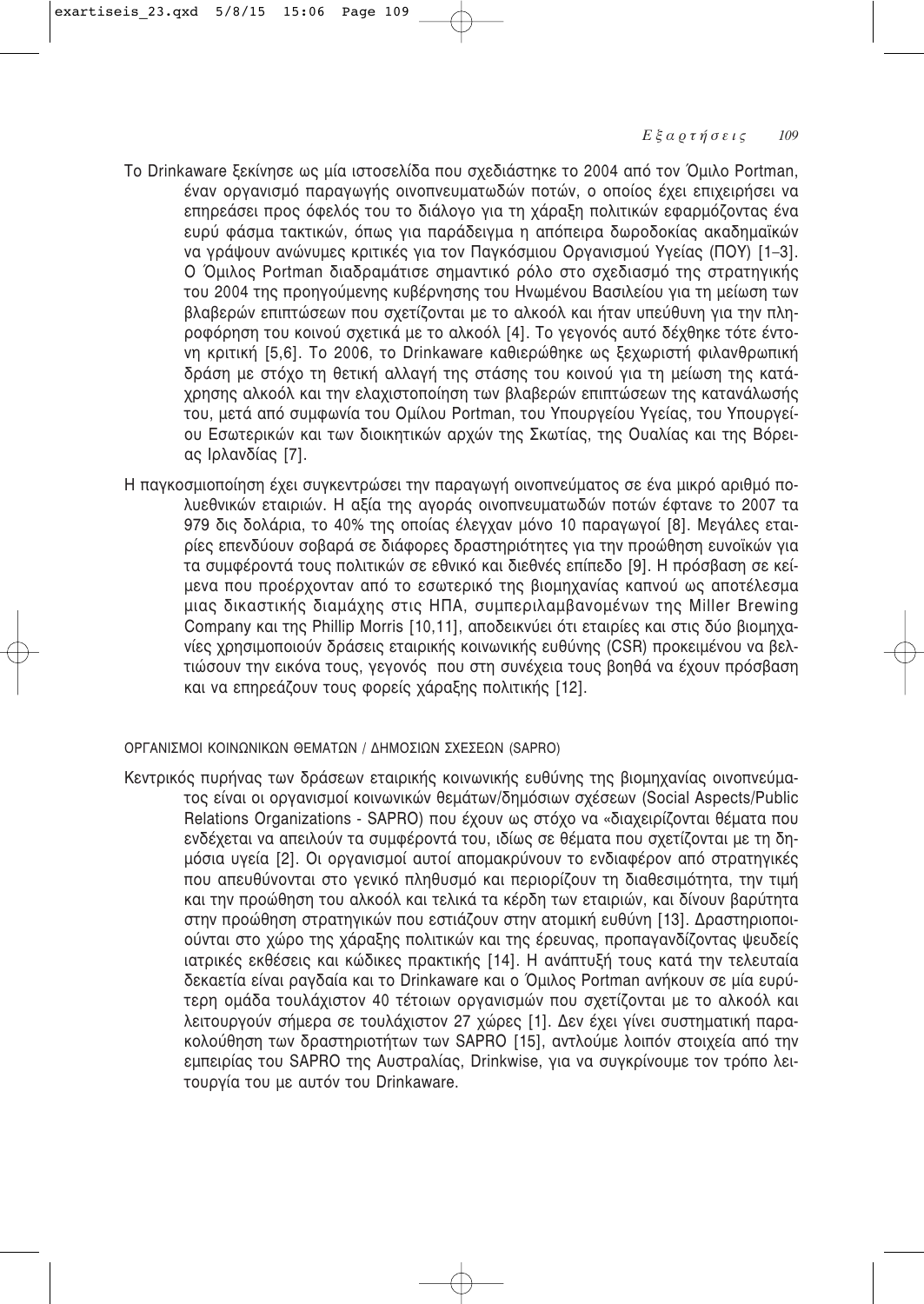Το Drinkwise καθιερώθηκε το 2005 από τη βιομηχανία οινοπνεύματος και στη συνέχεια χρηματοδοτήθηκε από την κυβέρνηση της Αυστραλίας το 2006. Περιγράφεται από τον ίδιο τον οργανισμό ως «ανεξάρτητος, μη-κερδοσκοπικός οργανισμός με στόχο την προώθηση αλλαγών προς μία υγιέστερη και ασφαλέστερη κατανάλωση αλκοόλ στην Αυστραλία». Όταν του δόθηκε κρατική επιχορήγηση, οι επικριτές του ισχυρίστηκαν ότι όφειλε να υποστηρίξει τεκμηριωμένες πολιτικές για τη δημόσια υγεία [16]. Αντιθέτως, το Drinkwise πίεσε την κυβέρνηση για αναποτελεσματικά προγράμματα ενημέρωσης (το σλόγκαν του ήταν «Μάθε τα δεδομένα»), αντιδρώντας παράλληλα σε τεκμηριωμένες πολιτικές που δεν ήταν προς όφελος της βιομηχανίας[17]. Το 2009, 57 ειδικοί υγείας και επιστήμονες έγραψαν προς το Ιατρικό Περιοδικό της Αυστραλίας αντιδρώντας σε περαιτέρω κρατική χρηματοδότηση και δηλώνοντας ότι δε θα δέχονταν οι ίδιοι χρηματοδότηση από το Drinkwise [18]. Το Drinkwise απάντησε στέλνοντας ατομικές επιστολές, σε μία προσπάθεια συλλογής υπογραφών (απευθυνόμενοι μεταξύ άλλων και σε δύο συγγραφείς του παρόντος δημοσιεύματος), υποδηλώνοντας ότι η επιστολή ήταν δυσφημιστική και υπονοώντας πιθανή άσκηση προσφυγής, όπως είχε πράξει η βιομηχανία καπνού [19].

# TI KANEI TO DRINKAWARE:

Το Drinkaware δε χρηματοδοτείται από το δημόσιο, αν και οι δράσεις του είναι όμοιες με αυτές του Drinkwise. Είναι «ο μηχανισμός για συνεργασία κυβέρνησης-βιομηχανίας σε εκστρατείες ενημέρωσης του κοινού στην Αγγλία»[7]. Η εκλεπτυσμένη ιστοσελίδα του προωθείται ευρέως στις συσκευασίες και στο εμπόριο οινοπνευματωδών ποτών, αν και δινόταν πολύ λινότερη βαρύτητα στο περιεχόμενο (βλ. Εικόνα 1). Το Drinkaware και το Drinkwise έχουν παρόμοιες μορφές διαχείρισης, ετήσιων προϋπολογισμών



*EIK.1: Προαγωγή της υγείας ή διαφήμιση για αλκοόλ;* 

και δηλωμένων στόχων. Και τα δύο έχουν ιατρούς και μέλη της εταιρίας στο Διοικητικό Συμβούλιο και ισχυρίζονται ότι παρέχουν ανεξάρτητες και τεκμηριωμένες συμβουλές στο καταναλωτικό κοινό, ιδίως για την υποστήριξη ατόμων να λάβουν αποφάσεις σχετικά με τη κατανάλωση αλκοόλ.

Ο καθορισμός ελάχιστης τιμής μονάδος είναι μία πρόταση-κλειδί στην πρόσφατη πολιτική για το αλκοόλ της Βρετανίας, η οποία δέχτηκε δριμύτατη επίθεση από τομείς της βιομηχανίας [20]. Παρά τη δέσμευσή της για την ελάχιστη τιμή μονάδος, η στρατηγική της κυβέρνησης του Hv. Βασιλείου έθεσε τη συνεργασία με τη βιομηχανία οινοπνεύματος στον πυρήνα της πολιτικής [21]. Αυτό είχε ως αποτέλεσμα έναν έντονο δημόσιο διάλογο σχετικά με τον καθορισμό της ελάχιστης τιμής. Ωστόσο, στην ιστοσελίδα του Drinkaware, παρά το γεγονός ότι έχει προβληθεί ως χώρος όπου το κοινό μπορεί να απευθύνεται για ενημέρωση και για στοιχεία [22], δεν υπάρχει καμία ένδειξη υποστήριξης της ελάχιστης τιμής μονάδας. Στις συζητήσεις που ακολούθησαν την ανακοίνωση για τη στρατηγική της κυβέρνησης για το αλκοόλ, αναφερόταν στην ιστοσελίδα ότι «Οι χαρούμενες στιγμές θα γίνουν λιγότερο χαρούμενες» και αναφέρεται νοσταλγικά στις «μέρες που ένα καφάσι μπύρες στοίχιζε 10 λίρες Αγγλίας» μεταξύ άλλου, αρνητικά τονισμένου και ξεπερασμένου περιεχομένου – βλ. Πίνακα 1. Το περιεχόμενο των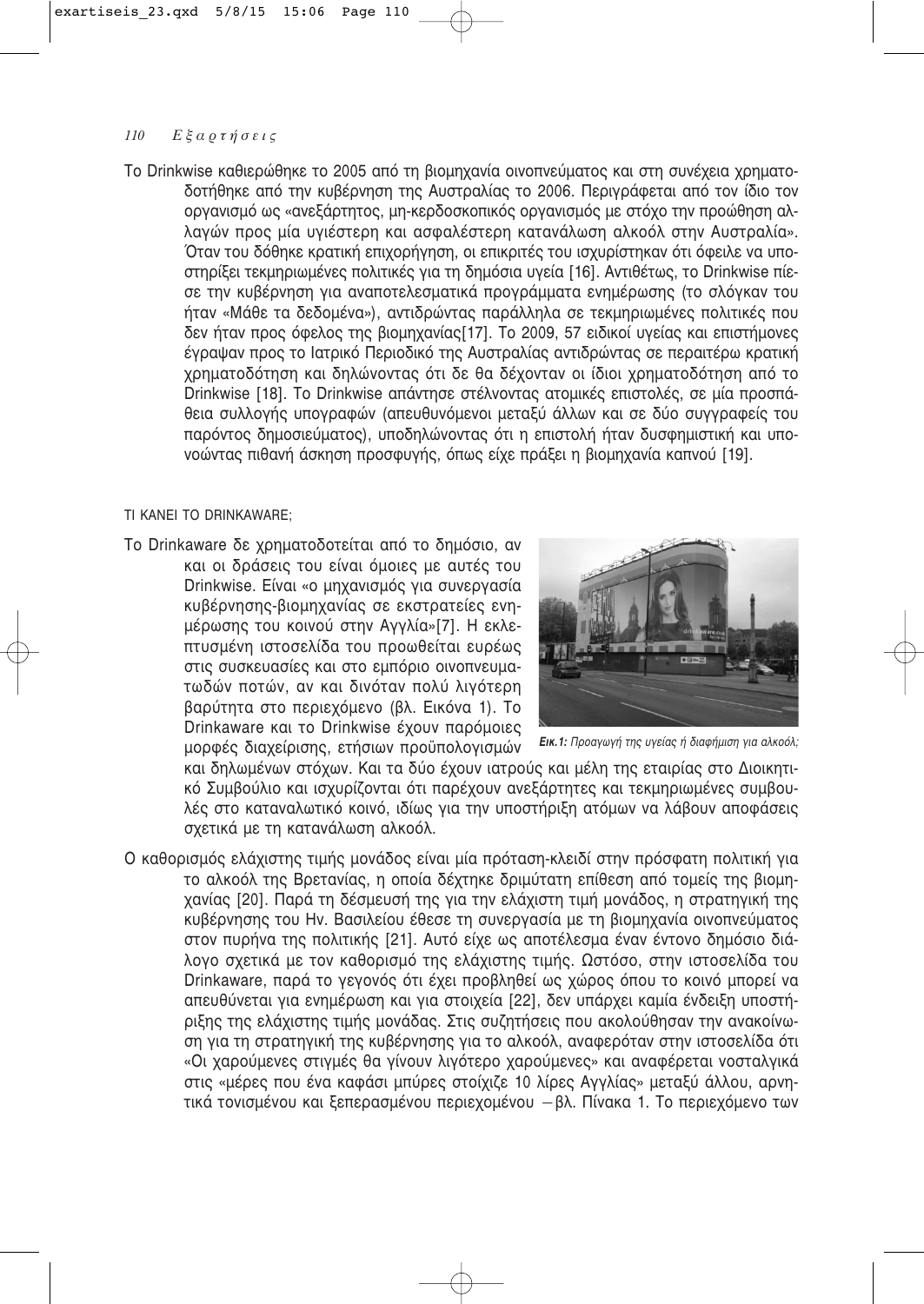# **ΠΙΝΑΚΑΣ 1:** ΠΕΡΙΕΧΟΜΕΝΟ ΙΣΤΟΣΕΛΙΛΑΣ DRINKAWARE

*Τι είναι μονάδα; Επιβολή ελάχιστης τιμής στο αλκοόλ* 

Ο Επικεφαλής Ιατρικός Σύμβουλος συνιστά το αλκοόλ να έχει ελάχιστη τιμή ανά μονάδα. Αυτό πώς θα σας επηρέαζε;

Οκτώ ερωτηθέντες στους δέκα δε γνωρίζουν την ακριβή ποσότητα για τη μονάδα, όπως προτείνεται στις κυβερνητικές οδηνίες.

Ο Sir Liam Donaldson πρότεινε η ελάχιστη τιμή ανά μονάδα αλκοόλ να είναι 50 πένες για τον περιορισμό της άμετρης κατανάλωσης οινοπνεύματος. Για παράδειγμα, ένα μπουκάλι κρασί 13% που περιέχει εννέα μονάδες αλκοόλ, δε θα πρέπει να πωλείται για λιγότερο από 4.50 λίρες Αγγλίας. Οι φθηνές προωθήσεις μεγάλων ποσοτήτων αλκοόλ των σούπερ μάρκετ θα ακρίβαιναν και αυτές οι μέρες που ένα καφάσι μπύρα στοίχιζε 10 λίρες θα ήταν πολύ μακρινή.

Επίσης οι ονομαζόμενες «Happy hours», θα γίνονταν λιγότερο «χαρούμενες». Η επιβολή της ελάχιστης τιμής μονάδας θα ήταν απαγορευτική για την προώθηση κάποιων ποτών σε παμπ και μπαρ. Για παράδειγμα, ένα ποτήρι μισού λίτρου lager μπύρα, με ποσοστό αλκοόλ 5%, περιέχει σχεδόν 3 μονάδες αλ-Κοόλ, συνεπώς με την τιμολόγηση 50 πένες για κάθε μονάδα, δε θα μπορούσε να πουληθεί για λιγότερο από 1.50 λίρα.

# **Τι ακριβώς είναι η μονάδα;**

Aκούμε συζητήσεις για τη «μονάδα». Τι είναι ακριβώς; Δυστυχώς δεν ισούται απλά με ένα ποτό. Μία μονάδα είναι 10 mL καθαρό οινόπνευμα. Πιο απλά, θα καταναλώνατε αλκοόλ αν πίνατε 25 mL ουίσκι (40%), ή μισό ποτήρι κόκκινο κρασί (175 mL, 12%).

Πολλοί άνθρωποι δεν έχουν πραγματική εικόνα του πόσο πίνουν. Μάλιστα μία έρευνα του Drinkaware's δείχνει ότι οκτώ ερωτηθέντες στους δέκα δε γνωρίζουν την ακριβή ποσότητα για τη μονάδα, όπως προτείνεται στις κυβερνητικές οδηγίες. Προτείνεται οι άνδρες να μην πίνουν περισσότερες από 3-4 μονάδες ημερησίως και οι γυναίκες να μην ξεπερνούν τις 2-3 την ημέρα.

Μπορείτε να χρησιμοποιήσετε τον Υπολογιστή Ποτού για να διαπιστώσετε αν πίνετε περισσότερο από τα συνιστώμενα όρια και να βρείτε λύσεις για να ελαττώσετε την καθημερινή σας κατανάλωση αν εκπλαγείτε από τα αποτελέσματα.

# **Απέχουμε πολύ από την εφαρμογή της ελάχιστης τιμής;**

Παραμένει ακόμα άγνωστο το αν θα εφαρμοστεί η πρόταση για ελάχιστη κοστολόγηση μονάδας αλκοόλ στις 50 πένες. Η άμεση αντίδραση του Gordon Brown στην πρόταση ήταν ότι κάτι τέτοιο θα επιβάρυνε επιπλέον αυτούς με μέτρια κατανάλωση αλκοόλ.

Η ελάχιστη τιμή μονάδα είναι θέμα έντονων συζητήσεων στο Ην. Βασίλειο. Στο Drinkaware, ο μοναδικός μας στόχος είναι να προσφέρουμε στο κοινό πληροφόρηση ώστε να αποφασίσει ποιο ρόλο θέλει να διαδραματίσει το αλκοόλ στη ζωή του. Είτε αυτό σημαίνει να καταλάβουν οι καταναλωτές τι σημαίνει «μονάδα» είτε να τους βοηθήσουμε να ελέγχουν την κατανάλωση αλκοόλ. Εμείς θα συνεχίσουμε να προσφέρουμε όλα τα στοιχεία.

*\*Η σελίδα αυτή δημιουργήθηκε στις 16/03/09, η τελευταία ενημέρωση έγινε στις 10/05/12 και προσπε*λάστηκε στις 21/11/12. Έχει αποσυρθεί λόγω επανασχεδιασμού της ιστοσελίδας.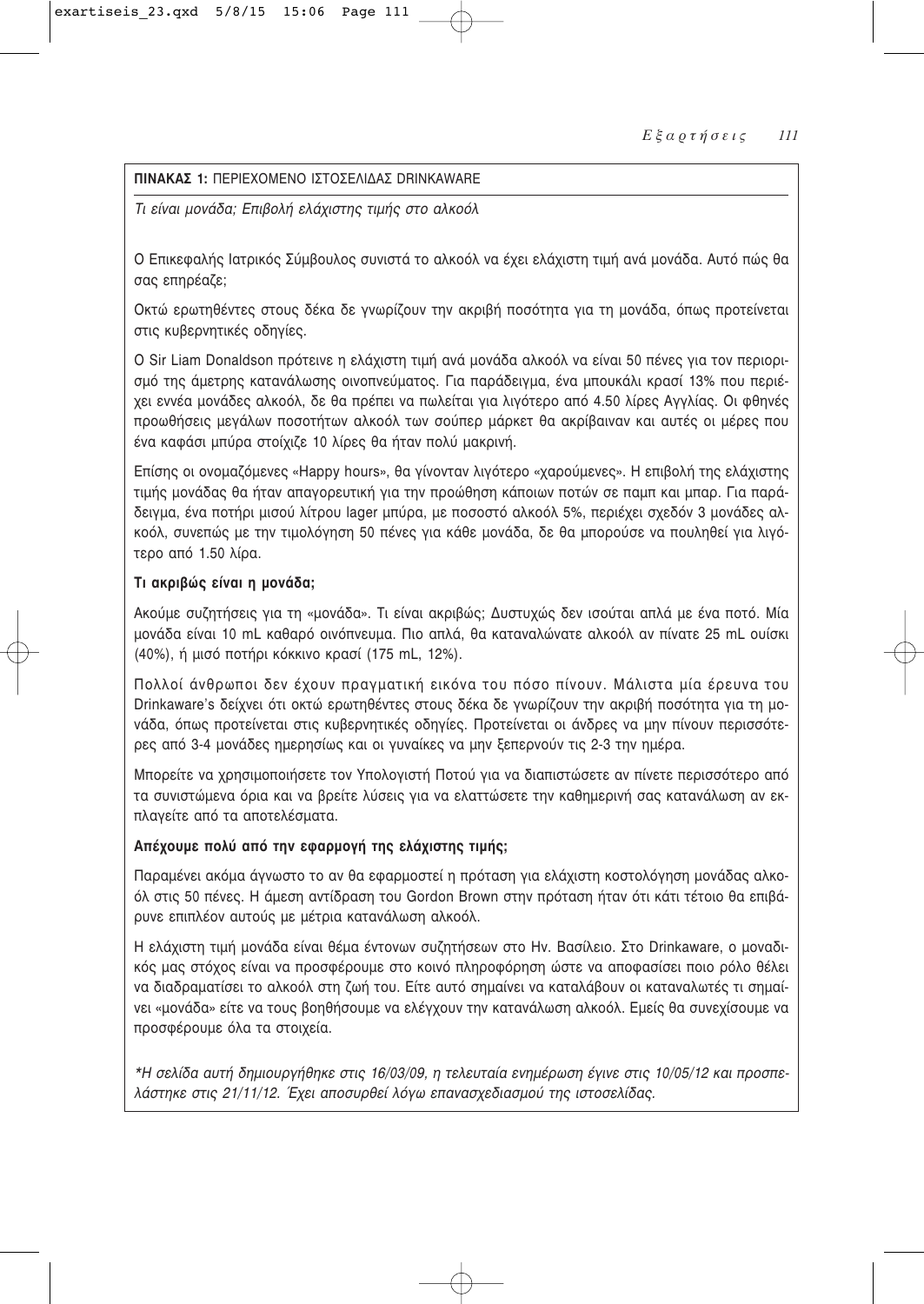# **ΠΙΝΑΚΑΣ 2: TWEETS ΑΠΟ ΤΟ DRINKAWARE**

*drinkaware @drinkaware 12 Οκτωβρίου 2012, 8.11 π.μ.* Είναι πιο δημοφιλής μέρα για ποτά! Το 71% των ατόμων 18–24 ετών αναφέρουν ότι θα βγουν με τους συναδέλφους τους την Παρασκευή. Βοηθητικά «tips»: http://ow.ly/eqCpe

*drinkaware @drinkaware 31 Οκτωβρίου 2012, 7.43 π.μ.* Θέλετε να διασκεδάσετε στο χορό των μαγισσών απόψε και να μη νιώθετε σα «ζόμπυ» αύριο; Διαβάστε τα «tips» μας για το πάρτι του Halloween: http://ow.ly/eUEV2

μηνυμάτων-tweets του Drinkaware - βλ. Πίνακα 2- προωθεί την αντίληψη ότι η χρήση του αλκοόλ είναι φυσιολονική και παρωθεί στην κατανάλωση ακόμα και σε περιστάσεις που αυτό παραδοσιακά δε συνηθίζεται. Για παράδειγμα, δεν υπάρχει καμία παράδοση στη Βρετανία που να συνδέει το Haloween με την κατανάλωση αλκοόλ.

Το Drinkaware ισχυρίζεται ότι η φιλοσοφία του [7] αντιβαίνει στην ανάμειξή του σε θέματα πολιτικής. Όταν όμως πραγματοποιούνταν συζητήσεις στη Σκωτία σχετικά με τον καθορισμό της ελάχιστης τιμής μονάδας [23], οι έγγραφες θέσεις του Drinkaware προς την Επιτροπή Υγείας για θέματα αλκοόλ 2009-10, ισχυρίζονταν ότι: «Η αλλαγή στάσεων είναι μία διαδικασία που δεν μπορεί να συμβεί γρήγορα. Οι συνήθειες σχετικά με την κατανάλωση αλκοόλ στο Hv. Βασίλειο μπορούν να αλλάξουν αν χρηματοδοτηθούν επαρκώς και για αρκετά μεγάλο διάστημα εκπαιδευτικές παρεμβάσεις» [24]. Στην έρευνα της Επιτροπής Υγείας για το αλκοόλ του 2012, επαναλήφθηκαν αναίσχυντα οι ισχυρισμοί του Drinkaware για τη μη-ανάμειξη σε θέματα πολιτικής (π.χ. «Μας απαγορεύεται να μιλάμε για πολιτικές ή να πιέζουμε τις αρχές») ενώ υπήρχαν παραδείγματα που απεδείκνυαν το αντίθετο, αλλά και τη δυσπιστία μεταξύ των μελών της Επιτροπής Υγείας (βλ. ερωτήματα 86-109 στο Εν 16-18 στο [25]).

# ΠΡΟΒΛΗΜΑΤΙΣΜΟΙ ΣΧΕΤΙΚΑ ΜΕ ΤΟ DRINKAWARE

Το 2012 η Επιτροπή Υνείας [25] εξέφρασε σοβαρούς προβληματισμούς σχετικά με την επιρροή της βιομηχανίας στο Drinkaware και με το περιεχόμενο, τους σκοπούς και την αξία των δραστηριοτήτων του – βλ. Πίνακα 3. Στις αρχές του 2013 δημοσιεύτηκε μία επί μακρόν αναβληθείσα έκθεση σχετικά με την αποτελεσματικότητα του Drinkaware, στην οποία η Επιτροπή Υγείας ήλπιζε ότι θα αναφερόταν η «έλλειψη ανεξαρτησίας» από την επιρροή της βιομηχανίας. Την έκθεση που συνέταξε ένα «άρτιο και δημιουργικό γραφείο επικοιvωνίας» [26], επέβλεψε μία πενταμελής επιτροπή, μεταξύ των οποίων ήταν ο Jeremy Beadles, ο Διευθυντής Εταιρικών Σχέσεων της Heineken στο Ην. Βασίλειο και πρώην Γενικός Διευθυντής του εμπορικού συλλόγου Οίνου και Οινοπνευματωδών (WSTA), ο οποίος είχε ηγηθεί μία έντονη προσπάθεια του WSTA να αποτρέψει την κυβέρνηση της Σκωτίας να εισαγάγει την Ελάχιστη Τιμή Μονάδος [27, 28]. Η ιστοσελίδα του Drinkaware επίσης περιγράφει ως «ανεξάρτητη έρευνα» μία αξιολόγηση της ιστοσελίδας από «μία εταιρία έρευνας και επικοινωνίας» που θεωρεί ότι ο ρόλος της είναι βοηθήσουν «τους πελάτες της να αποκτήσουν μεγαλύτερη δύναμη στην αγορά μέσα από τη χρήση καλύτερης και αποτελεσματικότερης επικοινωνίας» [29]. Και οι δύο διαφημιστικές εταιρίες έχουν συνεργαστεί στο παρελθόν με τη βιομηχανία οινοπνεύματος.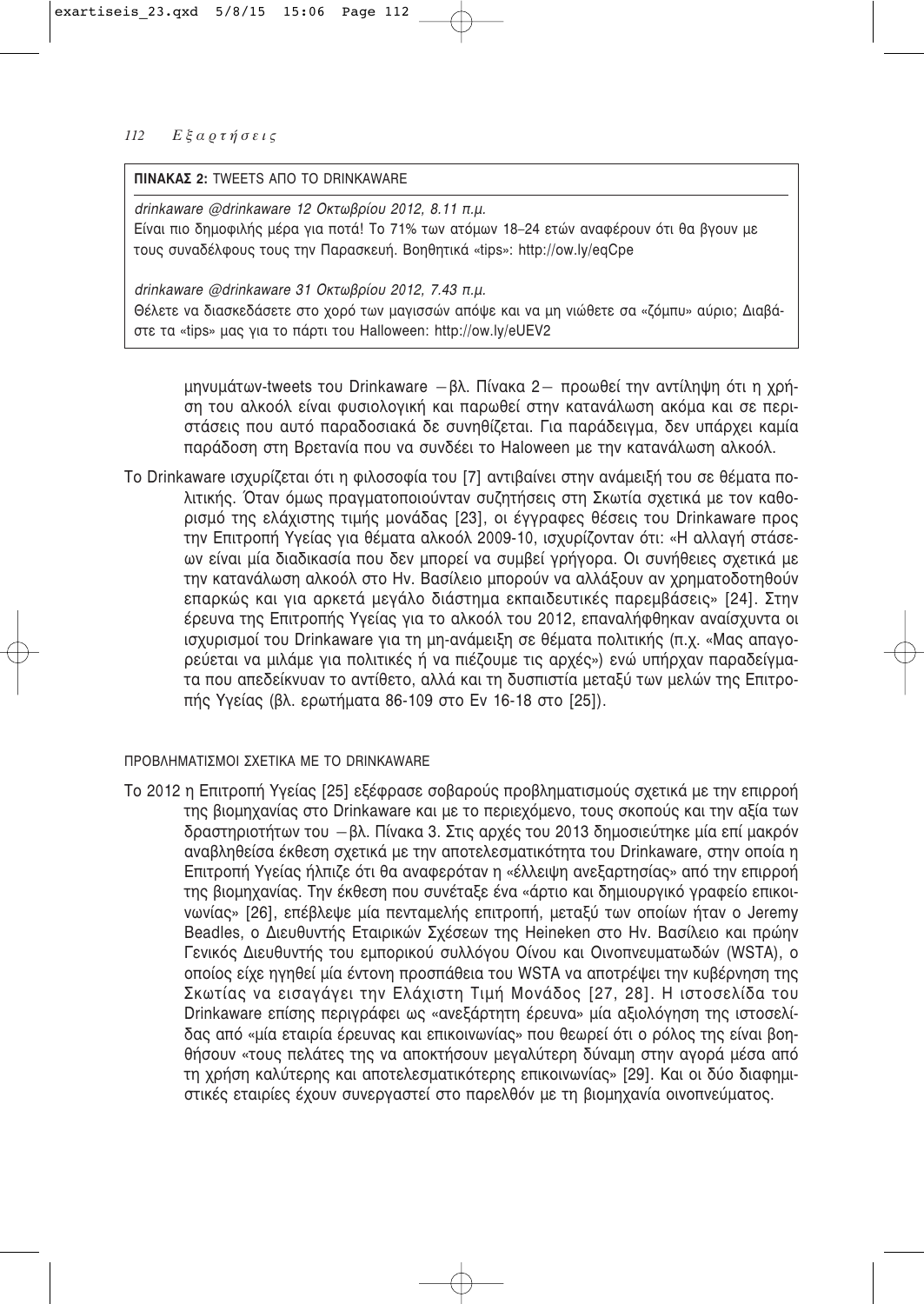# **ΠΙΝΑΚΑΣ 3:** ΟΙ ΘΕΣΕΙΣ ΤΗΣ ΕΠΙΤΡΟΠΗΣ ΥΓΕΙΑΣ 2012 ΣΧΕΤΙΚΑ ΜΕ ΤΟ DRINKAWARE [25]

Ο Chris Sorek τόνισε ότι το Drinkaware είναι ανεξάρτητη φιλανθρωπική δράση [80], αλλά ο ρόλος του έχει υποβαθμιστεί εξαιτίας της διασύνδεσής του με τη βιομηχανία οινοπνεύματος. Ο Βρετανικός Ιατρικός Σύλλογος μας πληροφόρησε ότι η ανάμειξη του Drinkaware στην προώθηση της δημόσιας υγείας είναι σημαντικό θέμα ενδιαφέροντος. Η μορφή αυτή κοινωνικού marketing είναι αντιπαραγωγική, διότι οι εκστρατείες εταιρικής ευθύνης της βιομηγανίας οινοπνεύματος είναι λινότερο αποτελεσματικές από άλλους τομείς, προωθούν μηνύματα που δε θίγουν το εμπόριο και που αποσπούν την προσοχή από πιο αποτελεσματικά μέτρα για τον έλεγχο της κατανάλωσης αλκοόλ.

Έχει αποδειχθεί ότι τα μηνύματα για το αλκοόλ που προέρχονται από το χώρο της βιομηχανίας, αυξά-VOUV τις πωλήσεις και την εικόνα των εταιριών. Αυτό συμβαίνει παρά το γεγονός ότι το κοινό αντιμετωπίζει κυνικά τα κίνητρα των εταιριών και ότι οι μη-κυβερνητικές οργανώσεις είναι πιο αξιόπιστες πηγές πληροφόρησης». (παρ. 94) (σελ. 32)

Η Επιτροπή Υνείας σχολιάζει ότι:

Aν στόχος του Drinkaware είναι να συμβάλει σημαντικά στην εκπαίδευση και στην ευαισθητοποίηση τα επόμενα χρόνια, η έλλειψη ανεξαρτησίας πρέπει να αντιμετωπιστεί με τη λήψη μέτρων, όπως προτεί-*Vει η Επιτροπή (παρ. 97) (σελ. 33)* 

Η έκθεση αναγγωρίζει/διακρίνει «μία έντονη επιρροή από τη βιομηγανία, που οδηγεί στην υποψία ότι το Drinkaware δεν είναι πραγματικά ανεξάρτητο από τη βιομηχανία οινοπνεύματος ([2.8] στο [30]) και επικρίνει την έλλειψη σαφήνειας σχετικά με την αποστολή και την πρόθεση του Drinkware. Δεν βρίσκει αποδείξεις «αδικαιολόγητης βιομηχανικής επιρροής» ([2.32] στο [30]). Αν και το κτήριο συστάθηκε ως βάση στοιχείων, δεν είναι ξεκάθαρο πως οι βιομηχανικοί φορείς μπορούν να συμβάλλουν σε αυτό όταν απλώςπροωθούν πληροφορίες ως επαρκείς ώστε να επιφέρουν αλλαγές στην συμπεριφορά ([9.14] στο [30]). Τόσο οι βιομηχανικοί παράγοντες, όσο και οι συγγραφείς της Κριτικής μεταχειρίζονται την χρηματοδότηση ως «επένδυση» και αντιμετωπίζουν την Drinkaware σαν να έχει ρητή αξία για τις εταιρίες που σχετίζονται μαζί της. Για παράδειγμα, παραπονούμενος ότι βιομηχανικοί φορείς δεν παρέχουν χρηματοδότηση στο Drinkaware, ένας από τους χρηματοδότες ανέφερε: «πάρα πολλοί οργανισμοί που χρησιμοποιούν την μάρκα Drinkaware, επωφελούνται από τις προσφορές της Drinkaware χωρίς πράγματι να έχουν προσφέρει καμία χρηματική ενίσχυση» ([12.8] στο [30]).

# ΓΙΑΤΙ ΕΧΕΙ ΣΗΜΑΣΙΑ ΤΟ DRINKAWARE;

Τα προβλήματα που σχετίζονται με την κατανάλωση αλκοόλ στο Ην. Βασίλειο συνεχίζουν να αυξάνονται, ενώ στις περισσότερες χώρες της υπόλοιπης Ευρώπης μειώνονται [31]. Το Drinkaware έχει μέχρι στιγμής αποφύγει να προβεί σε συντονισμένες δράσεις για τη δημόσια υγεία ως φορέας της βιομηχανίας οινοπνεύματος. Οι δράσεις του δεν είναι αποτελεσματικές, αξιόλογος, εξαιτίας του ότι συνεχίζει το ρόλο που είχε προηγουμένως ο Όμιλος Portman, δηλαδή αυτόν της ενημέρωσης του κοινού [4]. Παρά τα αυξανόμενα προβλήματα που προκαλεί η κατανάλωση οινοπνεύματος για την υγεία και την κοινωνία της Βρετανίας, με την πίεση που ασκεί η βιομηχανία οινοπνεύματος, έχει καταφέρει να συνεργάζεται στενά με αλλεπάλληλες κυβερνήσεις του Ην. Βασιλείου [32].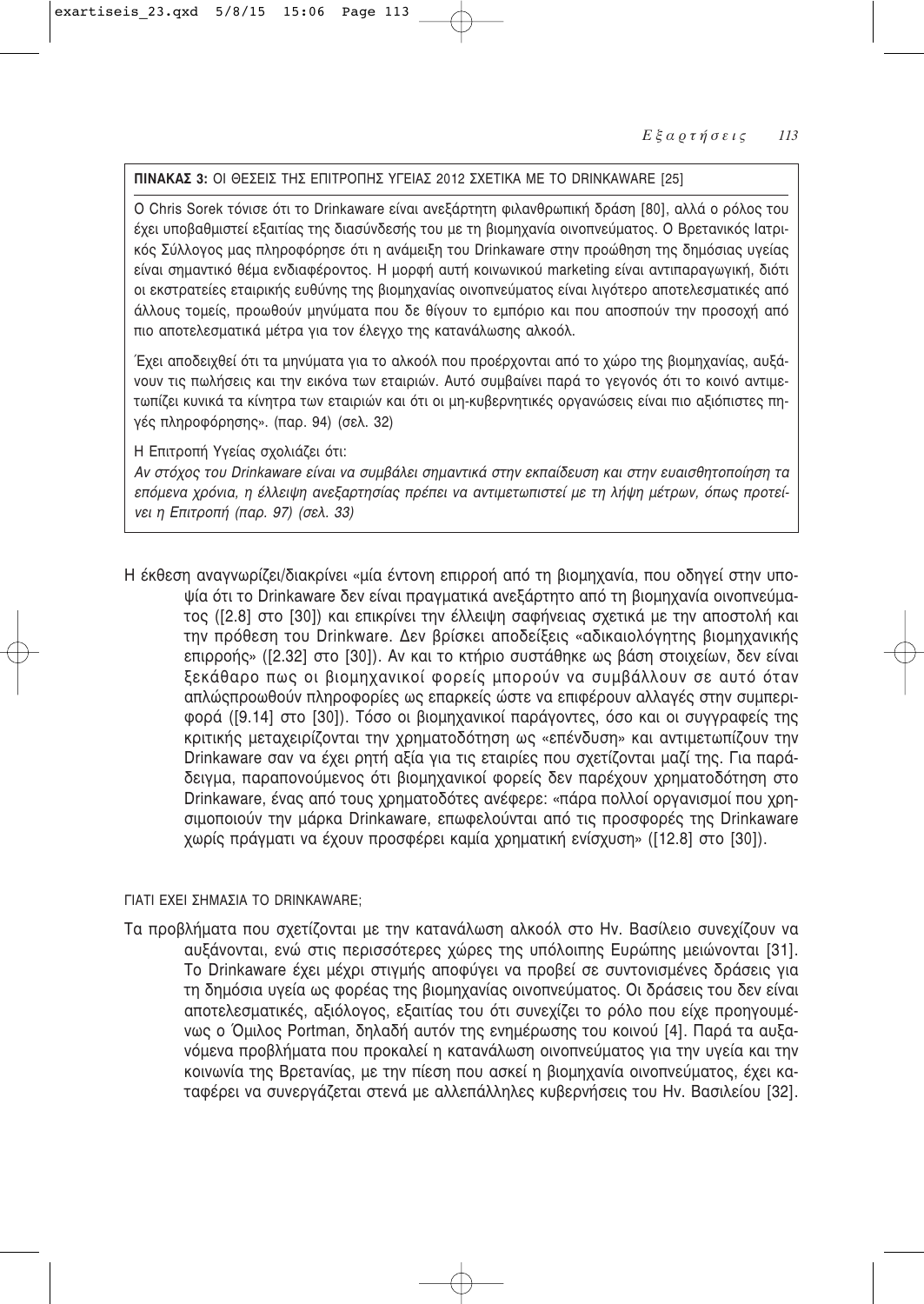Ο Henry Ashworth, ο Γενικός Διευθυντής του Ομίλου Portman, ανέλαβε αυτή τη θέση αμέσως μετά τη θητεία του στην Ομάδα Μελέτης Συμπεριφορών (Behavioural Insights Team) του Υπουργικού Συμβουλίου. Ενδιαφέρον παρουσιάζει το γεγονός ότι η κατάσταση είναι διαφορετική στη Σκωτία, όπου έχει προχωρήσει περισσότερο η εφαρμογή της Ελάχιστης Τιμής Μονάδας. Εκεί η σημερινή κυβέρνηση δεν έχει ιδιαίτερες σχέσεις με την κυβέρνηση της Μ. Βρετανίας, ούτε με τη βιομηχανία οινοπνεύματος [23].

Έχει παρατηρηθεί ότι το κεφάλαιο σχετικά με τη συνεργασία της βιομηχανίας οινοπνεύματος στη Στρατηγική του Μαρτίου 2012 της κυβέρνησης του Ην. Βασιλείου «αποφεύγει οποιαδήποτε ενισχυμένη ρυθμιστική στάση. Παρουσιάζει έλλειψη συγκεκριμένων συστάσεων. Aντιθέτως το φιλικό προς τη βιομηχανία οινοπνεύματος περιεχόμενο δίνει έμφαση στη σημασία του αλκοόλ στην οικονομία και στην ανάγκη περιορισμού της γραφειοκρατίας, δηλαδή των περιορισμών» [21]. Ο στόχος αυτού του υλικού έγινε προφανής στο τέλος του 2012, όταν η κυβέρνηση ξεκίνησε διαβουλεύσεις για την εφαρμογή της Στρατηγικής [33]. Εκτιμήσεις περιέγραφαν διάφορους τρόπους για την αύξηση της διαθεσιμότητας του αλκοόλ σε χώρους όπως είναι τα ανθοπωλεία και οι σταθμοί στους αυτοκινητοδρόμους. Στις αρχές του 2013 αποφασίστηκε ότι δε θα εφαρμοζόταν ελάχιστη τιμή μονάδας και η αιτία ήταν η πίεση που ασκήθηκε από τη βιομηχανία οινοπνεύματος, σύμφωνα με ένα Συντηρητικό μέλος του Κοινοβουλίου με εμπειρία σε θέματα υγείας [34].

TI ΠΡΕΠΕΙ ΝΑ ΓΙΝΕΙ ΜΕ ΤΟ DRINKAWARE:

- Εξαιτίας της μεγάλης υποστήριξης από αλλεπάλληλες κυβερνήσεις του Hv. Βασιλείου, το Drinkaware έχει προσελκύσει συνεργάτες από τον ιατρικό και τον ακαδημαϊκό χώρο, και τα προϊόντα του χρησιμοποιούνται στο Εθνικό Σύστημα Υγείας. Εκτός από τις μεμονωμέ-Vες δράσεις του Drinkaware, θα πρέπει να εξεταστεί και το ευρύτερο οικονομικό πλαίσιο. Tόσο το Drinkaware όσο και ο Όμιλος Portman, ανήκουν σε ένα πανκόσμιο δίκτυο. Οι εταιρίες δεσμεύονται νομικά να προστατεύουν τα συμφέροντα των μετόχων τους και οποιαδήποτε χρηματοδότηση δράσεων κοινωνικής εταιρικής ευθύνης, θα πρέπει υποχρεωτικά να υπηρετεί αυτή τη δέσμευση. Η βιομηχανία οινοπνεύματος πρέπει να ανακαλύψει έναν τρόπο να συγκεράσει την επιδίωξη του κέρδους μέσα από την αύξηση των πωλήσεων και δη της κατανάλωσης, με την ανάγκη των κυβερνήσεων να δραστηριοποιηθούν για τη μείωση του αυξανόμενου κόστους στην υγεία και την κοινωνία εξαιτίας του αλκοόλ. Μία πρόταση είναι η άσκηση «ήπιας πίεσης» με τη μορφή «λεπτών μορφών διαχείρισης και ελέγχου, περιορίζοντας τις διαθέσιμες επιλογές για την πολιτική επιλογή» [35]. Αυτό προϋποθέτει ένα μετα-πολιτικό σχήμα συνεργασίας, όπου οι εταιρίες κοινωνικής ευθύνης θα συνεργάζονται με τις κυβερνήσεις ώστε να μην εστιάζουν στις συγκρούσεις ανάμεσα στην οικονομία και την υγεία [35].Οι SAPRO είναι ιδιαιτέρως χρήσιμες, καθώς μπορούν να ισχυριστούν ότι οι ίδιες δεν έχουν κανένα οικονομικό συμφέρον.
- Ενθαρρύνουμε τους επιτρόπους του Εθνικού Συστήματος Υγείας, τους επαγγελματίες από το χώρο της υγείας και τους ακαδημαϊκούς συναδέλφους μας να εξετάσουν τη σχέση τους με το Drinkaware. Οι περισσότεροι δε θα συνεργάζονταν με τον Όμιλο Portman και θεωρούμε ότι δεν πρέπει να αντιλαμβανόμαστε ως κάτι διαφορετικό το παράγωγο του Ομίλου που είναι το Drinkaware. Εντύπωση προκαλεί η δυσαρέσκεια που εκφράζεται στην έκθεση του Drinkaware για «την απομόνωσή του στην κοινότητα για τη μείωση των δυσμενών επιδράσεων του αλκοόλ» ([2.8] στο [30]), και ότι το Drinkaware αναζητά επιστήμονες να το υποστηρίξουν (μεταξύ των οποίων και τον πρώτο υπογρά-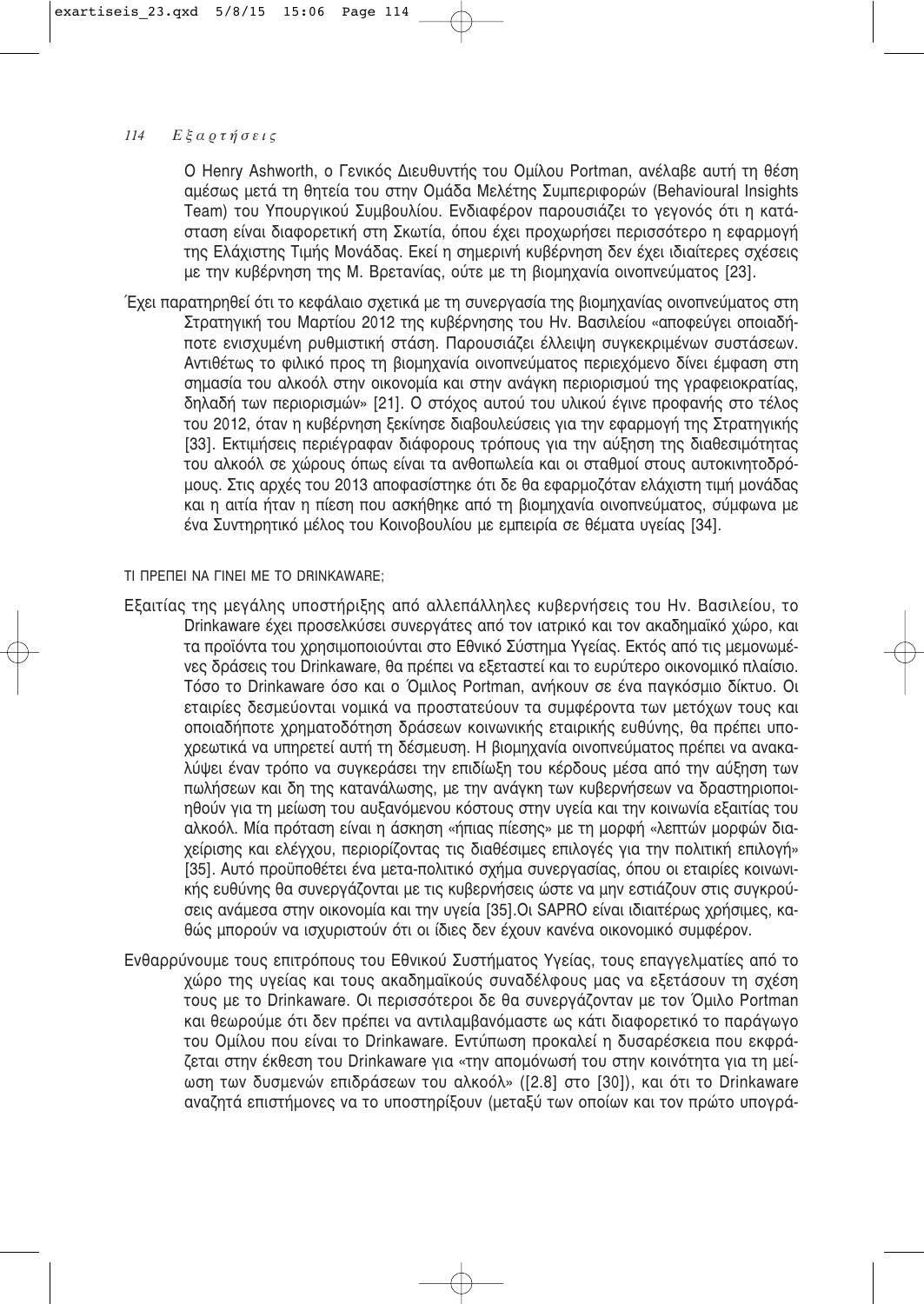φοντα). Η βρετανική κοινότητα δημόσιας υγείας δε θα πρέπει να ξεχνάει τη σύσταση του Παγκοσμίου Οργανισμού Υγείας ότι ο ρόλος των εκπροσώπων της βιομηχανίας οινοπνεύματος θα πρέπει να περιορίζεται σε αυτόν του παραγωγού, του διανομέα και του εμπόρου [36]. Συνηθισμένη τακτική των εταιριών για να επηρεάζουν πολιτικές είναι και η καλλιέργεια αμφιβολιών για δεδομένα που δεν τους συμφέρουν [37] και η δημιουργία ερίδων μεταξύ των ερευνητών [21, 38].

- Η διαρκώς αυξανόμενη διεθνής βιβλιογραφία παρέχει νέα πλαίσια για την κατανόηση των εταιριών κοινωνικής ευθύνης και των δραστηριοτήτων τους [1]. Αυτές είναι απαραίτητες για την αντιμετώπιση της αυξημένης ανησυχίας σχετικά με τις διεθνείς δράσεις της παγκόσμιας βιομηχανίας οινοπνεύματος [39, 40]. Οι εταιρίες κοινωνικής ευθύνης συνεργάζονται μεταξύ τους και μαθαίνουν η μία από την άλλη. Το λειτουργικό μοντέλο του Ομίλου Portman/Drinkaware, σύμφωνα με το οποίο ο ρόλος για την ενημέρωση του κοινού ανήκει στην εξελιγμένη μορφή των εταιριών εταιρικής ευθύνης και επικοινωνίας, μπορεί κάλλιστα να επαναληφθεί και σε άλλες χώρες.
- Οι κυβερνήσεις και οι διαδικασίες χάραξης πολιτικής είναι βασικοί στόχοι για τη βιομηχανία οινοπνεύματος [41]. Οι κοινότητες που δραστηριοποιούνται στο χώρο των εξαρτήσεων και της έρευνας για τη δημόσια υνεία θα πρέπει να εξετάζουν την επιρροή της βιομηχανίας στις πολιτικές για το αλκοόλ [42]. Θεωρούμε ότι το Drinkaware, όπως και άλλες εταιρίες κοινωνικής ευθύνης, είναι μέσα της βιομηχανίας για την υπονόμευση τεκμηριωμένων πολιτικών για τη δημόσια υγεία. Πιστεύουμε ότι δε θα έπρεπε να λαμβάνουν καμία υποστήριξη. Ο ίδιος ο Όμιλος Portman αποποιήθηκε του ρόλου της ενημέρωσης του κοινού, συνεπώς και οι εταιρίες αυτές ενδέχεται να φανούν περιττές για τη βιομηχανία οινοπνεύματος, αν δεν υπηρετούν τους στόχους της. Καλούμε τους φορείς χάραξης πολιτικής να αντιμετωπίσουν την επιρροή της βιομηχανίας στις παγκόσμιες και εθνικές πολιτικές για το αλκοόλ με μεγαλύτερη σοβαρότητα [39, 43, 44], ώστε να αντιστραφεί η αρνητική και αυξανόμενη επίδραση του αλκοόλ στη δημόσια υγεία και την κοινωνική ευημερία.

# ΕΥΧΑΡΙΣΤΙΕΣ

Για τη σύνταξη αυτού του δημοσιεύματος, ο JM υποστηρίχθηκε από το «Wellcome Trust Research Career Development Fellowship in Basic Biomedical Science». OL K.K., J.M. και Β.Η. χρηματοδοτήθηκαν από το «Alcohol Research UK» για να διερευνήσουν την επιρροή της βιομηχανίας οινοπνεύματος στη χάραξη πολιτικών του Ην. Βασιλείου. Ο G.H. είναι διευθυντής του κέντρου ερευνών για τον έλεγχο του καπνίσματος καθώς και μέλος της επιτροπής ερευνών για τη δημόσια υγεία. Έχει πραγματοποιήσει έρευνες, έχει συμμετάσχει σε διαβουλεύσεις σε εθνικούς και διεθνείς οργανισμούς και έχει γράψει άρθρα και βιβλία για την επιρροή των επιχειρήσεων στην κοινωνία. Οι χρηματοδότες δεν είχαν κανένα ρόλο στο σχεδιασμό, τη συλλογή δεδομένων και την ανάλυση, την απόφαση για έκδοση του δημοσιεύματος ή τη σύνταξη του κειμένου. Ευχαριστούμε την Fiona Andrews για την φωτογραφία που χρησιμοποιήθηκε στην Εικ.1.

# ΘΩΦΩΩ ΦΩΩΩΣΗ ΣΥΜΦΕΡΩΝΤΩΣ

Οι συγγραφείς δε χρηματοδοτούνται, άμεσα ή έμμεσα, ούτε συνδέονται με άλλο τρόπο με βιομηχανίες καπνού, αλκοόλ, φαρμάκων ή τζόγου, ούτε με κανένα φυσικό πρόσωπο που να χρηματοδοτείται από κάποιον από τους προαναφερθέντες οργανισμούς.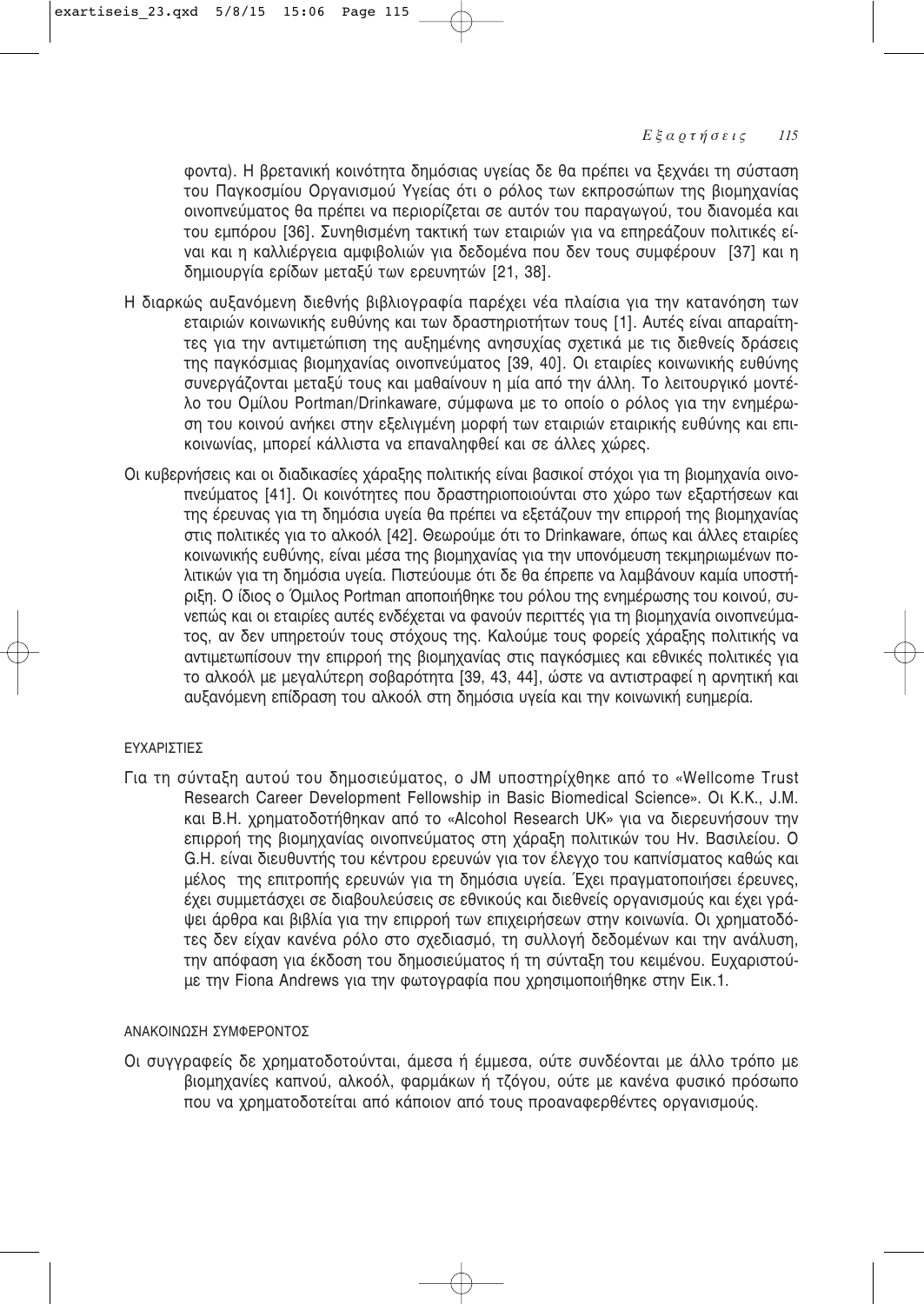# Βιβλιογραφία

- 1. Babor T. F., Robaina K. Public health, academic medicine, and the alcohol industry's corporate social responsibility activities. Am J Public Health 2013; 103: 206-214.
- 2. Babor T. F. Alcohol research and the alcoholic beverage industry: issues, concerns and conflicts of interest. Addiction 2009; 104:34-47.
- 3. Heather N., Robertson I. Problem Drinking, 3rd edn. Oxford: Oxford Medical Publications; 1997.
- 4. Cabinet Office Prime Minister's Strategy Unit. Alcohol Harm Reduction Strategy for England, March 2004. London: Prime Minister's Strategy Unit; 2004.
- 5. Room R. Disabling the public interest: alcohol strategies and policies for England. Addiction 2004; 99: 1083-1089.
- 6. Drummond D. C. An alcohol strategy for England: the good, the bad and the ugly. Alcohol Alcohol 2004; 39: 377-379.
- 7. Memorandum of Understanding between the Portman Group, the Department of Health, the Home Office, Scottish Executive, Welsh Assembly Government and Northern Ireland Office Re: The Drinkaware Trust. 2006. Available at:http://www.portmangroup.org.uk/assets/documents/DrinkawareMoU.pdf (accessed 8 October 2013).
- 8. Jernigan D. H. The global alcohol industry: an overview. Addiction 2009; 104: 6-12.
- 9. Hastings G. Why corporate power is a public health priority. BMJ 2012; 345: e5124.
- 10. Bond L., Daube M., Chikritzhs T. Access to confidential alcohol industry documents: from 'Big Tobacco' to 'Big Booze'. Australas Med J 2009; 1: 1-26.
- 11. Daube M. Alcohol and tobacco. Aust NZ J Public Health 2012; 36: 108-110.
- 12. Fooks G. J., Gilmore A. B., Smith K. E., Collin J., Holden C., Lee K. Corporate social responsibility and access to policy elites: an analysis of tobacco industry documents. PLOS Med 2012; 8: e1001076.
- 13. Jernigan D. H. Global alcohol producers, science, and policy: the case of the International Center for Alcohol Policies. Am J Public Health 2012; 102: 80-89.
- 14. Anderson P. The beverage alcohol industry's social aspects organizations: a public health warning. Addiction 2004; 99:1376-1377; discussion 1380-1.
- 15. Smith K. E., Savell E., Gilmore A. B. What is known about tobacco industry efforts to influence tobacco tax? A systematic review of empirical studies. Tob Control 2013; 22: 144-153.
- 16. Hall W., Room R. Assessing the wisdom of funding DrinkWise. Med J Aust 2006; 185: 635-636.
- 17. Miller P. G., de Groot F., McKenzie S., Droste N. Alcohol industry use of social aspect public relations organisations against preventative health measures. Addiction 2011; 106: 1560-1567.
- 18. Miller P. G., Kypri K., Chikritzhs T. N., Skov S. J., Rubin G. Health experts reject industry-backed funding for alcohol research. Med J Aust 2009; 190: 713; discussion 714.
- 19. McGrady B. Confronting the Tobacco Epidemic in a New Era of Trade and Investment Liberalization. Geneva: World Health Organization; 2012.
- 20. Holden C., Hawkins B., McCambridge J. Cleavages and co-operation in the UK alcohol industry: a qualitative study. BMC Public Health 2012; 12: 483.
- 21. McCambridge J. Dealing responsibly with the alcohol industry in London. Alcohol Alcohol 2012; 47: 635-637.
- 22. Drinkaware. Drinkaware.co.uk: For the Facts. Available at: https://www.drinkaware.co.uk/ (accessed 8 October 2013). (Archived at: http://www.webcitation.org/6KDfC0Dux on 8 October 2013).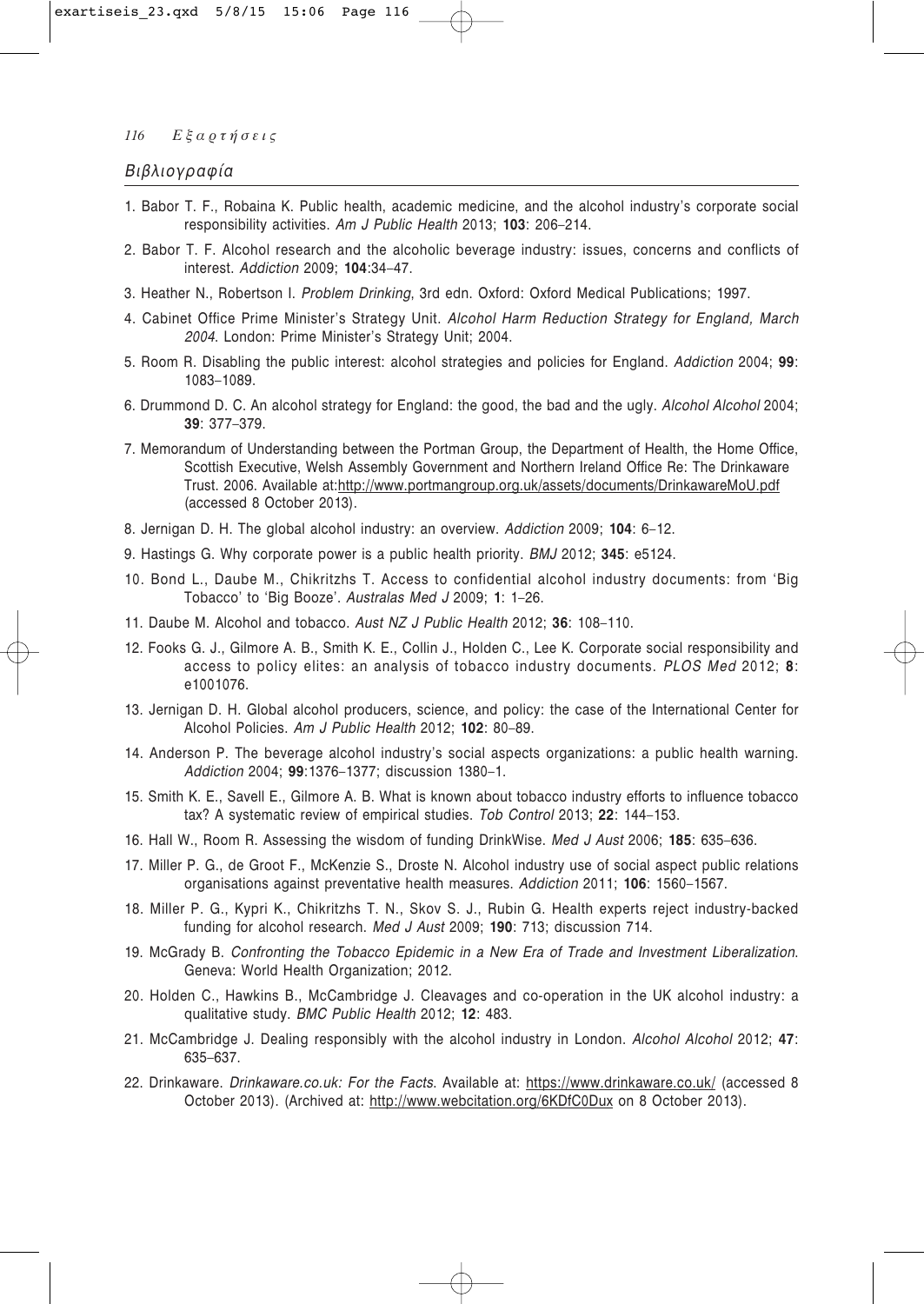- 23. Holden C., Hawkins B. 'Whisky gloss': the alcohol industry, devolution and policy communities in Scotland. *Public Policy Adm*2012; **28**: 253–273. doi: 10.1177/0952076712452290.
- 24. The Drinkaware Trust. *Memorandum by the Drinkaware Trust (AL 56) to the House of Commons Health Committee on Alcohol*.2009. Available at: http://www.publications.parliament.uk/pa/cm200910/cmselect/cmhealth/151/151we17.htm (accessed 8 October 2013). (Archived at: http://www.webcitation.org/6KDfVChnJ8 on 8 October 2013).
- 25. House of Commons Health Committee. *Government's Alcohol Strategy. Third Report of Session 2012–13*. London: The Stationery Office Limited; 2012. Available at: http://www.publications.parliament.uk/pa/cm201213/cmselect/cmhealth/132/132.pdf (accessed 8 October 2013). (Archived at: http://www.webcitation.org/6KEUscsyB on 8 October 2013).
- 26. 23red. *23red Do.Feel.Think*. 2013. Available at: http://www.23red.com/ (accessed 8 October 2013). (Archived at: http://www.webcitation.org/6KDfXnhmd on 8 October 2013).
- 27. The Wine and Spirit Trade Association. *Submission to the Scottish Government Consultation Changing Scotland's Relationship with Alcohol: A Discussion Paper on Our Strategic Approach*. 2008. Available at: http://www.scotland.gov.uk/Publications/2008/11/26115423/439 (accessed 8 October 2013). (Archived at:http://www.webcitation.org/6KDfbH95a on 8 October 2013).
- 28. McCambridge J., Hawkins B., Holden C. Industry use of evidence to influence alcohol policy: a case study of submissions to the 2008 scottish government consultation. *PLOS Med* 2013; **10**: e1001431. doi: 10.1371/journal.pmed.1001431.
- 29. The Nursery: Research and Planning. An Outstandingly Good Brand and Communications Research Company. 2013. Available at: http://www.the-nursery.net/ (accessed 8 October 2013). (Archived at: http://www.webcitation.org/6KDfdH4UG on 8 October 2013).
- 30. 23rd. *Independent Review of The Drinkaware Trust (2006–2012)*. 2013. Drinkaware. Available at: https://www.drinkaware.co.uk/about-us/knowledge-bank/evaluation/independent-review-ofdrinkaware (accessed 8 October 2013). (Archived at: http://www.webcitation.org/6KDfo7VzL on 8 October 2013).
- 31. Davies S. C. *Annual report of the Chief Medical Officer, Volume 1, 2011 on the State of the Public's Health*. London: Department of Health; 2012.
- 32. Hawkins B., Holden C. 'Water dripping on stone'?: industry lobbying and UK alcohol policy. *Policy Polit* 2012. Available at: http://dx.doi.org/10.1332/030557312X655440 (accessed 8 October 2013).
- 33. Home Office. *A Consultation on Delivering the Government's Policies to Cut Alcohol Fuelled Crime and Anti-Social Behaviour*.2012. Available at: http://www.homeoffice.gov.uk/publications/aboutus/consultations/alcohol-consultation/alcohol-consultation-document?view=Binary: London (accessed 8 October 2013).
- 34. New Statesman. Sarah Wollaston: Cameron has caved in to lobbyists on minimum alcohol pricing. *New Statesman* 2013. Available at: http://www.newstatesman.com/politics/2013/05/sarahwollaston-cameron-has-caved-lobbyists-minimum-alcohol-pricing (accessed 8 October 2013). (Archived at: http://www.webcitation.org/6KDfr1BTc on 8 October 2013).
- 35. Jacobsson K. G. C. Post-political regulation: soft power and post-political visions in global governance. *Crit Sociol* 2013; **39**:421–443.
- 36. World Health Organization. *Who Expert Committee on Problems Related to Alcohol Consumption*. Second Report WHO Technical Report Series 944. Geneva: World Health Organization; 2007.
- 37. Michaels D. *Doubt is Their Product: How Industry's Assault on Science Threatens Your Health*. Oxford: Oxford University Press;2008.
- 38. Adams P. J., Buetow S., Rossen F. Vested interests in addiction research and policy: poisonous partnerships: health sector buy-in to arrangements with government and addictive consumption industries. *Addiction* 2010; **105**: 585–590.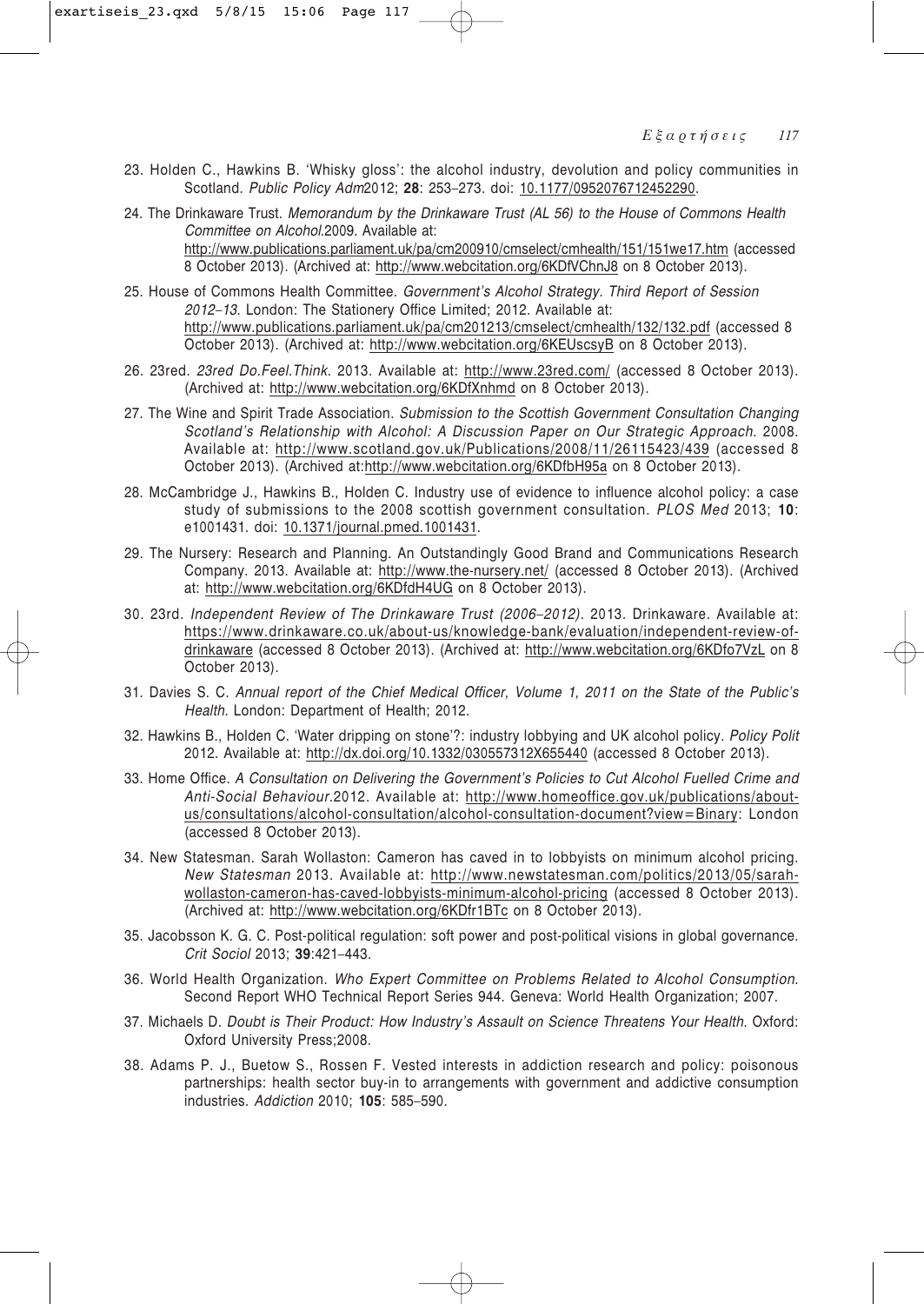- 39. Global Alcohol Policy Alliance. *Statement of Concern: February 8, 2013. The International Public Health Community Responds to the Global Alcohol Producers' Attempts to Implement the WHO Global Strategy on the Harmful Use of Alcohol*. 2013. Available at:http://www.globalgapa.org/pdfs/who-statement-of-concern-080213.pdf (accessed 8 October 2013). (Archived at:http://www.webcitation.org/6KEV2MyRi on 8 October 2013).
- 40. Chan M. WHO's response to article on doctors and the alcohol industry. *BMJ* 2013; **346**: f2647.
- 41. Bakke O., Endal D. Vested interests in addiction research and policy alcohol policies out of context: drinks industry supplanting government role in alcohol policies in sub-Saharan Africa. *Addiction* 2010; **105**: 22–28.
- 42. Hawkins B., Holden C., McCambridge J. Alcohol industry influence on UK alcohol policy: a new research agenda for public health. *Crit Public Health* 2012; **22**: 297–305.
- 43. Casswell S. Vested interests in addiction research and policy. Why do we not see the corporate interests of the alcohol industry as clearly as we see those of the tobacco industry? *Addiction* 2013; **108**: 680–685.
- 44. University of Stirling. *Health First: An Evidence-Based Strategy for the UK*. Stirling: University of Stirling; 2013. ISBN 978-1-908063-12-0. Available at: http://www.stir.ac.uk/media/schools/management/documents/Alcoholstrategy-updated.pdf and add (accessed 8 October 2013). (Archived at: http://www.webcitation.org/6KEVlhq8h on 8 October 2013).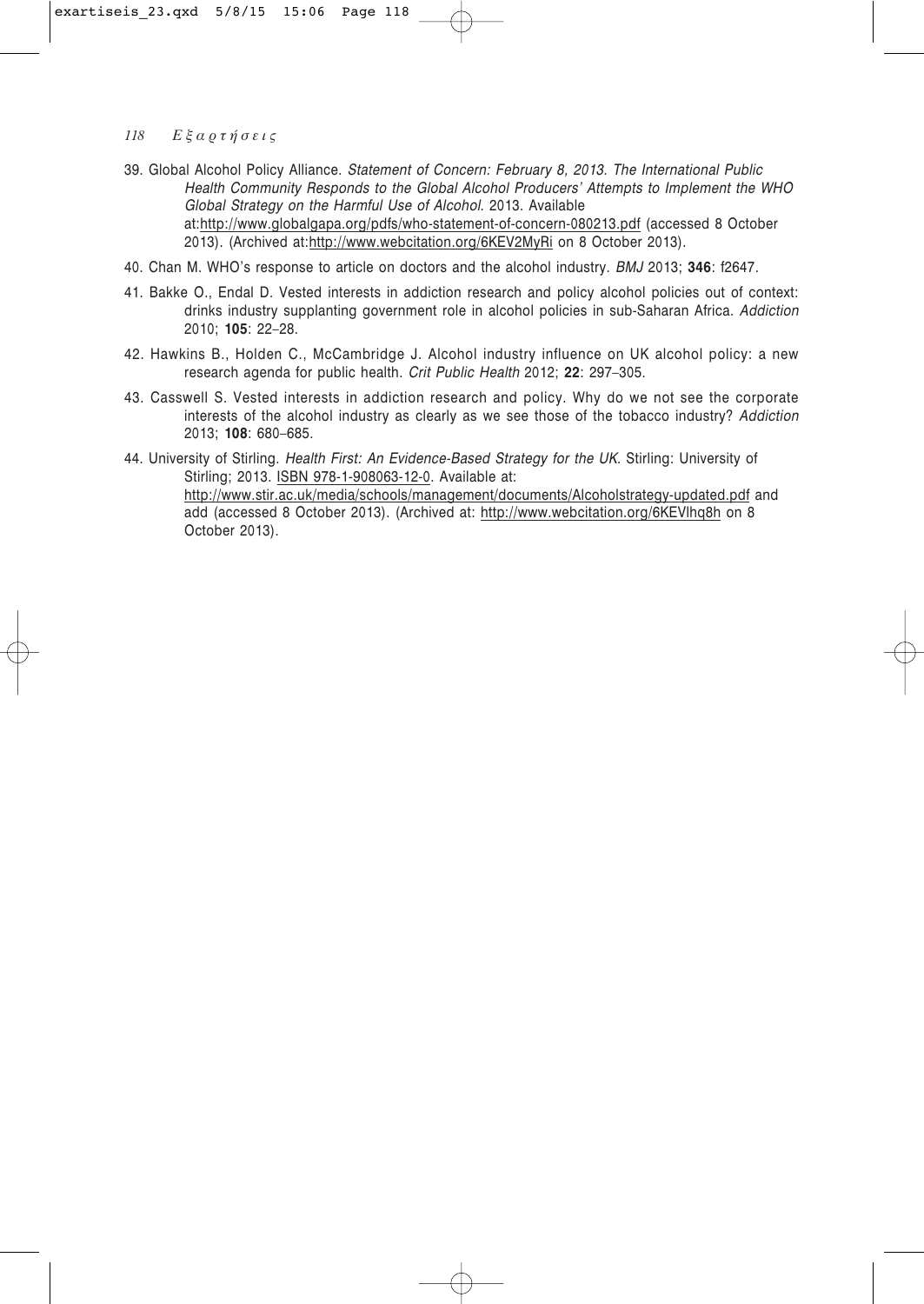# ΓΙΑ ΤΗΝ ΕΝΗΜΕΡΩΣΗ ΤΟΥ ΑΝΑΓΝΩΣΤΗ<br>FOR THE READERS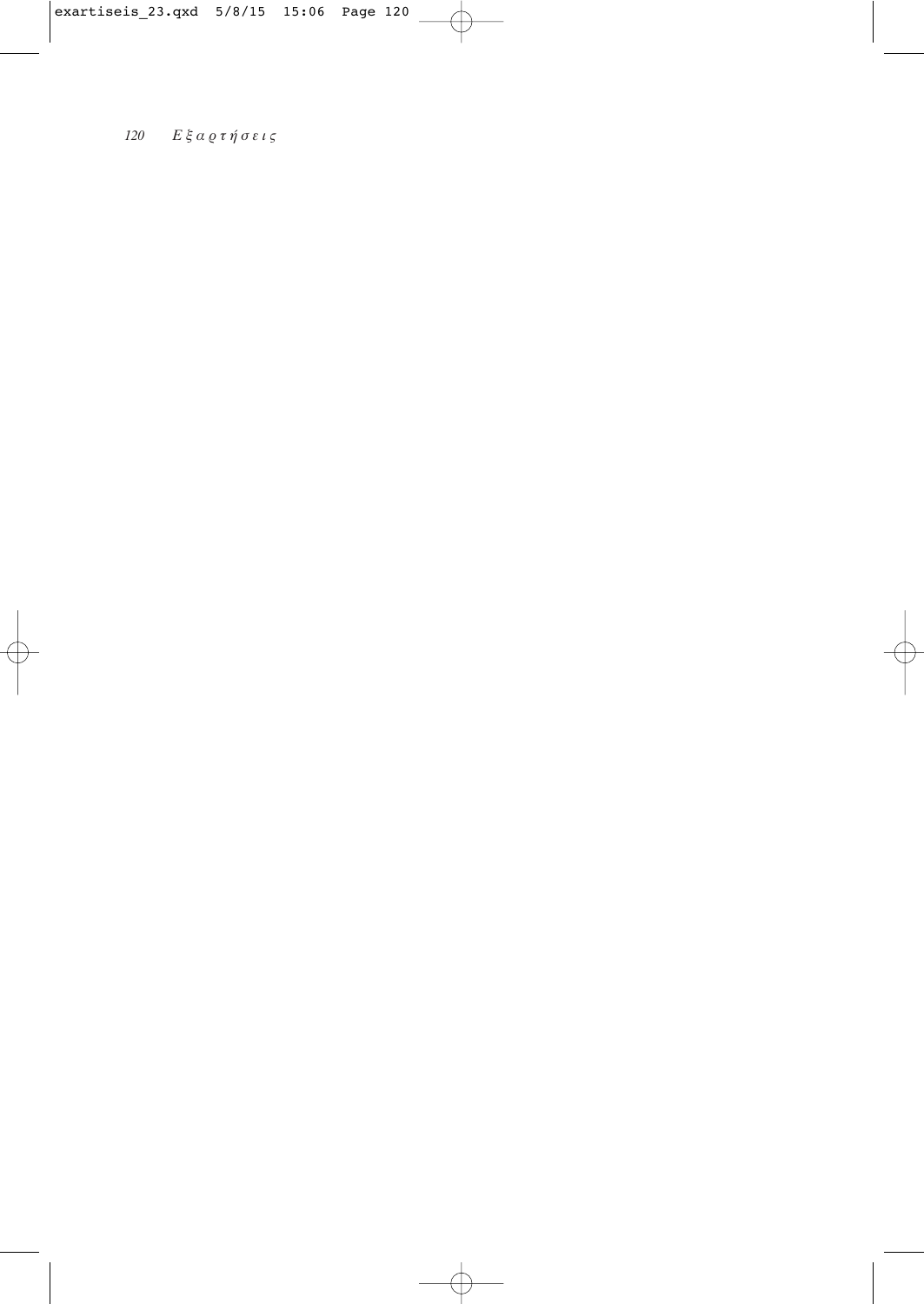# NEA KAI FEFONOTA - NEWS AND NOTES

# ΔΝΑΠΤΥΞΙΑΚΗ ΣΥΜΠΡΑΞΗ ΕΠΙΧΕΙΡΕΙΝ

- Η Αναπτυξιακή Σύμπραξη ΕΠΙΧΕΙΡΕΙΝ συστάθηκε και υλοποιήθηκε στο πλαίσιο της πράξης «Δράσεις για την ανάπτυξη της επιχειρηματικότητας ατόμων με προβλήματα που σχετίζονται με τη χρήση ουσιών» του Επιχειρησιακού Προγράμματος «Ανάπτυξη ανθρώπινου δυναμικού 2007-2013». Το πρόγραμμα συγχρηματοδοτήθηκε από το Euρωπαϊκό Κοινωνικό Ταμείο (ΕΚΤ), υπό το συντονισμό του ΚΕΘΕΑ, το οποίο αποτελεί το μεναλύτερο δίκτυο υπηρεσιών απεξάρτησης και κοινωνικής επανένταξης στη χώρα μας.
- Η Αναπτυξιακή Σύμπραξη ΕΠΙΧΕΙΡΕΙΝ αποτελεί μια καινοτόμο συνεργασία μεταξύ των θεραπευτικών φορέων (ΚΕΘΕΑ, 18ΑΝΩ και ΟΚΑΝΑ) και των κοινωνικών φορέων (ΕΣΕΕ, ΓΣΒΕΕ, ΓΣΕΕ), με στόχο την προώθηση απεξαρτημένων και αποφυλακισμένων ατόμων στην αγορά εργασίας και τη δημιουργία μικρών ατομικών επιχειρήσεων ή/και κοινωνικών επιχειρήσεων.
- Σε μια περίοδο βαθιάς ύφεσης στην αγορά, όξυνσης του προβλήματος της εξάρτησης και έντασης του κοινωνικού αποκλεισμού, η ΑΣ ΕΠΙΧΕΙΡΕΙΝ στέλνει ένα ιδιαίτερα ελπιδοφόρο μήνυμα. Μετά την ολοκλήρωση του προγράμματος, περισσότεροι από 40 ωφελούμενοι της σύμπραξης έχουν βρει δουλειά. 5 ωφελούμενοι έχουν ήδη προβεί στην έναρξη ατομικών και κοινωνικών επιχειρήσεων, ενώ ο συνολικός αριθμός των επιχειρηματικών σχεδίων που έχουν διαμορφωθεί από ωφελούμενους και βρίσκονται σε διά-Φορα στάδια υλοποίησης ανέρχονται σε 20. Μέσα από τη 18μηνη δράση της ΑΣ ΕΠΙ-ΧΕΙΡΕΙΝ αναδείχθηκαν οι δυνατότητες των απεξαρτημένων για επαγγελματική και επιχειρηματική δράση και δημιουργία, όταν τους δοθεί η κατάλληλη υποστήριξη.
- Στο πλαίσιο της Αναπτυξιακής Σύμπραξης ΕΠΙΧΕΙΡΕΙΝ εκδόθηκε ο οδηγός καλών πρακτικών που επιχειρεί να αναδείξει, τόσο το οργανωτικό πλαίσιο δουλειάς και προσέγγισης του θέματος της απασχόλησης για τους απεξαρτημένους συμμετέχοντες του προγράμματος, όσο και να αποτελέσει οδηγό για κάθε ενδιαφερόμενο που επιθυμεί να οργανώσει ανάλογη προσπάθεια ή υπηρεσίες. Ταυτόχρονα να μπορέσει να λειτουργήσει ως «οδηγός εφαρμογής», για ενδιαφερόμενους που επιθυμούν να αποπειοαθούν εφαρμογή επιχειρηματικής ιδέας.

# ΒΙΒΛΙΟΠΑΡΟΥΣΙΑΣΗ

Σχολείο και Χρήστες Ναρκωτικών, *Όταν οι απόβλητοι του εκπαιδευτικού συστήματος ξαναγυρίζουν στα θρανία, τ*ου Πανανιώτη Κουτρουβίδη

Το βιβλίο αποπειράται να «διηγηθεί» τις ιστορίες πρώην χρηστών ναρκωτικών ουσιών και των γονιών τους, εστιάζοντας στη σχέση τους με την εκπαίδευση και το σχολείο. Ταυτόχρονα, μελετά, και με γλαφυρό τρόπο διατυπώνει, πιθανές αιτίες ή συσχετίσεις που αφορούν στα προβλήματα, αλλά και στις ευκαιρίες, όπως αυτά περιγράφονται από τους άμεσα εμπλεκόμενους.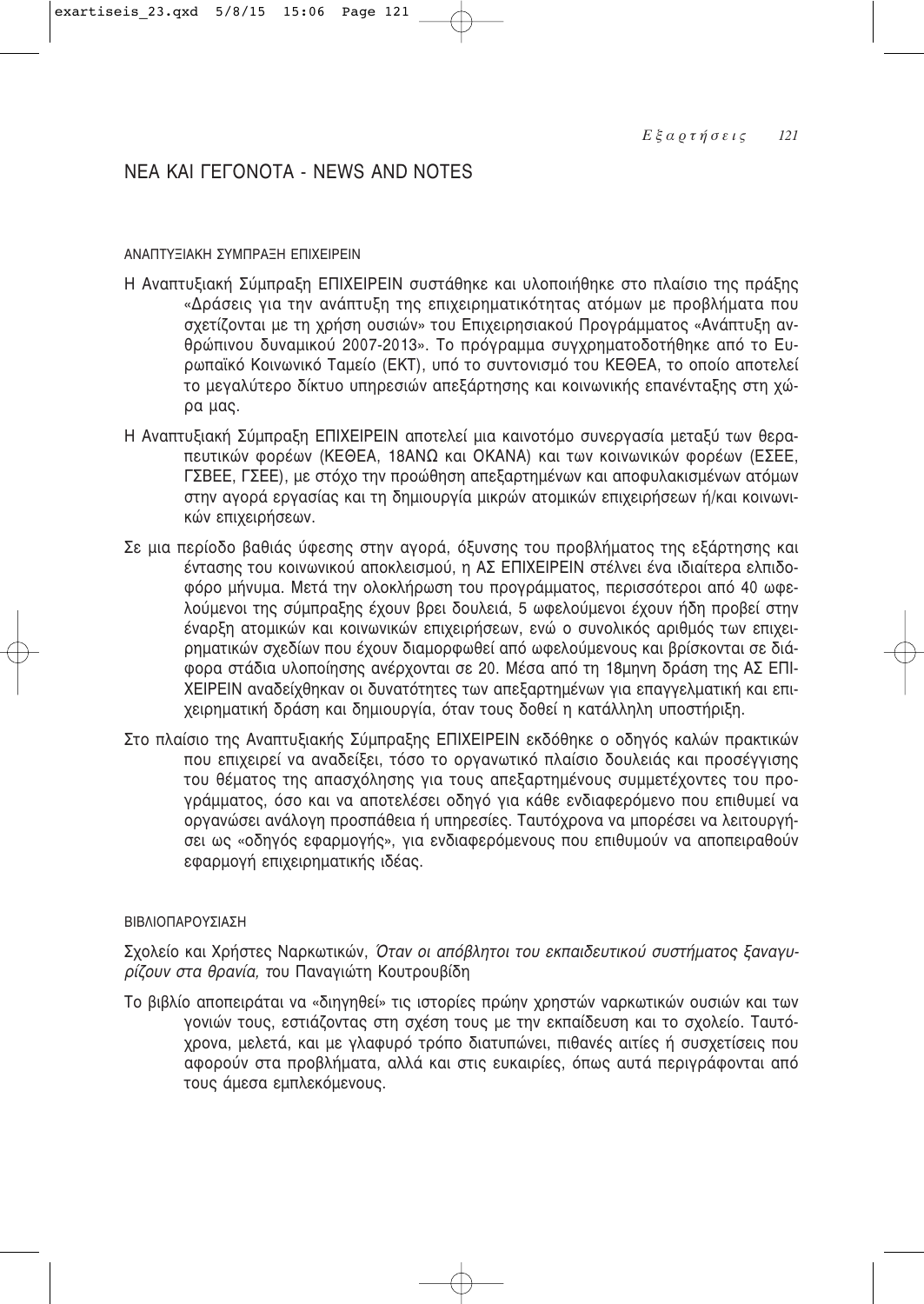- Το φαινόμενο της χρήση ψυχοτρόπων ουσιών αποτελεί ένα κοινωνικό πρόβλημα, που προφανώς υπάρχει, και μπορεί να επηρεάζει λειτουργίες του σύγχρονου σχολείου. Η παραδοχή αυτή πρέπει να αποτελέσει την βάση ειλικρινούς και εκτενούς προβληματισμού στην εκπαιδευτική κοινότητα.
- Η συνεργασία του σχολείου με την οικογένεια, αποτελεί ένα σημαντικό ζήτημα, που όσο δεν αξιοποιείται γίνεται τροχοπέδη στην αντιμετώπιση πιθανών προβλημάτων των μαθητών.
- Οι εκπαιδευτικοί οφείλουν εκτεταμένα να συζητήσουν για τον παιδαγωγικό ρόλο του σύγχρονου σχολείου και τον τρόπο ή τις μεθόδους που μπορεί αυτός να οικοδομηθεί. Σε μια περίοδο, που οι εκπαιδευτικές μονάδες όλων των βαθμίδων έχουν να αντιμετωπίσουν ποικίλα νέα φαινόμενα και προβλήματα (όπως η χρήση ψυχοτρόπων ουσιών, τα φαινόμενα βίας, η σχολική αποτυχία, η πολυπολιτισμική πραγματικότητα, η απαξίωση του ρόλου τους από την κοινωνία) όλοι οι μέτοχοι του οφείλουν να σταθούν και να απαντήσουν στις νέες προκλήσεις.
- Η οργάνωση υπηρεσιών εκπαίδευσης εντός των θεραπευτικών πλαισίων πρέπει να διατηρηθεί και να ενισχυθεί. Οι μέθοδοι, η δομή, αλλά και η κουλτούρα που διαπνέει την εκπαιδευτική παρέμβαση στα Μεταβατικά Σχολεία, αλλά και στις θεραπευτικές δομές γενι-Κότερα, μπορούν να αποτελέσουν πηγή έμπνευσης, ιδεών και πειραματισμών, που θα μπορούσαν να ενισχύσουν το θεσμό του Δημόσιου Σχολείου.

«Αξίζει να τύχει της προσοχής μας, γιατί είναι ένα από τα λίγα κείμενα που κυκλοφορούν στο χώρο αυτό, ενώ παράλληλα αναδεικνύουν το ρόλο του σχολείου ως μηχανισμού ένταξης, παρά αποκλεισμού των διαφορετικών μαθητών. Θα έπρεπε να διαβα-*ÛÙ› ·fi ÁÔÓ›˜, ÂÎ·È‰Â˘ÙÈÎÔ‡˜ Î·È ıÂÚ·Â˘Ù¤˜, ηıÒ˜ Î·È Û˘ÌÌÂÙ¤¯ÔÓÙ˜ ÛÙË Ï‹"Ë* αποφάσεων που καθορίζουν τις πολιτικές που αφορούν, τόσο την πρόληψη της σχο*λικής διαρροής, όσο και την επίτευξη της κοινωνικής επανένταξης».* (Απόσπασμα από τον πρόλογο της Άννας Τσιμπουκλή)

- Ο Παναγιώτης Κουτρουβίδης γεννήθηκε στην Αθήνα το 1965 και σπούδασε Φυσική στο Πανεπιστήμιο Κρήτης. Από το 1990 εργάζεται στο ΚΕΘΕΑ ασχολούμενος με την εκπαίδευση και επαγγελματική κατάρτιση των πρώην χρηστών.
- Τα τελευταία χρόνια συνερνάζεται με το Ελληνικό Ανοικτό Πανεπιστήμιο ως Καθηνητής-Σύμβουλος στο μεταπτυχιακό πρόγραμμα σπουδών Εκπαίδευσης Ενηλίκων. Την επιστημονική του αναζήτηση και επαγγελματική πρακτική απασχολούν θέματα εκπαιδευτικής ένταξης και επανένταξης ευάλωτων ομάδων και ειδικότερα αυτής των απεξαρτημένων.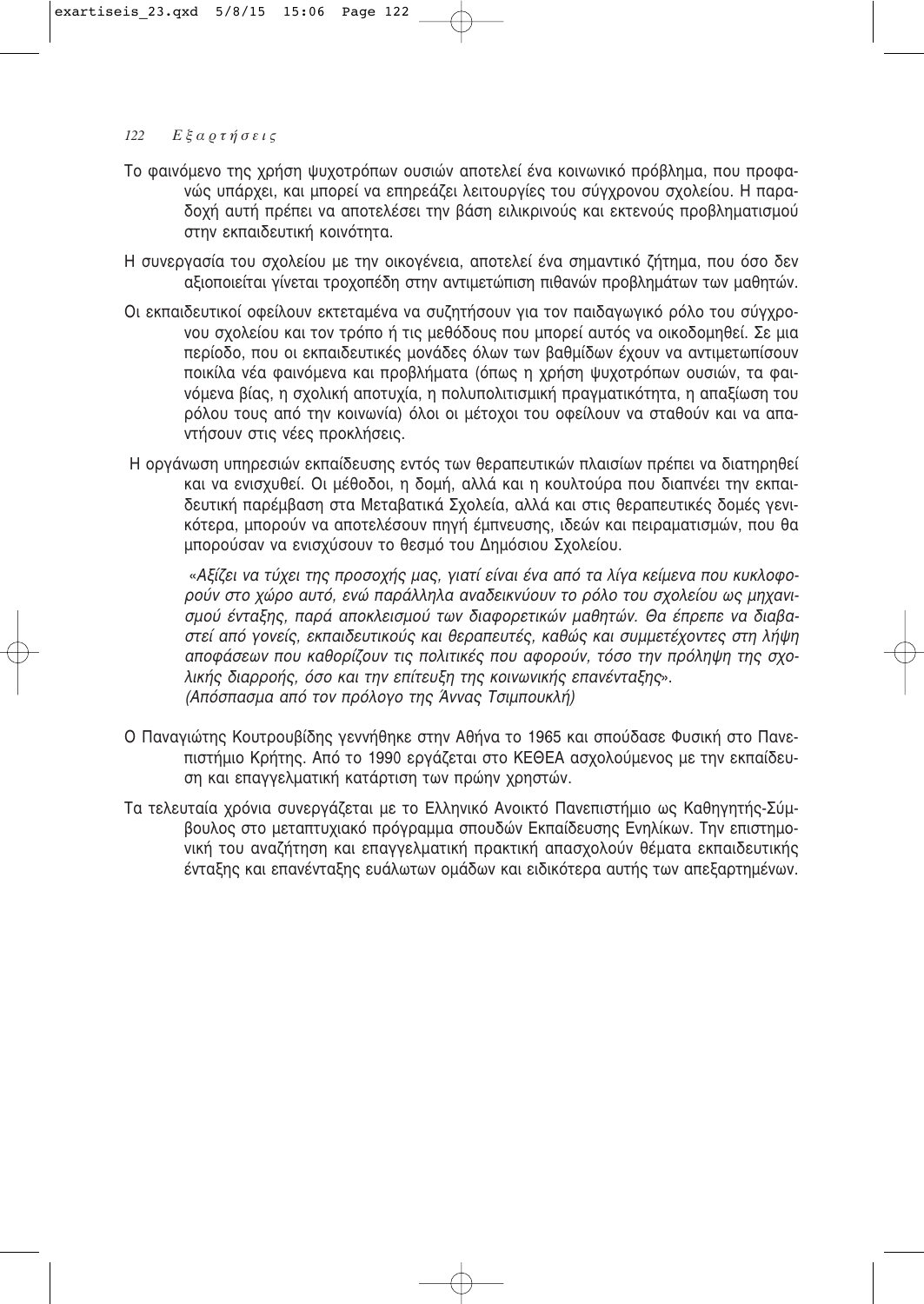# ΟΛΗΓΙΕΣ ΠΡΟΣ ΤΟΥΣ ΣΥΓΓΡΑΦΕΙΣ

Πριν την υποβολή του άρθρου σας, παρακαλείστε να διαβάσετε προσεκτικά τις παρακάτω οδηγίες. Οι οδηγίες αυτές ακολουθούνται από όλα τα περιοδικά τα οποία συμμετέχουν στη Διεθνή Επιτροπή των Εκδοτών Περιοδικών για τις Εξαρτήσεις (ISAJE).

Το περιοδικό Εξαρτήσεις υιοθετεί πλήρως τη "Συμφωνία του Farmington" (Addiction, 1997, 92, 1617-1618) ή βλέπε http://www.exartiseis.gr/ η Συμφωνία του Farmington http://www.exartiseis.gr/CategoryView.asp?langid=el&CategoryID=4

# *ΓΕΝΙΚΑ ΘΕΜΑΤΑ*

Στόχος του περιοδικού Εξαρτήσεις είναι να υπηρετήσει τη διεθνή διεπιστημονική επικοινωνία ανάμεσα σε ακαδημαϊκούς και κλινικούς, να ενδυναμώσει τους δεσμούς μεταξύ επιστήμης και πολιτικής, να ενισχύσει και να εμπλουτίσει την ποιότητα των απόψεων. Βιβλία και σημαντικές αναφορές μπορούν να υποβληθούν για ανασκόπηση ή /και παρουσίαση. Θα πρέπει, ωστόσο, να σας ενημερώσουμε εκ των προτέρων πως τα κείμενα δεν επιστρέφονται.

# ΖΗΤΗΜΑΤΑ ΗΘΙΚΗΣ ΚΑΙ ΛΕΩΝΤΩΛΩΓΙΑΣ

Τα άρθρα γίνονται αποδεκτά με την προϋπόθεση πως υπόκεινται σε έλεγχο από τη συντακτική επιτροπή. Όλα τα υποβληθέντα άρθρα πρέπει απαραιτήτως να συνοδεύονται από δήλωση υπογεγραμμένη από όλους τους συγγραφείς στην οποία θα αναφέρεται ότι:

(α) το υλικό που συμπεριλαμβάνεται στο άρθρο δεν έχει δημοσιευθεί εξ ολοκλήρου ή τμηματικά σε άλλο έντυπο,

(β) το κείμενο που υποβάλλεται για δημοσίευση δεν βρίσκεται ήδη υπό έκδοση.

(γ) όλοι οι συγγραφείς που υπογράφουν το άρθρο έχουν συμμετάσχει προσωπικά στη διαδικασία συγγραφής του και αναλαμβάνουν εξίσου την ευθύνη για το περιεχόμενό του,

(δ) έχουν τηρηθεί όλες οι αρχές ηθικής και δεοντολογίας που αφορούν στην προστασία των πελατών ή των συμμετεχόντων στις έρευνες και στα πειράματα με ζώα.

Στη δήλωση πρέπει, επίσης, να αναφέρονται ρητώς οι πηγές χρηματοδότησης, άμεσης και έμμεσης, καθώς και οποιαδήποτε σχέση με φαρμακευτικές βιομηχανίες, καπνοβιομηχανίες και βιομηχανίες παραγωγής αλκοόλ.

Σχετικά με τα σημεία (α) και (β): εάν στοιχεία από τη συγκεκριμένη έρευνα παρουσιάζονται σε περισσότερες από μία δημοσιεύσεις, αυτό θα πρέπει να αναφερθεί στο άρθρο και/ή σε επιστολή προς τον εκδότη με σαφή επεξήγηση των διαφορών που υπάρχουν στο άρθρο και με συνημμένα αντίτυπα όλων των κειμένων στα οποία αναφέρεται η συγκεκριμένη έρευνα.

Εάν, σε οποιοδήποτε στάδιο, οι συγγραφείς αποφασίσουν να αποσύρουν το άρθρο τους, καλούνται να ενημερώσουν εγκαίρως και εγγράφως τον εκδότη.

## ΕΚΤΑΣΗ

Οι συγγραφείς πρέπει να είναι όσο το δυνατόν πιο συνοπτικοί και στην περίπτωση που ο περιορισμός του άρθρου κριθεί σκόπιμος για τη διευκόλυνση της επικοινωνίας, το θέμα θα συζητηθεί με τον εκδότη. Η συνολική έκταση του άρθρου θα πρέπει να κυμαίνεται μεταξύ 6000-8000 λέξεων. Η παρουσίαση περιστατικών είναι αποδεκτή αλλά δεν θα πρέπει σε καμία περίπτωση να υπερβαίνει τις 2000 λέξεις. Οι επιστολές δεν θα πρέπει να υπερβαίνουν τις 600 λέξεις.

## ΥΠΟΒΟΛΗ ΚΑΙ ΜΟΡΦΗ

Η υποβολή των εγγράφων πρέπει να γίνεται σε ηλεκτρονική μορφή, δισκέτα, ή CD. Θα πρέπει να είναι με γραμματοσειρά 12 στιγμών, διπλό διάστημα και περιθώρια τουλάχιστον 25 mm. Στην πρώτη σελίδα θα πρέπει να αναγράφεται ο τίτλος του άρθρου, ο οποίος δεν πρέπει να υπερβαίνει τους 45 χαρακτήρες, τα ονόματα των συγγραφέων, ο χώρος και η διεύθυνση διεξαγωγής της εργασίας και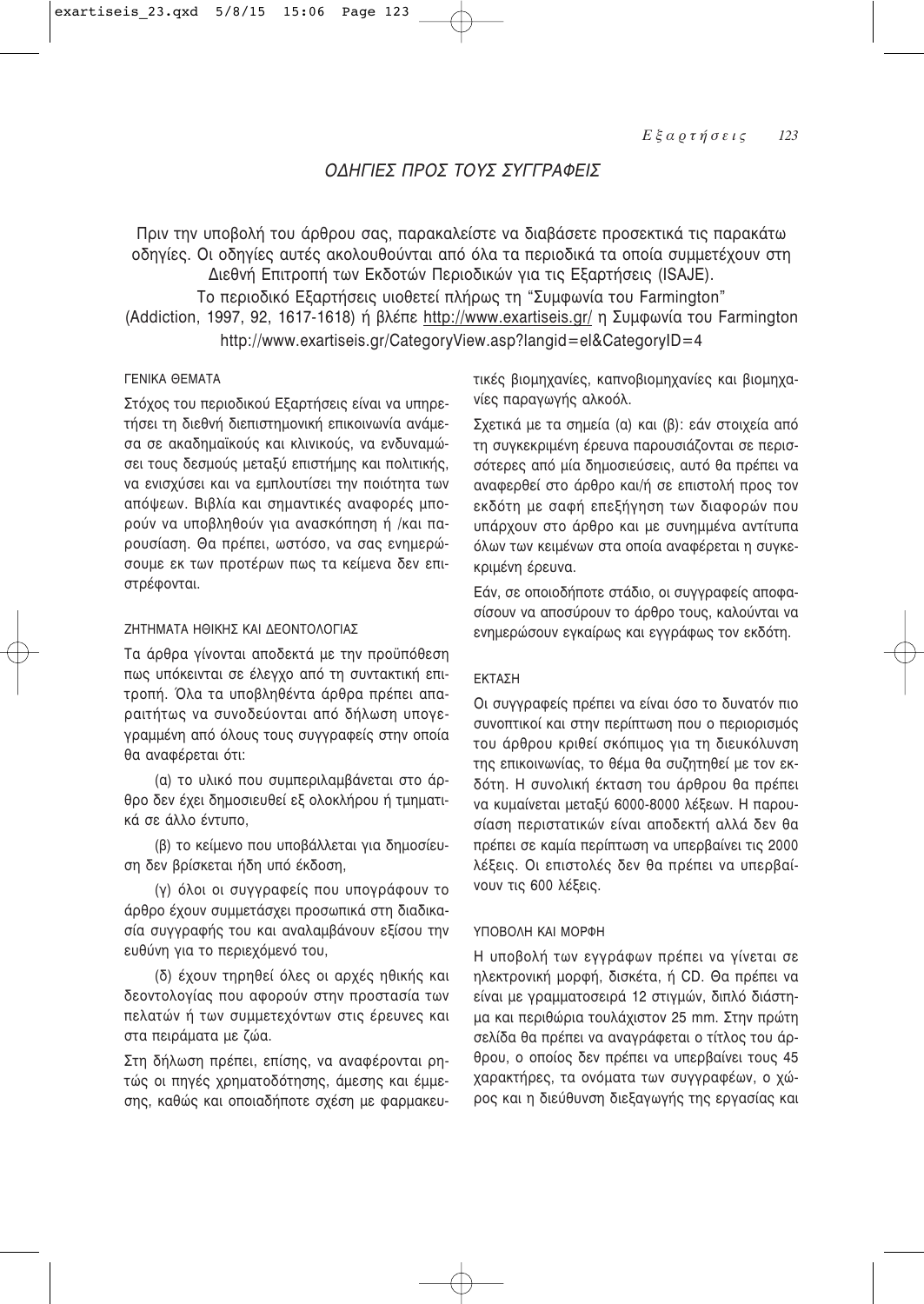η πλήρης ταχυδρομική διεύθυνση του συγγραφέα στον οποίο θα αποσταλούν τα σχόλια, η σχετική αλληλογραφία και τα αντίτυπα της έκδοσης. Στο κάτω μέρος της σελίδας του τίτλου παρακαλείστε να αναφέρετε το συνολικό αριθμό λέξεων του άρθρου. Στη δεύτερη σελίδα θα αναγράφονται μόνο ο τίτλος και τα ονόματα των συγγραφέων και η περίληψη. Ολόκληρο το άρθρο, συμπεριλαμβανομένων των παραπομπών, πινάκων, στοιχείων, και λοιπού υλικού, θα πρέπει να έχει συνεχή αρίθμηση από την πρώτη σελίδα του τίτλου ως το τέλος. Επίσης, είναι σκόπιμο να αποφεύγονται οι υποσημειώσεις, όπου είναι δυνατόν.

Μπορείτε να στείλετε το άρθρο σας ταχυδρομικά στην ακόλουθη διεύθυνση:

Για το Περιοδικό Εξαρτήσεις KEOFA Σορβόλου 24, 116 36 Αθήνα ή με email: exartisis@kethea.gr

# ΠΕΡΙΛΗΨΗ

Όταν πρόκειται για ερευνητικά άρθρα οι περιλήψεις θα πρέπει να περιλαμβάνουν τις ακόλουθες ενότητες: Στόχοι, Σχεδιασμός, Πλαίσιο/Χώρος, Συμμετέχοντες, Παρέμβαση (για τις πειραματικές δοκιμές μόνο), Μετρήσεις, Ευρήματα και Συμπεράσματα. Τα συμπεράσματα πρέπει να αναφέρονται με σαφήνεια, επειδή αυτά θα καθορίσουν σε μεγάλο μέρος την απόφαση του εκδότη. Κάθε εύρημα θα αποτιμηθεί σύμφωνα με την εγκυρότητα και την αξιοπιστία του. Όσον αφορά άλλου είδους κείμενα, δεν υπάρχουν συγκεκριμένοι κανόνες για τη δομή των περιλήψεων, αλλά πρέπει να είναι εμφανή τα συμπεράσματα της αποτίμησης, καθώς αυτά θα αποτελέσουν κεντρικό θέμα στη διαδικασία του σχολιασμού. Οι περιλήψεις δεν θα πρέπει να υπερβαίνουν συνήθως τις 250 λέξεις. Λέξεις κλειδιά θα πρέπει να αναφέρονται στο τέλος κάθε περίληψης. Οι περιλήψεις θα πρέπει να αποστέλλονται στα ελληνικά και στα αγγλικά.

# ΒΙΒΛΙΟΓΡΑΦΙΑ ΚΑΙ ΠΑΡΑΠΟΜΠΕΣ

Η βιβλιογραφία και οι παραπομπές μπορθούν να γίνονται είτε με το σύστημα Harvard είτε με το σύστημα Vancouver. Όταν ακολουθείται το σύστημα Harvard, στις παραπομπές πρέπει να τηρούνται τα ακόλουθα: πρώτο το όνομα του συγγραφέα, ακολουθεί η χρονολογία δημοσίευσης σε παρένθεση π.χ. Smith (1984). Εάν οι συγγραφείς είναι έως τρεις π.χ. Smith, Green & Jones (1984), τότε στην πρώτη παραπομπή αναφέρονται και οι τρεις, ενώ στις υπόλοιπες αναφέρεται Smith et.al. (1984). Στην περίπτωση που οι συγγραφείς είναι περισσότεροι από τρεις, τότε σε όλες τις παραπομπές αναγράφεται: Smith et.al. (1984). Εάν υπάρχουν πολλές δημοσιεύσεις από τους ίδιους συγγραφείς μέσα στο ίδιο έτος, οι παραπομπές πρέπει να περιέχουν (α) (β) (γ) κ.λπ. μετά τη χρονολογία δημοσίευσης. Οι παραπομπές παρατίθενται στο τέλος του άρθρου με αλφαβητική σειρά, π.χ.

Abrams, D.B. & Wilson, G.T. (1979) Effects of alcohol on social anxiety... 88, 161-173. Blane, H.T. & Leonard, K.E. (1987) Psychological Theories.... (New York Guildford Press).

Όταν ακολουθείται το σύστημα Vancouver, οι παραπομπές αριθμούνται σύμφωνα με τη σειρά που απαντώνται στο κείμενο. Σημειώστε τις παραπομπές στο κείμενο, στους πίνακες, στις λεζάντες βάζοντας διαδοχική αρίθμηση εντός παρενθέσεως (1, 2, 3, κ.λ.π.). Οι παραπομπές που βρίσκονται μόνο μέσα σε πίνακες ή λεζάντες σχημάτων θα πρέπει να αριθμούνται σύμφωνα με τη σειρά που απαντώνται στο κείμενο.

Η αριθμητική απαρίθμηση των παραπομπών πρέπει να παρατίθεται στο τέλος του άρθρου, παράδειγμα:

- 1. Cotton, N. (1987) The familial incidence of Alcoholism, Journal of Studies on Alcohol, 40. 89-116.
- 2. Merikangas, K.R. (1989) Genetics of alcoholism: a review of Human studies...

Ανεξαρτήτως του συστήματος που θα επιλέξετε, για τους τίτλους των εφημερίδων, των περιοδικών και λοιπών εντύπων δεν πρέπει να χρησιμοποιούνται συντομογραφίες. Θα πρέπει να αναφέρονται οπωσδήποτε όλοι οι συγγραφείς. Ο κατάλογος της βιβλιογραφίας δεν πρέπει να είναι ασκόπως μακροσκελής, και πρέπει να περιλαμβάνει μόνο βι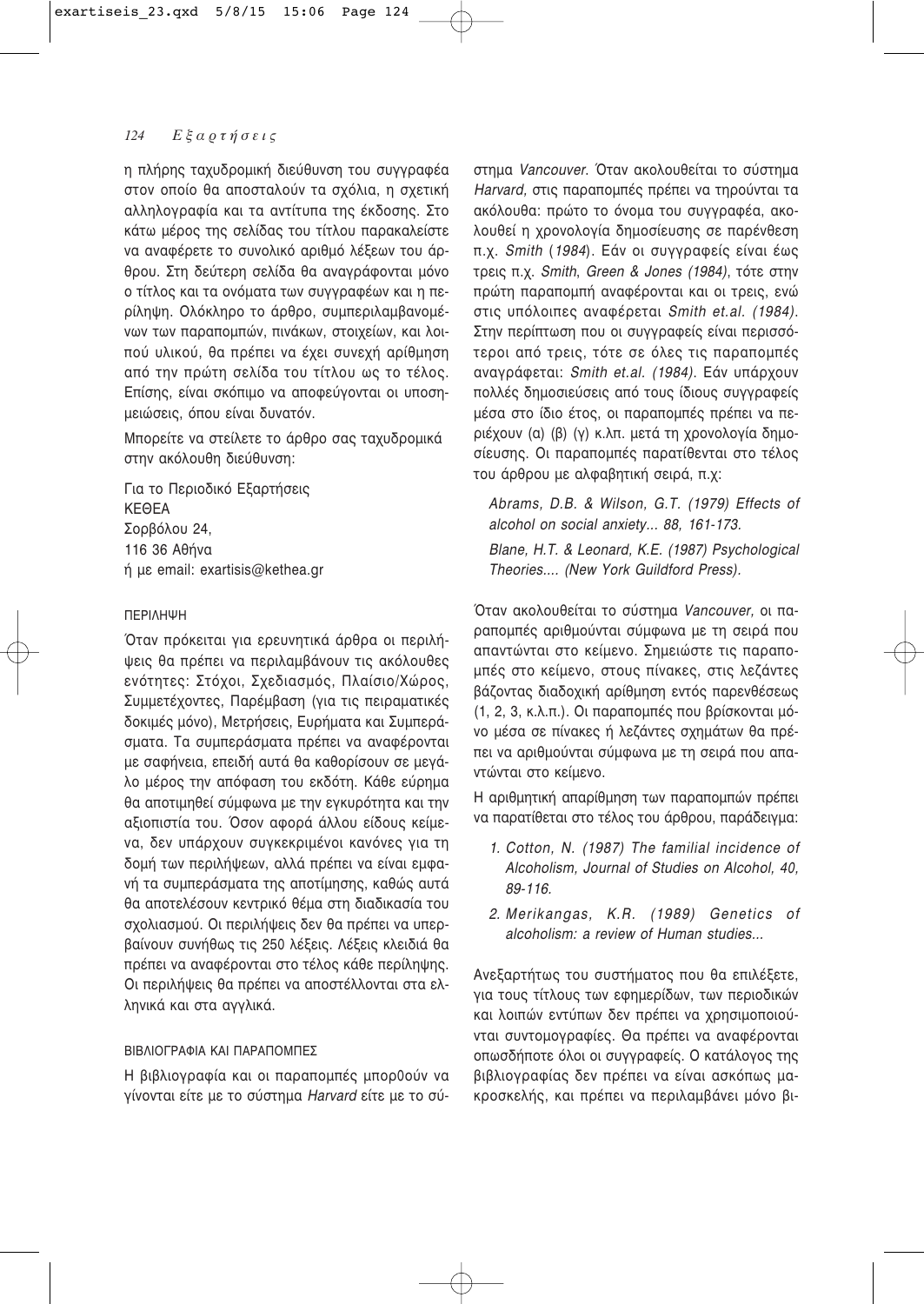βλία και έντυπα στα οποία είναι δυνατή η πρόσβαση δια μέσου των συνηθισμένων βιβλιογραφικών πηγών. Όταν πρόκειται για ξενόγλωσσα άρθρα ή βιβλία, θα πρέπει να δίνεται ο τίτλος και στα ελληνικά σε παρένθεση μετά τον πρωτότυπο τίτλο.

# ΑΠΕΙΚΟΝΙΣΕΙΣ

Οι απεικονίσεις δεν πρέπει να είναι ενταγμένες στο κείμενο, αλλά θα πρέπει να κατατεθούν χωριστά στο τέλος με το όνομα του συγγραφέα και με σχετική αρίθμηση. Όλες οι φωτογραφίες, τα γραφήματα και τα διαγράμματα θα αναφέρονται ως «σχήματα» και θα πρέπει να έχουν διαδοχική καταχώρηση στο κείμενο με αριθμούς (π.χ. Σχήμα 1, Σχήμα 2). Η θέση των σχημάτων μέσα στο κείμενο θα πρέπει να υποδεικνύεται σαφώς. Οι τίτλοι για όλα τα σχήματα θα πρέπει να αναγράφονται σε χωριστή σελίδα. Στους τίτλους θα πρέπει, επίσης, να συμπεριλαμβάνονται και επεξηγήσεις για όλα τα σύμβολα που χρησιμοποιούνται.

### **ΠΙΝΑΚΕΣ**

Οι πίνακες θα πρέπει να εκτυπώνονται σε χωριστή σελίδα και η θέση τους στο κείμενο πρέπει να υποδεικνύεται σαφώς. Οι μονάδες πρέπει να αναγράφονται εντός παρενθέσεως στην πρώτη γραμμή της εκάστοτε στήλης και όχι στο κυρίως σώμα του πίνακα. Οι λέξεις ή οι αριθμοί πρέπει να επαναλαμβάνονται σε όλες τις γραμμές, ενώ τα ομοιωματικά και λέξεις όπως: ομοίως, βλέπε, ως άνω κ.λ.π. δεν πρέπει να χρησιμοποιούνται. Ακόμη, οι πίνακες δεν θα πρέπει να έχουν διαγράμμιση.

# ΕΠΙΜΕΛΕΙΑ

Η επιμέλεια γίνεται για έλεγχο και διευκόλυνση κάποιων βασικών διορθώσεων, όχι για γενική αναθεώρηση ή μετατροπή. Τα σχόλια επιμέλειας πρέπει να λαμβάνονται υπόψη και να επιστρέφεται το διορθωμένο κείμενο στον εκδότη μέσα σε δέκα ημέρες από την παραλαβή τους.

Τα άρθρα αποστέλλονται από τον εκδότη στον αναπληρωτή της έκδοσης για αναθεώρηση. Ο τελευταίος, αφού συμβουλευτεί τη συντακτική ομάδα, στέλνει τις προτάσεις του στον εκδότη. Ο εκδότης λαμβάνει την τελική απόφαση και επικοινωνεί με τους συγγραφείς. Εφόσον κριθεί θετικά από τη συντακτική ομάδα, το άρθρο προωθείται για επιστημονική επιμέλεια σε δύο έως τρεις σχολιαστές, μέλη της επιστημονικής επιτροπής του περιοδικού.

Ο εκδότης και ο αναπληρωτής διατηρούν το δικαίωμα να επιστρέψουν κάποιο άρθρο πριν ακόμη φτάσει στους σχολιαστές, εάν κρίνουν πως το περιεχόμενό του δεν είναι κατάλληλο για το περιοδικό εξ' αιτίας μεθοδολογικών περιορισμών, θεματολογίας ή προβλημάτων στην παρουσίαση των στοιχείων.

# ΑΝΤΙΤΥΠΑ

Ένα αντίτυπο του περιοδικού, που περιέχει το άρθρο, θα αποσταλεί στον κύριο συγγραφέα περίπου τρεις εβδομάδες μετά την έκδοση του τεύχους.

## ΠΝΕΥΜΑΤΙΚΗ ΙΛΙΟΚΤΗΣΙΑ/ΠΝΕΥΜΑΤΙΚΑ ΛΙΚΑΙΟΜΑΤΑ

Είναι όρος της παρούσας έκδοσης οι συγγραφείς να διατηρούν τα πνευματικά δικαιώματα από τα άρθρα που προσκομίζουν. Ωστόσο ο οργανισμός διατηρεί κάθε δικαίωμα για πλήρη δημοσίευση και διάδοση του άρθρου και του περιοδικού σε όσο το δυνατόν ευρύτερο αναγνωστικό κοινό, τόσο σε έντυπη όσο και σε ηλεκτρονική μορφή. Οι συγγραφείς μπορούν να χρησιμοποιήσουν αλλού το άρθρο μετά από τη δημοσίευσή του στο περιοδικό και χωρίς να ζητηθεί έγκριση υπό τον όρο πως θα αναφερθεί ως πρωτότυπη πηγή της δημοσίευσης το παρόν περιοδικό. Οι συγγραφείς ευθύνονται αποκλειστικά για την παραχώρηση των δικαιωμάτων αναπαραγωγής στοιχείων που βρήκαν από άλλες πηγές.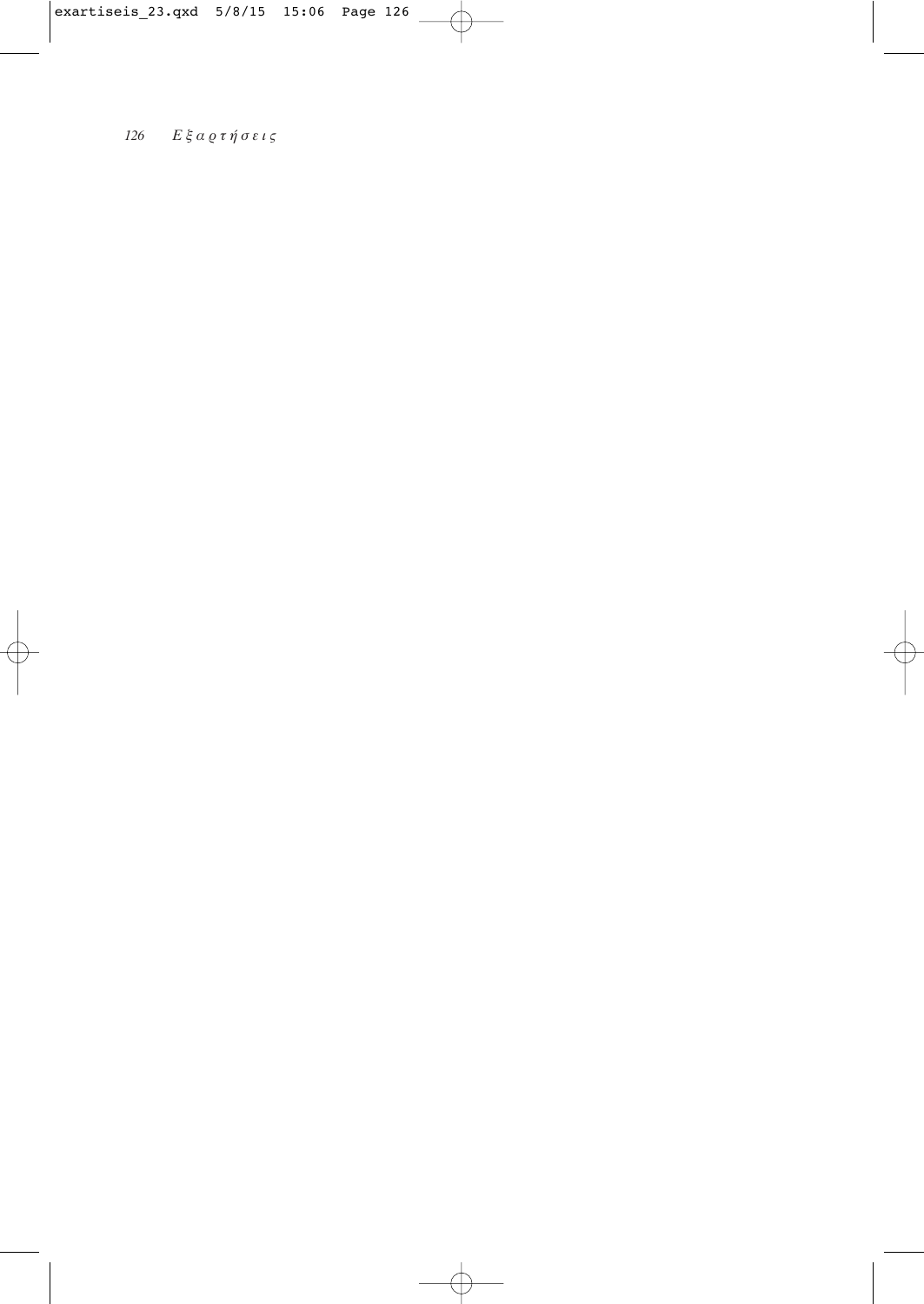# ΤΟ ΕΙΚΟΣΤΟ ΤΡΙΤΟ ΤΕΥΧΟΣ ΤΟΥ ΕΠΙΣΤΗΜΟΝΙΚΟΥ ΠΕΡΙΟΔΙΚΟΥ ΕΞΑΡΤΗΣΕΙΣ ΤΥΠΩΘΗΚΕ ΤΟ ΔΕΚΕΜΒΡΙΟ ΤΟΥ 2014 ΣE 550 ANTITYΠA ΑΠΟ ΤΗΝ ΠΑΡΑΓΩΓΙΚΗ ΜΟΝΑΔΑ ΤΟΥ ΚΕΝΤΡΟΥ ΘΕΡΑΠΕΙΑΣ ΕΞΑΡΤΗΜΕΝΩΝ ΑΤΟΜΩΝ  $(KEOEA)$ *ΣΧΗΜΑ ΚΑΙ ΧΡΩΜΑ*

| Εποπτεία Έκδοσης Γεράσιμος ΝΟΤΑΡΑΣ                                                                     |
|--------------------------------------------------------------------------------------------------------|
| Αρχικός Καλλιτεχνικός Σχεδιασμός Έκδοσης<br>Βουβούλα ΣΚΟΥΡΑ                                            |
| Πληκτρολόγηση Κειμένων<br>Τομέας Εκπαίδευσης ΚΕΘΕΑ                                                     |
| Γλωσσική επιμέλεια - Διορθώσεις<br>Τυπογραφική επιμέλεια<br>Γεωργία ΧΡΙΣΤΟΦΙΛΗ                         |
| Σχεδιασμός Λογότυπου Τέτη ΚΑΜΟΥΤΣΗ                                                                     |
| Ηλεκτρονική Επεξεργασία - Σελιδοποίηση<br>Σταύρος ΜΠΕΛΕΣΑΚΟΣ<br>Εκτύπωση - Βιβλιοδεσία ΣΧΗΜΑ ΚΑΙ ΧΡΩΜΑ |

*Editing supervision* Gerassimos NOTARAS *Initial Layout* Vouvoula SKOURA *Typing* KETHEA Department of Education *Proof-reading Print editing* Georgia CHRISTOFILI

*Logo* Teti KAMOUTSI

*Typeset - Layout* Stavros BELESSAKOS *Publication - Binding* SCHEMA AND CHROMA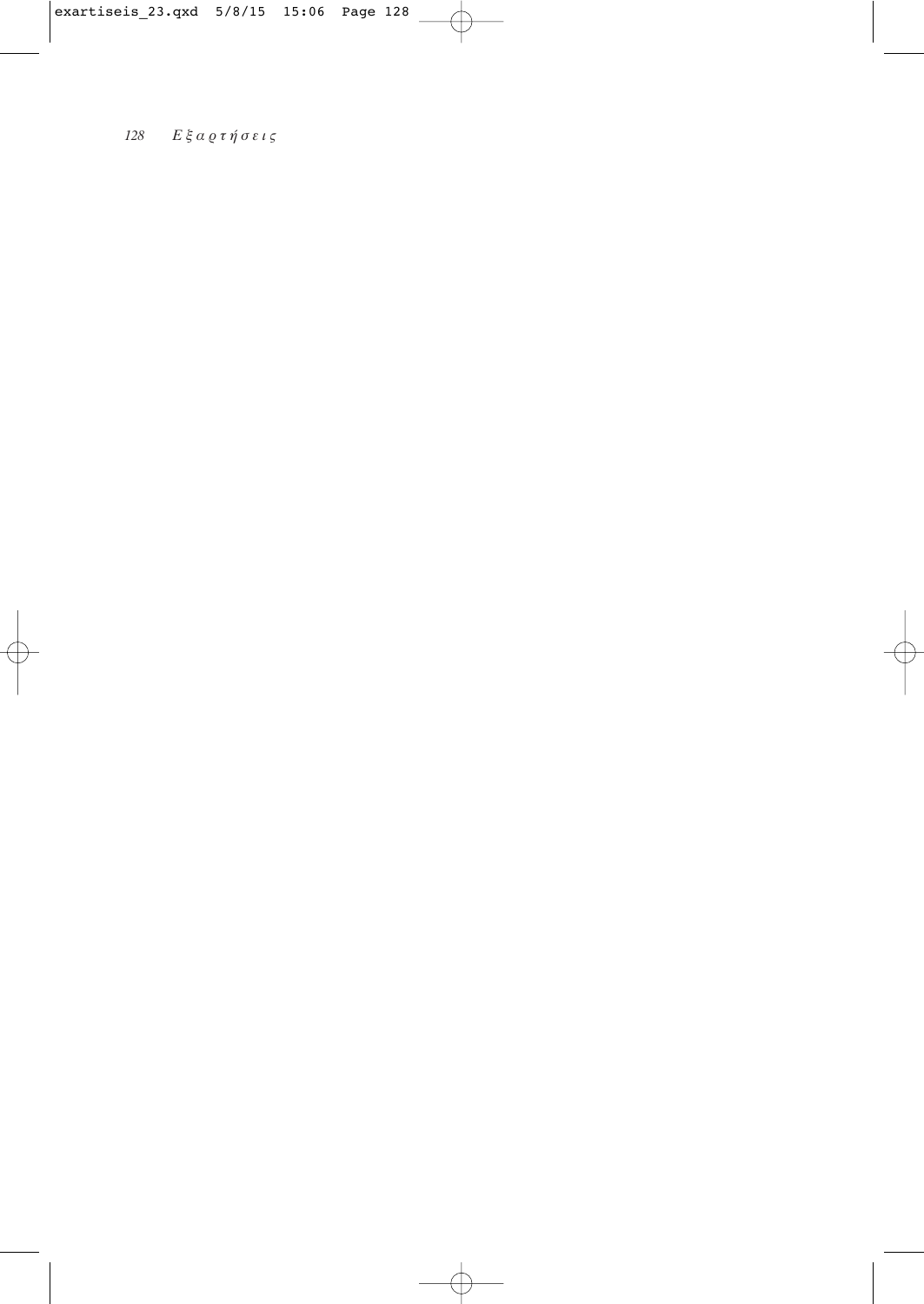# Δελτίο Παραγγελίας

ΕΞΛΡΤΗΣΕΙΣ<br>eπizthmonikh πepioaikh ekaozh гia @emata e=apthzeΩn

# ΕΙΔΟΣ ΣΥΝΔΡΟΜΗΣ

| Ετήσια ατομική συνδρομή   | $\Box$ $\in$ 15.00 |
|---------------------------|--------------------|
| Ετήσια συνδρομή φορέων    | $\Box$ $\in$ 20.00 |
| Ετήσια φοιτητική συνδρομή | $\Box$ $\in$ 10.00 |

# **ΤΡΟΠΟΣ ΠΛΗΡΩΜΗΣ**

- **4** Με ταχυδρομική επιταγή
- **I** Με τραπεζική επιταγή στο όνομα ΚΕΘΕΑ
- Δ Με τραπεζική κατάθεση στο λογαριασμό 117/296000-12 της Εθνικής Τράπεζας της Ελλάδος, όπου θα σημειώνεται η ένδειξη «**για Εξαρτήσεις**». Αντίγραφο της κατάθεσης όπου θα φαίνεται ευκρινώς το όνομα του καταθέτη, θα πρέπει να αποσταλεί μαζί με το παρόν δελτίο παραγγελίας στη διεύθυνση του περιοδικού.
- Μέσω Internet Banking Εθνική Τράπεζα της Ελλάδος IBAN: GR4801101170000011729600012

Το παρόν έντυπο καθώς και το αποδεικτικό πληρωμής θα πρέπει να σταλούν στην παρακάτω διεύθυνση: ΚΕΘΕΑ, Σορβόλου 24, Αθήνα, 116 36

Για περισσότερες πληροφορίες μπορείτε να απευθυνθείτε στο τηλέφωνο 210 9241993-6, να στέλνετε φαξ στο 210 9241986, ή email στο exartisis@kethea.gr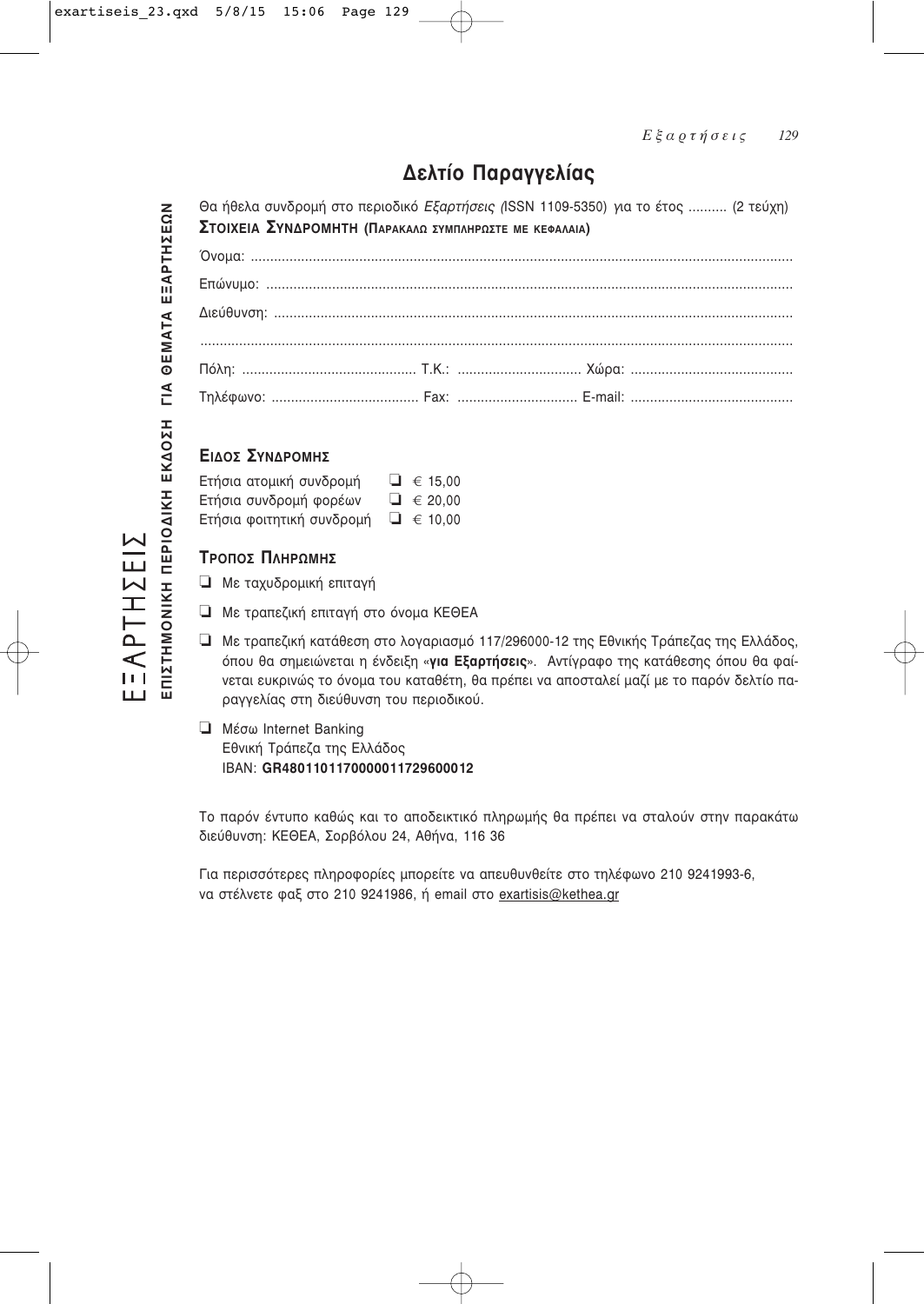# **Order Form**

Please enter my subscription to Exartisis *(*ISSN 1109-5350) for .......... (2 issues) **SUBSCRIBER DETAILS (PLEASE WRITE IN CAPITALS)** Name: ............................................................................................................................................. Address: .......................................................................................................................................... ......................................................................................................................................................... City/Town: ....................................... Postal Code: ..................... Country: ................................... Δelephone: ...................................... Fax: .................................. E-mail: ......................................

# **ORDER DETAILS**

| Annual Personal Subscription             | $\Box$ $\in$ 15.00 |
|------------------------------------------|--------------------|
| Annual Agency/ Organisation Subscription | $\Box$ $\in$ 20.00 |
| Annual Student Subscription              | $\Box$ $\in$ 10.00 |

# **PAYMENT DETAILS**

- ❏ Payment enclosed by cheque, made payable to KETHEA.
- ❏ Remit the amount to our account 117/296000-12 with the National Bank of Greece, SWIFT CODE: **ETHNGRAA** IBAN: **GR4801101170000011729600012**.
- ❏ πnternet Banking National Bank of Greece IBAN: **GR4801101170000011729600012**

This order form as well as the receipt from the bank have to be sent to the following address: KETHEA - Exartisis, 24, Sorvolou str., Athens 116 36, Greece

For any additional information you can call at +30 210 9241993-6, send a fax at +30 210 9241986, or email: exartisis@kethea.gr